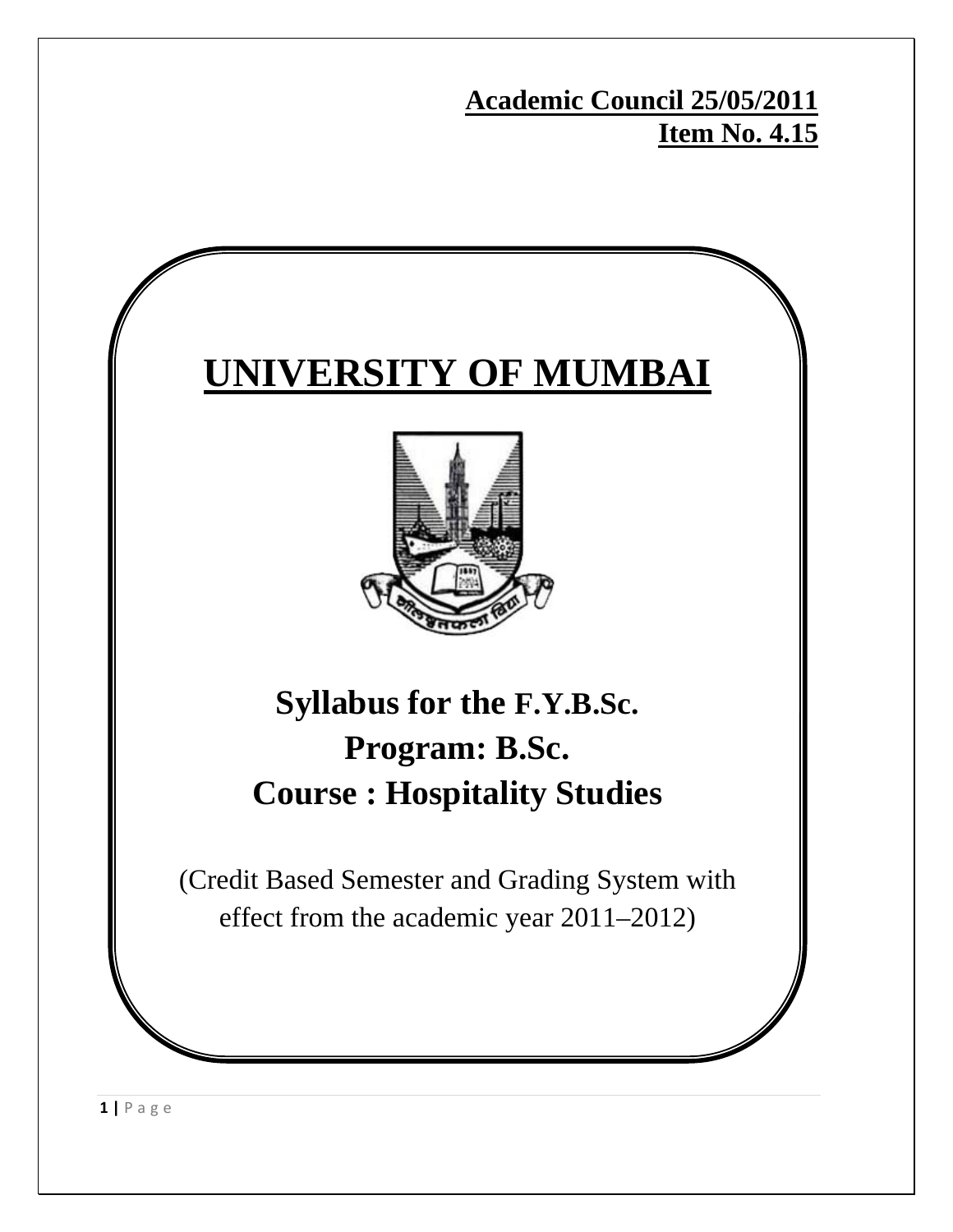#### **Objectives :**

- a) To create young professionals with sound knowledge, practical skills and attitude for the hospitality industry.
- b) To give an adequate exposure to the Hospitality Industry.
- c) To prepare students to explore opportunities for careers in the Hospitality sector.
- d) To develop entrepreneurial skills.

### **Equipments**

Plasma/LCD/LED Television, LCD/DLP/LED Projectors, Net book, Note Book, Tablet PC,

PC Necessary application software and operating systems.

### **BASIC TRAINING KITCHEN**

|        | Total area required<br>No. of Kitchen<br>Area per student<br>No.of students per lab:<br>No.of faculty per lab : | $\therefore$ | Desirable 1800 Sq.Ft.<br>01<br>60 Sq.Ft.<br>30<br>01 | Min. | 1200 Sq.Ft.<br>01<br>40 Sq.Ft.<br>30<br>01 |          |
|--------|-----------------------------------------------------------------------------------------------------------------|--------------|------------------------------------------------------|------|--------------------------------------------|----------|
| SI.No. | Name of the Item                                                                                                |              |                                                      |      |                                            | Quantity |
|        | Equipment per student:                                                                                          |              |                                                      |      |                                            |          |
|        |                                                                                                                 |              |                                                      |      |                                            |          |
| 1.     |                                                                                                                 |              | Work table 100x50x85 cm with overhead shelves with   |      |                                            | 1 No.    |
|        |                                                                                                                 |              | S.S. drawer 1 under shelf at 15 cm ground clearance  |      |                                            |          |
|        |                                                                                                                 |              | Cooking range 4 burners LP with oven and grill       |      |                                            |          |
| 2.     |                                                                                                                 |              |                                                      |      |                                            | 1 No.    |
| 3.     | Sink with DB                                                                                                    |              |                                                      |      |                                            | 1 No.    |
|        |                                                                                                                 |              |                                                      |      |                                            |          |
|        | Table Equipment - per table :                                                                                   |              |                                                      |      |                                            |          |
| 1.     | Meat knife                                                                                                      | }            |                                                      | }    |                                            |          |
| 2.     | Fillet knife                                                                                                    | $\}$         | Chefs kit to be procured                             | $\}$ |                                            |          |
| 3.     | Paring knife                                                                                                    | }            | by student.                                          | $\}$ |                                            |          |
| 4.     | Scooper                                                                                                         | }            |                                                      |      |                                            | 1 No.    |
| 5.     | Peeler                                                                                                          | }            |                                                      | }    |                                            |          |
| 6.     | Grater                                                                                                          |              |                                                      | }    |                                            |          |
| 7.     | Small whisk                                                                                                     |              |                                                      | $\}$ |                                            |          |
| 8.     | Beater                                                                                                          |              |                                                      | }    |                                            |          |
| 7.     | Round spoon (L)                                                                                                 |              |                                                      |      |                                            | 2 Nos.   |
| 8.     | Flat spoon                                                                                                      |              |                                                      | }    |                                            |          |
| 9.     | Slicer                                                                                                          |              |                                                      | }    |                                            |          |

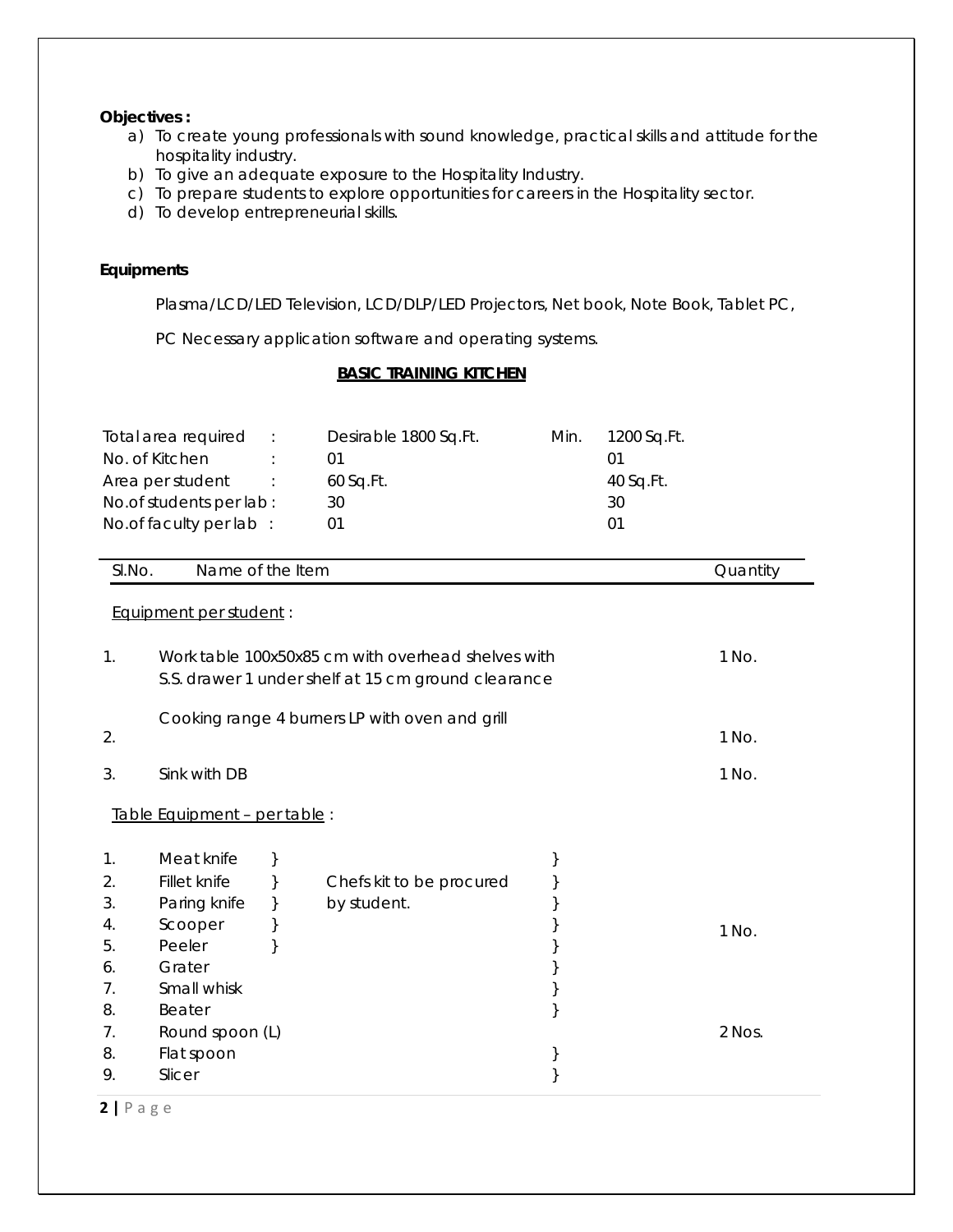| 10. | Perforated round spoon (frying spoon) |       |
|-----|---------------------------------------|-------|
| 11. | Strainer S.S.                         |       |
| 12. | Rolling pin (wooden)                  |       |
| 13. | Chopping board (wooden)               |       |
| 14. | Tongs                                 |       |
| 15. | Palate knife (small)                  | 1 No. |
| 16. | Steak hammer                          |       |
| 17. | Wooden Spoon                          |       |
| 18. | Measuring jug (1/2 Ltr) Enamel        |       |
| 19. | Egg Slicer                            |       |
| 20. | Piping bag/nozzle                     |       |
| 21. | Lime squeezer                         |       |
| 22. | Potato masher SS                      |       |

### Pots and Pans per work table :

| 1.  | Brass degchi with lid - 12" dia      | } |          |
|-----|--------------------------------------|---|----------|
| 2.  | Brass degchi with lid - 10" dia      |   |          |
| 3.  | Brass degchi with lid - 08" dia      |   |          |
| 4.  | S.S. degchi with copper bottom - 12" |   | 1 No.    |
| 5.  | S.S. degchi with copper bottom - 10" |   |          |
| 6.  | S.S. degchi with copper bottom - 08" |   |          |
| 7.  | Brass thali - 16" dia                |   |          |
| 8.  | Sauce pans 08" dia brass             |   | $2$ Nos. |
| 9.  | Frying pans 10" dia MS               |   |          |
| 10. | Saute pans 08" dia MS                |   |          |
| 11. | Omelette pan 08" dia Copper          |   | 1 No.    |
| 12. | Braising pan with lid Copper         | } |          |
| 13. | Thava with handle                    |   |          |
| 14. | Collander SS 08" base                | } |          |
| 15. | Pie dish Aluminium                   |   | 2 Nos.   |
|     |                                      |   |          |
|     |                                      |   |          |
|     | <b>Common Equipment:</b>             |   |          |
| 1.  | Traulson 1400 ltrs.                  | } |          |
| 2.  | Large demonstration table (10x3 ft.) |   | 1 No.    |
| 3.  | Salamander                           |   |          |
| 4.  | Convection oven (H.D)                | } |          |
| 5.  | Griddle                              |   | 4 Nos.   |
| 6.  | Hand blender                         |   | 4 Nos.   |
| 7.  | Weighing machine (Braun) 2 Kg.       |   | 1 No.    |
| 8.  | Stock pot (20 Ltrs.) SS with handle  |   | 2 No.    |
|     |                                      |   |          |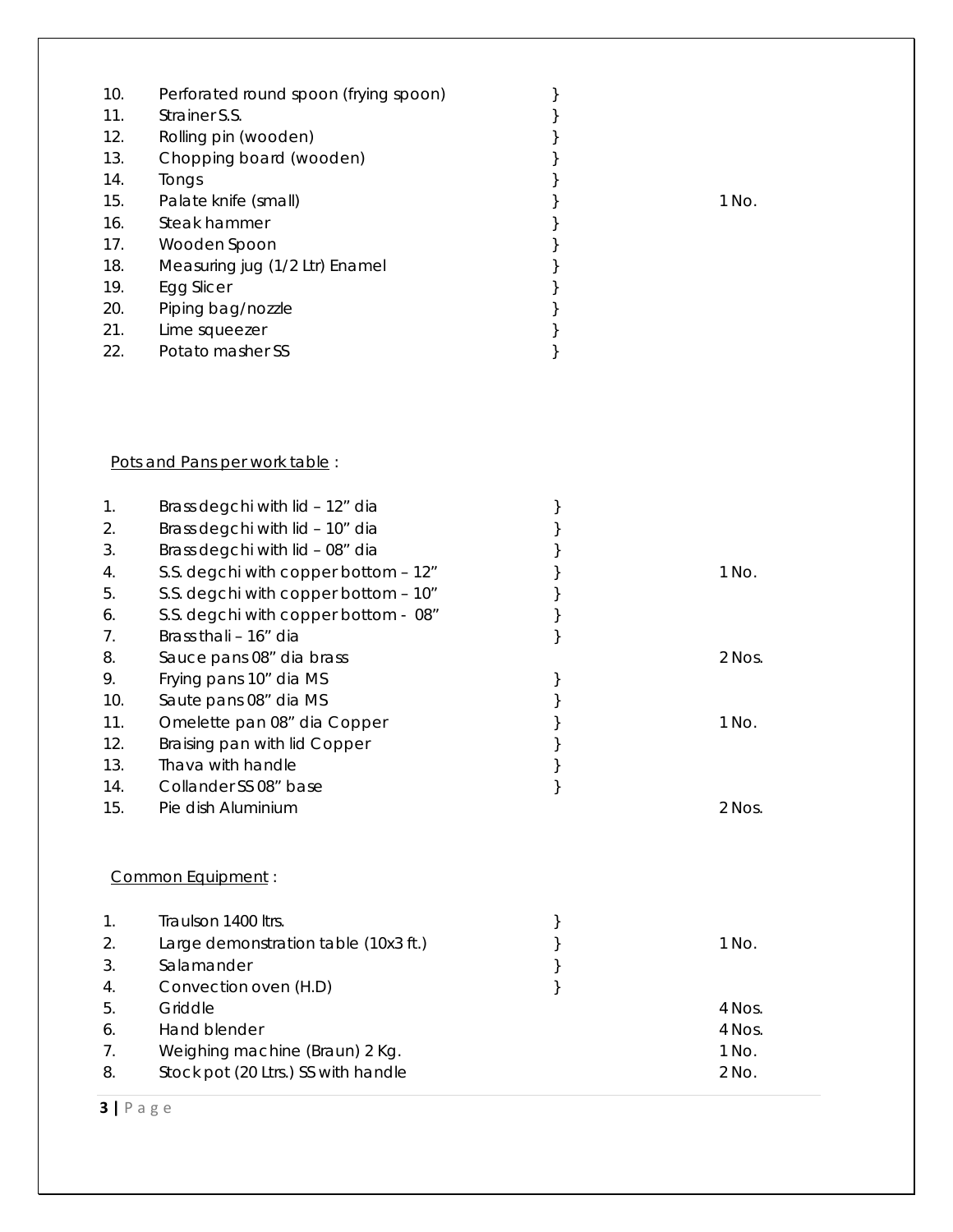| 9.  | Soup laddle SS             | 6 Nos.  |
|-----|----------------------------|---------|
| 10. | Oven tray SS with collar   | 24 Nos. |
| 11. | Baking trays GI            | 24 Nos. |
| 12. | Butcher's block            | 4 Nos.  |
| 13. | Meat thermometer           | 1 No.   |
| 14. | <b>Conical strainer SS</b> | 1 No.   |

### **QUANTITY FOOD KITCHEN**

| Total area required<br>Area per student<br>No.of students |                | Desirable 1200 Sq.Ft.<br>40 Sq.Ft.<br>30 | Min. | 900 Sq.Ft.<br>30 Sq.Ft.<br>30 |
|-----------------------------------------------------------|----------------|------------------------------------------|------|-------------------------------|
| Faculty required                                          | <b>Service</b> |                                          |      |                               |

| High pressure/Low pressure burner cooking range<br>1.<br>}<br>(one with 4 LP Burners and one with 4 HP Burners)<br>Deep fat fryer (2 comp.) (15 Ltrs.) Electric/Gas operated<br>2.<br>}<br>3.<br>Bratt pan 80 Ltrs.<br>Steamer (Combi)<br>4.<br>Bulk cooker 80 Ltrs. (Tilting type) Electric/Gas operated<br>1 No.<br>5.<br>}<br>Wet grinder 10 Ltrs.<br>}<br>6.<br>Potato peeler (heavy duty)<br>}<br>7.<br>8.<br>Food Processor (with 6 attachments)<br>Meat mincer (heavy duty)<br>9.<br>}<br>}<br>10.<br>Griddle plate with Chappathi puffer<br><b>Stock burners</b><br>11.<br>2 Nos.<br>12.<br>Convection oven<br>1 No.<br>13.<br>Sink with drain board<br>4 Nos.<br>Work table with shelves and lockable sliding door<br>4 Nos.<br>14.<br>15.<br>Walk in cooler cum freezer 1400 Ltrs.<br>1 No.<br>16.<br>Insecticutter<br>3 Nos.<br>17.<br>High pressure jet spray<br>}<br>Weighing machine 10 Kg. (Avery)<br>}<br>18.<br>1 No.<br>19.<br>Tandoor (large) Gas<br>$\}$<br>20.<br><b>Butchers block</b><br>3 Nos.<br>21.<br>Waste boiler<br>1 No.<br>22.<br><b>Busing trolley</b><br>1 No.<br>23.<br>Slotted angle racks<br>As required<br>24.<br>$-do-$<br>Pot wash area 3'x4' with hot & cold tap attachment<br>25.<br>4 Nos.<br>Perforated spoon (wire mesh type)<br><b>Barbeque Sigri</b><br>1 No.<br>26. | SI.No. | Name of the Item  |  | Quantity |
|--------------------------------------------------------------------------------------------------------------------------------------------------------------------------------------------------------------------------------------------------------------------------------------------------------------------------------------------------------------------------------------------------------------------------------------------------------------------------------------------------------------------------------------------------------------------------------------------------------------------------------------------------------------------------------------------------------------------------------------------------------------------------------------------------------------------------------------------------------------------------------------------------------------------------------------------------------------------------------------------------------------------------------------------------------------------------------------------------------------------------------------------------------------------------------------------------------------------------------------------------------------------------------------------------------------------|--------|-------------------|--|----------|
|                                                                                                                                                                                                                                                                                                                                                                                                                                                                                                                                                                                                                                                                                                                                                                                                                                                                                                                                                                                                                                                                                                                                                                                                                                                                                                                    |        |                   |  |          |
|                                                                                                                                                                                                                                                                                                                                                                                                                                                                                                                                                                                                                                                                                                                                                                                                                                                                                                                                                                                                                                                                                                                                                                                                                                                                                                                    |        |                   |  |          |
|                                                                                                                                                                                                                                                                                                                                                                                                                                                                                                                                                                                                                                                                                                                                                                                                                                                                                                                                                                                                                                                                                                                                                                                                                                                                                                                    |        |                   |  |          |
|                                                                                                                                                                                                                                                                                                                                                                                                                                                                                                                                                                                                                                                                                                                                                                                                                                                                                                                                                                                                                                                                                                                                                                                                                                                                                                                    |        |                   |  |          |
|                                                                                                                                                                                                                                                                                                                                                                                                                                                                                                                                                                                                                                                                                                                                                                                                                                                                                                                                                                                                                                                                                                                                                                                                                                                                                                                    |        |                   |  |          |
|                                                                                                                                                                                                                                                                                                                                                                                                                                                                                                                                                                                                                                                                                                                                                                                                                                                                                                                                                                                                                                                                                                                                                                                                                                                                                                                    |        |                   |  |          |
|                                                                                                                                                                                                                                                                                                                                                                                                                                                                                                                                                                                                                                                                                                                                                                                                                                                                                                                                                                                                                                                                                                                                                                                                                                                                                                                    |        |                   |  |          |
|                                                                                                                                                                                                                                                                                                                                                                                                                                                                                                                                                                                                                                                                                                                                                                                                                                                                                                                                                                                                                                                                                                                                                                                                                                                                                                                    |        |                   |  |          |
|                                                                                                                                                                                                                                                                                                                                                                                                                                                                                                                                                                                                                                                                                                                                                                                                                                                                                                                                                                                                                                                                                                                                                                                                                                                                                                                    |        |                   |  |          |
|                                                                                                                                                                                                                                                                                                                                                                                                                                                                                                                                                                                                                                                                                                                                                                                                                                                                                                                                                                                                                                                                                                                                                                                                                                                                                                                    |        |                   |  |          |
|                                                                                                                                                                                                                                                                                                                                                                                                                                                                                                                                                                                                                                                                                                                                                                                                                                                                                                                                                                                                                                                                                                                                                                                                                                                                                                                    |        |                   |  |          |
|                                                                                                                                                                                                                                                                                                                                                                                                                                                                                                                                                                                                                                                                                                                                                                                                                                                                                                                                                                                                                                                                                                                                                                                                                                                                                                                    |        |                   |  |          |
|                                                                                                                                                                                                                                                                                                                                                                                                                                                                                                                                                                                                                                                                                                                                                                                                                                                                                                                                                                                                                                                                                                                                                                                                                                                                                                                    |        |                   |  |          |
|                                                                                                                                                                                                                                                                                                                                                                                                                                                                                                                                                                                                                                                                                                                                                                                                                                                                                                                                                                                                                                                                                                                                                                                                                                                                                                                    |        |                   |  |          |
|                                                                                                                                                                                                                                                                                                                                                                                                                                                                                                                                                                                                                                                                                                                                                                                                                                                                                                                                                                                                                                                                                                                                                                                                                                                                                                                    |        |                   |  |          |
|                                                                                                                                                                                                                                                                                                                                                                                                                                                                                                                                                                                                                                                                                                                                                                                                                                                                                                                                                                                                                                                                                                                                                                                                                                                                                                                    |        |                   |  |          |
|                                                                                                                                                                                                                                                                                                                                                                                                                                                                                                                                                                                                                                                                                                                                                                                                                                                                                                                                                                                                                                                                                                                                                                                                                                                                                                                    |        |                   |  |          |
|                                                                                                                                                                                                                                                                                                                                                                                                                                                                                                                                                                                                                                                                                                                                                                                                                                                                                                                                                                                                                                                                                                                                                                                                                                                                                                                    |        |                   |  |          |
|                                                                                                                                                                                                                                                                                                                                                                                                                                                                                                                                                                                                                                                                                                                                                                                                                                                                                                                                                                                                                                                                                                                                                                                                                                                                                                                    |        |                   |  |          |
|                                                                                                                                                                                                                                                                                                                                                                                                                                                                                                                                                                                                                                                                                                                                                                                                                                                                                                                                                                                                                                                                                                                                                                                                                                                                                                                    |        |                   |  |          |
|                                                                                                                                                                                                                                                                                                                                                                                                                                                                                                                                                                                                                                                                                                                                                                                                                                                                                                                                                                                                                                                                                                                                                                                                                                                                                                                    |        |                   |  |          |
|                                                                                                                                                                                                                                                                                                                                                                                                                                                                                                                                                                                                                                                                                                                                                                                                                                                                                                                                                                                                                                                                                                                                                                                                                                                                                                                    |        |                   |  |          |
|                                                                                                                                                                                                                                                                                                                                                                                                                                                                                                                                                                                                                                                                                                                                                                                                                                                                                                                                                                                                                                                                                                                                                                                                                                                                                                                    |        |                   |  |          |
|                                                                                                                                                                                                                                                                                                                                                                                                                                                                                                                                                                                                                                                                                                                                                                                                                                                                                                                                                                                                                                                                                                                                                                                                                                                                                                                    |        |                   |  |          |
|                                                                                                                                                                                                                                                                                                                                                                                                                                                                                                                                                                                                                                                                                                                                                                                                                                                                                                                                                                                                                                                                                                                                                                                                                                                                                                                    |        |                   |  |          |
|                                                                                                                                                                                                                                                                                                                                                                                                                                                                                                                                                                                                                                                                                                                                                                                                                                                                                                                                                                                                                                                                                                                                                                                                                                                                                                                    |        |                   |  |          |
|                                                                                                                                                                                                                                                                                                                                                                                                                                                                                                                                                                                                                                                                                                                                                                                                                                                                                                                                                                                                                                                                                                                                                                                                                                                                                                                    |        |                   |  |          |
|                                                                                                                                                                                                                                                                                                                                                                                                                                                                                                                                                                                                                                                                                                                                                                                                                                                                                                                                                                                                                                                                                                                                                                                                                                                                                                                    |        |                   |  |          |
|                                                                                                                                                                                                                                                                                                                                                                                                                                                                                                                                                                                                                                                                                                                                                                                                                                                                                                                                                                                                                                                                                                                                                                                                                                                                                                                    | 27.    | Morter and Pestle |  | 3 Nos.   |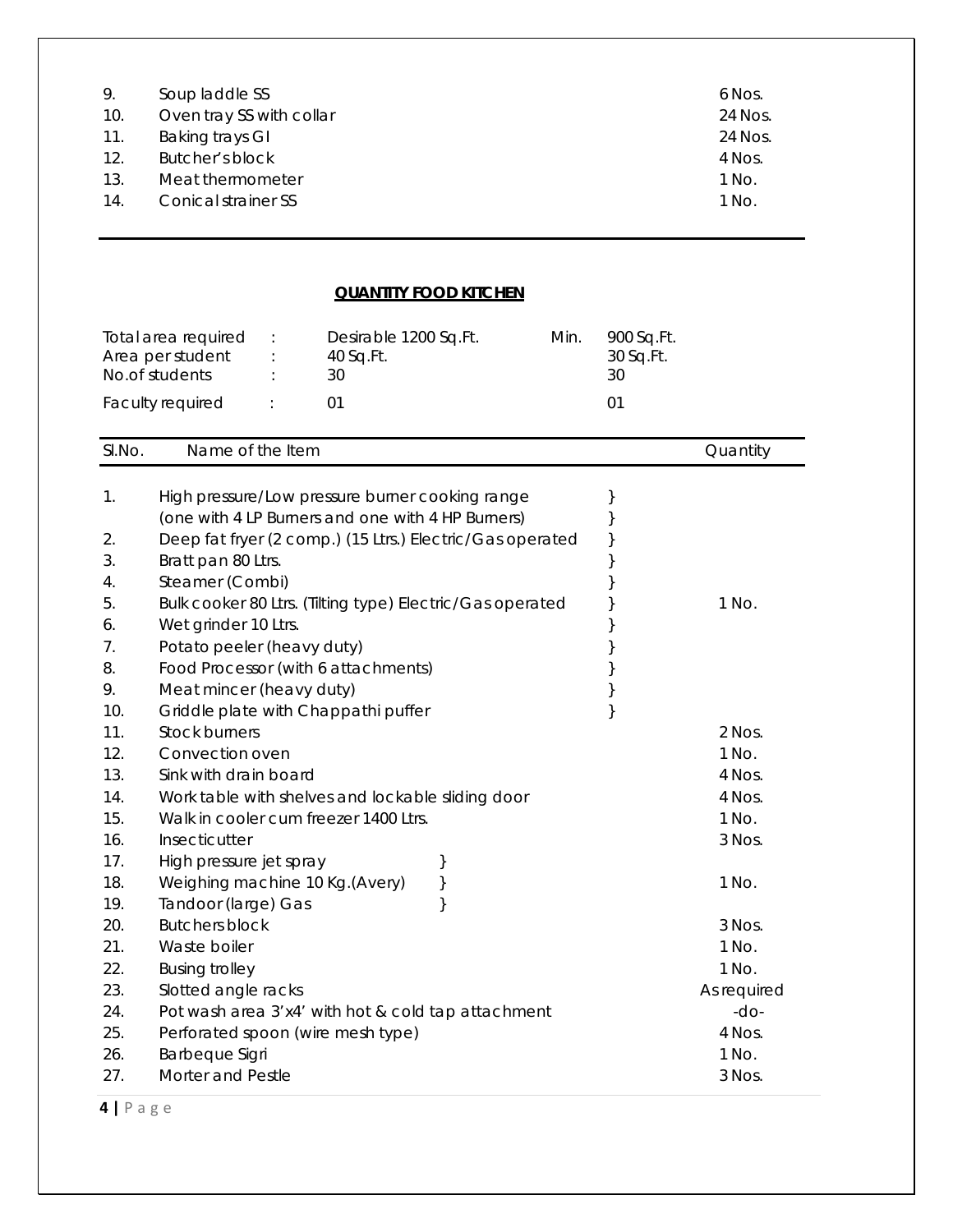| 28.<br>29.<br>30.<br>31.<br>32. | Potato masher<br>Egg slicer<br>Dosa Tawa<br><b>Idly Steamer</b><br>Gas Tandoor | 15 Nos.<br>15 Nos.<br>3 Nos.<br>2 Nos. |
|---------------------------------|--------------------------------------------------------------------------------|----------------------------------------|
| 33.                             | <b>Small Moulds (Assorted)</b>                                                 | 12 Nos.                                |
| 34.                             | Lemon Squeezer                                                                 | 6 Nos.                                 |
| 35.                             | Non Stick Pan                                                                  | 6 Nos.                                 |
| 36.                             | Wooden Spatula                                                                 | 15 Nos.                                |

| SI.No. | Name of the Item                        |   | Quantity |
|--------|-----------------------------------------|---|----------|
|        | <b>LIGHT EQUIPMENT:</b>                 |   |          |
|        |                                         |   |          |
| 1.     | Brass degchi 15" dia                    |   | 8 Nos.   |
| 2.     | Brass degchi 20" dia                    | } |          |
| 3.     | Aluminium degchi (thick bottom) 18" dia | } |          |
| 4.     | Aluminium degchi (thick bottom) 20" dia | } | 6 Nos.   |
| 5.     | Aluminium degchi (thick bottom) 24" dia | } |          |
| 6.     | Aluminium degchi (thick bottom) 28" dia |   | 3 Nos.   |
| 7.     | Kadai 18" dia MS                        |   | 4 Nos.   |
| 8.     | Kadai 24" dia MS                        |   | 3 Nos.   |
| 9.     | Kadai 26" dia MS                        |   | 4 Nos.   |
| 10.    | Khurpi 24" length including handle MS   | } |          |
| 11.    | Khurpi 42" length MS                    | } |          |
| 12.    | Laddles (small) Brass                   | } |          |
| 13.    | Laddles (medium) Brass                  | } | 6 Nos.   |
| 14.    | Laddles (large) Brass                   | } |          |
| 15.    | Perforated spoons 5" dia MS             | } |          |
| 16.    | Perforated spoons 7" dia MS             | } |          |
| 17.    | Perforated spoons 9" dia MS             | } |          |
| 18.    | Collander (large SS)                    |   | 3 Nos.   |
| 19.    | Collender (small SS)                    |   | 3 Nos.   |
| 20.    | SS Trays 20" x12" x4"                   |   | 18 Nos.  |
| 21.    | Stock pot (medium) Hindalium 14" dia    |   | 3 Nos.   |
| 22.    | Stock pot (large) Hindalium 20" dia     |   | 3 Nos.   |
| 23.    | Knives all purpose                      |   | 24 Nos.  |
| 24.    | <b>Cleavers SS</b>                      |   | 6 Nos.   |
| 25.    | <b>Grater SS</b>                        |   | 12 Nos.  |
| 26.    | Chopping Board wooden                   |   | 10 Nos.  |
| 27.    | SS Masala Containers                    |   | 36 Nos.  |
| 28.    | <b>Tongs MS</b>                         |   | 4 Nos.   |
| 29.    | Tandoor skewers MS                      |   | 30 Nos.  |
| 30.    | <b>Baloon whisk SS</b>                  |   | 1 No.    |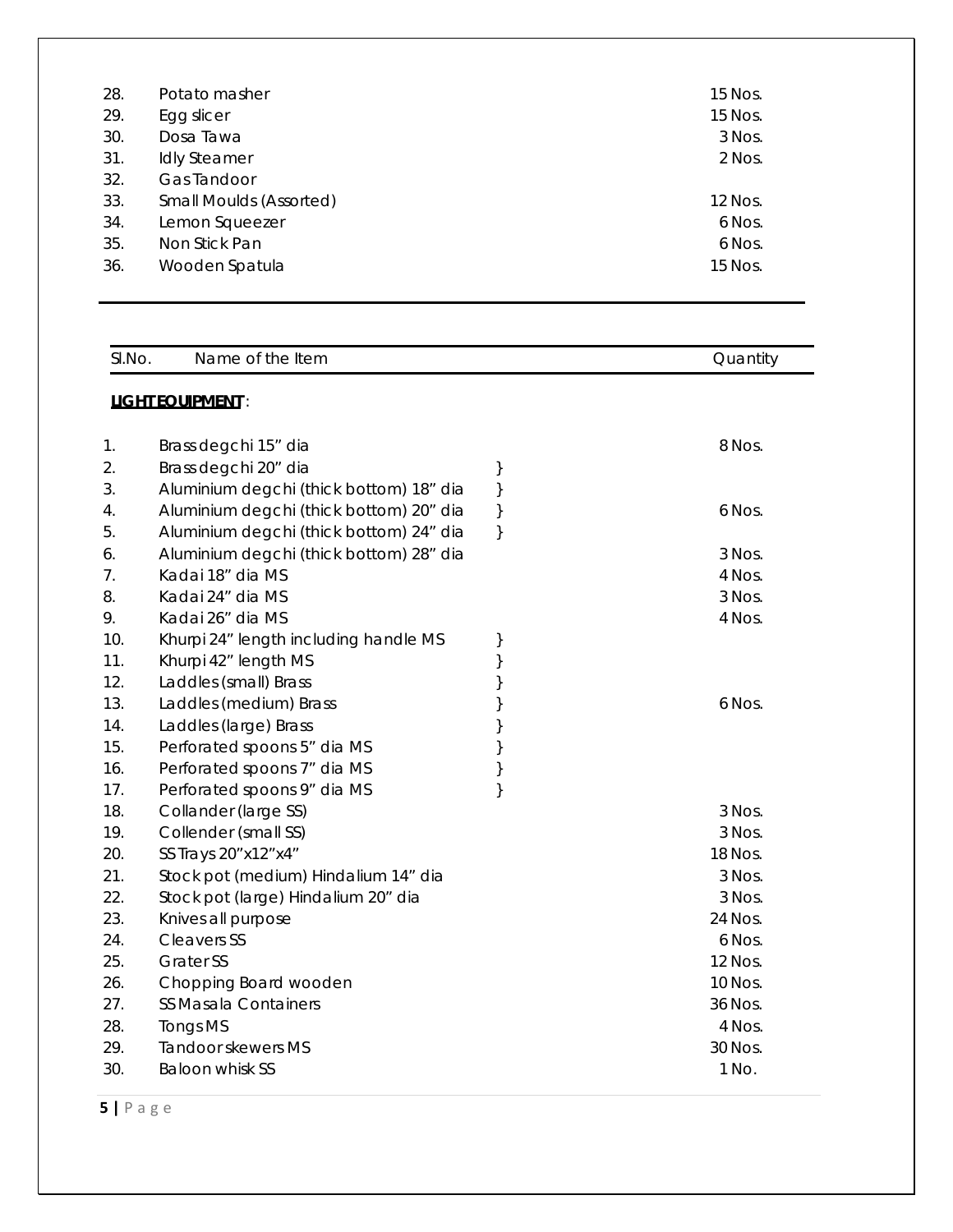| 31  | Meat thermometer          | 1 No.     |
|-----|---------------------------|-----------|
| 32. | Sugar thermometer         | 3 Nos.    |
| 33. | Roasting tray MS large    |           |
| 34. | Parats Brass 24" dia      | 2 Nos.    |
| 35. | Parats Brass 20" dia      |           |
| 36. | Plastic storage trays (L) | $10$ Nos. |
| 37. | Racks (slotted angle) SS  | 3 Nos.    |

### **A COMPREHENSIVE LIST OF STANDARDISED EQUIPMENT FOR FOOD PRODUCTION LABS**

## ADVANCE TRAINING KITCHEN - attached to a speciality restaurant functional

| Overall size including cooking area : | Desirable 1800 Sq. Ft.         | Min. 1200 Sq.Ft. |
|---------------------------------------|--------------------------------|------------------|
| No. of Students                       | 60 (2 students per work table) |                  |
| <b>Faculty required</b>               |                                |                  |

#### **Requirement per two students** :

| SI.No. | Name of the Item         |                                                     | Quantity    |
|--------|--------------------------|-----------------------------------------------------|-------------|
| 1.     |                          | Work table 90x60x85 cm height, with one under shelf |             |
|        | and lockable draw        |                                                     | 1 No.       |
| 2.     |                          | Gas cooking range (with 3 LP and 1 HP Burner)       | 1 No.       |
| 3.     | Table equipment          |                                                     | As per list |
| 4.     | Utensils                 |                                                     | $-do-$      |
| 5.     | Sink with DB             |                                                     | 1 No.       |
| 6.     | Common equipment         |                                                     | As per list |
|        |                          |                                                     |             |
|        | Table Equipment (each) : |                                                     |             |
| 1.     | Meat knife               | ł                                                   |             |
| 2.     | Fillet knife             |                                                     |             |
| 3.     | Paring knife             |                                                     |             |
| 4.     | Chinese Chopper          |                                                     |             |
| 5.     | Scooper (parisienne)     | $\left\{ \right\}$                                  | 1 No.       |
| 6.     | Peeler                   | j                                                   |             |
| 7.     | Beater                   |                                                     |             |
| 8.     | Grater                   | ſ                                                   |             |
| 9.     | Small whisk              |                                                     |             |
| 10.    | Round spoon              |                                                     | 2 Nos.      |
| 11.    | Flat spoon               |                                                     |             |
| 12.    | Slicer                   |                                                     |             |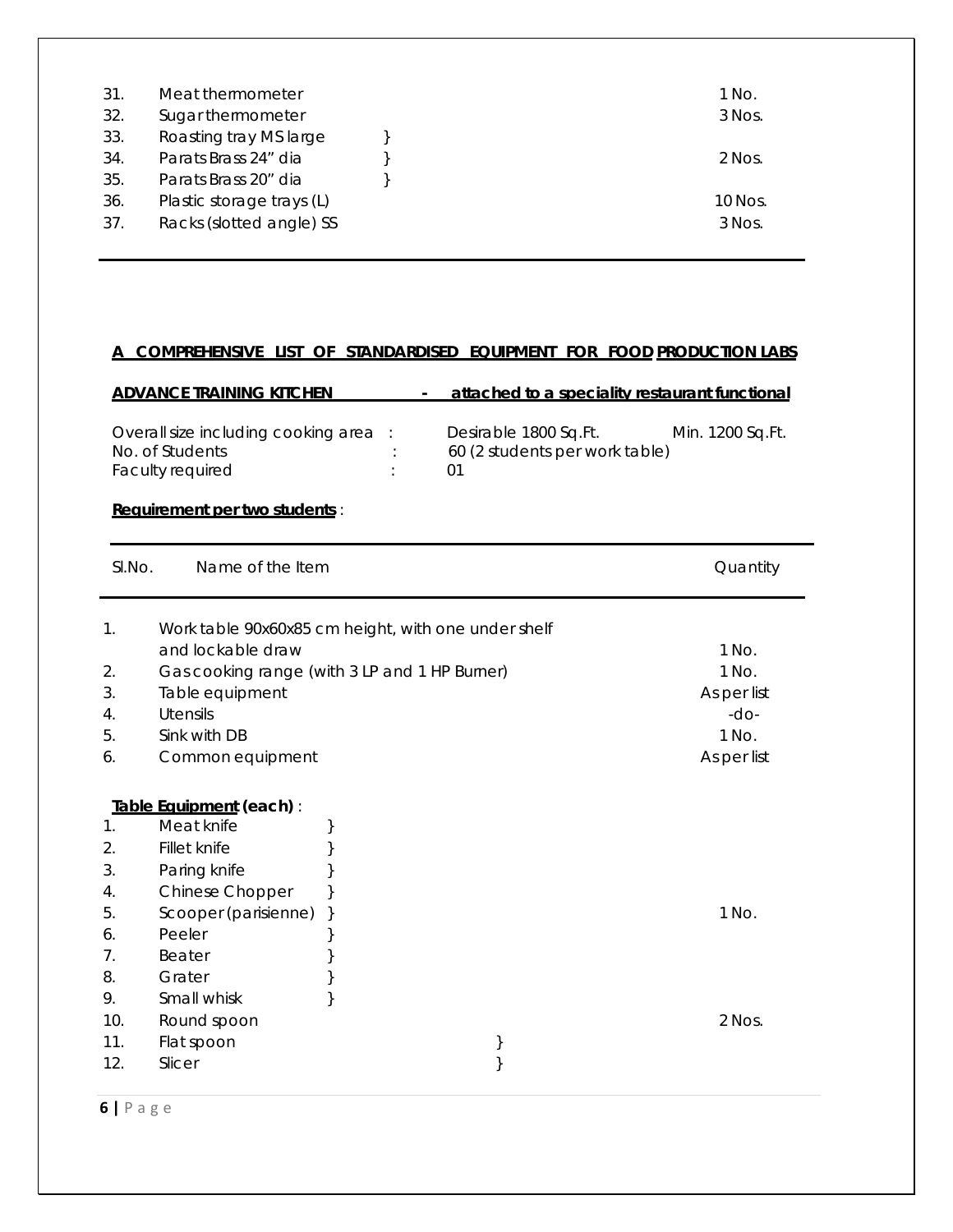| 13.<br>14.<br>15.<br>16.<br>17.<br>18.<br>19.<br>20.<br>21.<br>22.<br>23.                    | Perforated round spoon (frying spoon)<br>}<br>Strainer S.S.<br>}<br>Rolling pin (wooden)<br>Chopping board (wooden)<br>Tongs<br>Palate knife (small)<br>}<br>Steak hammer<br>Roasting fork<br>Wooden spoon<br>}<br>Measuring jug (1/2 Ltr.)<br>}<br><b>Conical strainer SS</b><br>}                                                                                                                                                                                                                                                               |   | 1 No.                                 |
|----------------------------------------------------------------------------------------------|---------------------------------------------------------------------------------------------------------------------------------------------------------------------------------------------------------------------------------------------------------------------------------------------------------------------------------------------------------------------------------------------------------------------------------------------------------------------------------------------------------------------------------------------------|---|---------------------------------------|
| 24.<br>25.                                                                                   | Egg slicer<br>}<br>Piping bag/nozzle                                                                                                                                                                                                                                                                                                                                                                                                                                                                                                              |   | 1 No.                                 |
| 26.<br>27.<br>28.<br>29.<br>30.<br>31.                                                       | Lime squeezer<br>}<br>Potato masher SS<br>}<br>Tray (18" x 12" x 2")<br>Scissor<br>Mortar & Pestle (small)<br>Brush for basting                                                                                                                                                                                                                                                                                                                                                                                                                   |   | 24 Nos.<br>3 Nos.<br>3 Nos.<br>6 Nos. |
|                                                                                              | Pots and Pans per work table:                                                                                                                                                                                                                                                                                                                                                                                                                                                                                                                     |   |                                       |
| 1.<br>2.<br>3.<br>4.<br>5.<br>6.<br>7.<br>8.<br>9.<br>10.<br>11.<br>12.<br>13.<br>14.<br>15. | Brass degchi with lid - 12" dia<br>Brass degchi with lid - 10" dia<br>Brass degchi with lid - 08" dia<br>SS degchi with copper bottom - 12"<br>SS degchi with copper bottom - 10"<br>SS degchi with copper bottom - 08"<br>Brass thali - dia 16" and 12" base<br>Sauce pans Brass - 8" dia<br>Frying pans 08" dia MS<br>Saute pans 10" dia MS<br>Omelette pan 08" dia copper<br>Braising pan with lid copper<br>Thava with handle<br>Collander SS 08" base<br>Moulds (different types) Barquette, Tartlette, Flat Jelly,<br>Muffin, Sacarin, Baba | } | 1 No.                                 |
| 16.<br>17.                                                                                   | Pie dish Aluminium<br>Small Karai                                                                                                                                                                                                                                                                                                                                                                                                                                                                                                                 |   | 2 Nos.<br>10 Nos.                     |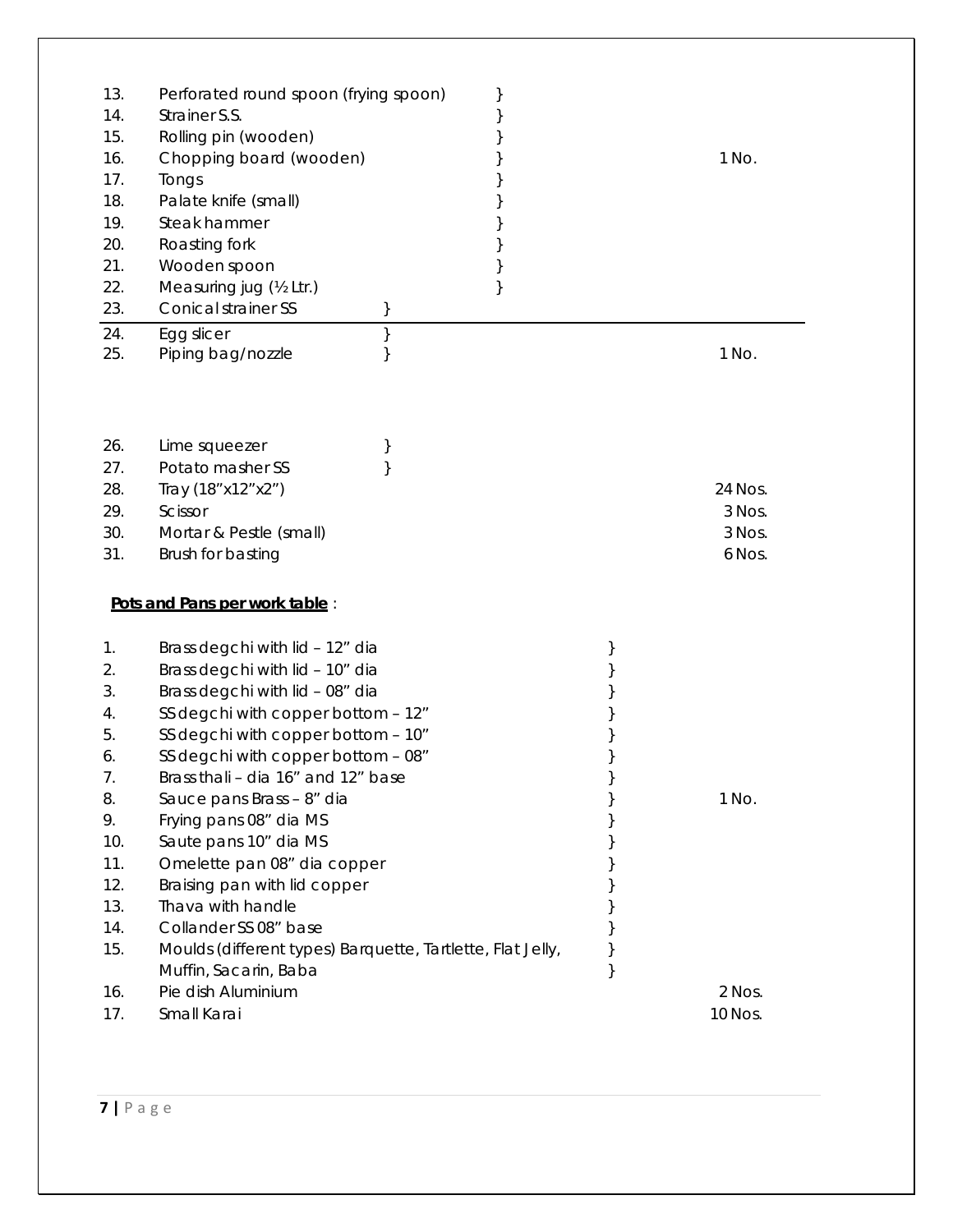## **Crockery and Cutlery** :

- 1. Large plate  $\}$
- 2. Half plate  $\}$ <br>3. Side plate  $\}$
- Side plate  $\left\{\right.\right\}$
- 4. Soup plate  $\begin{array}{c} 3 \ 5. \end{array}$  Soup cup
- Soup cup }
- $\begin{bmatrix} 6. & 5 \end{bmatrix}$  Salad bowl
- 7. Salad dish }
- 8. Katori SS }
- 9. Glass bowl 2 Ltr.  $\}$
- 10. Dessert spoon }
- 11. Tea spoon }
- 
- 12. Dessert fork }<br>13. Large fork } Large fork  $\}$
- 14. Large spoon }

## As per requirement

### **Common Equipment** :

| 1.  | Traulsen 1400 Ltrs.                     |         |
|-----|-----------------------------------------|---------|
| 2.  | Bratt pan 80 Ltrs.                      |         |
| 3.  | Deep fat fryer - 2 copt (05 Ltrs. Each) |         |
| 4.  | Pasta machine                           |         |
| 5.  | Food processor                          |         |
| 6.  | Potato peeler                           | 1 No.   |
| 7.  | Dough mixer                             |         |
| 8.  | Large demonstration table               |         |
| 9.  | Salamander                              |         |
| 10. | Convection oven                         |         |
| 11. | Bone saw                                |         |
| 12. | Griddle                                 |         |
| 13. | Asia kitchen machine                    | 4 Nos.  |
| 14. | Hand blender                            | 4 Nos.  |
| 15. | Weighing machine (Braun) Electronic     | 1 No.   |
| 16. | Colander                                | 1 No.   |
| 17. | Stock pot (30 Ltrs.)                    | 2 Nos.  |
| 18. | Stock pot (20 Ltrs.)                    | 2 Nos.  |
| 19. | Soup laddles                            | 6 Nos.  |
| 20. | Oven tray SS with collar                |         |
| 21. | Baking trays GI                         | 24 Nos. |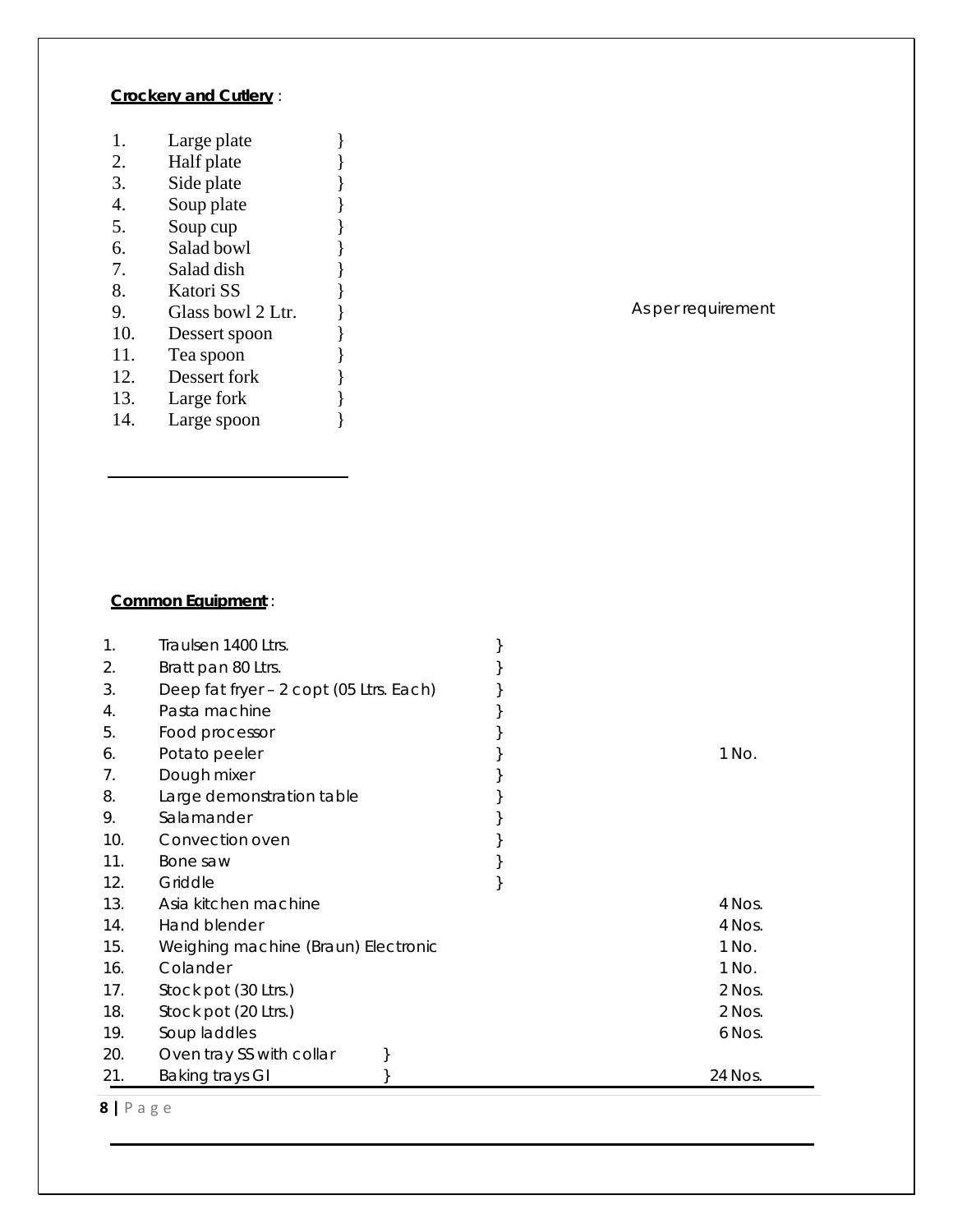| 22. | Eight slices toaster            |  |         |
|-----|---------------------------------|--|---------|
| 23. | Microwave oven                  |  | 1 No.   |
| 24. | Combi steamer                   |  | 1 No.   |
| 25. | Butcher's block                 |  | 4 Nos.  |
| 26. | Vacumizer                       |  |         |
| 27. | Cook chill holder/Blast freezer |  |         |
| 28. | <b>Tandoor Medium Gas</b>       |  | 1 No.   |
| 29. | Barbeque GI with 8 seekhs       |  |         |
| 30. | Meat thermometer                |  |         |
| 31. | Insecticutor                    |  | 3 Nos.  |
| 32. | Mixer cum Grinder               |  | 1 No.   |
| 33. | Inframatic Griller              |  | 1 No.   |
| 34. | Racks                           |  | 6 Nos.  |
| 35. | Wooden Spatula                  |  | 12 Nos. |
| 36. | Casserole                       |  | 12 Nos. |
| 37. | Fish Poaching                   |  | 3 Nos.  |
|     |                                 |  |         |

## **Party/Bulk Cooking area** :

| 1.<br>2.<br>3.<br>4.<br>5.<br>6. | Bulk cooking range 3x6 ft. with 3 HP T65 Burners<br>Chinese cooking range (3 burners)<br>Work table 8x5 ft. with shelves below<br>Sink with work table<br>Sink with DB<br>Stock pot burners |  | 1 No.<br>2 Nos. |
|----------------------------------|---------------------------------------------------------------------------------------------------------------------------------------------------------------------------------------------|--|-----------------|
| 7.<br>8.<br>9.<br>10.<br>11.     | Wet grinder with coconut scraper (5 Ltrs.)<br>Bratt pan (80 Ltrs.)<br>Deep fat fryer (2 compt. 10 ltrs. Each)<br>Rice cooker (80 Ltrs.)<br>Salamander                                       |  | 1 No.           |
|                                  | <b>Pantry</b> : (Attached with Advance Training Restaurant)                                                                                                                                 |  |                 |
| 1.                               | Ice cube machine                                                                                                                                                                            |  |                 |
| 2.<br>3.                         | Refrigerated (S/w counter)<br>Coffee machine                                                                                                                                                |  |                 |
| 4.                               | Tea maker                                                                                                                                                                                   |  |                 |
| 5.                               | Gas range (3 ft.x 3ft.) with 2 LP, 2 HP burners                                                                                                                                             |  |                 |
| 6.                               | Griddle plate / Dosa plate                                                                                                                                                                  |  |                 |
| 7.<br>8.                         | Water boiler - Elec. (10 ltrs.)<br>Juice machine                                                                                                                                            |  | 1 No.           |
| 9.                               | Salamander                                                                                                                                                                                  |  |                 |
|                                  |                                                                                                                                                                                             |  |                 |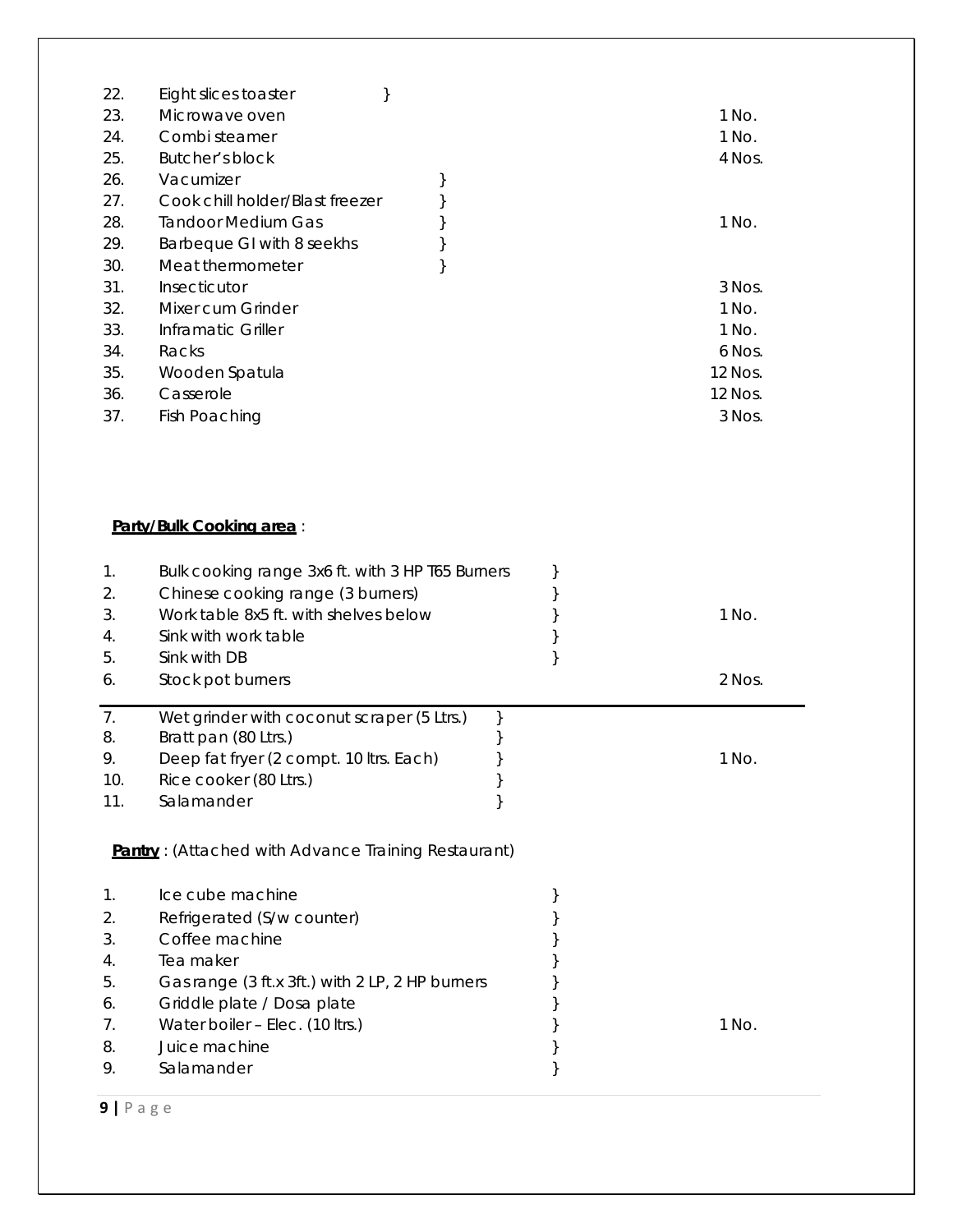| 10.<br>11.<br>12.<br>13.<br>14. | Toaster<br>Ice Cream freezer<br>Water cooler<br>Food Processor storage facility to be provided<br>Cutlery Rack + Soil table |  | $1 + 1$ |
|---------------------------------|-----------------------------------------------------------------------------------------------------------------------------|--|---------|
|                                 | Dispense Counter:                                                                                                           |  |         |
| 1.<br>2.                        | Hot Case, Basin Marie Cold Counter<br>Overhead shelves with heating facility, tray slide<br>Plate warmer and dispenser      |  | 1 No.   |
| Wash up:                        |                                                                                                                             |  |         |
| 1.<br>2.<br>3.                  | Dish washer (170 plates/hour) 3 KW with rinser & steriliser<br>Glass washer<br>Waste disposal machine                       |  | 1 No.   |
| 4.                              | Storage racks SS slotted angle                                                                                              |  | 2 Nos.  |

# **BAKERY**

| Total area required                   | <b>Section 19</b> | Desirable 1800 Sq.Ft. | Min. | 1200 Sq.Ft. |
|---------------------------------------|-------------------|-----------------------|------|-------------|
| Area per student                      |                   | $60$ Sq.Ft.           |      | 40 Sq.Ft.   |
| No.of students per lab:               |                   | 30 (2 per table)      |      | 24          |
| No. of faculty                        |                   |                       |      |             |
| Main practical area :                 |                   | 1000 Sq.Ft.           |      | 900 Sq.ft.  |
| Area for common equipment: 440 Sq.Ft. |                   |                       |      | 300 Sq.Ft.  |

| SI.No.         | Name of the Item                                      | Quantity |
|----------------|-------------------------------------------------------|----------|
|                | Equipment required/student per table:                 |          |
| 1 <sub>1</sub> | Work table (wooden, box type with marble top) 3x3 ft. |          |
| 2.             | SS bowl (small) 8" dia                                | 1 No.    |
| 3.             | SS bowl (large) 12" dia                               |          |
| 4.             | SS Parats 18" dia                                     |          |
| 5.             | SS Mug                                                | $2$ Nos. |
| 6.             | Rolling pin wooden                                    |          |
| 7.             | Egg beater                                            | 1 No.    |
| 8.             | Wooden spoon                                          |          |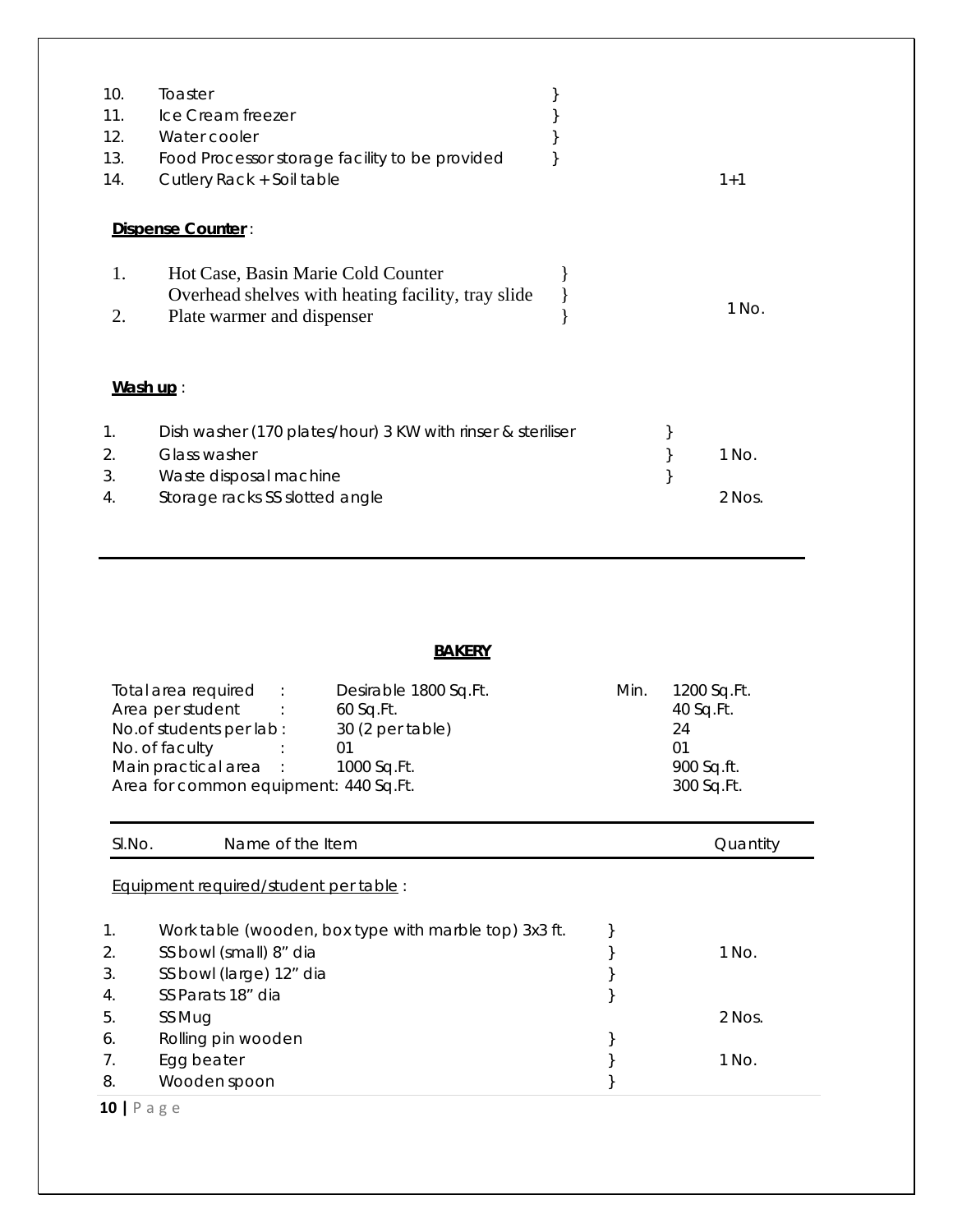| 9.  | Plastic scraper                      |   |       | 2 Nos. |
|-----|--------------------------------------|---|-------|--------|
| 10. | Table spoon SS                       |   |       |        |
| 11. | Fork SS                              |   |       |        |
| 12. | Measuring Jug Enamel                 |   |       |        |
| 13. | SS Tea Spoon                         |   |       |        |
| 14. | Measuring spoon set                  |   |       |        |
| 15. | SS Sink with drain board             |   |       | 1 No.  |
| 16. | SS degchi with flat bottom 12" dia   |   |       |        |
| 17. | Wire Whisk                           |   |       |        |
| 18. | Comb for decoration                  |   |       |        |
| 19. | SS strainer                          |   |       |        |
| 20. | SS sieve (full set)                  |   |       |        |
| 21. | Piping bag with nozzle               |   |       | 1 Set  |
|     |                                      |   |       |        |
|     | Common equipment / lab :             |   |       |        |
|     | HD Convection oven 3 decks           |   |       |        |
|     | Prooving cabinet                     | ļ |       |        |
|     | Dough mixer                          |   |       |        |
|     | Bread slicing machine with wrapper   |   | 1 No. |        |
|     | Refrigerated marble top pastry table |   |       |        |
|     | Refrigerator 300 Ltrs.               |   |       |        |
|     | Cooking range 4 burners LP           |   |       |        |
|     | Cooling racks trolley                |   | 2 No. |        |
|     |                                      |   |       |        |

# Common equipment – Light :

| 1. | Baking trays large 22"x14" MS         |         |
|----|---------------------------------------|---------|
|    | Baking trays small 11"x6" MS          |         |
| 2. | Bread tins (400 gms)                  |         |
| 3. | Cake tins round various size :        |         |
|    | 7″ dia                                |         |
|    | 9" dia                                | 30 Nos. |
|    | 11" dia                               |         |
| 4. | Underlining tray                      |         |
| 5. | Cake tin Rectangular:                 |         |
|    | 5"x5"                                 |         |
|    | 7"x7"                                 |         |
|    | 9''x9''                               | 10 Nos. |
|    | 11"x11"                               | 10 Nos. |
|    | $14\frac{1}{2}$ " x $14\frac{1}{2}$ " | 10 Nos. |
| 6. | Barquette mould 3" length             | 30 Nos. |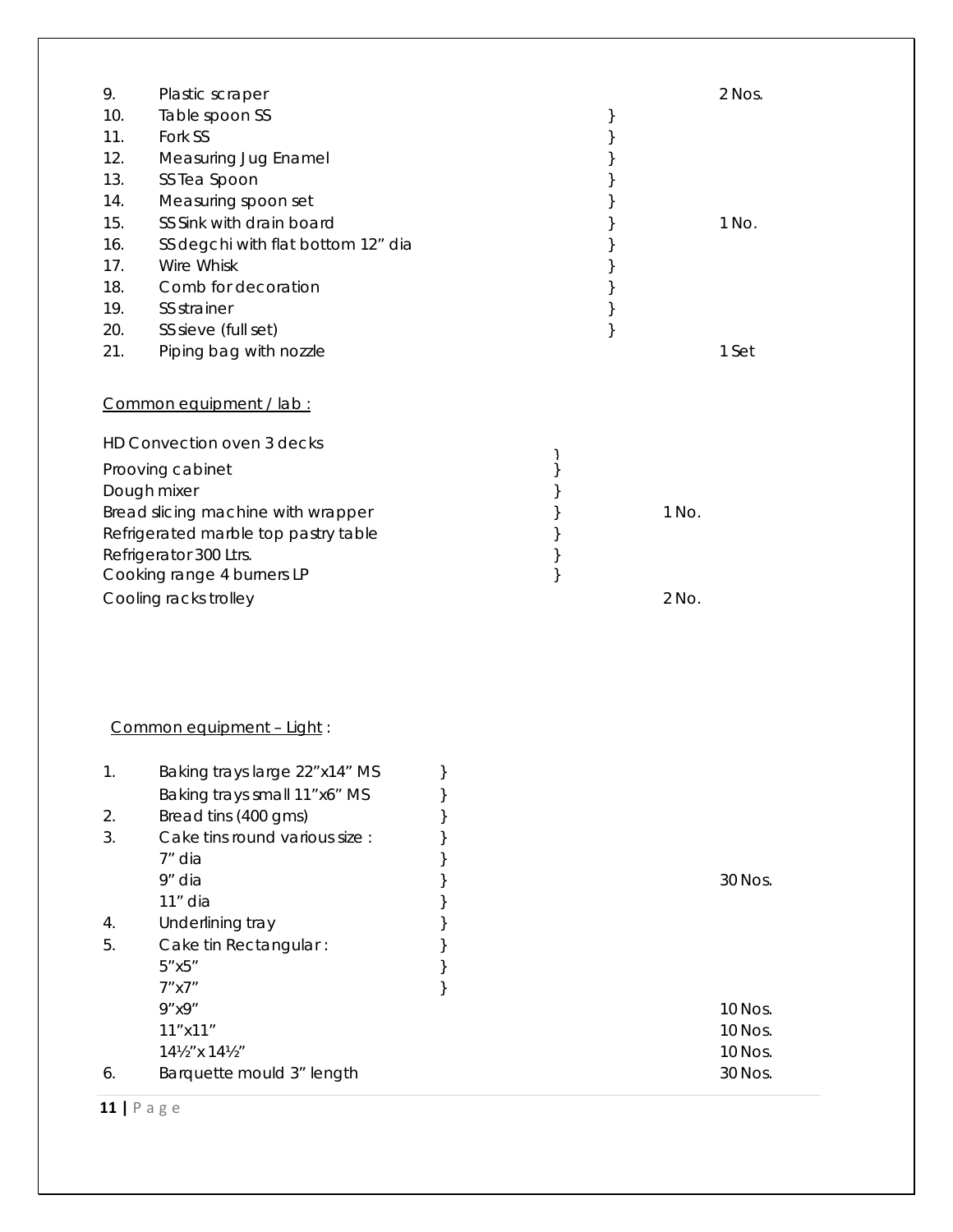| 7.  | Small whisk SS                 |  | 1 No.    |
|-----|--------------------------------|--|----------|
| 8.  | Tartlet mould Aluminium        |  |          |
| 9.  | Savarin mould Aluminium        |  |          |
| 10. | Muffin trays Aluminium         |  | 30 Nos.  |
| 11. | <b>Brioche mould Aluminium</b> |  |          |
| 12. | Fancy mould assorted           |  | 10 Nos.  |
| 13. | Doughnut cutter SS             |  | 6 Nos.   |
| 14. | Vol-au-vent cutter             |  | 6 Nos.   |
| 15. | Quiche mould                   |  | 30 Nos.  |
| 16. | Chocolate mould assorted       |  | 10 Nos.  |
| 17. | Egg Slicer                     |  |          |
| 18. | Lemon squeezer                 |  |          |
| 19. | Can opener Heavy duty          |  | 6 Nos.   |
| 20. | Small brass kadai 6" dia       |  |          |
| 21. | Precision scale electronic     |  | $3$ Nos. |
| 22. | Round laddle SS                |  | 10 Nos.  |
| 23. | Grater                         |  |          |
| 24. | Saute pan (small) Brass        |  |          |
| 25. | Saute pan (medium) Brass       |  | 6 Nos.   |
| 26. | SS Measuring jug               |  |          |
| 27. | Knives all purpose             |  | 10 Nos.  |
| 28. | Croquenmouche cone             |  | 6 Nos.   |
| 29. | Large cast iron halwai kadai   |  | 2 Nos.   |
| 30. | Jellebi thawa                  |  | 2 Nos.   |
| 31. | Large frying spoon             |  | 12 Nos.  |
| 32. | Long handled wooden            |  | 12 Nos.  |
| 33. | Large low level cooking stove  |  | 2 Nos.   |

## **CONFECTIONERY**

| Total space required            | 750 Sq.Ft.        |
|---------------------------------|-------------------|
| Area for two students per table | 25 Sq.Ft.         |
| No. of students / lab           | 30 (02 per table) |
| Faculty required                |                   |
| No. of Tables steel top         | 15 Nos.           |

## SI.No. Name of the Item **Signal Contract Contract Contract Contract Contract Contract Contract Contract Contract Contract Contract Contract Contract Contract Contract Contract Contract Contract Contract Contract Contract C**

Equipment required per each table (2 students) :

SS bowl (small) 8" dia  $\}$ SS bowl (large) 12" dia  $\qquad \qquad$  } SS Parats 16" dia  $\}$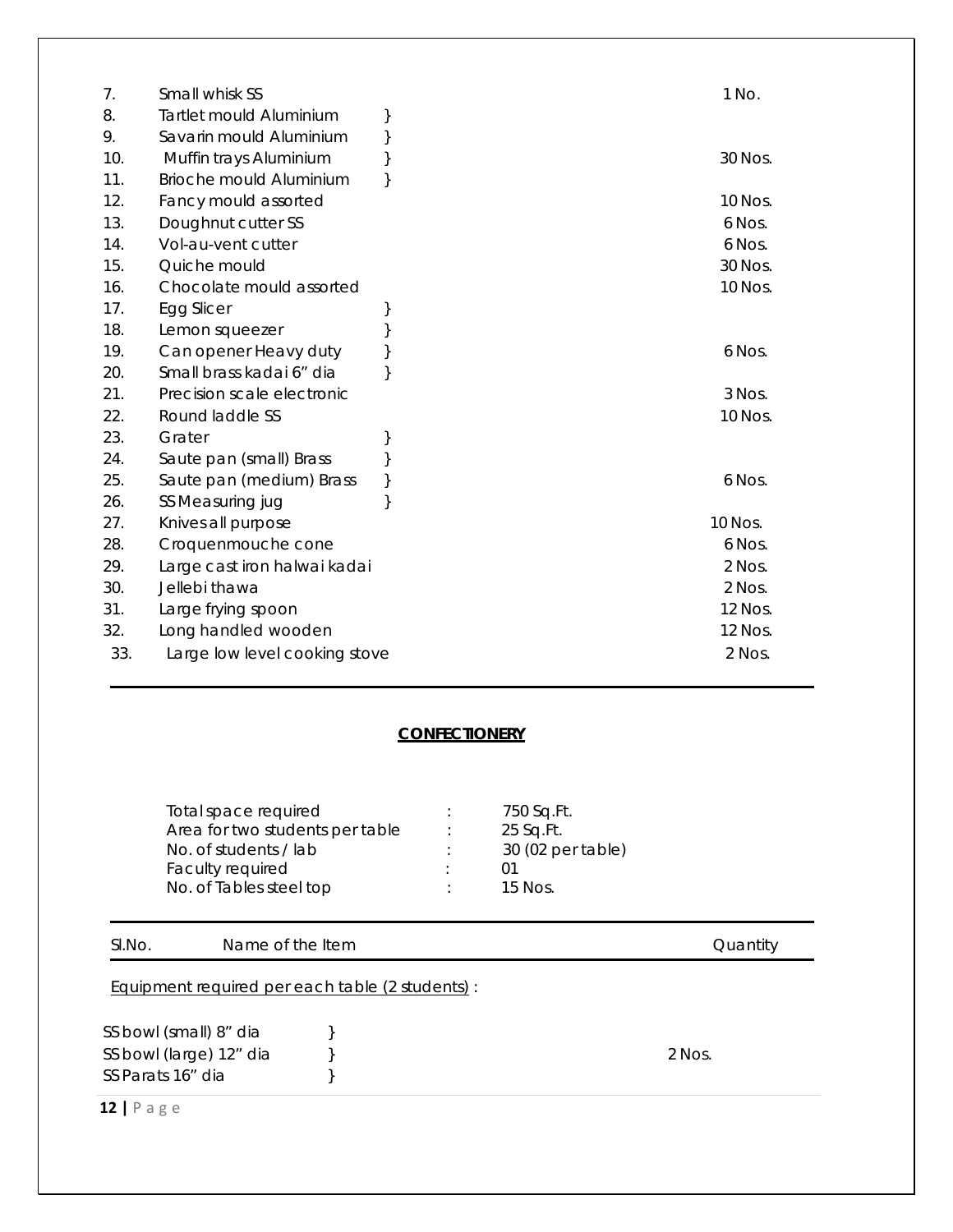| SS Mug                                        | } |   |       |        |
|-----------------------------------------------|---|---|-------|--------|
| Rolling pin wooden                            |   |   | 1 No. |        |
| Egg beater                                    |   |   | 1 No. |        |
| Plastic scraper                               |   |   |       | 2 Nos. |
| SS measuring jug                              |   |   | 1 No. |        |
| Table spoon SS                                |   |   |       | 2 Nos. |
| Fork SS                                       |   |   |       | 2 Nos. |
| Measuring spoon set                           |   |   | 1 No. |        |
| Wire whisk                                    |   |   | 1 No. |        |
| SS degchi with flat bottom 12" dia            |   |   |       | 2 Nos. |
| Piping bag with nozzle                        |   |   |       | 1 Set  |
| SS strainer                                   | } |   |       |        |
| SS seive                                      | } |   |       |        |
| Chopping board wooden                         | } |   |       |        |
| Cake stand                                    | } |   | 1 No. |        |
| Parisienne scoop                              | } |   |       |        |
| Lemon Groover                                 | } |   |       |        |
| Knife all purpose                             | } |   |       |        |
| Palate knife                                  | λ |   |       |        |
| Wooden spoon                                  |   |   |       | 2 Nos. |
| Jelly mould aluminium                         |   |   |       | 2 Nos. |
| Mould Savarin Aluminium                       |   |   |       | 2 Nos. |
| Easter egg moulds                             | } |   |       |        |
| Lemon squeezer                                | } |   |       |        |
| Tin opener Heavy duty                         | } |   |       |        |
| Round laddle large SS                         | } |   | 1 No. |        |
| Grater                                        | } |   |       |        |
| Wooden spatula                                | } |   |       |        |
|                                               |   |   |       |        |
|                                               |   |   |       |        |
|                                               |   |   |       |        |
| Common Equipment :                            |   |   |       |        |
| Ice cream / sorbet machine                    |   |   | 1     | No.    |
| Refrigerated counter                          |   |   | 1     | No.    |
| Fat thermometer                               | } |   |       |        |
| Sugar meter                                   | } |   | 2     | Nos.   |
| Saccaro meter                                 | ł |   |       |        |
| Electric cream whipper<br>Traulsen 1400 ltrs. |   |   |       |        |
| Sugar pulveriser                              |   |   |       |        |
| Mixie                                         |   |   |       |        |
| Cooking range with 4 burners (LP)             |   |   | 1     | No.    |
| Convection oven                               |   | } |       |        |
| Proving chamber                               |   |   |       |        |
| Cooling rack                                  |   |   |       |        |
| Dough mixer                                   |   |   |       |        |

**13 |** Page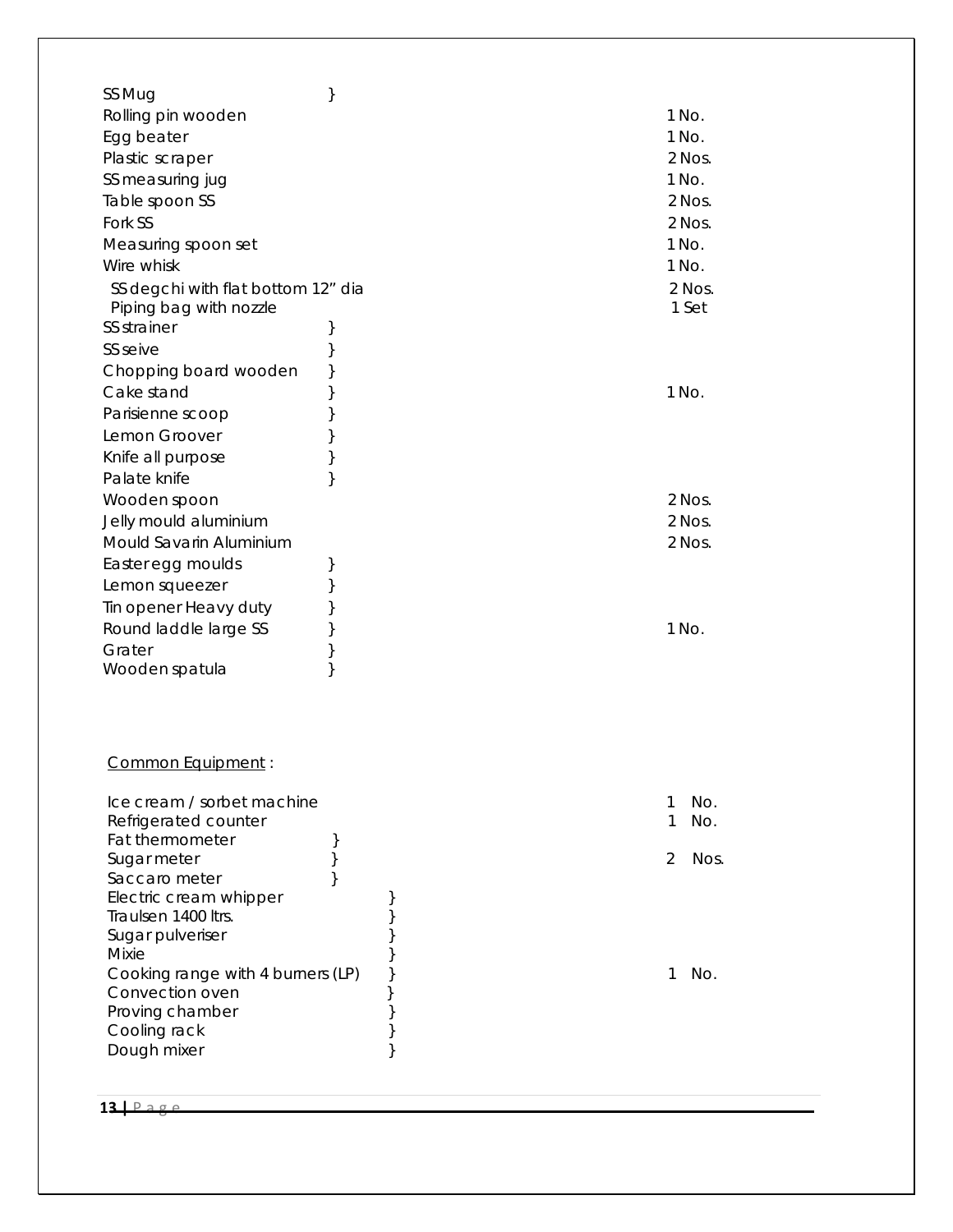# **lARDER**

| Total space required                  | 1200 Sq.Ft.   |
|---------------------------------------|---------------|
| Seating arrangement in theatre style: | 30 students   |
| Area per student                      | 40 Sq.ft. No. |
| of Instructor                         | በ1            |

| SI.No.       | Name of the Item                              |   | Quantity |
|--------------|-----------------------------------------------|---|----------|
|              | Common equipment :                            |   |          |
| 1.           | Walk in cooler and freezer (5000 Ltrs.)       |   | 1 No.    |
| 2.           | Sinks with DB                                 |   |          |
| 3.           | Thawing tub                                   |   | 2 Nos.   |
| 4.           | Work table                                    |   |          |
| 5.           | Demonstration table                           | } |          |
| 6.           | Meat saw electric                             |   |          |
| 7.           | Electric blender                              |   |          |
| 8.           | Meat mincer/cutter                            | ł | 1 No.    |
| 9.           | Vegetable slicer                              |   |          |
| 10.          | Refrigerated salad counter dressing counter } |   |          |
|              | and bain marie                                |   |          |
| 11.          | Ice cube machine                              |   |          |
| 12.          | Food storage cabinet                          |   | 2 Nos.   |
| 13.          | Special equipment cabinet                     |   |          |
| 14.          | Ice Bain marie                                |   |          |
| 15.          | Steamer                                       |   | 1 No.    |
| 16.          | Gas range with overhead hoods 4 burner LP }   |   |          |
| 17.          | Overhead shelving                             |   | 2 Nos.   |
| 18.          | Egg slicer                                    | } |          |
| 19.          | Pot washing sinc                              |   |          |
| 20.          | Force meat filler for sausages                |   | 1 No.    |
| 21.          | Carcass hanger                                |   |          |
| 22.          | Vacumiser                                     |   |          |
| 23.          | Weighing scale electronic                     | } |          |
|              | Light equipment:                              |   |          |
| Boning knife |                                               | ļ |          |
| French knife |                                               |   |          |
| Fillet knife |                                               |   | 1 No.    |
| Paring knife |                                               |   |          |
|              | Garnishing knife                              |   |          |
|              | Carving knife                                 |   |          |
| $14$   Page  |                                               |   |          |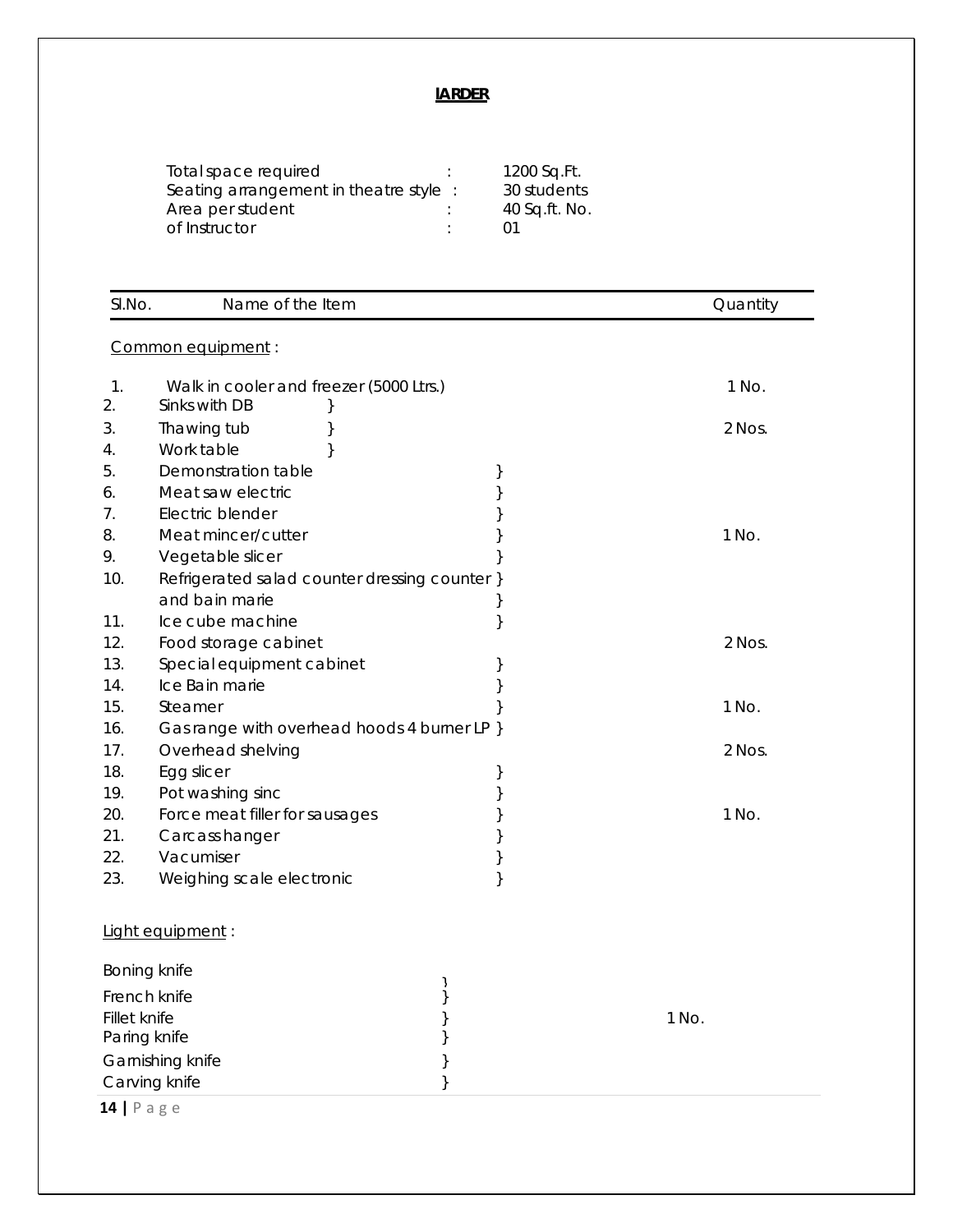| Fruit knife                                                                                   |                   |
|-----------------------------------------------------------------------------------------------|-------------------|
| Citrous fruit knife<br>Sharpening grinds hollow, rol, flat, concave }<br><b>Butter curler</b> | 1 No.             |
| Metal cutter<br>Can and wine opener                                                           | }<br>}            |
| Aspic cutters                                                                                 | }                 |
| Egg slicer                                                                                    | }                 |
| Mandoline                                                                                     | 2 Nos.            |
| Mould - various shapes & sizes                                                                | ł                 |
| Parisienne scoops 4 sizes                                                                     | }                 |
| Piping bag with nozzle                                                                        | $\big\}$<br>1 No. |
| Patty pan                                                                                     | }                 |
| Pastry brush                                                                                  | }                 |
| Spatula SS                                                                                    | 2 Nos.            |
| Tweezer                                                                                       |                   |
| Peeler                                                                                        | }                 |
| <b>Grater SS</b>                                                                              | }                 |
| Vegetable scorer                                                                              |                   |
| Ice pick                                                                                      |                   |
| Ice crusher                                                                                   | }                 |
| Concentric circle cutter                                                                      |                   |
| Chinese flower cutter                                                                         | 1 No.<br>}        |
| Chinese cleaver                                                                               |                   |
| Chinese sculpting tools                                                                       |                   |
| Bamboo skewers                                                                                |                   |
| Grape scissors                                                                                |                   |
| Scissors                                                                                      | }                 |
| Needle nose plier                                                                             | }                 |
| Pate mould aluminium                                                                          | }                 |
| Terrine mould aluminium                                                                       | }<br>10 Nos.      |
| Food mirror (various sizes)                                                                   |                   |
| Rolling pin wooden<br>SS degchi 12" dia                                                       | }<br>1 No.        |
| SS degchi 10" dia                                                                             | }<br>}            |
| Fish poacher                                                                                  | 2 Nos.            |

# **DEMONSTRATION KITCHEN**

| Total space required | 750 Sq.Ft.  |
|----------------------|-------------|
| No. of students      | 50 students |
| Area per student     | $15$ Sq.ft. |
| No. of Instructor    | (11)        |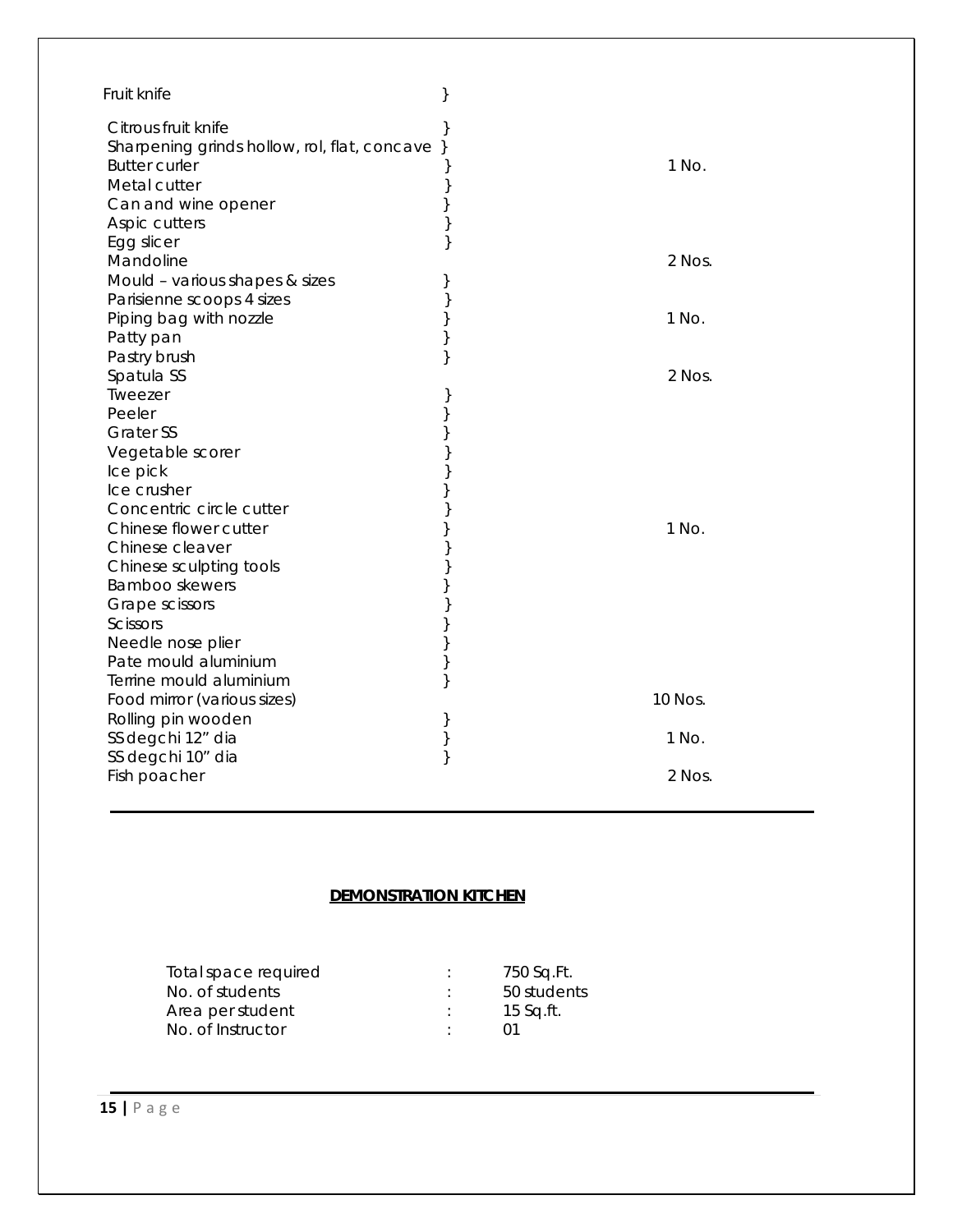SI.No. Name of the Item **SI.No.** 2012 11:00 Name of the Item and American control of the Item and American control of the Item and American control of the Item and American control of the Item and American control of the I

| Equipment:<br><b>Heinged Mirror</b> |                                                                                                                                            |   |           |                    |
|-------------------------------------|--------------------------------------------------------------------------------------------------------------------------------------------|---|-----------|--------------------|
|                                     |                                                                                                                                            |   |           |                    |
|                                     | Demonstration working table<br>Two sinks with drain board<br>Cooking range 4 burner with oven<br>Salamander<br>Basin - marie with hot case |   |           | 1 No. each         |
|                                     | Refrigerator                                                                                                                               |   |           |                    |
|                                     | Racks/micro wave oven                                                                                                                      |   |           |                    |
| Geyzer                              | Griddle plate                                                                                                                              |   |           |                    |
|                                     | Deep fet frayer (electric)                                                                                                                 | } |           |                    |
|                                     |                                                                                                                                            |   |           |                    |
| Tools:                              |                                                                                                                                            |   |           |                    |
| 1.                                  | Degchis assorted - 8", 12", 14"                                                                                                            |   | }         |                    |
| 2.                                  | Karai (Big & Small)                                                                                                                        |   |           |                    |
| 3.                                  | Sauce pan                                                                                                                                  |   |           |                    |
| 4.                                  | Frying pan                                                                                                                                 |   |           |                    |
| 5.                                  | Non sticking pan                                                                                                                           |   |           |                    |
| 6.                                  | Thalis (steel)                                                                                                                             |   |           |                    |
| 7.                                  | Trays (steel)                                                                                                                              |   |           |                    |
| 8.                                  | Rolling pan                                                                                                                                |   |           |                    |
| 9.                                  | Fish slicer                                                                                                                                |   |           |                    |
| 10.<br>11.                          | Flat spoon<br><b>Conical strainer SS</b>                                                                                                   |   |           | As per requirement |
| 12.                                 | Round spoon                                                                                                                                |   |           |                    |
| 13.                                 | Peeler                                                                                                                                     |   |           |                    |
| 14.                                 | Knives (set)                                                                                                                               |   |           |                    |
| 15.                                 | Grater                                                                                                                                     |   |           |                    |
| 16.                                 | Potato mesher                                                                                                                              |   |           |                    |
| 17.                                 | Wooden spoons                                                                                                                              |   |           |                    |
| 18.                                 | Roasting fork                                                                                                                              |   |           |                    |
| 19.                                 | Carving knife                                                                                                                              |   |           |                    |
| 20.                                 | Carving fork                                                                                                                               |   |           |                    |
| 21.<br>22.<br>23.                   | White chopping board<br>Soup strainer (mesh wire)<br>Mugs SS<br>Presentation equipment and tools:                                          |   | $\}$<br>λ | As per requirement |
|                                     | Display mirrors                                                                                                                            |   |           |                    |
| Platters                            |                                                                                                                                            |   |           |                    |
|                                     | Entree dishes                                                                                                                              |   |           | As per requirement |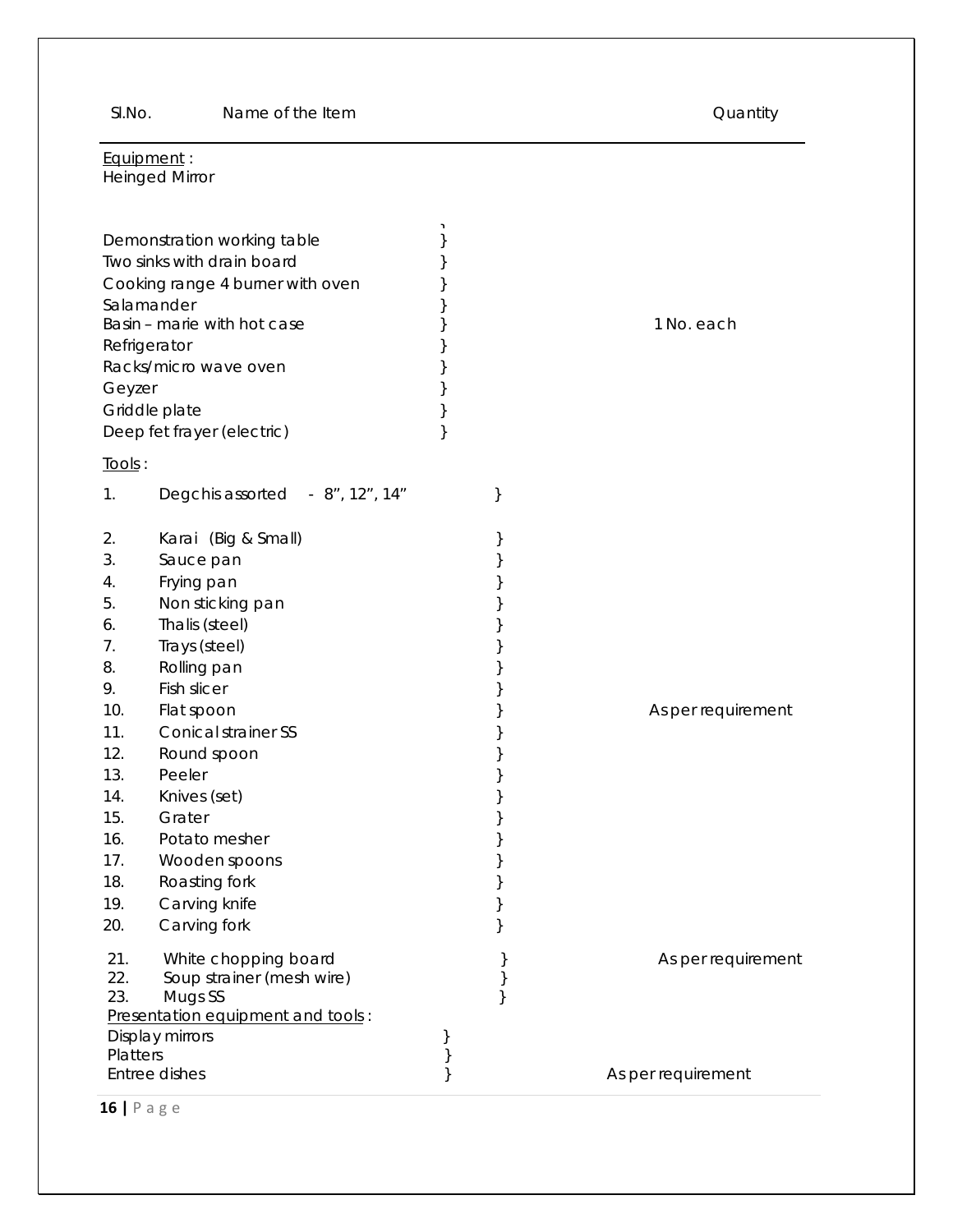### **COMPREHENSIVE LIST OF STANDARD EQUIPMENT FOR GENERAL STORES**

OVERALL SIZE : 1000 Sq.Ft.

----------------------------------------------------------------------------------------------------------------

SI.No. Name of the Item **SI.No.** 2012 2022 11:25

Furniture :

| Steel cup board<br>Filing cabinet 4 drawer<br>Store keeper table<br>Chair<br>Issue counter with under shelves<br>File rack<br>Slotted angle racks<br>wooden pallete<br>Computer table<br>Printer table<br>Receiving platform<br>Aluminium platform } | 1 No.<br>$1$ No.<br>2 Nos.<br>2Nos.<br>1 No.<br>1 No.<br>5 Nos.<br>11 Nos.<br>1 No. |
|------------------------------------------------------------------------------------------------------------------------------------------------------------------------------------------------------------------------------------------------------|-------------------------------------------------------------------------------------|
| Equipment:                                                                                                                                                                                                                                           |                                                                                     |
| 1.<br>Platforms scale 300 Kg.<br>2.<br>Weighing scale 10 kg.<br>3.<br>Electronic scale<br>Storage bins<br>4.                                                                                                                                         | 1 No.<br>20 Nos.                                                                    |
| 5.<br>Onion potato storage bin<br>Plastic containers<br>6.<br><b><i>AWarstieribin ladder with 4 step} }</i></b><br>71.<br><b>Sidodieh DBck</b><br>82.<br>∦<br><b>StorageExabutionframt:</b>                                                          | 1 No.<br>As per requirement<br>1 No.                                                |
| $17^{\circ}$ P a g $^{\circ}$ [rolley light weight                                                                                                                                                                                                   |                                                                                     |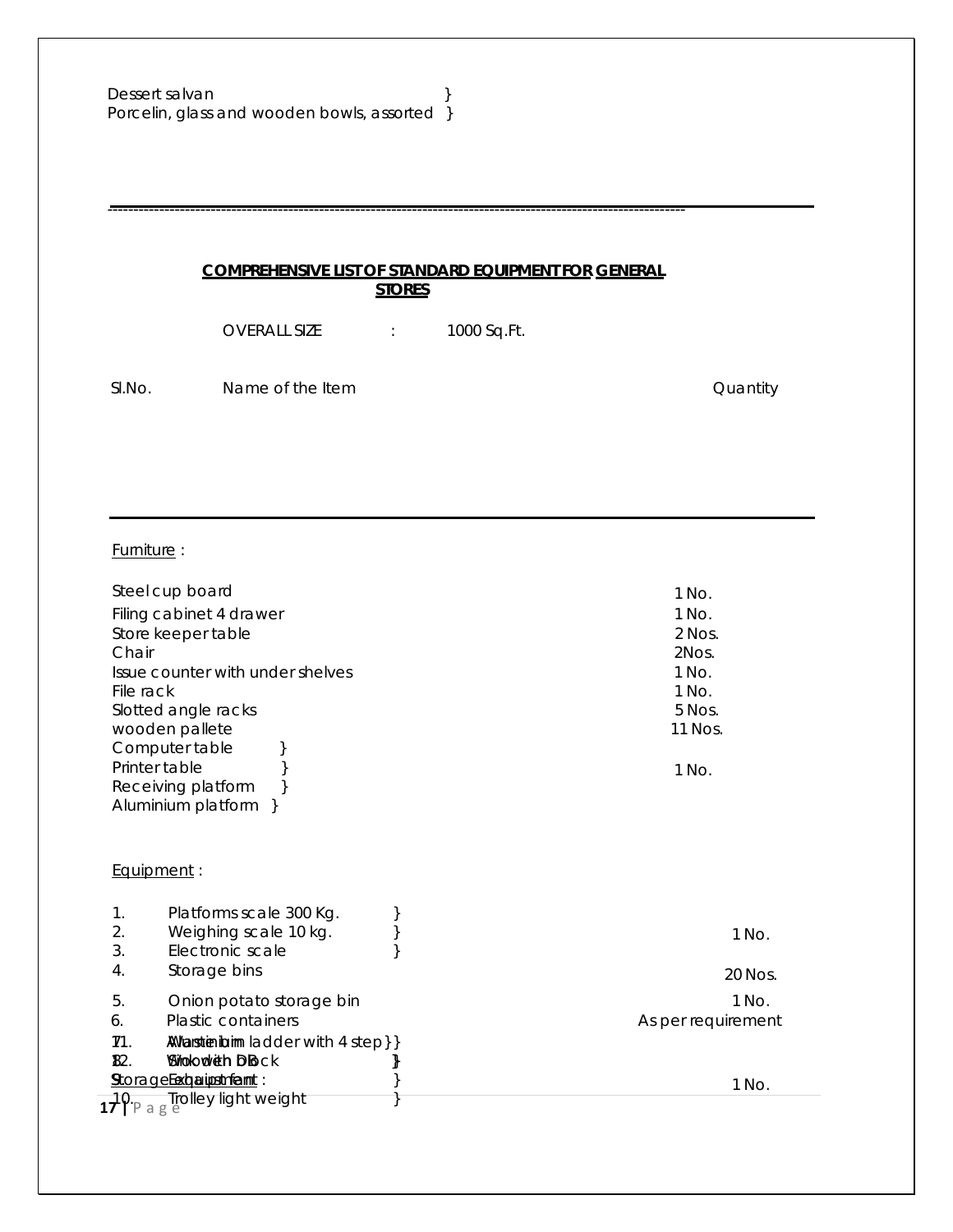walk in deep freezer 5000 Ltrs. 1 No. Walk in cooler 7000 Ltrs. 1 No. Aluminium trays for storage of meat in freezer As per requirement Plastic crates -do-Ladder (metal) and the contract of the contract of the contract of the contract of the contract of the contract of the contract of the contract of the contract of the contract of the contract of the contract of the contrac

#### **EQUIPMENT LIST**

Department : F & B Service

(The list is exhaustive to ensure that no equipment is left out. The essentiality and number of equipment may be reviewed later).

The Committee feels that every Institute should have a minimum of 2 F&B Service labs – one may be used as Basic Training Restaurant with extensive use for training the basics of F&B Service, with standard equipment and totally functional in nature and the other may be used as Advanced Training Restaurant where actual food service takes place and if viable may be used for commercial activity such as OPC's, Speciality Restaurant etc.

#### **BASIC TRAINING RESTAURANT** :

Overall Size : Max. 1440 Sq.Ft. + 480 Sq.Ft. for pantry. Min. 1440 Sq.Ft. + 400 Sq.Ft. for pantry.

(The restaurant is proposed to have a 60 covers having 15 tables. The restaurant should have partitioning facility)

No. of Students : 30 Faculty required : 01

| SI.No. | Name of the Item | Juantity |
|--------|------------------|----------|
|        |                  |          |

#### FURNITURE :

| $\mathbf{1}_{\cdot}$ | Table (wooden $3"x3"x2'z"$ H)      | 15 Nos.      |
|----------------------|------------------------------------|--------------|
|                      | Instructor's Table                 | 1 No.        |
| 2.                   | Chairs (dining) wooden upholstered | $60+5$ extra |
| 3.                   | Side Boards 4'x1.5'x48 H           | 8 Nos.       |
| 4.                   | White Boards 5'x3'                 | 1 No.        |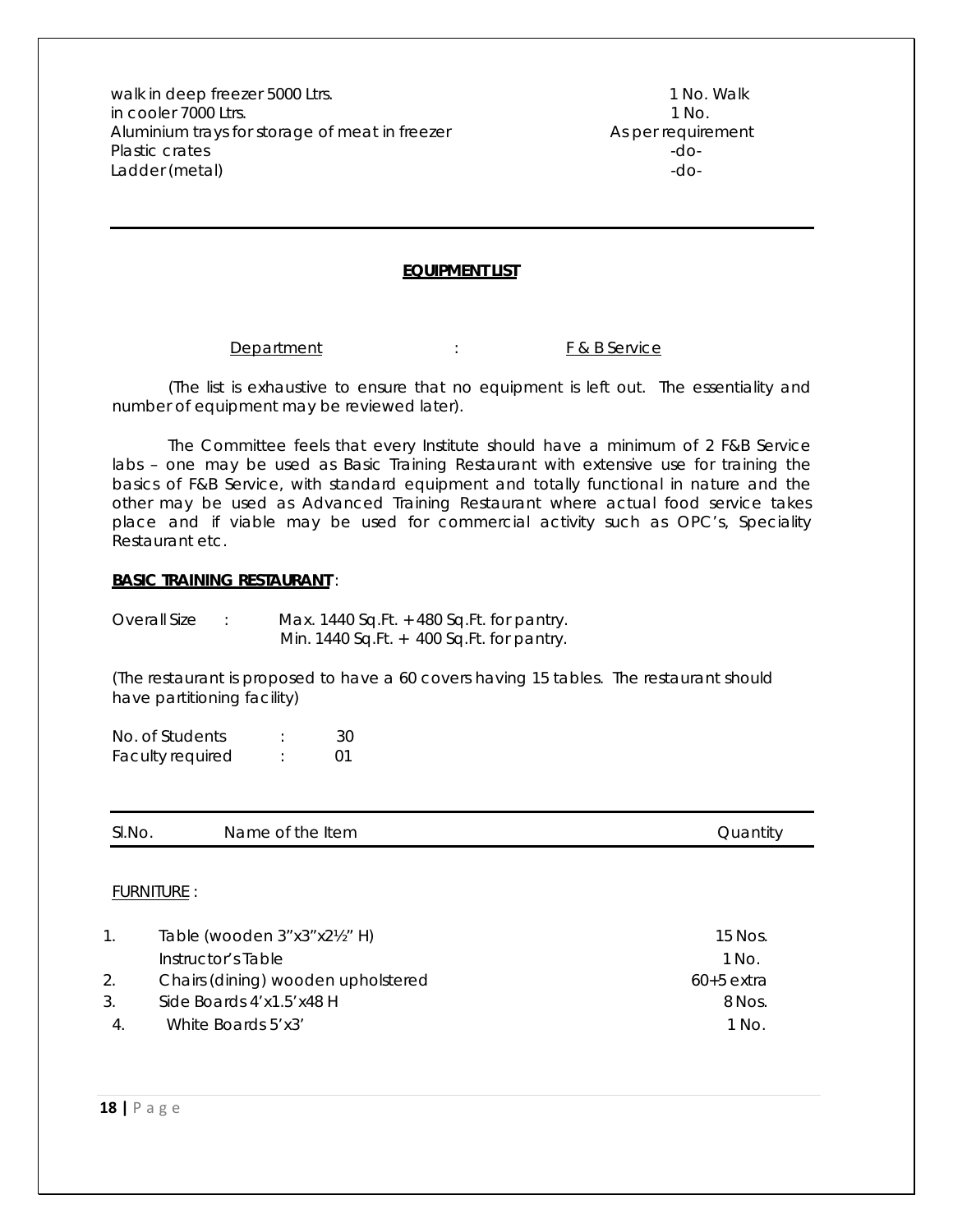#### LINEN :

| SI.No.                                                                                                                                                                                                                                     | Name of the Item                                                                                                                                                                                          |                  | Quantity           |
|--------------------------------------------------------------------------------------------------------------------------------------------------------------------------------------------------------------------------------------------|-----------------------------------------------------------------------------------------------------------------------------------------------------------------------------------------------------------|------------------|--------------------|
|                                                                                                                                                                                                                                            | CUTLERY (STAINLESS STEEL) :                                                                                                                                                                               |                  |                    |
| Small knife<br>Large knife<br>Large fork<br>Large spoons<br>Dessert spoons                                                                                                                                                                 | }<br>$\}$                                                                                                                                                                                                 |                  |                    |
| Dessert fork<br>Fish knife<br>Fish fork<br>Soup spoons<br><b>Butter knife</b><br>Tea spoons<br>Coffee spoons<br>Ice cream spoons<br>Fruit knife<br>Fruit fork<br>Pastry fork<br>Steak knives<br>Jam spoon<br>Service spoon<br>Service fork | $\{$<br>}<br>$\}$                                                                                                                                                                                         |                  | As per requirement |
| <b>CROCKERY:</b>                                                                                                                                                                                                                           |                                                                                                                                                                                                           |                  |                    |
| 1.<br>2.<br>3.<br>4.<br>5.<br>6.<br>7.                                                                                                                                                                                                     | Large plates (full plates) 10"<br>Half plates 9"<br><b>B&amp;B</b> plates<br>Soup cups with saucers<br>Show plate (can be 11" submitted with EPNS)<br>Cereal bowl 5" dia<br>Breakfast cups/saucers 8 floz | }<br>}<br>}<br>} | As per requirement |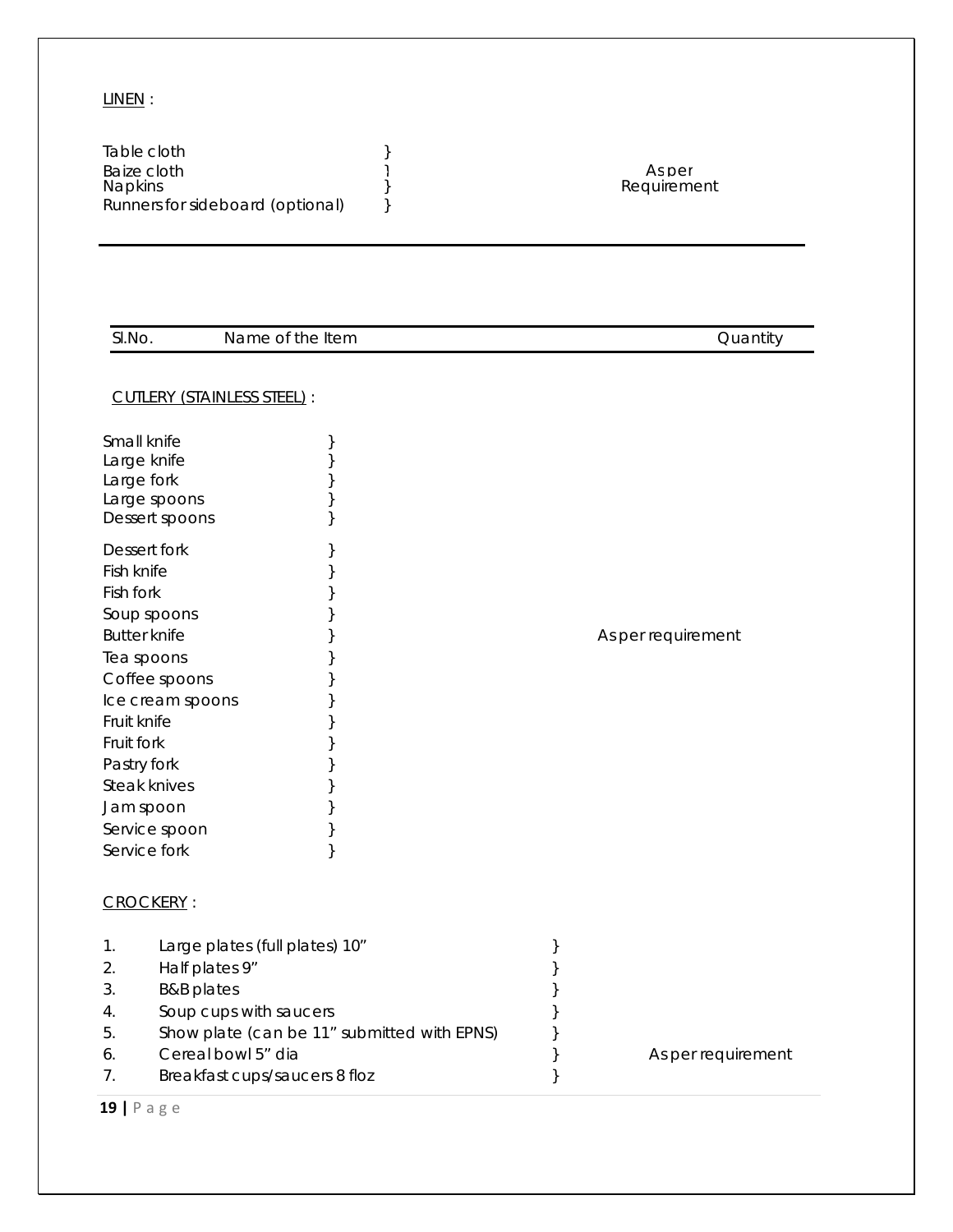| 8.  | Tea cups/saucers 6 floz      |  |
|-----|------------------------------|--|
| 9.  | Demitasse/saucers 3 floz     |  |
| 10. | Consomme cups/saucers 8 floz |  |
| 11. | Egg cups                     |  |
| 12. | Ash trays                    |  |
| 13. | <b>Budvases</b>              |  |
| 14. | Cruet sets                   |  |
|     |                              |  |

SI.No. Name of the Item Quantity

# HOLLOW WARE 7 FLATWARE (Stainless Steel) :

| 1.<br>2.<br>3.<br>4.<br>5.<br>6.<br>7.<br>8.<br>9.<br>10.<br>11.<br>12. | Wager jugs<br>Tea pot (2 portions)<br>Tea pot (4 portions)<br>Milk pot<br>Hot water jugs<br>Coffee pots (2 portions)<br>Coffee pots (4 portions)<br>Creamer<br>Sugar bowls<br><b>Butter dishes</b><br>Ice creams cups<br>Finger bowls |      |                                        | 18 Nos.<br>09 Nos.<br>09 Nos.<br>18 Nos.<br>18 Nos.<br>03 Nos.<br>03 Nos.<br>06 Nos.<br>18 Nos.<br>18 Nos.<br>72 Nos.<br>72 Nos. |
|-------------------------------------------------------------------------|---------------------------------------------------------------------------------------------------------------------------------------------------------------------------------------------------------------------------------------|------|----------------------------------------|----------------------------------------------------------------------------------------------------------------------------------|
| 13.                                                                     | Menu stands                                                                                                                                                                                                                           | }    |                                        |                                                                                                                                  |
| 14.                                                                     | Sauce boats with ladles                                                                                                                                                                                                               | }    | $(12 \text{ small } 86 \text{ large})$ |                                                                                                                                  |
| 15.                                                                     | Tea strainer/slop basin                                                                                                                                                                                                               | }    |                                        |                                                                                                                                  |
| 16.<br>17.                                                              | Ash trays<br>Straw holder                                                                                                                                                                                                             | }    |                                        |                                                                                                                                  |
| 18.                                                                     | Toothpick holder                                                                                                                                                                                                                      |      |                                        |                                                                                                                                  |
| 19.                                                                     | Candle holder                                                                                                                                                                                                                         |      |                                        | 18 Nos.                                                                                                                          |
| 20.                                                                     | Entrée dishes single compt. (2 portions)                                                                                                                                                                                              | }    |                                        |                                                                                                                                  |
| 21.                                                                     | Entrée dishes single compt. (2 portions)                                                                                                                                                                                              | }    |                                        |                                                                                                                                  |
| 22.                                                                     | Entrée dishes single compt. (2 portions)                                                                                                                                                                                              | }    |                                        |                                                                                                                                  |
| 23.                                                                     | Entrée dishes double compt. (4 portions)                                                                                                                                                                                              | }    |                                        |                                                                                                                                  |
| 24.                                                                     | Platter 2 portions (oval)                                                                                                                                                                                                             | $\}$ |                                        |                                                                                                                                  |
| 25.                                                                     | Platter 4 portions (oval)                                                                                                                                                                                                             | $\}$ |                                        |                                                                                                                                  |
| 26.                                                                     | Platter small (round)                                                                                                                                                                                                                 |      | }                                      |                                                                                                                                  |
| 27.                                                                     | Platter medium (round)                                                                                                                                                                                                                |      | $\}$                                   | 12 Nos.                                                                                                                          |
| 28.                                                                     | Restaurant trays (small)                                                                                                                                                                                                              |      | $\big\}$                               |                                                                                                                                  |
| 29.                                                                     | Restaurant trays (medium)                                                                                                                                                                                                             |      | $\}$                                   |                                                                                                                                  |
| 30.                                                                     | Sugar tongs                                                                                                                                                                                                                           |      |                                        | 18 Nos.                                                                                                                          |
| 31.                                                                     | Ice bucket                                                                                                                                                                                                                            |      |                                        | 08 Nos.                                                                                                                          |
| 32.                                                                     | Ice tongs                                                                                                                                                                                                                             |      |                                        | 08 Nos.                                                                                                                          |
| 33.                                                                     | Toast racks                                                                                                                                                                                                                           |      |                                        | 12 Nos.                                                                                                                          |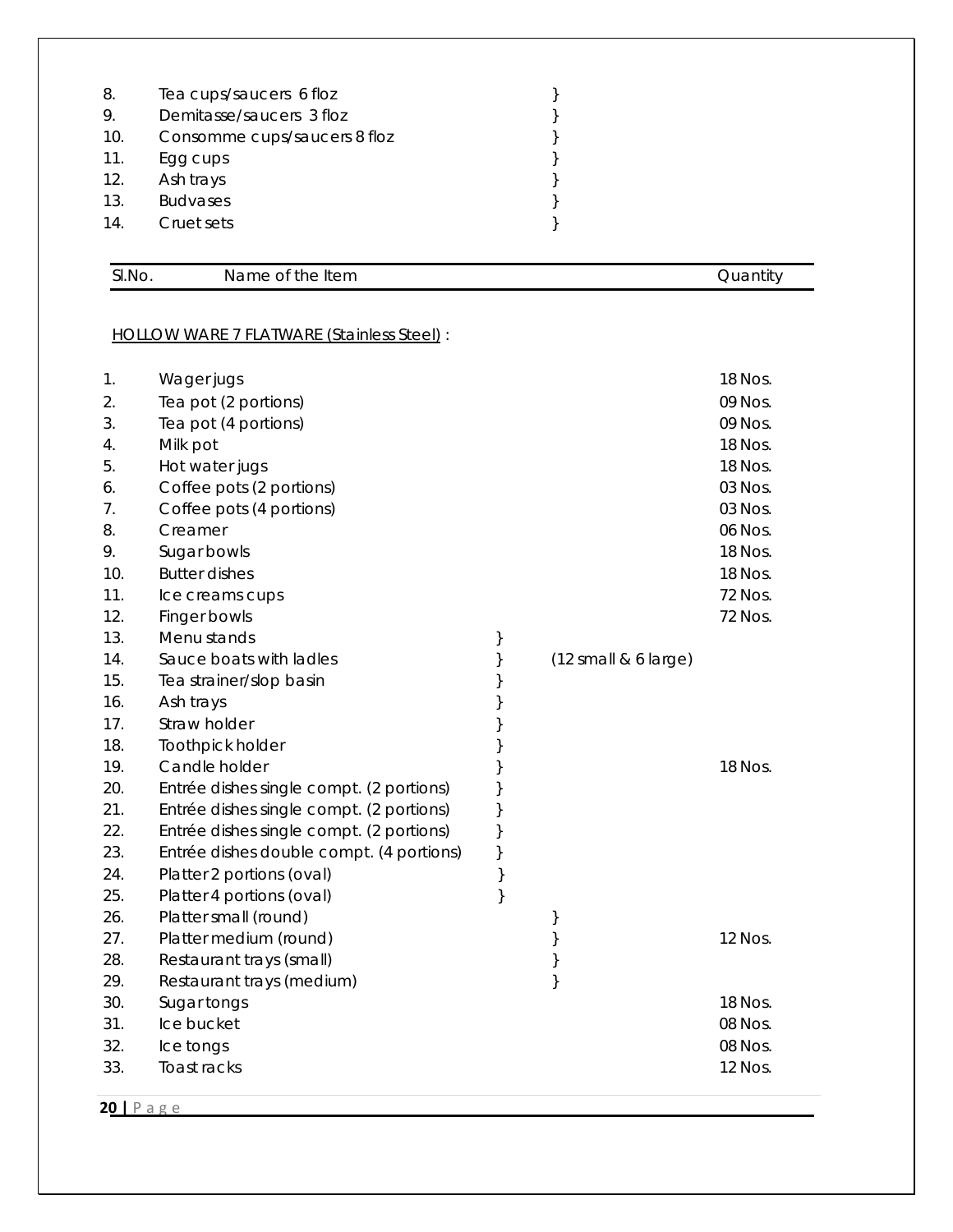| 34.<br>35.<br>36.<br>37. | Chill cups with stands<br>Restaurant salvers<br>Mustard spoons<br>Food covers | } | 18 Nos.<br>36 Nos. |
|--------------------------|-------------------------------------------------------------------------------|---|--------------------|
| SI.No.                   | Name of the Item                                                              |   | Quantity           |
|                          | GLASSWARE:                                                                    |   |                    |
| 1.                       | Water tumbler (high ball)                                                     | } |                    |
| 2.                       | Water goblets                                                                 |   |                    |
| 3.                       | Juice glasses / pony tumblers<br>Tom collins                                  |   |                    |
| 4.<br>5.                 | Jam & mustard pots / chutney bowls                                            |   | As pre requirement |
| 6.                       | Glass bowls                                                                   |   |                    |
| 7.                       | Beer goblets                                                                  |   |                    |
| 8.                       | Draught beer glass                                                            |   |                    |
| 9.                       | White wine glass                                                              |   |                    |
| 10.                      | Red wine glass                                                                |   |                    |
| 11.                      | Parisian goblets                                                              |   |                    |
| 12.                      | Claret glass                                                                  |   |                    |
| 13.                      | Sherry elgin                                                                  |   |                    |
| 14.                      | Sherry copita                                                                 |   |                    |
| 15.                      | Port wine glass                                                               |   | 12 Nos.            |
| 16.                      | Hock glasses                                                                  |   |                    |
| 17.                      | Moselle glass                                                                 |   |                    |
| 18.                      | Champagne tulip                                                               |   |                    |
| 19.                      | Champagne flute                                                               |   |                    |
| 20.                      | Champagne saucer                                                              |   | 24 Nos.            |
| 21.                      | Cocktail glass                                                                |   |                    |
| 22.<br>23.               | Brandy balloon<br>}<br>Liqueur glass (straight)                               |   |                    |
| 24.                      | Liqueur glass (standard)                                                      |   | 12 Nos.            |
| 25.                      | Old fashioned                                                                 |   |                    |
| 26.                      | On the rocks glass                                                            |   |                    |
| 27.                      | Roly poly                                                                     |   |                    |
| 28.                      | Parfait glass                                                                 |   |                    |
| 29.                      | Decanter                                                                      |   | 3 Nos.             |
| 30.                      | Coffee caraffee                                                               |   | 6 Nos.             |
| 31.                      | Martini glass                                                                 |   | 12 Nos.            |
| 32.                      | Sour glass                                                                    |   | 6 Nos.             |

# SPECIAL EQUIPMENTS :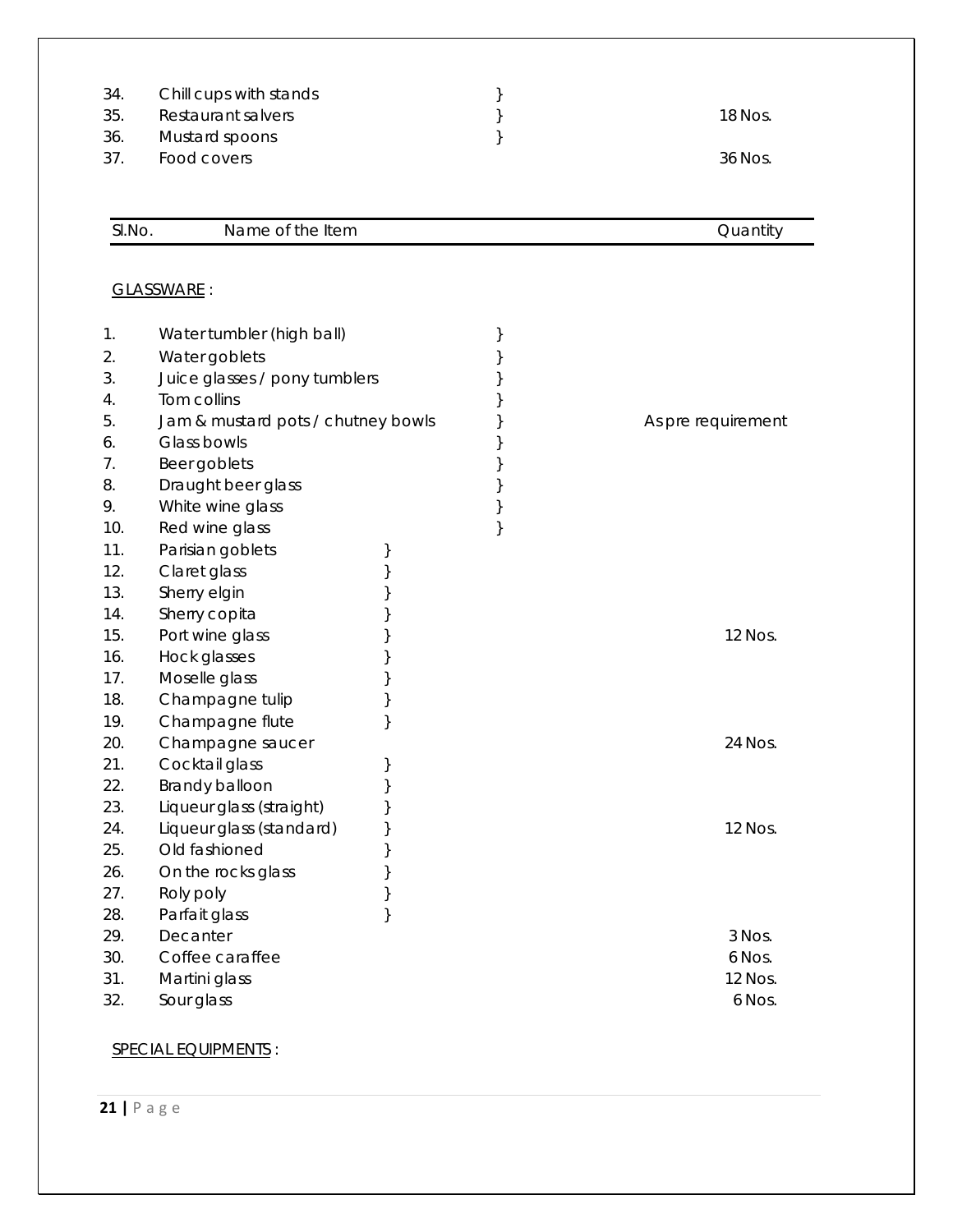| 1.<br>2.<br>3.<br>4.<br>5.<br>6.<br>7. | Soup tureens (single portion)<br>Horsd'oeuvre tray<br>Wine bucket stand<br>Pastry tongs<br>Nut cracker<br>Gateaux slicer<br>Pepper mill |          | 2 Nos.<br>2 Nos.<br>6 Nos.<br>6 Nos.<br>2 Nos.<br>6 Nos.<br>6 Nos. |
|----------------------------------------|-----------------------------------------------------------------------------------------------------------------------------------------|----------|--------------------------------------------------------------------|
| 8.                                     | Nutmeg grater                                                                                                                           |          | 2 Nos.                                                             |
| 9.                                     | Cigar cutter                                                                                                                            |          | 2 Nos.                                                             |
| 10.                                    | Cocktail shaker                                                                                                                         |          | 4 Nos                                                              |
| 11.                                    | Hawthrone straner                                                                                                                       |          | 2 Nos.                                                             |
| 12.                                    | Bar spoon                                                                                                                               |          | 2 Nos.                                                             |
| 13.                                    | Ice picks                                                                                                                               |          | 2 Nos.                                                             |
| 14.                                    | Peg measure                                                                                                                             |          | 2 Nos.                                                             |
| 15.                                    | Optic measure                                                                                                                           |          | 2 Nos.                                                             |
| 16.                                    | Check-flow pourer                                                                                                                       |          | 2 Nos.                                                             |
| 17.                                    | Push up measure pourer                                                                                                                  |          | 2 Nos.                                                             |
| 18.                                    | Ice cream scoop                                                                                                                         |          | 6 Nos.                                                             |
| 19.                                    | <b>Bottle stand</b>                                                                                                                     |          | 2 Nos.                                                             |
| 20.                                    | Wine rack                                                                                                                               |          | 1 No.                                                              |
| 21.                                    | Hydrometer                                                                                                                              |          | 1 No.                                                              |
| 22.                                    | Avocado dish                                                                                                                            |          | 6 Nos.                                                             |
| 23.                                    | Asparagus plate                                                                                                                         |          | 6 Nos.                                                             |
| 24.                                    | Asparagus tongs                                                                                                                         |          | 2 Nos.                                                             |
| 25.                                    | Egg dish (round ear)                                                                                                                    | }        |                                                                    |
| 26.                                    | Fish dish (oval eared)                                                                                                                  | $\}$     |                                                                    |
| 27.                                    | Oyster dish/plate                                                                                                                       | }        |                                                                    |
| 28.                                    | Oyster fork                                                                                                                             | $\}$     |                                                                    |
| 29.                                    | Snail dish                                                                                                                              | $\big\}$ | 6 Nos.                                                             |
| 30.                                    | Snail fork                                                                                                                              | $\}$     |                                                                    |
| 31.                                    | Snail tong                                                                                                                              | $\}$     |                                                                    |

36. Grape fruit spoon } <br>2 Nos. 37. Lobster cracker } 38. Lobster pick } 39. Corn on the cob holder 6 Nos. 40. Grape scissors 2 Nos. 41. Caviar knife 2 Nos. 42. Fondue fork/dish 6 Nos.

34. Cheese knife  $\}$ 35. Grape fruit knife  $\}$ 

32. Parfait spoon } 33. Salad dish }

43. Carving set 2 Nos.

44. Cheese board 2 Nos.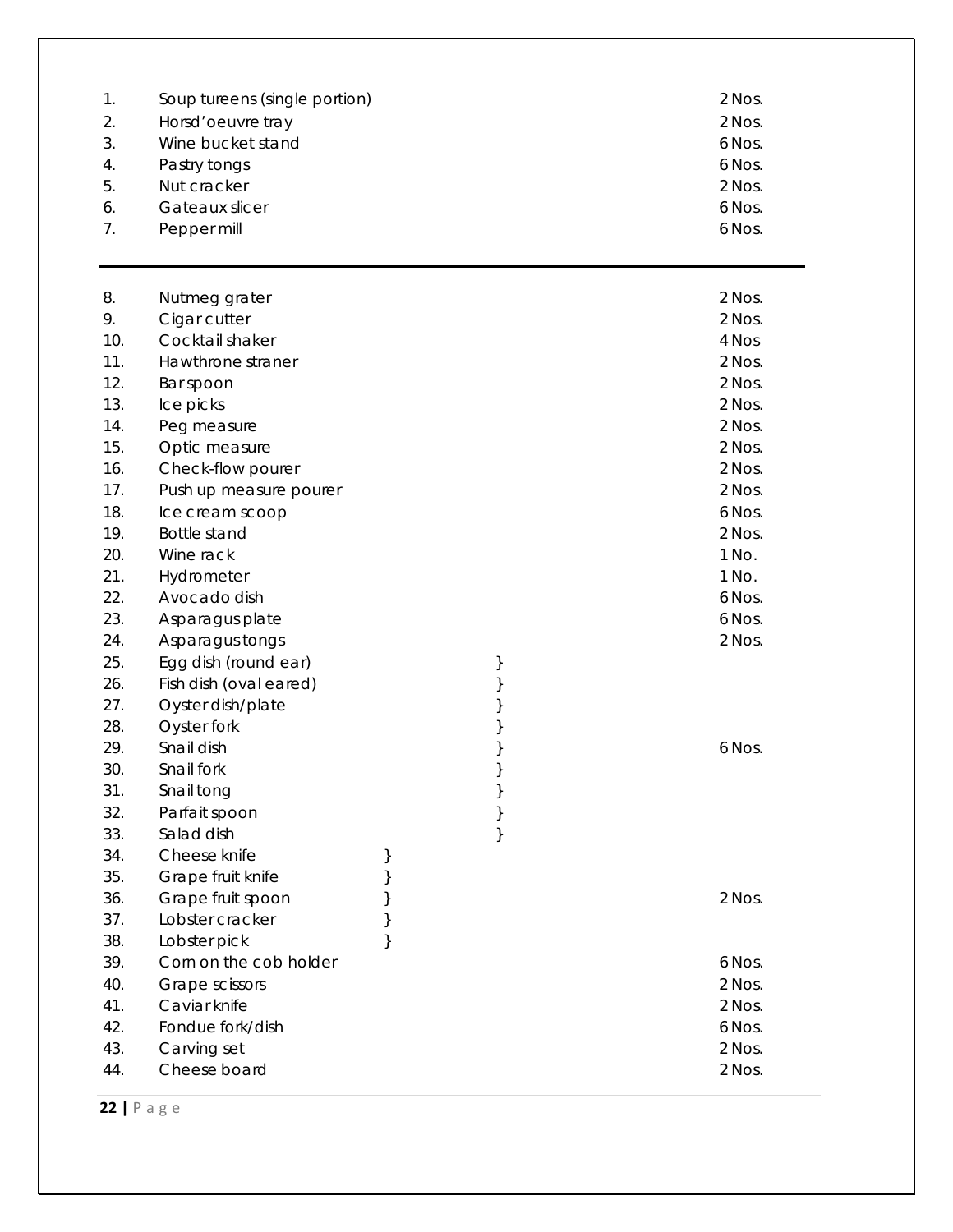| 45. | Skewers (stainless steel with wooden handle) | 12 Nos. |
|-----|----------------------------------------------|---------|
| 46. | Oil & vinegar cruet                          | 6 Nos.  |
| 47. | Sugar dredger EPNS                           | 2 Nos.  |
| 48. | Rechaud battery                              | 1 No.   |
| 49. | Fruit basket                                 | 6 Nos.  |
| 50. | Gateaux stand                                | 2 Nos.  |
| 51. | Chopping board                               | 6 Nos.  |

| SI.No. | Name of the Item      | Quantity |
|--------|-----------------------|----------|
|        |                       |          |
| 52.    | Table numbers         | 18 Nos.  |
| 53.    | Waiters friend SS     | 36 Nos.  |
| 54.    | Angels's wings        | 6 Nos.   |
| 55.    | Crown cap opener      | 36 Nos.  |
| 56.    | Can opener            | 6 Nos.   |
| 57.    | Wine craddle          | 34 Nos.  |
| 58.    | Ice shaver            | 2 Nos.   |
| 59.    | Broken cork extractor | 2 Nos.   |
| 60.    | Corking machine       | 1 No.    |
| 61.    | Citrus squeezer SS    | 6 Nos.   |
| 62.    | <b>Funnel SS</b>      | 2 Nos.   |
| 63.    | Bar mixing glass SS   | 2 Nos.   |
| 64.    | Swizzle stick         | 24 Nos.  |
| 65.    | Muddler               | 2 Nos.   |
| 66.    | Cocktail sticks       | 24 Nos.  |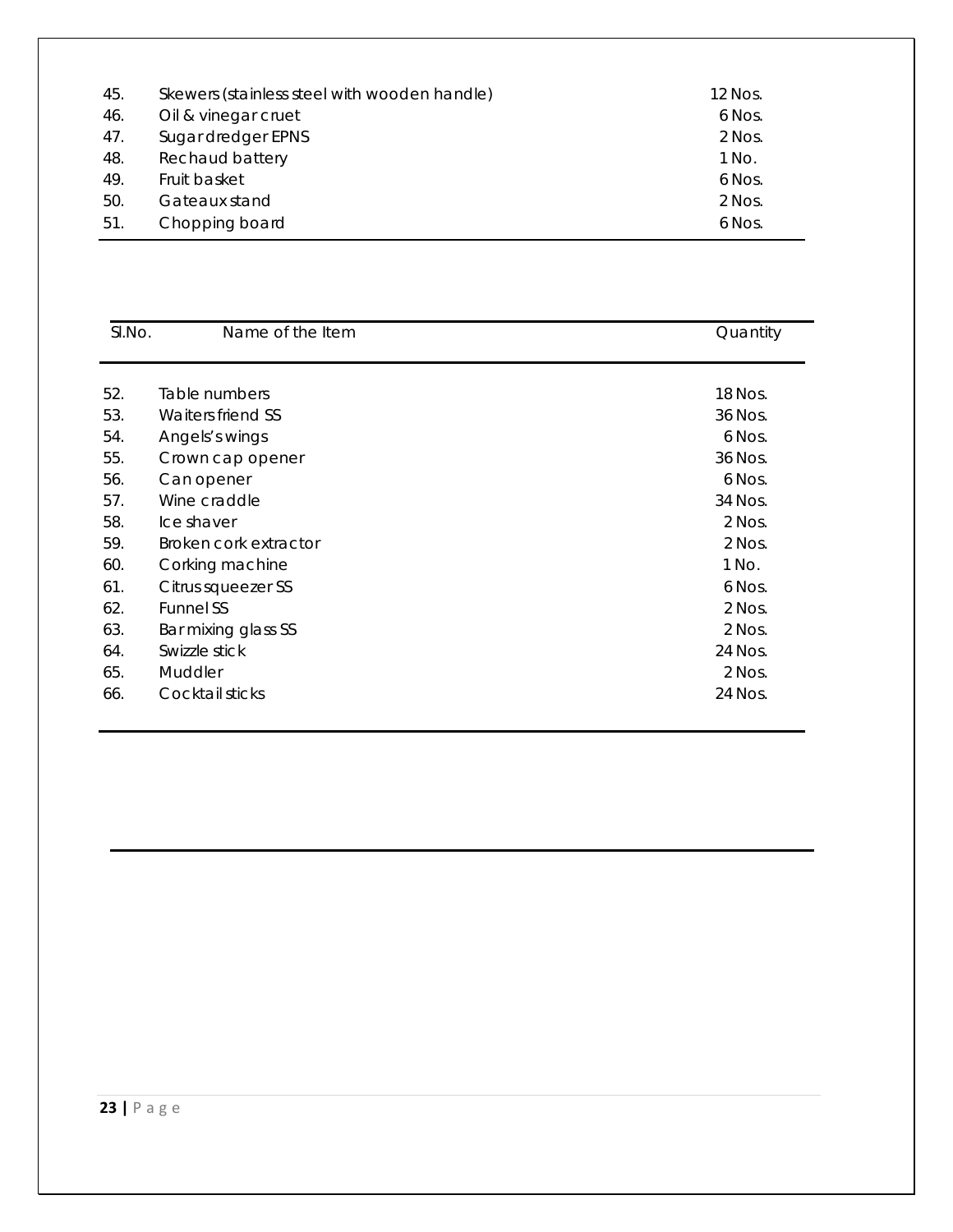### **A COMPREHENSIVE STATEMENT FOR ADVANCE TRAINING RESTAURANT**

| Overall size :                                              | Desirable: 1800 + 200 Sq. Ft. for Bar + 540 Sq. Ft. for Pantry.                                 |
|-------------------------------------------------------------|-------------------------------------------------------------------------------------------------|
| Minimum: 1640 Sq.Ft.                                        |                                                                                                 |
|                                                             | (Cumulative speciality type restaurant having partitioning facility desirable double partition) |
| No. of Covers                                               | 60                                                                                              |
| No. of Students                                             | 30                                                                                              |
| Faculty required<br>÷                                       | 01                                                                                              |
| the Item Quantity                                           |                                                                                                 |
|                                                             |                                                                                                 |
| Table wooden a) Square - 4 seater<br>1.                     | 15 tables with 4 covers                                                                         |
| Square - 2 seater                                           | <b>Or</b>                                                                                       |
| Rectangular 4/6 seater                                      | 20 tables with 3 covers                                                                         |
| Round - 6 seater<br>(selection to based on décor & lay out) |                                                                                                 |
| Dining Chair wooden upholstered (as per décor)              | 60 Nos.                                                                                         |
| Side boards 4'x1.5'x4'                                      | 4 to 5 Nos.                                                                                     |
|                                                             | (depending on Décor & Lay out)                                                                  |
|                                                             |                                                                                                 |
| White boards on stand                                       | 01 No.                                                                                          |
| Hostess desk<br>Podium/lectern                              | 01 No.<br>01 No.                                                                                |
| Folding buffet tables 6x21/2                                | 05 Nos.                                                                                         |
| Banquet chairs (stackable)                                  | 100 Nos.                                                                                        |
|                                                             |                                                                                                 |
| LINEN:                                                      |                                                                                                 |
|                                                             |                                                                                                 |
| Baize cloth 137x137 cm<br>$1_{\cdot}$<br>}                  |                                                                                                 |
| Table cloth 183x183 cm<br>2.                                |                                                                                                 |
| 3.<br><b>Curtains Curtains</b>                              |                                                                                                 |
| Napkins 46-50 cm<br>4.                                      | As per requirement                                                                              |
| Slip cloth 1mx1m<br>5.                                      |                                                                                                 |
| Buffet runner 2 mts.x 4mts.<br>6.                           |                                                                                                 |
| Buffet frills/skirtings<br>7.                               |                                                                                                 |
| CUTLERY (EPNS-DESIGNED) (OPTIONAL) :                        |                                                                                                 |
| Small knife/fork<br>1.                                      |                                                                                                 |
| 2.<br>Large knife                                           |                                                                                                 |
| 3.<br>Fish knife/fork                                       |                                                                                                 |
| 4.<br>Large fork                                            |                                                                                                 |
| 5.<br>Service spoon/fork                                    |                                                                                                 |
| 245   P a g Dessert spoon                                   |                                                                                                 |
| Dessert fork<br>7.                                          |                                                                                                 |
| 8.<br>Soup spoons                                           |                                                                                                 |
| 9.<br>Small fork                                            |                                                                                                 |
| <del>10.</del><br>Butter knife                              |                                                                                                 |
| 11.<br>Tea spoons                                           |                                                                                                 |

 $12$   $\alpha$   $\alpha$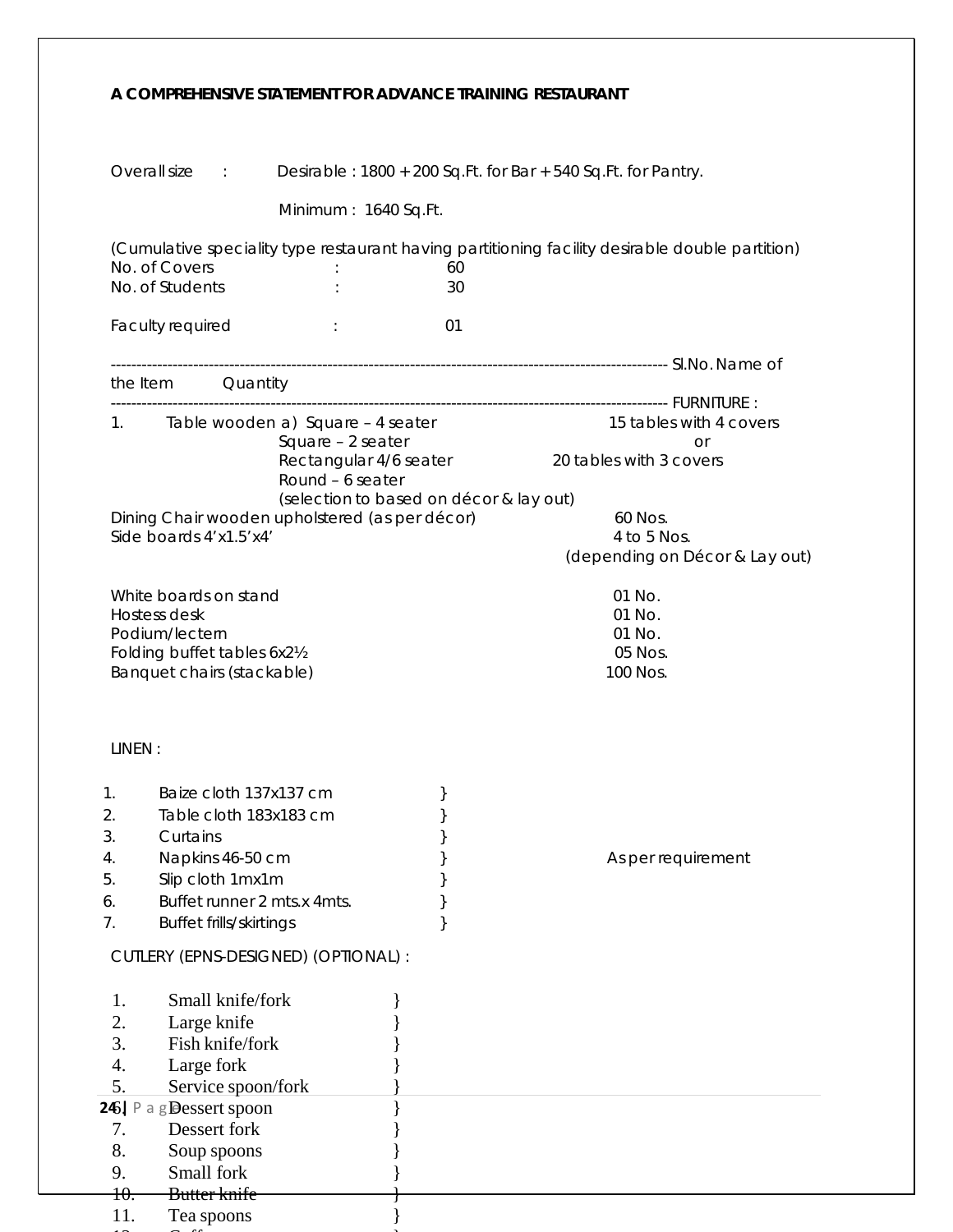As per requirement

# CROCKERY (DESIGNED AS PER DÉCOR) :

| 1.  | Large plate (full plates) 10" |  |
|-----|-------------------------------|--|
| 2.  | Half plate 9"                 |  |
| 3.  | Quarter plate 7"              |  |
| 4.  | Soup cups with saucer         |  |
| 5.  | Show plates                   |  |
| 6.  | Tea cups/saucers              |  |
| 7.  | Demitasse/saucers             |  |
| 8.  | Ash trays                     |  |
| 9.  | <b>Budvases</b>               |  |
| 10. | Cruet sets                    |  |
| 11. | Chutney bowls                 |  |
| 12. | Salad dishes                  |  |

As per requirement

# HOLLOWWARE & FLATWARE (EPNS) :

|     | Water jugs            | 15 Nos. |
|-----|-----------------------|---------|
|     | Tea pot (2 portions)  |         |
|     | Tea pot (4 portions)  |         |
| 4.  | Milk pot (2 portions) | 5 Nos.  |
| -5. | Milk pot (4 portions) |         |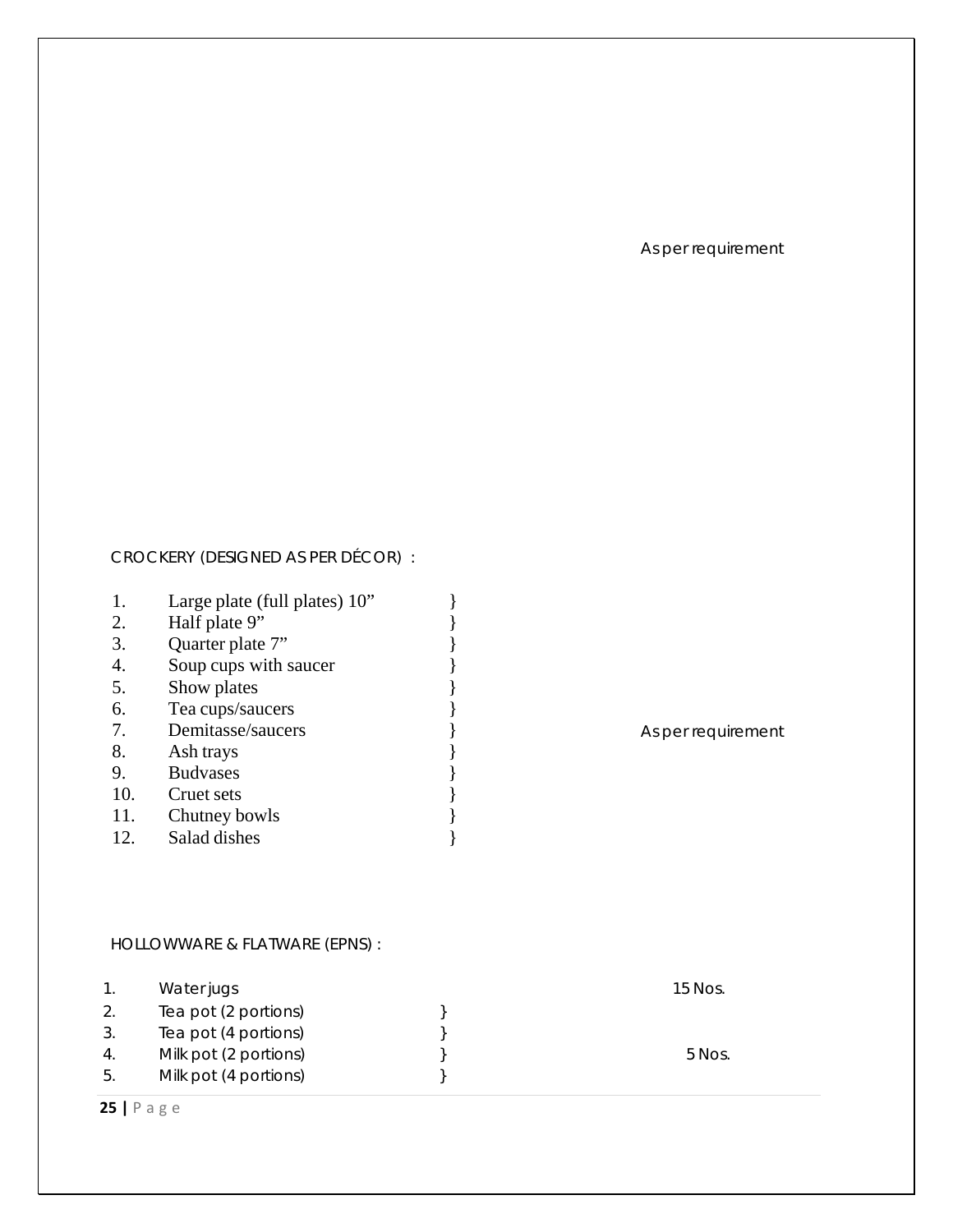| 6.<br>7.<br>8. | Coffee pot (2 portions)<br>Coffee pot (4 portions)<br>Creamer                                 | }        | 5 Nos.<br>10 Nos.  |  |
|----------------|-----------------------------------------------------------------------------------------------|----------|--------------------|--|
|                |                                                                                               |          |                    |  |
| 9.             | Sugar bowls with tongs                                                                        |          | 18 Nos.            |  |
| 10.            | <b>Butter dishes</b>                                                                          |          | 18 Nos.            |  |
| 11.            | Ice cream cups                                                                                |          | 72 Nos.            |  |
| 12.            | Finger bowls                                                                                  |          | 72 Nos.            |  |
| 13.            | Menu stand                                                                                    |          | 18 Nos.            |  |
| 14.            | Tent card holder                                                                              |          | 18 Nos.            |  |
| 15.            | Table numbers (brass)                                                                         |          | 18 Nos.            |  |
| 16.            | Sauce boat with ladles (small)                                                                |          | 18 Nos.            |  |
| 17.            | $-do-$<br>(large)                                                                             |          | 12 Nos.            |  |
| 18.            | Tea strainer slop basin                                                                       |          | }                  |  |
| 19.            | Candle holder                                                                                 |          | }                  |  |
| 20.<br>21.     | Ash trays<br>Straw holder                                                                     |          | }                  |  |
| 22.            |                                                                                               |          | }<br>18 Nos.       |  |
| 23.            | Toothpick holder                                                                              |          | }                  |  |
| 24.            | Entrée dishes with lid (2 portions) single compartment<br>Entrée dishes with lid (4 portions) | $-do-$   | }<br>}             |  |
| 25.            | Entrée dishes with lid (6 portions)                                                           | -do-     | 12 Nos.            |  |
| 26.            | Entrée dishes with lid (4 portions) double compartment                                        |          | 12 Nos.            |  |
| 27.            | Platter oval (2 portions)                                                                     | }        |                    |  |
| 28.            | Platter oval (4 portions)                                                                     | }        |                    |  |
| 29.            | Platter oval (6 portions)                                                                     | }        | 18 Nos.            |  |
| 30.            | Platter round (small)                                                                         | }        |                    |  |
| 31.            | Platter round (medium)                                                                        | }        |                    |  |
| 32.            | Ice bucket with tongs                                                                         | }        |                    |  |
| 33.            | Chill cups                                                                                    | }        |                    |  |
| 34.            | Finger bowls                                                                                  | }        | 24 Nos.            |  |
| 35.            | Supreme bowls with inserts                                                                    | }        |                    |  |
| 36.            | Napkin rings                                                                                  | }        |                    |  |
|                | GLASSWARE:                                                                                    |          |                    |  |
| 1.             | <b>High Ball</b>                                                                              | }        |                    |  |
| 2.             | <b>Water Goblets</b>                                                                          | }        |                    |  |
| 3.             | Pony tumbler                                                                                  | $\big\}$ | 120 Nos.           |  |
| 4.             | Glass bowls                                                                                   | }        |                    |  |
| 5.             | Decanter                                                                                      |          | 18 Nos.            |  |
| 6.             | Coffee caraffe                                                                                |          | 18 Nos.            |  |
| 7.             | Fancy glasses                                                                                 |          | As per requirement |  |
| 8.             | Parfait glass                                                                                 |          | 72 Nos.            |  |
|                |                                                                                               |          |                    |  |

COMMON EQUIPMENT :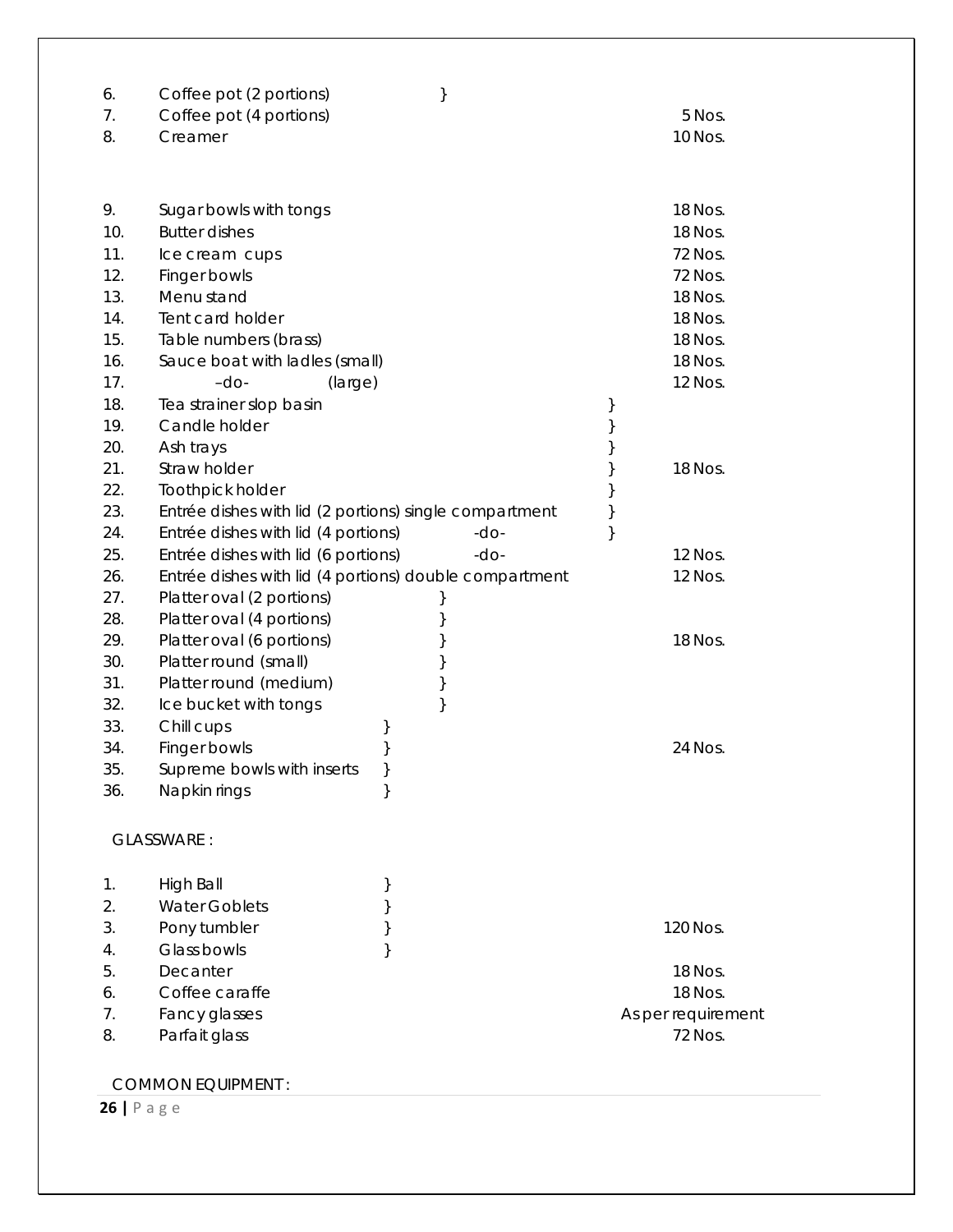| $\mathbf{1}$ . | Soup dispenser different sizes | 3 Nos. |
|----------------|--------------------------------|--------|
| 2.             | Coffee making machine (cona)   | 4 Nos. |
| 3.             | Flambe trolly                  | 2 Nos. |
| 4.             | Flambe pan (oval & round)      | 6 Nos. |
| 5.             | Rechaud battery                | 3 Nos. |
| 6.             | Juice chiller/dispenser        | 1 No.  |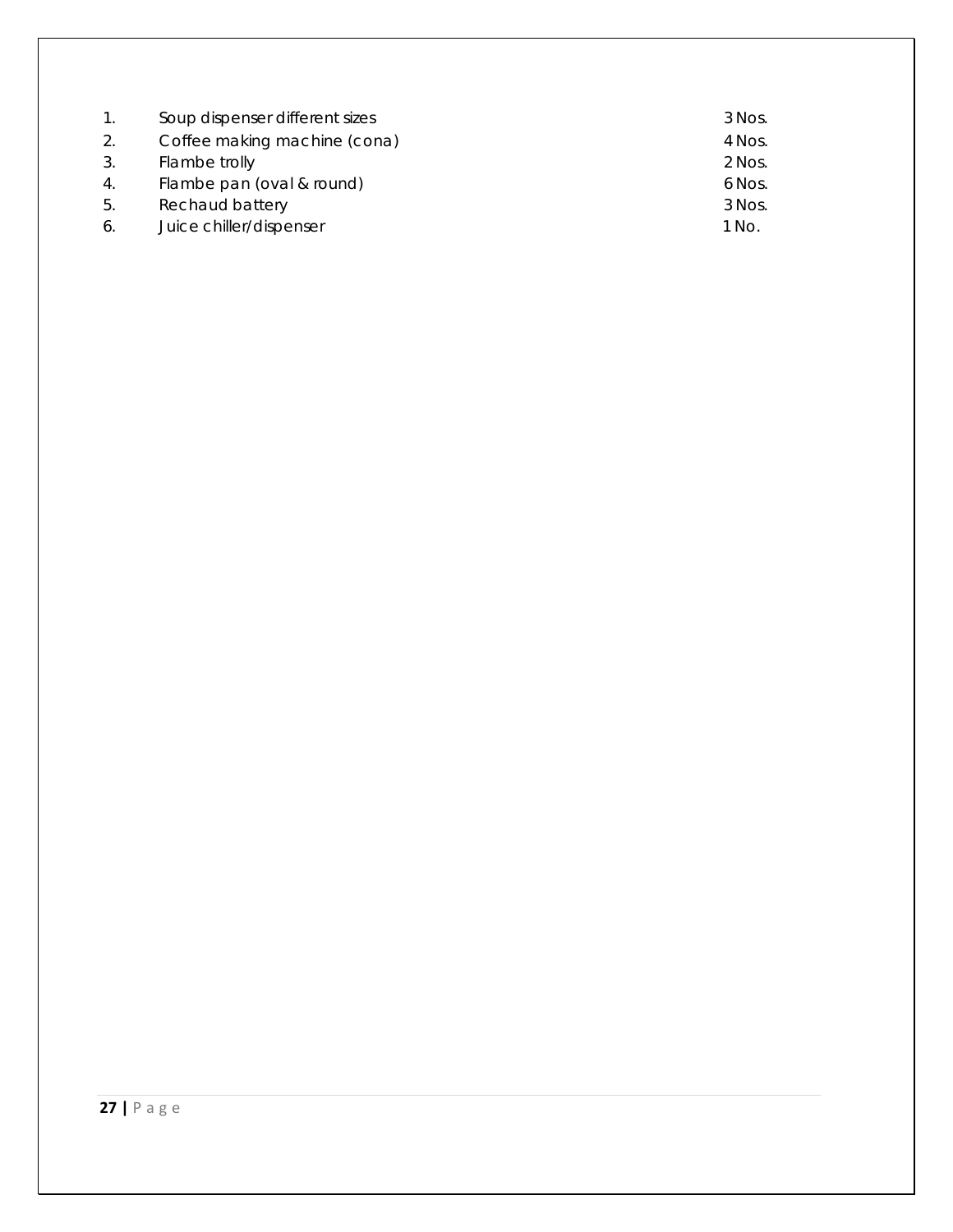| 7 <sub>1</sub> | Juice extractor                           | 1 No.   |
|----------------|-------------------------------------------|---------|
| 8.             | Water cooler 80 ltrs.                     | 1 No.   |
| 9.             | Plate warmer & dispenser (50 plate)       | 2 Nos.  |
| 10.            | Gueridon trolley                          | 1 No.   |
| 11.            | Wine/liqueur trolley                      | 1 No.   |
| 12.            | Dessert trolley and Horsd' oeuvre trolley | 1 No.   |
| 13.            | Carving trolley                           | 1 No.   |
| 14.            | Large restaurant trays (SS)               | 6 Nos.  |
| 15.            | Restaurant trays (SS) medium              | 12 Nos. |
| 16.            | $-dO$<br>small                            | 8 Nos.  |
| 17.            | Beverage round (SS) medium                | 10 Nos. |
| 18.            | $-dO$<br>small                            | 10 Nos. |
| 19.            | Bread baskets (cane)                      | 24 Nos. |
| 20.            | Food covers (SS)                          | 1 No.   |
| 21.            | Mirrors buffet displays                   | 6 Nos.  |

------------------------------------------------------------------------------------------------------------

Note: i) The quantity of equipment item shall however be reduced or increased proportionately to number of covers available in restaurant.

> ii)Holloware and special equipment shall be shared with Basic Training Restaurant, hence silver ware store should be common to both A.T.R.&B.T.R.

#### **BAR**

|                | Overall size :            |                                           | 200 Sq. Ft. (built space with Advance Training Restaurant)           |                            |
|----------------|---------------------------|-------------------------------------------|----------------------------------------------------------------------|----------------------------|
|                | the Item                  | Quantity                                  |                                                                      |                            |
|                |                           |                                           |                                                                      |                            |
| 2.<br>3.<br>4. | Bar counter<br>Bar stools | Back bar with display<br>Dry storage area | (size, shape etc. as per requirement)<br>$-do-$<br>As per rec iremen | 1 No.<br>1 No.<br>$8$ Nos. |
|                | EOUIPMENT:                |                                           |                                                                      |                            |
| 1.             |                           | Ice cube machine                          |                                                                      |                            |
| 2.             | Bottle cooler             |                                           |                                                                      |                            |
| 3.             |                           | Ice chest (crushed ice)                   |                                                                      |                            |
| 4.             |                           | Ice chest (cube ice)                      |                                                                      | 1 No.                      |
| 5.             |                           | Cocktail blender                          |                                                                      |                            |
| 6.             |                           | High speed mixer blender                  |                                                                      |                            |
| 7 <sub>1</sub> | Jice extractor            |                                           |                                                                      |                            |
| 28   $P$ a g e |                           |                                           |                                                                      |                            |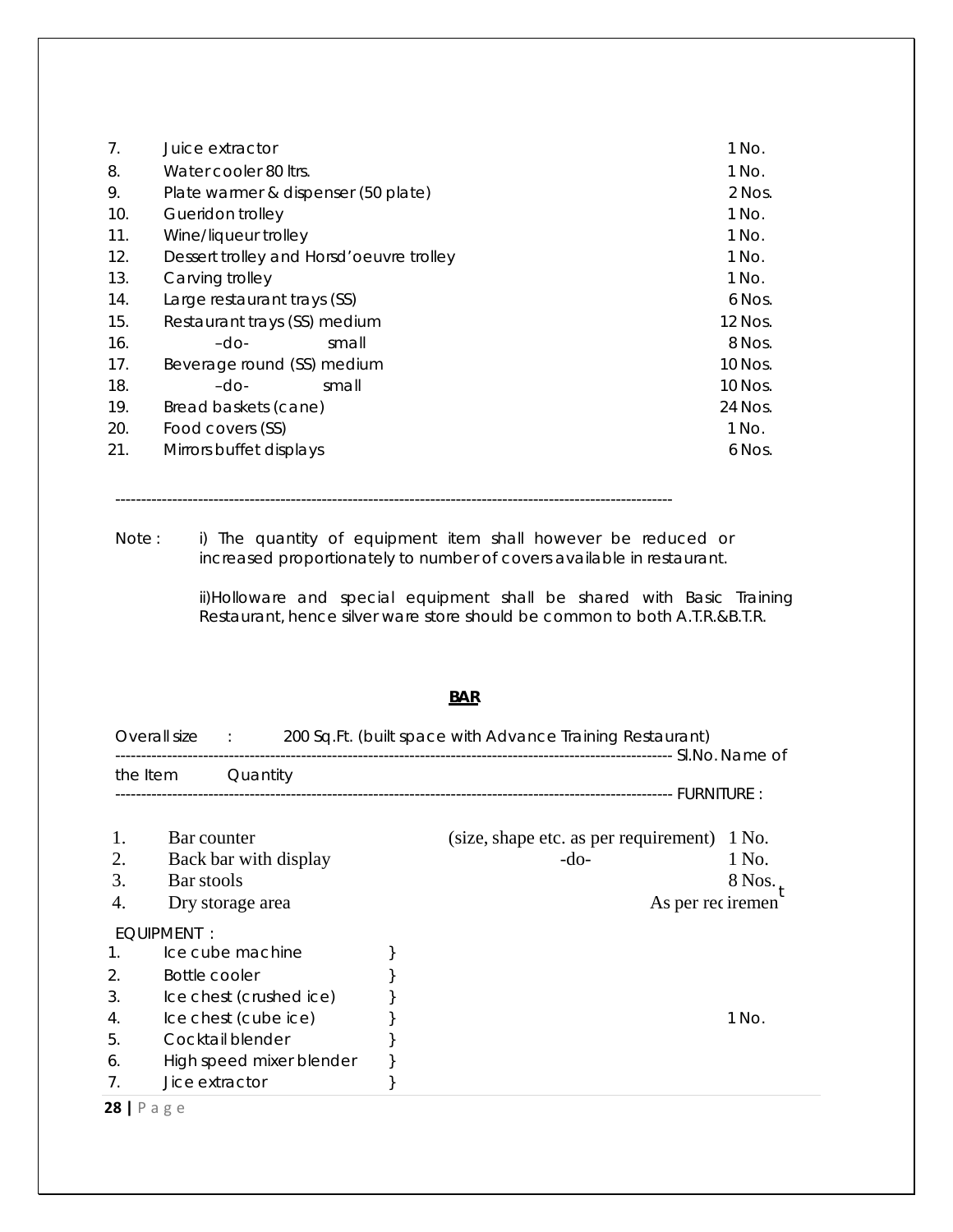| 4 Nos. |
|--------|
| 4 Nos. |
| 6 Nos. |
| 6 Nos. |
| 2 Nos. |
| 1 No.  |
|        |
| 2 Nos. |
|        |
| 1 No.  |
| 1 No.  |
| 2 Nos. |
| 6 Nos. |
| 6 Nos. |
| 2 Nos. |
| 1 No.  |
| 1 No.  |
|        |

# GLASSWARE :

| 1.  | Brandy balloons 23-28 CL      |         |
|-----|-------------------------------|---------|
| 2.  | Champagne flute 18-23 CL      | 24 Nos. |
| 3.  | Champagne Saucer 18-23 CL     |         |
| 4.  | Tom collins 25 CL             | 12 Nos. |
| 5.  | Beer mugs & tankard 25, 50 CL |         |
| 6.  | White wine glasses 14 CL      | 24 Nos. |
| 7.  | Red wine glass 14-18 CL       |         |
| 8.  | Cocktail glass 14-18 CL       |         |
| 9.  | Liqueur glass 4,7 CL          |         |
| 10. | Old fashioned glass           | 24 Nos. |
| 11. | On the rocks flass            |         |
| 12. | Martini glass                 |         |
| 13. | Wine caraffe                  | 6 Nos.  |
| 14. | Soda caraffe                  | 6 Nos.  |
| 15. | Water caraffe                 | 12 Nos. |
| 16. | Rolly polly                   |         |
| 17. | Sherry glass 4,7 cl           |         |
| 18. | Port glass                    | 24 Nos. |
| 19. | Hock glass                    |         |
| 20. | Mosselle glass                |         |
| 21. | Pool gloves                   | 12 Nos. |
|     |                               |         |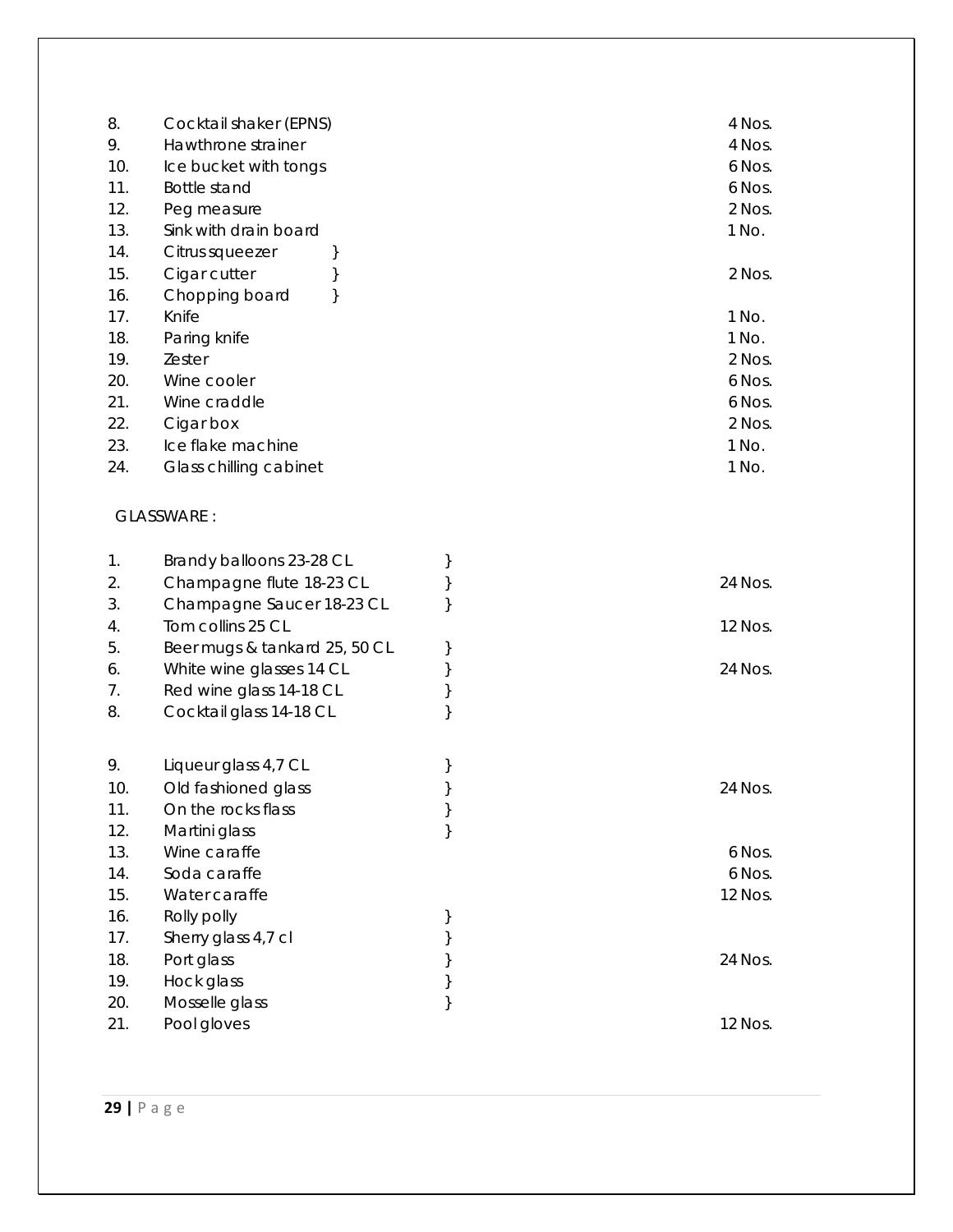# **STUDENTS DINING HALL**

------------------------------------------------------------------------------------------------------------

|                                                              | <b>Total Area</b>                                   | ÷                                                                                                    | Max. 2700 Sq.Ft.                                                                                                                                                      |                        | Min.2160 Sq.ft. |                                                                                           |
|--------------------------------------------------------------|-----------------------------------------------------|------------------------------------------------------------------------------------------------------|-----------------------------------------------------------------------------------------------------------------------------------------------------------------------|------------------------|-----------------|-------------------------------------------------------------------------------------------|
|                                                              |                                                     |                                                                                                      | No. of students expected to have lunch at a time : 180 (Operational in two shifts)                                                                                    |                        |                 |                                                                                           |
|                                                              | of the Item                                         | Quantity                                                                                             |                                                                                                                                                                       |                        |                 |                                                                                           |
| 1.<br>2.                                                     |                                                     |                                                                                                      | Tables 6'x3' (wooden table with laminated topy<br>Heavy duty or steel)<br>Dining chairs (wooden or steel with straight back rest)                                     |                        |                 | 24 Nos.<br>180 Nos.                                                                       |
| ς                                                            | a) Hot case                                         | Service Counter<br>b) Display counter<br>d) Tray slide for the entire length                         | c) Dispenser counter for plates & cutlery                                                                                                                             | }<br>$\}$<br>}<br>$\}$ |                 | 01 No.                                                                                    |
| 4.<br>5.<br>6.<br>7.<br>8.<br>9.<br>10.<br>11.<br>12.<br>13. | <b>Dessert forks</b><br>Tea spoons<br>SS water jugs | Toaster (large industrial model)<br>Dessert spoons<br>Kattori SS (small SS bowl)<br>SS water tumbler | Compartmental trays (thalis 304 SS Salem Steel 16SWG)<br>}<br>}<br>}<br>Water cooler with Aqua Guard (large industrial model)<br>Large round service spoons SS 16 SWG |                        |                 | 01 No.<br>180 Nos.<br>360 Nos.<br>180 Nos.<br>180 Nos.<br>24 Nos.<br>$03$ Nos.<br>36 Nos. |
| 14.<br>15.                                                   | SS<br><b>SCULLERY AREA:</b>                         | SS Soup bowls                                                                                        |                                                                                                                                                                       |                        |                 | 180 Nos.<br>24 Sets                                                                       |
| 1.<br>2.<br>3.<br>4.                                         | Pulvariser                                          | Dish landing table<br>with drying zone with trays                                                    | Cupboards for storage of cutlery/trays etc.<br>Conveyor type large dish washing machine                                                                               |                        |                 | 06 Nos.<br>$02$ Nos.<br>$01$ No.<br>01 No.<br>02 Nos.                                     |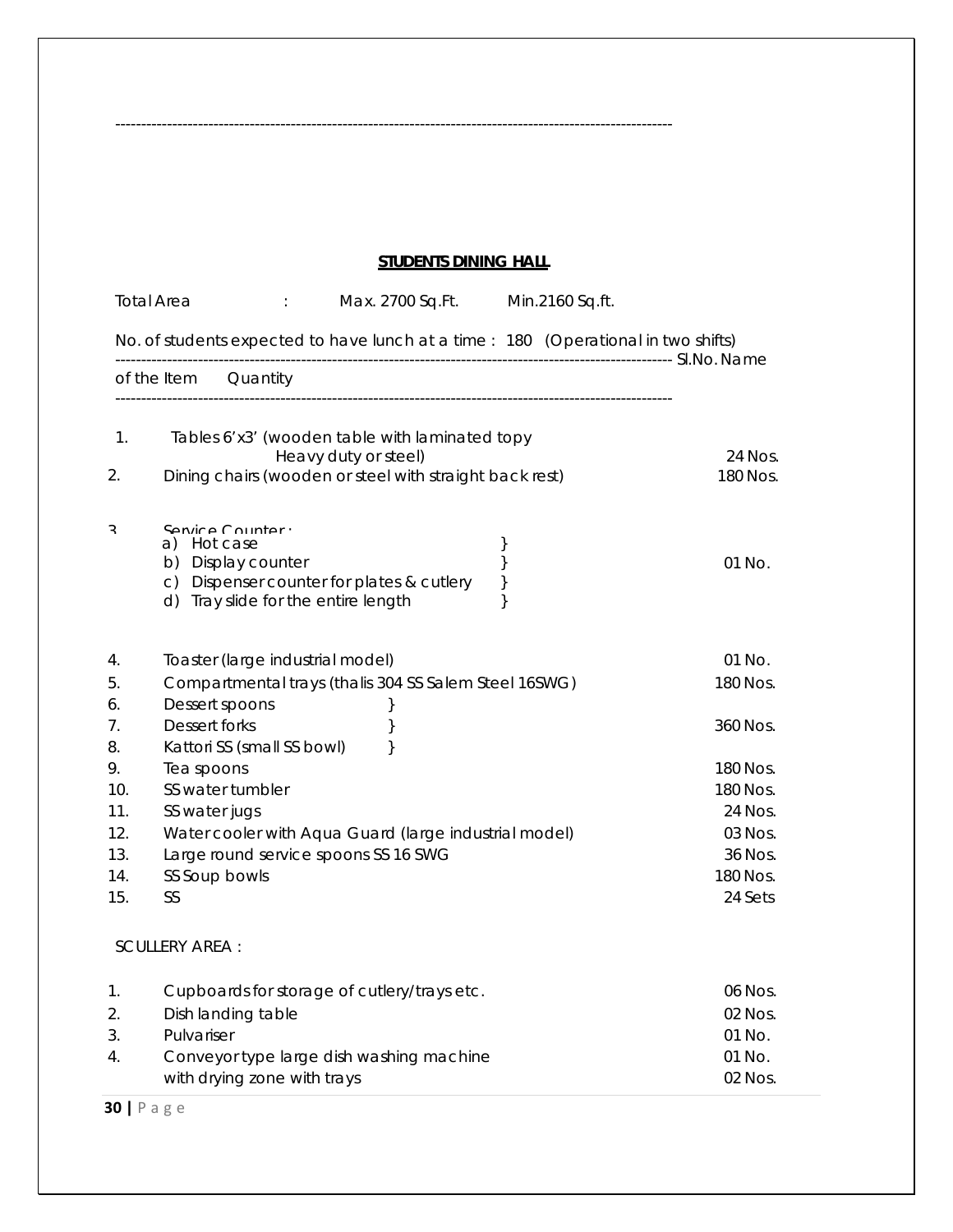| 5.<br>6.<br>7.<br>8. | Trolleys (for carrying food from QFK to Dining Hall)<br>Trolleys for stacking dirty plates for washing<br>Waste bins<br>Music system                                                                                                                                                                          |        |  |
|----------------------|---------------------------------------------------------------------------------------------------------------------------------------------------------------------------------------------------------------------------------------------------------------------------------------------------------------|--------|--|
|                      | Note: In case of hostels within campus, the students dining hall could be used by<br>boarders.                                                                                                                                                                                                                |        |  |
|                      | <b>HOUSEKEEPING REQUIREMENT</b>                                                                                                                                                                                                                                                                               |        |  |
|                      | Dedicated area<br>Laundry<br>720/600Sq.Ft;<br>$\sim 10^{11}$ MeV $\sim 10^{11}$<br>$\qquad \qquad -$<br>Linen Room<br>200/150 Sq.Ft.<br>720/600 Sq.Ft.<br>Housekeeping Lab<br>$\frac{1}{2}$ and $\frac{1}{2}$ and $\frac{1}{2}$<br>Demo Lab<br>600/400 Sq.Ft.<br>$-$<br><b>Guest Room</b><br>1500/1500 Sq.Ft. |        |  |
|                      | 30<br>No. of students per session :<br>No. of guest rooms<br>06<br>No. of restaurant covers :<br>120<br>Uniformed staff : All teaching + Practical + Admn. Staff should be Informed.<br>ELECTRICAL CLEANING EQUIPMENT :<br>the Item Quantity                                                                  |        |  |
| 1.                   | Vacuum Cleaner (dry pickup industrial model)                                                                                                                                                                                                                                                                  | 2 Nos. |  |
| 2.                   | Vacuum Cleaner (wet & dry pickup indl. Model)                                                                                                                                                                                                                                                                 | 1 No.  |  |
| 3.                   | Scrubbing-cum-Polishing machine<br>(with suction facility 51cm cleaning path, 38 lt. solution<br>tank and 45 lt. Recovery tank)                                                                                                                                                                               | 1 No.  |  |
| 4.                   | Carpet shampooing machine<br>(with suction facility 13 lt. Capacity/13" cleaning path<br>1200 RPM brush rotation)                                                                                                                                                                                             | 1 No.  |  |
|                      | NON-ELECTRICAL CLEANING EQUIPMENT :                                                                                                                                                                                                                                                                           |        |  |
| 1.                   | Brooms:<br>Soft                                                                                                                                                                                                                                                                                               |        |  |
| 31   P<br>a          | a)<br>Hard<br>Yard broom                                                                                                                                                                                                                                                                                      |        |  |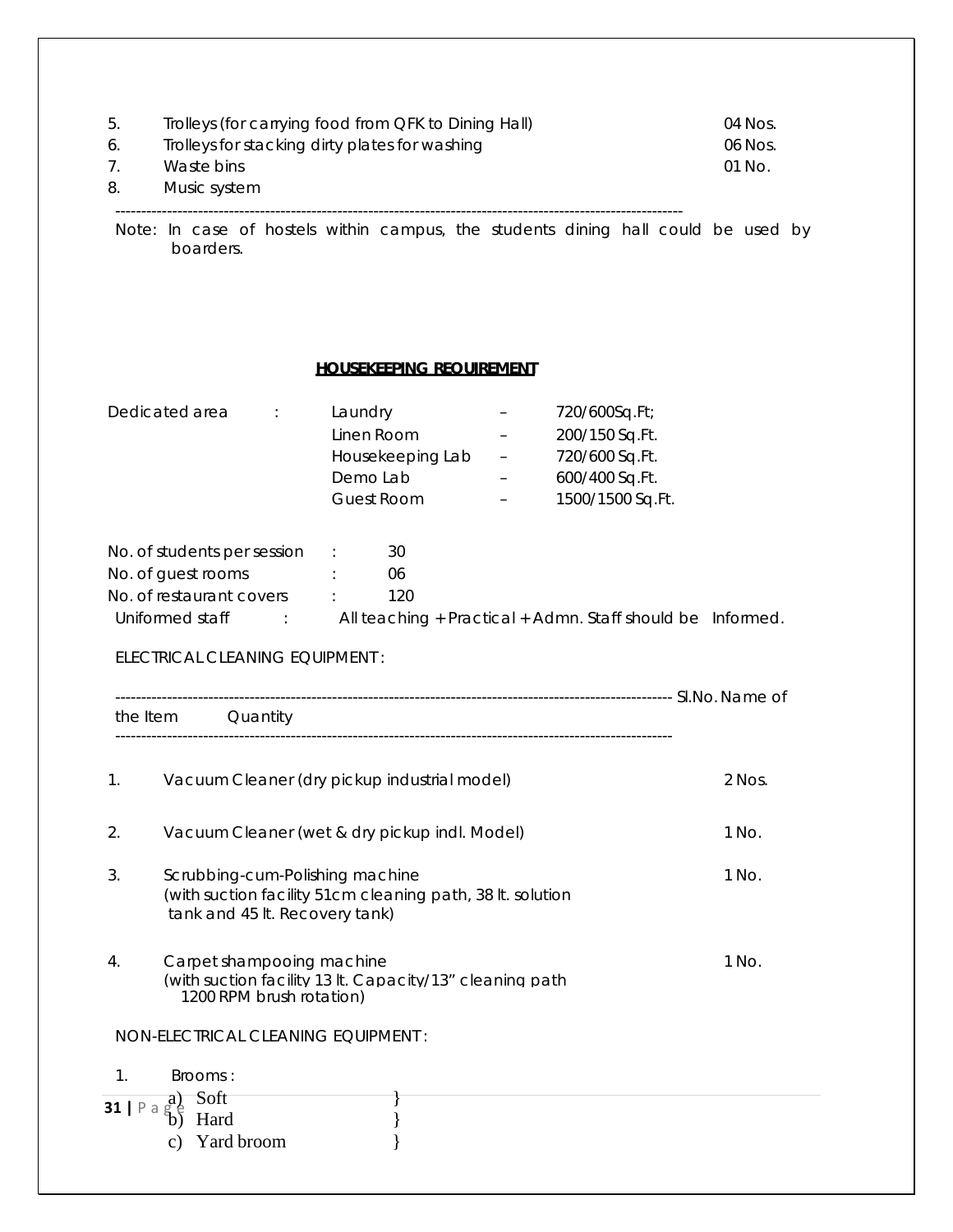## As per requirement

| 2.<br>3. | Brushes: (all are to be made of nylon bristles)<br>a) Carpet brush<br>ł<br>b) Hand scrubber<br>}<br>c) T-scrubber<br>d) WC brush<br>e) Upholstery brush<br>f) Ceiling broom<br>q) Washbasin brush<br>Mops:<br>a) with detachable/fixed heads                                                                                                                                                                                                                                                                                                                                                                                            | As per requirement<br>As per requirement |
|----------|-----------------------------------------------------------------------------------------------------------------------------------------------------------------------------------------------------------------------------------------------------------------------------------------------------------------------------------------------------------------------------------------------------------------------------------------------------------------------------------------------------------------------------------------------------------------------------------------------------------------------------------------|------------------------------------------|
| 4.       | Squeegees                                                                                                                                                                                                                                                                                                                                                                                                                                                                                                                                                                                                                               | As per requirement                       |
| 5.       | Box sweeper                                                                                                                                                                                                                                                                                                                                                                                                                                                                                                                                                                                                                             | 1 No.                                    |
| 6.       | Containers:<br>a) Buckets $-25$ Ltr. Capacity<br>b) Mugs<br>c) Bowls<br>d) Dust bins<br>e) Chamber maid's box<br>Maid's trolley<br>f)<br>dimensions in mm 1540x575x1385<br>Light weight frame (net wt. not to exceed 62 kg.)<br>Average load capacity 100 Kg.<br>Adjustable shelves - 3 nos.<br>Space between shelves - 305 mm<br>With compartmentalised top section using laminated ply<br>$\overline{\phantom{a}}$<br>Linen hamper - canvas (100 L cap.) and<br>$\overline{\phantom{a}}$<br>garage hamper - plastic (80 L cap.)<br>Castor size - 250 mm / 2 fixed and 2 swivel with breaks<br>Bumpers - wheel type (horizontal) 1 No. | As per requirement                       |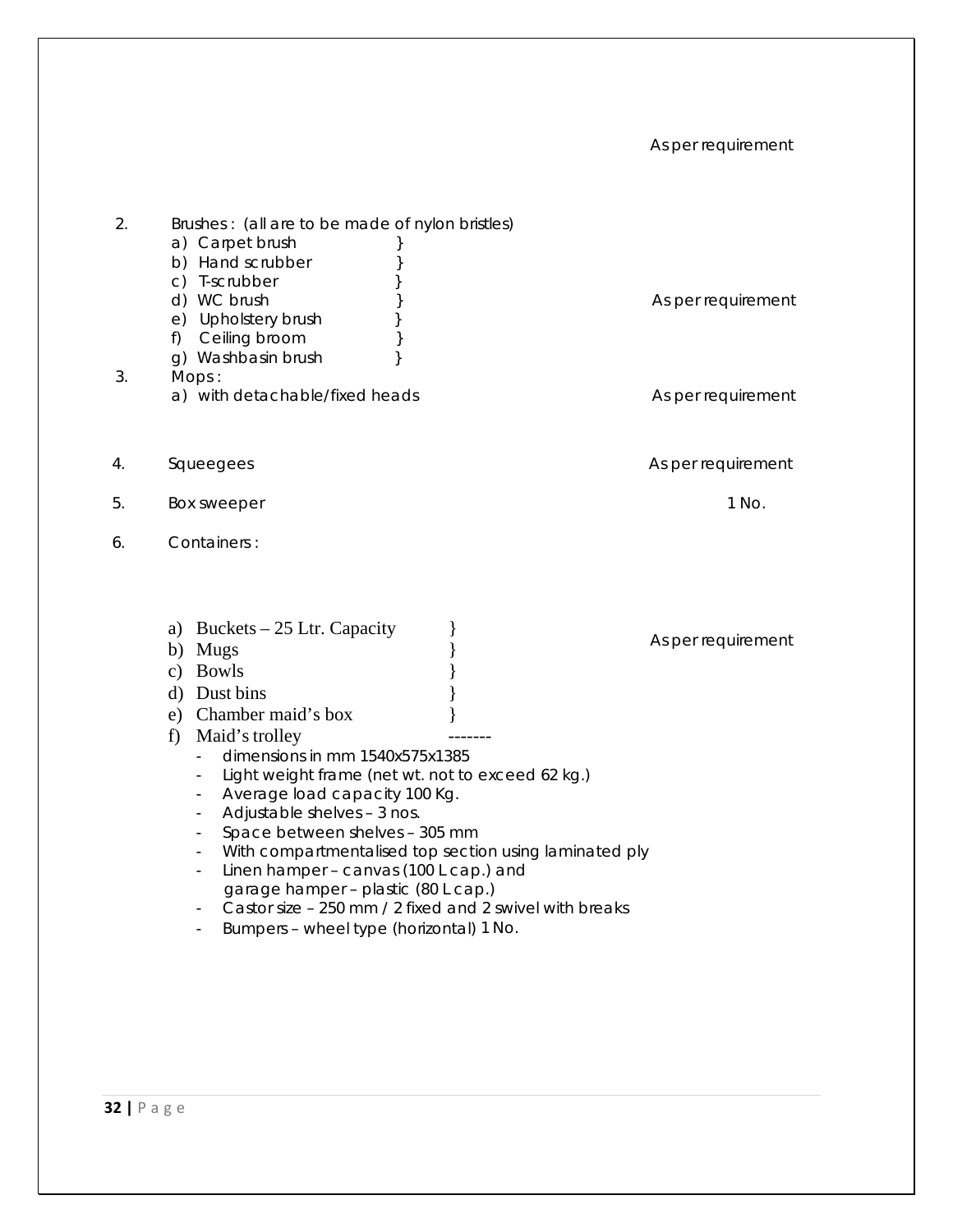|                                       | Mop wringer trolley<br>g)                                                                                                                                                                                                                                                                                               |                          | As per requirement                                             |
|---------------------------------------|-------------------------------------------------------------------------------------------------------------------------------------------------------------------------------------------------------------------------------------------------------------------------------------------------------------------------|--------------------------|----------------------------------------------------------------|
|                                       | h) Cleaning trolley<br>sack holder with cover basked to hold cleaning<br>material hooks for dust pan, hand brush etc.<br>2 buckets (25 Lt. Cap. Each)<br>$\sim 10$<br>Mop wringer attached above one bucket.<br>$\overline{\phantom{a}}$                                                                                |                          | $-dO-$                                                         |
| 7.                                    | Floor signs<br>24" Ht. 'Caution-Wet Floor'<br>'Caution-Work Area'<br>Yellow colored board with black lettering                                                                                                                                                                                                          |                          | $-dO-$                                                         |
|                                       |                                                                                                                                                                                                                                                                                                                         | <b>LAUNDRY EQUIPMENT</b> |                                                                |
| the Item                              | Quantity                                                                                                                                                                                                                                                                                                                |                          |                                                                |
| 1 <sub>1</sub>                        | Washer extractor<br>(5 kg. Cap - one, top loading-fully automatic<br>Agitator type with temp. control)<br>(10kg. Cap - one, front loading with temp.control)                                                                                                                                                            |                          | 2 Nos.                                                         |
| V<br>3.<br>4.<br>5.<br>6.<br>7.<br>8. | Drver (canacity 20 Kg)<br>Calendering machine (with one roller width 100")<br>Steam press (with cuff & collar press hand operated)<br>Iron (light weight - one & heavy duty- one)<br>Ironing board (foldable)<br>Sinks (stainless steel with drain board)<br>Weighing scale (with a holding basket to weigh upto 25 kg) |                          | $1$ No<br>1 No.<br>1 No.<br>2 Nos.<br>1 No.<br>2 Nos.<br>1 No. |
| 9.                                    | Linen basket trolley (stainless steel with draining facility<br>820mm Ht.x 65mm Wx 740 mm L - 4 swivel castors)                                                                                                                                                                                                         |                          | 3 Nos.                                                         |
| 10.                                   | Shelf (for storing chemicals with lockable doors, Particle<br>board laminate finish dimensions 1200mm H x 900 mm L x<br>600 mm D - 3 shelves adjustable)                                                                                                                                                                |                          | 1 No.                                                          |
| 11.                                   | Exhaust Fan (one above dryer and one above steam press) -                                                                                                                                                                                                                                                               |                          | As per requirement                                             |
| 12.                                   | Shelves (for storing linen & uniforms, wood laminated with<br>Sliding lockable ventilated doors)                                                                                                                                                                                                                        |                          | $-dO-$                                                         |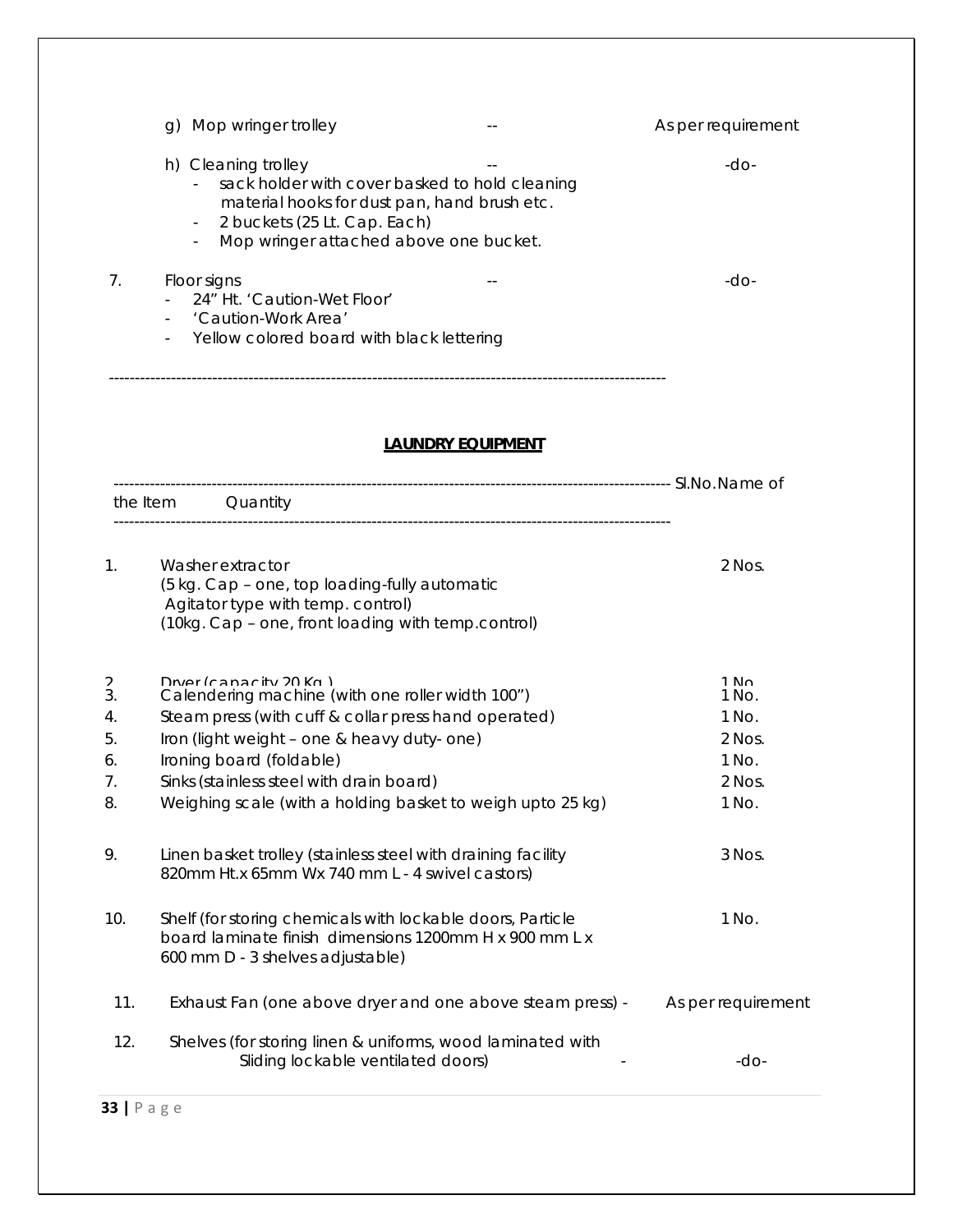|                | a) Dimensions - 2100mm H x 600mm D x 2100mm W<br>adjustable shelves - 4 Nos.                                                          | 2 Nos.                       |
|----------------|---------------------------------------------------------------------------------------------------------------------------------------|------------------------------|
|                | b) Dimensions - $2100$ mm x 600mm x 2100mm<br>Shelves - 2 with rods for hanging uniforms                                              | 1 No.                        |
| 13.            | Ladder (aluminium A type 1200 mm height)                                                                                              | 1 No.                        |
| 14.            | Inspection table (2100mm x 1200mm wood laminate with<br>storage facility underneath with 2 shelves<br>on either side of 600 mm depth) | 1 No.                        |
| Note:          | Linen room be next to Laundry.                                                                                                        |                              |
|                |                                                                                                                                       |                              |
|                |                                                                                                                                       |                              |
|                | <b>HOUSEKEEPING LAB</b>                                                                                                               |                              |
|                |                                                                                                                                       |                              |
|                | the Item Quantity                                                                                                                     |                              |
|                |                                                                                                                                       |                              |
| 1.<br>2.<br>3. | Working tables<br>Chairs<br>Steel cupboard<br>ſ                                                                                       | As per requirement           |
|                | LINEN ROOM :                                                                                                                          |                              |
|                | Uniform cupboards<br>Linen Exchange counter (window type)                                                                             | As per requirement<br>$-do-$ |
|                | <b>INSTRUCTION ROOM:</b>                                                                                                              |                              |
|                | Instruction table<br>}                                                                                                                |                              |
| $34$   Page    |                                                                                                                                       |                              |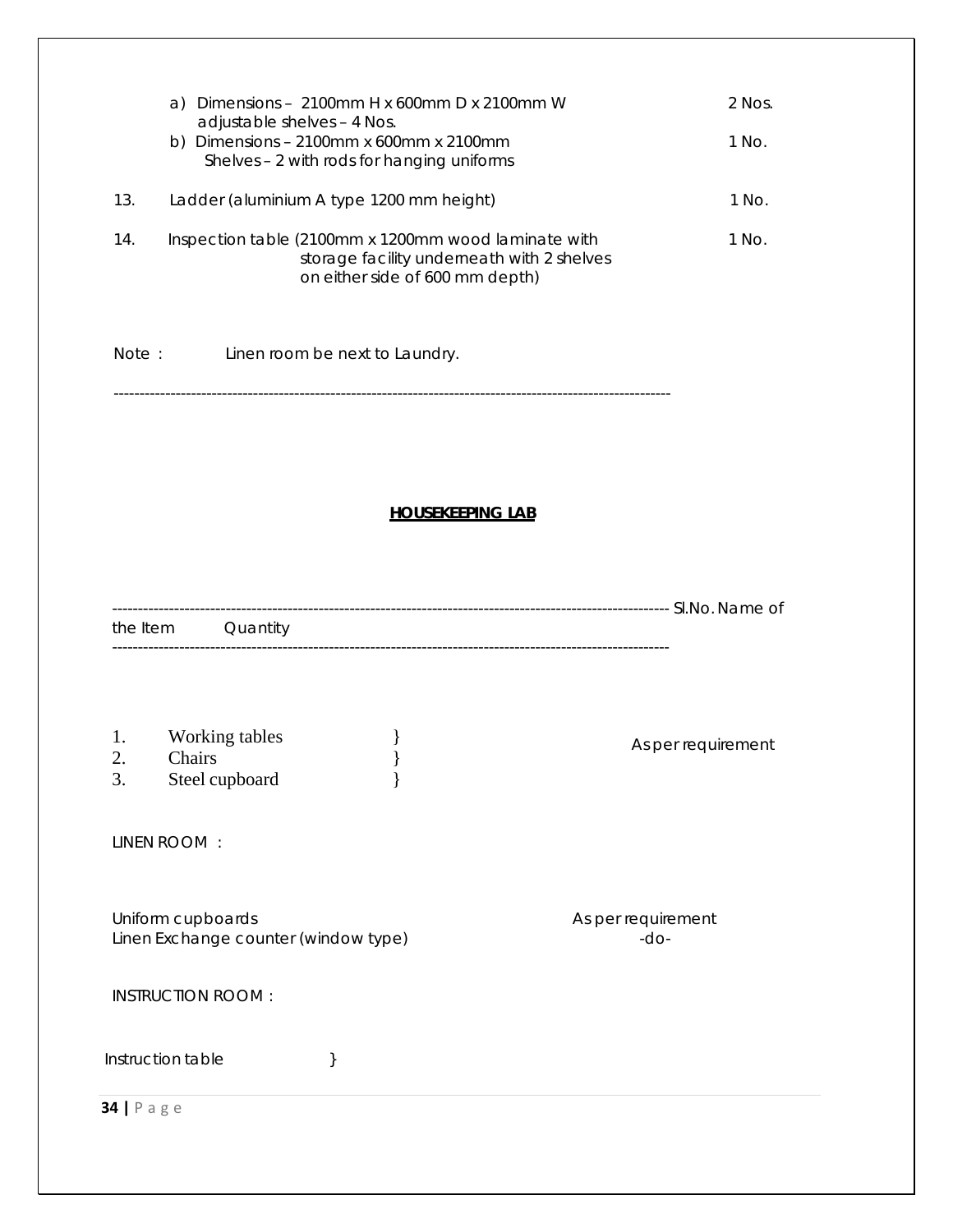| Stools<br>$\ensuremath{\mathsf{Sink}}$ | $\left.\begin{array}{c} \end{array}\right\}$ | 1 No. each |
|----------------------------------------|----------------------------------------------|------------|
|                                        |                                              |            |
|                                        |                                              |            |
|                                        |                                              |            |
|                                        |                                              |            |
|                                        |                                              |            |
|                                        |                                              |            |
|                                        |                                              |            |
|                                        |                                              |            |
|                                        |                                              |            |
|                                        |                                              |            |
|                                        |                                              |            |
|                                        |                                              |            |
|                                        |                                              |            |
|                                        |                                              |            |
|                                        |                                              |            |
|                                        |                                              |            |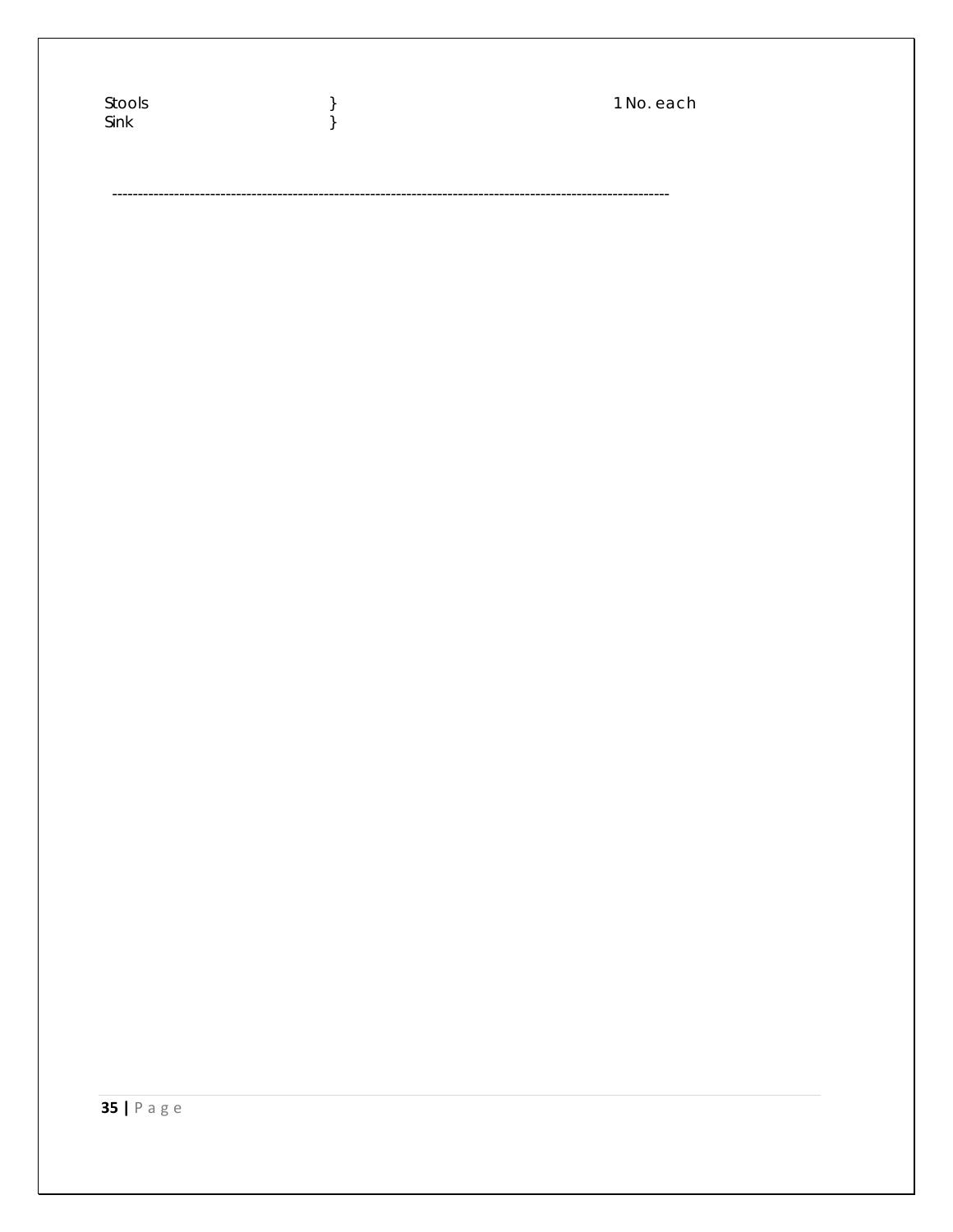## **REQUIREMENT FOR EACH TWIN BED ROOM**

| Total area for all rooms |  | 1500 Sq.Ft. |
|--------------------------|--|-------------|
|--------------------------|--|-------------|

| 1500 Sq.Ft. |  |
|-------------|--|
|-------------|--|

|                                                    |                                                                                                   | the Item Quantity                                                                                                                                                                                                                                      |                        |                                                                                       |
|----------------------------------------------------|---------------------------------------------------------------------------------------------------|--------------------------------------------------------------------------------------------------------------------------------------------------------------------------------------------------------------------------------------------------------|------------------------|---------------------------------------------------------------------------------------|
| ROOM:<br>1.<br>2.                                  | Bed with side tables<br>Study table<br>Study chairs<br>Luggage rack<br>Wardrobe<br>Table lamp     | Single sofa chair with uphosty or<br>Small size two seater sofa<br>Glass top tea table/coffee table<br>Mirror with dressing table & drawers<br>Shelf over fridge for glasses & thermos<br>LIGHT ELECTRICAL EQUIPMENT & PAINTING :<br>Geyser (20 ltrs.) | }<br>}<br>$\}$<br>$\}$ | 2 Nos.<br>1 No.<br>1 No.<br>1 No.<br>2 Nos.<br>1 No.<br>$1$ No.<br>3 Nos.             |
| 3.<br>4.<br>5.<br>6.<br>7.<br>8.                   | Music system<br>Mini fridge<br>Thermos flask<br>FURNISHING & LINEN:                               | Pedestal lamp<br>Color TV with remote<br>2'x11/2' painting/wall hangings                                                                                                                                                                               |                        | $1$ No.<br>1 No.<br>1 No.<br>1 No.<br>3 Nos.<br>1 No.                                 |
| 1.<br>2.<br>3.<br>4.<br>5.<br>6.<br>7.<br>8.<br>9. | Shear curtain<br>Pillow covers<br><b>Bed cover</b><br><b>Bath towel</b><br>Hand towel<br>Bath mat | Heavy curtain<br>Cushions for sofa chairs<br>Double bed sheet                                                                                                                                                                                          |                        | 1 No.<br>1 No.<br>4 Nos.<br>$2$ Nos.<br>4 Nos.<br>1 No.<br>2 Nos.<br>2 Nos.<br>1 Nos. |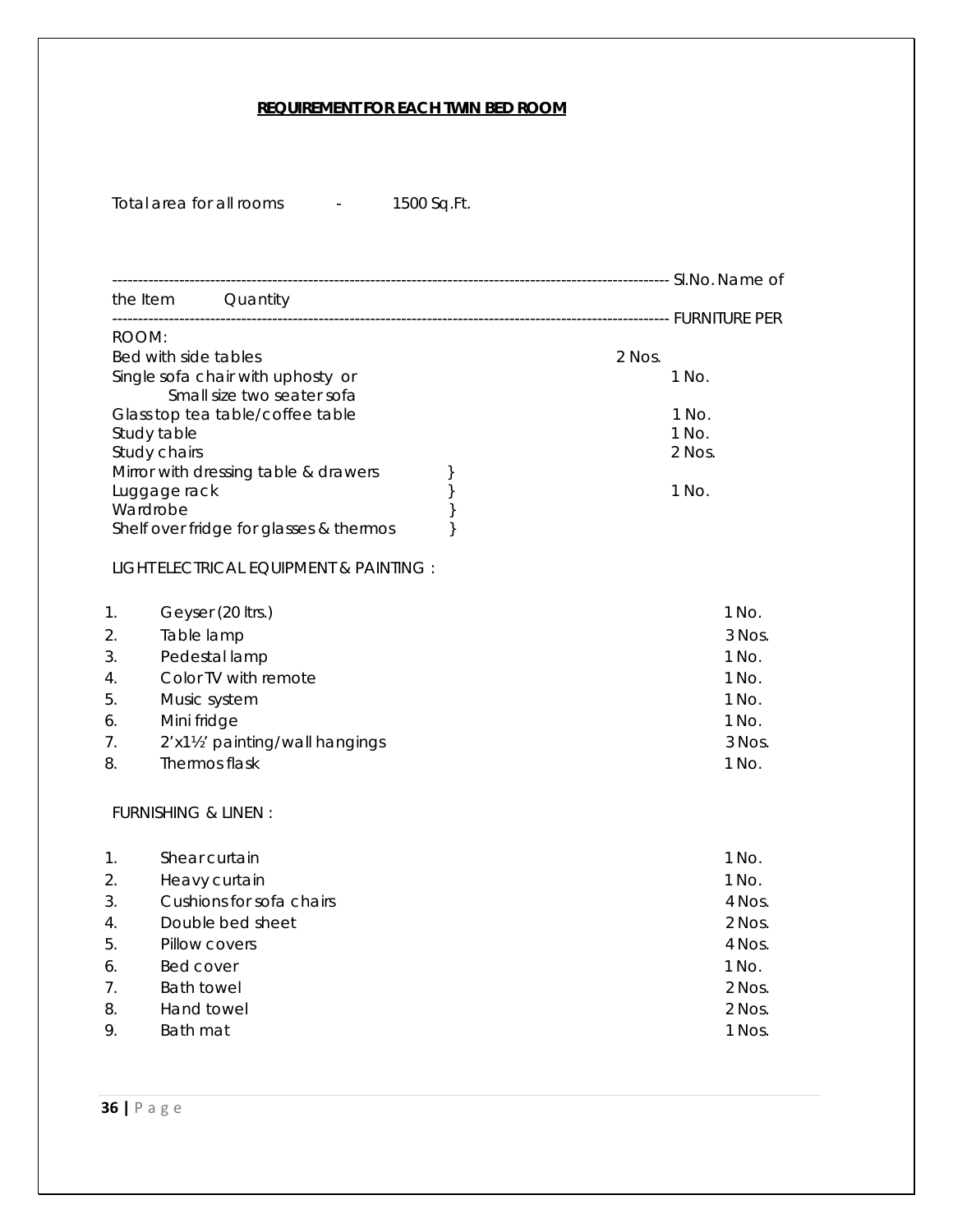### OTHER ITEMS :

- 1. Shower curtain  $\{$
- 2. Towel rack with pull up type cloth lining  $\}$
- 3. Energy saving device system  $\}$
- 4. Electronic locking device on main door  $\}$
- 5. Telephone (electronic & light weight) }
- 6. Door bell & Indicator for DND }

### SUITE ROOM :

- 1. Double bed room
- 2. Bath room (attached)
- 3. Lounge/sitting room/dining area
- 4. Carpets, furnishing, furniture & fixtures
- 5. Electronic locking system, airconditioning, Energy saving device, entertainment systems

------------------------------------------------------------------------------------------------------------ Each Institute

will have a twin bed room and double bed room and a twin suite. Note: In case of Institutes having a hotel attached to it, the requirement of independent guest rooms is not mandatory.

#### **FRONT OFFICE REQUIREMENT**

Area : 500 Sq.Ft.

------------------------------------------------------------------------------------------------------------ Sl.No. Name of the Item Quantity ------------------------------------------------------------------------------------------------------------ FURNITURE :

1. Front Office Counter 1 No.

6'L x 1½'B x 3½'H with drawer – 3 Nos. Cabinets –3 Nos., Top & Sides - laminated Reception, Cash & Information sigh boards Registration card holder – recessed with 28 slots with facility for recessed monitors & sliding key board recessed message & key rack at the centre teak wood.

1 No.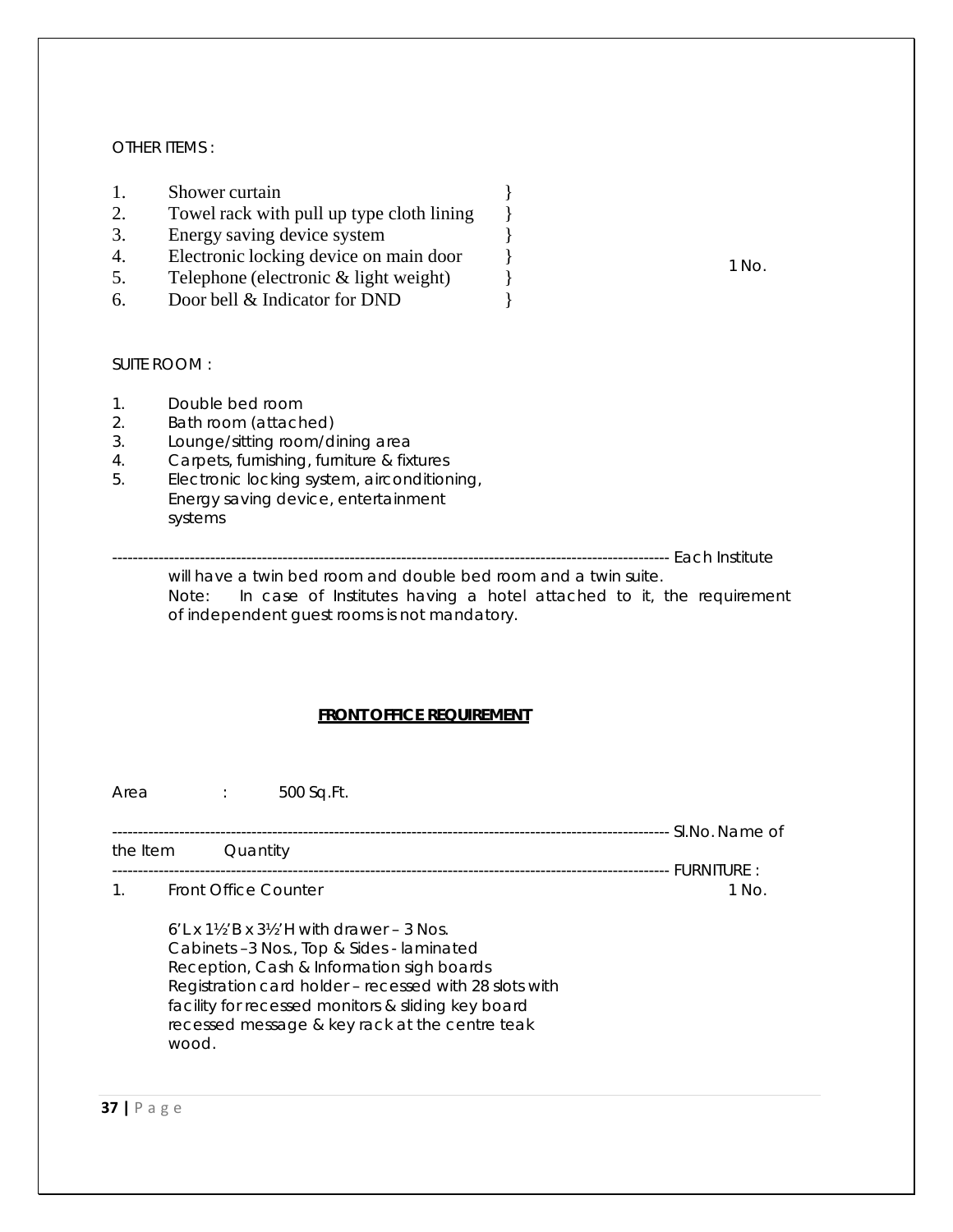| 2.            | a) Lobby Desk<br>$3'$ L x $2'B$ x $2'H$ with drawer - 1no., cabinet - 1 no. on<br>right side, top & sides laminated - teak wood. | 1 No.           |
|---------------|----------------------------------------------------------------------------------------------------------------------------------|-----------------|
|               | b) Chair (upholstered - teak wood)                                                                                               | 3 Nos.          |
| 3.            | <b>Bell Desk</b><br>4' H semi circular, with drawers 2 nos. cabinets -2 nos.<br>teak wood.                                       | 1 No.           |
|               | EQUIPMENT:                                                                                                                       |                 |
| 1.            | Computer - linked by LAN with multi media facility -<br>Fidelio Software system                                                  |                 |
| 2.            | Room Rack (standard specification)                                                                                               | 1 No.           |
| ζ<br>4.<br>5. | Date & Time stamning machine (standard specification)<br>Electric Calling Bell (Standard specification)<br>Telephone:            | $1$ No<br>1 No. |
|               | a) Operator Console                                                                                                              | 1 No.           |
| 6.            | b) Instruments<br>Postal Scale (digital-1kg.capacity)                                                                            | 1 No.<br>1 No.  |
| 7.            | Folio Bucket (2'L x 2'B x 1'H with slots of 1/2" teak wood)                                                                      | 1 No.           |
| 8.            | Bulletin Board (3'L x 2.5'B with baize cover)                                                                                    | 1 No.           |
| 9.            | Public Address System (standard specification)                                                                                   | 1 No.           |
| 10.           | Credit Card Imprinter (Standard specification)                                                                                   | 1 No.           |
| 11.           | Luggage Net - small (Nylon)                                                                                                      | 1 No.           |
| 12.           | Guest Folio Tray (Plastic)                                                                                                       | 1 No.           |
| 13.           | Printer (80 column)                                                                                                              | 1 No.           |
| 14.           | Exchange Rates Board (2'L x 2'B Prestosign type)                                                                                 | 1 No.           |
| 15.           | <b>Box Files</b>                                                                                                                 | 6 Nos.          |
| 16.           | Safe Deposit Box (standard specification)                                                                                        | 1 No.           |
| 17.           | Paging Board (1'L x 1/2'B with handle & bells attached,<br>White board, teak wood)                                               | 1 No.           |
| 18.           | Postage Folder (with pockets - leather)                                                                                          | 1 No.           |

RESERVATION OFFICE :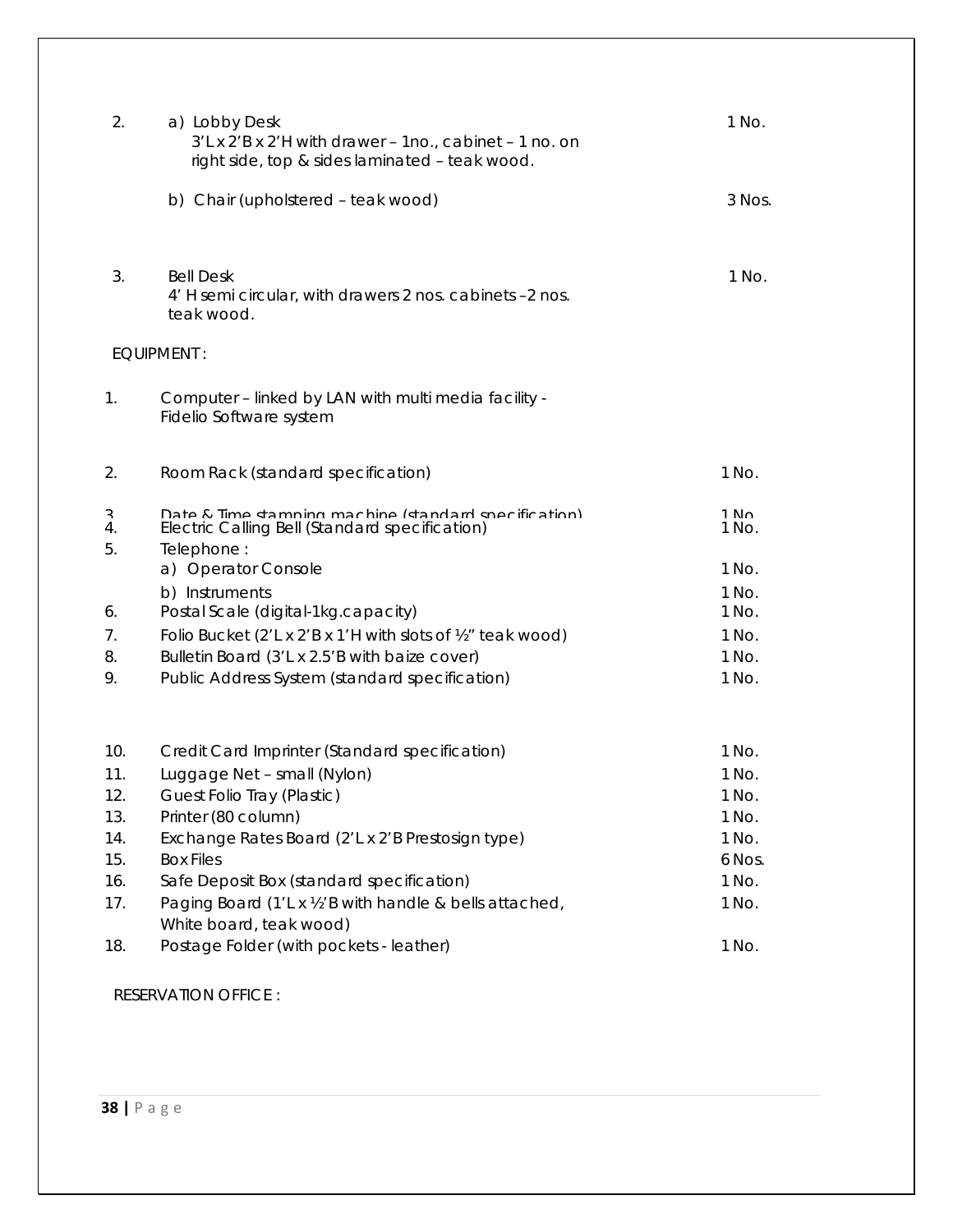| $\mathbf 1$ .    | Table<br>3'L x 2'B x 2'H with drawer-1 No., Cabinet - 1 No. on<br>right side – Top & Sides laminated, with facility for<br>recessed monitors and sliding key board, teak wood. | 1 No. |
|------------------|--------------------------------------------------------------------------------------------------------------------------------------------------------------------------------|-------|
| 2.               | Chair – Swivel type                                                                                                                                                            | 1 No. |
| 3.               | Head set with mouth piece                                                                                                                                                      | 1 No. |
| $\overline{4}$ . | Wall mounted rack (3'L x 2'B x 1'D - Teak wood)                                                                                                                                | 1 No. |
| 5.               | Space Availability Board (3'L x 2.5' with pegs for<br>Indicating availability - Particle board)                                                                                | 1 No. |

------------------------------------------------------------------------------------------------------------

## **A COMPREHENSIVE LIST OF STATEMENT FOR COMPUTER LAB**

| Overall size of the Lab | $\overline{\phantom{a}}$ | 1500 Sq.Ft. |
|-------------------------|--------------------------|-------------|
| No. of students         | $\overline{\phantom{a}}$ | 30/Lab      |
| Faculty required        | $\sim$ 100 $\mu$         | 01 / Lab    |

# COMPUTER HARDWARE REQUIREMENT :

### **A. SERVER** :

|                          | the Item Quantity                                    |
|--------------------------|------------------------------------------------------|
| No.                      |                                                      |
| $\overline{\phantom{a}}$ | Intel Pentium II-300 MHz or Higher CPU with          |
| $\overline{\phantom{a}}$ | PCI/EISA/ISA Bus Architecture                        |
|                          | 256 MB SDRAM                                         |
|                          | $512$ KB $-$ L2 Cache                                |
|                          | 4.3 GB HDD with 20 MDPS transferrate                 |
|                          | 4/8 GB DAT DRIVE                                     |
| $\overline{\phantom{a}}$ | 1.44 MB FDD                                          |
| $\overline{\phantom{a}}$ | 105 Keys Keyboard                                    |
| $\overline{\phantom{a}}$ | Logitech / Microsoft Mouse                           |
| $\overline{\phantom{a}}$ | <b>Bitronics Parallel port</b>                       |
| $\overline{\phantom{a}}$ | <b>High Speed Serial Ports</b>                       |
| $\overline{\phantom{a}}$ | 10/100 MBPS, PCI Ethernet Adapter - 32 bit BNC/RJ 45 |
| $\overline{\phantom{a}}$ | 14" MONO CHROMO MONITOR - VGA/SVGA                   |
|                          | CD ROM DRIVE 32x or higher                           |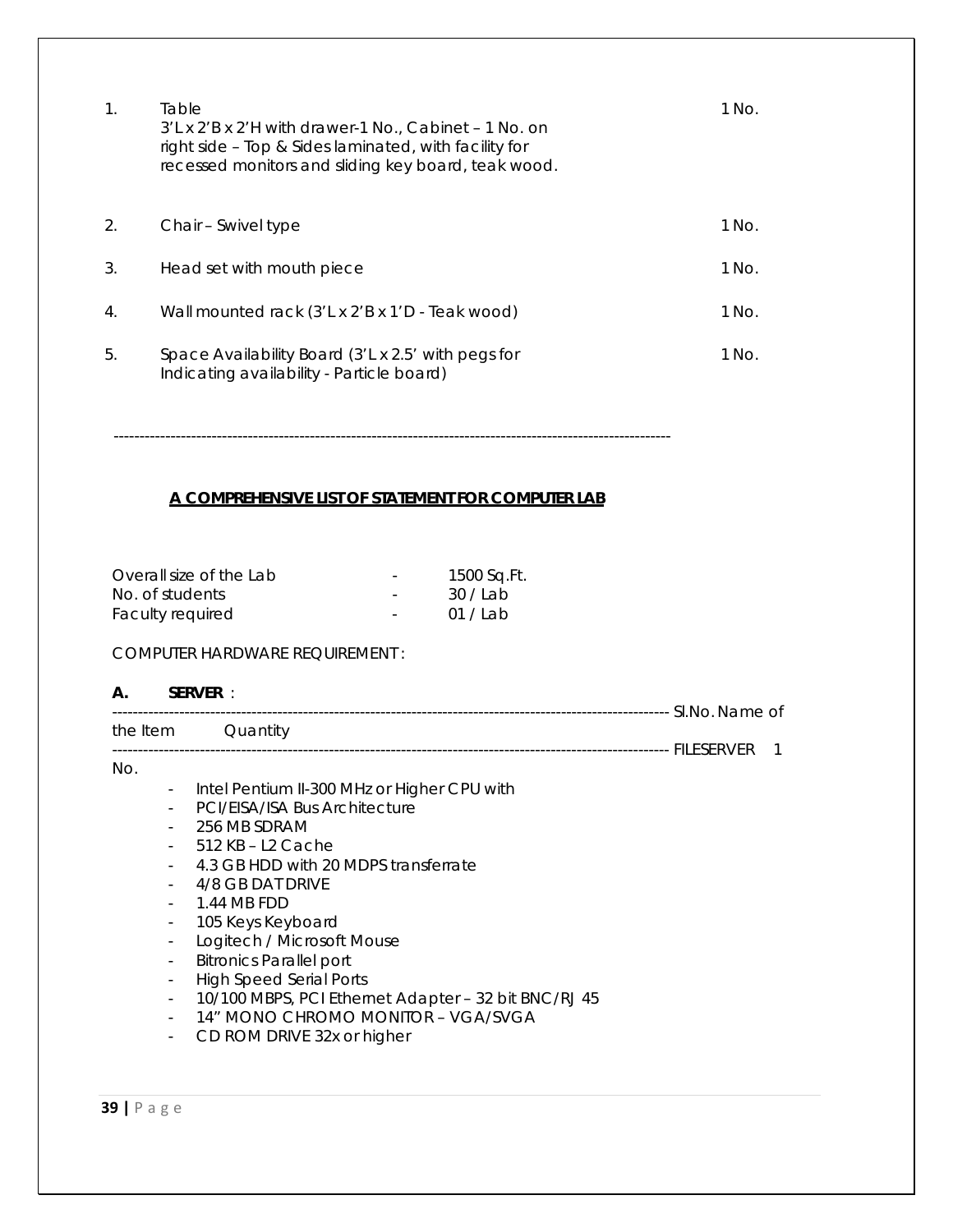#### NODES

- Intel Pentium II 266 MHz
- PCI / EISA / ISA Bus Architecture
- 64 MB SDRAM
- 256 KB L2 Cache
- 2.1 GB HDD
- PCI EIDE Controller for HDD & FDD
- One EPP and two Serial Port (16550 Urat)
- 105 Keys Keyboard
- 14" Colour Monitor SVGA
- 10/100 MBPS PCI Ethernet Card, 32 bit BNC/RJ 45
- Microsoft / Logitech Serial Mouse
- Six machines to have multimedia kit

## NODE FOR TEACHER 1 No. 1 No.

- Intel Pentium II 266 MHz
- PCI / EISA / ISA Bus Architecture
- 32 MB SDRAM
- 256 KB L2 Cache
- PCI EIDE Controller for HDD & FDD
- One EPP and two Serial Port (16550 Urat)
- 105 Keys Keyboard
- 14" Colour Monitor SVGA
- 10/100 MBPS PCI Ethernet Card, 32 bit BNC/RJ 45
- Microsoft / Logitech Serial Mouse
- Multimedia kit

### **HUBS**

12 Port Hub with BNC/RJ 45 connection } Depending on locational - 2 Nos. 8 Port Hub with BNC-RJ 47 connection } requirements. - 2 Nos.

- 5. INKJET PRINTER A4 size, 600 DPI black with colour cartridge and Drives of Bus and Window 3.1 & 95.
- 6. LASER PRINTER WITH JET DIRECT CARD 600 DPI / Mono Chrome 8 Page memory in DA Post Script level 2 support and network connectivity with

**40 |** Page

1 No.

1 No.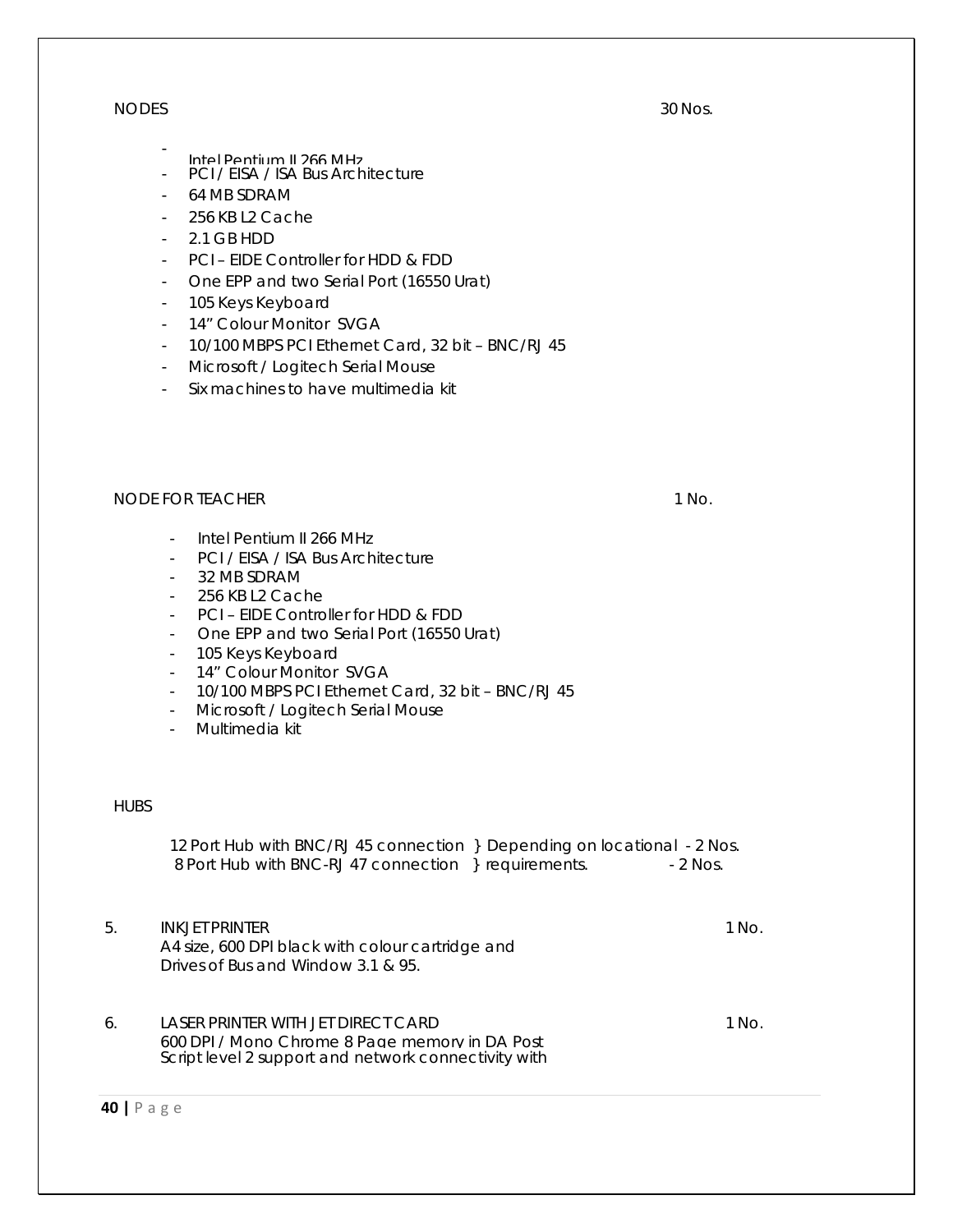Jet Direct Card.

| 7.  | LCD display                                                                                                                 | 1 No.  |
|-----|-----------------------------------------------------------------------------------------------------------------------------|--------|
| 8.  | Airconditioning for Computer Lab (1000 Sq.Ft. 8.5 Tonnes)                                                                   |        |
| 9.  | 5 KVA UPS with battery backup of minimum 4 hours                                                                            | 2 Nos. |
| 10. | Local Area Network aras: Cat-5 WTP.                                                                                         |        |
|     | Princinal Office<br><b>General Office</b><br><b>Stores</b><br>Restaurant<br>Reception<br>Library<br>All Laboratories (Four) |        |
|     |                                                                                                                             |        |

GENERAL COMPUTER SOFTWARE SPECIFICATION :

Window NT Server with Clint for 30 users (CD).

MS Windows 95 or higher & Micro Software Office (CD) professional version. Word Star 7. Fox Pro for Windows. Lotus 1-2-3 Version-3.

Note : Main server shall be located in the Computer Lab and computers in Stores, Labs, Administration, etc. shall be linked by LAN.

In view of adoption of the Micros Fidelio property management software for training by National Council, the configuration of the Hardware given shall be able to handle the Micros Fidelio software system.

#### **STANDARDISED LIST**

#### **AUDIO-VISUAL AND REPRODUCTION EQUIPMENT**

------------------------------------------------------------------------------------------------------------ Sl.No. Name of

the Item Quantity ------------------------------------------------------------------------------------------------------------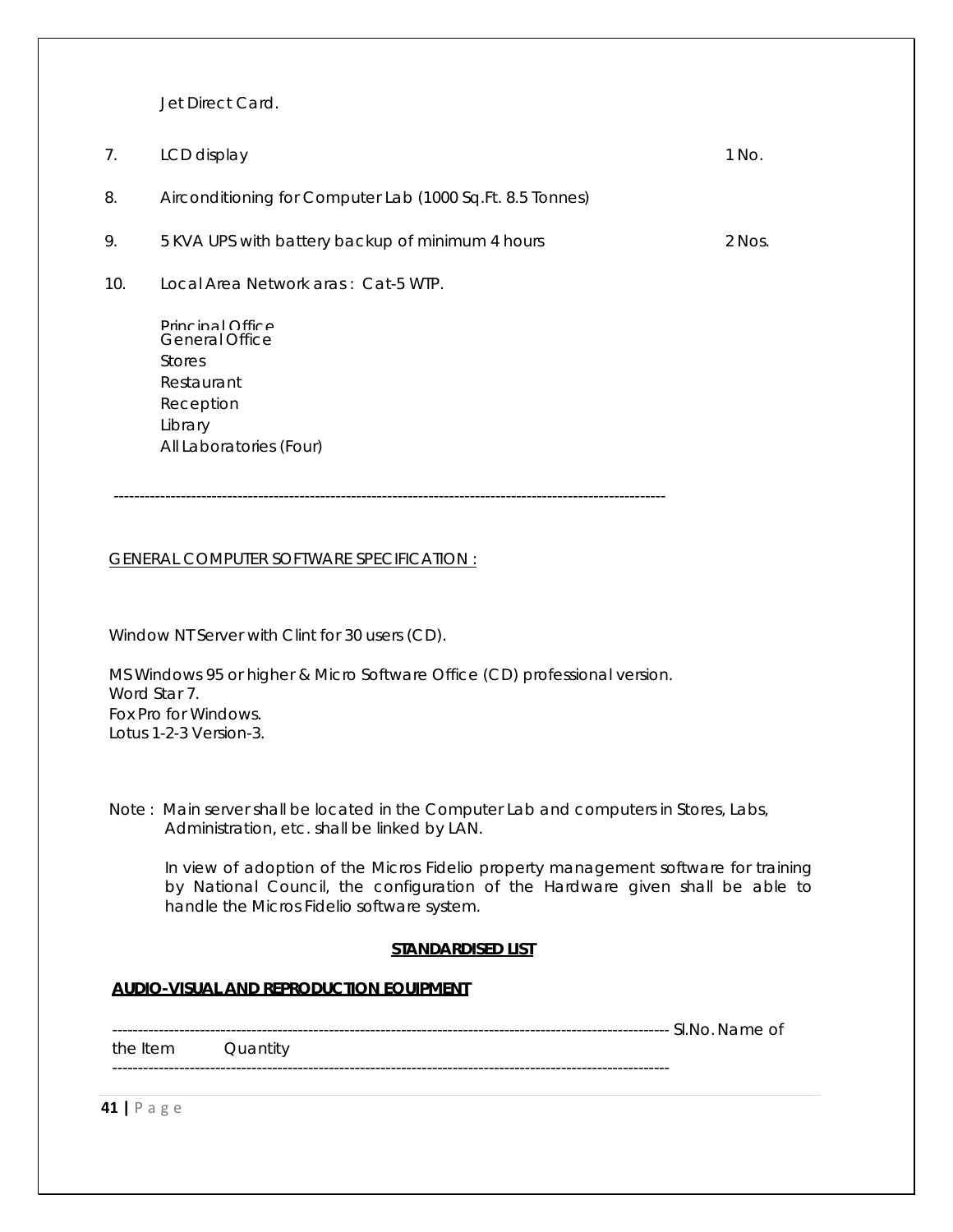| Overhead Projector                                                                                                                                                                                                                                                                                              | fitted in each class |                                                                      |
|-----------------------------------------------------------------------------------------------------------------------------------------------------------------------------------------------------------------------------------------------------------------------------------------------------------------|----------------------|----------------------------------------------------------------------|
| Trolley for OHP                                                                                                                                                                                                                                                                                                 | $-dO-$               |                                                                      |
| <b>Transparency Sheets</b>                                                                                                                                                                                                                                                                                      |                      |                                                                      |
| Transparency frames                                                                                                                                                                                                                                                                                             |                      |                                                                      |
| Marking pens-permanent                                                                                                                                                                                                                                                                                          |                      | As per requirement                                                   |
| Marking pens-water soluble                                                                                                                                                                                                                                                                                      |                      |                                                                      |
| Transparency erasers                                                                                                                                                                                                                                                                                            |                      |                                                                      |
| Slide Projector<br>Slide Trays (for 50 slides)<br>Carousel Slide Projector<br>Projection Screen-wall/elling for each less<br>Video Cassette Recorder<br>Colour TV / Monitor<br>Portable Cassette Recorder<br>Multi-media<br>Photocopier<br>Electronic stencil cutter<br>Flip Board - Portable - for slip charts |                      | 1 No.<br>As per requirement<br>$-dO-$<br>1 No.<br>As per requirement |
| Flannel Board - Portable                                                                                                                                                                                                                                                                                        |                      |                                                                      |
| Magnetic Board - Portable                                                                                                                                                                                                                                                                                       |                      | 1 No.                                                                |
| Dest Top Publishing Machine                                                                                                                                                                                                                                                                                     |                      |                                                                      |

------------------------------------------------------------------------------------------------------------

## **LIBRARY**

| Minimum / Maximum Size<br>Desirable Staff |          | 1600 Sq.Ft.<br>Librarian - 1 |                   |
|-------------------------------------------|----------|------------------------------|-------------------|
| the Item                                  | Quantity |                              | -- SI.No. Name of |
|                                           |          |                              | - Books 500 Nos.  |

Periodicals & Journals (International/National) Video Cassettes /Video / CD ROMS Furniture for sitting of 70 scholars at a time

Storewells / Book Racks

5 cabins (10'x10') fitted with computer terminal and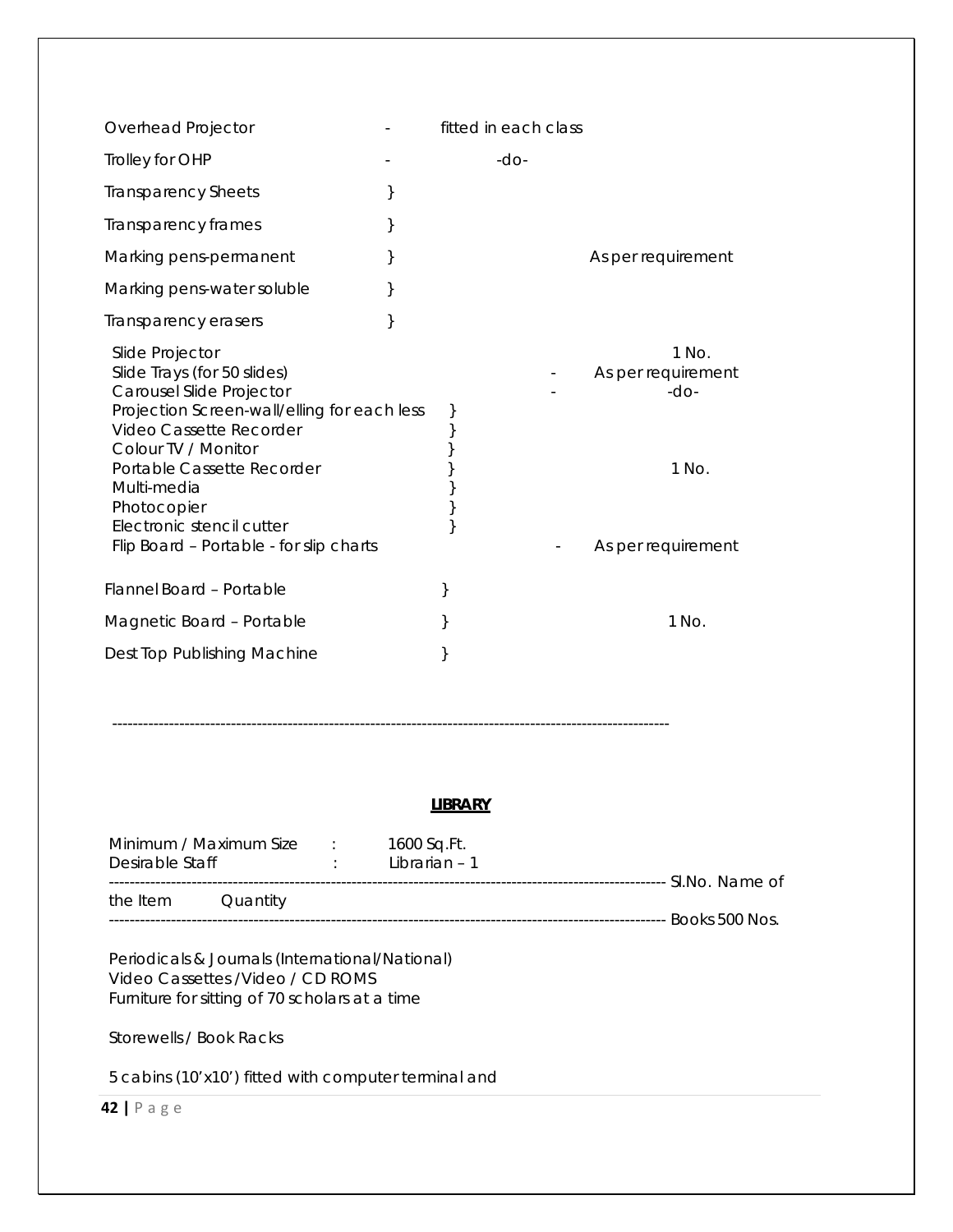Multi media with head phones

Xerox machine

Library Equipment :

- Computer
- TV
- Printer
- Cutter
- D.V.System
- Catalogue Systems
- Librarian Chair & Table
- Asstt. Librarian Chair / Table
- ------------------------------------------------------------------------------------------------------------

Note : Every year min. 50 to 100 books should be added to Library and International/ National Journals should be subscribed.

### **EQUIPMENT FOR EACH CLASS ROOM**

------------------------------------------------------------------------------------------------------------ Sl.No. Name of the Item Quantity ------------------------------------------------------------------------------------------------------------

- 1. Overhead Projector (fitted) } 2. White Board } } 3. Black Board } 4. Teacher's platform (wooden) } } 5. Teacher's Chair } }
- 7. Chairs with under shelves with writing board facility

6. Teacher's Table }

- 8. Curtains as per requirement
- 9. Facilities to use CD ROMS, Power point etc.

1 No.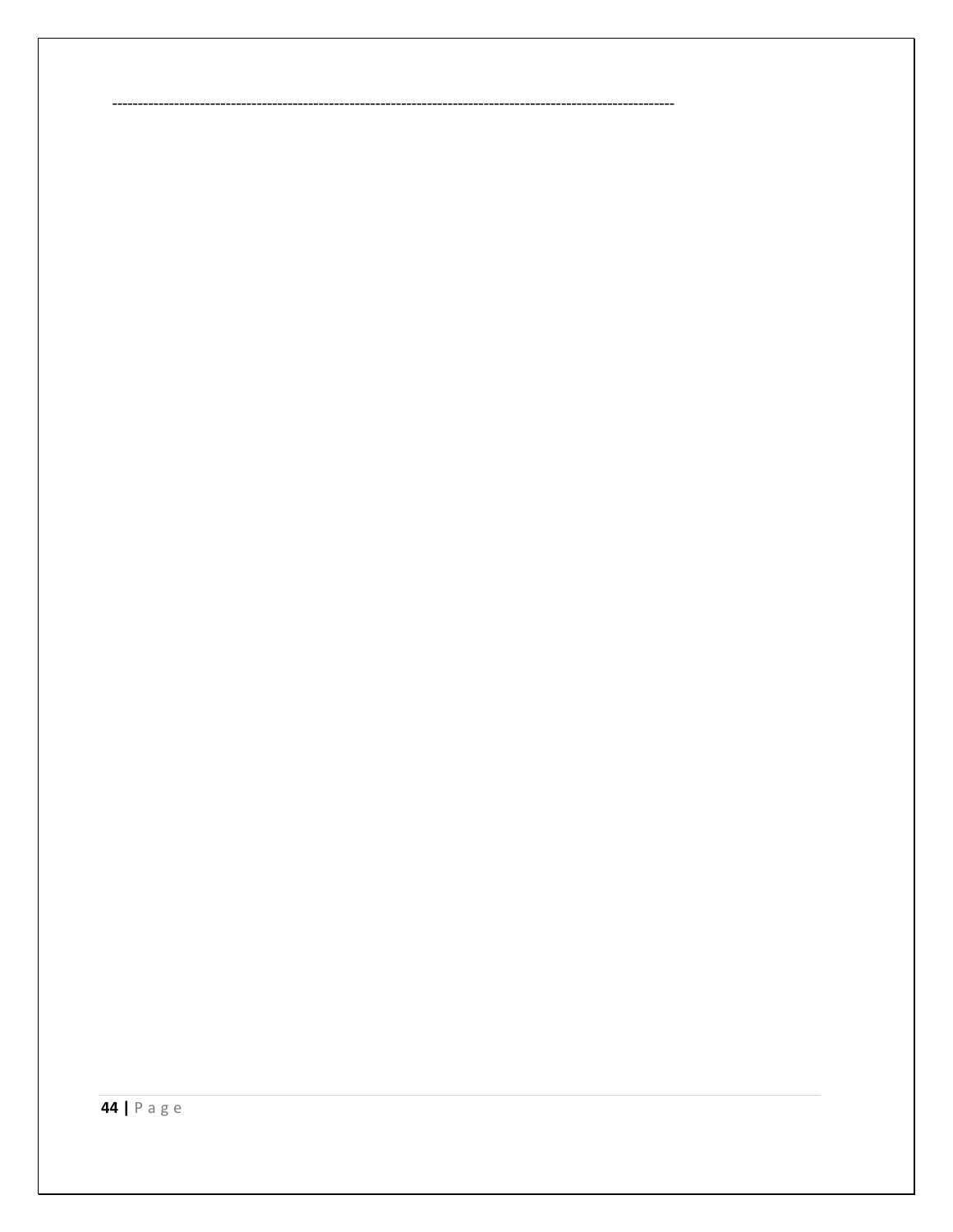SEMESTER – I Page 45 of 174

## **i) Gas Bank** :

Well laid out distribution lines from gas bank as per the conditions laid down in the Indian Explosives Act.

## **ii) Stand by heavy duty Generator** :

In areas where electricity is in short supply, the appropriate heavy duty Gen set is recommended for installation.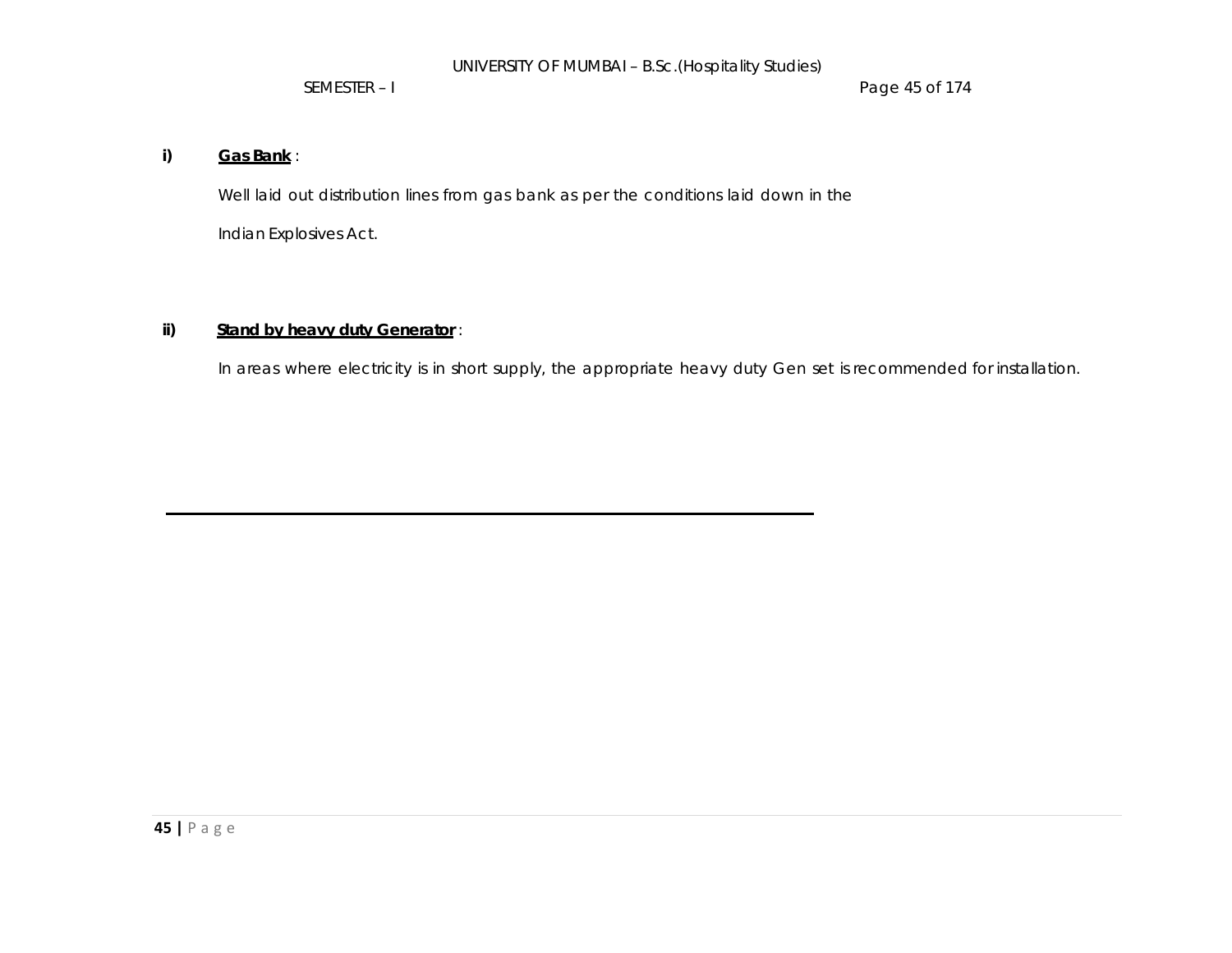SEMESTER – I Page 46 of 174

## **Scheme of Examination:**

The performance of the learners shall be evaluated into two parts. The learner's performance shall be assessed by Internal Assessment with 40% marks in the first part & by conducting the Semester End Examinations with 60% marks in the second part.

The Course having Practical training will have Practical Examination for 50 marks at the end of Semester, out of which 30 marks for the Practical task assigned at the time of examination. The 20 marks are allotted as Internal Assessment.

The allocation of marks for the Internal Assessment and Semester End Examinations are as shown below:-

**Internal Assessment**: It is defined as the assessment of the learners on the basis of continuous evaluation as envisaged in the Credit based system by way of participation of learners in various academic and correlated activities in the given semester of the progamme.

**Semester End Assessment** : It is defined as the assessment of the learners on the basis of Performance in the semester end Theory/ written/ Practical examination.

## **Modality of Assessment : Internal Assessment - 40%**

**40 marks.** 

|       | <b>Theory</b>                                        | 40 marks     |
|-------|------------------------------------------------------|--------------|
| Sr No | Evaluation type                                      | <b>Marks</b> |
|       | Two Assignments/Case study/Project                   |              |
|       | One class Test (multiple choice questions objective) |              |
|       | Active participation in routine class instructional  | 05           |
|       | deliveries (case studies/seminars//presentation)     |              |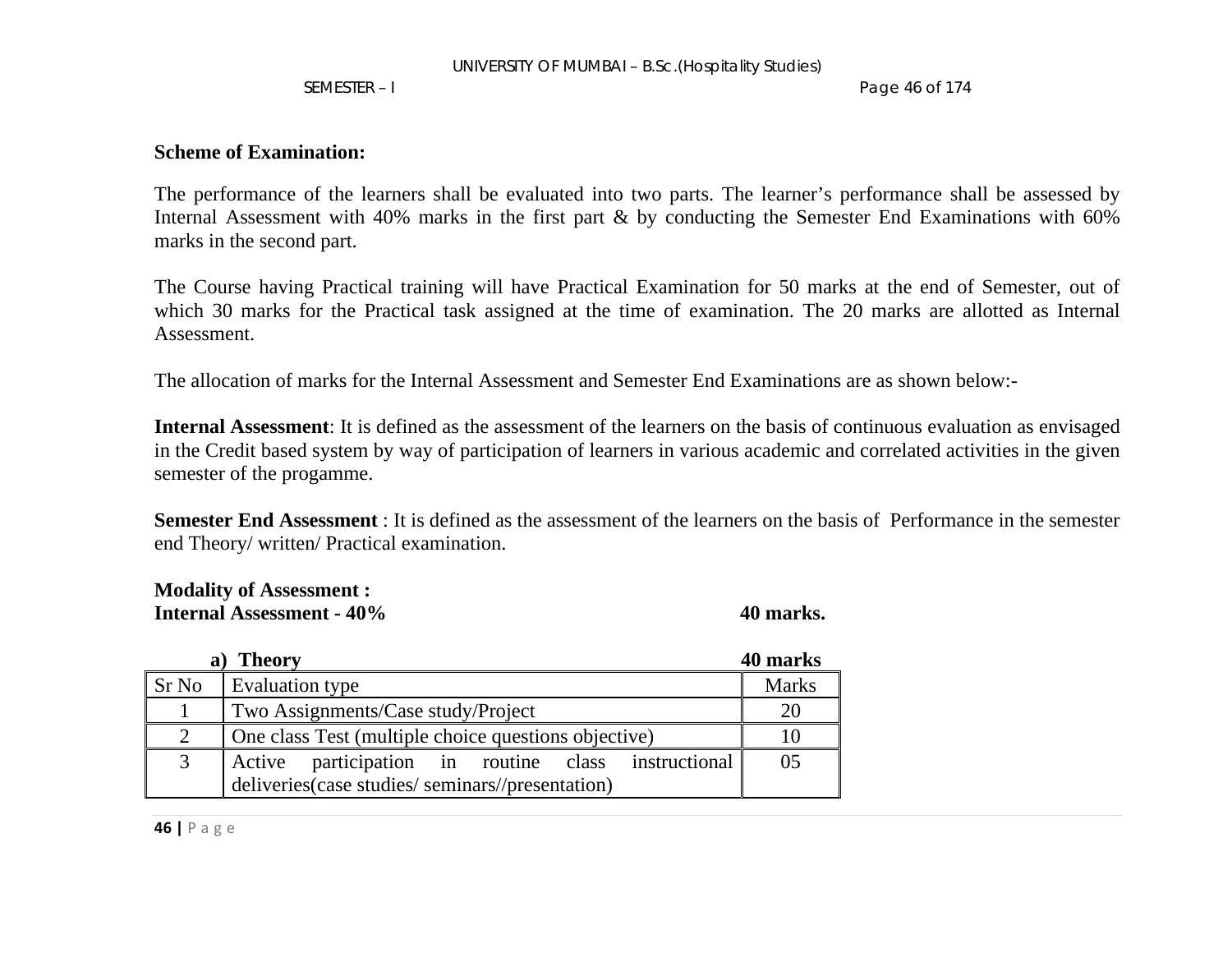SEMESTER – I Page 47 of 174

| 4     | Overall conduct as a responsible student, manners, skill in | 0 <sub>5</sub> |
|-------|-------------------------------------------------------------|----------------|
|       | articulation, leadership qualities demonstrated through     |                |
|       | organizing co-curricular activities, etc.                   |                |
|       | b) Practicals                                               | 20 marks       |
| Sr No | Evaluation type                                             | <b>Marks</b>   |
|       | Two best practicals                                         |                |
|       | Journal                                                     | 05             |
|       | Viva                                                        | 05             |

# **B ) External examination - 60 %**

## **Semester End Theory Assessment - 60% 60 marks**

- i.Duration - These examinations shall be of two hours duration.
- ii.Theory question paper pattern :-
- 1. There shall be four questions each of 15 marks. On each unit there will be one question & fourth one will be based on entire syllabus.
- 2. All questions shall be compulsory with internal choice within the questions. Each question will be of 20 to 23 marks with options.
- 3. Questions may be sub divided into sub questions a, b, c, d & e only & the allocation of marks depends on the weightage of the topic.

# **Practical External Assessment** 30 marks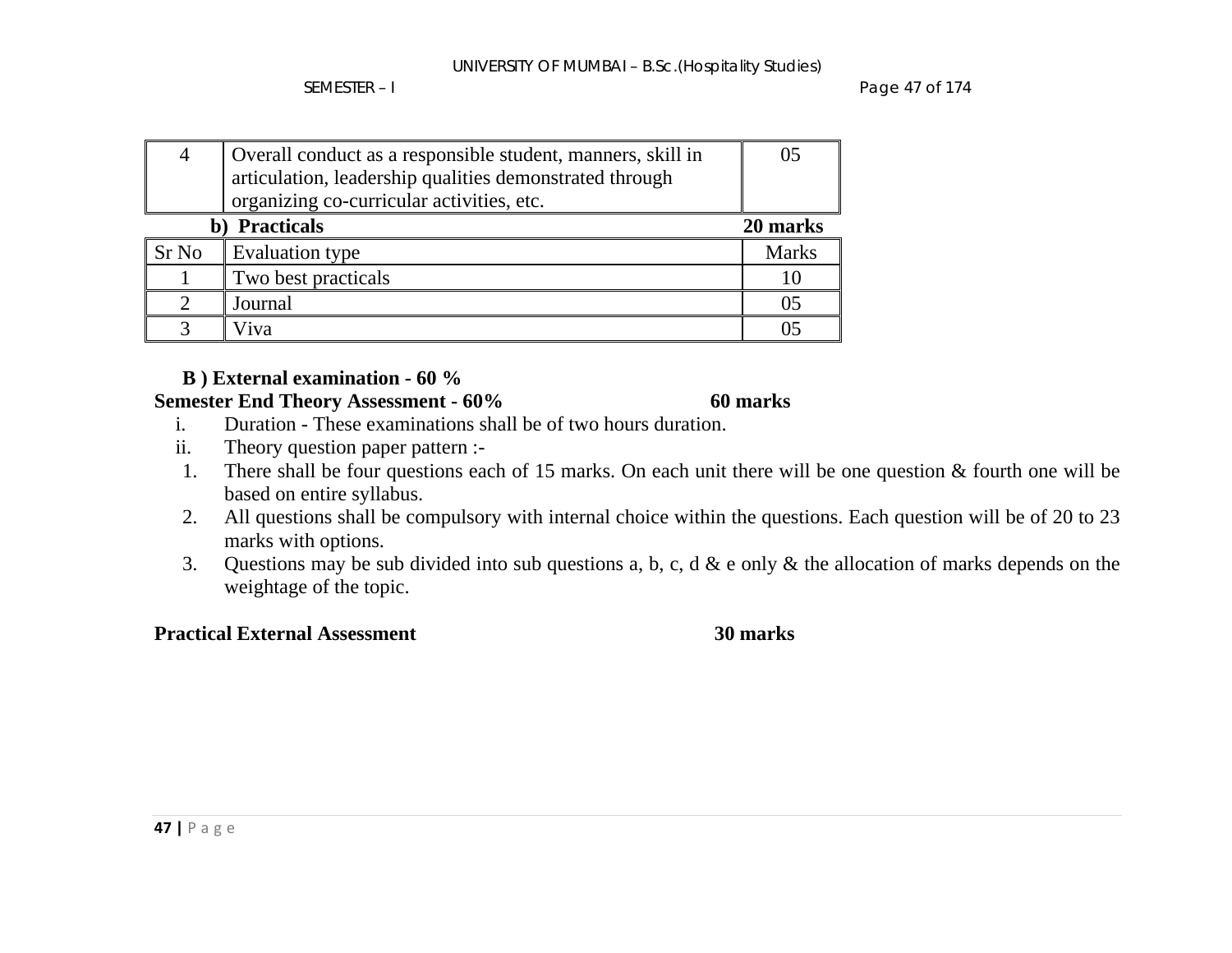SEMESTER – I Page 48 of 174

|                |                                                                                                                                                          | <b>Class Room Instruction Face to Face</b> |                 |   |     |         |                | <b>Notional</b> |             |                          |     | <b>Credits</b>           |                |              |                |                |   |                |
|----------------|----------------------------------------------------------------------------------------------------------------------------------------------------------|--------------------------------------------|-----------------|---|-----|---------|----------------|-----------------|-------------|--------------------------|-----|--------------------------|----------------|--------------|----------------|----------------|---|----------------|
| Course         |                                                                                                                                                          |                                            | <b>Per Week</b> |   |     | Per Sem |                |                 | Per Sem Hrs |                          |     |                          |                |              |                |                |   |                |
| Code           | Subject                                                                                                                                                  | L                                          | P               | т |     | P       | T              | L               | P           | T                        |     | P                        | T.             | <b>Total</b> | L              | P              | T | <b>Total</b>   |
| <b>USHO101</b> | Food Production &<br>Patisserie I                                                                                                                        | 3                                          | 4               |   | 45  | 60      | $\overline{a}$ | 45              | 60          | $\blacksquare$           | 25  | 10                       | $\overline{a}$ | 140          | $\overline{2}$ | $\overline{2}$ |   | 4              |
| <b>USHO102</b> | Food & Beverage Service I                                                                                                                                | 3                                          | 4               |   | 45  | 60      |                | 45              | 60          | ÷,                       | 25  | 10                       |                | 140          | $\overline{2}$ | $\overline{2}$ |   | 4              |
| <b>USHO103</b> | <b>Front Office I</b>                                                                                                                                    | 3                                          |                 |   | 45  |         |                | 45              |             | $\overline{a}$           | 25  |                          |                | 70           | $\overline{2}$ |                |   | 2              |
| <b>USHO104</b> | Housekeeping I                                                                                                                                           | 3                                          |                 |   | 45  |         |                | 45              |             | $\overline{\phantom{a}}$ | 25  |                          |                | 70           | $\overline{2}$ |                |   | $\overline{2}$ |
| <b>USHO105</b> | <b>Rooms Division</b><br>Management(Practicals)-I                                                                                                        |                                            | 4               |   |     | 60      | $\overline{a}$ | $\overline{a}$  | 60          |                          |     | 10                       |                | 70           | ÷,             | $\overline{2}$ |   | $\overline{2}$ |
| <b>USHO106</b> | <b>Communication Skill I</b><br>(English & French)                                                                                                       | 3                                          |                 |   | 45  |         |                | 45              |             | ä,                       | 25  | $\overline{\phantom{a}}$ |                | 70           | 2              |                |   | $\overline{2}$ |
| <b>USHO107</b> | <b>Information Technology</b>                                                                                                                            | 1                                          | $\overline{2}$  |   | 15  | 30      | $\overline{a}$ | 15              | 30          | $\blacksquare$           | 20  | 5                        |                | 70           |                | $\overline{2}$ |   | 2              |
| <b>USHO108</b> | Food Safety & Nutrition                                                                                                                                  | 3                                          |                 |   | 45  |         |                | 45              |             | $\overline{\phantom{a}}$ | 25  |                          |                | 70           | $\overline{2}$ |                |   | $\overline{2}$ |
|                | Total                                                                                                                                                    | 19                                         | 14              |   | 285 | 210     | $\sim$         | 285             | 210         | $\blacksquare$           | 170 | 35                       |                | 700          | 14             | 6              |   | 20             |
|                | L one lecture / period of 60 minutes (1 hr.) P Practical T Tutorial                                                                                      |                                            |                 |   |     |         |                |                 |             |                          |     |                          |                |              |                |                |   |                |
|                | Notional includes time spent in library / home / other institutions for preparation and writing of assignments,                                          |                                            |                 |   |     |         |                |                 |             |                          |     |                          |                |              |                |                |   |                |
|                | quizes, open book test, journal, case studies, project, practical, field work, excursion, etc.<br>Information Technology will be single head of passing. |                                            |                 |   |     |         |                |                 |             |                          |     |                          |                |              |                |                |   |                |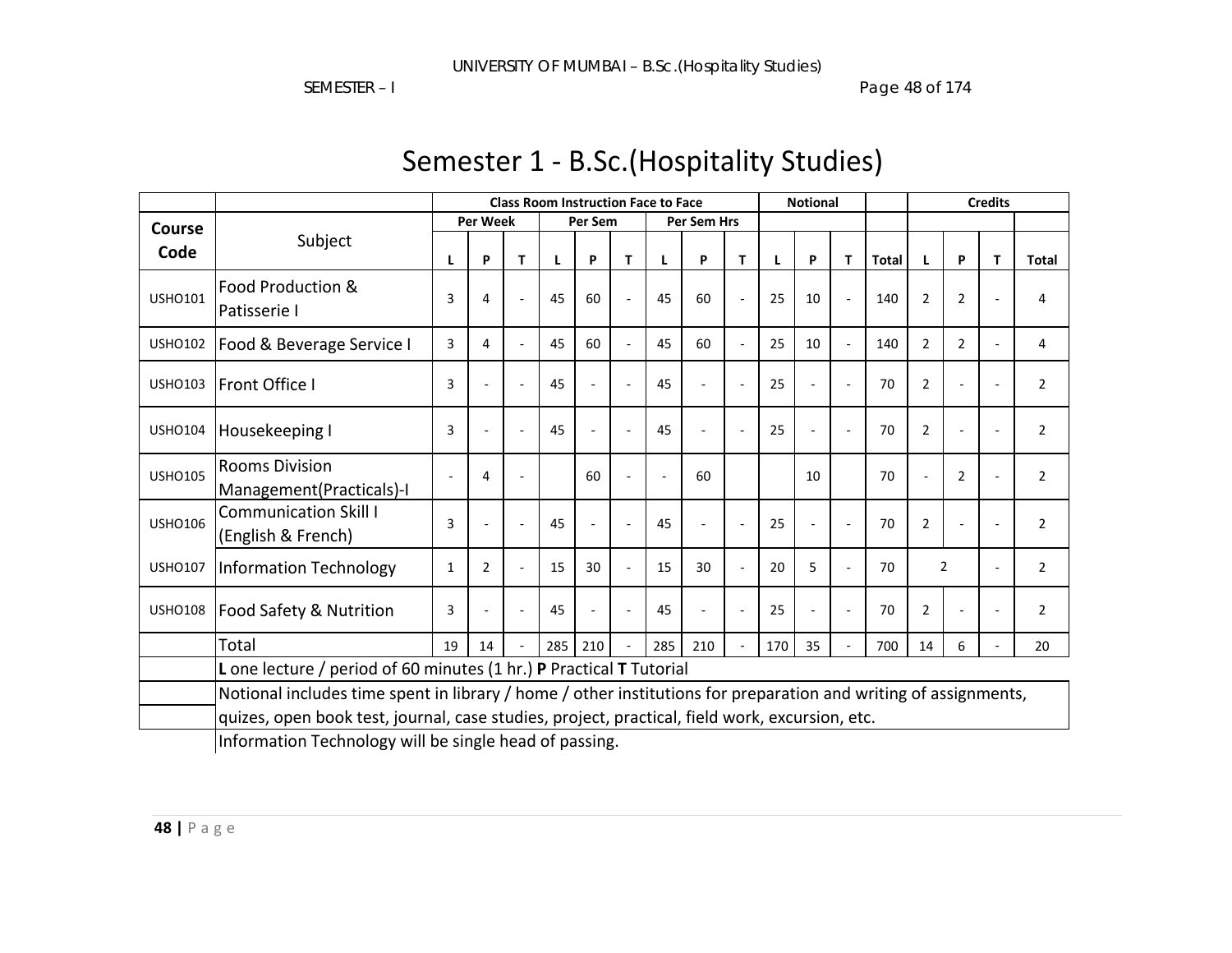# **FOOD PRODUCTION & PATISSERIE–I (Theory)**

| Name of the Programme               | Duration                          | Semester | Course/<br>Course<br>Code                                 |
|-------------------------------------|-----------------------------------|----------|-----------------------------------------------------------|
| <b>B.Sc. in Hospitality Studies</b> | Six Semesters                     |          | Food<br>Production<br>& Patisserie-<br><b>I(USHO 101)</b> |
| Course Code                         | Title                             | Credits  |                                                           |
| <b>USHO101</b>                      | Food Production &<br>Patisserie-I | $2+2$    |                                                           |

| For Course Per week 1 lecture/period is 60 minutes<br>duration |        |           | For Subject per week |  |                                         |  |  |
|----------------------------------------------------------------|--------|-----------|----------------------|--|-----------------------------------------|--|--|
|                                                                |        |           |                      |  | 1 lecture/period is 60 minutes duration |  |  |
|                                                                | Theory | Practical |                      |  |                                         |  |  |
| Actual<br>Contact                                              | ာ      |           |                      |  |                                         |  |  |
| Credit                                                         |        |           |                      |  |                                         |  |  |

|          |   | Class Room Instruction Face to Face |         |                          |    |             |   |    | Notional |                          |       |   | Credits |       |
|----------|---|-------------------------------------|---------|--------------------------|----|-------------|---|----|----------|--------------------------|-------|---|---------|-------|
| Per Week |   |                                     | Per Sem |                          |    | Per Sem Hrs |   |    |          |                          |       |   |         |       |
|          | D |                                     | P       |                          |    | P           |   |    | P        |                          | Total |   | P       | Total |
| 3        | 4 | 45                                  | 60      | $\overline{\phantom{a}}$ | 45 | 60          | ۰ | 25 | 10       | $\overline{\phantom{a}}$ | 140   | っ | ာ       |       |

## **OBJECTIVES:**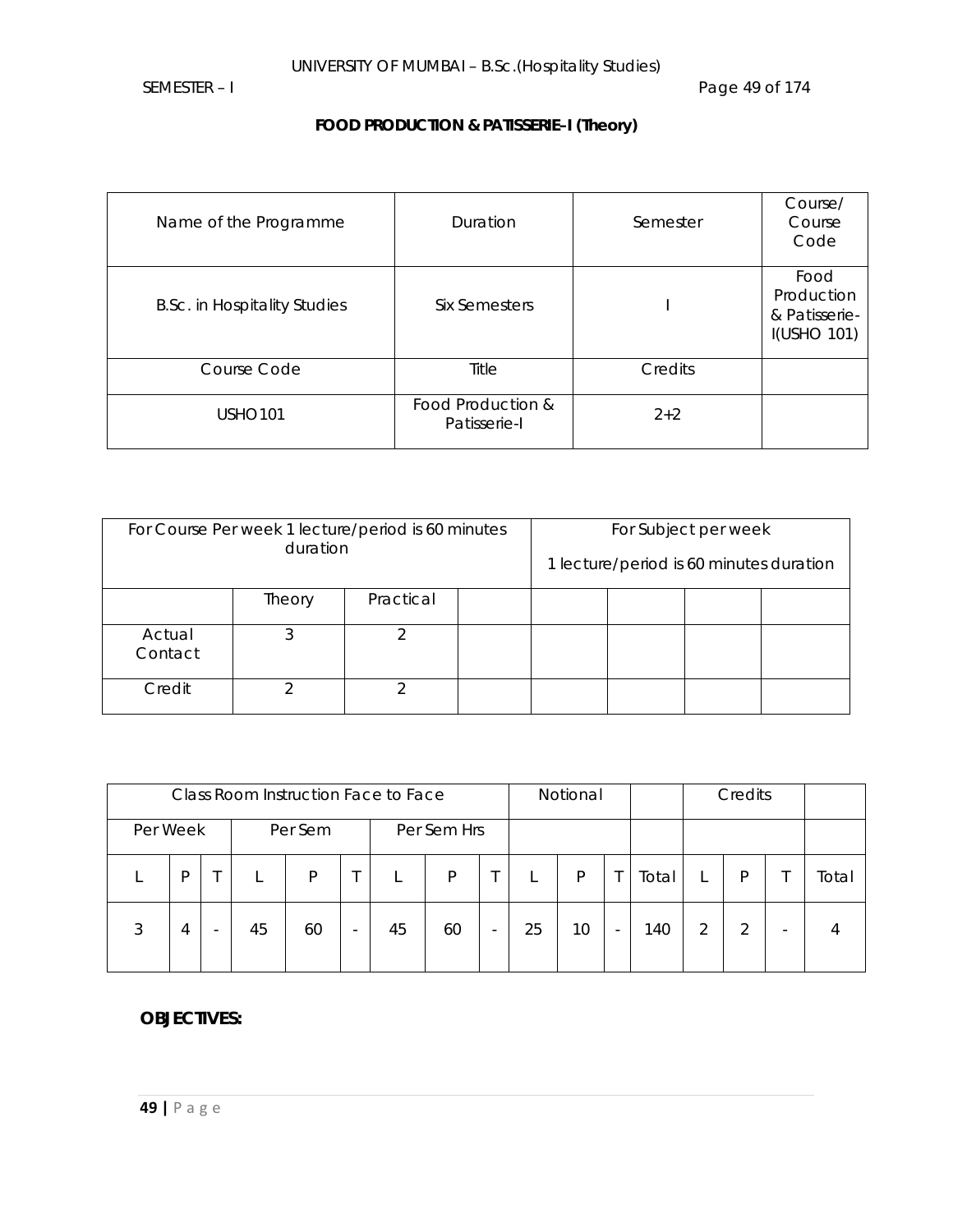- To inculcate a right attitude and the required basic knowledge and technical skills in the art of culinary and the food production department.
- To introduce the various equipments and utensils used in the kitchen.

# **Contents of syllabus for USHO 101**

| UNIT. | Ch.No.         | <b>TOPIC</b>                                                                           | LEC. |
|-------|----------------|----------------------------------------------------------------------------------------|------|
| T     | $\mathbf{1}$   | Introduction to the Food Production Department                                         | 01   |
|       |                | 1.1 Levels of Skills and Experience                                                    |      |
|       |                | 1.2 Attitude and Behaviour in the Kitchen                                              |      |
|       |                | 1.3 Kitchen Uniforms                                                                   |      |
|       |                | 1.4 Personal Hygiene                                                                   |      |
|       |                | 1.5 Safety Procedures for Handling Equipment                                           |      |
|       | $\overline{2}$ | Culinary History and Culinary Terms (Explanation with Examples)                        | 02   |
|       |                | Origins of Modern Cookery                                                              |      |
|       |                | Modern Development in Equipment and Technology                                         |      |
|       | 3              | Equipment and Hand Tools used in Kitchen & Different Types of Fuels<br>used in Kitchen | 04   |
|       |                | 3.1 Hand tools and utensils used in Kitchen                                            |      |
|       |                | 3.2 Various Fuels used in the Kitchen                                                  |      |
|       |                | 3.3 Advantages & Disadvantages of Various Fuels                                        |      |
|       |                | 3.4 Various Equipment used in the Kitchen                                              |      |
|       | 4              | Introduction to Cooking                                                                | 04   |
|       |                | 4.1 Aims and Objectives of Cooking                                                     |      |
|       |                | 4.2 Classification of Various Raw Materials according to Functions                     |      |
|       |                | 4.3 Various Textures and Consistencies                                                 |      |
|       |                | 4.4 Methods and Techniques of Preparation                                              |      |
|       | 5              | <b>Stocks</b>                                                                          | 02   |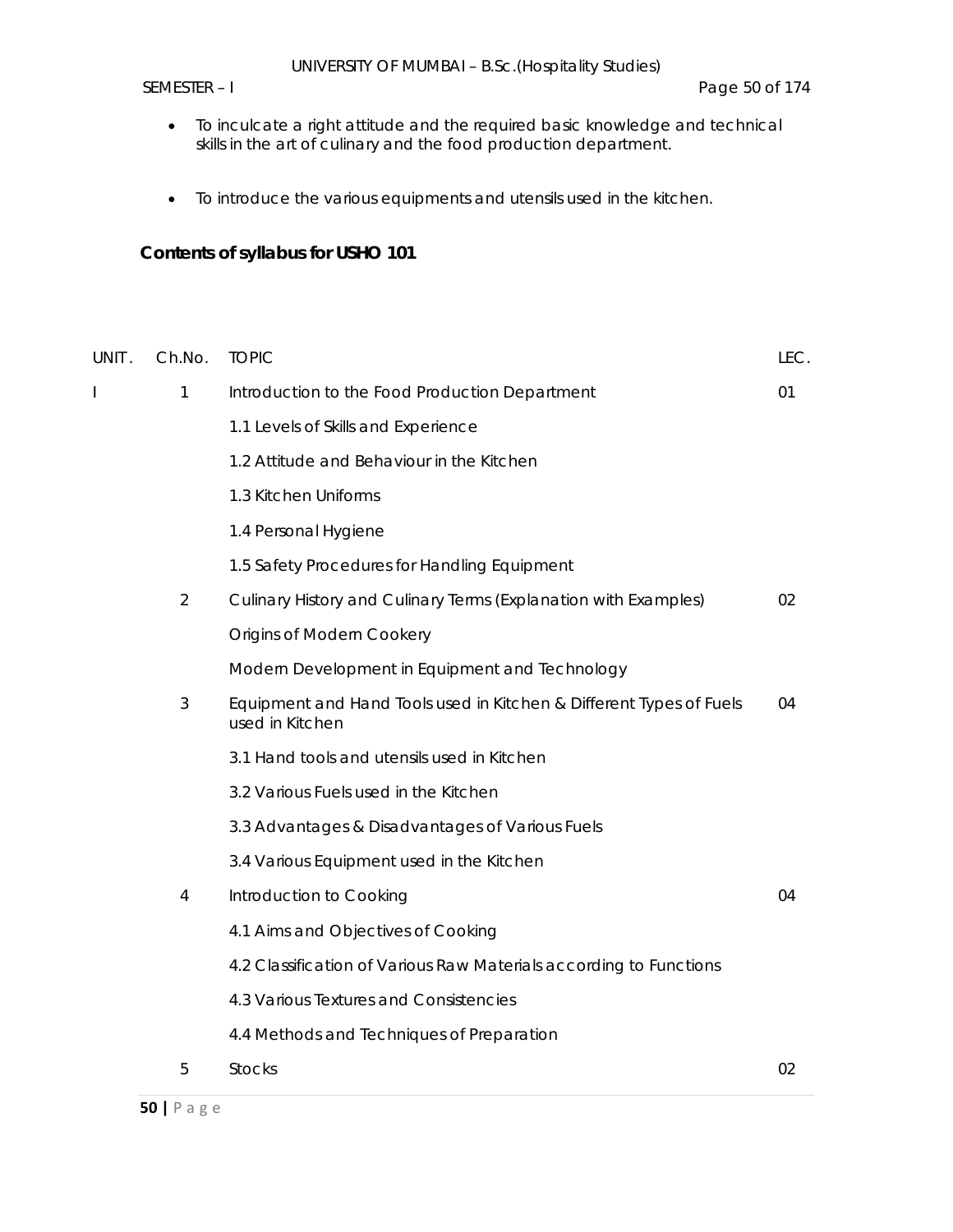|             | SEMESTER-I     | UNIVERSITY OF MUMBAI - B.Sc. (Hospitality Studies)                                         | Page 51 of 174 |
|-------------|----------------|--------------------------------------------------------------------------------------------|----------------|
|             |                | 5.1 Definition of Stock                                                                    |                |
|             |                | 5.2 Types of Stocks                                                                        |                |
|             |                | 5.3 Preparation (Recipe), Storage, Care and Precautions in<br>Preparation                  |                |
|             | 6              | <b>Culinary Terms</b>                                                                      | 02             |
| <b>UNIT</b> | Ch.No.         | <b>TOPIC</b>                                                                               | <b>LEC</b>     |
| II          | $\overline{7}$ | <b>Methods of Cooking</b>                                                                  | 04             |
|             |                | 7.1 Various Methods of Cooking Foods (Roasting, Grilling, Frying,                          |                |
|             |                | Baking, Boiling, Poaching, Microwave)                                                      |                |
|             |                | 7.2 Principles of each Method and Precaution to be taken                                   |                |
|             | 8              | Hierarchy and Kitchen Staffing                                                             | 03             |
|             |                | 8.1 Classical Kitchen Brigade                                                              |                |
|             |                | 8.2 Modern Staffing in Various Category Hotels                                             |                |
|             |                | 8.3 Duties and Responsibilities of Various Chefs                                           |                |
|             |                | 8.4 Role and Duties of the Executive Chef                                                  |                |
|             |                | 8.5 Inter-Departmental Co-operation and Co-ordination                                      |                |
|             | 9              | Egg                                                                                        | 02             |
|             |                | 9.1 Selection of Eggs                                                                      |                |
|             |                | 9.2 Structure of Eggs                                                                      |                |
|             |                | 9.3 Uses of Eggs                                                                           |                |
|             |                | 9.4 Nutritive Value of Eggs                                                                |                |
|             | 10             | Vegetables & Fruits                                                                        | 04             |
|             |                | 10.1 Classification of Vegetables                                                          |                |
|             |                | 10.2 Colour Pigments in Vegetables and Effects of Heat, Acid and<br>Alkali on each of them |                |
|             |                | 10.3 Cuts of Vegetables                                                                    |                |
|             |                | 10.4 Classification of Fruits                                                              |                |
|             |                | 10.5 Uses of Fruits                                                                        |                |
|             |                | 10.6 Salad & Salad Dressing                                                                |                |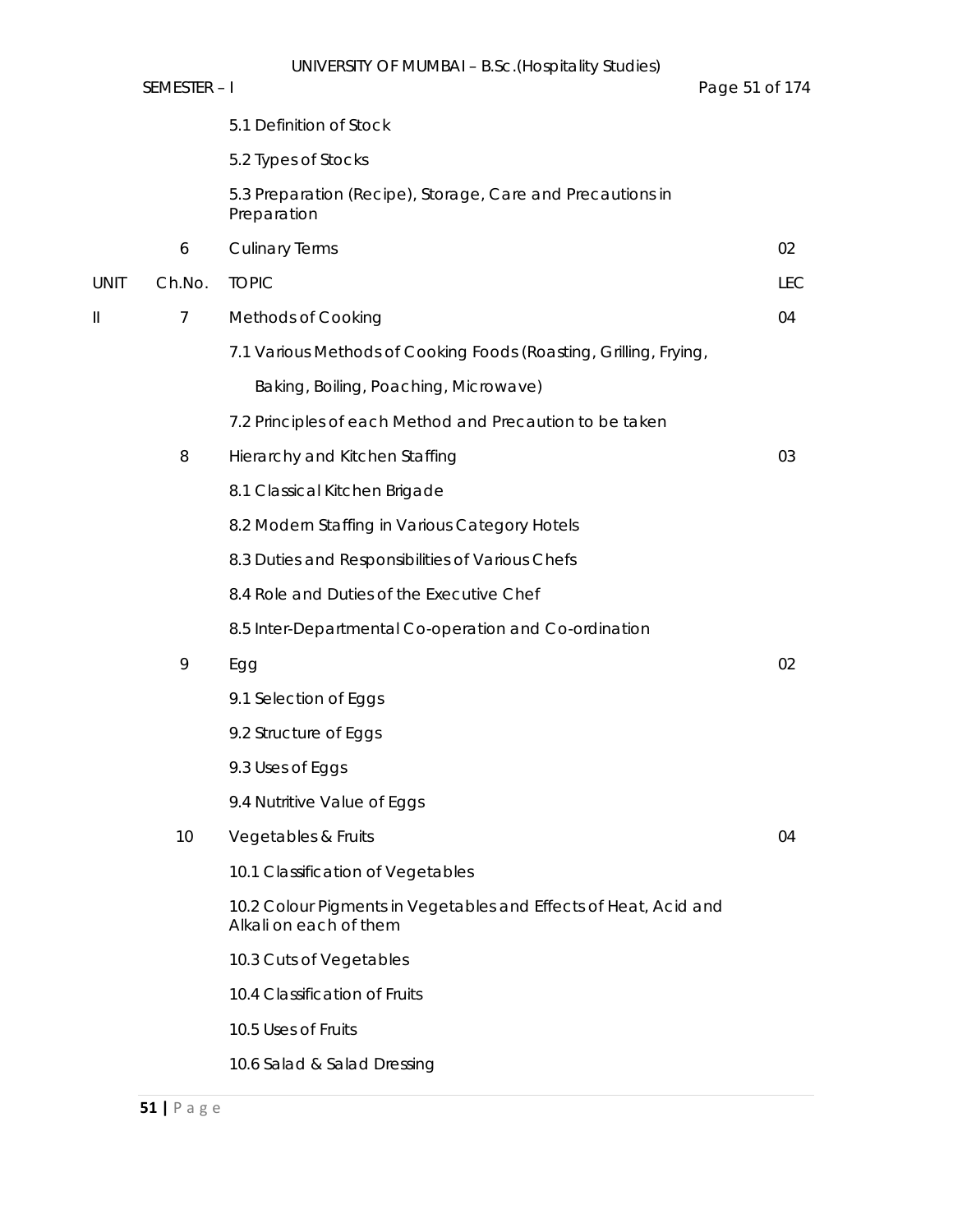|             | SEMESTER-I |                          | UNIVERSITY OF MUNIDAL - B.SC. (HOSPITALLY STUDIES)    |                 | Page 52 of 174 |
|-------------|------------|--------------------------|-------------------------------------------------------|-----------------|----------------|
|             | 11         | Bakery & Pastry          |                                                       |                 |                |
|             |            | Sugar                    |                                                       |                 | 02             |
|             |            | 11.1 Importance of Sugar |                                                       |                 |                |
|             |            | 11.2 Types of Sugar      |                                                       |                 |                |
|             |            |                          | 11.3 Cooking Stages and Temperature of Various Stages |                 |                |
|             |            | 11.4 Uses of Sugar       |                                                       |                 |                |
| <b>UNIT</b> | Ch.No.     | <b>TOPIC</b>             |                                                       |                 | <b>LEC</b>     |
| Ш           | 12         | Sauces                   |                                                       |                 | 04             |
|             |            |                          | 12.1 Classification of Sauces / Composition           |                 |                |
|             |            |                          | 12.2 Mother Sauces and its Recipes (1 Litre)          |                 |                |
|             |            | 12.3 Derivatives         |                                                       |                 |                |
|             |            | <b>Bechamel Sauce</b>    | Veloute Sauce                                         | Espagnole Sauce |                |
|             |            | Mornay                   | Allemande                                             | Demi-glaze      |                |
|             |            | Cream                    | Supreme                                               | Madeira         |                |
|             |            | Parsley                  | Mushroom                                              | Nancy           |                |
|             |            | Mustard                  | Hongroise                                             | Chasseur        |                |
|             |            | Onion                    | <b>Ivory</b>                                          | Robert          |                |
|             |            | Soubise                  | Aurore                                                | Bordelaise      |                |
|             |            | Cardinal                 | Caper                                                 | Devil           |                |
|             |            | Tomato Sauce             | Hollandaise<br>Sauce                                  | Mayonnaise      |                |
|             |            | Barbecue                 | Bearnaise                                             | Tartare         |                |
|             |            | Italienne                | Maltaise                                              | Thousand Island |                |
|             |            | Portugaise               | Choron                                                | Cocktail        |                |
|             |            | Provencal                | Foyot                                                 | Chantilly       |                |
|             |            | Bretonne                 | Mustard                                               | Gribiche        |                |
|             |            | Milanaise                | Mousseline                                            | Vincent         |                |
|             |            | Chaudfroid               | Noisette                                              | Andalouse       |                |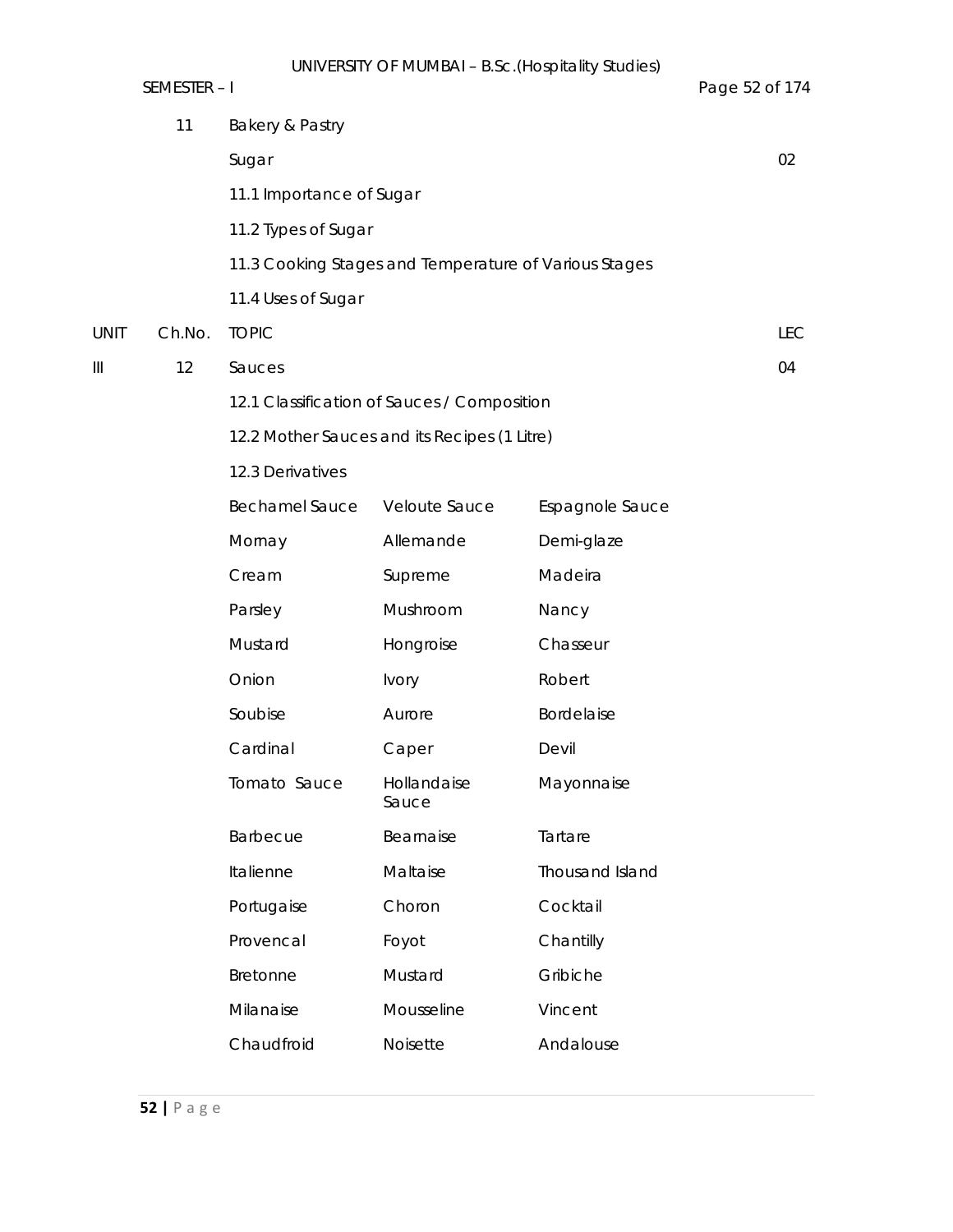# SEMESTER – I Page 53 of 174 of 174 of 174 of 174 of 174 of 174 of 174 of 174 of 174 of 174 of 174 of 174 of 174 of 174 of 174 of 174 of 174 of 174 of 174 of 174 of 174 of 174 of 174 of 174 of 174 of 174 of 174 of 174 of 17

| Page 53 of 174 |  |  |
|----------------|--|--|
|                |  |  |

| 13 | Bakery & Pastry                           |    |
|----|-------------------------------------------|----|
|    | 13.1 Bread Making                         | 03 |
|    | Principles of Bread Making                |    |
|    | Role of Each Ingredient                   |    |
|    | Simple Yeast Bread                        |    |
|    | Baking Temperature & its Importance       |    |
|    | 13.2 Cookies                              |    |
|    | <b>Types of Cookies</b>                   | 02 |
|    | Methods of Preparation                    |    |
|    | 13.3 Flour - Structure of Wheat           |    |
|    | Types of Wheat                            | 04 |
|    | Types of Flour                            |    |
|    | Milling of Flour                          |    |
|    | <b>Nutritive Value</b>                    |    |
|    | 13.4 Raising Agents                       |    |
|    | Classification and Role of Raising Agents | 02 |

**Culinary Terms** (Explanation of the following Culinary Terms with examples)

| Au gratin           | Bake            | Barbeque           |
|---------------------|-----------------|--------------------|
| <b>Baste</b>        | <b>Batter</b>   | Béarnaise          |
| Beat                | Béchamel        | <b>Beurre Noir</b> |
| <b>Beurre Manie</b> | Blanch          | Blend              |
| Bouquet garni       | <b>Broil</b>    | <b>Brunoise</b>    |
| <b>Brush</b>        | <b>Bouillon</b> | Caramel            |
| Consommé            | Court Bouillon  | Croutes            |
| Croutons            | Custard         | Dough              |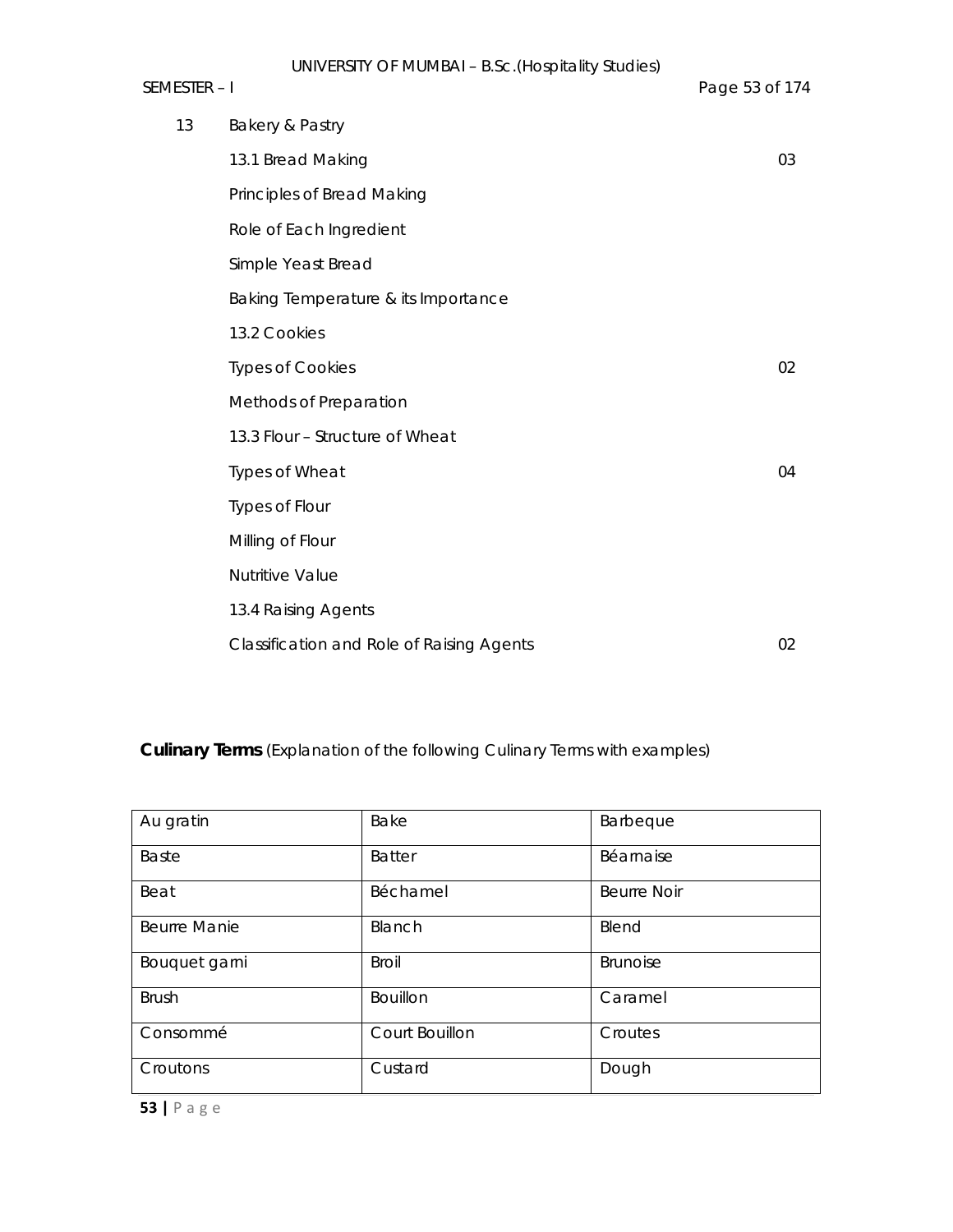### UNIVERSITY OF MUMBAI – B.Sc.(Hospitality Studies)

SEMESTER – I Page 54 of 174

| Mince                  | Estouffade   | Espagnole |
|------------------------|--------------|-----------|
| Fume                   | Garnish      | Glaze     |
| Hollandaise            | Infusion     | Liason    |
| Beurre Maître d' Hotel | Marinate     | Mire Poix |
| Mis-en-place           | Par boil     | Pare      |
| Poach                  | Roux         | Sabayon   |
| Sauté                  | <b>Stock</b> |           |

### **REFERENCE BOOKS**

Thangam Philip – Modern Cookery I & II – Orient Longman – 2001

Auguste Escoffier – Ma Cuisine – Hamlyn – 2000

Digvijay Singh – Cooking Delight of the Maharajas – Vakils, Feffer & Son's Ltd. – 1982

Philip Dowell & Adrian Barley – The Book of Ingredients – Mermaid Books – 1987

Wayne Gisslen – Professional Baking – John Wiley & Sons – 1994

Martha Day – Baking – Lorenz Books – 1999

M. J. Leto & Bode – The Larder Chef – Heinemann Publishing House – 1989

Parvinder S. Bali - Food Production Operations

Thangam E. Philip - Modern Cookery for Teaching and Trade - 4th Vol. - 1996

Krishna Arora - Theory of Cookery – 2nd – 1992

Wayne Gisselen - Professional Cooking – 4th – 1992

Wayne Gisselen - Professional Baking – 2nd – 1994

J. C. Dubey - Basic Bakery - 1st – 1992

Kinton Ceserani - Theory of Catering – 7th – 1996

Bernard Davis - Food Commodities - 4th – 1998

Daniel R. Stevenson - Basic Cookery The Process Approach - 5th – 1997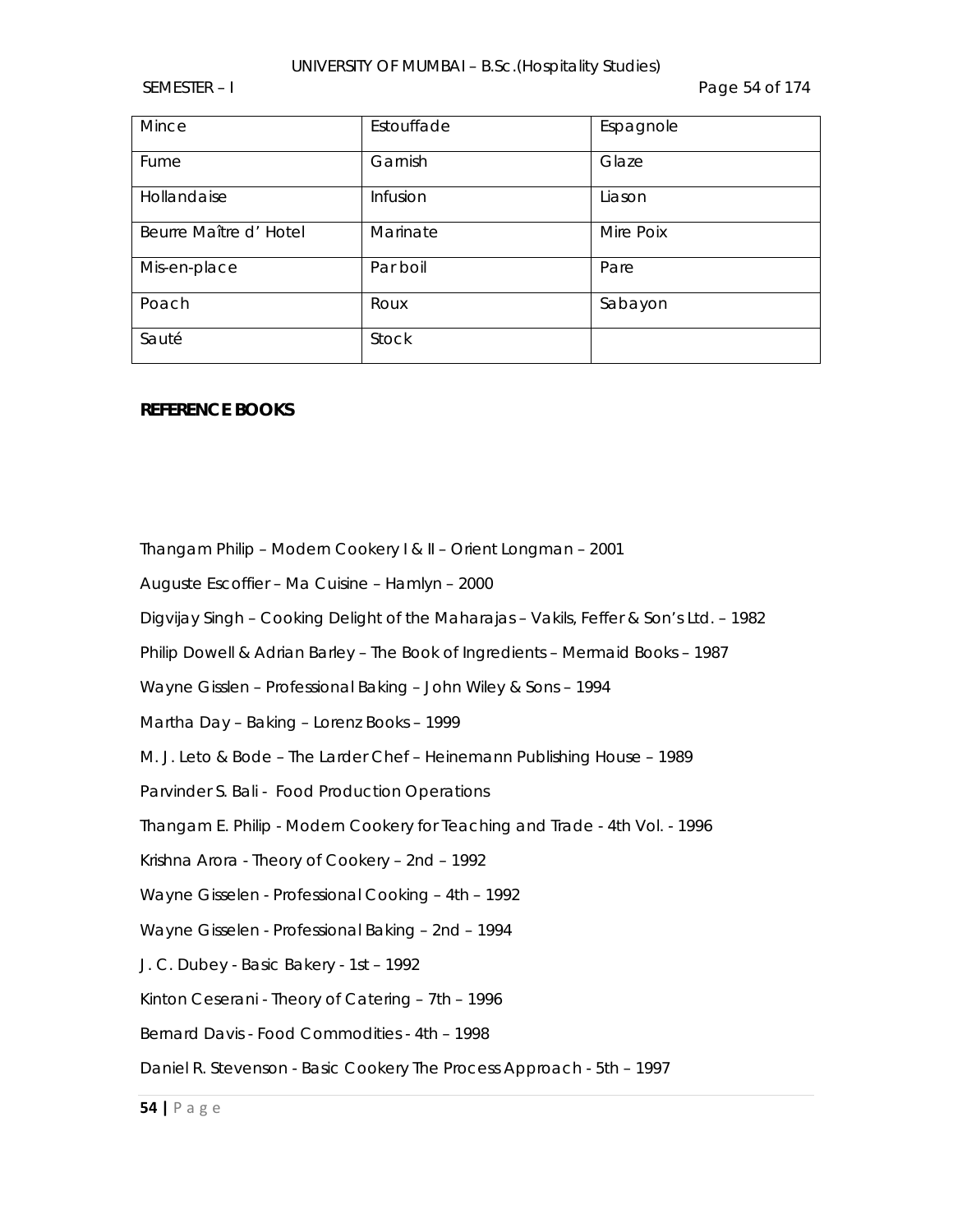SEMESTER – I Page 55 of 174

# **(Practical - Bakery)**

| Sr.            | Topic                         |
|----------------|-------------------------------|
| $\mathbf{1}$   | <b>Breads</b>                 |
|                | <b>Bread Rolls</b>            |
|                | <b>Bread Loaf</b>             |
|                | Chelsea Buns                  |
| $\overline{2}$ | Pastries                      |
|                | Jam Tarts                     |
|                | Lemon Curd / Chocolate Tarts  |
|                | <b>Bakewell Tarts</b>         |
| $\mathfrak{Z}$ | Cakes                         |
|                | <b>Chocolate Chip Muffins</b> |
|                | Ribbon Cake                   |
|                | Madeleines                    |
|                | Swiss Roll                    |
|                | Genoese Sponge                |
| $\overline{4}$ | Cookies                       |
|                | <b>Butter Cookies</b>         |
|                | <b>Melting Moments</b>        |
|                | <b>Peanuts Macaroons</b>      |
| 5              | Doughnuts                     |

# **(Food Production Practical)**

| Sr. | Topic                                |
|-----|--------------------------------------|
|     | Identification of Tools & Equipments |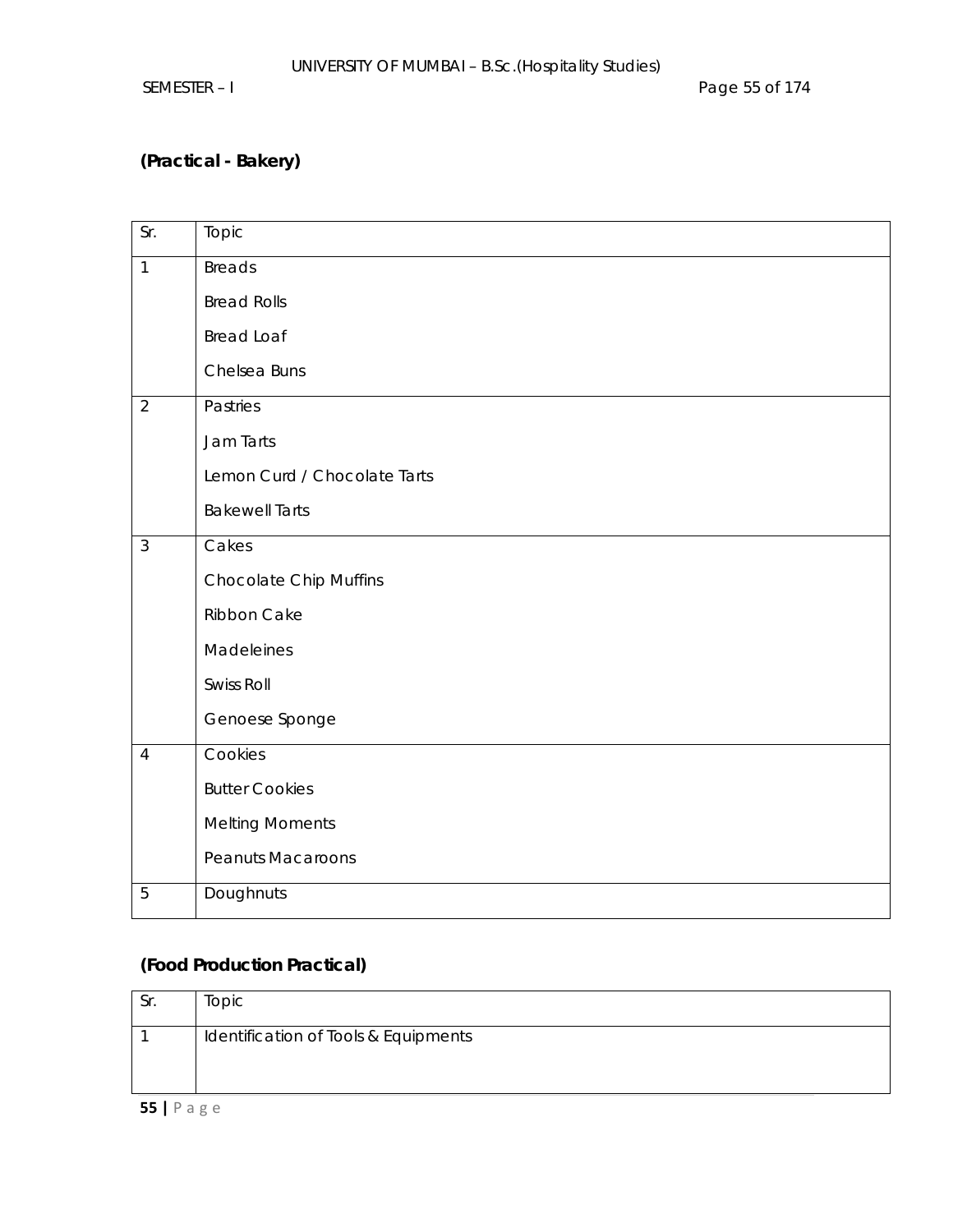SEMESTER – I Page 56 of 174

|                | (Familiarization of Kitchens BTK, QTK, ATK, Bakery, Pot Wash & Utility Area) |
|----------------|------------------------------------------------------------------------------|
|                | Introduction to Basic Commodities used in the Kitchen                        |
| $\overline{2}$ | <b>Methods of Cooking</b>                                                    |
|                | Roasting, Grilling, Frying, Baking, Boiling, Poaching, Microwave.            |
|                | Principles of each method of cooking & precautions to be taken.              |
|                | Cuts of Vegetables and Egg Preparation                                       |
| 3              | <b>Suggested Menu Patterns</b>                                               |
|                | Indian Menus                                                                 |
|                | <b>Continental Menus</b>                                                     |

# **PRACTICAL MENU**

|                                       | <b>Cuts of Vegetables</b>                                    |                    |            |  |  |  |
|---------------------------------------|--------------------------------------------------------------|--------------------|------------|--|--|--|
|                                       | Slicing                                                      | Chopping           | Mincing    |  |  |  |
|                                       | Shredding (Chiffonade)                                       | Fardinier (Batons) | Allumettes |  |  |  |
|                                       | Julienne                                                     | <b>Dices</b>       | Brunoise   |  |  |  |
|                                       | Lozenge                                                      | Paysanne           |            |  |  |  |
|                                       | Eggs                                                         |                    |            |  |  |  |
|                                       | Boiled Eggs (Soft and hard)                                  |                    |            |  |  |  |
|                                       | Friend Eggs                                                  |                    |            |  |  |  |
|                                       | Fried Eggs [sunny Sideup, Double Fried (Over Easy, Flipped)] |                    |            |  |  |  |
|                                       | Scrambled Eggs                                               |                    |            |  |  |  |
|                                       | Omelet - Cheese, Spanish and Masala                          |                    |            |  |  |  |
| $\begin{array}{c} \hline \end{array}$ | Salads                                                       |                    |            |  |  |  |
|                                       | Veg Kachumber                                                |                    |            |  |  |  |
|                                       | Mixed Veg Raita                                              |                    |            |  |  |  |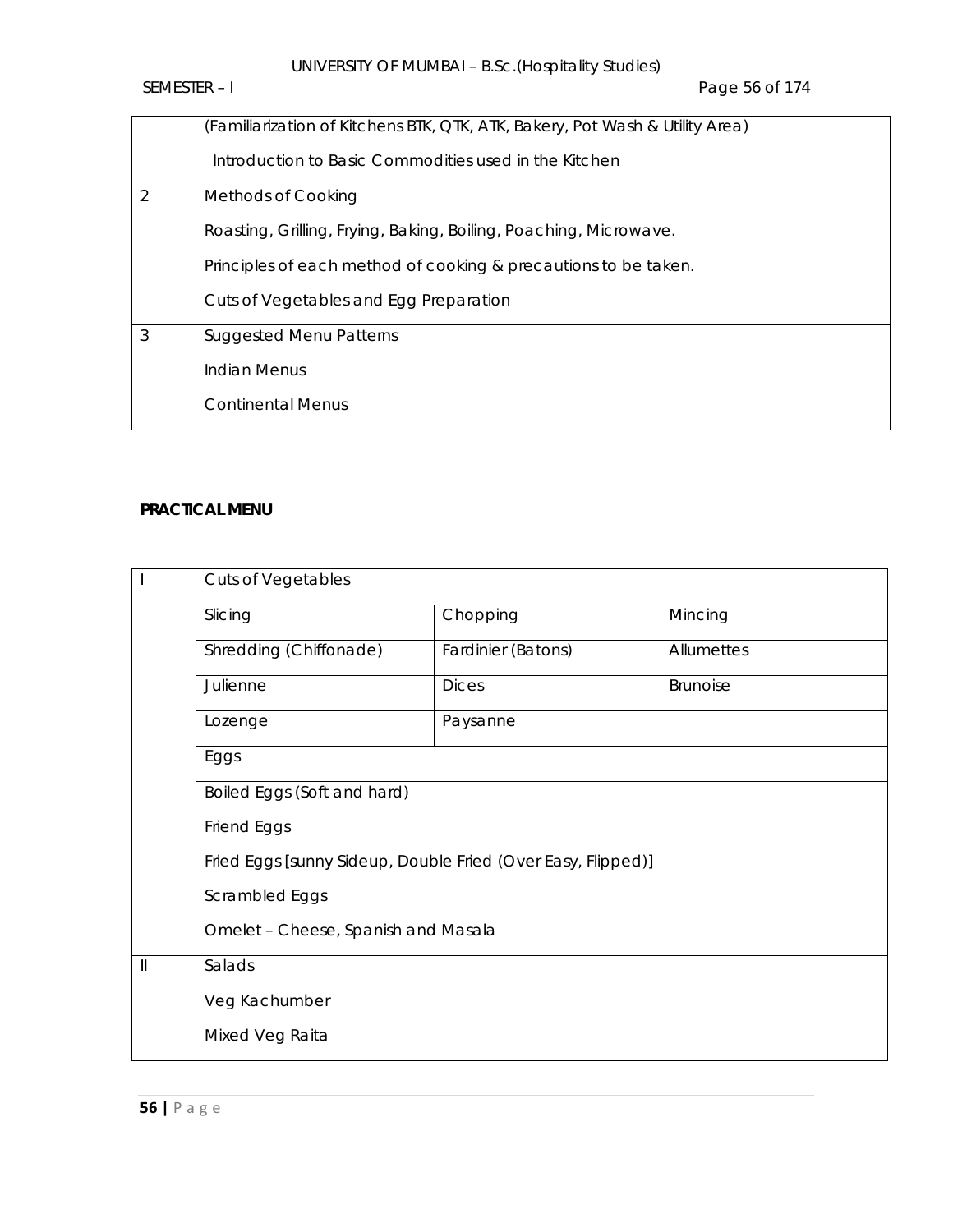|                | Cole Slaw with Vinegrette Dressing                 |
|----------------|----------------------------------------------------|
|                | Cole Slaw with Mayonnaise                          |
|                | Russian Salad                                      |
| $\mathbf{III}$ | Soups                                              |
|                | Crème of Tomate / Épinard / Champignon             |
|                | Consommé Julienne / Brunoise / Royale              |
|                | Puree Dubarry                                      |
|                | Potage Minestrone                                  |
|                | Cabbage Chowder                                    |
|                | Bisque (Crab, Prawn)                               |
| $\mathsf{IV}$  | Poisson                                            |
|                | Fillet de Pomfret Colbert au beurre maître d'hotel |
|                | Fillet de Pomfret Bonne Femme                      |
|                | Fillet de Pomfret Belle Meuniere                   |
|                | Fillet de Pomfret Orly                             |
|                | Masala Fried Fish                                  |
| $\vee$         | Poulet                                             |
|                | Poulet sauté a la king                             |
|                | Poulet Saute Chasseur                              |
|                | Poulet Saute Champignon                            |
|                | Methi Murg                                         |
|                | Murg Masala                                        |
| VI             | <b>Entrees</b>                                     |
|                | <b>Irish Stew</b>                                  |
|                | Shepherds Pie                                      |
|                | <b>Boeuf Stroganoff</b>                            |
|                | Palak Ghosht                                       |
|                | Mutton Masala                                      |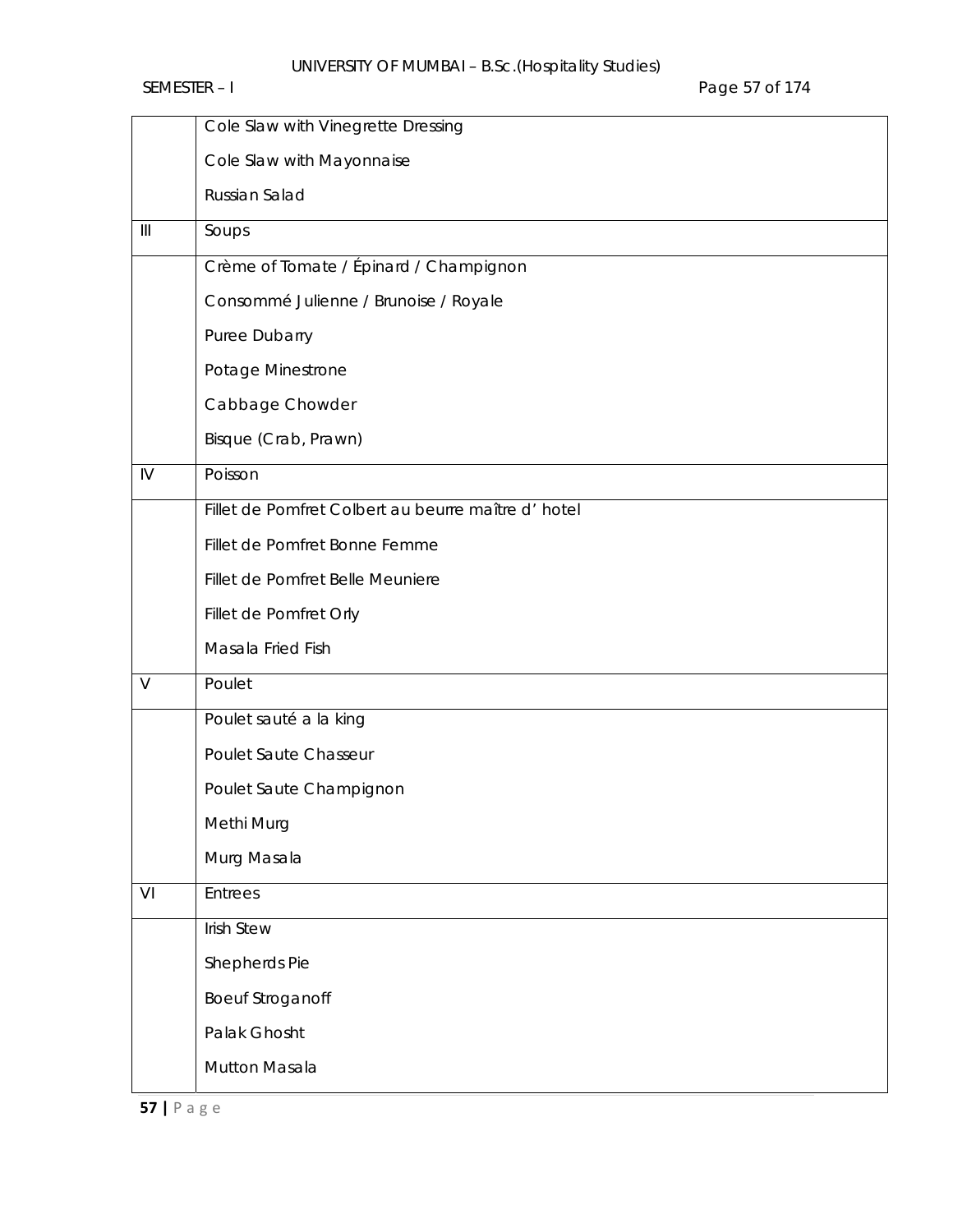# UNIVERSITY OF MUMBAI – B.Sc.(Hospitality Studies)

SEMESTER – I Page 58 of 174

|      | Pork Vindaloo                 |
|------|-------------------------------|
| VII  | Legumes (Vegetables)          |
|      | <b>Glazed Carrots / Beans</b> |
|      | Petite Pos a la Flamande      |
|      | Chouox fleux au Gratin        |
|      | Ratatouille                   |
|      | Legumes aux fine herbs        |
|      | Épinard a la Crème            |
|      | Palak Paneer                  |
|      | Cabbage Foogath               |
|      | Batata Bhujia                 |
|      | Vegetable Rogout              |
| VIII | Pommes de terre               |
|      | <b>French Fries</b>           |
|      | <b>Pommes Persilles</b>       |
|      | Mashed Potato                 |
|      | Pommes de terre Lyonnaise     |
|      | <b>Duchees Potatoes</b>       |
|      | Pommes de terre anna          |
|      | Hash Brown Potato             |
|      | Roast Potatoes                |
| IX   | Cereals & Pulses              |
|      | <b>Boiled Rice</b>            |
|      | Jeera Rice                    |
|      | Mixed Veg Pulao               |
|      | Tadka Dal                     |
|      | Masala Dal                    |
|      | Moong Dal with Palak          |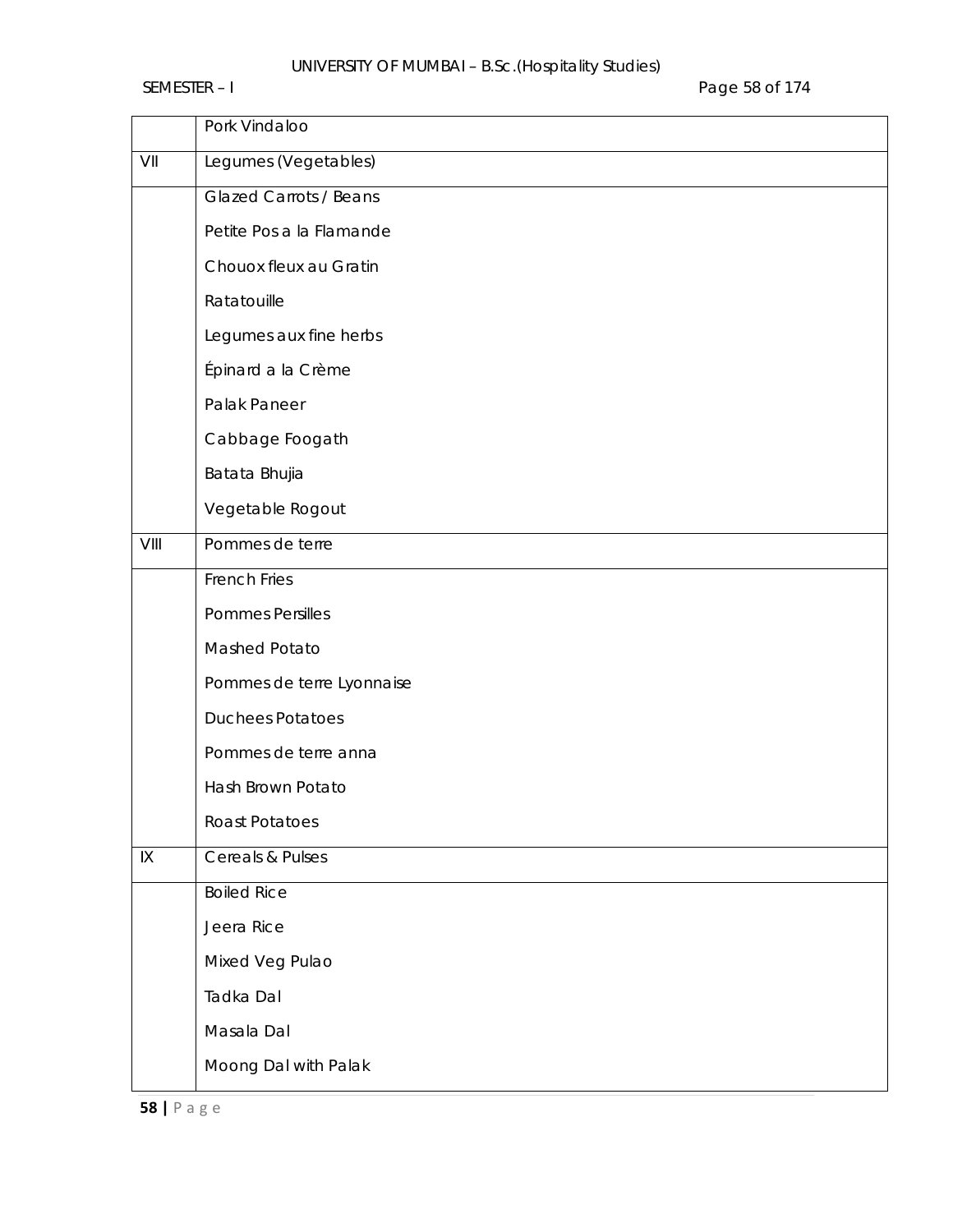SEMESTER – I Page 59 of 174

| $\mathsf X$ | Rotis                           |
|-------------|---------------------------------|
|             | Phulkas                         |
|             | Chappatis                       |
|             | Pooris                          |
| XI          | <b>Hot Desserts</b>             |
|             | Doodhi Halwa                    |
|             | Seviyan Kheer                   |
|             | Caramel Custard                 |
|             | <b>Bread and Butter Pudding</b> |
|             | Crème Brulee                    |
|             | Albert Pudding                  |
| XII         | <b>Cold Desserts</b>            |
|             | Coffee Mousse                   |
|             | Fruit Salad with Crème Anglaise |
|             | Lemon Souffle                   |
|             | Soufflé au Caramel              |
|             | Bavarois a la Crème             |

## **b) Semester end assessment - 30 marks**

- Candidate will be given a menu comprising of 4 dishes.
- Indent sheet and plan of work sheet to be filled by the candidate of the menu he gets.
- He / she supposed to collect indents, prepare and present the dishes in the menu within stipulated time.
- Cleaning and securing equipments and working area is also to be done within stipulated time.

Assessment will be done as follows –

| Journal | Indent Sheet<br>& plan of<br>work | Colour | Consistency | Taste | Texture | Viva-voce | Personal<br>Grooming,<br>Cleaning |
|---------|-----------------------------------|--------|-------------|-------|---------|-----------|-----------------------------------|
|         |                                   |        |             |       |         |           |                                   |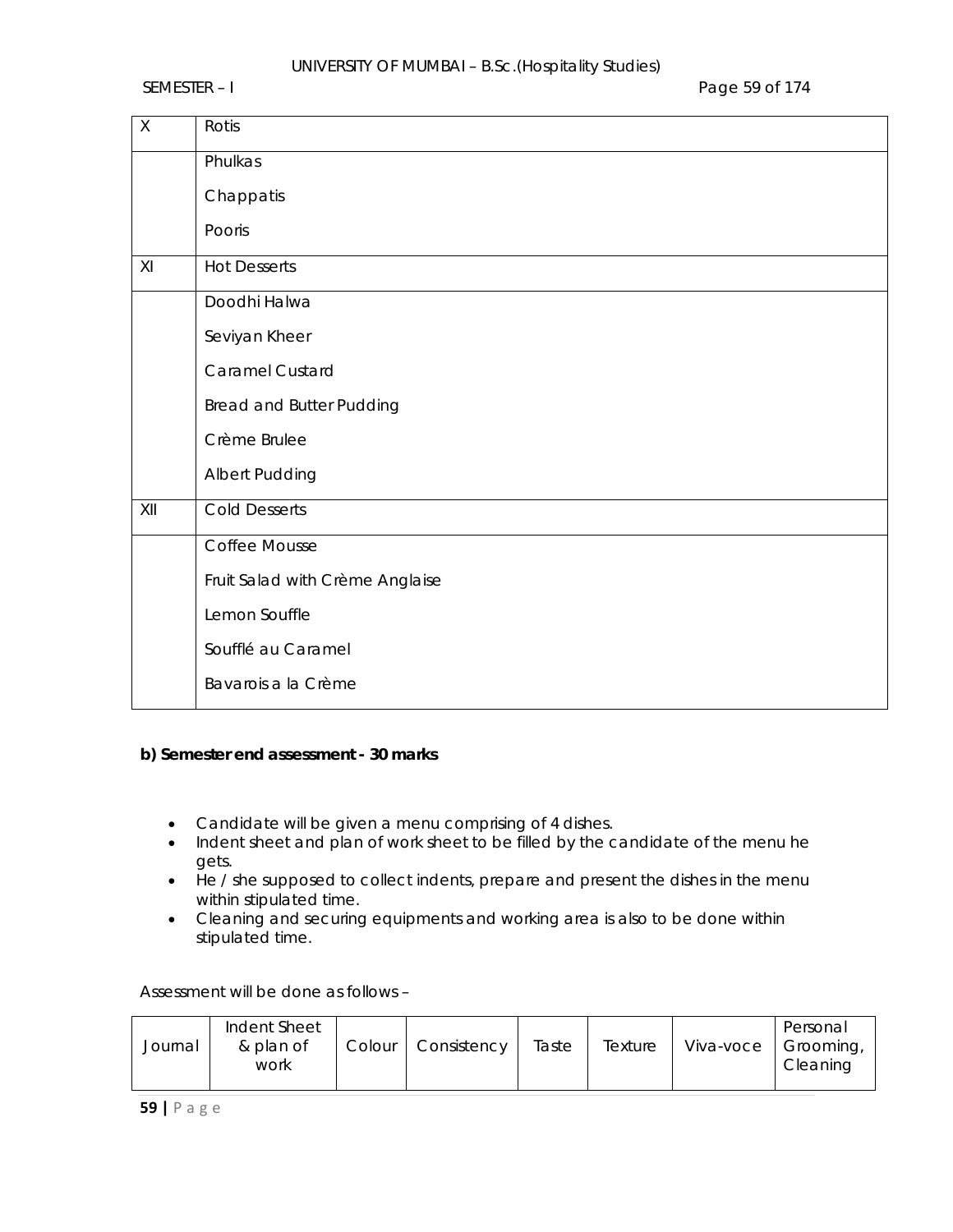SEMESTER – I Page 60 of 174

|  | 10   10   10   10   10   10 |  |  |
|--|-----------------------------|--|--|
|  |                             |  |  |

Marks obtained out of 80 shall be converted to out of 30 to the next integer for final calculation.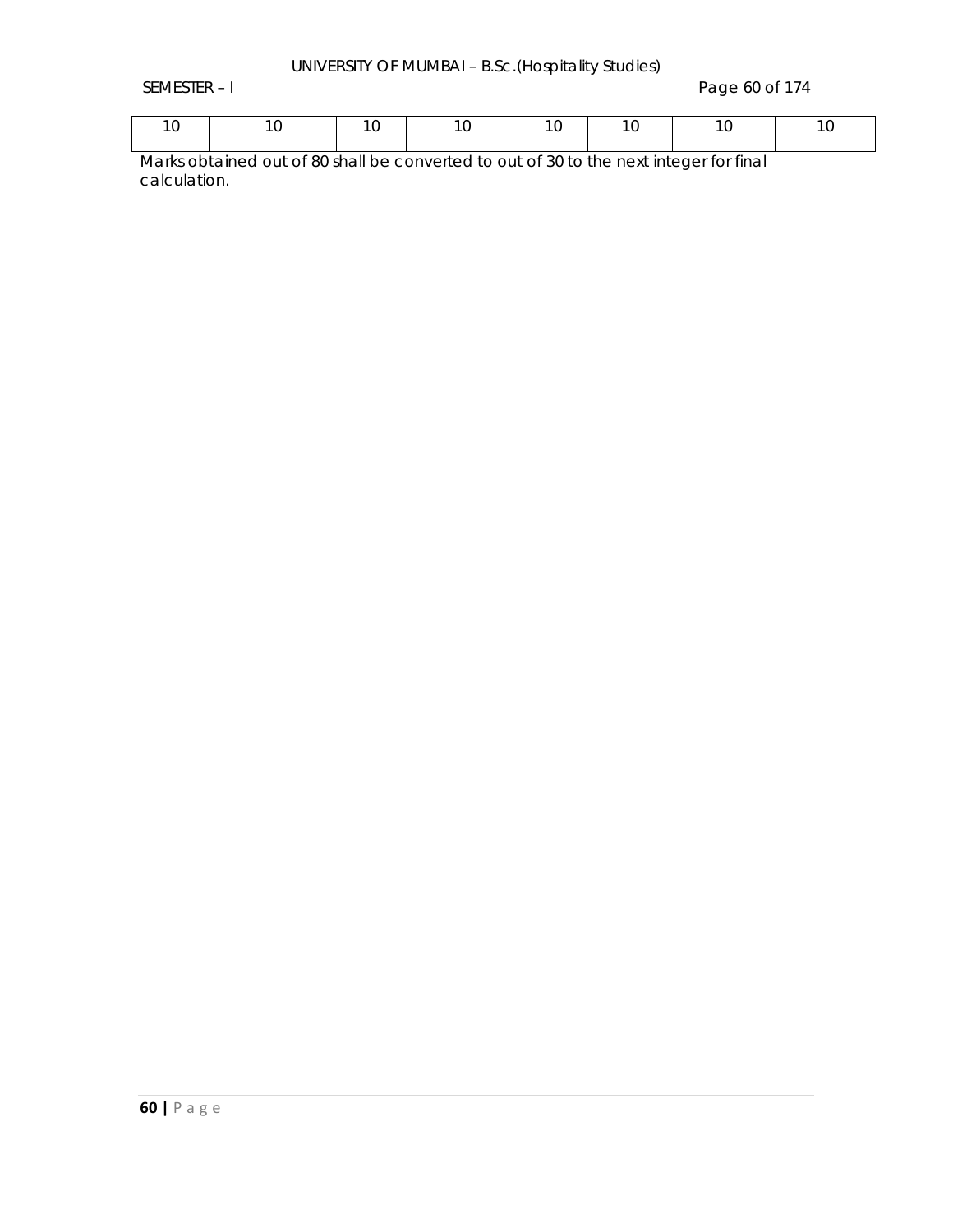Page 61 of 174

## **FOOD AND BEVERAGE SERVICE - I**

| Name of the Programme               | Duration                     | Semester | Course/<br>Course<br>Code                                    |
|-------------------------------------|------------------------------|----------|--------------------------------------------------------------|
| <b>B.Sc. in Hospitality Studies</b> | Six Semesters                |          | Food &<br>Bevera<br>ge<br>Service-<br><b>II(USHO</b><br>102) |
| Course Code                         | Title                        | Credits  |                                                              |
| <b>USHO102</b>                      | Food & Beverage<br>Service-I | $2 + 2$  |                                                              |

| For Course Per week 1 lecture/period is 60 minutes<br>duration |        |           |  |  | For Subject per week<br>duration | 1 lecture/period is 60 minutes |  |
|----------------------------------------------------------------|--------|-----------|--|--|----------------------------------|--------------------------------|--|
|                                                                | Theory | Practical |  |  |                                  |                                |  |
| <b>Actual Contact</b>                                          | 3      |           |  |  |                                  |                                |  |
| Credit                                                         |        |           |  |  |                                  |                                |  |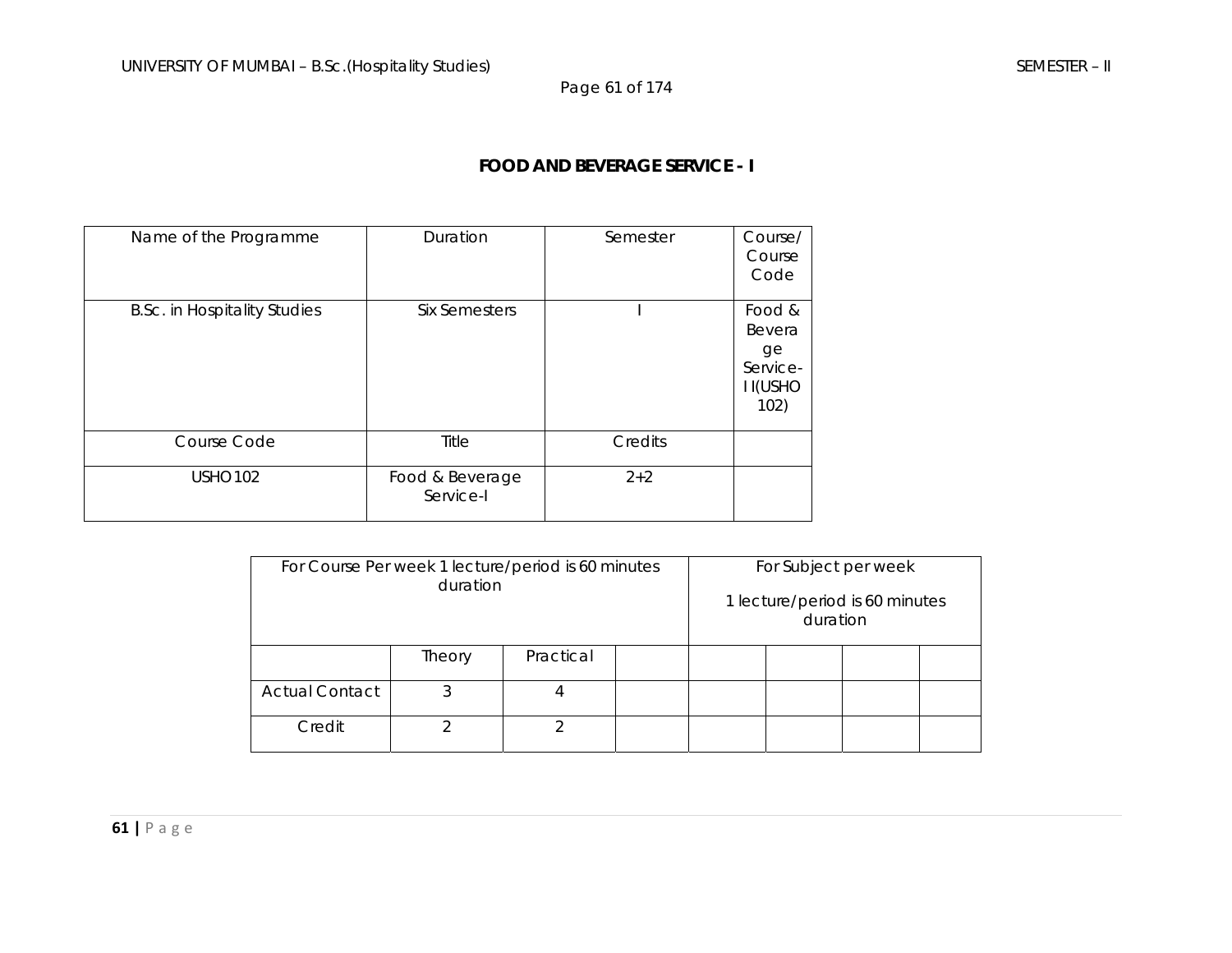#### **Semester I – 15 weeks**

| <b>THEORY</b> |                       |                       |             | <b>PRACTICAL</b> |               |                    |                       |             | Total<br>Credits |                                    |
|---------------|-----------------------|-----------------------|-------------|------------------|---------------|--------------------|-----------------------|-------------|------------------|------------------------------------|
| Hours<br>week | Total<br><b>Hours</b> | Notion<br>al<br>Hours | Credi<br>ts | Total<br>Marks   | Hours<br>week | Total<br>Hour<br>S | Notion<br>al<br>Hours | Credi<br>ts | Total<br>Marks   | Lecture<br>$^{+}$<br>Practic<br>al |
| 03            | 45                    | 25                    | 02          |                  | 04            | 60                 | 10                    | 02          |                  | 04                                 |

### **OBJECTIVES:**

At the end of semester I the student will be able to:-

- •Identify the role of the Food and Beverage Service department and explain its organization structure and importance.
- $\bullet$  Explain how "moments of truth" affect guests, staff members, and managers, and describe the value of guests and staff members to a food service operation.
- Describe the duties and responsibilities of beverage service staff members, and summarize techniques and procedures for responsibly selling and serving cocktails, beer, and wine.
- Identify the operational and Auxiliary areas as well as equipments used in the Food and Beverage department.
- •Understand the various service methods and procedures followed in the department.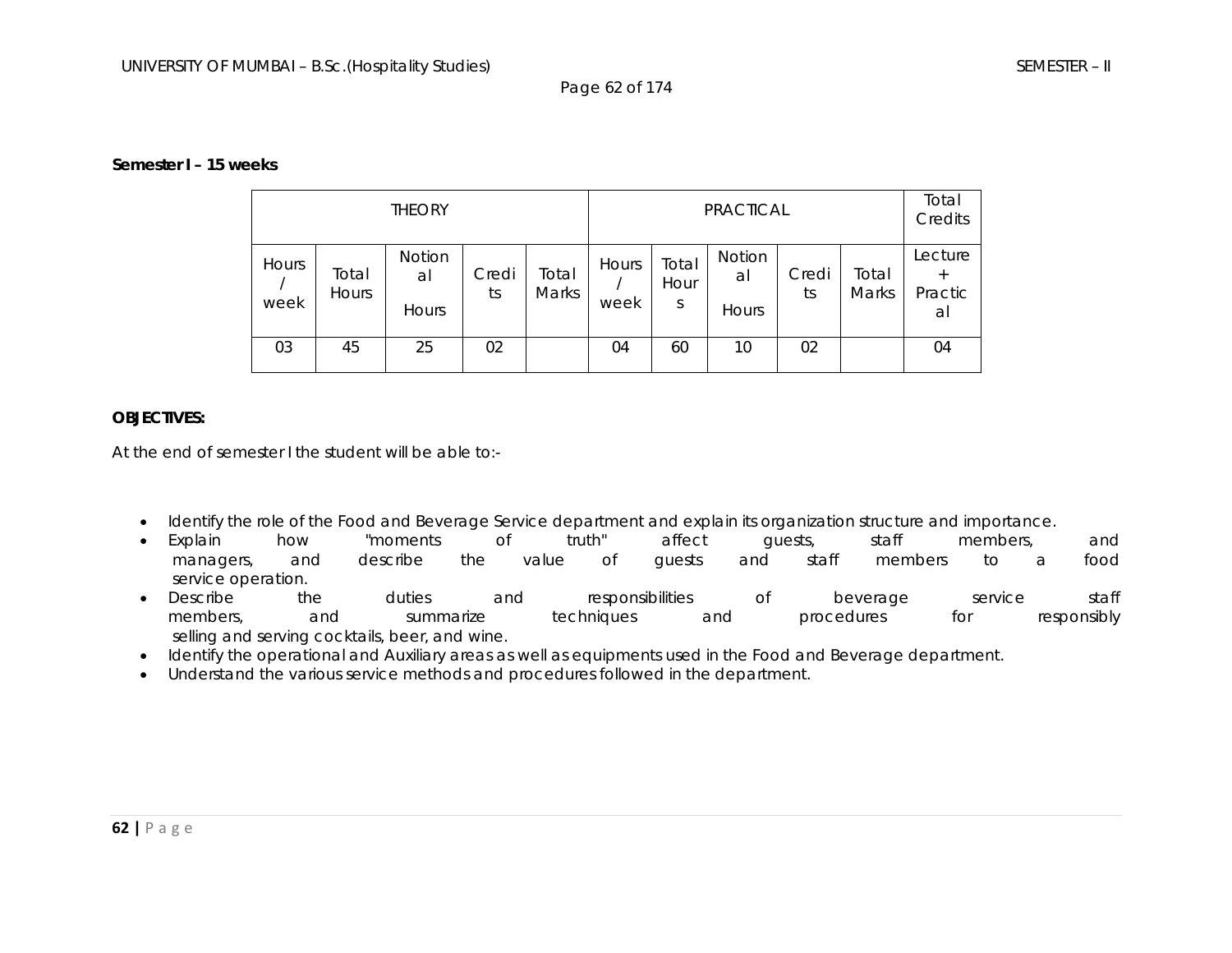Page 63 of 174

# **Contents of syllabus for USHO 102**

| <b>UNIT</b> | <b>TOPICS</b>                                                                                                                                                                                      | <b>LEC</b> |
|-------------|----------------------------------------------------------------------------------------------------------------------------------------------------------------------------------------------------|------------|
|             | 1. INTRODUCTION TO HOTEL AND CATERING INDUSTRY                                                                                                                                                     | 06         |
|             | 1.1 Role of catering establishment in travel / tourism industry<br>1.2 Types of F& B operation (Classification).                                                                                   |            |
|             | Commercial (residential / Non Residential)                                                                                                                                                         |            |
|             | Welfare<br>Institutional<br>Transport (Roads, Railways, Airlines, Marine)<br>1.3 Structure of hospitality industry and career opportunities                                                        |            |
|             |                                                                                                                                                                                                    |            |
|             |                                                                                                                                                                                                    | 09         |
|             | 2. DEPARTMENTAL ORGANISATION AND STAFFING                                                                                                                                                          |            |
|             |                                                                                                                                                                                                    |            |
|             | 2.1 Organisation of F & B Department of a Hotel (English & French)<br>2.2 Etiquette & Attributes of an F & B Personnel.<br>2.3 Duties and responsibilities of F & B Staff.                         |            |
|             | F & B Manager.<br>a)<br>Banquet manager.<br>b)<br>Outlet Manager (All day dining/ Bar/ In Room Dining/<br>$\mathsf{C}$<br>Specialty Restaurant, etc)<br>Senior captain/ Captain/ Supervisor.<br>d) |            |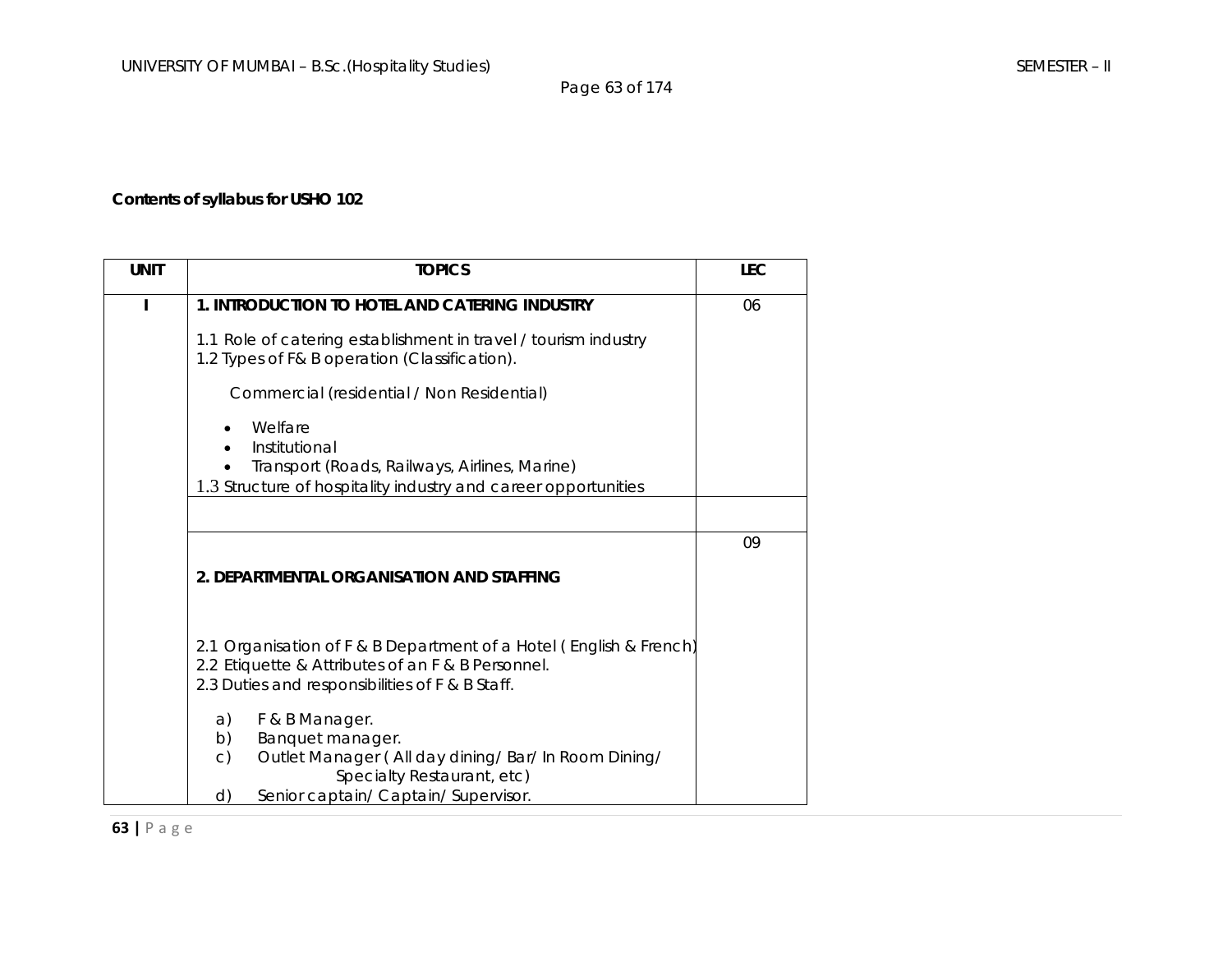Page 64 of 174

|     | Steward.<br>e)<br>Sommelier.<br>f)<br>Hostess.<br>g)<br>Cashier.<br>h)<br>2.4 Departmental Relationship of F& B with other Departments.                                                                                                                                                                                                                                                                                                                                     |    |
|-----|-----------------------------------------------------------------------------------------------------------------------------------------------------------------------------------------------------------------------------------------------------------------------------------------------------------------------------------------------------------------------------------------------------------------------------------------------------------------------------|----|
| II. | 1. OPERATIONAL & AUXILLARY AREAS OF FOOD AND BEVERAGE<br><b>DEPARTMENT: IMPORTANCE &amp; LAYOUTS</b><br>a) Coffee shop<br>b) Snack bar/ counter service<br>c) Kiosks<br>d) Specialty restaurant/theme restaurant<br>e) Banquet operations/outdoor catering<br>In-Room Dining<br>$f$ )<br>g) Dispense Bar / Discotheque/ night club/ pub<br>h) Pantry/Still room<br>Kitchen stewarding<br>i)<br>Silver room<br>$\mathsf{I}$<br>k) Linen room<br>Vending machine<br>$\vert$ ) | 06 |
|     | 2. FOOD AND BEVERAGE SERVICE EQUIPMENT<br>2.1 Classification of equipment. (Familiarization of equipment).                                                                                                                                                                                                                                                                                                                                                                  | 09 |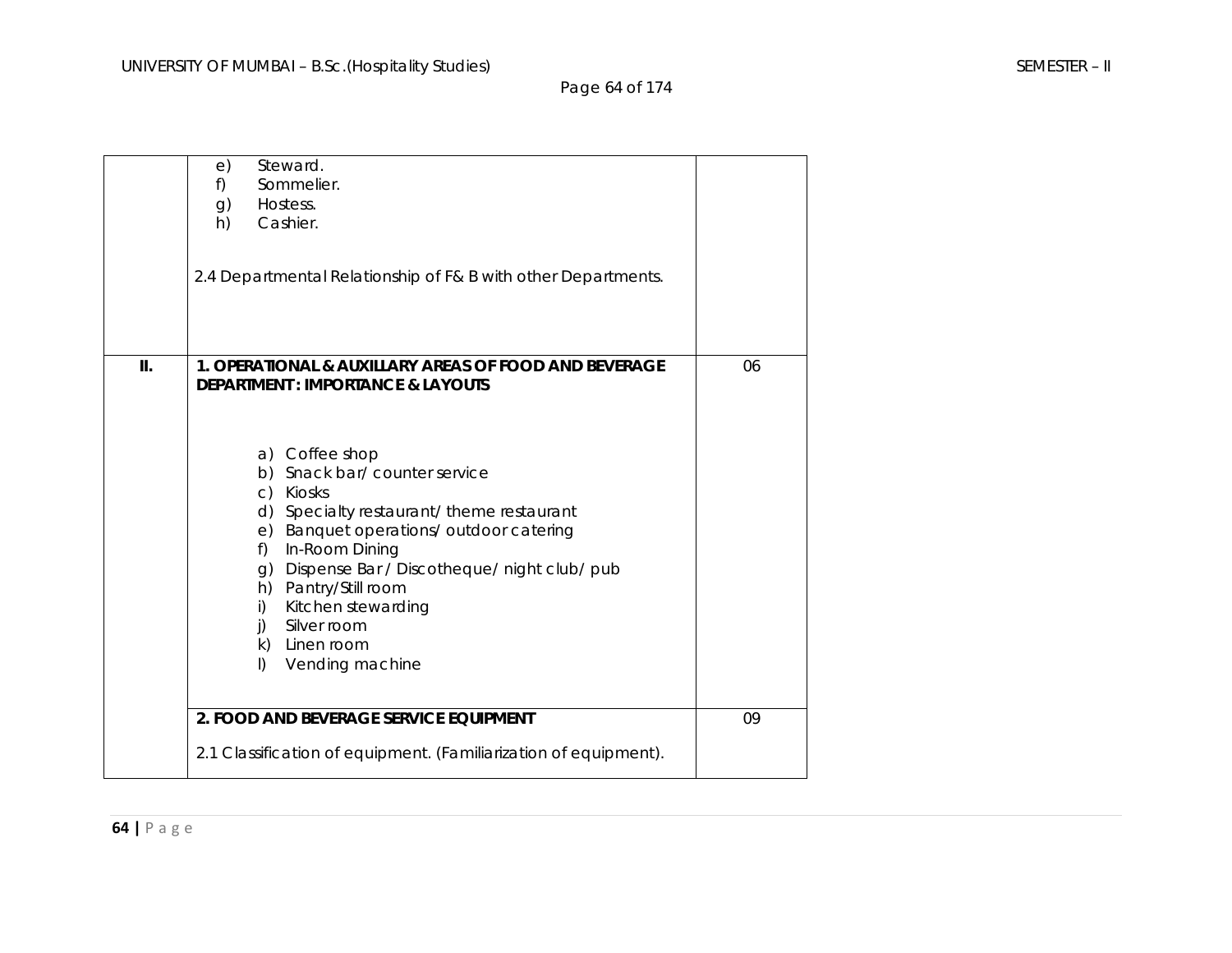Page 65 of 174

| 2.3 | Criteria for selection and requirements.                                                                                                                                                                                                  |  |
|-----|-------------------------------------------------------------------------------------------------------------------------------------------------------------------------------------------------------------------------------------------|--|
|     | Tableware/silverware (cutlery/hollowware/flatware)<br>Glassware<br>Crockery<br>Bar equipment<br>(For all of the above Brands, Measures & Quality suppliers)                                                                               |  |
|     | Special equipment with their uses.<br>Furniture (Tables/Chairs/Trolleys/Dumb Waiter)<br>Linen.<br>Light and décor<br>Care and maintenance of equipment.<br>Napkin folds.<br>2.4 Table d 'hote , ala c" arte<br>Mis-en-place, Mis-en-Scene |  |

|      | 1. DINING SERVICES METHOD AND PROCEDURES                                                                                                                                                                 | 09 |
|------|----------------------------------------------------------------------------------------------------------------------------------------------------------------------------------------------------------|----|
| III. | 1.1 Different methods of services<br>a. Table service<br>Silver service/ English service<br>$\bullet$<br>• American/Plated<br>Family<br>$\bullet$<br>Russian<br>$\bullet$<br>• French/butler<br>Gueridon |    |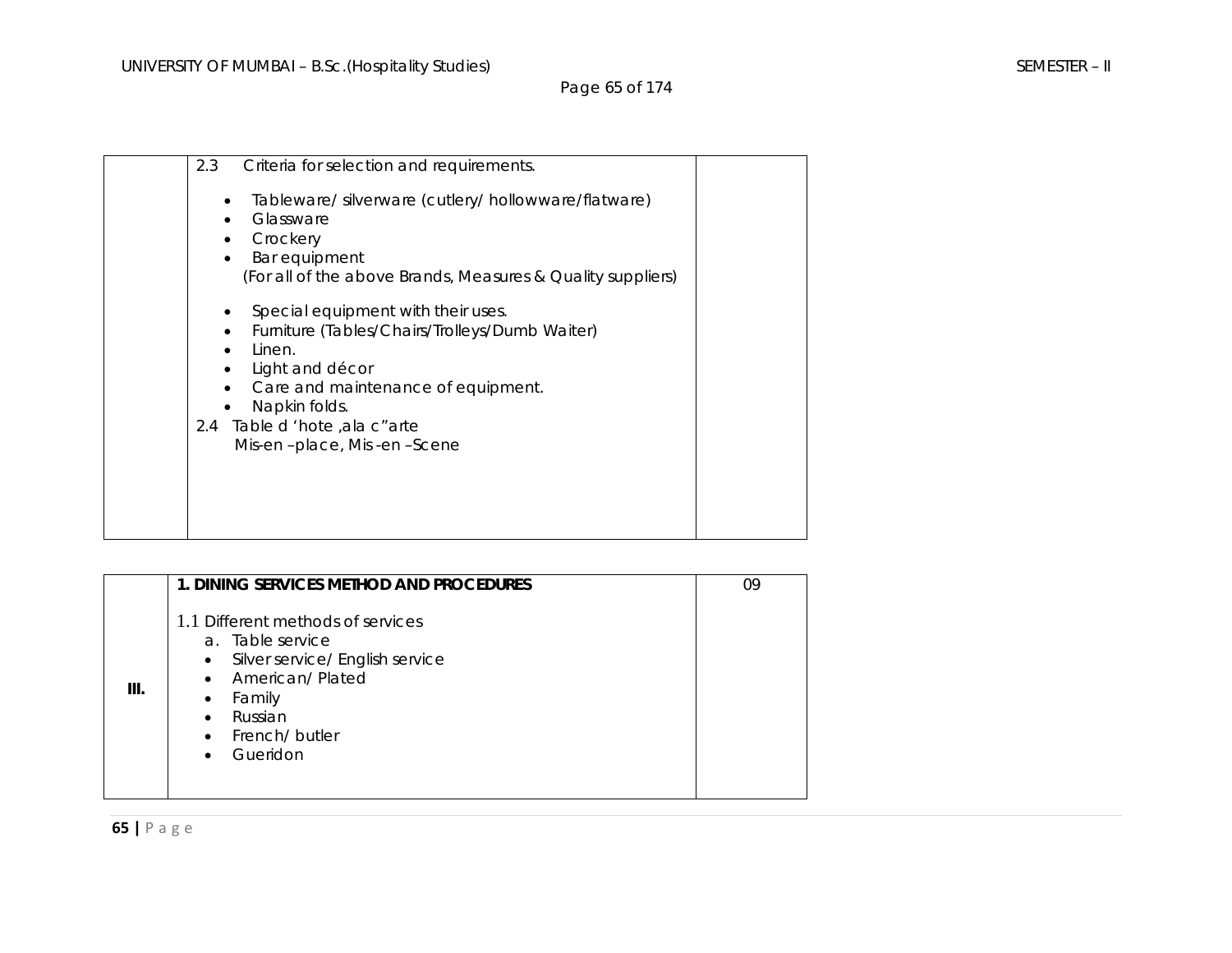Page 66 of 174

| b.Bar Counter               |  |
|-----------------------------|--|
|                             |  |
|                             |  |
| c.Assisted Service          |  |
|                             |  |
| Carvery<br><b>Buffets</b>   |  |
|                             |  |
|                             |  |
| d.Self Service              |  |
| • Cafeteria :               |  |
| a).Counter                  |  |
| b).free-flow                |  |
| c).Echelon                  |  |
| d).Supermarket              |  |
| e)Single point service      |  |
| ·Take-away                  |  |
| ·Drive through              |  |
| •Fast food                  |  |
| ·Vending<br>$\bullet$ Kiosk |  |
| • Food court                |  |
| $\bullet$ Bar               |  |
|                             |  |
| f). Specialised (in-situ)   |  |
| $\bullet$ Tray              |  |
| •Trolley                    |  |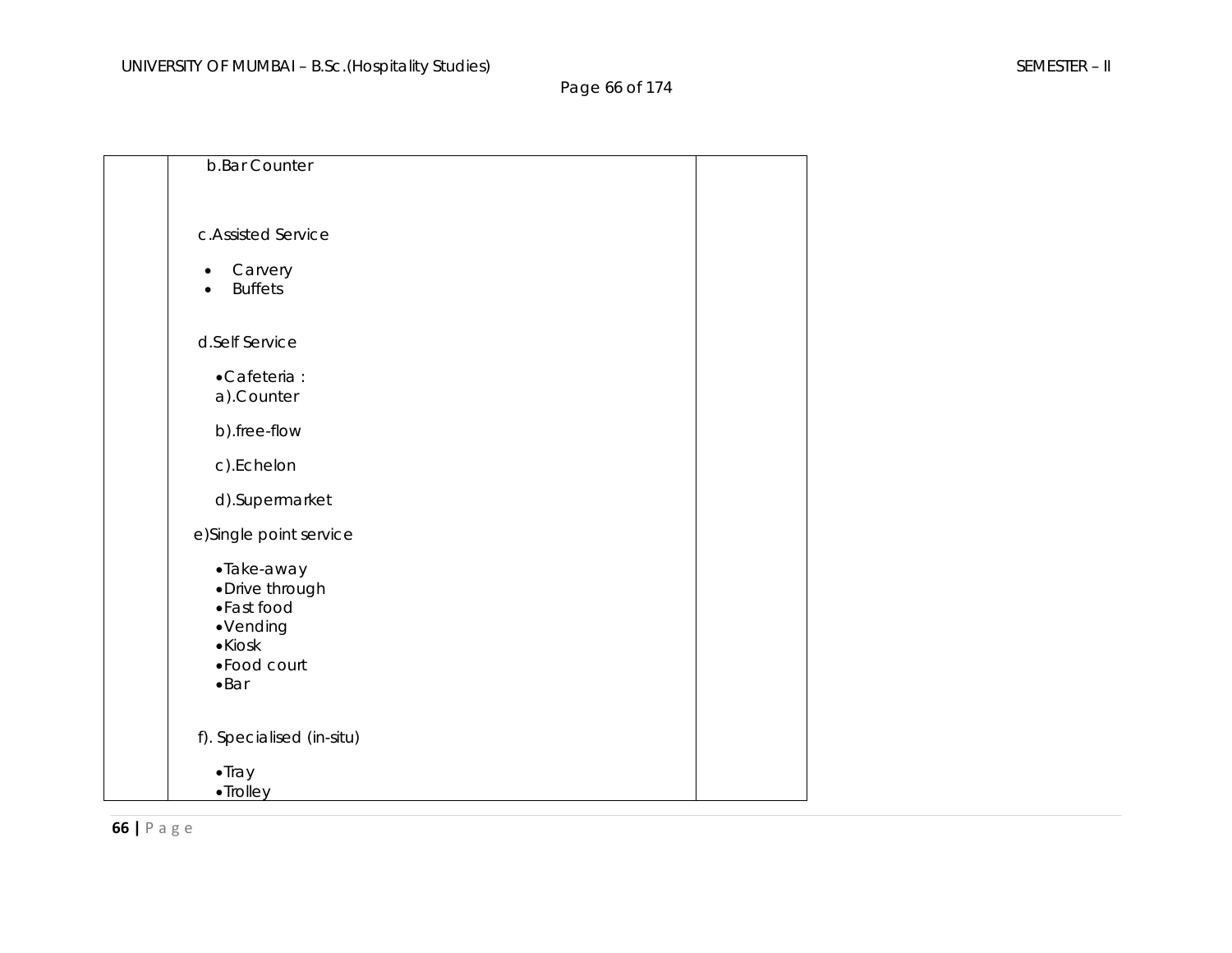Page 67 of 174

| • Home delivery<br>•Lounge<br>$\bullet$ Room<br>$\bullet$ Drive in                                                                               |    |
|--------------------------------------------------------------------------------------------------------------------------------------------------|----|
| 1.2 Special Service<br>Formal Service<br>Wave service<br>Carlton club service                                                                    | 06 |
| 1.3<br>a. Rules to be observed while laying the table.<br>b. Rules to be observed while waiting at the table.<br>c. Dos & don'ts in a restaurant |    |
| <b>TOTAL THEORY HOURS</b>                                                                                                                        | 45 |

#### **REFERENCE BOOKS:-**

- 1. Food & Beverage Service R. Singaravelavan-Oxford University Press
- 2. Dennis Lillicrap, John Cousins and Robert Smith
- 3. Vijay Dhawan- Food and Beverage Service
- 4. Peter Dias- The Steward
- 5. John Fuller & A.J. Currie
- 6. Sudhir Andrews- Food and Beverage Service
- 7. Bobby George-Food & Beverage Service

### **FOOD AND BEVERAGE SERVICE SEMESTER - I (ASSIGNMENTS)**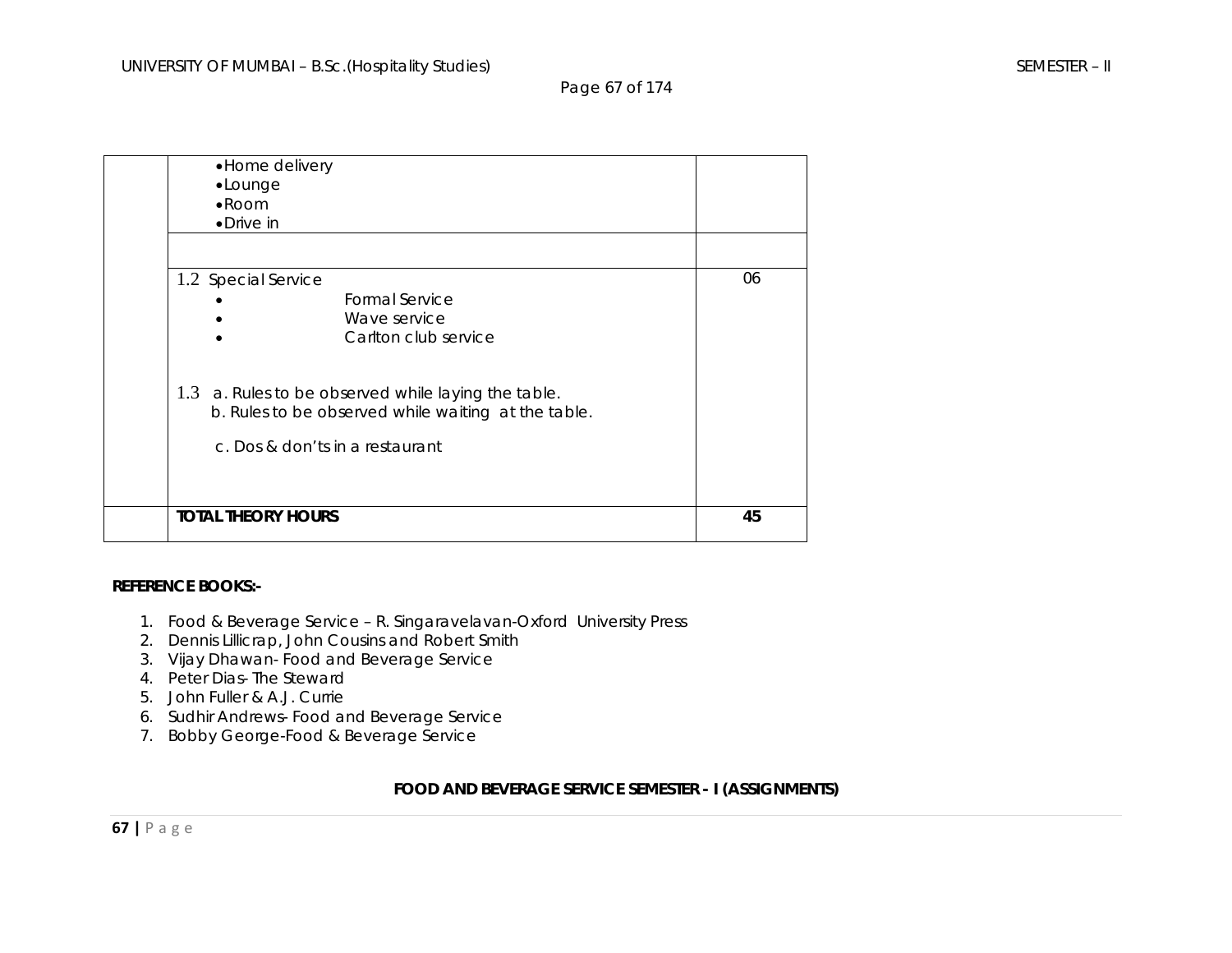Page 68 of 174

All students should be given individual assignments. Out of the following given options each student needs to work on any two.

| SR. No. | <b>TOPIC FOR ASSIGNMENTS</b>                                                                                       | <b>MARKS</b> |
|---------|--------------------------------------------------------------------------------------------------------------------|--------------|
|         |                                                                                                                    |              |
| 1.      | Design and Layout of a operational areas of Food and Beverage<br>department.                                       |              |
|         |                                                                                                                    |              |
| 2.      | Organizational Chart of a Small, Medium & Large Hotel.                                                             |              |
|         |                                                                                                                    |              |
| 3.      | Comparative analysis of at least two quotations from any<br>supplier to understand rates and quality of crockery.  |              |
|         |                                                                                                                    |              |
| 4.      | Comparative analysis of at least two quotations from any<br>supplier to understand rates and quality of glassware. |              |
|         |                                                                                                                    |              |
| 5.      | Design and Layout of Air catering or Marine catering.                                                              |              |
|         |                                                                                                                    |              |

## **FOOD & BEVERAGE SERVICE SEMESTER – 1**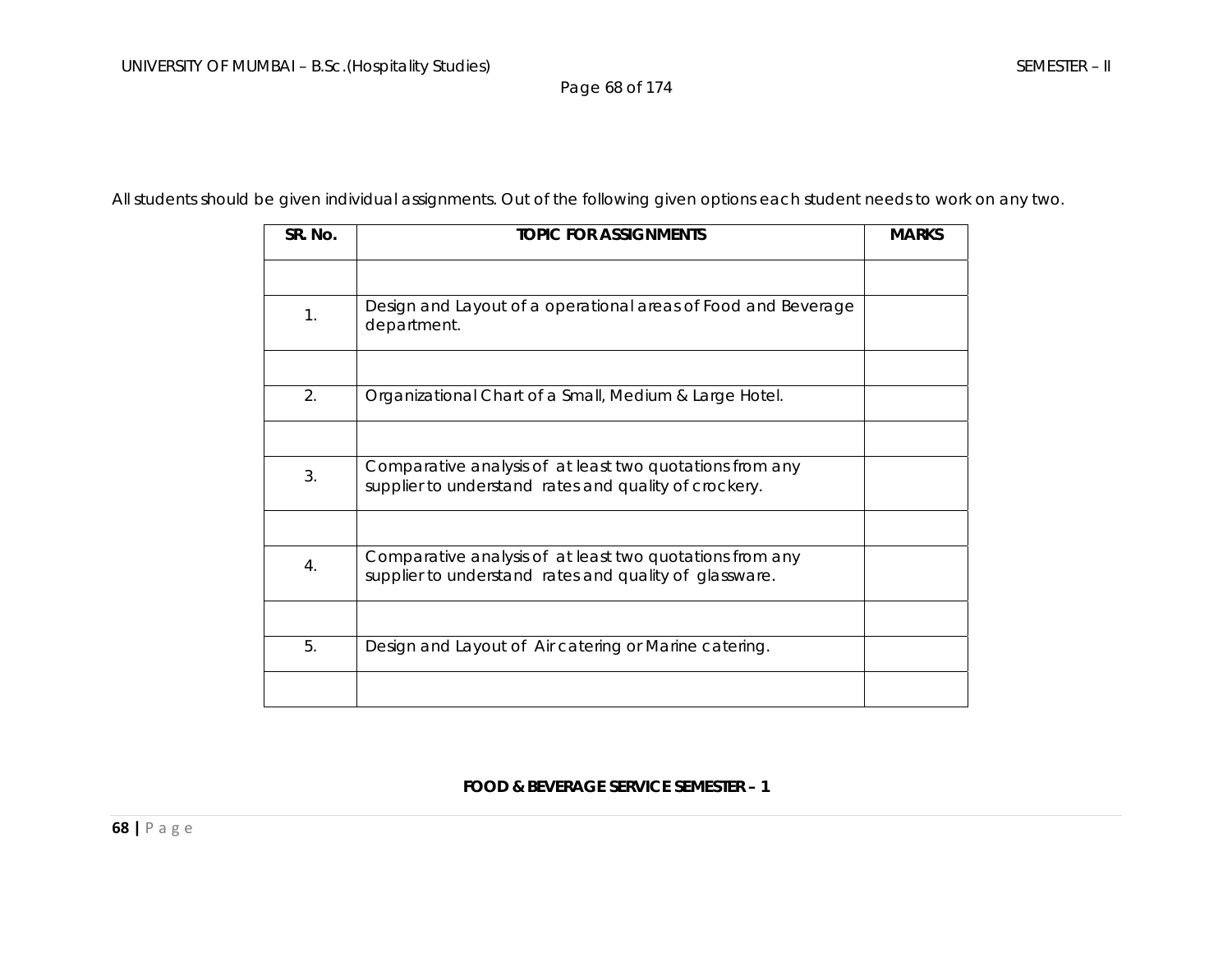Page 69 of 174

# **(PRACTICAL)**

| SR.<br>NO.     | <b>PRACTICALS</b>                                                                                                                                                                                                                                                                                                                                | <b>HOURS</b> |
|----------------|--------------------------------------------------------------------------------------------------------------------------------------------------------------------------------------------------------------------------------------------------------------------------------------------------------------------------------------------------|--------------|
| 1              | <b>INTRODUCTION TO HOTEL AND CATERING INDUSTRY.</b><br>Visit to various catering outlets<br>a. Coffee shop<br>specialty restaurant<br>$b_{\perp}$<br>c. Bar<br>d. Room Service<br>e. Banquets<br>Snack bar (any fast food or QSR)<br>f.<br>Kiosk<br>q.<br>After visiting the above mentioned outlets the student is required to submit<br>eport. | 08           |
| $\overline{2}$ | Emerging trends in the hospitality industry - Guest lecture from the Industry<br>After the lecture the student is required to submit a report                                                                                                                                                                                                    | 02           |
| 3              | <b>DEPARTMENTAL ORGANISATION &amp; STAFFING</b><br>Role play on the attributes, attitude & etiquette of a food service<br>personnel                                                                                                                                                                                                              | 04           |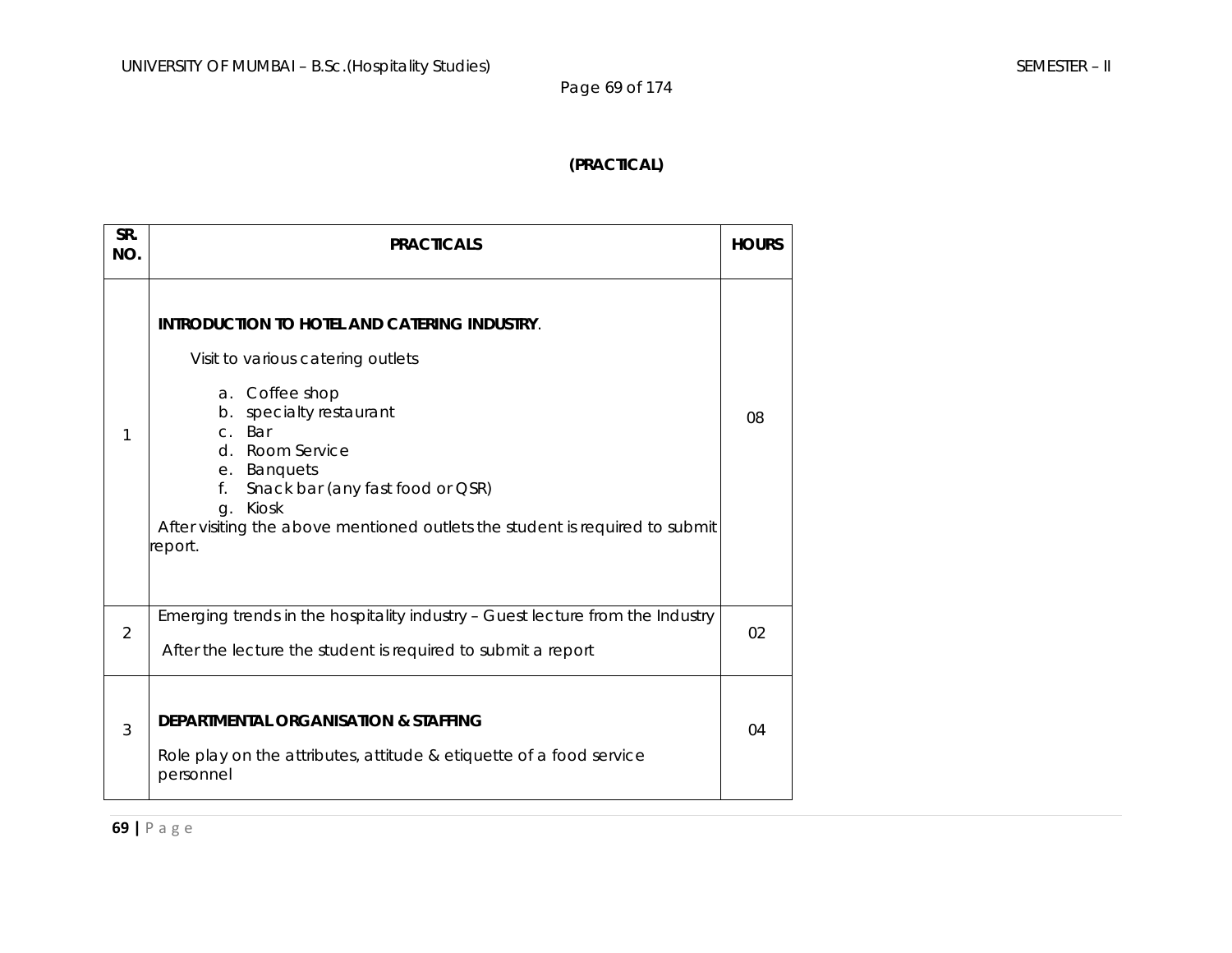Page 70 of 174

| $\overline{4}$ | DEPARTMENTAL ORGANISATION & STAFFING<br>Standard phrases used in food & beverage service outlets (Role play)                                                                                                                                                                                                       | 04 |
|----------------|--------------------------------------------------------------------------------------------------------------------------------------------------------------------------------------------------------------------------------------------------------------------------------------------------------------------|----|
| 5              | OPERATIONAL & AUXILLARY AREAS OF FOOD & BEVERAGE DEPARTMENT :<br><b>IMPORTANCE &amp; LAYOUTS</b><br>Practical: Drawing Layouts of operational & auxiliary areas.<br>a. Coffee shop<br>b. specialty restaurant<br>c. Bar<br>d. Room Service<br>e. Banquets<br>Snack bar (any fast food or QSR)<br>f.<br>Kiosk<br>g. | 08 |
| 6              | <b>FOOD AND BEVERAGE SERVICE EQUIPMENT.</b><br>1. Familiarization of equipment<br>a. Silverware<br>Glassware<br>$h_{\cdot}$<br>Crockery<br>$C_{1}$                                                                                                                                                                 | 08 |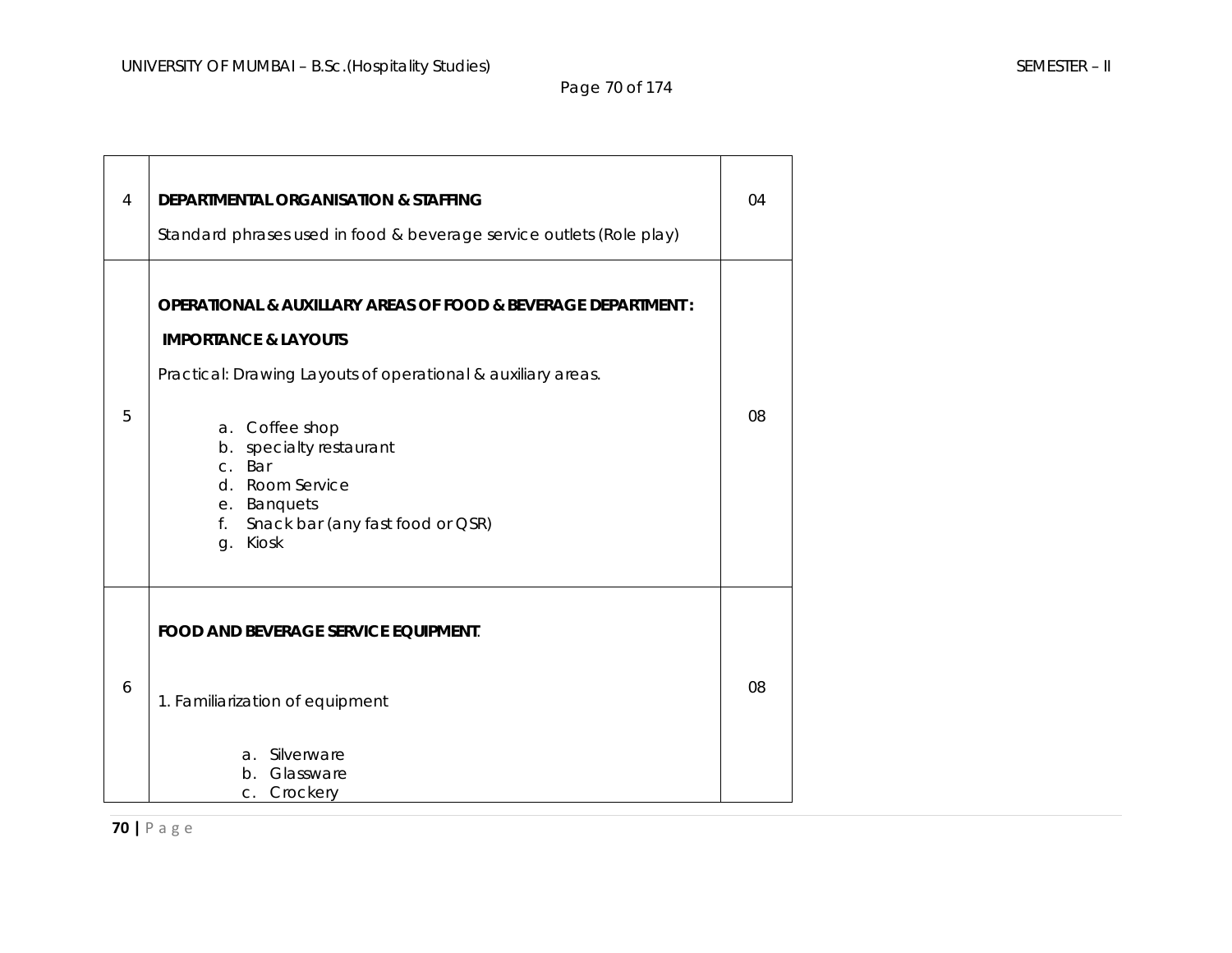Page 71 of 174

|                | Linen<br>d.                                                                                                                                                                                                                                                          |                |
|----------------|----------------------------------------------------------------------------------------------------------------------------------------------------------------------------------------------------------------------------------------------------------------------|----------------|
|                | Furniture<br>е.                                                                                                                                                                                                                                                      |                |
| $\overline{7}$ | <b>FOOD AND BEVERAGE SERVICE EQUIPMENT</b><br>2. Napkin fold: 15 napkin folds<br>Book fold, Fan fold, Sunrise, Candle & fan, Bishop's mitre, Cocks comb, Ta<br>dome, Cinderella shoe, Pinwheel, Rose, Sydney opera, Arum's Lily, Lover's k<br>Triple wave<br>& Cone. | 08             |
| 8              | 3. Stacking of side station                                                                                                                                                                                                                                          | 02             |
| 9              | . Polishing of silver ware<br>(Polivit, Silver dip and Burnishing methods)                                                                                                                                                                                           | 02             |
| 10             | Cleaning& Wiping of glassware and wiping of crockery                                                                                                                                                                                                                 | 02             |
| 11             | DINING SERVICES METHOD AND PROCEDURES<br>PRACTICE:<br>1. Carrying and balancing the salver/tray.<br>2. Laying and relaying of tablecloth.<br>3. Water service                                                                                                        | 01<br>02<br>01 |
|                | 4. carrying, placing and clearance of plates                                                                                                                                                                                                                         |                |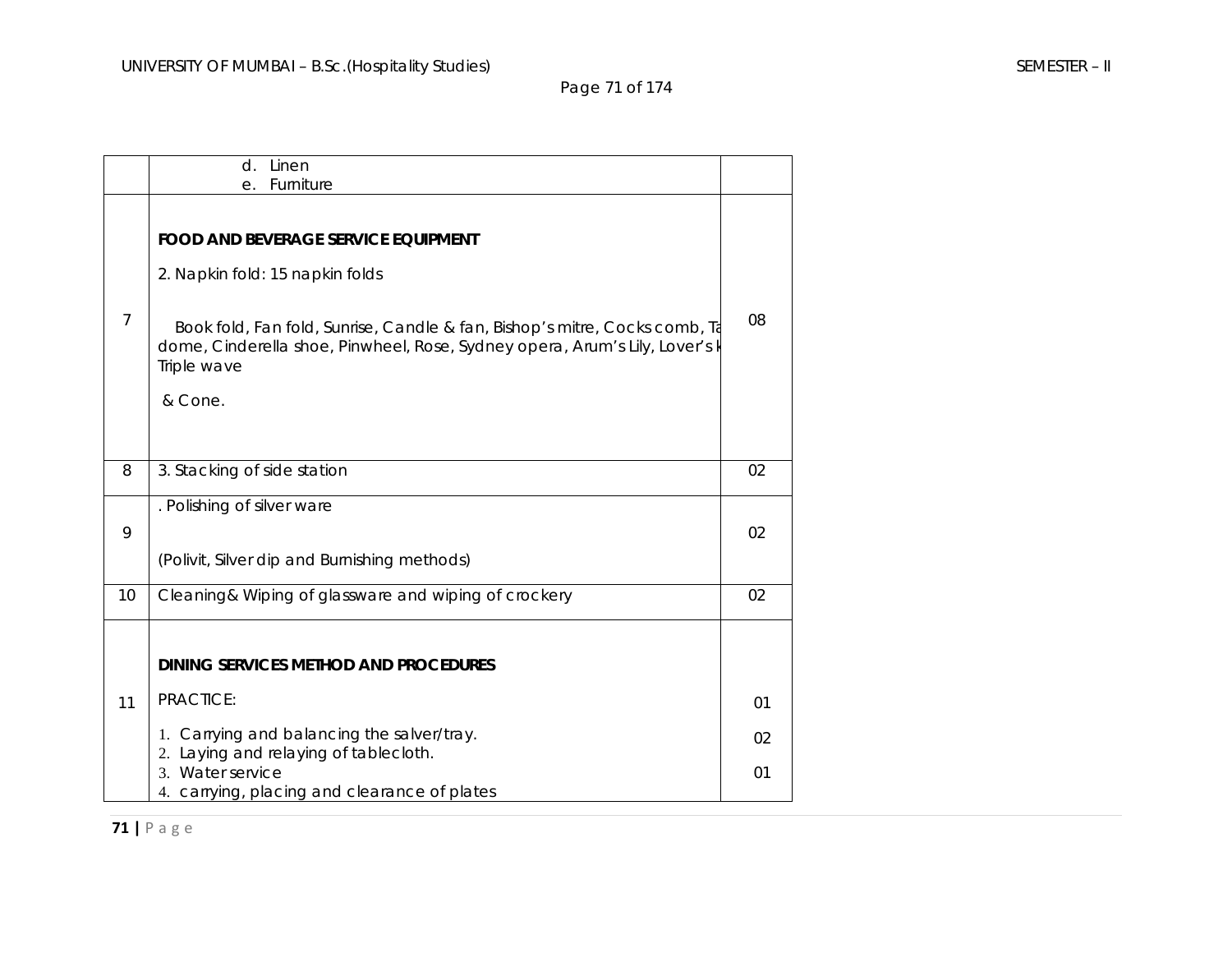Page 72 of 174

| በ2                                                                                    |  |
|---------------------------------------------------------------------------------------|--|
|                                                                                       |  |
|                                                                                       |  |
| Role play on do's and dont's in a restaurant.<br>8.<br>01                             |  |
| 6. Laying of a la carte cover<br>02<br>7. Clearance of ashtray& crumbing at the table |  |
| 5. Handling and using service fork/spoon<br>02                                        |  |

# **FOOD AND BEVERAGE SERVICE SEMESTER - I (ASSIGNMENTS)**

All students should be given individual assignments on the following:

| SR. No. | <b>TOPIC FOR ASSIGNMENTS</b>                                                                    | <b>MARKS</b> |
|---------|-------------------------------------------------------------------------------------------------|--------------|
|         |                                                                                                 |              |
|         | Presentation to be done on visits conducted to<br>restaurants.                                  |              |
|         |                                                                                                 |              |
| 2.      | Presentation to be done on any one - Emerging trends in<br>Bar / Restaurants / Pubs / Banquets. |              |
|         |                                                                                                 |              |

 **(b) Semester end assessment - 30 marks** 

•A candidate will be given a menu to compile and laying table for it.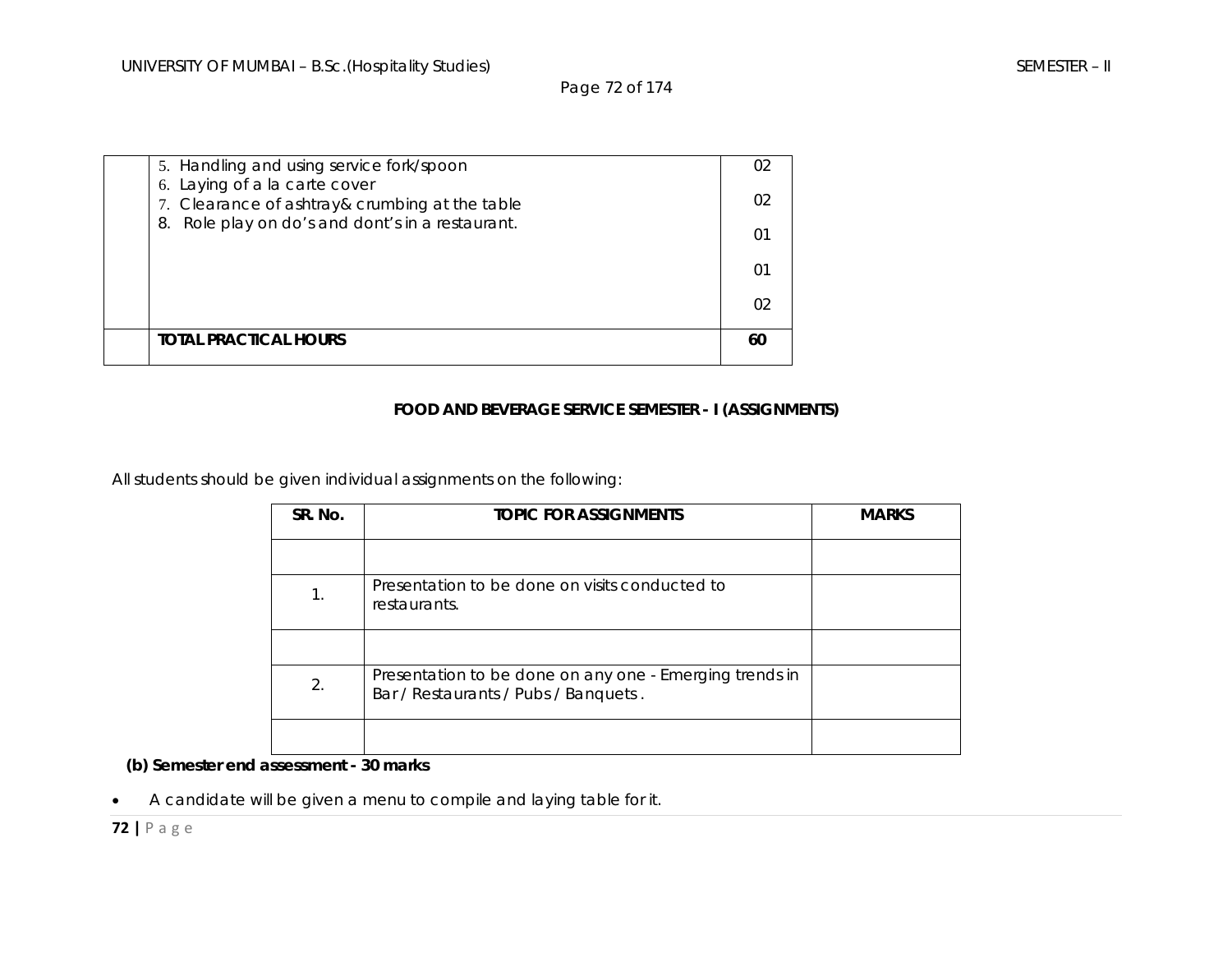Page 73 of 174

#### •Assessment will be done as follows

| Journal | Grooming | Identification of cutlery,<br>crockery, glass ware<br>and hollow ware | Menu<br>Planning | Cover<br>laying | Viva -<br>voce |
|---------|----------|-----------------------------------------------------------------------|------------------|-----------------|----------------|
| 10      | 10       | 10                                                                    | 10               | 10              | 10             |

•Marks obtained out of 60 shall be converted to out of 30 to the next integer for final calculation.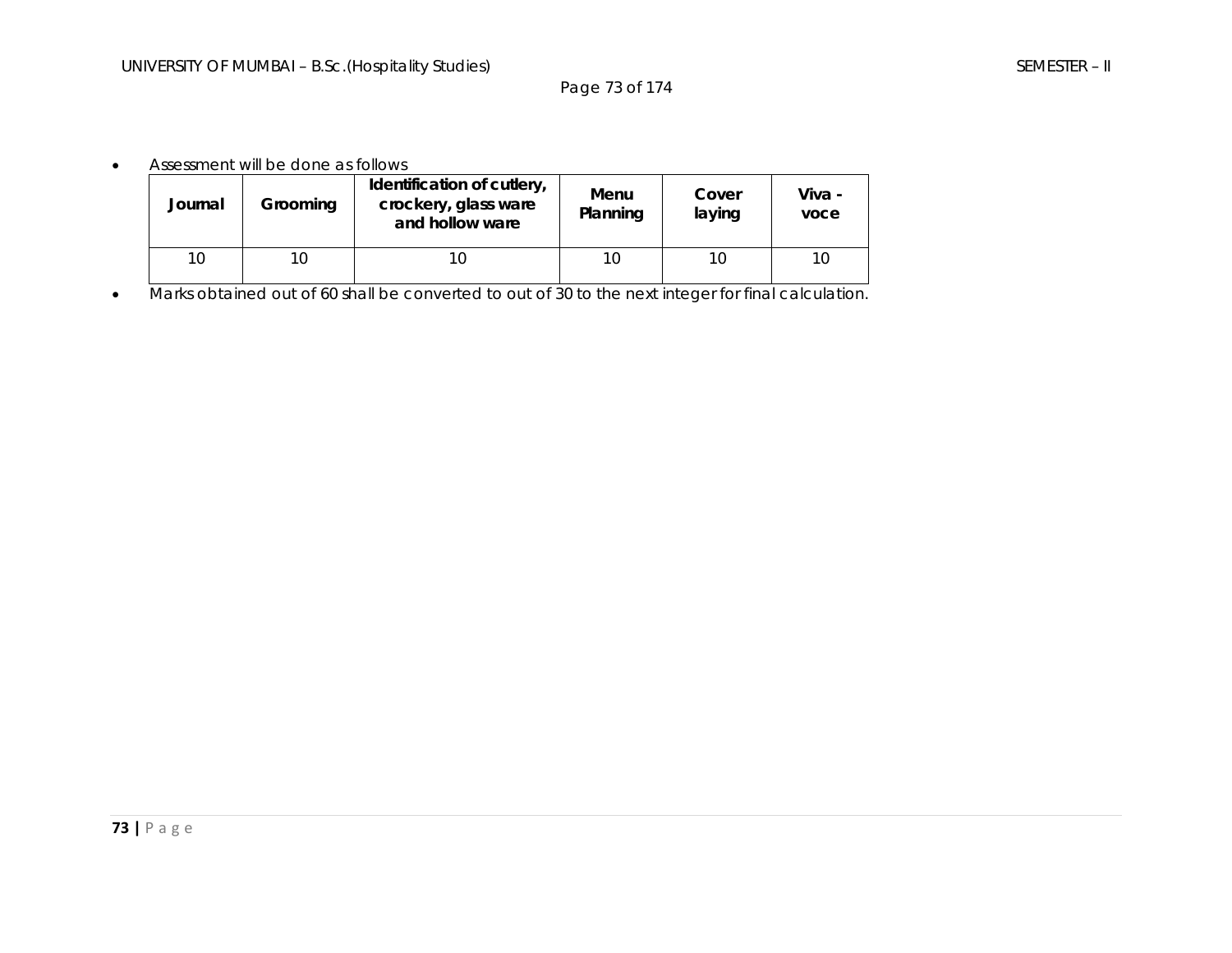Page 74 of 174

# **FRONT OFFICE SEMESTER – I (THEORY)**

| Name of the Programme               | Duration              | Semester | Course/Course<br>Code                     |
|-------------------------------------|-----------------------|----------|-------------------------------------------|
| <b>B.Sc. in Hospitality Studies</b> | Six Semesters         |          | <b>FRONT OFFICE</b><br><b>I(USHO 103)</b> |
| Course Code                         | Title                 | Credits  |                                           |
| <b>USHO103</b>                      | <b>FRONT OFFICE-I</b> | $2+2$    |                                           |

| For Course Per week 1 lecture/period is 60 minutes |        |           |  | For Subject per week |  |                                         |  |
|----------------------------------------------------|--------|-----------|--|----------------------|--|-----------------------------------------|--|
| duration                                           |        |           |  |                      |  | 1 lecture/period is 60 minutes duration |  |
|                                                    | Theory | Practical |  |                      |  |                                         |  |
| <b>Actual Contact</b>                              |        |           |  |                      |  |                                         |  |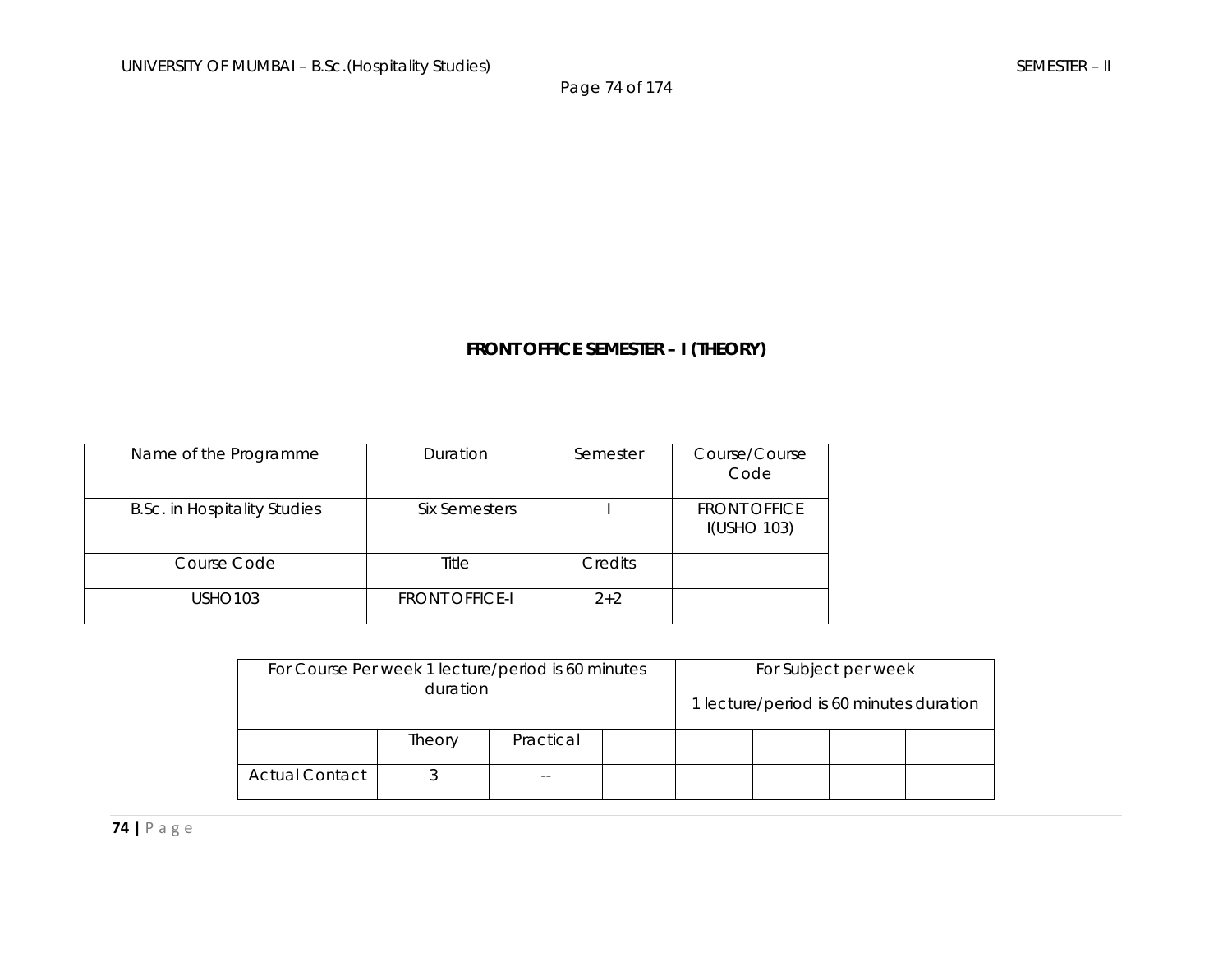Page 75 of 174



#### **Semester I – 15 weeks**

| <b>THEORY</b>   |                       |                  |         | PRACTICAL          |               |                    |                         |         |                    |
|-----------------|-----------------------|------------------|---------|--------------------|---------------|--------------------|-------------------------|---------|--------------------|
| Hours /<br>week | Total<br><b>Hours</b> | Notiona<br>Hours | Credits | Total<br>Mark<br>S | Hours<br>week | Total<br>Hour<br>S | Notiona<br><b>Hours</b> | Credits | <b>Total Marks</b> |
| 03              | 45                    | 25               | 02      |                    | --            | $- -$              | $- -$                   | $- -$   | --                 |

#### **OBJECTIVES:**

At the end of semester I:-

- Introduce the students to the Hotel & Tourism Industry
- •Understand the appropriate organization structures and duties in the Front Office and related departments.
- •Develop, prepare guest relations and evaluate practical aspect with guests.
- •Understand the role of public relations with hotel industry.
- • Develop skills required as an efficient and effective receptionist in any hotel (large or Small) and to handle situations and types of guest in the job.
- Understanding the functioning of the Telecommunication department.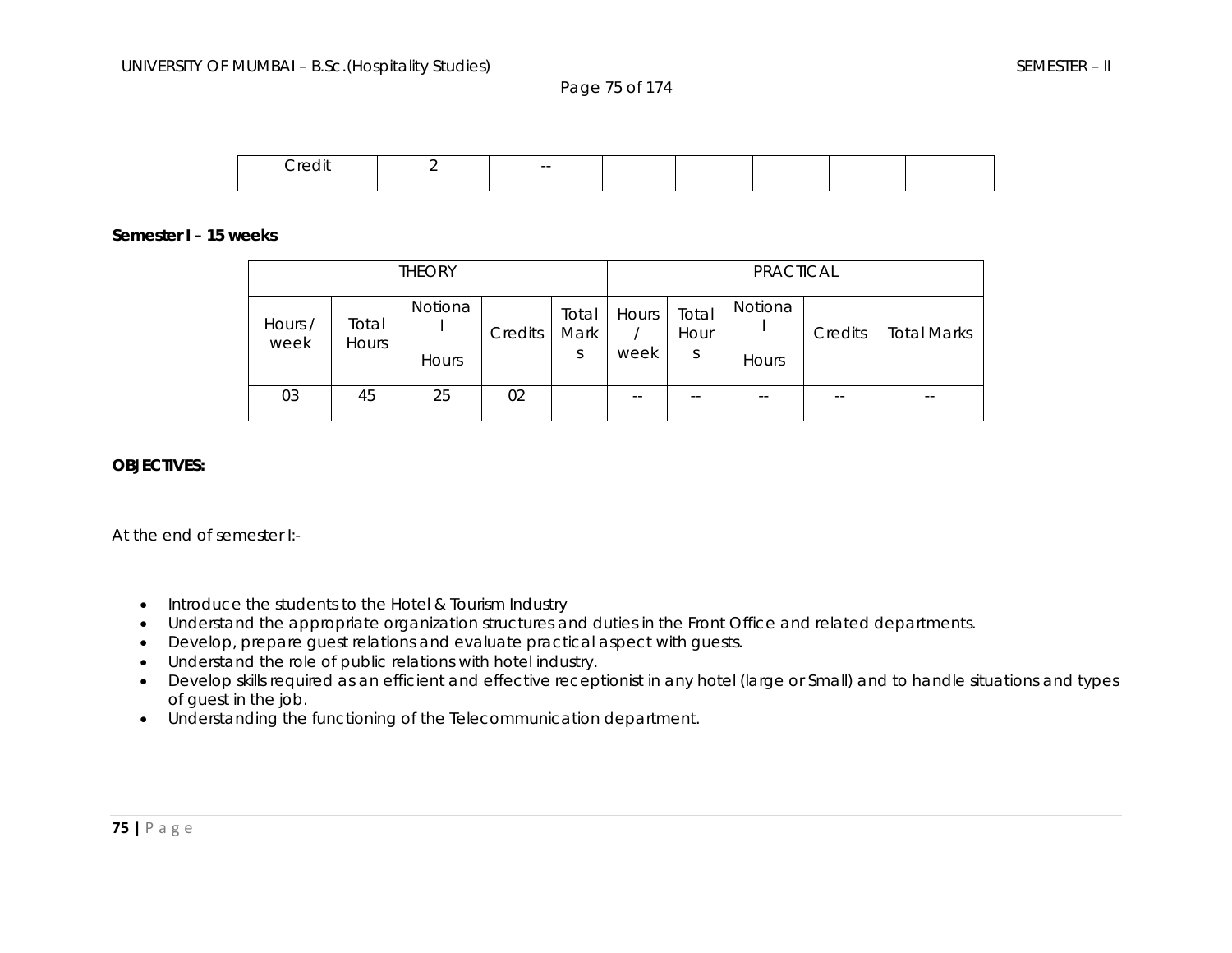**Contents of syllabus for USHO 103** 

**Semester I – 15 weeks**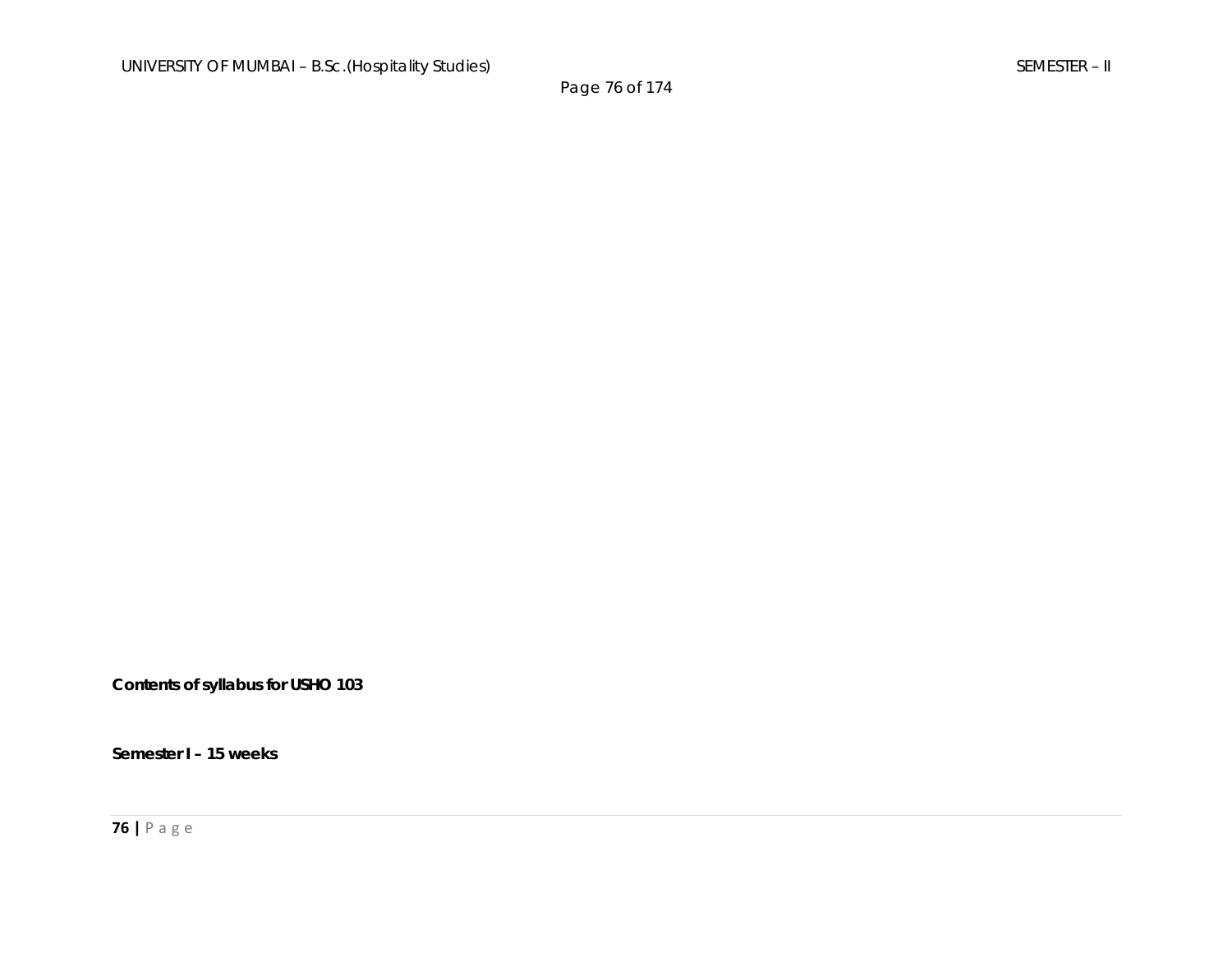Page 77 of 174

| <b>THEORY</b> |                    |                          |             |                    |  |
|---------------|--------------------|--------------------------|-------------|--------------------|--|
| Hours / week  | <b>Total Hours</b> | Notional<br><b>Hours</b> | Credit<br>S | <b>Total Marks</b> |  |
| 03            | 45                 | 25                       | 02          |                    |  |

| <b>UNIT</b> | <b>TOPICS</b>                                                                                                                                                                                                                                                                                                       | <b>LEC</b> |
|-------------|---------------------------------------------------------------------------------------------------------------------------------------------------------------------------------------------------------------------------------------------------------------------------------------------------------------------|------------|
|             | Introduction to the Hotel and Tourism Industry<br>An account of development and growth of hotel and tourism<br>industry in the world<br>Development and Growth of Hotel and Tourism<br>industry in India.                                                                                                           |            |
|             | <b>Classification of Hotels by</b><br>Location<br>Architectural design<br>$\bullet$<br>Number of Rooms<br>Ownership<br>$\bullet$<br>Pricing Plan<br><b>Type of Clientele</b><br>Duration of Guest stay<br>$\bullet$<br>• Facilities offered<br>Star rating criteria in India (HRACC)<br>Supplementary accommodation | 15         |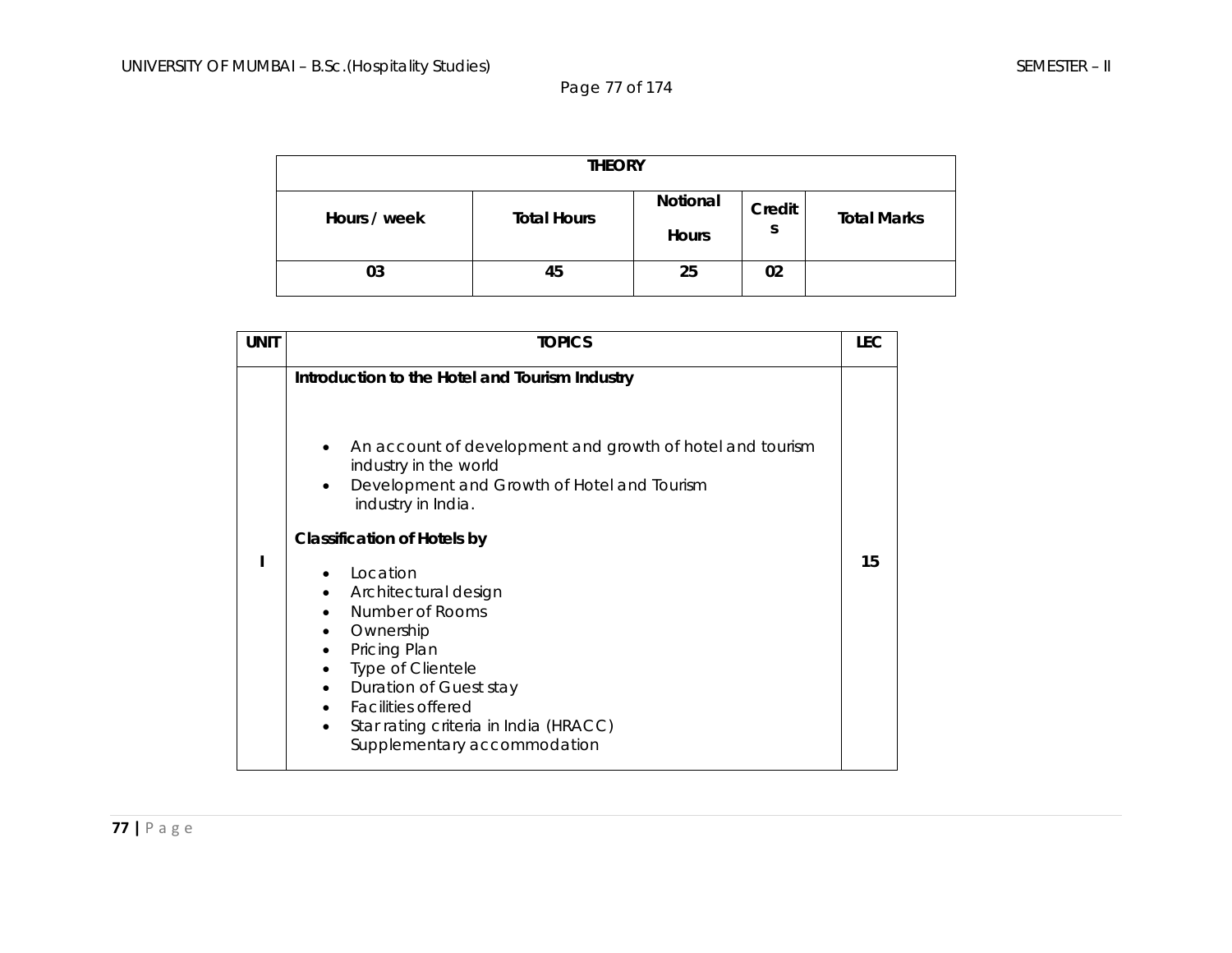### Page 78 of 174

|  | <b>Tariff Structure</b>                                                                                                                                                                                                                                                                                                                                                                    |    |
|--|--------------------------------------------------------------------------------------------------------------------------------------------------------------------------------------------------------------------------------------------------------------------------------------------------------------------------------------------------------------------------------------------|----|
|  | 1. Types of Rooms<br>Single, Double, Twin, Hollywood twin, Interconnecting, Adjacent,<br>Adjoining, Lanai, Penthouse, Duplex, Efficiency, Physically Challenged,<br>Studio, Parlour, Hospitality Room, Suite (Types)                                                                                                                                                                       |    |
|  | 2. Tariff Fixation<br>Check-in and Check-out basis, 24 hour basis, on the basis of<br>competitor's rate, Night basis, Day rate.                                                                                                                                                                                                                                                            |    |
|  | 3. Types of Meal Plans<br>European, Continental, Bermuda Plan, Modified American Plan (Half-<br>Board, Demi- Pension), and American Plan (Full-Board: En Pension).                                                                                                                                                                                                                         |    |
|  | 4. Packages and Special Rates<br>Rack rate, Group rate, Volume rate, Government rate, FIT, Wholesale<br>net rate, discounted rates, Seasonal rate, Crib Rate, Extra bed rate,<br>Family rate, Crew rate, Week day/Weekend rates, Membership rates,<br>Executives of the other units of the same chian, Corporate rate,<br>Commercial rate, Advance purchase rate Package rate, Ad-hoc rate | 15 |
|  | 5. Taxation<br>Luxury tax, Expenditure tax, Sales tax, Value added tax and<br>$\bullet$<br>other statutory taxes.<br>Service Charges.<br>Organisation of the Front Office Department                                                                                                                                                                                                       |    |
|  | Organisation charts of<br>$1_{\cdot}$<br>Small Hotel<br>Medium Hotel<br>Large Hotel<br>2. Sections of the Front Office Department                                                                                                                                                                                                                                                          |    |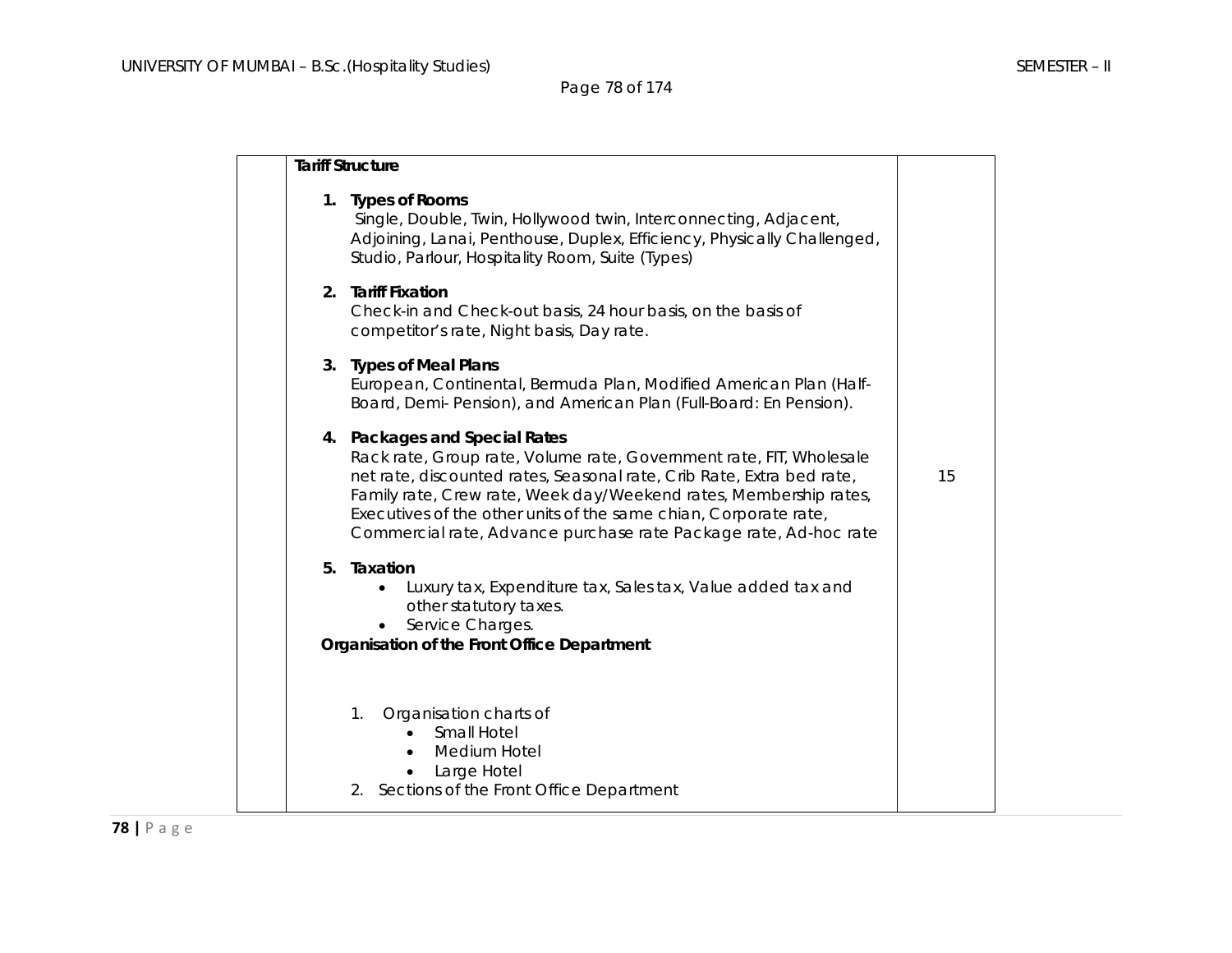Page 79 of 174

| 3. Inter and Intra departmental Co-ordination<br>Job Specifications and Job Description<br>4. |  |
|-----------------------------------------------------------------------------------------------|--|
| Front Office Manager<br>$\bullet$<br>Duty Manager                                             |  |
| <b>Guest Relations Executive</b>                                                              |  |
|                                                                                               |  |
|                                                                                               |  |
|                                                                                               |  |
|                                                                                               |  |
|                                                                                               |  |
|                                                                                               |  |
|                                                                                               |  |
|                                                                                               |  |
|                                                                                               |  |
|                                                                                               |  |
|                                                                                               |  |
|                                                                                               |  |
|                                                                                               |  |
|                                                                                               |  |
|                                                                                               |  |
|                                                                                               |  |
|                                                                                               |  |
|                                                                                               |  |
|                                                                                               |  |
|                                                                                               |  |
|                                                                                               |  |
|                                                                                               |  |
|                                                                                               |  |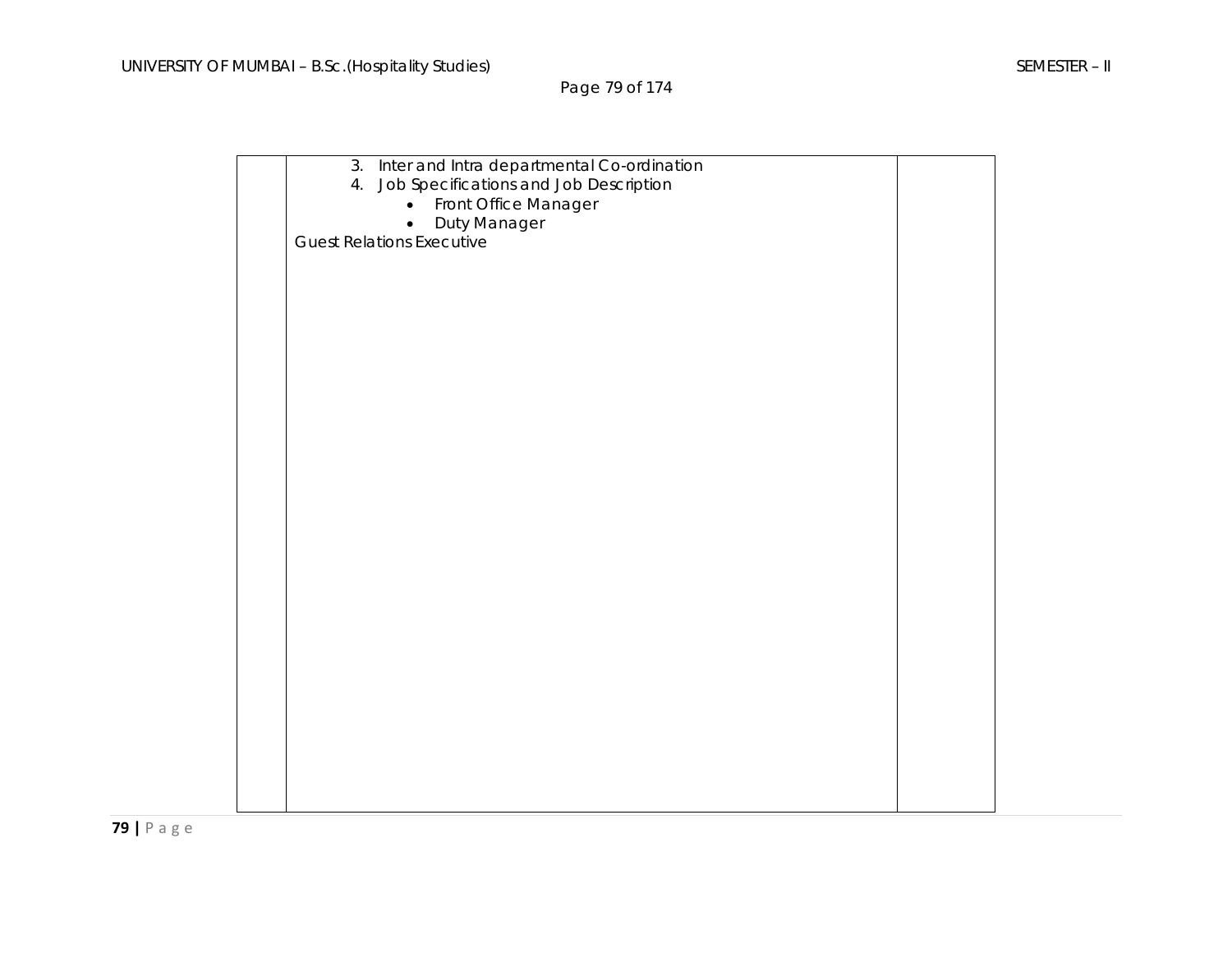Page 80 of 174

|      | <b>Telecommunications</b>                                                                                                                                                                                                                                                                                                                                                                                                                                                                                                                                                                                                                                                          |    |
|------|------------------------------------------------------------------------------------------------------------------------------------------------------------------------------------------------------------------------------------------------------------------------------------------------------------------------------------------------------------------------------------------------------------------------------------------------------------------------------------------------------------------------------------------------------------------------------------------------------------------------------------------------------------------------------------|----|
| III. | Introduction<br>Types of Exchange-PBX, PABX, EPABX<br>Other Communication Equipment-Walkie-Talkies, Pagers, Mobile<br>$\bullet$<br>Phones, Telephone Instruments, Pay Phones, Facsimile.<br>Organisation of the Telecommunications department<br>Job descriptions of the Telecommunications department supervisor &<br>$\bullet$<br>Operator<br>Skills and Competencies of the Telephone Operator<br>$\bullet$<br>General duties of a Telephone Operator<br>Internet Access-Introduction, Dial up access, High speed with wired<br>$\bullet$<br>access, High speed with warless access<br>Future of Hotel telephones- Voice-over-internet-protocol (VOIP)<br>AYS - at your service | 15 |
|      | <b>TOTAL THEORY HOURS</b>                                                                                                                                                                                                                                                                                                                                                                                                                                                                                                                                                                                                                                                          | 45 |

#### **REFERENCE BOOKS:-**

| Name of the book                       | Author                                              | Publisher                         | <b>Place of Publication</b> |
|----------------------------------------|-----------------------------------------------------|-----------------------------------|-----------------------------|
| Jatashankar Tiwari                     | Front Office<br>Management                          | <b>Oxford University</b><br>Press | New Delhi                   |
| Andrews, Sudhir                        | <b>Hotel Front Office</b><br><b>Training Manual</b> | The Tata M'cGraw<br>Hill          | New Delhi                   |
| Kasavana, Michael &<br>Brooks, Richard | Managing Front Office<br>Operations                 | AHMA                              | <b>USA</b>                  |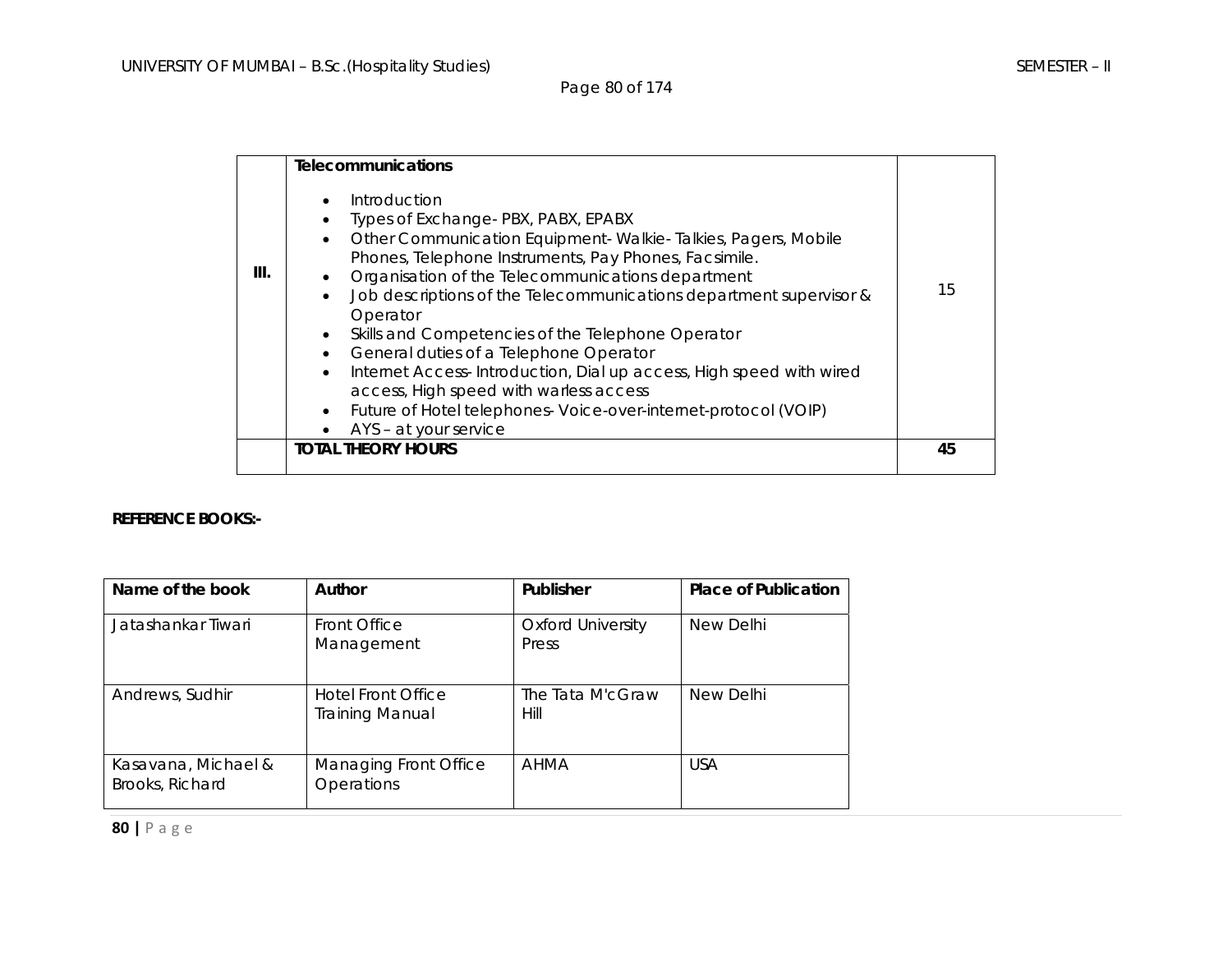Page 81 of 174

| Baker & Bradley                      | Principles of Hotel front<br><b>Office Operations</b> | Cassell                            | London            |
|--------------------------------------|-------------------------------------------------------|------------------------------------|-------------------|
| Deveau, insley &<br>deveav, Patricia | Front Office<br>Management and<br>Operations (2)      | Prentice Hall                      | <b>NEW JERSEY</b> |
| Bullied, An Ritchie,<br>Caroline     | Reception                                             | <b>Stanley Thornes</b>             | london            |
| Chakravarti, B.K.                    | Front Office<br>Management In Hotel                   | <b>BNS Publishers</b>              | New Delhi         |
| Braham, Bruce                        | <b>Hotel Front Office</b>                             | Hutchinson                         | London            |
| Ford, Robert & Heaton,<br>Cherrill   | Managing the guest<br>Experience                      | <b>Delmar Publishers</b>           | London            |
| Bardi, James                         | <b>Hotel Front office</b><br>Management               | John wiley & sons                  | new Jersey        |
|                                      |                                                       | sublime<br>Publications            | jaipur            |
| Aggarwal.Ravi                        | <b>Hotel front Office</b>                             |                                    |                   |
| Huyton Jeremy & Baker<br>Sue         | Case Studies in Rooms<br>Operations and               | <b>Hospitality Press P</b><br>Ltd. | Melbourne         |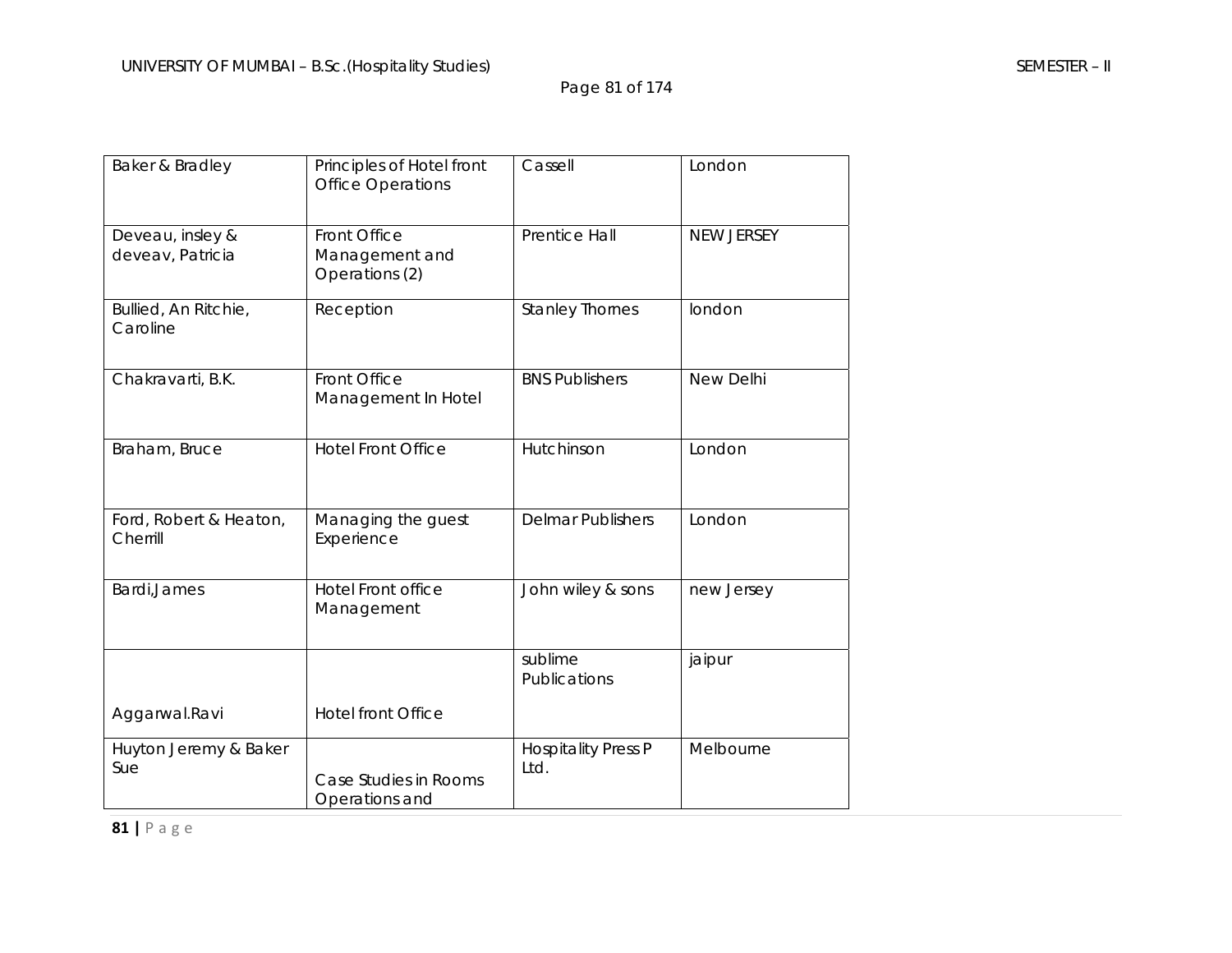Page 82 of 174

|                  | Management                                                         |                          |           |
|------------------|--------------------------------------------------------------------|--------------------------|-----------|
| Bhatnagar S.K.   | Front office<br>Management                                         | Frank Bros & Co.         | New delhi |
| Andrews, Sudhir  | <b>Hotel Front Office</b><br><b>Training Manual (latest</b><br>ed) | The Tata M'cGraw<br>Hill | New delhi |
| Chakravarti B.K. | Front Office<br>Management in Hotel                                | <b>CBS Publisher</b>     | New Delhi |
| Chakravarti B.K. | Concept of Front Office<br>Management                              | <b>APH Publishing</b>    | New Delhi |
|                  | India(Tourist Guide)                                               | Lonely Planet            |           |

### **FRONT OFFICE SEMESTER - I (ASSIGNMENTS)**

All students should be given individual assignments. Out of the following given options each student needs to work on any two.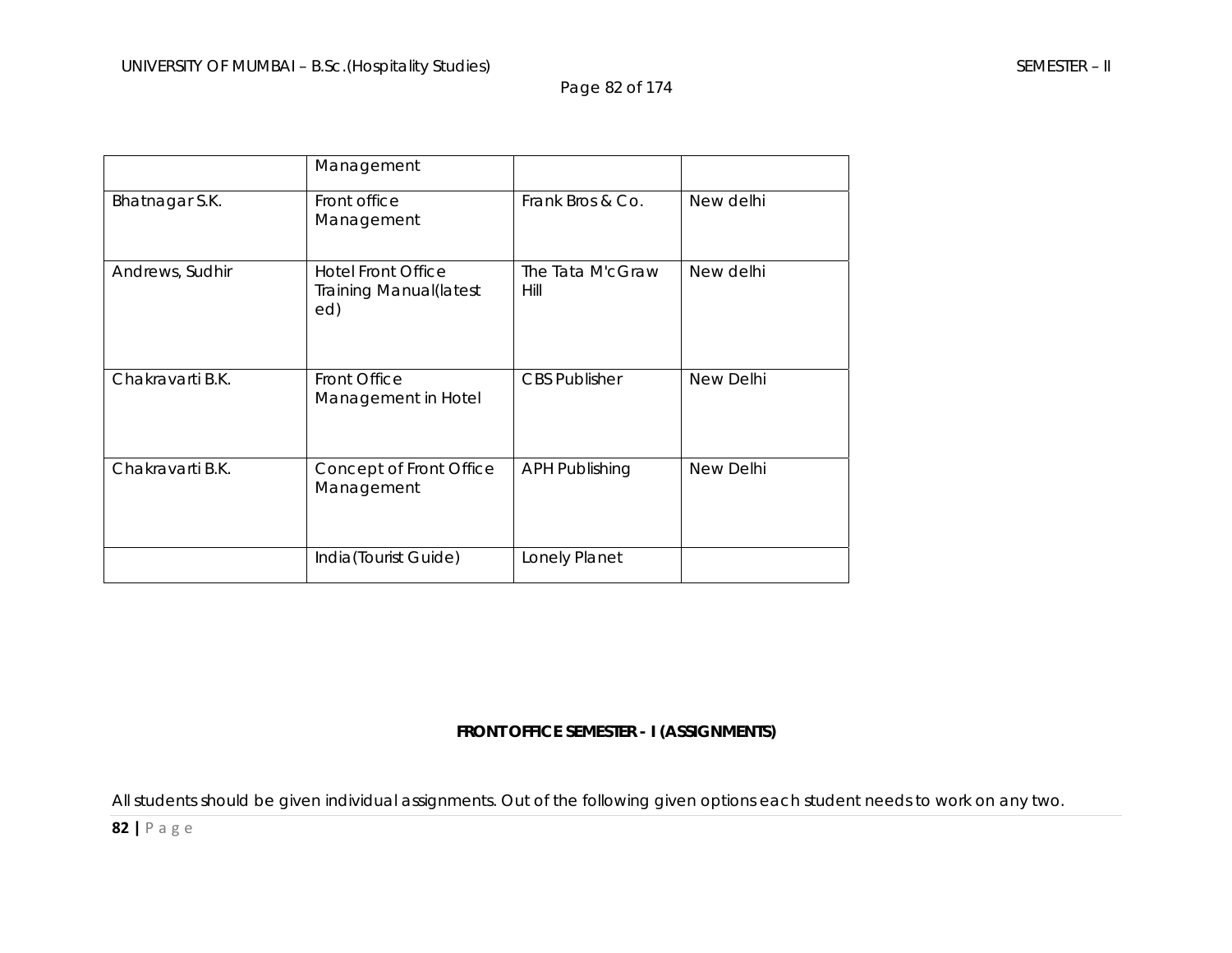Page 83 of 174

| SR. No. | <b>TOPIC FOR ASSIGNMENTS</b>                                  | <b>MARKS</b> |
|---------|---------------------------------------------------------------|--------------|
|         | Countries, Capitals, Currencies                               |              |
|         | Airlines and Airline codes (National Carrier and<br>Domestic) |              |
|         | Names of Airports: National and International                 |              |

### **HOUSEKEEPING SEMESTER – I (THEORY)**

| Name of the Programme               | Duration       | Semester | Course/<br>Course<br>Code                 |
|-------------------------------------|----------------|----------|-------------------------------------------|
| <b>B.Sc. in Hospitality Studies</b> | Six Semesters  |          | Housek<br>eeping<br><b>I(USHO</b><br>104) |
| Course Code                         | Title          | Credits  |                                           |
| <b>USHO104</b>                      | Housekeeping-I | $2 + 2$  |                                           |

| For Course Per week 1 lecture/period is 60 minutes | For Subject per week           |
|----------------------------------------------------|--------------------------------|
| duration                                           |                                |
|                                                    | 1 lecture/period is 60 minutes |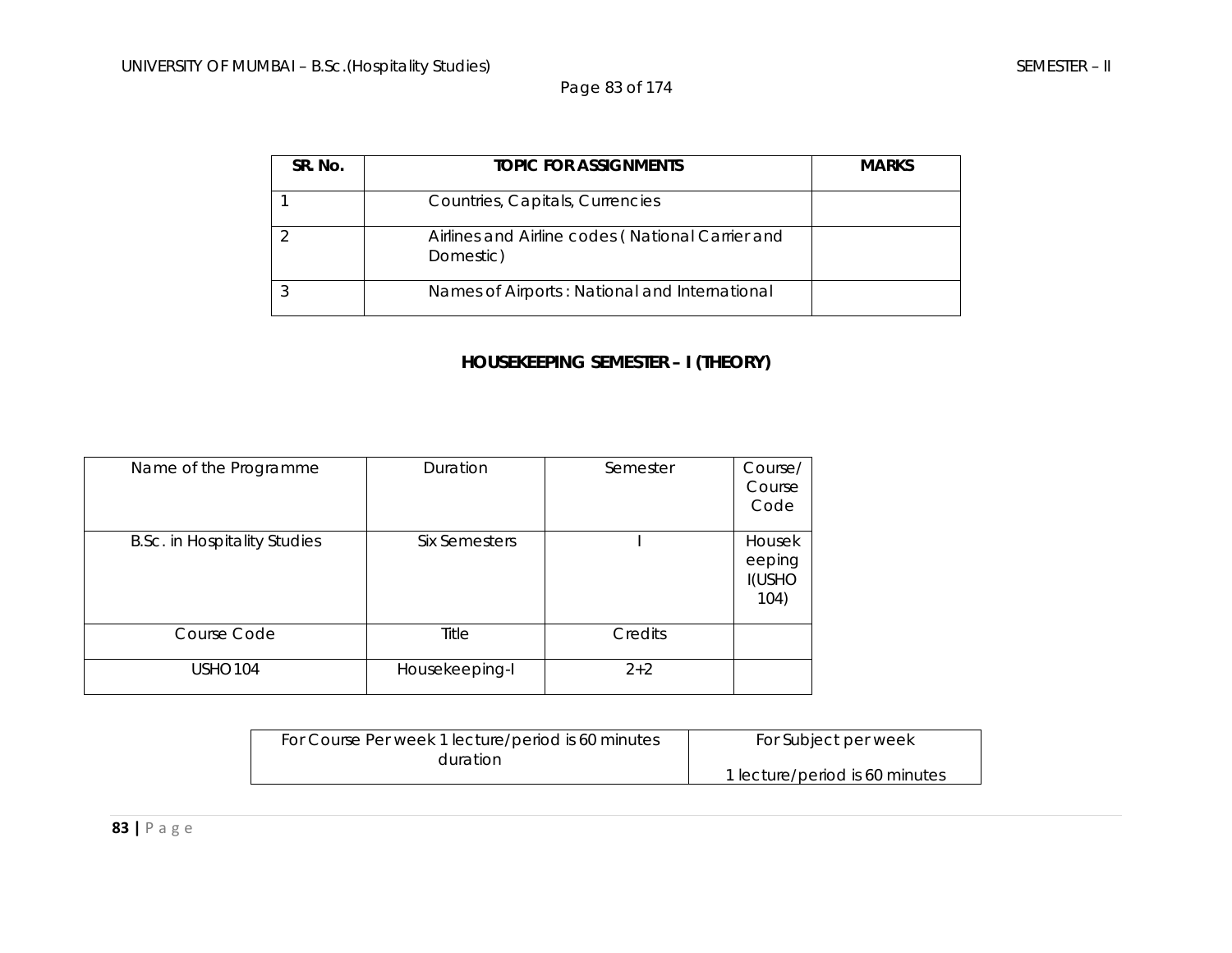Page 84 of 174

|                       |        |           | duration |  |  |
|-----------------------|--------|-----------|----------|--|--|
|                       | Theory | Practical |          |  |  |
| <b>Actual Contact</b> | J      | $- -$     |          |  |  |
| Credit                |        | $- -$     |          |  |  |

#### **Semester I – 15 weeks**

| <b>THEORY</b>   |                       |                   |             |                |               | <b>PRACTICAL</b>   |                       |             |                |
|-----------------|-----------------------|-------------------|-------------|----------------|---------------|--------------------|-----------------------|-------------|----------------|
| Hours /<br>week | Total<br><b>Hours</b> | Notional<br>Hours | Cre<br>dits | Total<br>Marks | Hours<br>week | Total<br>Hour<br>S | Notion<br>al<br>Hours | Credi<br>ts | Total<br>Marks |
| 03              | 45                    | 25                | 02          |                | --            |                    | --                    | --          | $- -$          |

#### **OBJECTIVES:**

At the end of semester I:-

- The student will be able to identify the role of the housekeeping department and explain its organization structure and importance.
- The student will be able to list the basic cleaning equipments, cleaning agents and explain their use.
- Will be able to perform basic cleaning procedures of various surfaces.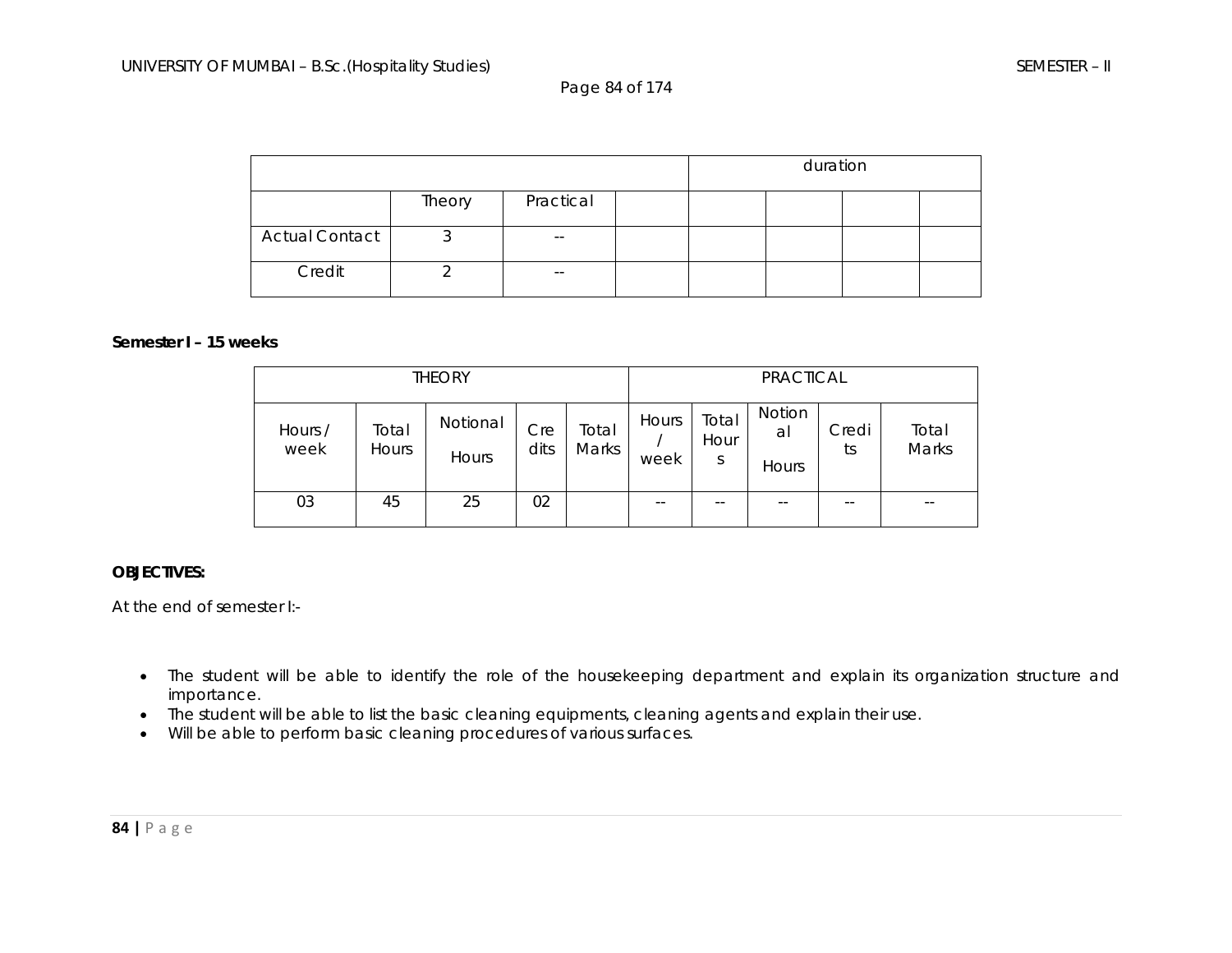Page 85 of 174

### **Contents of syllabus for USHO 104**

| <b>TOPICS</b>                                            | <b>LEC</b> |
|----------------------------------------------------------|------------|
| 1. INTRODUCTION TO HOUSE KEEPING DEPARTMENT              |            |
| 1.1 Types of Hotel & services offered                    |            |
| 1.2 Types of Room                                        |            |
| 1.3 Role of Housekeeping department in a Hotel           | 15         |
| 1.4 Personality Traits of Housekeeping Personnel         |            |
| 1.5 Daily routine in Housekeeping                        |            |
| 1.6 Glossary                                             |            |
| 1. ORGANIZATION OF HOUSEKEEPING DEPARTMENT               |            |
| 1.1 Organization Chart of a Small, Medium & Large Hotel  |            |
| 1.2 Duties & Responsibilities of House Keeping Personnel | 09         |
| 1.3 Inter departmental coordination                      |            |
|                                                          |            |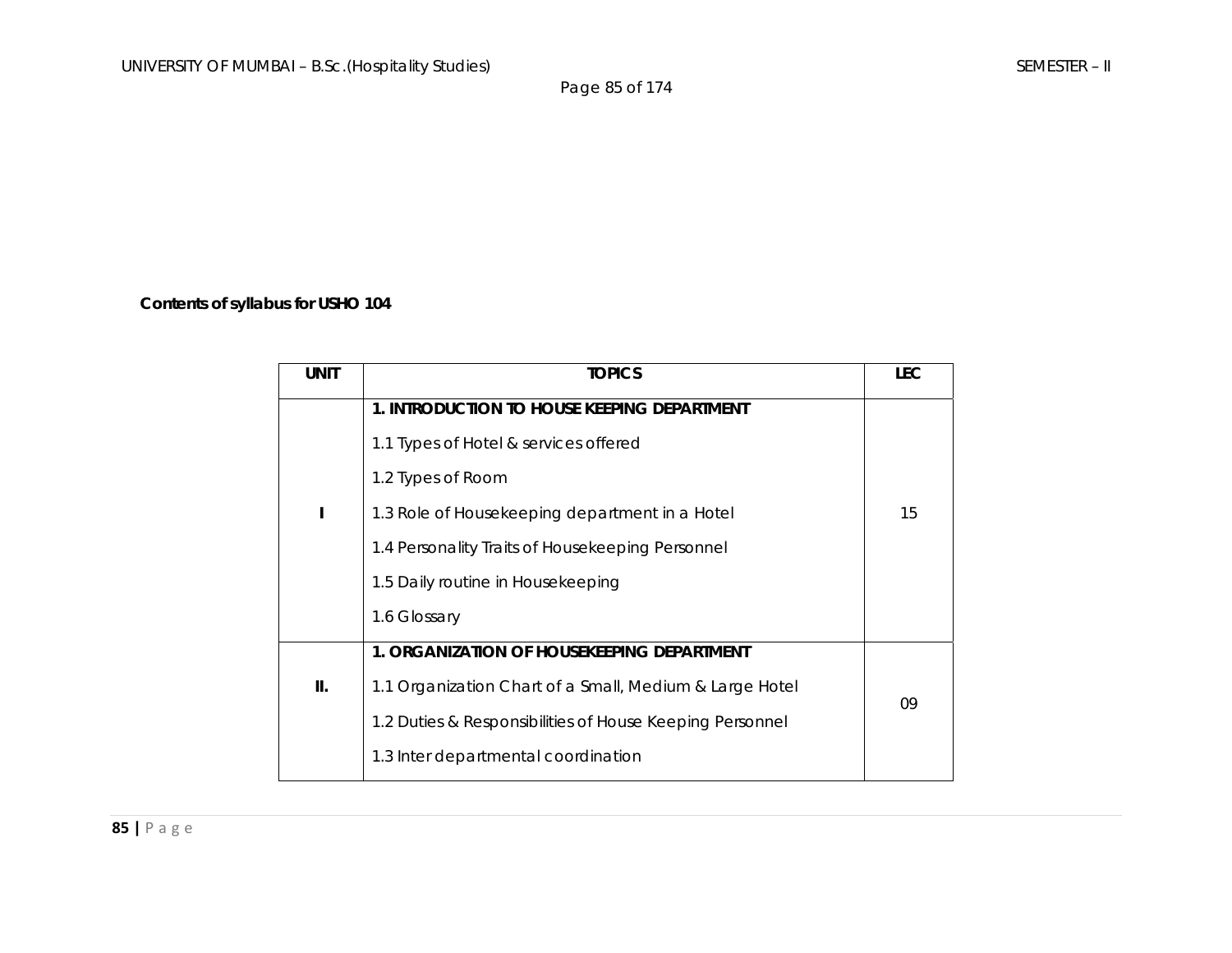Page 86 of 174

|      | 1.4 Control Desk Operations                        |    |
|------|----------------------------------------------------|----|
|      |                                                    |    |
|      | 2. CLEANING EQUIPMENT                              |    |
|      | 2.1 Classification of Cleaning Equipment           | 06 |
|      | 2.2 Use & Care of Equipment                        |    |
|      | 2.3 Glossary                                       |    |
|      | <b>1. CLEANING AGENTS</b><br>1.1<br>Classification |    |
|      | 1.2 Use, care & Storage                            | 08 |
|      | 1.3 Distribution & Control                         |    |
|      | 1.4 Glossary                                       |    |
|      |                                                    |    |
|      | 2. CLEANING & POLISHING OF DIFFERENT SURFACES      |    |
| III. | 2.1 Metals                                         |    |
|      | 2.2 Glass                                          |    |
|      | 2.3 Plastic                                        | 07 |
|      | 2.4 Ceramics                                       |    |
|      | 2.5 Wood                                           |    |
|      | 2.6 Leather                                        |    |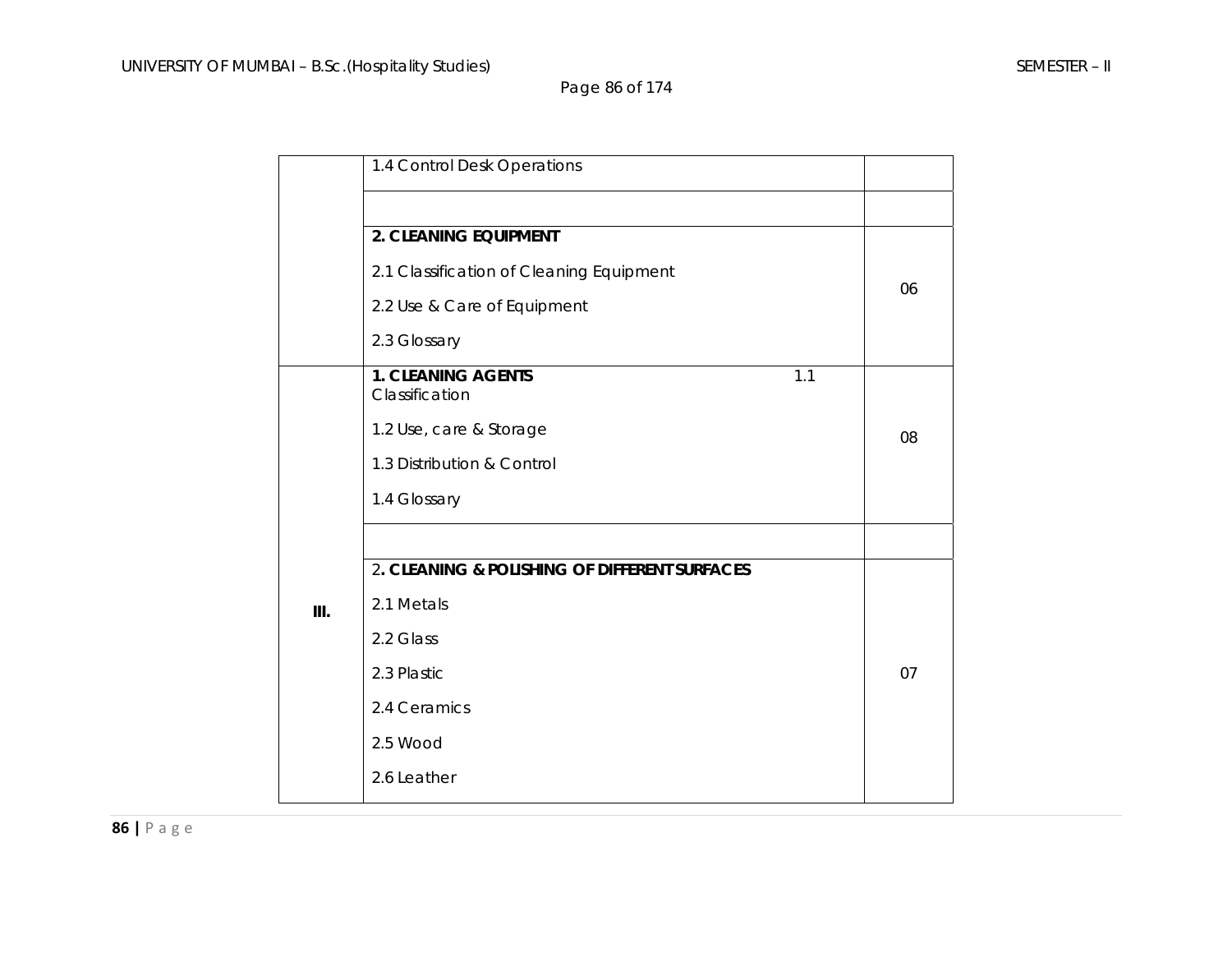Page 87 of 174

| 2.7 Rexene                |    |
|---------------------------|----|
| <b>TOTAL THEORY HOURS</b> | 45 |

#### **REFERENCE BOOKS:-**

- 1. Hotel Housekeeping Operations and Management G. Raghubalan & Smritee Raghubalan Oxford University Press.
- 2. Housekeeping Operations, Design and Management Malini Singh & Jaya B. George Jaico Publications.
- 3. Housekeeping Management Margaret Kappa, Aleta Nitschken, Patricia B. Schappert A.H. & L.A.
- 4. Hotel Hostel and Hospital Housekeeping Joan Branson & Margaret Lennox –
- 5. Hotel Housekeeping Management & Operations Sudhir Andrew McGraw Hill Companies.

#### **HOUSEKEEPING SEMESTER - I (ASSIGNMENTS)**

All students should be given individual assignments. Out of the following given options each student needs to work on any two.

| SR. No. | <b>TOPIC FOR ASSIGNMENTS</b>                            | <b>MARKS</b> |
|---------|---------------------------------------------------------|--------------|
|         |                                                         |              |
|         | Design and Layout of a Room Maids Trolley (Front View & |              |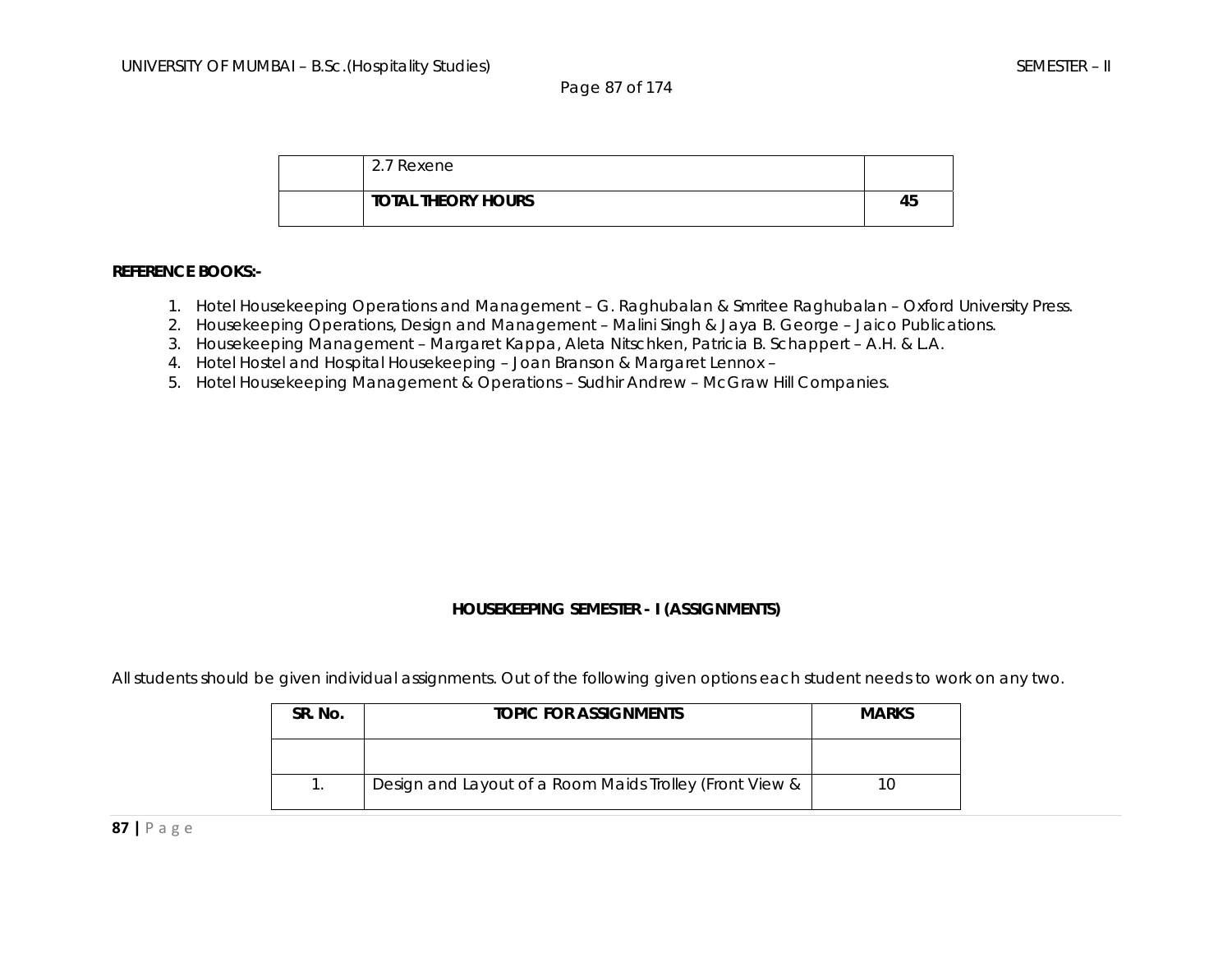Page 88 of 174

|    | Top View)                                                                  |    |
|----|----------------------------------------------------------------------------|----|
|    |                                                                            |    |
| 2. | Organizational Chart of a Small, Medium & Large Hotel.                     | 10 |
|    |                                                                            |    |
| 3. | Layout of the Housekeeping Department of a Small,<br>Medium & Large Hotel. | 10 |
|    |                                                                            |    |
| 4. | Layout and design of a Floor Pantry.                                       | 10 |
|    |                                                                            |    |
| 5. | Cleaning Agents from one manufacturer                                      | 10 |
|    |                                                                            |    |

### **ROOMS DIVISION MANAGEMENT –I (PRACTICAL)**

| Name of the Programme               | Duration      | Semester       | Course/Course<br>Code                     |
|-------------------------------------|---------------|----------------|-------------------------------------------|
| <b>B.Sc. in Hospitality Studies</b> | Six Semesters |                | <b>RDM-I Practical-</b><br><b>USHO105</b> |
| Course Code                         | Title         | <b>Credits</b> |                                           |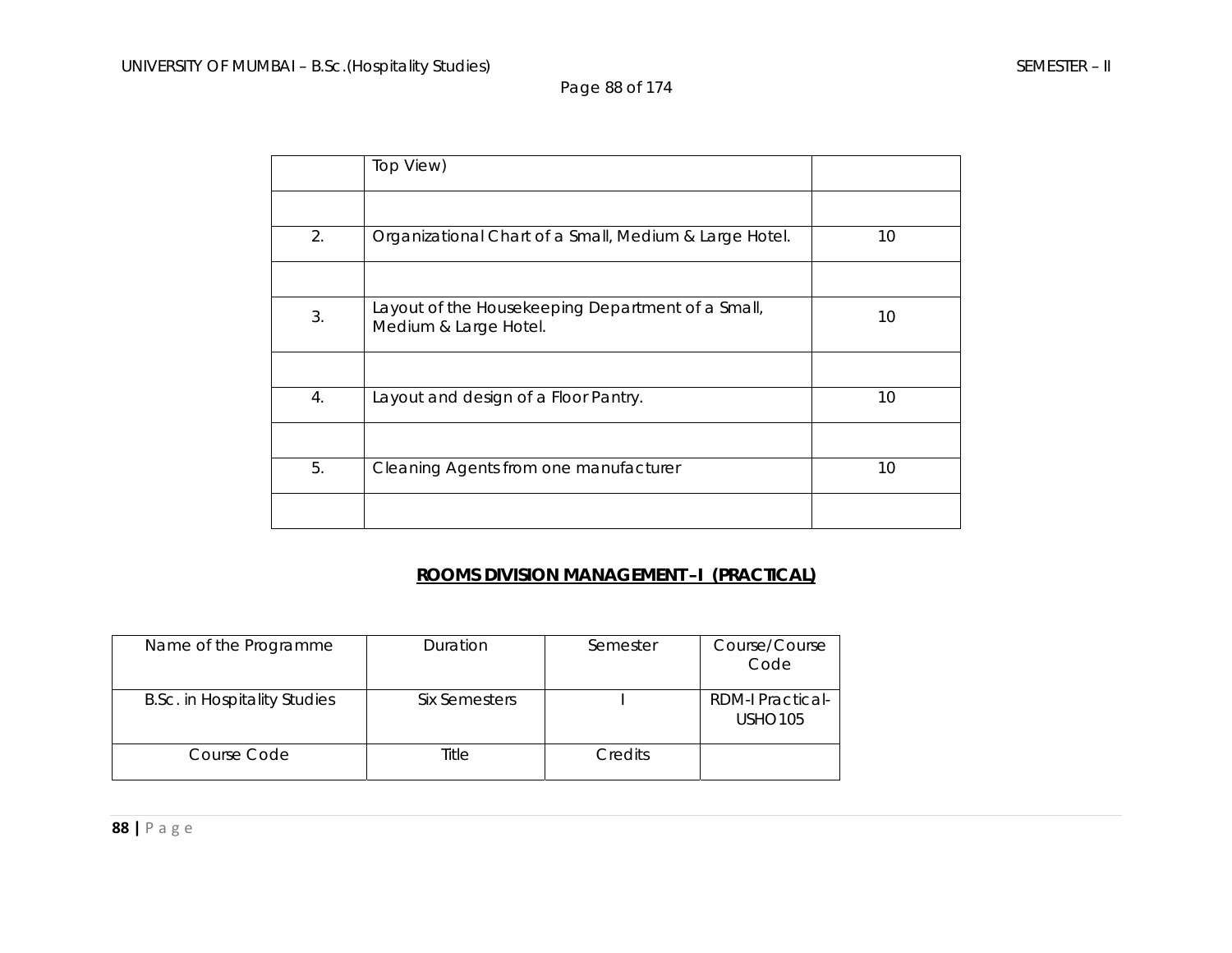Page 89 of 174

| 10110340F<br>╰<br>ັບບ<br>ບມ | RDM-Practical<br>arl-I, |  |
|-----------------------------|-------------------------|--|
|                             |                         |  |

| For Course Per week 1 lecture/period is 60 minutes<br>duration |        |           |  |  | For Subject per week<br>duration | 1 lecture/period is 60 minutes |  |
|----------------------------------------------------------------|--------|-----------|--|--|----------------------------------|--------------------------------|--|
|                                                                | Theory | Practical |  |  |                                  |                                |  |
| <b>Actual Contact</b>                                          |        | 4         |  |  |                                  |                                |  |
| Credit                                                         |        | ⌒         |  |  |                                  |                                |  |

#### **Semester I – 15 weeks**

| <b>THEORY</b> |                |                   |             |                | <b>PRACTICAL</b> |                    |                      |             | Total<br>Credits |         |
|---------------|----------------|-------------------|-------------|----------------|------------------|--------------------|----------------------|-------------|------------------|---------|
| Hours<br>week | Total<br>Hours | Notional<br>Hours | Cre<br>dits | Total<br>Marks | Hours<br>week    | Total<br>Hour<br>S | Notion<br>a<br>Hours | Credi<br>ts | Total<br>Marks   | Lecture |
|               | --             |                   | $- -$       |                | 4                | 60                 | 10                   | 02          | --               | 02      |

**Contents of syllabus for USHO 105** 

**Front Office – I (Practical)**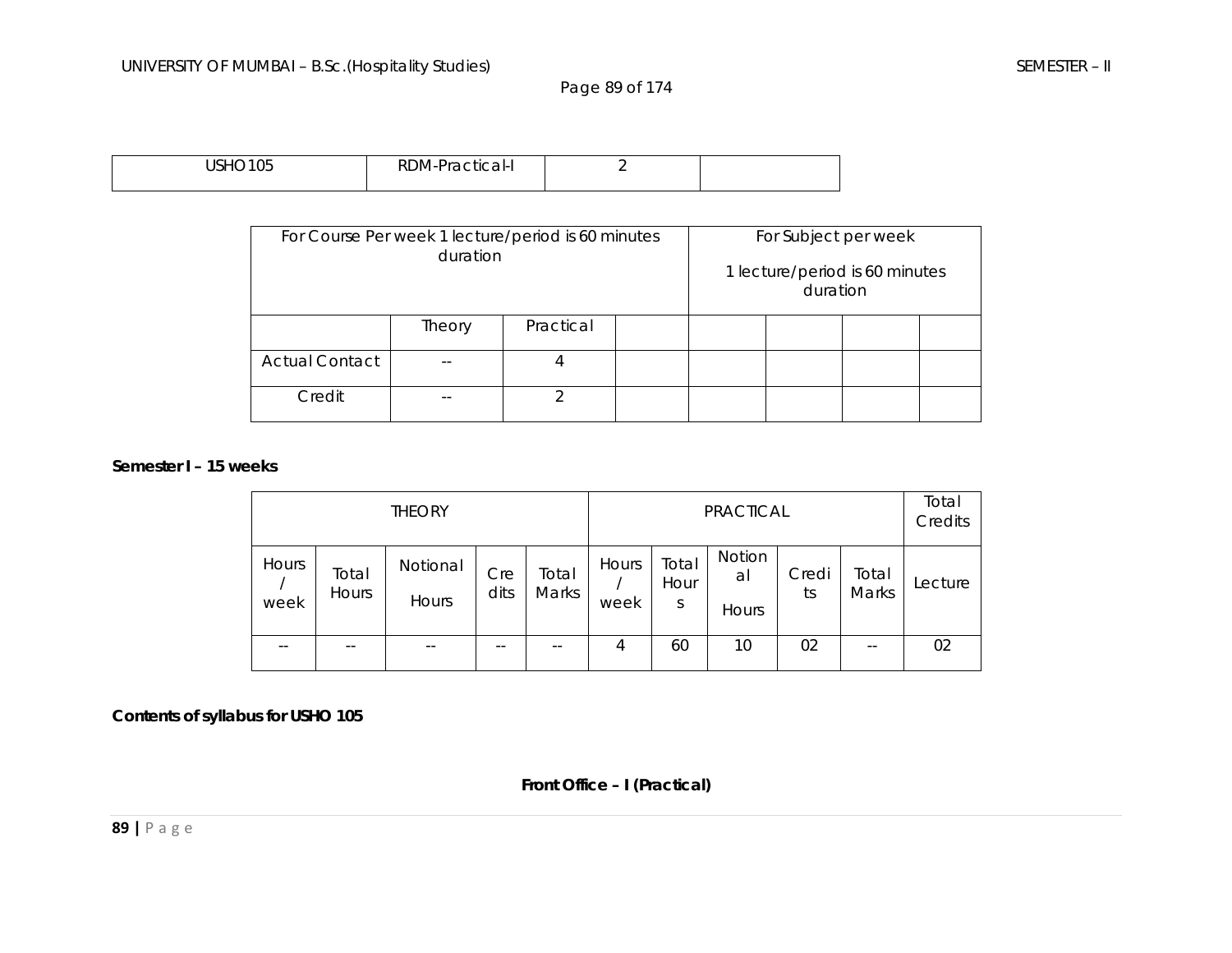Page 90 of 174

| Sr.           | Topic |                                                                                                                                                                                                                                                                                  | Hr |
|---------------|-------|----------------------------------------------------------------------------------------------------------------------------------------------------------------------------------------------------------------------------------------------------------------------------------|----|
|               |       | Grooming Standards- For Boys and Girls<br>Social Etiquettes- Soft Skills                                                                                                                                                                                                         | 6  |
| $\mathcal{P}$ |       | <b>TELEPHONE HANDLING</b>                                                                                                                                                                                                                                                        | 12 |
|               |       | Transferring calls<br>Call on hold Procedure<br>Voice modulation<br>$\bullet$                                                                                                                                                                                                    |    |
| 3             |       | KNOW YOUR CITY- MUMBAI/ NAVI MUMBAI ETC<br>Shopping, Tourist attractions, Beaches, Historical and<br>Archaeological monuments, Religious sites, Hotels and Restaurants,<br>Live Theatres, Cinema Halls and Multiplexes, Handicrafts, Hospitals,<br>Consulates and Embassies etc. | 12 |

### **HOUSEKEEPING - I (PRACTICAL)**

| SR.<br>NO.     | <b>PRACTICALS</b>                                                                                    | <b>HOURS</b> |
|----------------|------------------------------------------------------------------------------------------------------|--------------|
| 1              | Introduction to Housekeeping practical, grooming and journal                                         | 02           |
| $\mathfrak{D}$ | Introduction to all cleaning equipments, agents and surfaces &<br>Orientation of the different areas | 02           |
| 3              | Dusting (high & low)                                                                                 | 04           |
| 4              | Floor cleaning-Sweeping & mopping – Dry and Wet Mopping                                              | 02           |
| 5              | Floor cleaning - Scrubbing - Manual and with Machines                                                | 02           |
| 6              | Cleaning and Polishing of Brass (Functional & Decorative) - Demo &                                   | 02           |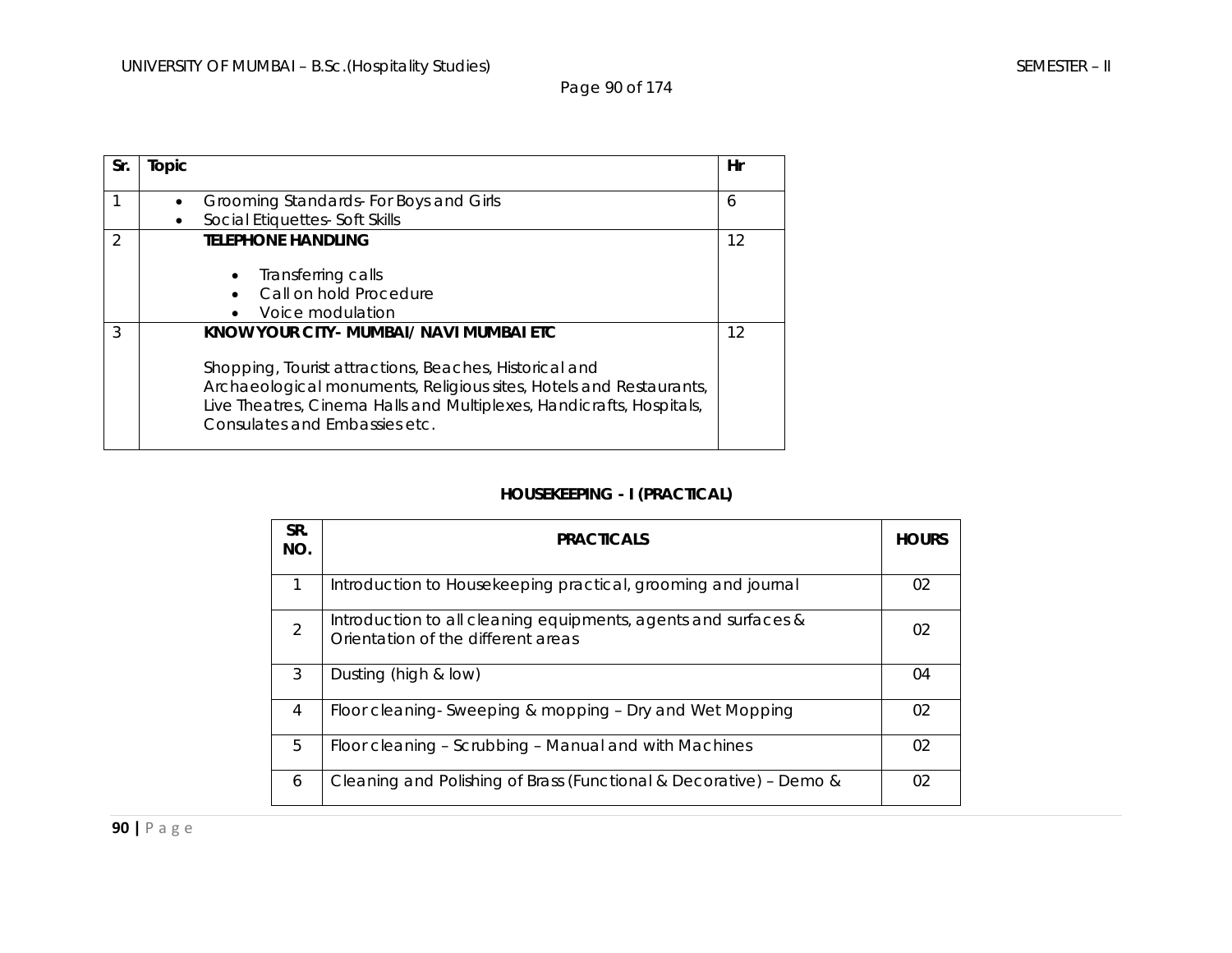Page 91 of 174

|                   | Practical                                                                        |    |
|-------------------|----------------------------------------------------------------------------------|----|
| 7                 | Cleaning and polishing of Silver (Functional & Decorative) - Demo &<br>Practical | 02 |
| 8                 | Cleaning and polishing of steel/chrome - Demo & Practical                        | 02 |
| 9                 | Cleaning of Glass - Demo & Practical                                             | 02 |
| 10                | Cleaning of Tiles - Demo & Practical                                             | 02 |
| 11                | Cleaning and polishing of Wood Surfaces - Demo & Practical                       | 02 |
| $12 \overline{ }$ | Cleaning and polishing of Laminated Wood - Demo & Practical                      | 02 |
| 13                | Cleaning and polishing of Marble/ Granite - Demo & Practical                     | 04 |
|                   | <b>TOTAL PRACTICAL HOURS</b>                                                     | 30 |

#### REFERENCES:

### **(b) Semester end assessment - 30 marks**

- •A candidate will be given a 2 activities bed making and polishing or special cleaning of any surface or area
- •Assessment will be done as follows

| Journal | Grooming | Work sheet | <b>Activity One</b> | <b>Activity Two</b> | Viva-Voce |
|---------|----------|------------|---------------------|---------------------|-----------|
| 10      |          | 10         | ∣∪                  | 1 <sup>C</sup>      | 10        |

•Marks obtained out of 60 shall be converted to out of 30 to the next integer for final calculation.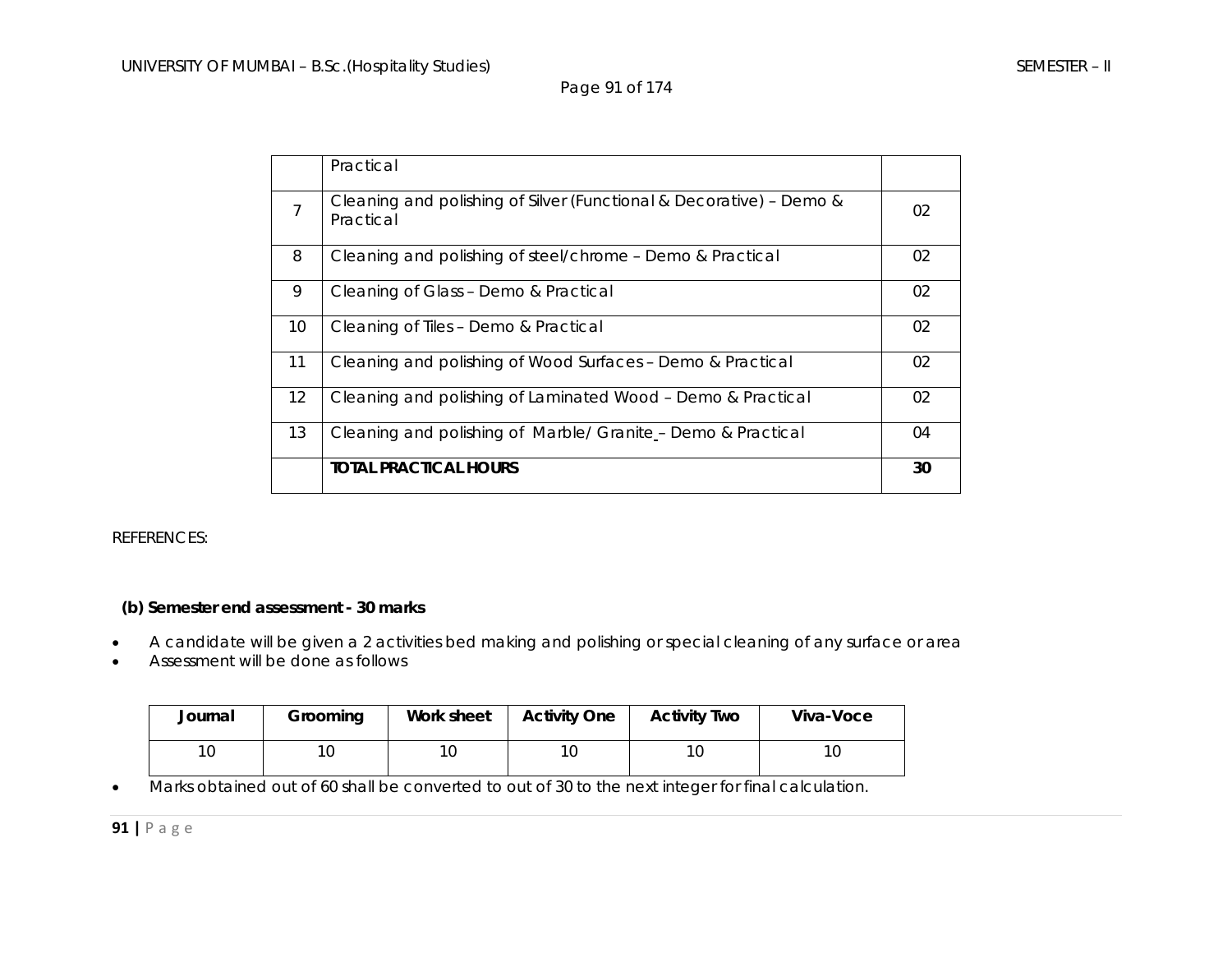### **COMMUNICATION SKILLS ( ENGLISH & FRENCH)**

### **LANGUAGE SKILLS – 45 Hours**

#### Semester ‐ I

| Name of the Programme               | Duration      | Semester | Course/C<br>ourse<br>Code         |
|-------------------------------------|---------------|----------|-----------------------------------|
| <b>B.Sc. in Hospitality Studies</b> | Six Semesters |          | Commun<br>cation<br><b>Skills</b> |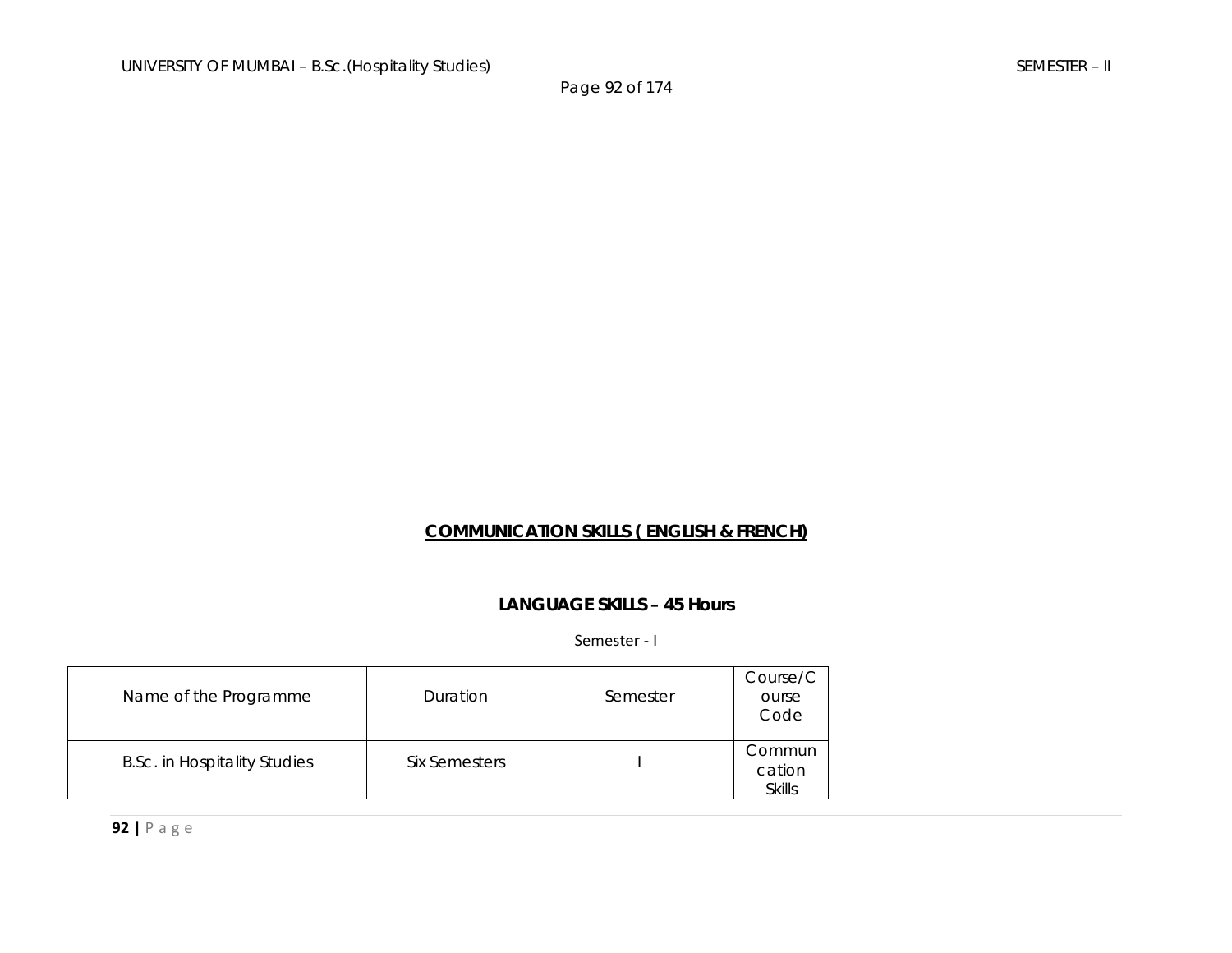Page 93 of 174

|                 |                                                     |         | USHO <sub>106</sub> |
|-----------------|-----------------------------------------------------|---------|---------------------|
| Course Code     | Title                                               | Credits |                     |
| <b>USHO 106</b> | <b>Communication Skills</b><br>(English and French) |         |                     |

| For Course Per week 1 lecture/period is 60 minutes<br>duration |        |           |  |  | For Subject per week<br>1 lecture/period is 60 minutes duration |  |  |
|----------------------------------------------------------------|--------|-----------|--|--|-----------------------------------------------------------------|--|--|
|                                                                | Theory | Practical |  |  |                                                                 |  |  |
| <b>Actual Contact</b>                                          |        |           |  |  |                                                                 |  |  |
| Credit                                                         |        |           |  |  |                                                                 |  |  |

#### **Semester I – 15 weeks**

| <b>THEORY</b>   |                |                   |             |                |                       | PRACTICAL      |                       |         |                    |
|-----------------|----------------|-------------------|-------------|----------------|-----------------------|----------------|-----------------------|---------|--------------------|
| Hours /<br>week | Total<br>Hours | Notional<br>Hours | Credit<br>S | Total<br>Marks | Ho<br>urs<br>we<br>ek | Total<br>Hours | Notio<br>nal<br>Hours | Credits | <b>Total Marks</b> |
| 03              | 45             | 25                | 02          |                | $- -$                 | $ -$           | $- -$                 | --      | $- -$              |

### **OBJECTIVES:**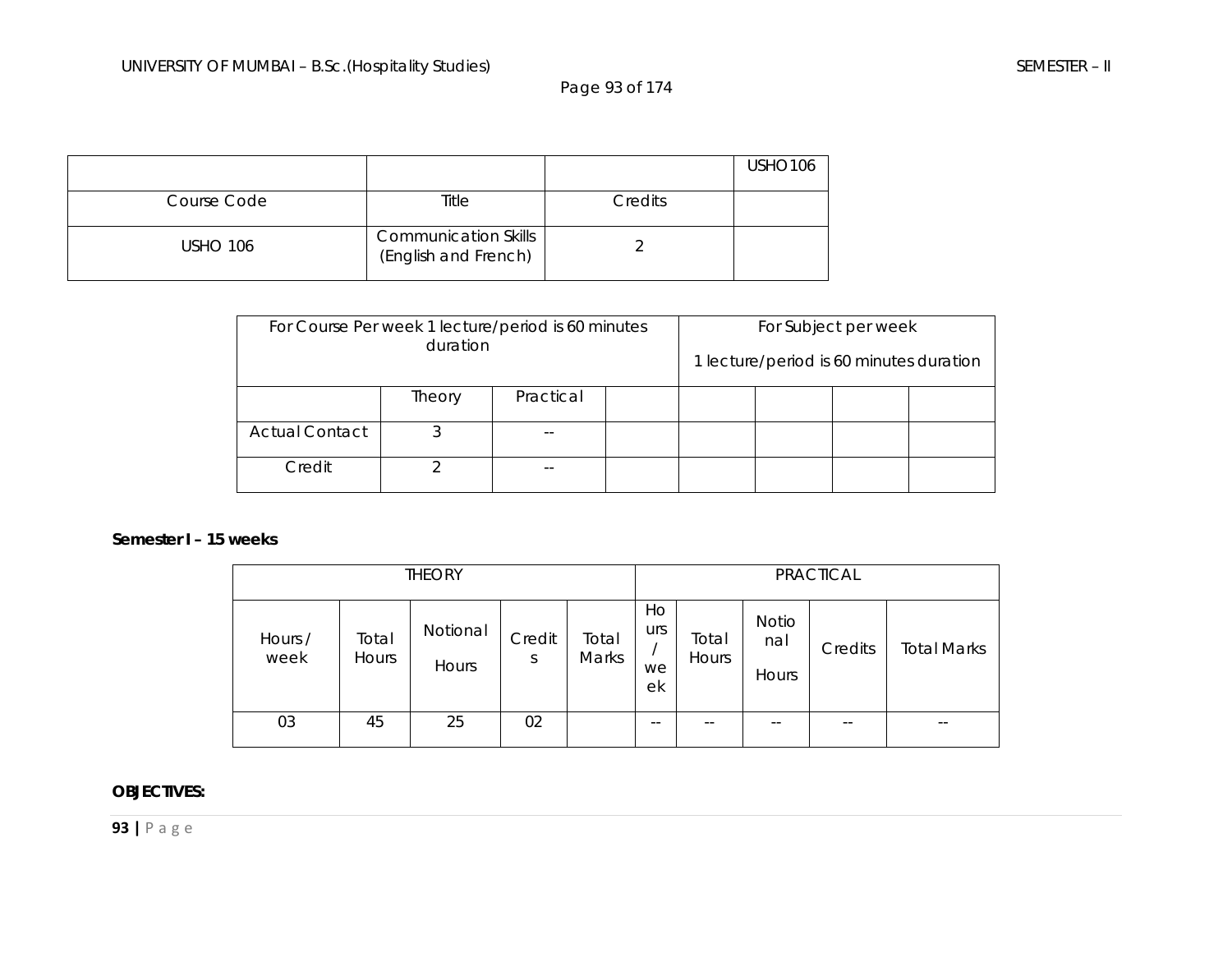- Developing and adapting speaking and achieve listening skills and strategies.
- Generating, planning and drafting ideas
- Improving vocabulary for precision and impact
- Using grammar (French & English) accurately and appropriately.
- Structuring, organising and presenting texts in variety of formats.
- To be able to understand and speak basic French.

### **Contents of syllabus for USHO 108**

| Unit |                                                                                                                                                                                                          | LEC |
|------|----------------------------------------------------------------------------------------------------------------------------------------------------------------------------------------------------------|-----|
|      | 1.1 The sentence – Kinds of sentences – Subjects & Predicate<br>1.2 The Phrase and the Clause<br>1.3 Parts of speech - Noun, Adjective, Pronoun, Verb, Adverb,<br>Preposition, Conjunction, Interjection | 3   |
|      |                                                                                                                                                                                                          |     |
|      | 2.1 Noun-Kinds of Noun-i.e Common, Proper, Collective, Abstract                                                                                                                                          |     |
|      | 2.2 The Noun: Gender – Masculine, Feminine, Common and<br>Neuter gender                                                                                                                                  | 6   |
|      | 2.3 The Adjective - Kinds of Adjectives, Comparison of Adjectives -<br>Positive, Compartitive and Superlative Degrees. The correct use of<br>some Adjectives Viz little, a little etc                    |     |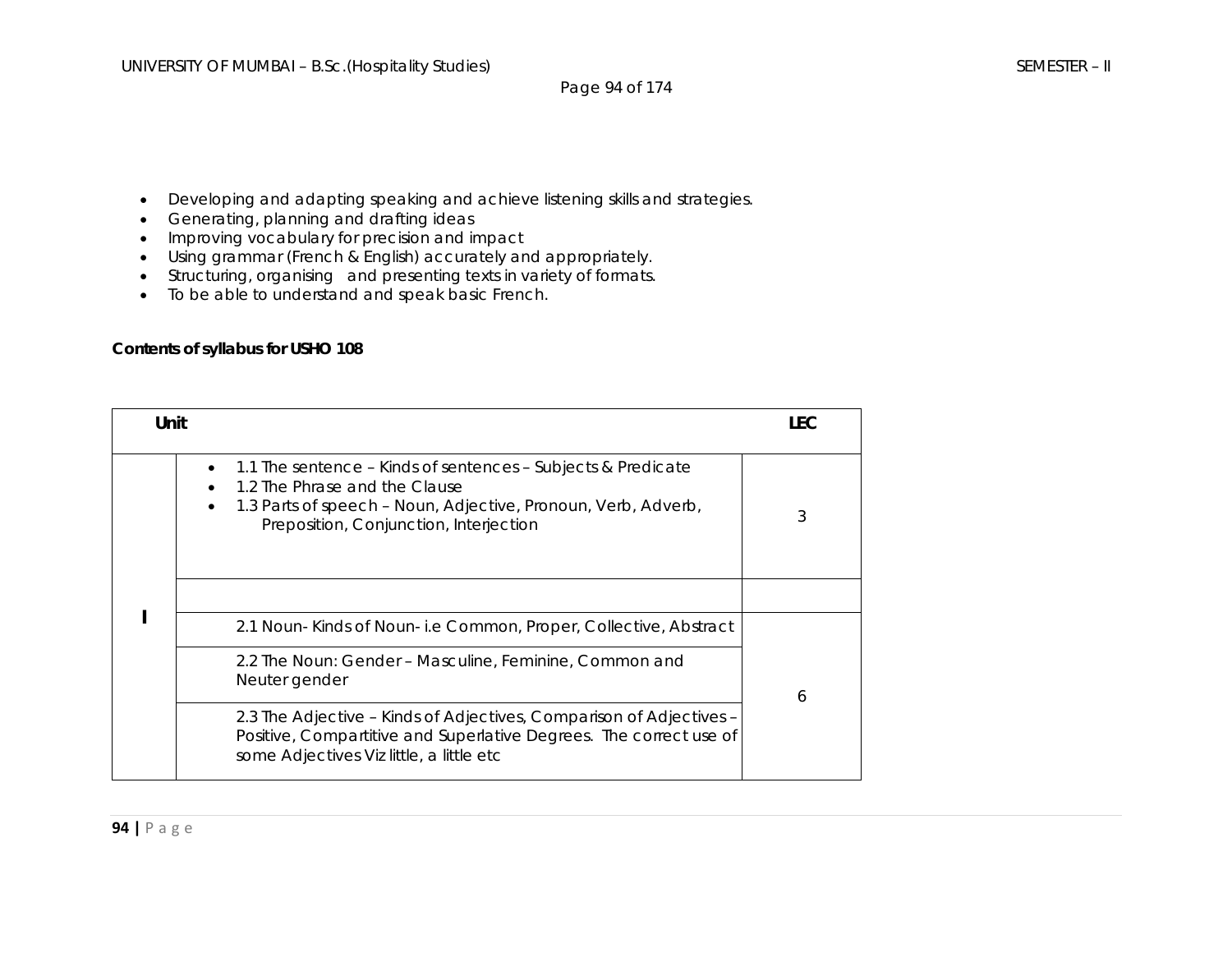|   | 2.4 Articles - Use of Definite Article and Indefinite Article                                                                      |   |
|---|------------------------------------------------------------------------------------------------------------------------------------|---|
|   | 2.5 Personal Pronouns – Forms of the Personal Pronouns - i.e First<br>Person etc.                                                  |   |
|   | (French)                                                                                                                           |   |
|   | 1. Translate the Dialogue into English                                                                                             |   |
|   | 2. Culinary Terms. Translate to French using match the columns/crosswords                                                          |   |
|   |                                                                                                                                    |   |
|   | Unit <sub>2</sub>                                                                                                                  |   |
|   | 1.1 The Verb - Transitive and Intransitive Verbs, Person & Number' Active<br>and Passive Voice' Direct and Indirect Speech;        |   |
|   | 1.2 Tense: Present Tense; Past Tense; Future Tense;                                                                                |   |
| Ш | 1.3 Adverb: Kinds of Adverbs                                                                                                       |   |
|   | 1.4 The Preposition - Kinds of Prepositions - Using appropriate prepositions                                                       | 6 |
|   | 1.5 The Conjunction - use of appropriate Conjunctions - Classes of<br>Conjunctions<br>The Interjection - Meaning of & some example |   |
|   |                                                                                                                                    |   |
|   | 2.1 Punctuation                                                                                                                    | 4 |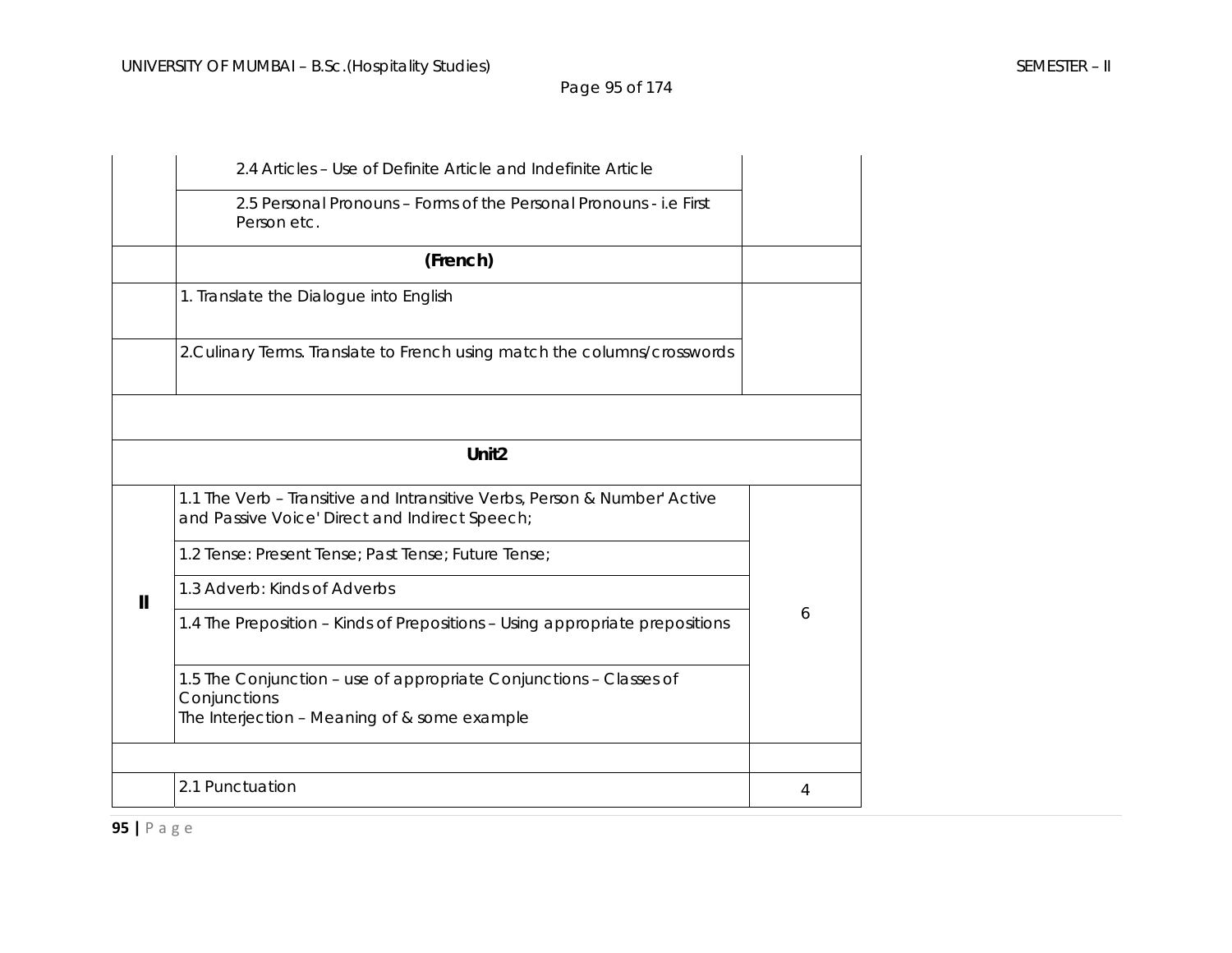Page 96 of 174

| 2.2 Commonly confused words / Common Errors / Antonyms / synonyms |   |
|-------------------------------------------------------------------|---|
| (French)                                                          |   |
| Days, Months, Numbers, Seasons                                    |   |
| Plan a five course menu in French                                 | 5 |
|                                                                   |   |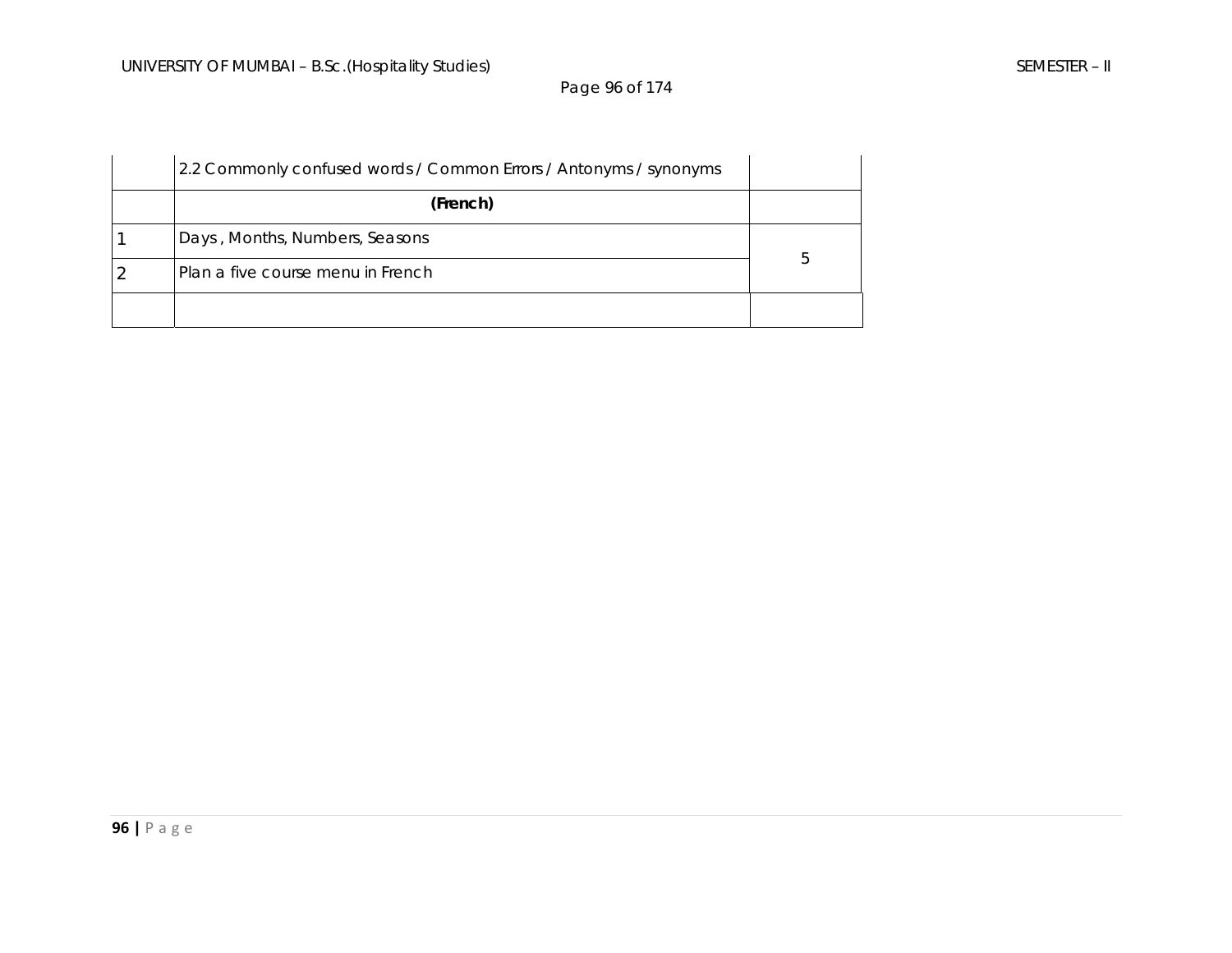Page 97 of 174

|   | Unit <sub>3</sub>                                                                                        |    |  |
|---|----------------------------------------------------------------------------------------------------------|----|--|
|   | 1.1 Newspaper Reading - current affairs                                                                  |    |  |
|   | 1.2 Comprehension, Precis writing, Paragraph writing                                                     | 6  |  |
| Ш |                                                                                                          |    |  |
|   | 2.1 Conversation / Role Play                                                                             |    |  |
|   | 2.2 Public Speaking                                                                                      | 5  |  |
|   | (French)                                                                                                 |    |  |
|   | Make Negative, make plurals, conjugate in the present tense: avoir<br>etre, Faire, Manger, Boire, mettre | 4  |  |
|   |                                                                                                          |    |  |
|   | <b>Total Theory Hours</b>                                                                                | 45 |  |

### **REFERENCE (English)**

•Business Communication – Meenakshi Raman and Prakash Singh •Business Correspondence and Report writing – R.K.Sharma and Krishna Mohan •Business Communication – Chaturvedi •High School English – Wren and Martin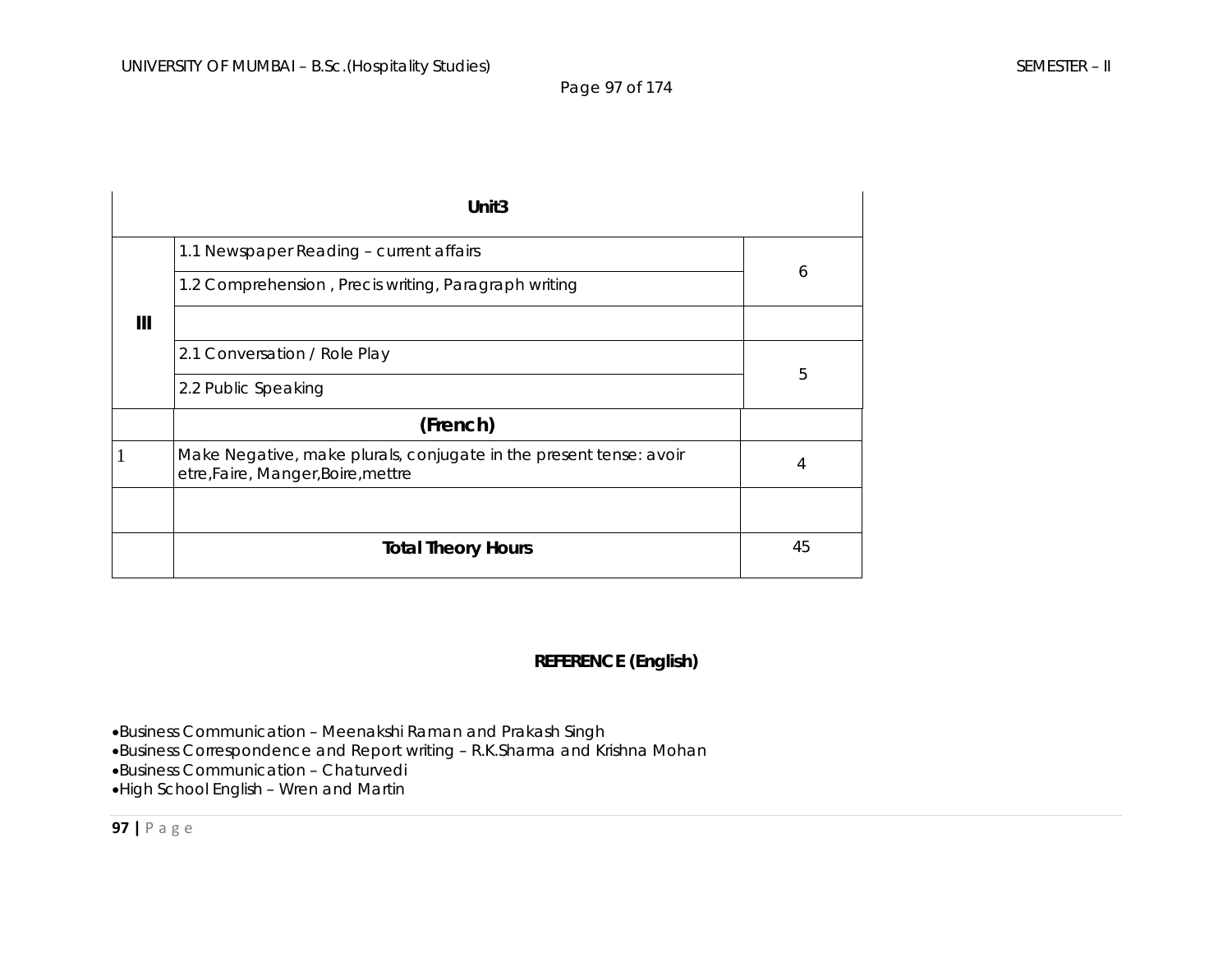•Understanding Human Communication – Ronald B Adler and George Rodman (with CD)

•Skills Development for Business and Management Students - Kevin Gallagher

•Personality and Skills Development – Barun Mitra (with CD)

•Technical Communication , 2nd Edition – Meenakshi Raman (with CD)

•Corporate Communication – Jaishri Jethwaney

•Understanding Human Communication-Ronald B. Adler / George Rooman - Oxford

### **REFERENCES (French)**

**•** E. J. Neather - Mastering of French I & II - Macmillan - 1982

●Bridget Anfossy - Speak French Today - Augo - 1991

**• R. Diez La Cortina - Cortina's French Method - Grosset & Dunlop - 1988** 

●Mathuram Bondo - Modern French Course - D. C. Heath & Co. -.1983.

● Course de langue et civilizaiion Franchises. G. Mauger.

**• Oxford French Dictionary**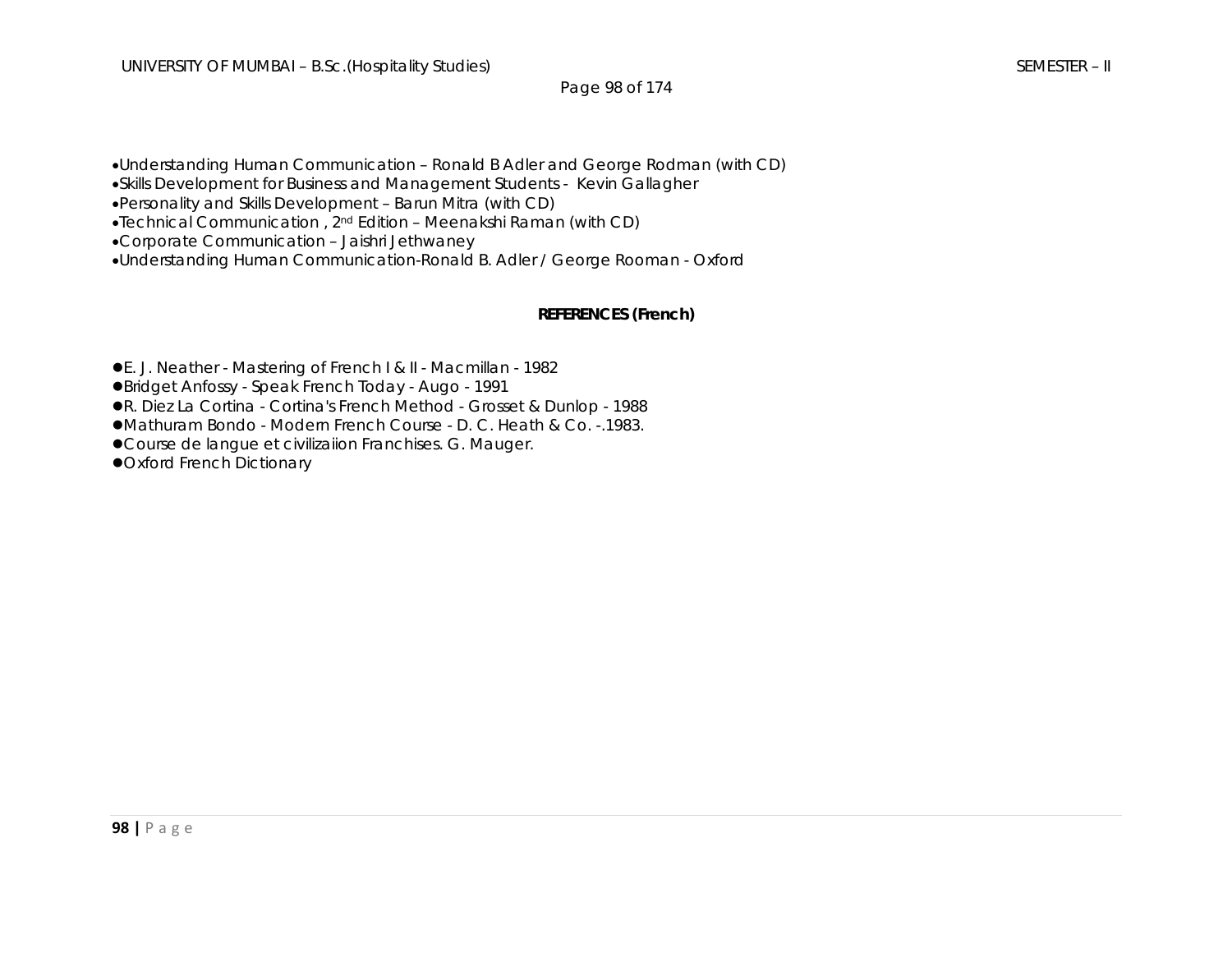Page 99 of 174

### **SEMESTER - I (ASSIGNMENTS)**

All students should be given individual assignments. Out of the following given options each student needs to work on any two.

| SR. No.        | <b>TOPIC FOR ASSIGNMENTS</b>                                                  | <b>MARKS</b> |
|----------------|-------------------------------------------------------------------------------|--------------|
|                |                                                                               |              |
| $\mathbf{1}$ . | Paragraph writing on myself (100 words) & Presentation<br>on it.              | 10           |
|                |                                                                               |              |
| 2.             | Essay on hospitality industry (500 words)                                     | 10           |
|                |                                                                               |              |
| 3.             | Group Discussion, news paper reporting, letter writing<br>(formal & informal) | 10           |
|                |                                                                               |              |
| 4.             | Speaking skills - conversation skills in French                               | 10           |
|                |                                                                               |              |
| 5.             | Presentation on any given topic                                               | 10           |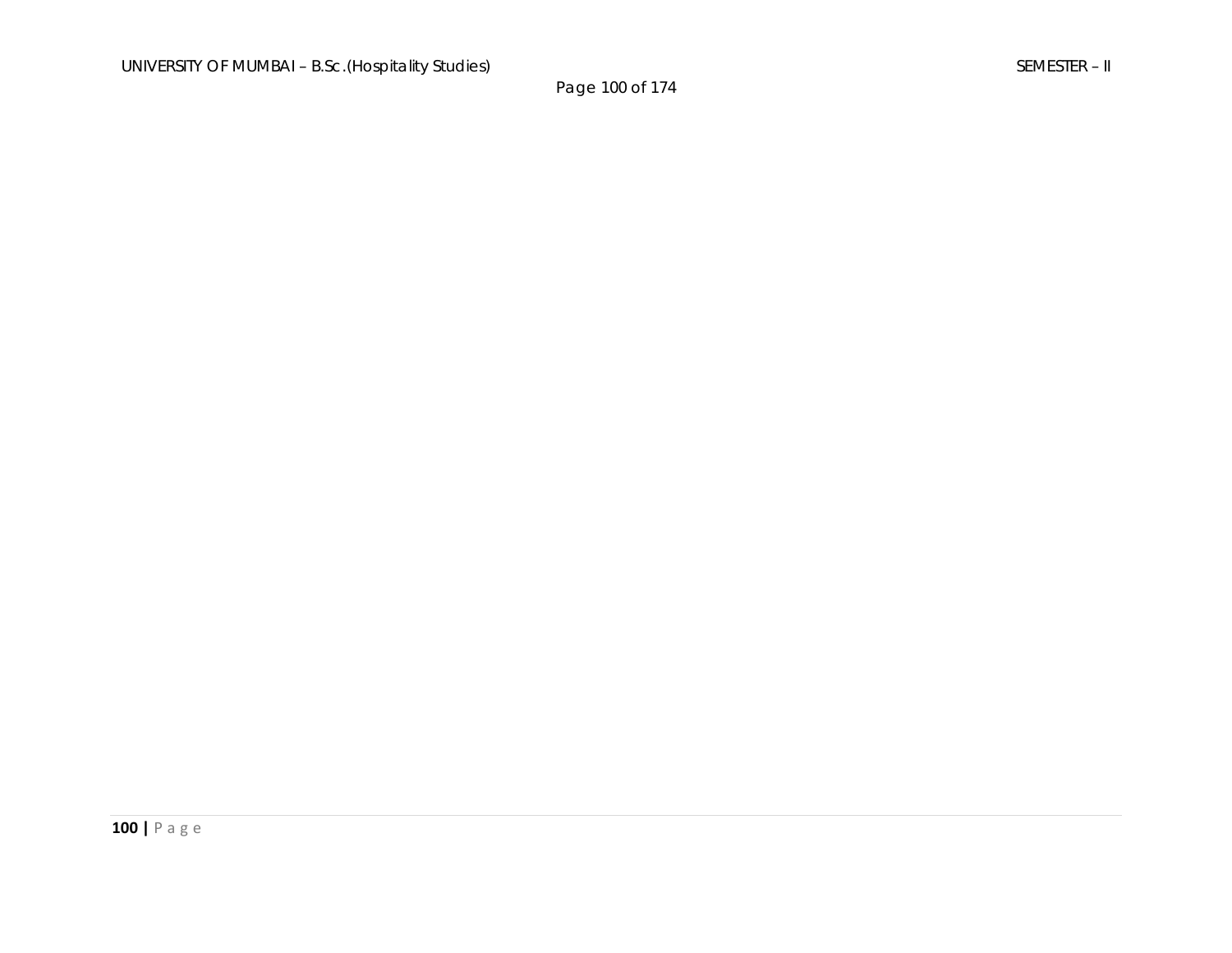## **INFORMATION TECHNOLOGY (THEORY)**

**(SEMESTER – I) – 15 Weeks** 

| Name of the Programme               | Duration      | Semester       | Course/Course Code                         |
|-------------------------------------|---------------|----------------|--------------------------------------------|
| <b>B.Sc. in Hospitality Studies</b> | Six Semesters |                | <b>INFORMATION</b><br>TECHNOLOGY(USHO 107) |
| Course Code                         | Title         | <b>Credits</b> |                                            |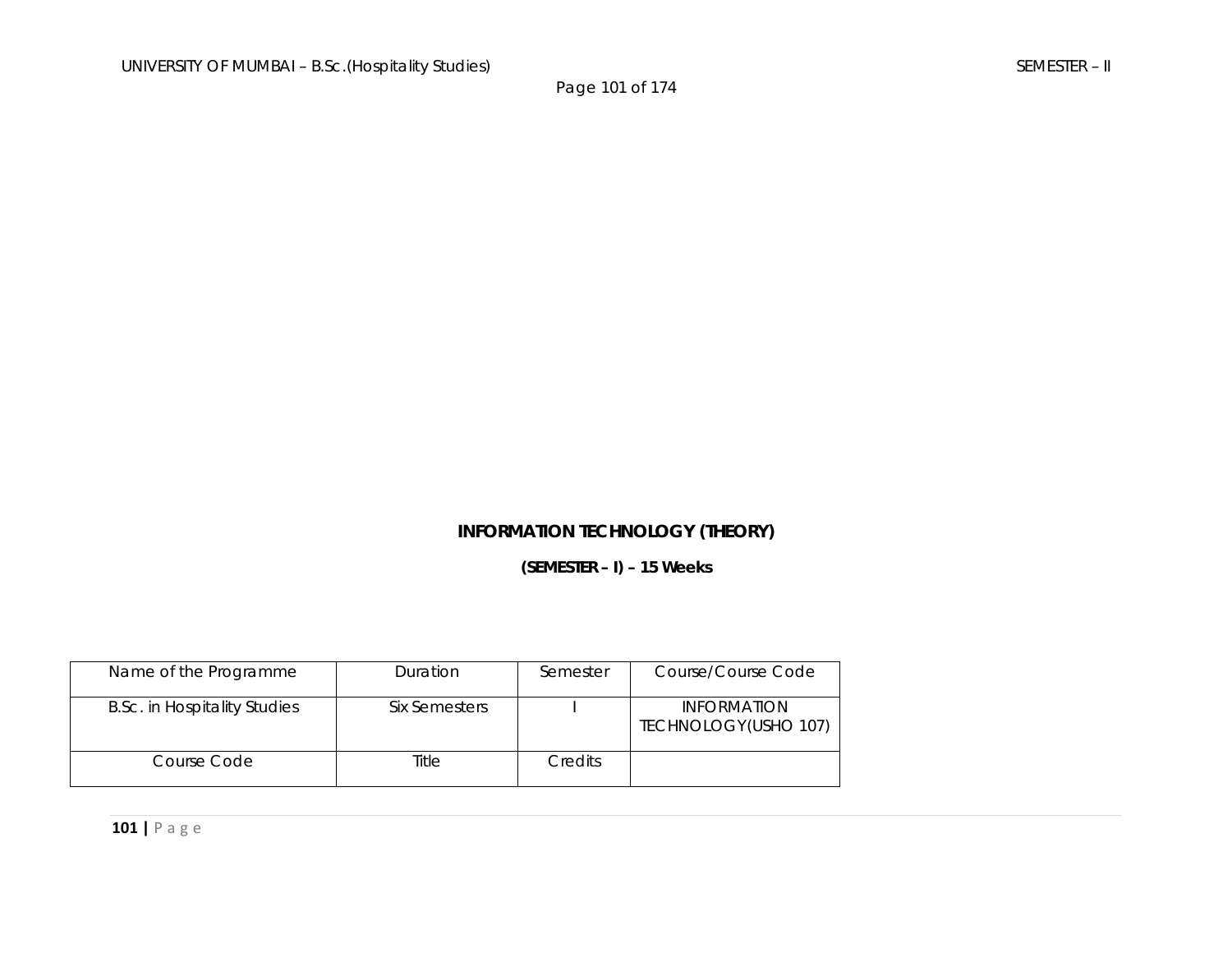Page 102 of 174

| <b>USHO107</b> | <b>INFORMATION</b> | - |  |
|----------------|--------------------|---|--|
|                | <b>TECHNOLOGY</b>  |   |  |
|                |                    |   |  |

| For Course Per week 1 lecture/period is 60 minutes<br>duration |  |  |  |  | For Subject per week | 1 lecture/period is 60 minutes duration |
|----------------------------------------------------------------|--|--|--|--|----------------------|-----------------------------------------|
| Practical<br>Theory                                            |  |  |  |  |                      |                                         |
| <b>Actual Contact</b>                                          |  |  |  |  |                      |                                         |
| Credit                                                         |  |  |  |  |                      |                                         |

### **Semester I – 15 weeks**

| <b>THEORY</b>   |                |                   |             |                | PRACTICAL     |                    |                       | Total<br>Credits |                |         |
|-----------------|----------------|-------------------|-------------|----------------|---------------|--------------------|-----------------------|------------------|----------------|---------|
| Hours /<br>week | Total<br>Hours | Notional<br>Hours | Cre<br>dits | Total<br>Marks | Hours<br>week | Total<br>Hour<br>S | Notion<br>al<br>Hours | Credi<br>ts      | Total<br>Marks | Lecture |
| 01              | 15             | 20                | 02          | $- -$          | 02            | 30                 | 05                    | 02               | $- -$          | 02      |

**Objective**: To equip the student with the theory inputs with respect to understanding the fundamentals of computers and necessary skills to operate the generic applications and standard operating systems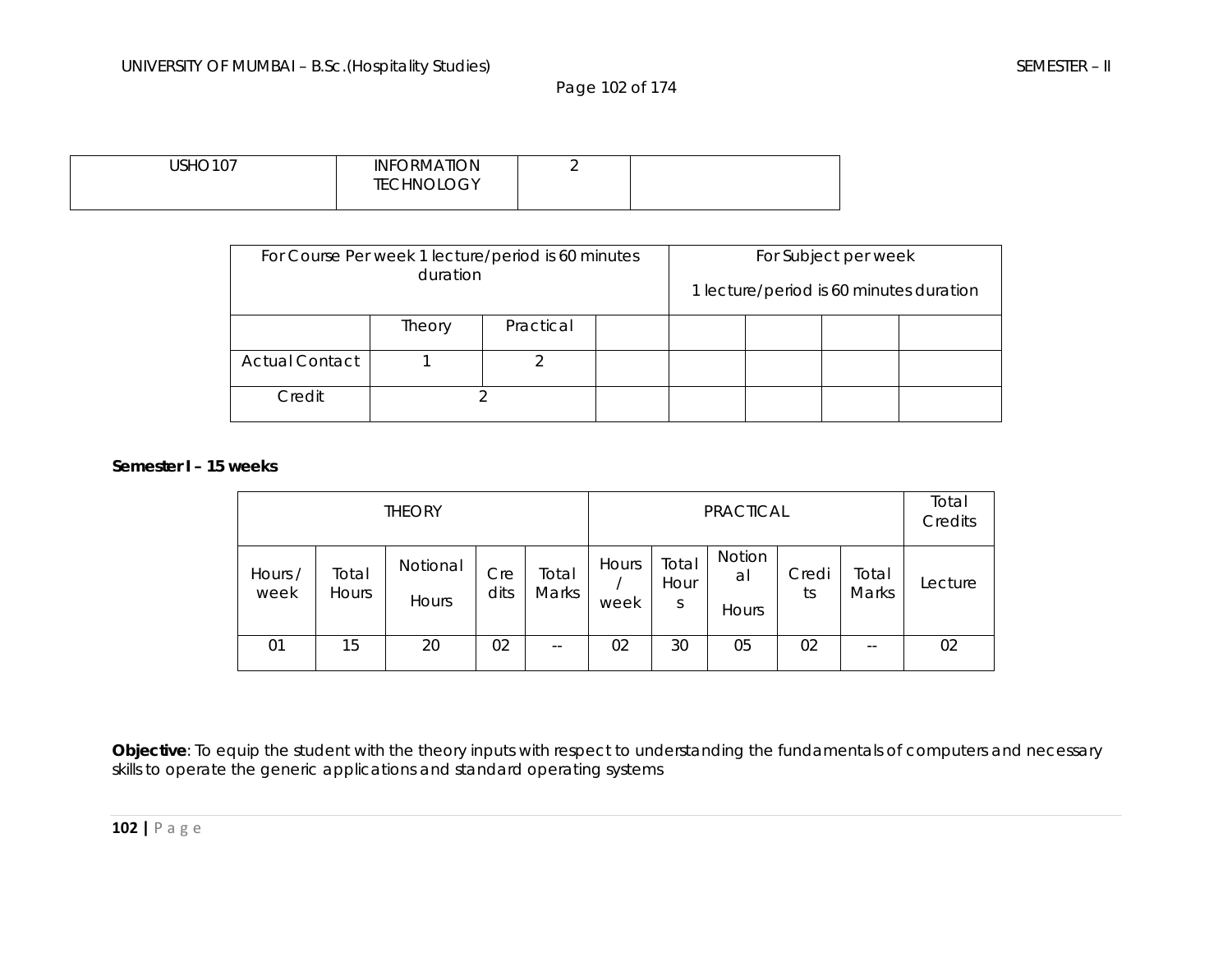### **Contents of syllabus for USHO 107**

### **(Theory – 15 Hrs)**

#### **Unit I**

| Sr. | Topic                                                                                                                                                                                                                                                                                                                                                                                      | <b>LEC</b> |
|-----|--------------------------------------------------------------------------------------------------------------------------------------------------------------------------------------------------------------------------------------------------------------------------------------------------------------------------------------------------------------------------------------------|------------|
| A   | <b>Introduction to Computer Fundamentals</b>                                                                                                                                                                                                                                                                                                                                               | 15         |
| B   | 5 Parts of Computer<br>$\bullet$<br>Difference between Hardware & Software<br>$\bullet$<br>Difference Between Data and Information<br>$\bullet$<br>Types of Computers - Server (Types), Clients (Types of Portable<br>$\bullet$<br>Computer)<br><b>Application Software</b><br>$\bullet$<br>System Software<br>$\bullet$<br>Software Copyright - Freeware, Shareware, Licensed<br>Software |            |
| C   | Application Software – Word Processor, Spreadsheet, Database<br>$\bullet$<br>Management, Presentation, Media, Outlook, Browser and Utility<br>Software like Acrobat Reader<br>System Software – Operating System (Windows, Linux, Android)<br>$\bullet$<br>Device Driver<br>$\bullet$<br>Utility Software - VLC Player, File Converter<br>Hardware                                         |            |

- Introduction of Central Processing Unit
- Processor Intel, AMD, Clock Speed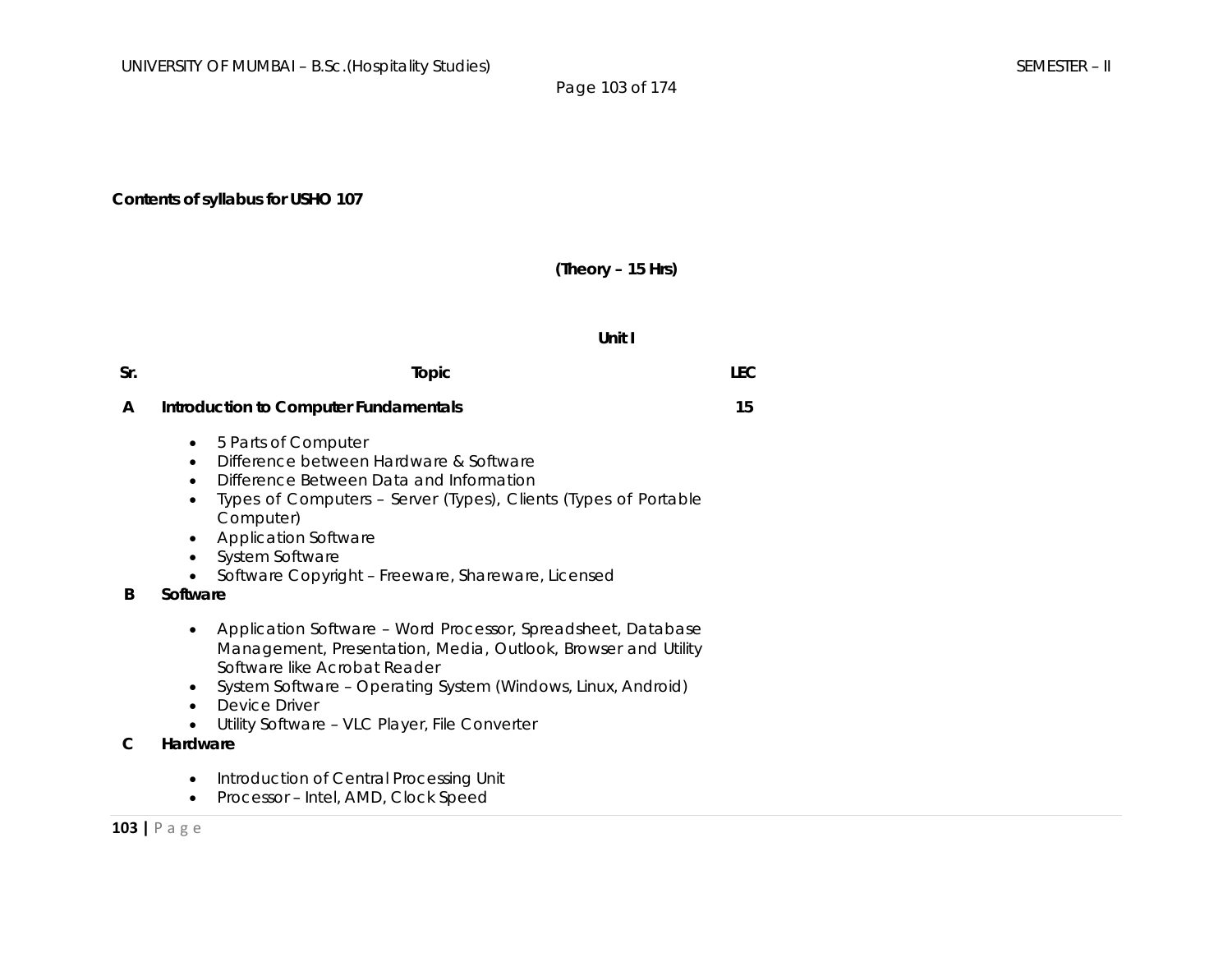- Input Devices Keyboard, Mouse, Mic, Scanner, Barcode Reader, RFID, Touch Screen
- Output Devices Displays (CRT, TFT, LCD, Plasma, LED, Projector)
- Display Resolution
- Printers Inkjet, Laser, Thermal
- Storage Devices Primary (RAM & ROM), Secondary (HDD, Flash Drive, USB, CD/DVD, Blue Ray, Media Players)
- **D Networking** 
	- Types of Network (LAN, WAN, MAN)
	- Topology (Bus, Star, Ring, Mesh & Tree)
	- Network Hardware (Cables RJ45, RJ11, MTRJ, Switch, Routers, Access Point, Modem)
	- IP and MAC Address, Subnet, Gateway, DNS
	- Understanding Network Address & Node Address
	- Network Security Firewalls (Hardware & Software)
	- Bandwidth
- **E Internet** 
	- Intranet, Internet & Extranet
	- WWW, HTTP, Domains
	- VPN & VoIP
	- Search Engines
	- ISP & Bandwidth

### **(Practical 30 Hrs)**

### **Sr. Topic**

- **1 Computer Architecture (DEMO)** 
	- Motherboard, RAM, PCI Slots, SMPS & different Ports

**02**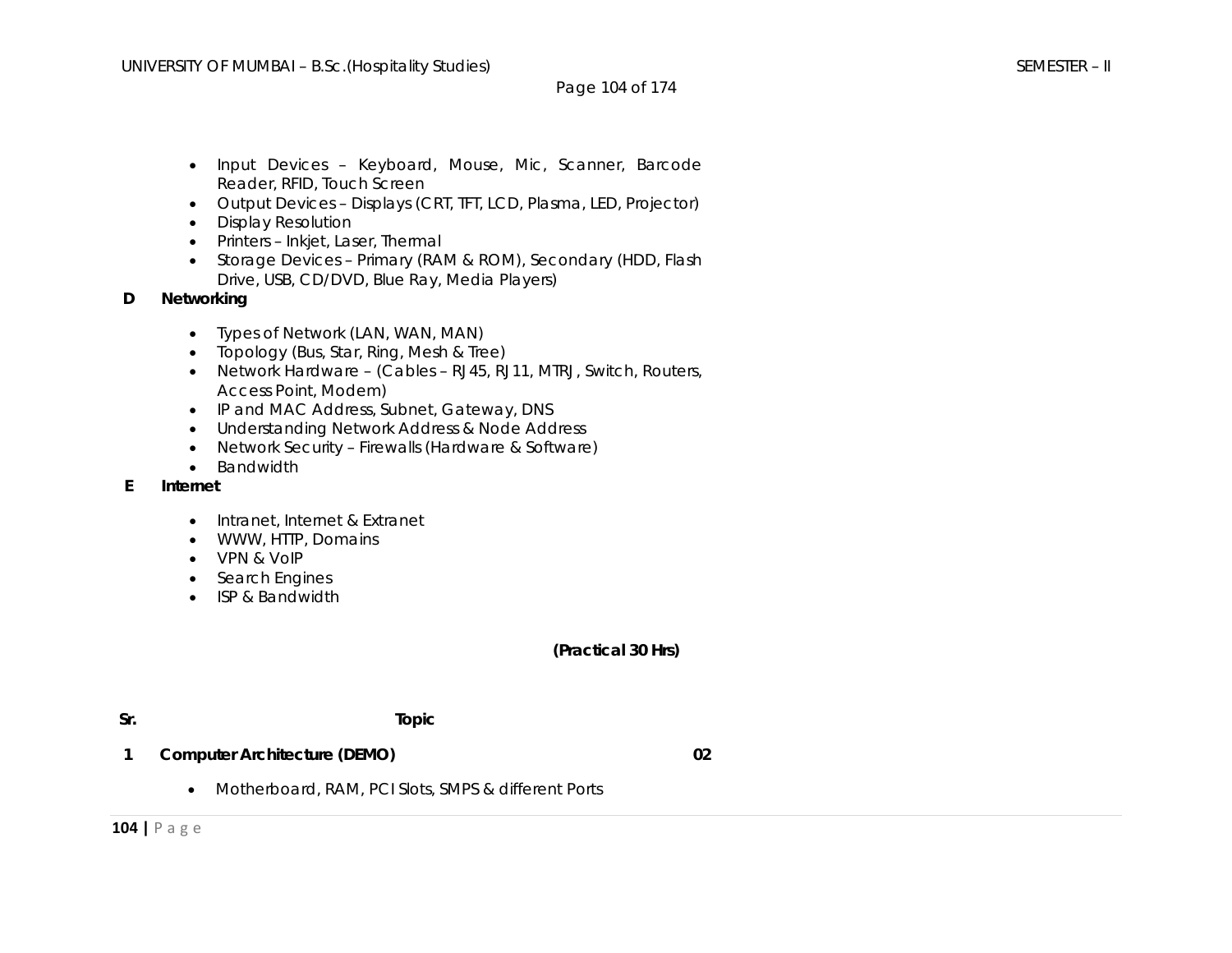### **2 Operating System**

### • DOS Commands (CMD, IP, IPCONFIG, DIR, CLS, PING etc.)

- Introduction to Desktop
- Control Panel
- Configuring Printers (Standalone & Network)
- Sharing & Security
- **3 Word 2007**

**06** 

**06** 

#### **Microsoft word**

File, Edit, View, Insert, Format, Tools, Table Commands

Page Setup, Print Options, Setting Page Margins

Clip Arts, Inserting Pictures/Charts/Files

Correcting Text, Cut, Paste, Undo, Redo, Deleting Blank Lines, Inserting A Page, Typing Over Text, Replacing Text, Moving And Copying Text. Menu Method, Key Board Method, Tool Bar Method, Drag & Drop Method, Checking Text, The Spell Checker, Auto Correct Check Up, The Sanrus, The Grammar Checker, Formatting A Text, Changing Type Style, Character Highlighting, Alignment Of Text, Left, Right, Center, Justifying Text-Types & Tab Setting, Setting Tab Using Ruler, Indenting Paragraphs, Increasing And Decreasing Indents, Using Ruler To Set Indents, Spacing Paragraph Line Spacing, Spacing Between Paragraphs, Page Views, Normal Views, Page Layout View, Outline View, Print Preview, "Full Screen View, Master Document View, Magnification, 200 M Control In Any View, Page Formatting, Setting Margins, Paper Size, Printing In Landscape Or Portrait Orientation, Page Numbering, Adjoining Page Numbering, Deleting Page Numbering, Header & Footer, Creating And Editing, Inserting And Deleting Pages In A Document, Saving The Text, Saving The File To Disk, Closing A File, Opening A Non-Work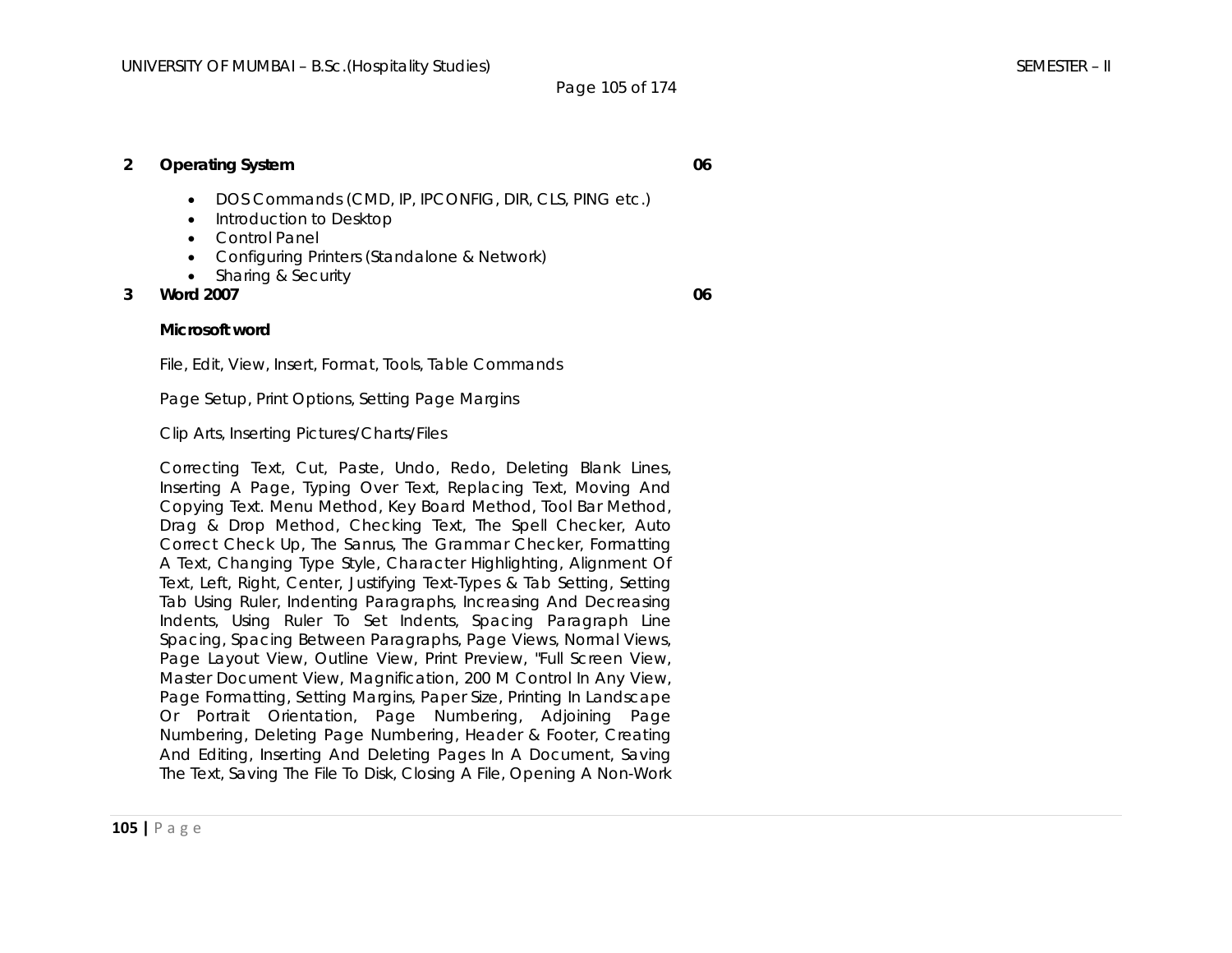Document, Printing The Text.

#### **4 EXCEL**

Processing With Ms Excel, Starting Excel, Starting New Work Book, Entering And Editing Data, Formatting Work Sheet, Sorting The Data, The Worksheet Selecting Cells And Ranges, Selecting With Mouse, Data Entry, Entering Numbers, Text, Date 4 Time Entries, Entering Series, Filing A Text Series With Auto Fill, Filing A Number Series, Editing Data, Clearance And Replacing Contents Of A Cell, Deleting The Contents Of A Range Of Cell, Rearranging Work Sheet Data, Copying, Auto Correct, Spell Checking, File dose, Formatting Data, Font Selection, Aligning Data, Format Style, Formatting Work Book, Arranging, Hiding, Un hiding, Inserting Columns And Rows, Adjusting Width, Copying And Moving, Inserting And Deleting Sheets From Work Book, Mathematical Operator, Exponentiation And Percentage Operators, Logical Or Comparison Operators, Using Mouse To Create A Formula.

Inserting A Chart, Chart Types, Modifying Chart, Adding Drawing To The Chart, Printing In Excel, Print Parameters, Default And Changing Default Settings, Sorting, Printing Etc.

#### **5 POWERPOINT**

**08** 

Power Point Terminology-Getting Into Power Point-Creating, Opening And Saving Presentations- The Easy Way-Using Auto Content Wizard-Working With Blank Presentation-Using The Templates-Using The Slide Master-Working With Color Schemes**06**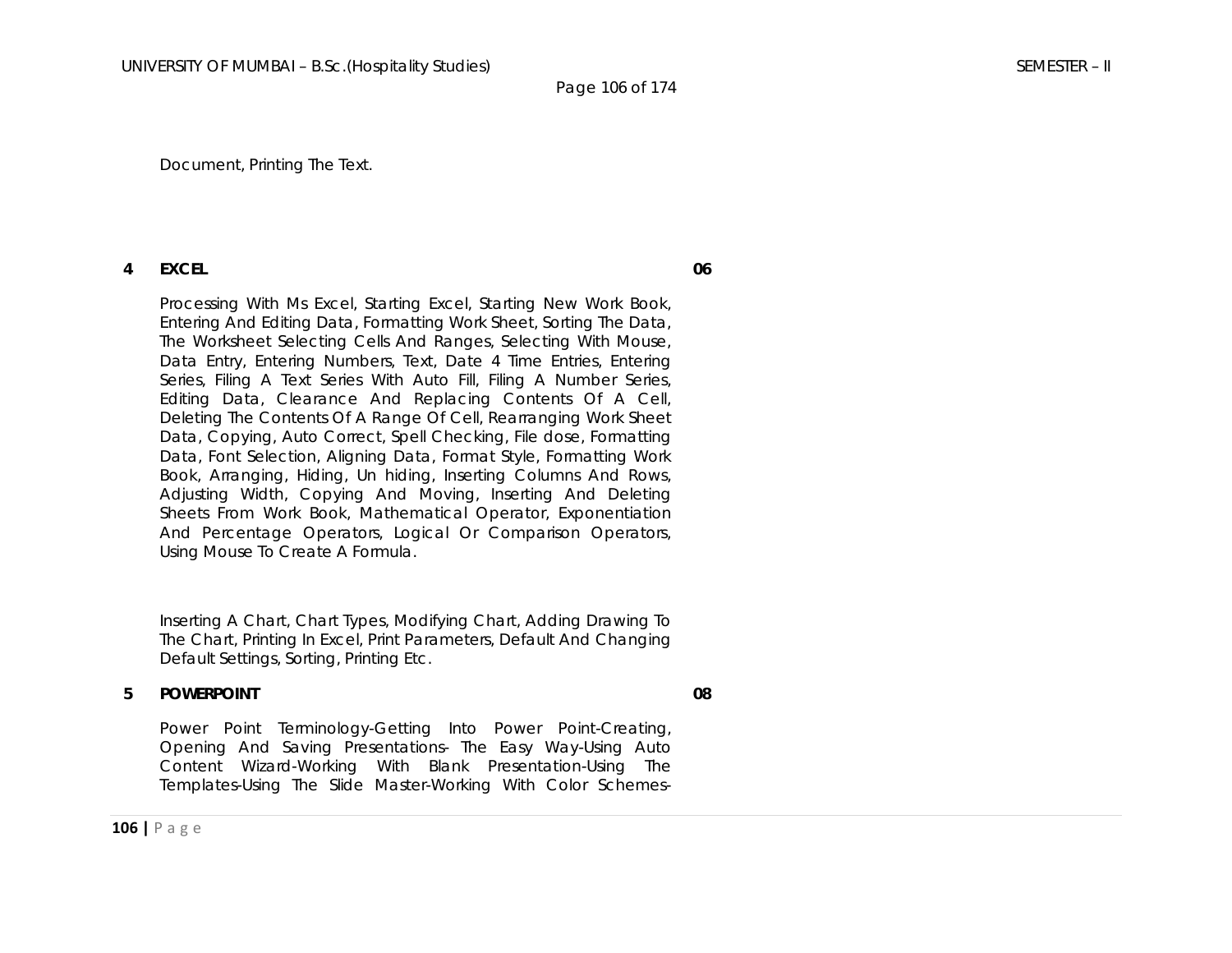Working With Slides-Making A New Slide -Move, Copy Or Duplicate Slides-Delete A Slide-Copy A Slide From One Presentation To Another-Go To Specific Slide-Change The Lay Out Of A Slide-Zoom In Or Out Of Slide-Working With Text In Power Point-Cutting, Copying and Pasting-Formatting Text, Change Font & Size, Shadowing, Embossing-Alignment The Text-Left, Center, Right And Justify-Power Of Graphics In Power Point-Working With Clipart Picture-Using Microsoft Excel-Chart-Using Organization Charts-Power Point Drawings-Ways To Draw-Adding Lines-Connecting Lines-Borders And Adding Curves-Creating Word Tables-Making Great Looking Presentations(Putting On A Show)-Arranging, Creating Animated Slides- Manually Advancing Slides-Adding And Removing Transitions-Running A Presentation Continuously-Printing The Presentation Elements.

#### **6 Outlook**

**02** 

• Configuration

#### **(b) Practical Semester end assessment - 30 marks**

- •A candidate will asked to carry out skill based practical in the Computer lab.
- Assessment will be done as follows

| <b>File</b> | <b>Skill Set-I</b><br>Grooming |  | <b>Skill Set-II</b> | Viva -voce |
|-------------|--------------------------------|--|---------------------|------------|
|             | ◡                              |  |                     |            |

•Marks obtained out of 50 shall be converted to out of 30 to the next integer for final calculation.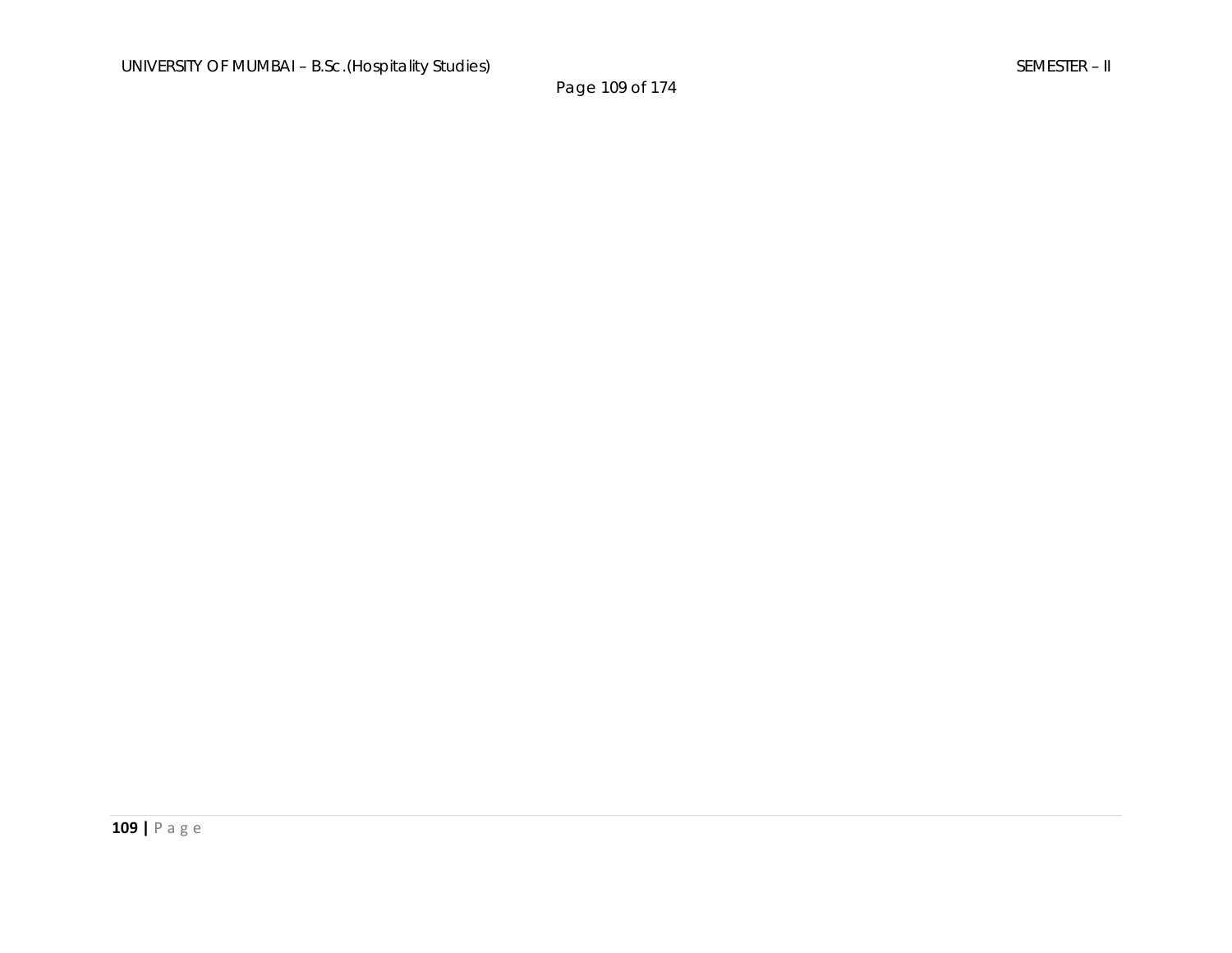Page 110 of 174

# **FOOD SAFETY AND NUTRITION**

| Name of the Programme               | Duration                   | Semester       | Course/C<br>ourse<br>Code                   |
|-------------------------------------|----------------------------|----------------|---------------------------------------------|
| <b>B.Sc. in Hospitality Studies</b> | <b>Six Semesters</b>       |                | Food<br>Safety &<br>Nutrition(U<br>SHO 108) |
| Course Code                         | Title                      | Credits        |                                             |
| <b>USHO108</b>                      | Food Safety &<br>Nutrition | $\mathfrak{D}$ |                                             |

| For Course Per week 1 lecture/period is 60 minutes |          | For Subject per week |  |  |  |                                         |  |
|----------------------------------------------------|----------|----------------------|--|--|--|-----------------------------------------|--|
|                                                    | duration |                      |  |  |  | 1 lecture/period is 60 minutes duration |  |
|                                                    | Theory   | Practical            |  |  |  |                                         |  |
| <b>Actual Contact</b>                              | $ -$     |                      |  |  |  |                                         |  |

**110 |** Page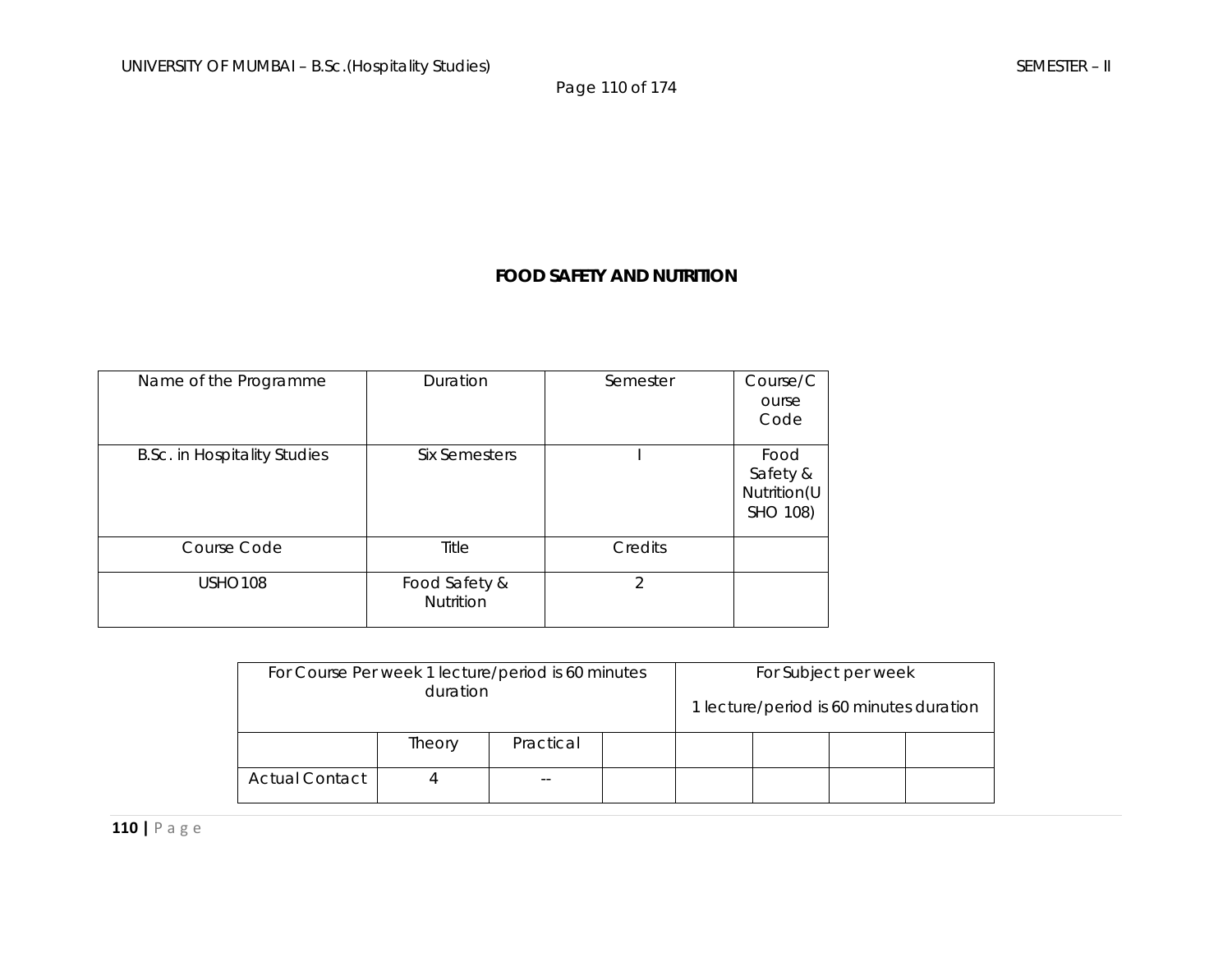Page 111 of 174



### **Semester I – 15 weeks**

|                 | <b>THEORY</b>         |                   |             |                |               |                    | PRACTICAL                    |             |                    |
|-----------------|-----------------------|-------------------|-------------|----------------|---------------|--------------------|------------------------------|-------------|--------------------|
| Hours /<br>week | Total<br><b>Hours</b> | Notional<br>Hours | Cre<br>dits | Total<br>Marks | Hours<br>week | Total<br>Hour<br>S | Notion<br>al<br><b>Hours</b> | Credi<br>ts | <b>Total Marks</b> |
| 04              | 45                    | 10                | 02          |                | --            | --                 | $ -$                         |             | $- -$              |

### **Contents of syllabus for USHO 108**

### **OBJECTIVES:**

### **At the end of Semester – I**

- •To learn about the importance of hygiene & sanitation in the catering industry
- •To get acquainted with the food standards.
- •To learn about ways to minimize food poisoning and infections.
- •To understand function, sources & deficiency of nutrients.
- •To gain basic knowledge of nutrition
- •To gain knowledge about maintenance of good health.
- $\bullet$ To understand the changes brought about in food nutrients during processing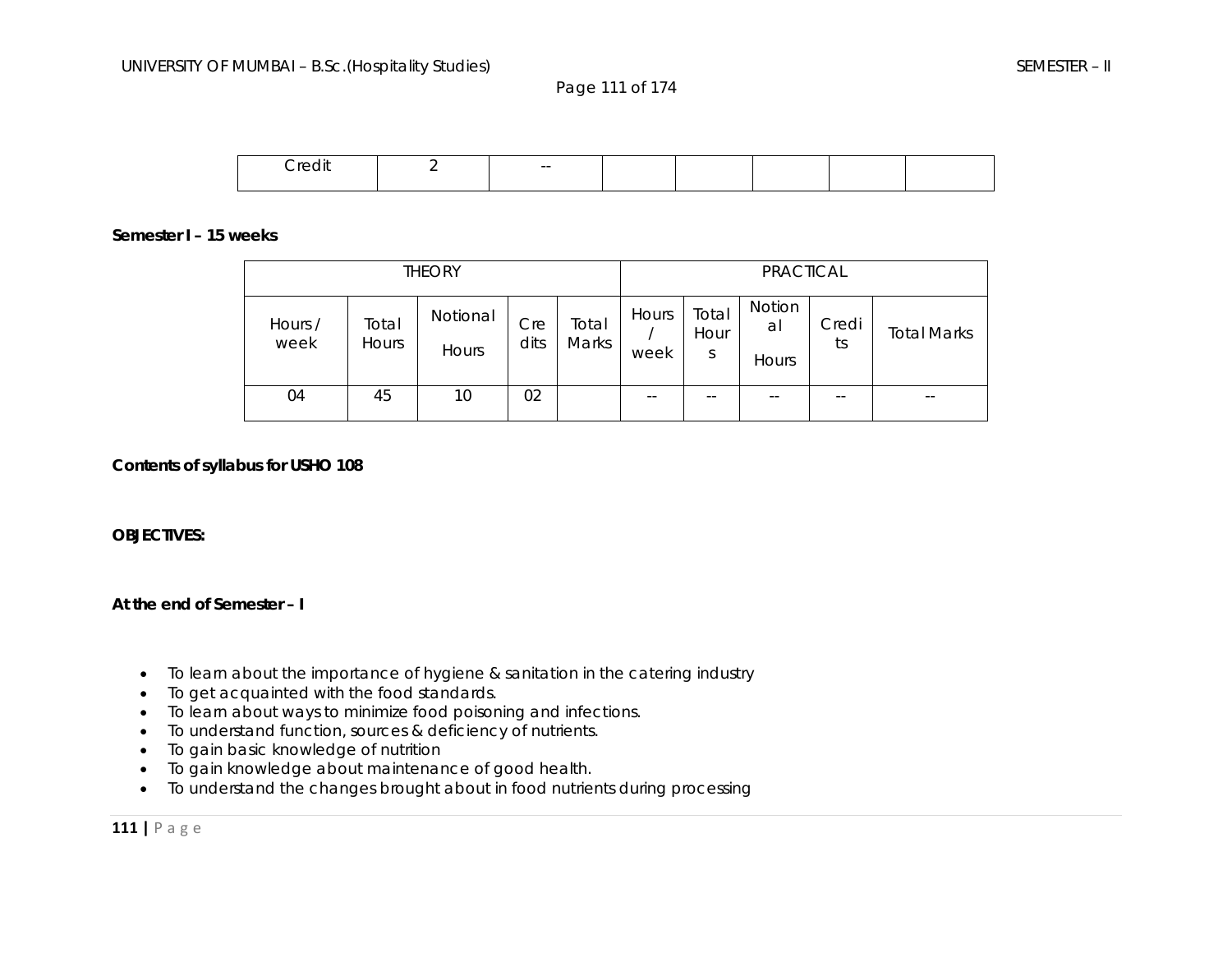### **Semester I – 15 weeks**

|             |              | $\mathbf{r}$<br>ᄔᅛ |
|-------------|--------------|--------------------|
| <b>UNIT</b> | <b>TOPIC</b> |                    |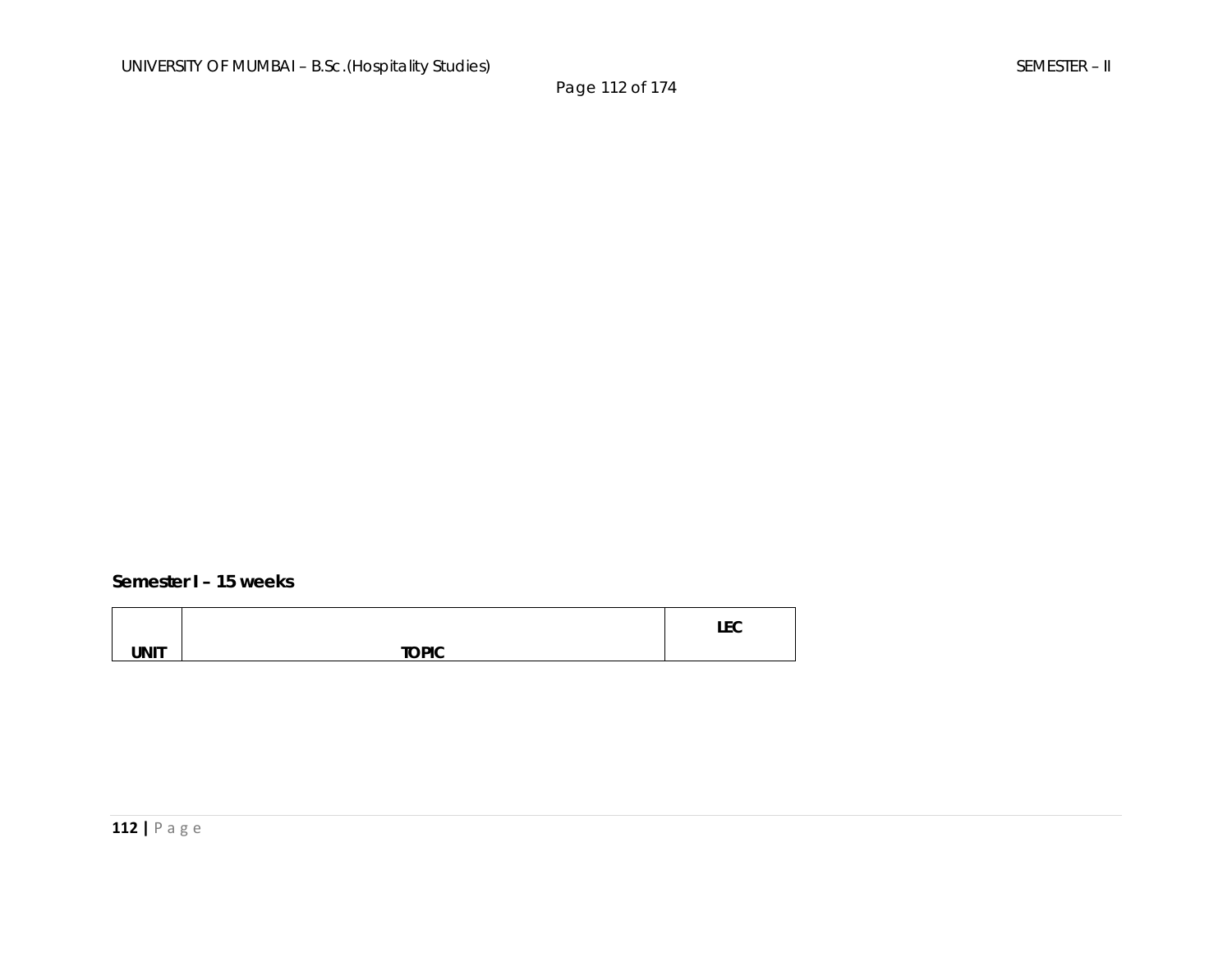# Page 113 of 174

|              | <b>INTRODUCTION TO HYGIENE</b>     |  |  |  |  |  |
|--------------|------------------------------------|--|--|--|--|--|
|              |                                    |  |  |  |  |  |
| 1.1          | Rules & importance of hygiene      |  |  |  |  |  |
| 1.2          | Personal Hygiene                   |  |  |  |  |  |
| 1.3          | Cleaning of premises               |  |  |  |  |  |
| 1.4          | Pest Control                       |  |  |  |  |  |
| 1.5          | Waste disposal                     |  |  |  |  |  |
| <b>HACCP</b> |                                    |  |  |  |  |  |
|              |                                    |  |  |  |  |  |
| 2.1          | Introduction                       |  |  |  |  |  |
| 2.2          | Importance                         |  |  |  |  |  |
| 2.3          | <b>VII Critical Control Points</b> |  |  |  |  |  |
|              |                                    |  |  |  |  |  |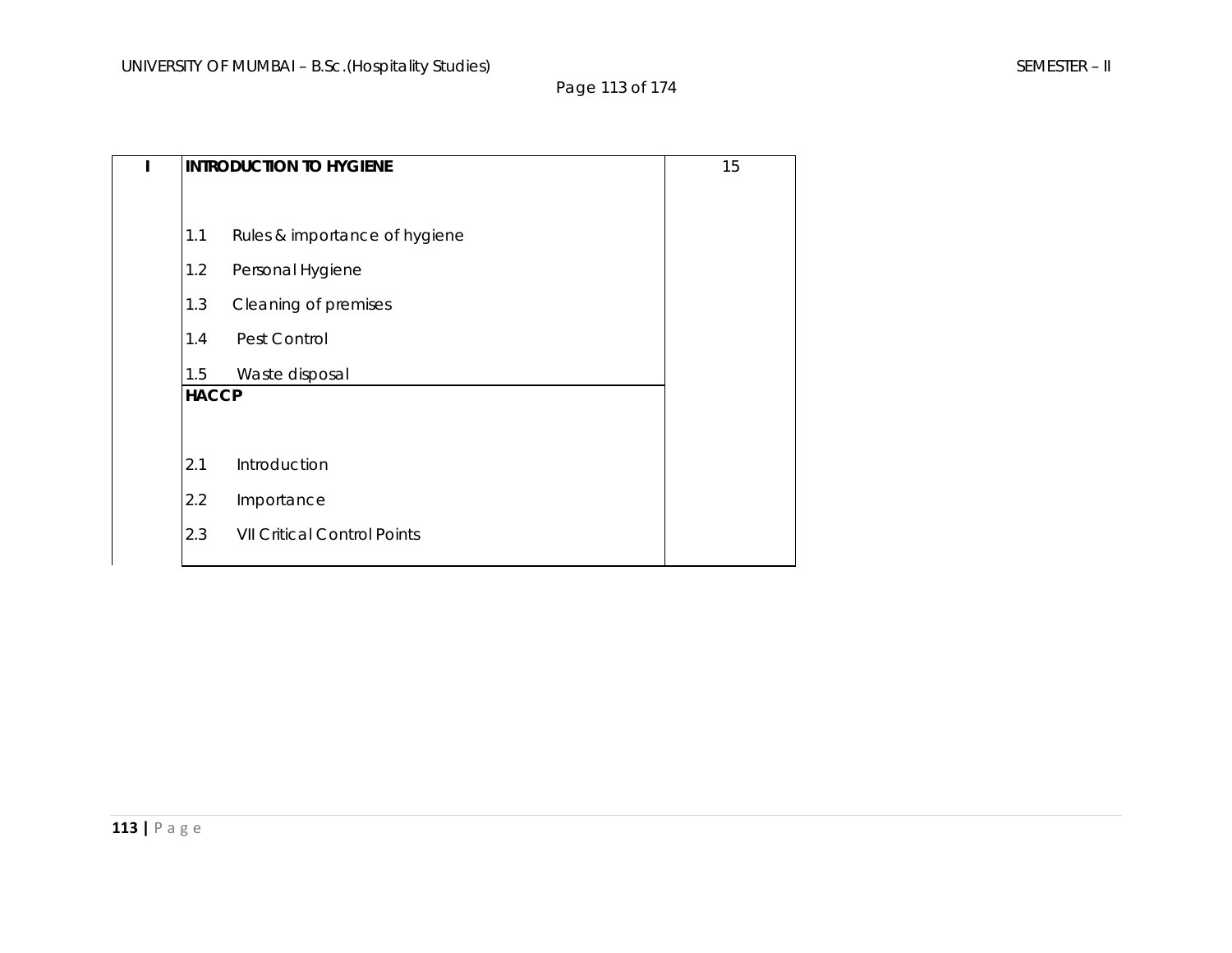Page 114 of 174

| <b>IMICROBES</b> |                                                    |
|------------------|----------------------------------------------------|
| 3.1              | Introduction (Bacteria, Yeast, Mould)              |
| 3.2              | Classification                                     |
| 3.3              | Factors for growth                                 |
| 3.4              | Role of microbes in manufacture of fermented foods |
|                  | (dairy products, Veg. & bakery preparations,       |
|                  | alcoholic Bev., vinegar, fermented Indian foods)   |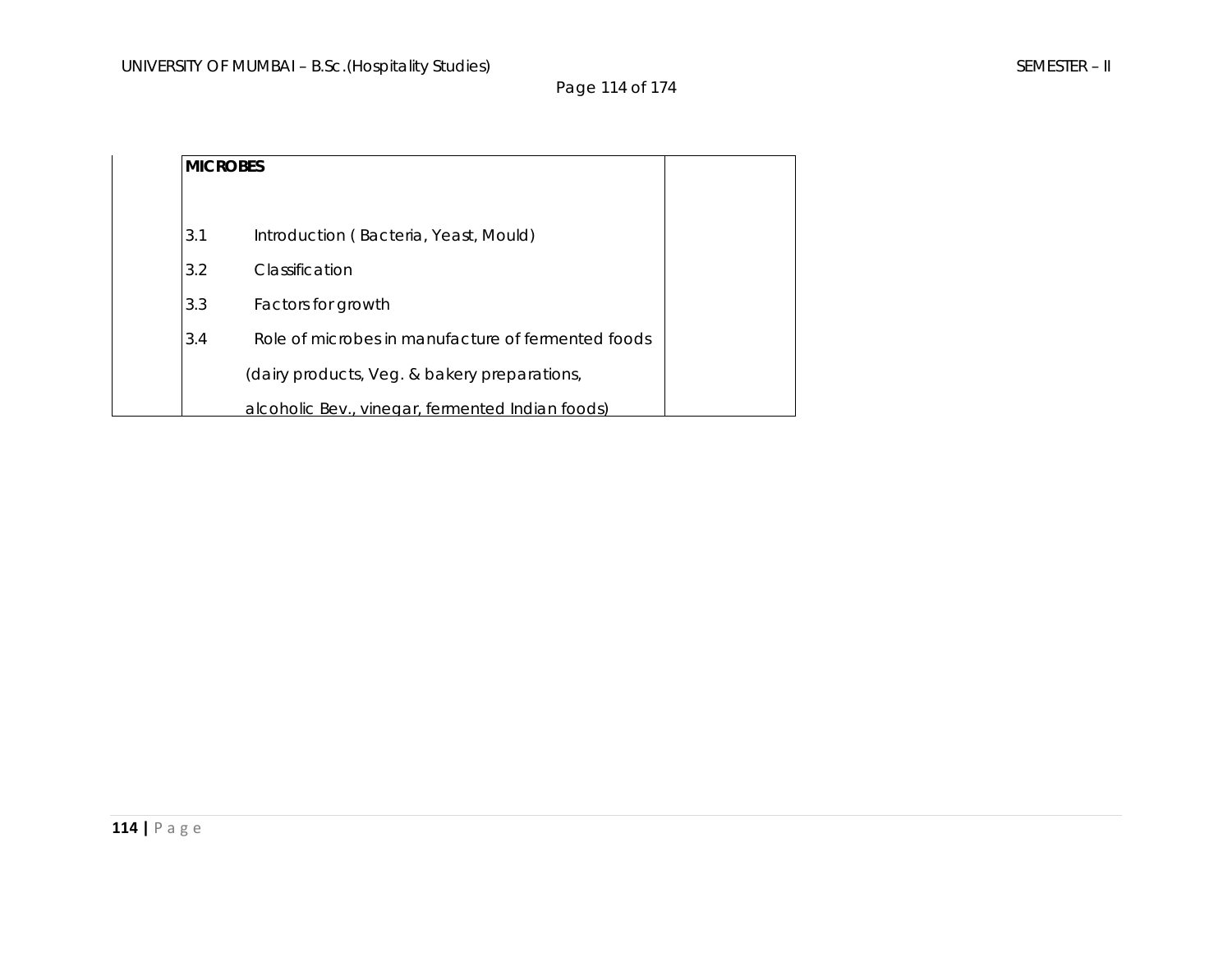| $\mathbf{I}$ |                    | <b>FOOD BORNE ILLNESS</b>                                  |  |  |  |  |  |  |
|--------------|--------------------|------------------------------------------------------------|--|--|--|--|--|--|
|              |                    |                                                            |  |  |  |  |  |  |
|              | 1.1                | Natural Toxins (Kesari Dal, Potatoes, Mushrooms, Shell     |  |  |  |  |  |  |
|              |                    | Fish, Peanuts)                                             |  |  |  |  |  |  |
|              | $1.2^{\circ}$      | Chemical (Tin, Copper, Arsenic, Lead)                      |  |  |  |  |  |  |
|              | 1.3                | Bacterial toxins (staphylococcus,                          |  |  |  |  |  |  |
|              |                    | salmonella, Clostridium perfringens, Clostridium           |  |  |  |  |  |  |
|              |                    | botulinum)                                                 |  |  |  |  |  |  |
|              |                    |                                                            |  |  |  |  |  |  |
|              |                    | 1.4 Food poisoning & Infections                            |  |  |  |  |  |  |
|              |                    |                                                            |  |  |  |  |  |  |
|              | <b>Definitions</b> |                                                            |  |  |  |  |  |  |
|              |                    | <b>FOOD ADULTERATION</b>                                   |  |  |  |  |  |  |
|              |                    |                                                            |  |  |  |  |  |  |
|              |                    | 2.1 Definition and types                                   |  |  |  |  |  |  |
|              |                    | 2.2 Test to detect (coffee, semolina, flour, ghee, butter, |  |  |  |  |  |  |
|              |                    | margarine, oil, milk, turmeric, coriander powder, pepper   |  |  |  |  |  |  |
|              |                    | corn, meat etc.                                            |  |  |  |  |  |  |

**115 |** Page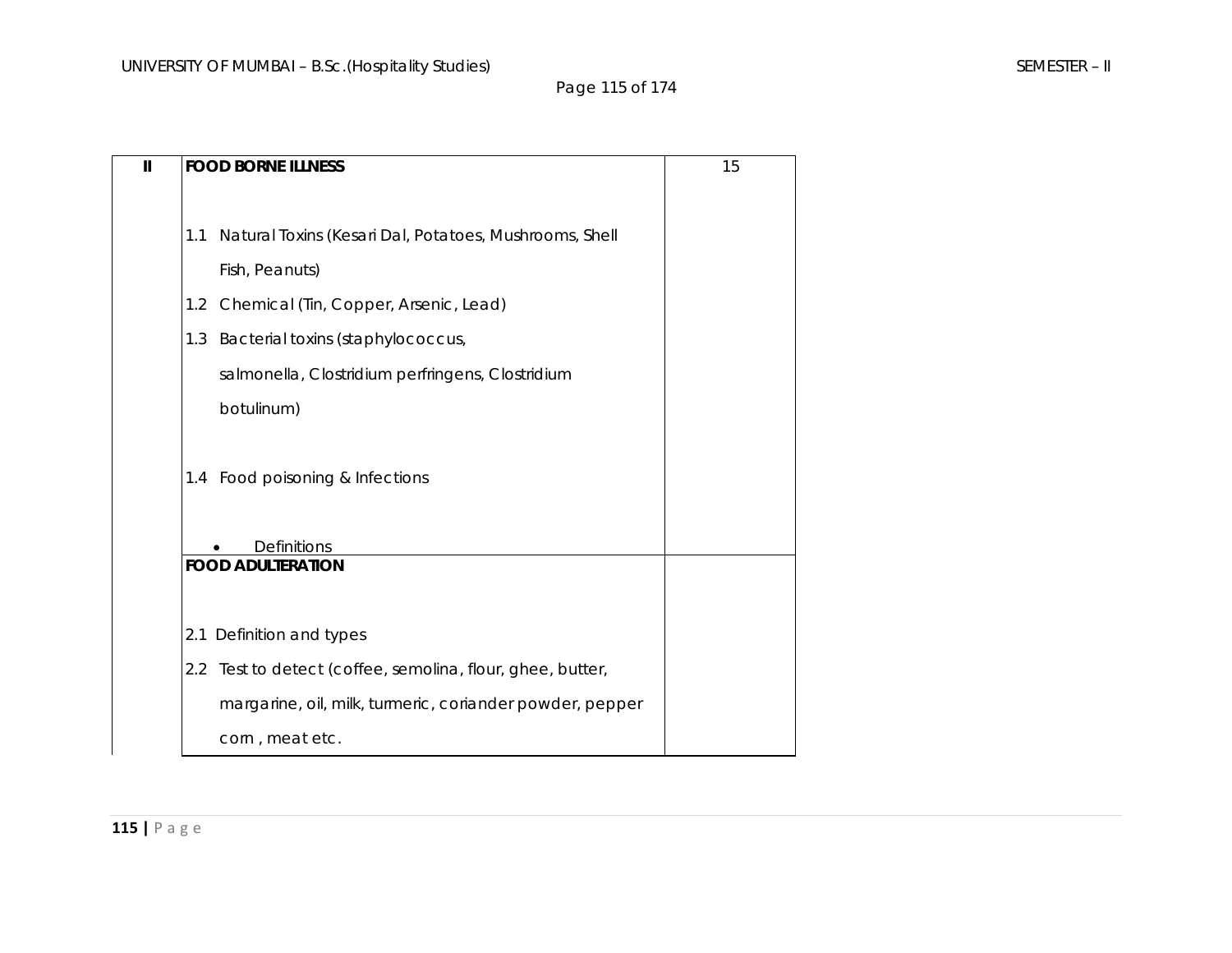# Page 116 of 174

|     | <b>FOOD ADDITIVES</b>                                                  |  |
|-----|------------------------------------------------------------------------|--|
| 3.1 | <b>Colours &amp; Flavours</b>                                          |  |
|     | 3.2 Browning reactions-causes, desirable &                             |  |
|     | undesirable effects)                                                   |  |
|     | <b>FOOD PRESERVATION</b>                                               |  |
|     |                                                                        |  |
| 4.1 | <b>Methods of Preservation</b><br>❖<br>Natural & Chemical Preservation |  |
| 4.2 | Low temperature(Refrigeration, Freezing)                               |  |
| 4.3 | High Temperature(Pasteurisation, Sterilization,                        |  |
|     | Canning)                                                               |  |
| 4.4 | Irradiation                                                            |  |
|     | <b>FOOD STORAGE</b>                                                    |  |
| 5.1 | Dry food store                                                         |  |
| 5.2 | Refrigerated store                                                     |  |
| 5.3 | Freezer store                                                          |  |
| 5.4 | Holding at High Temperature                                            |  |
|     |                                                                        |  |

**116 |** Page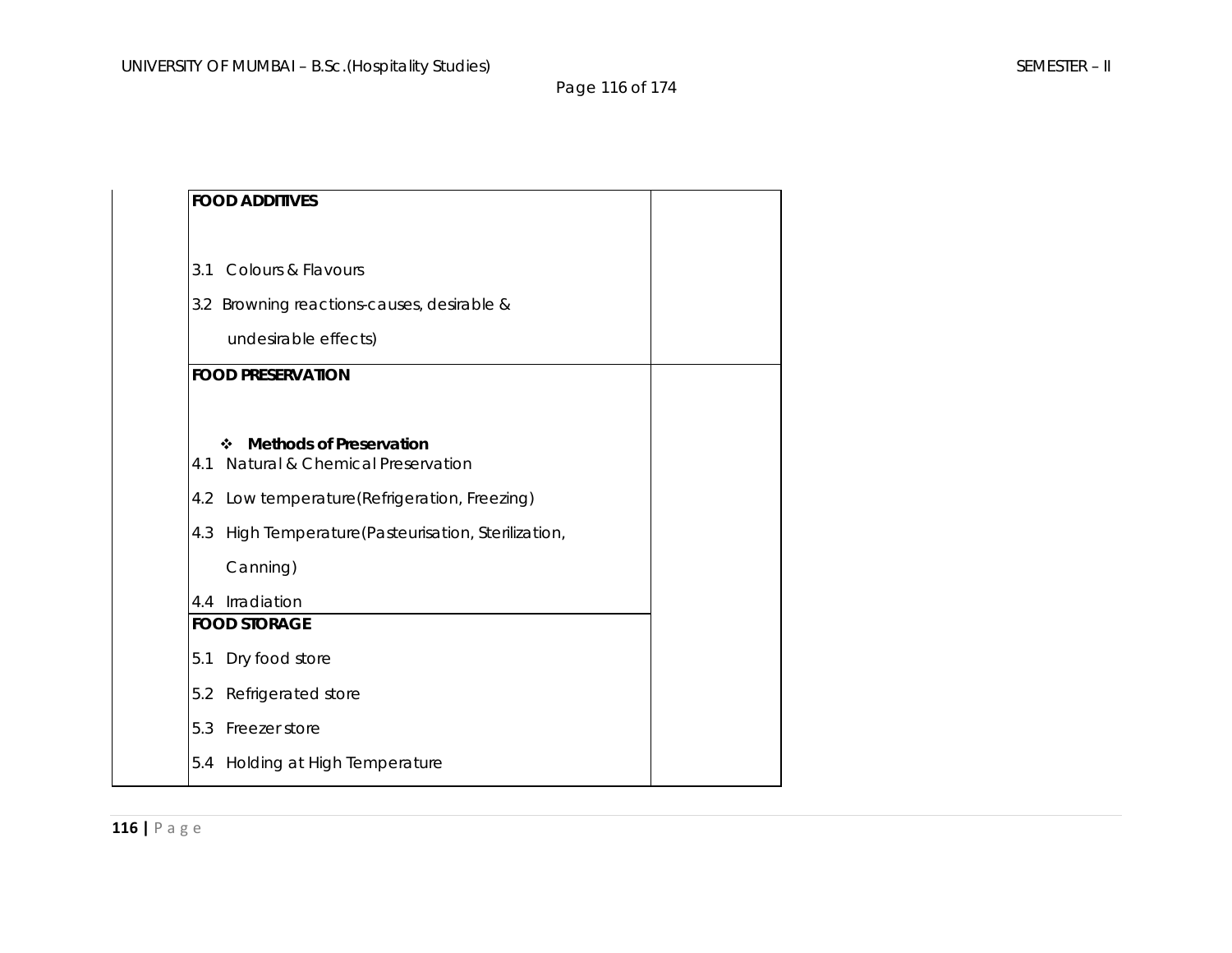# Page 117 of 174

| Ш | <b>INTRODUCTION TO NUTRITION</b>                       | 15 |
|---|--------------------------------------------------------|----|
|   |                                                        |    |
|   | 1.1- Definitions (Food, balanced diet, nutrition,      |    |
|   | over nutrition, under nutrition, malnutrition, health) |    |
|   | $1.2^{\circ}$<br>- Balanced diet-Food pyramid          |    |
|   | <b>CARBOHYDRATES</b>                                   |    |
|   | 2.1<br>- Classification & composition                  |    |
|   | 2.2<br>- Functions & requirements, sources             |    |
|   | 2.3<br>- Excess & Deficiency                           |    |
|   | 2.4<br>-Uses in food preparation                       |    |
|   | (Gelatinization, Gel formation, Dextrinization,        |    |
|   | Gluten formation, Caremelization)                      |    |
|   |                                                        |    |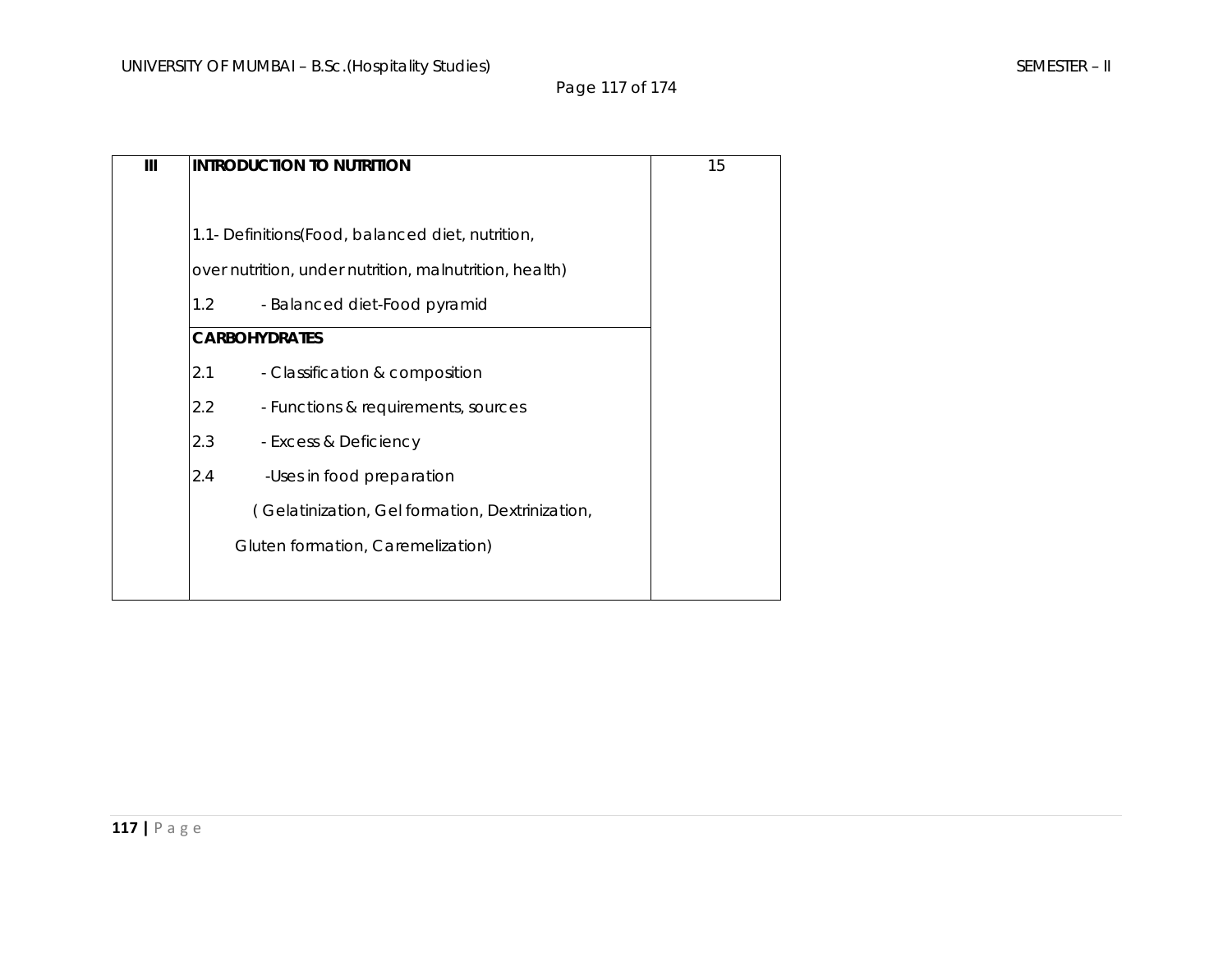| <b>PROTEINS</b>      |                                              |  |
|----------------------|----------------------------------------------|--|
| 3.1                  | - Classification & Composition               |  |
| 3.2                  | - Functions & requirements, Sources          |  |
| 3.3                  | - Excess & Deficiency                        |  |
| 3.4                  | - Uses in food preparation                   |  |
| 3.5                  | - Effect of heat (Denaturation, Coagulation) |  |
| 3.6                  | - Gel formation                              |  |
| 3.7                  | - Foaming                                    |  |
| <b>FATS&amp;OILS</b> |                                              |  |
|                      | 4.1- Classification & Composition            |  |
| 4.2                  | - Functions & requirements, Sources          |  |
| 4.3                  | - Excess & Deficiency                        |  |
| 4.4                  | - Types, Sources, Uses                       |  |
| 4.5                  | - Factors causing deterioration              |  |
| 4.6                  | - Rancidity                                  |  |
| 4.7                  | - Flavour reversion                          |  |
| 4.8                  | - Shortenina                                 |  |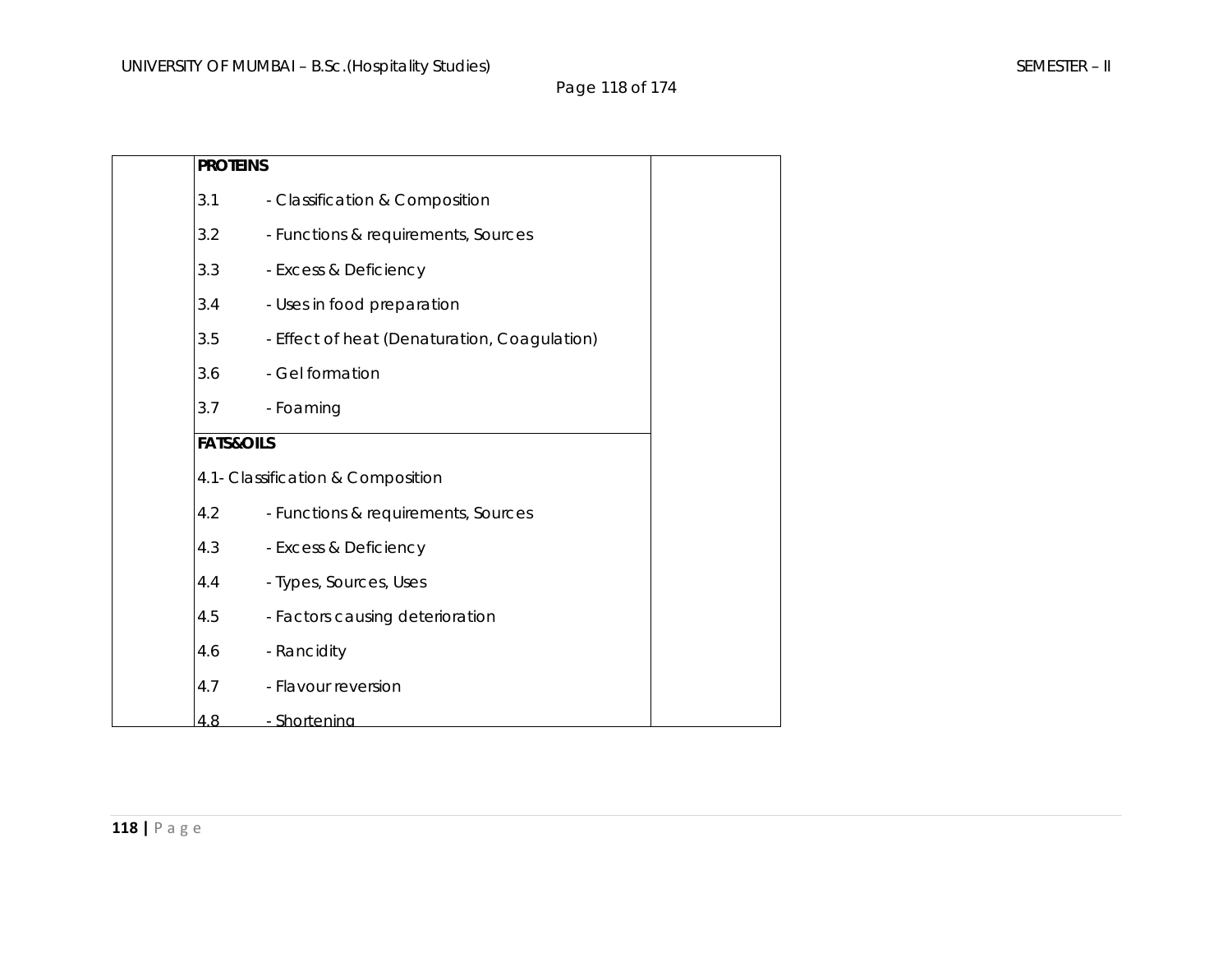Page 119 of 174

|      | <b>VITAMINS, MINERALS, WATER &amp; COLLOIDS</b>                                 |  |
|------|---------------------------------------------------------------------------------|--|
|      |                                                                                 |  |
| 5.1  | - Functions                                                                     |  |
| 5.2  | - Sources                                                                       |  |
| 5.3  | - Deficiency & Excess                                                           |  |
| 5.4  | - Fat soluble & water soluble Vitamins                                          |  |
|      | (A, D, E, K, B1, B2, B3, C)                                                     |  |
| 5.5  | - Minerals (Ca, P, Na, K, Fe, I, FI)                                            |  |
| 5.6  | - Importance, balance & Sources                                                 |  |
| 5.7  | - Cooking losses & prevention                                                   |  |
| 5.8  | - Definitions (sol, gels, foam, emulsion)                                       |  |
| 5.9  | - Examples(roasting, grilling, frying, baking,<br>boiling, poaching, microwave) |  |
| 5.10 | - Importance in food industry                                                   |  |
|      |                                                                                 |  |

# **REFERENCE BOOKS**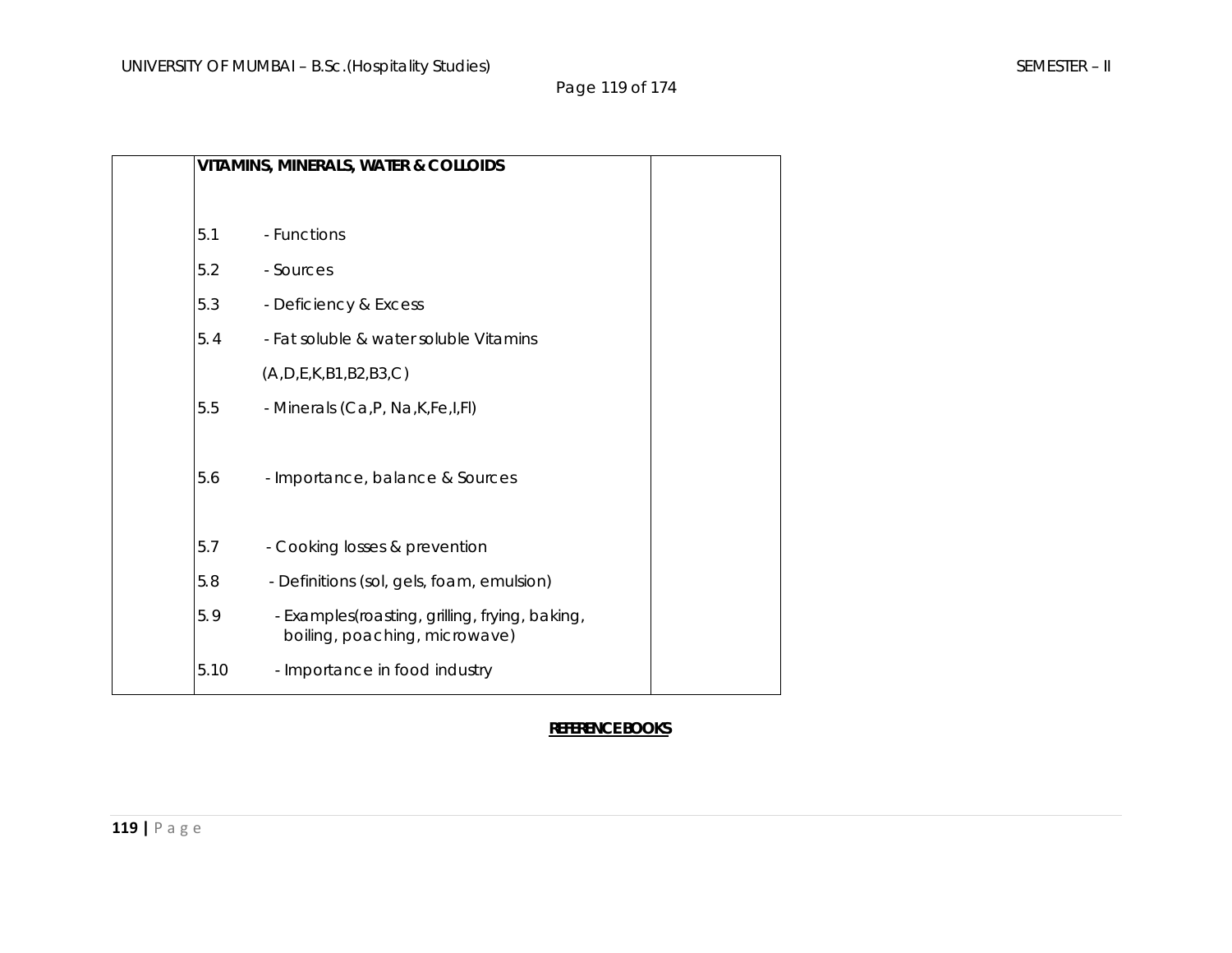Page 120 of 174

| Sr no           | Author                            |    | <b>Title</b>                              | Publisher                                  |         | Place                 | Year |           |      |
|-----------------|-----------------------------------|----|-------------------------------------------|--------------------------------------------|---------|-----------------------|------|-----------|------|
| 1               | Hobbs, Betty<br>& Roberts,        |    | Food Poisoning and<br>Food                | Hoddr & Stoughton                          |         | <b>Great Britiain</b> | 1993 |           |      |
| $\overline{2}$  | Rodey S                           |    |                                           | Tata Mcgraw Hill                           |         | New Dehli             | 1999 |           |      |
| $\mathfrak{Z}$  | Trickett, Jill                    |    | Food Hygiene for<br><b>Food Handlers</b>  | Macmillion                                 |         | Hongkong              | 1997 |           |      |
| 4               | Knowles Tim                       |    | Food Safety in the<br>Hospitalty Industry | <b>Butterworth Heinamann</b>               |         | Oxford                | 2002 |           |      |
| 5               | Scott Elizabeth<br>& Sockett Paul |    | How To<br>Prevent Food                    | John Wiley & sons                          |         | New York              | 1998 |           |      |
| 6               | Loken Joan                        |    | The HACCP Food<br>Safety Manual           | John Wiley & sons                          |         | New York              | 1994 |           |      |
| $7\overline{ }$ | Commercial<br>law Publishers      |    | The Prevention of<br>Food                 | Commercial law<br>Publishers               |         | Mumbai                | 2008 |           |      |
| 8               | Mahindru S.N.                     |    | <b>Food Additives</b>                     | <b>APH Publishing Corp</b>                 |         | New Delhi             | 2008 |           |      |
| 9               | Sareen, Sandeep                   |    | <b>Food Preservation</b>                  | Sarup & sons                               |         | New delhi             | 1999 |           |      |
| 10 <sup>°</sup> | VanGarde Shirley<br>& Woodburn    |    | Food Preservation &<br>Safety             | Surabhi Publication                        |         | Jaipur                | 1999 |           |      |
|                 |                                   | 11 | M.Swaminathan                             | Food & Nutrition Vol-I                     | Bappco. |                       |      | Bangalore | 1985 |
|                 |                                   | 12 | M.Swaminathan                             | Food & Nutrition Vol-II                    | Bappco. |                       |      | Bangalore | 1985 |
|                 |                                   | 13 | M.Swaminathan                             | Food & Nutrition                           | Bappco. |                       |      | Bangalore | 1996 |
|                 |                                   |    | <b>B.Srilakshmi</b>                       | Food Science                               |         | New Age International |      | New Delhi | 2007 |
|                 |                                   | 15 | Roday Sunetra                             | Food Science & Nutrition Oxford Uni. Press |         |                       |      | New Delhi | 2010 |
|                 |                                   | 16 | Adams MR.<br>&<br>Moss.M.O                | Food Microbiology                          |         | New Age International |      | New Delhi | 2006 |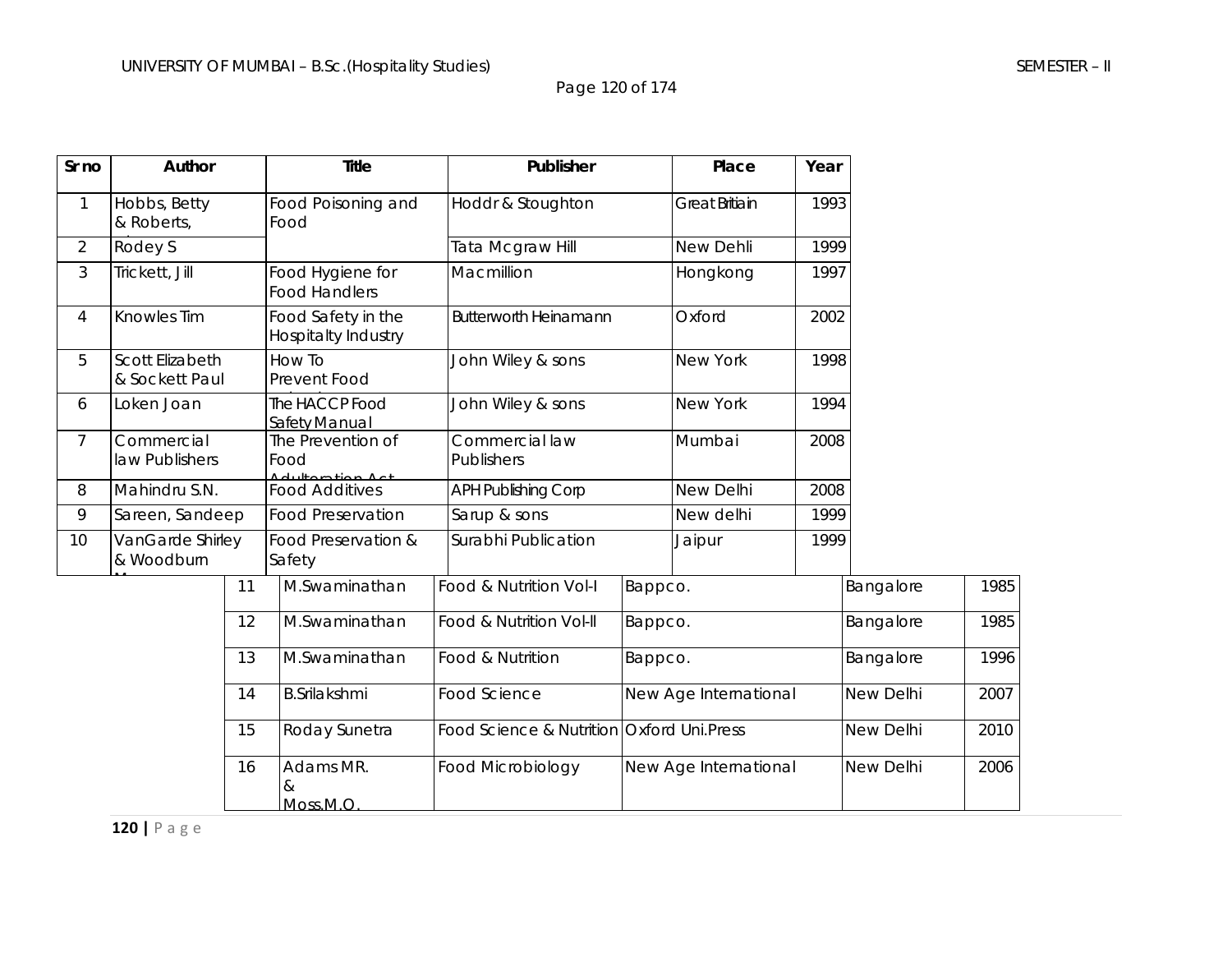Page 121 of 174

| 1 <sub>7</sub> | Jim Mann &        | <b>IEssentials of Human</b> | <b>Oxbord University Press</b> | New Delhi | 2010 |
|----------------|-------------------|-----------------------------|--------------------------------|-----------|------|
|                | <b>A.</b> Stewart | Nutrition                   |                                |           |      |
|                | Truswell          |                             |                                |           |      |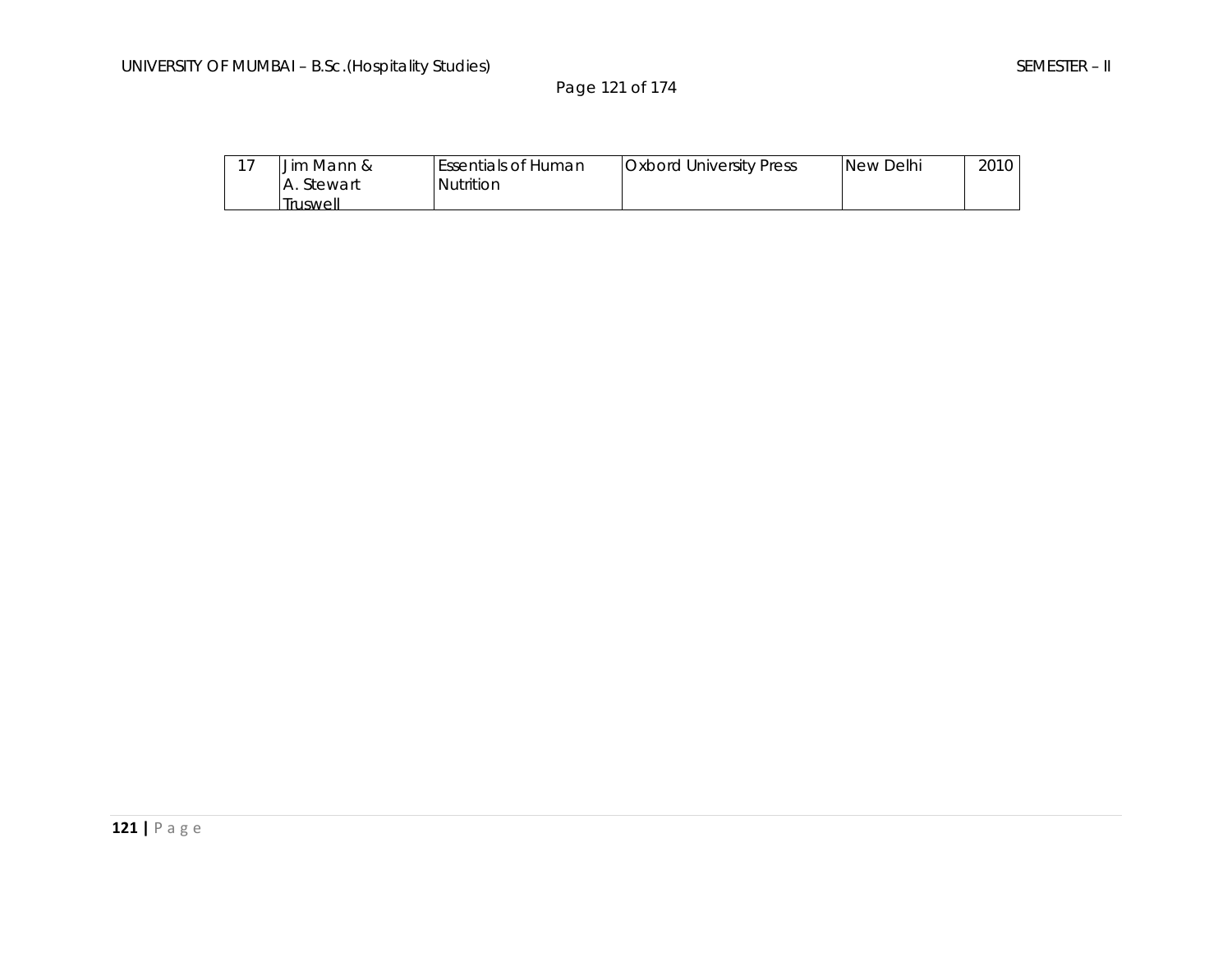# Semester II ‐ B.Sc. Hospitality Studies

| <b>Course</b>  | <b>Subject</b>                                                                                                  | <b>Class Room Instruction Face to Face</b> |                 |                | <b>Notional</b> |         |                |     |                      | <b>Credits</b> |     |    |                          |              |                |                |   |                |
|----------------|-----------------------------------------------------------------------------------------------------------------|--------------------------------------------|-----------------|----------------|-----------------|---------|----------------|-----|----------------------|----------------|-----|----|--------------------------|--------------|----------------|----------------|---|----------------|
| Code           |                                                                                                                 |                                            | <b>Per Week</b> |                |                 | Per Sem |                |     | Per Sem Hrs          |                |     |    |                          |              |                |                |   |                |
|                |                                                                                                                 |                                            | P               | T.             |                 | P       | T.             |     | P                    | T              | L   | P  | т                        | <b>Total</b> |                | P              | Т | <b>Total</b>   |
| <b>USHO201</b> | <b>Food Production &amp; Patisserie</b>                                                                         | $\overline{3}$                             | 4               |                | 45              | 60      | $\blacksquare$ | 45  | 60                   |                | 25  | 10 | $\overline{\phantom{a}}$ | 140          | $\overline{2}$ | 2              |   | 4              |
| <b>USHO202</b> | Food & Beverage Service II                                                                                      | 3                                          | 4               |                | 45              | 60      | $\blacksquare$ | 45  | 60                   |                | 25  | 10 |                          | 140          | 2              | 2              |   | 4              |
| <b>USHO203</b> | Front Office II                                                                                                 | 3                                          |                 |                | 45              |         | $\sim$         | 45  |                      |                | 25  |    |                          | 70           | $\overline{2}$ |                |   | $\overline{2}$ |
| <b>USHO204</b> | Housekeeping II                                                                                                 | 3                                          |                 |                | 45              |         | $\blacksquare$ | 45  | $\blacksquare$       | $\sim$         | 25  |    | $\blacksquare$           | 70           | $\overline{2}$ |                |   | $\overline{2}$ |
| <b>USHO205</b> | <b>Rooms Division</b><br>Management (Practicals) II                                                             |                                            | 4               |                |                 | 60      |                |     | 60                   |                |     | 10 |                          | 70           |                | $\overline{2}$ |   | $\overline{2}$ |
| <b>USHO206</b> | <b>Communication Skill II</b><br>(English & French)                                                             | 3                                          |                 |                | 45              |         | $\blacksquare$ | 45  |                      |                | 25  |    |                          | 70           | $\overline{2}$ |                |   | $\overline{2}$ |
| <b>USHO207</b> | Principles of Hotel<br>Accountancy                                                                              | 3                                          |                 |                | 45              |         | $\blacksquare$ | 45  | $\ddot{\phantom{1}}$ |                | 25  |    | ÷                        | 70           | $\overline{2}$ |                |   | $\overline{2}$ |
| <b>USHO208</b> | <b>Principles of Management</b>                                                                                 | 3                                          |                 | $\blacksquare$ | 45              |         | $\blacksquare$ | 45  | $\mathbf{r}$         | $\blacksquare$ | 25  |    |                          | 70           | $\overline{2}$ |                |   | $\overline{2}$ |
|                | Total                                                                                                           | 21                                         | 12              |                | 315             | 180     |                | 315 | 180                  |                | 175 | 30 |                          | 700          | 14             | 6              |   | 20             |
|                | <b>L</b> one lecture / period of 60 minutes (1 hr.) <b>P</b> Practical <b>T</b> Tutorial                        |                                            |                 |                |                 |         |                |     |                      |                |     |    |                          |              |                |                |   |                |
|                | Notional includes time spent in library / home / other institutions for preparation and writing of assignments, |                                            |                 |                |                 |         |                |     |                      |                |     |    |                          |              |                |                |   |                |
|                | quizes, open book test, journal, case studies, project, practical, field work, excursion, etc.                  |                                            |                 |                |                 |         |                |     |                      |                |     |    |                          |              |                |                |   |                |

**122 |** Page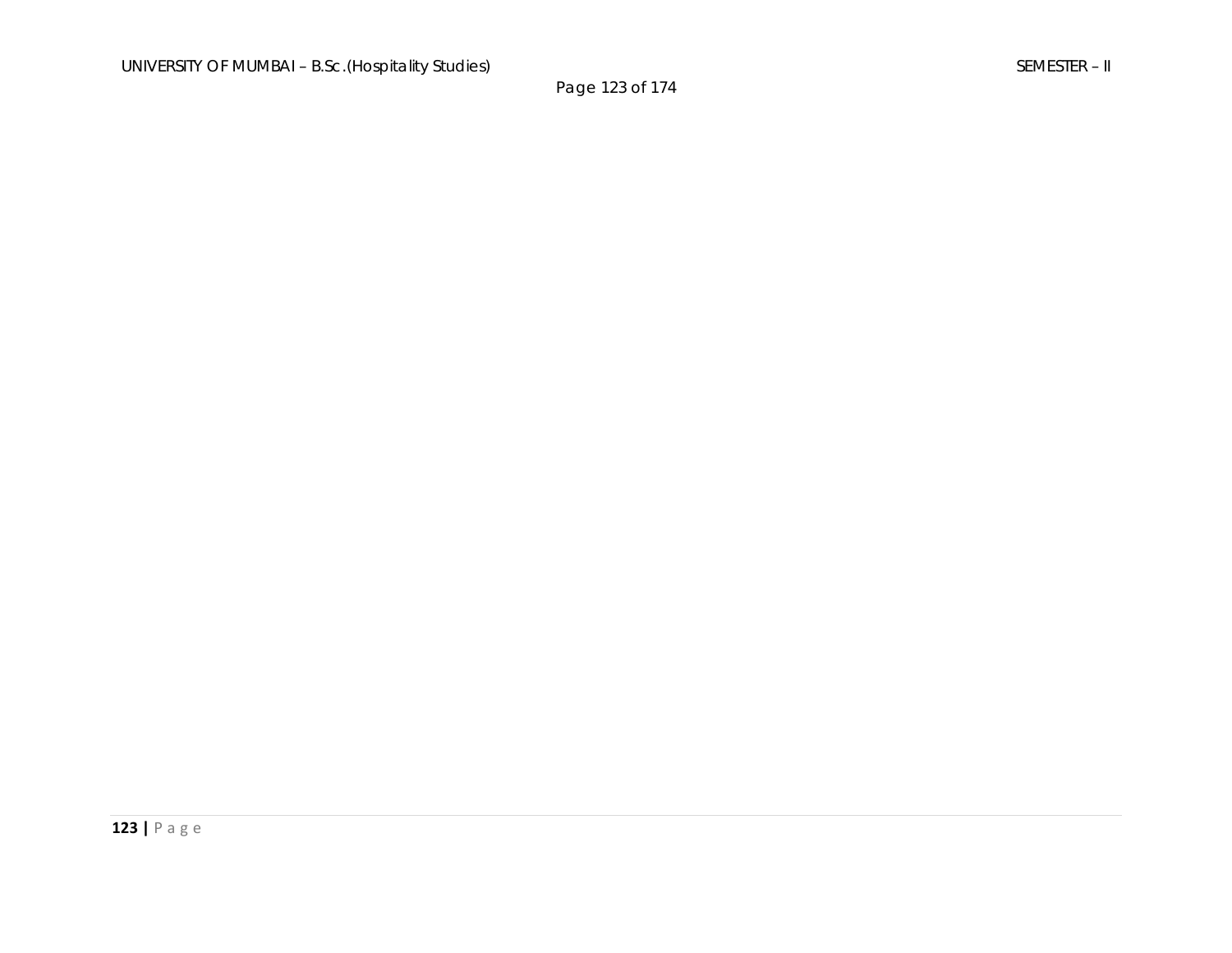# **FOOD PRODUCTION & PATISSERIE–II (Theory)**

| Name of the Programme               | Duration                          | Semester | Course/<br>Course<br>Code                                     |
|-------------------------------------|-----------------------------------|----------|---------------------------------------------------------------|
| <b>B.Sc. in Hospitality Studies</b> | Six Semesters                     | Ш        | Food<br>Production<br>& Patisserie-<br><b>II(USHO</b><br>201) |
| Course Code                         | Title                             | Credits  |                                                               |
| USHO <sub>102</sub>                 | Food Production &<br>Patisserie-I | $2 + 2$  |                                                               |

|                       | duration | For Course Per week 1 lecture/period is 60 minutes |  | For Subject per week                    |  |
|-----------------------|----------|----------------------------------------------------|--|-----------------------------------------|--|
|                       |          |                                                    |  | 1 lecture/period is 60 minutes duration |  |
|                       | Theory   | Practical                                          |  |                                         |  |
| <b>Actual Contact</b> |          | 4                                                  |  |                                         |  |
| Credit                |          |                                                    |  |                                         |  |

|   |          |    | Credits<br>Notional<br>Class Room Instruction Face to Face |                          |    |             |   |    |    |   |       |   |  |       |
|---|----------|----|------------------------------------------------------------|--------------------------|----|-------------|---|----|----|---|-------|---|--|-------|
|   | Per Week |    | Per Sem                                                    |                          |    | Per Sem Hrs |   |    |    |   |       |   |  |       |
|   | D        |    | D                                                          |                          |    | D           |   |    | P  |   | Total |   |  | Total |
| 3 | 4        | 45 | 60                                                         | $\overline{\phantom{0}}$ | 45 | 60          | - | 25 | 10 | - | 140   | 2 |  |       |

### **OBJECTIVES:**

- To develop a keen interest in food production and to enable students to experiment, innovate and progressively produce a variety of preparation / dishes.
- To gain confidence to adapt to the technical skills and the art of preparing different menus, Indian as well as Continental.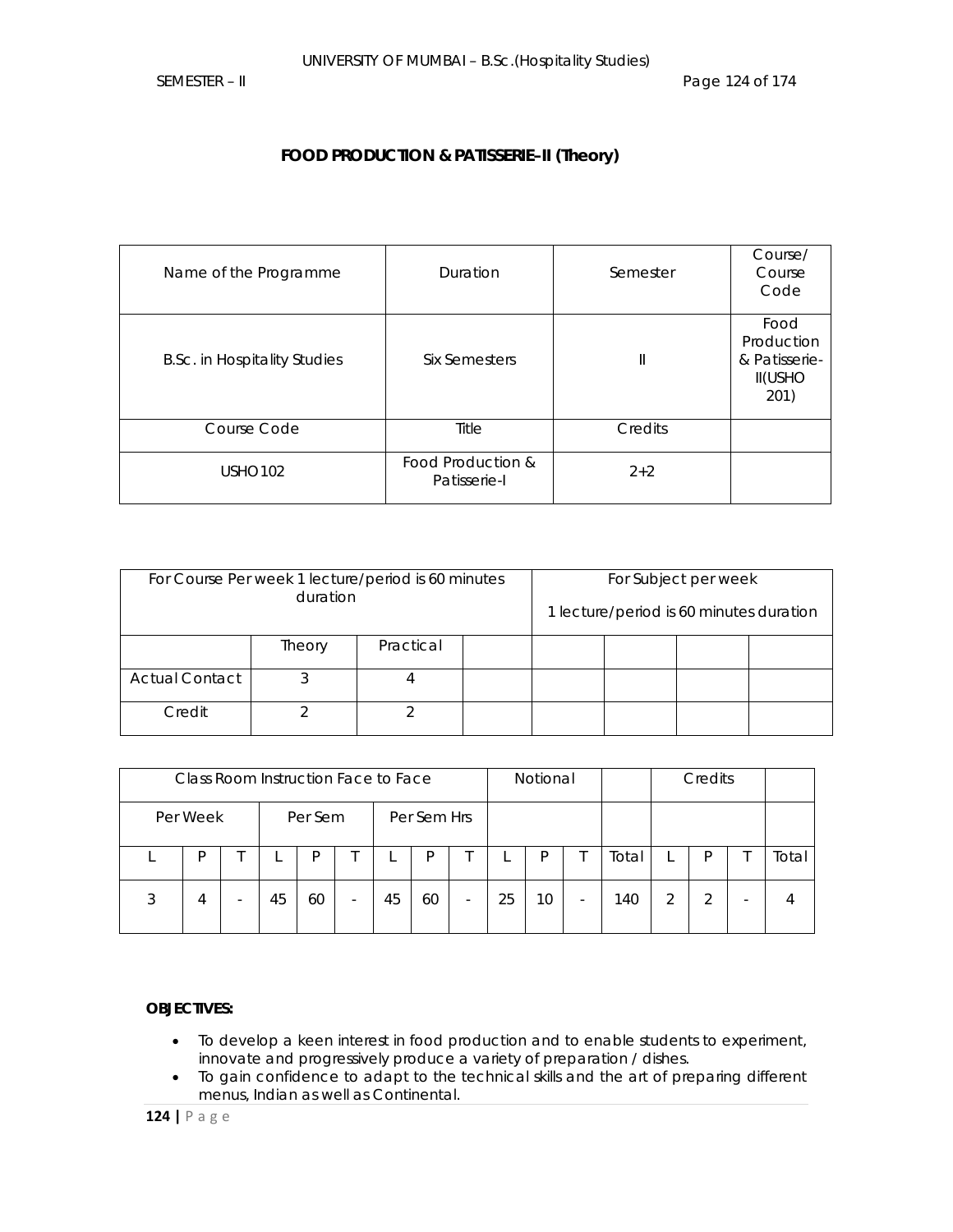|                    | ٠              | By the end of the second semester students should be confident enough in their skills<br>which would boost their morale to take up the challenge of bulk cookery in the third<br>and fourth semester. |      |
|--------------------|----------------|-------------------------------------------------------------------------------------------------------------------------------------------------------------------------------------------------------|------|
| <b>UNIT</b><br>NO. | Ch.<br>No.     | <b>TOPIC</b>                                                                                                                                                                                          | Hrs. |
| 01                 | $\mathbf{1}$   | <b>Culinary Terms with Explanation &amp; Examples</b>                                                                                                                                                 | 03   |
|                    | $\overline{2}$ | Layout of Kitchen                                                                                                                                                                                     | 03   |
|                    |                | 2.1 General Layout of the Kitchen                                                                                                                                                                     |      |
|                    |                | 2.2 Receiving Area                                                                                                                                                                                    |      |
|                    |                | 2.3 Storage                                                                                                                                                                                           |      |
|                    |                | 2.4 Wash up                                                                                                                                                                                           |      |
|                    | 3              | Soups                                                                                                                                                                                                 | 02   |
|                    |                | 3.1 Classification with Examples                                                                                                                                                                      |      |
|                    |                | 3.2 Consommé and Garnishes with their names (Any 10 common<br>name)                                                                                                                                   |      |
|                    | 4              | <b>Fish Mongery</b>                                                                                                                                                                                   | 02   |
|                    |                | 4.1 Classification of Fish with examples                                                                                                                                                              |      |
|                    |                | 4.2 Selection, Cooking & Storage of Fish                                                                                                                                                              |      |
|                    |                | 4.3 Local Names of Fin Fish and Shell Fish                                                                                                                                                            |      |
|                    |                | 4.4 Cuts of Fish                                                                                                                                                                                      |      |
|                    | 5              | Poultry                                                                                                                                                                                               | 02   |
|                    |                | 5.1 Cuts of Poultry                                                                                                                                                                                   |      |
|                    |                | 5.2 Selection and Uses of Cuts                                                                                                                                                                        |      |
|                    | 6              | Rice, Cereals & Pulses                                                                                                                                                                                | 03   |
|                    |                | 6.1 Introduction, Classification of Cereals and Pulses                                                                                                                                                |      |
|                    |                | 6.2 Varieties of Rice and Byproducts                                                                                                                                                                  |      |
|                    |                | 6.3 Nutritive Value of Various Cereals                                                                                                                                                                |      |
|                    |                | 6.4 Sprouts and Uses                                                                                                                                                                                  |      |
| <b>UNIT</b><br>NO. | Ch.<br>No.     | <b>TOPIC</b>                                                                                                                                                                                          | Hrs. |
| 02                 | $\overline{7}$ | Meat                                                                                                                                                                                                  | 04   |
|                    |                | 7.1 Introduction to Meat Cookery                                                                                                                                                                      |      |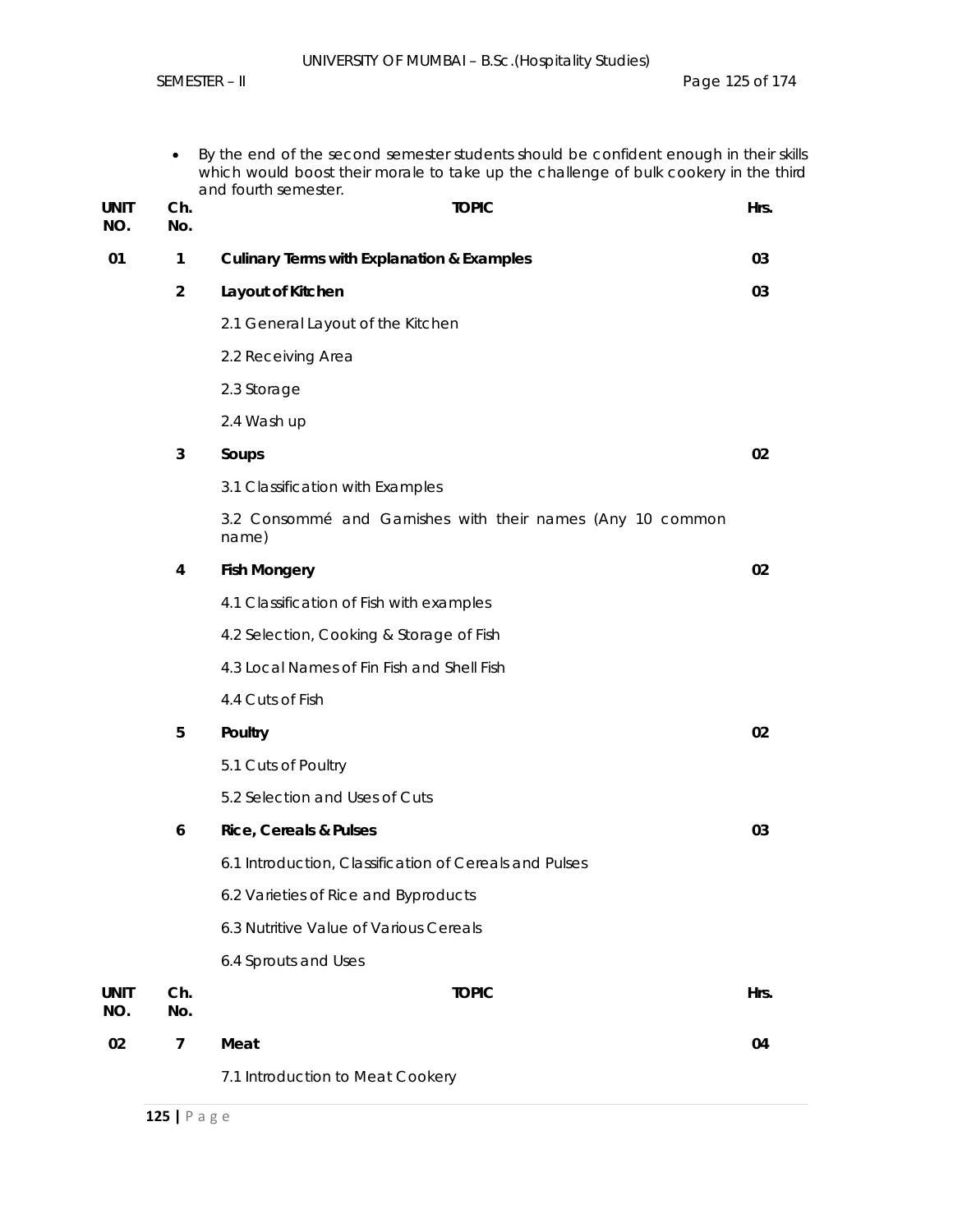7.2 Cuts of Lamb, Pork, Beef / Veal

|    | 7.3 Variety of Meats / Offal                                                  |    |
|----|-------------------------------------------------------------------------------|----|
|    | 7.4 Selection and Storage of Meats                                            |    |
| 8  | <b>Milk and Milk Products</b>                                                 | 05 |
|    | 8.1 Introduction, Processing of Milk, Pasteurization, Homogenization,         |    |
|    | Milk in Various Forms e.g. Toned, Powder, Skimmed, Condensed<br>& Evaporated. |    |
|    | 8.2 Cream - Introduction, Processing & Types                                  |    |
|    | 8.3 Butter - Introduction, Processing & Types                                 |    |
|    | 8.4 Cheese - Introduction, Classification with Examples, Processing,          |    |
|    | Types, Cooking with Cheese and Uses.                                          |    |
| 9  | <b>Bakery &amp; Pastry</b>                                                    | 03 |
|    | Shortening - Fats and Oils                                                    |    |
|    | 9.1 Saturated and Un-saturated Fats                                           |    |
|    | 9.2 Advantages & Disadvantages of Using Fats                                  |    |
|    | 9.3 Varieties of Shortening                                                   |    |
| 10 | Tea & Coffee                                                                  | 02 |
|    | 10.1 Introduction                                                             |    |
|    | 10.2 Producing Regions/Country                                                |    |
|    | 10.3 Types and Methods of Preparation                                         |    |
|    | 10.4 Popular Brands and Variety Available                                     |    |
| 11 | Thickening Agents used in Indian Gravies                                      | 01 |
|    | 11.1 Role of Thickening Agents                                                |    |

| UNIT Ch. |     | <b>TOPIC</b> | Hrs. |
|----------|-----|--------------|------|
| NO.      | No. |              |      |
|          |     |              |      |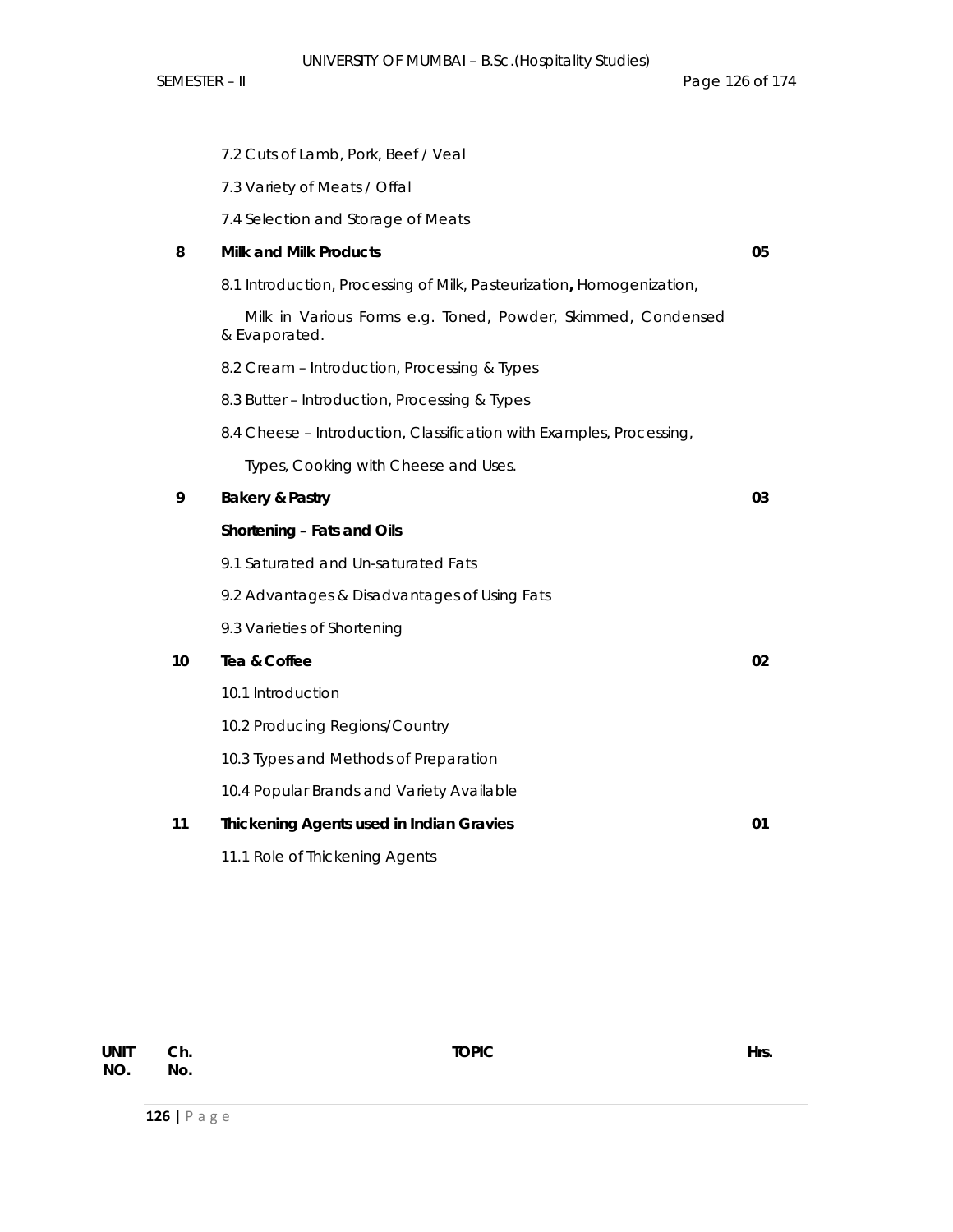| 03 | 12 | <b>Indian Cookery</b>                                                                                                                        | 03 |
|----|----|----------------------------------------------------------------------------------------------------------------------------------------------|----|
|    |    | 12.1 History of Spices and Trade Routes                                                                                                      |    |
|    |    | 12.2 Basic Spices, Condiments and Masalas                                                                                                    |    |
|    |    | 12.3 Role of Spices in Indian Cuisine                                                                                                        |    |
|    |    | 12.4 Indian Equivalent name                                                                                                                  |    |
|    |    | 12.5 Blending of Spices                                                                                                                      |    |
|    |    | 12.6 Concept of Wet and Dry Masalas                                                                                                          |    |
|    |    | 12.7 Regional Varieties of Basic Masalas                                                                                                     |    |
|    |    | 12.8 Basic Composition of Some Important Masalas                                                                                             |    |
|    | 13 | <b>Menu Planning</b>                                                                                                                         | 02 |
|    |    | 13.1 History of Menu                                                                                                                         |    |
|    |    | 13.2 Types of Menu                                                                                                                           |    |
|    |    | 13.3 Menu Planning Principles                                                                                                                |    |
|    | 14 | <b>Bakery &amp; Pastry</b>                                                                                                                   | 04 |
|    |    | 14.1 Pastries                                                                                                                                |    |
|    |    | <b>Classification of Pastries</b><br>Varieties<br>Role of Each Ingredient<br>Baking Temperature and Time of Each Pastry<br>14.2 Pastry Cream |    |
|    |    | <b>Basic Pastry Cream</b><br>Use in Confectionery<br>$\bullet$<br>Preparation and Care in Production<br>14.3 Cocoa and Chocolate             | 03 |
|    |    | Introduction, Production and Manufacture<br>$\bullet$<br>Varieties of Chocolates<br>Tempering of Chocolates                                  |    |
|    |    |                                                                                                                                              |    |

**03**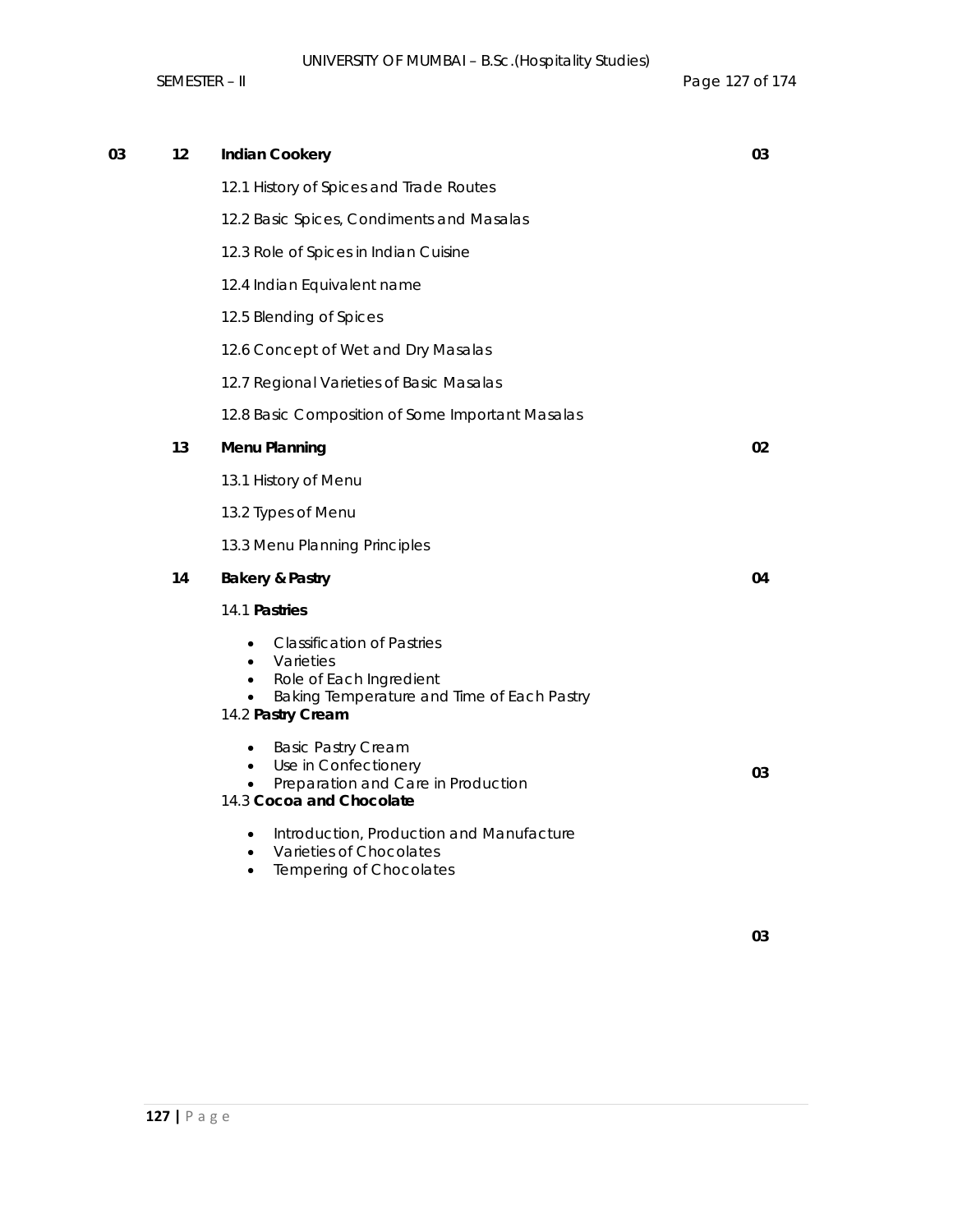#### **Culinary Terms**

#### **(Explanation of the following Culinary Terms with examples)**

| 1 <sub>1</sub><br><b>Bhurta</b> | 2.<br>Baghar         | 3.<br><b>Bain Marie</b> |
|---------------------------------|----------------------|-------------------------|
| Bisque<br>4.                    | 5.<br><b>Bortsch</b> | <b>Brioche</b><br>6.    |
| 7. Canapés                      | 8. Choux             | 9. Cisel                |
| 10. Compote                     | 11. Concasse         | 12. Condiments          |
| 13. Croissant                   | 14. Darne            | 15. Force Meat          |
| 16. Garniture                   | 17. Gateaux          | 18. Genoese             |
| 19. Hors d'oeuvre               | 20. Larding          | 21. Macedione           |
| 22. Matignon                    | 23. Mousse           | 24. Mousseline          |
| 25. Panada                      | 26. Paneer           | 27. Pimento             |
| 28. Khoya                       | 29. Potage           | 30. Pot Pourri          |
| 31. Ragout                      | 32. Rechauffe        | 33. Roe                 |
| 34. Royal                       | 35. Royale           | 36. Saffron             |
| 37. Sear                        | 38. Seasoned Flour   | 39. Soufflé             |
| 40. Stew                        | 41. Supreme          | 42. Kofta               |
| 43. Tronçon                     | 44. Zest             |                         |

#### **REFERENCE BOOKS**

- 1. Parvinder S. Bali Quantity Food Production and Indian Cuisine
- 2. Thangam Philip Modern Cookery I & II Orient Longman 2001
- 3. Auguste Escoffier Ma Cuisine Hamlyn 2000
- 4. Digvijay Singh Cooking Delight of the Maharajas Vakils, Feffer & Son's Ltd. 1982
- 5. Philip Dowell & Adrian Barley The Book of Ingredients Mermaid Books 1987
- 6. Wayne Gisslen Professional Baking John Wiley & Sons 1994
- 7. Martha Day Baking Lorenz Books 1999
- 8. M. J. Leto & Bode The Larder Chef Heinemann Publishing House 1989
- 9. Parvinder S. Bali Food Production Operations
- 10. Thangam E. Philip Modern Cookery for Teaching and Trade 4th Vol. 1996
- 11. Krishna Arora Theory of Cookery 2nd 1992
- 12. Wayne Gisselen Professional Cooking 4th 1992
- 13. Wayne Gisselen Professional Baking 2nd 1994
- 14. J. C. Dubey Basic Bakery 1st 1992
- 15. Kinton Ceserani Theory of Catering 7<sup>th</sup> 1996
- 16. Bernard Davis Food Commodities 4<sup>th</sup> 1998
- 17. Daniel R. Stevenson Basic Cookery The Process Approach 5th 1997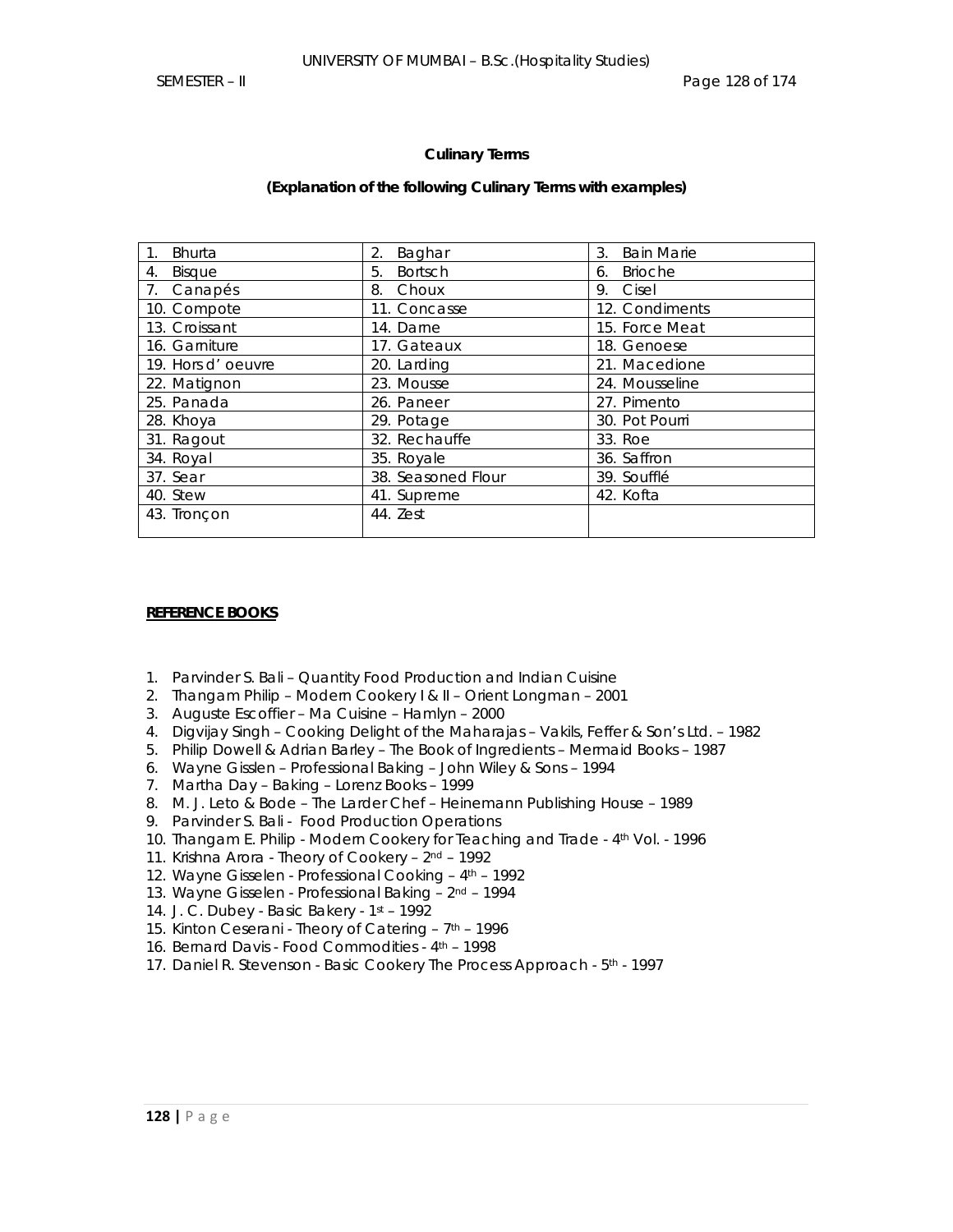**(Practical - Bakery)** 

| Sr.            | Topic                                      |
|----------------|--------------------------------------------|
|                |                                            |
| $\mathbf{1}$   | <b>Breads</b>                              |
|                |                                            |
|                | Cheese & Garlic Bread<br>$\bullet$         |
|                | French Bread<br>$\bullet$                  |
|                | <b>Brioche</b>                             |
| $\overline{2}$ | <b>Pastries</b>                            |
|                |                                            |
|                | <b>Flaky Pastry</b><br>$\bullet$           |
|                | Puff Pastry (Cheese Straws)<br>$\bullet$   |
|                | Quiche<br>$\bullet$                        |
|                | Danish Pastry<br>$\bullet$                 |
| 3              | Cakes                                      |
|                |                                            |
|                | Yule Log                                   |
|                | Fruit Cake<br>$\bullet$                    |
|                | <b>Chocolate Brownies</b><br>$\bullet$     |
|                | Marble Cake<br>$\bullet$                   |
| 4              | Cookies                                    |
|                |                                            |
|                | <b>Peanut Cookies</b><br>$\bullet$         |
|                | <b>Chocolate Chip Cookies</b><br>$\bullet$ |
|                | <b>Coconut Macaroons</b><br>$\bullet$      |
| 5              | <b>Chocolate Rocks</b>                     |
|                |                                            |

# **(Food Production Practical)**

| - - -<br>ູ | $\mathsf{Topic}$ |
|------------|------------------|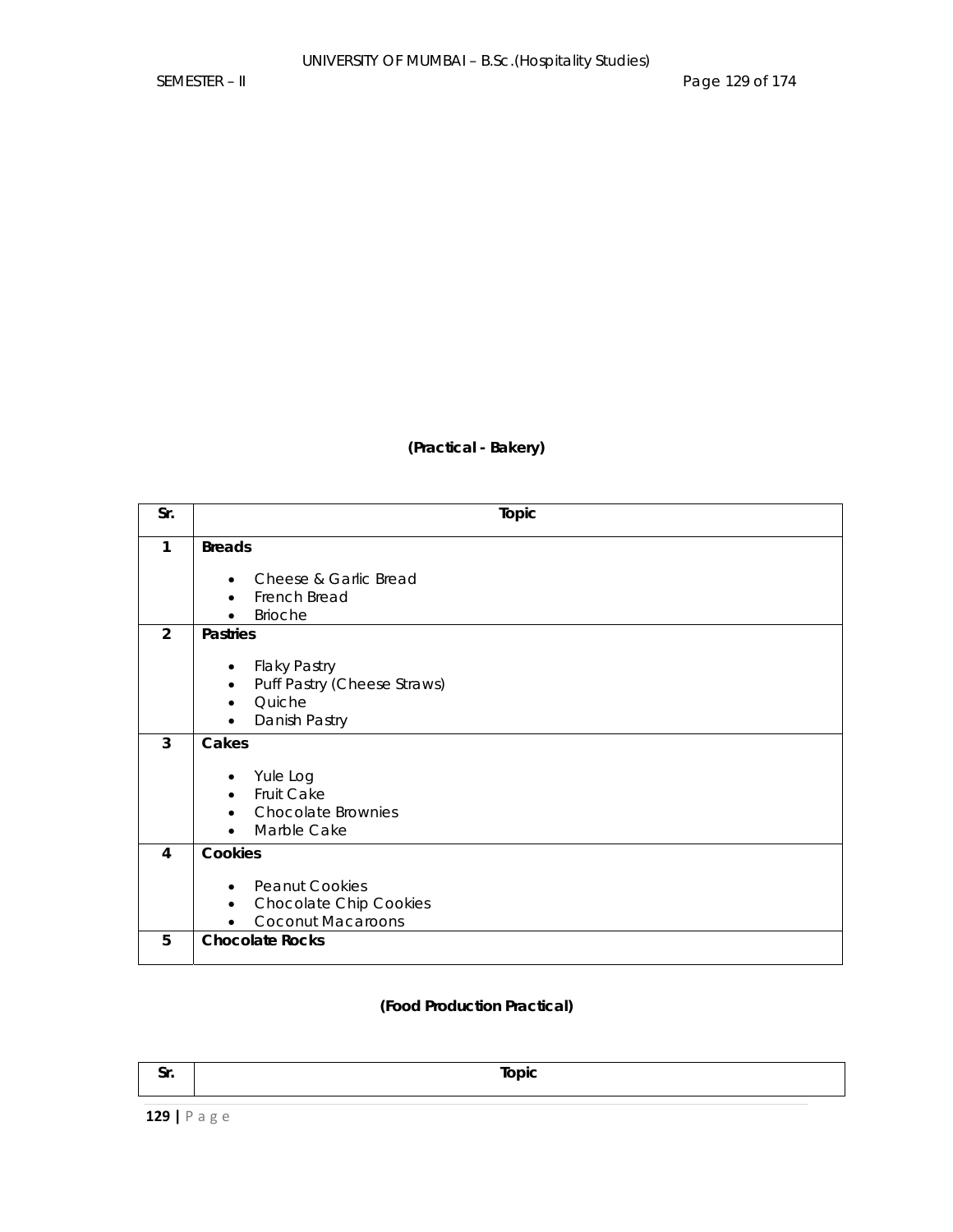SEMESTER – II Page 130 of 174

| <b>Suggested Menu Patterns</b>           |
|------------------------------------------|
| Indian Menus<br><b>Continental Menus</b> |

# **PRACTICAL MENU**

| <b>Snack Menu</b>                                              |                         |  |  |  |  |
|----------------------------------------------------------------|-------------------------|--|--|--|--|
| Non-Veg                                                        | Veg.                    |  |  |  |  |
| 1. Chicken / Beef Burgers                                      | Veg. Burger             |  |  |  |  |
| Chicken Grilled Sandwich                                       | Veg Grilled Sandwich    |  |  |  |  |
| Chicken Pizza<br>3.                                            | 3.<br>Veg. Pizza        |  |  |  |  |
| Kheema Samosa<br>4.                                            | Punjabi Samosa<br>4.    |  |  |  |  |
| 5.<br><b>Mince Meat Croquettes</b>                             | 5. Chutney Pattice      |  |  |  |  |
| Shami Kabab<br>6.                                              | 6. Chillie Cheese Toast |  |  |  |  |
| Chicken Lollypop                                               | Aloo Chat               |  |  |  |  |
| <b>Fish Fingers</b><br>8.                                      | Wada<br>8.              |  |  |  |  |
| Accompaniments: Green / Red / Tamarind Chutney, Tartare Sauce, |                         |  |  |  |  |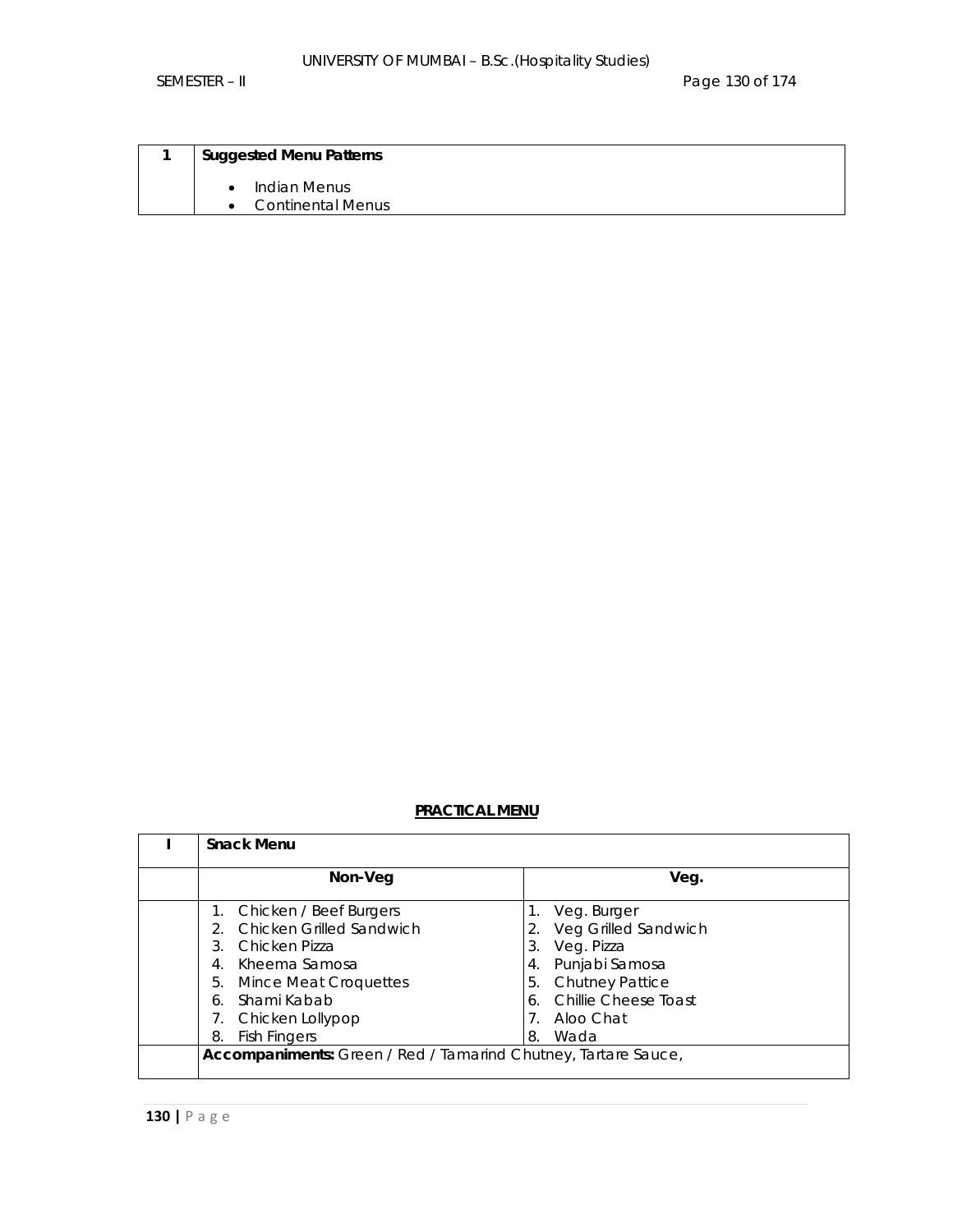|              | Hot Garlic Sauce, Tomato Sauce                 |  |  |  |  |
|--------------|------------------------------------------------|--|--|--|--|
| $\mathbf{I}$ | Salads                                         |  |  |  |  |
|              | <b>Tossed Salad with French Dressing</b><br>1) |  |  |  |  |
|              | 2) Waldorf Salad                               |  |  |  |  |
|              | 3) Palak / Pineaple / Anar Raita               |  |  |  |  |
|              | 4) Chicken Hawain Salad                        |  |  |  |  |
|              | 5) Salad Caprese<br>6) Ceasar Salad            |  |  |  |  |
| III          | Soups                                          |  |  |  |  |
|              |                                                |  |  |  |  |
|              | Consommé Jacqueline / Celestine<br>1)          |  |  |  |  |
|              | Soupe à l'oignon à la François<br>2)           |  |  |  |  |
|              | 3) Puree Lentils<br>4) Crème de Volaille       |  |  |  |  |
|              | 5) Soupe Cockie Leekie                         |  |  |  |  |
|              | 6) Soupe Vichyssoise                           |  |  |  |  |
|              | 7) Sea Food Chowder                            |  |  |  |  |
|              | 8) Gazpacho                                    |  |  |  |  |
|              | 9) Mulligutwany                                |  |  |  |  |
| IV           | Poisson                                        |  |  |  |  |
|              | 1) Fried Fish with tartare Sauce               |  |  |  |  |
|              | 2) Grilled Fish with Hollandaise Sauce         |  |  |  |  |
|              | 3) Baked Fish in Provencale Sauce              |  |  |  |  |
|              | 4) Fillet de Pomfret Cubat                     |  |  |  |  |
|              | 5)<br>Goan Fish Curry                          |  |  |  |  |
| $\mathsf{V}$ | Poulet                                         |  |  |  |  |
|              | Poulet à la Rex<br>1)                          |  |  |  |  |
|              | 2) Poulet Sauté Mireille                       |  |  |  |  |
|              | 3) Poulet Sauté Parmentier                     |  |  |  |  |
|              | 4)<br>Masala Roast Chicken                     |  |  |  |  |
|              | 5)<br>Murg Khorma                              |  |  |  |  |
|              |                                                |  |  |  |  |
|              |                                                |  |  |  |  |
|              |                                                |  |  |  |  |
|              |                                                |  |  |  |  |
| VI           | <b>Entrees</b>                                 |  |  |  |  |
|              | Scotch Eggs<br>1)                              |  |  |  |  |
|              | 2)<br>Spaghetti Bolognaise                     |  |  |  |  |
|              | 3) Grilled Steaks with Pepper Sauce            |  |  |  |  |
|              | 4) Barbeque Pork Chops with Robert Sauce       |  |  |  |  |
|              | 5) Goulash de Boeuf à la Hongroise             |  |  |  |  |
|              | 6) Mutton Nilgiri Khorma                       |  |  |  |  |
|              | Mutton Rogan Josh<br>7)                        |  |  |  |  |
| VII          | <b>Entremettes</b>                             |  |  |  |  |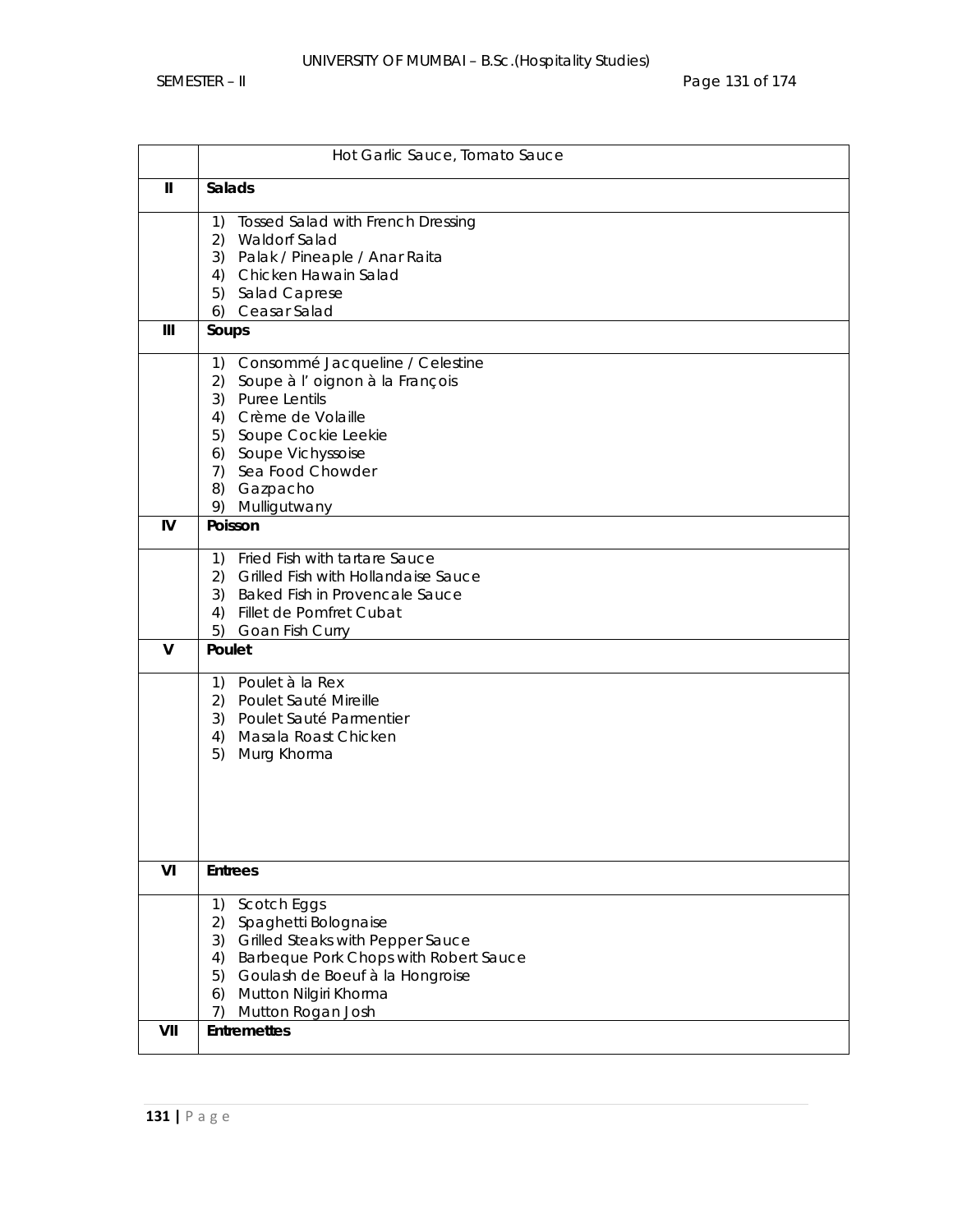|              | Mixed Vegetables Bhujiya<br>1)<br>2)<br>Baingan Bharta<br>3) Muttar Kumbh Masala<br>4) Courge Provencale<br>Corn and Pepper au gratin<br>5) | Boquetier de Legumes<br>6)<br>Aubergine à la Turque<br>7)<br>Spaghetti with Mushroom<br>8)<br>&<br>Cheese Sauce<br>Cheese and Cauliflower Soufflé<br>9)      |
|--------------|---------------------------------------------------------------------------------------------------------------------------------------------|--------------------------------------------------------------------------------------------------------------------------------------------------------------|
|              |                                                                                                                                             | 10) Baked Spinach                                                                                                                                            |
| VIII         | Potatoes                                                                                                                                    |                                                                                                                                                              |
|              | 1)<br>Pommes de terre Croquettes<br>(2)<br>Jacket baked Potatoes<br>3) Pommes Chateau<br>4) Pommes Marquise                                 | Gratin<br>5)<br>de<br>Pommes<br>de<br>terre<br>Dauphinoise<br>6) Bubble and Squeak<br>Garlic & Herb Roast Potatoes<br>7)<br>Soufflé de Pommes de Terre<br>8) |
| IX           | <b>Cereals &amp; Pulses</b>                                                                                                                 |                                                                                                                                                              |
|              | 1) Aloo ki Tihari<br>2) Pea Pulao<br>3) Riz Pilaf<br>4) Makhani Dal<br>5)<br>Dal Fry<br>6) Moong Dal with Palak                             |                                                                                                                                                              |
| $\mathsf{x}$ | Rotis & Parathas                                                                                                                            |                                                                                                                                                              |
|              | 1) Satpura Parathas<br>2) Dhakai Parathas<br>3)<br>Missie Roti<br>Chapati<br>4)                                                             |                                                                                                                                                              |
| XI           | <b>Hot Dessert</b>                                                                                                                          |                                                                                                                                                              |
|              | 1) Gajar / Beetroot Halwa<br>2) Shahi Tukra<br>3) Christmas Pudding with Custard Sauce<br>4) Crêpe Suzette                                  |                                                                                                                                                              |
| XII          | <b>Cold Dessert</b>                                                                                                                         |                                                                                                                                                              |
|              | Blancmange<br>1)<br>Fruit Triffle<br>2)<br>3)<br><b>Chocolate Mousse</b><br>Diplomat Pudding<br>4)<br>5)<br>Chocolate / Vanilla Panacotta   |                                                                                                                                                              |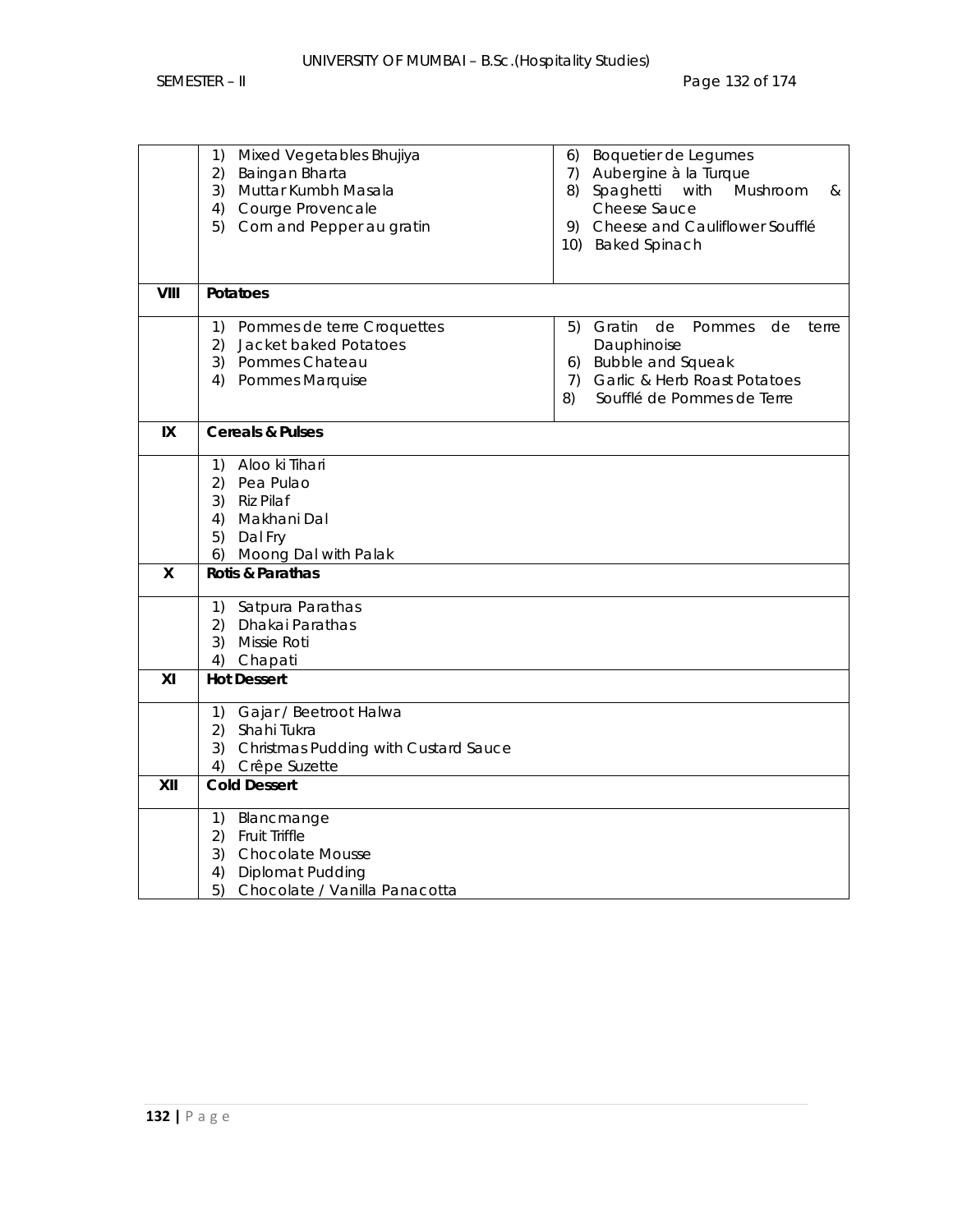### **Scheme of Examination (Theory)**

### **(a) Internal assessment- 40 marks**

| Sr. No. | Evaluation type                                                                                                                                                      | Marks |
|---------|----------------------------------------------------------------------------------------------------------------------------------------------------------------------|-------|
|         | Two assignments/ case study/ projects                                                                                                                                | 20    |
|         | One class test (multiple choice questions objective)                                                                                                                 | 10    |
|         | Active participation in routine class instructional<br>deliveries (case studies/ seminars/ presentation)                                                             | 05    |
|         | Overall conduct as a responsible student, manners,<br>skill, in articulation, leadership qualities demonstrated<br>through organizing co-curricular activities, etc. | 05    |
|         | Total                                                                                                                                                                | 40    |

# **(b) Semester end examination (Pattern of Question Paper):-**

# **Theory**

| First Semester (Duration 2 hrs.)         |         |               |  |  |  |
|------------------------------------------|---------|---------------|--|--|--|
| Questions in<br><b>Examination Paper</b> | Units   | Maximum Marks |  |  |  |
| - 1                                      | 1, 2, 3 | 15            |  |  |  |
| $Q - 2$                                  |         | 15            |  |  |  |
| $Q - 3$                                  | 2       | 15            |  |  |  |
| 4                                        | 3       | 15            |  |  |  |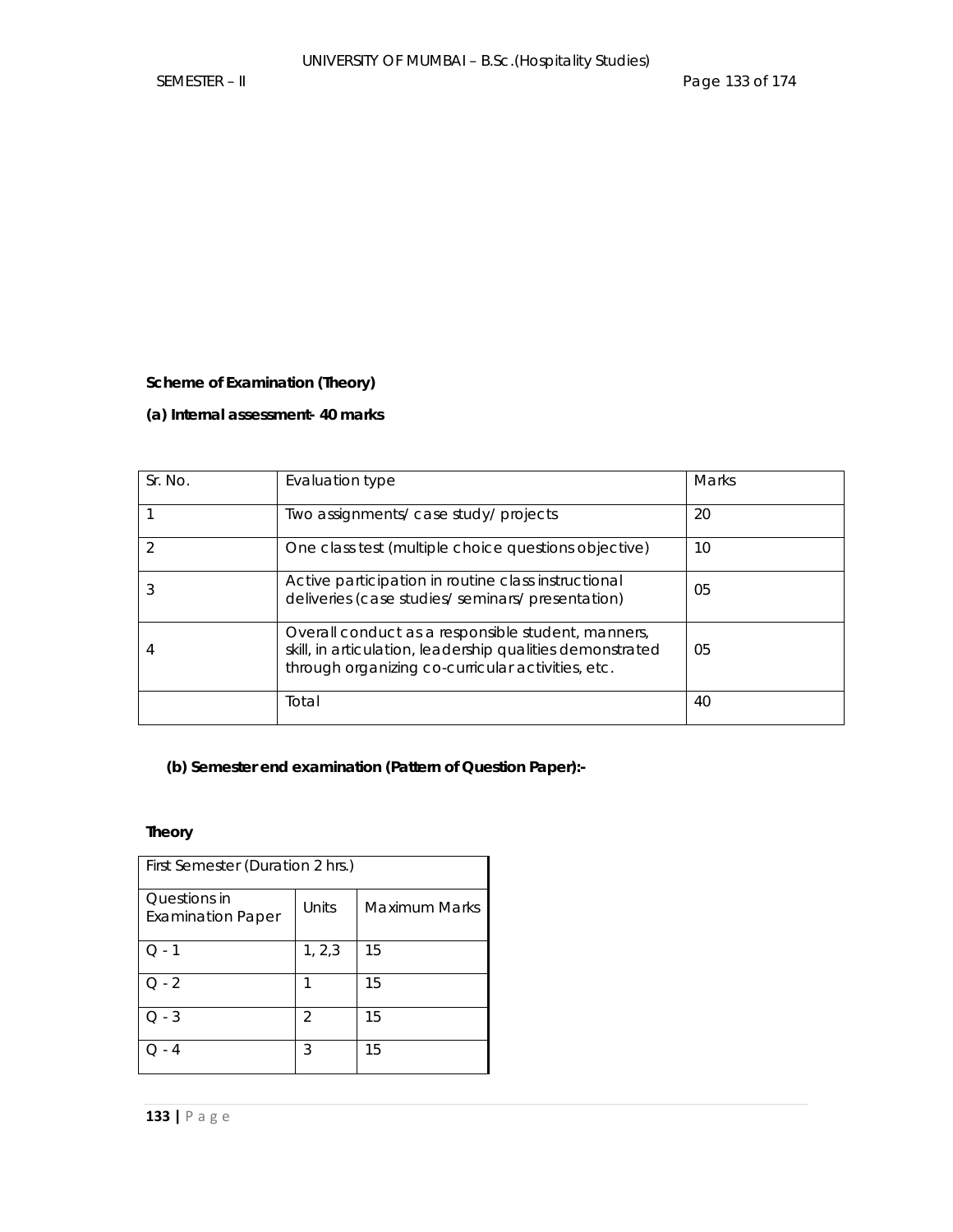| ั∩tal<br>$\sim$ |  |
|-----------------|--|
|                 |  |

- Question no. 1 should be of short answer type questions having six sub questions (2 from each unit) of 3 marks each. Total 5 questions are to be attempted.
- Question 2, 3 & 4 should be from topics mentioned in the table total 3 sub questions to be attempted of 5 marks each out of the choice of 4 sub questions.

#### **Conduct of Practical Examination**

#### **(a) Internal assessment- 20 marks**

| Sr. No. | <b>Evaluation type</b> | <b>Marks</b> |
|---------|------------------------|--------------|
|         | Two best practical     | 1C           |
|         | Journal                | 05           |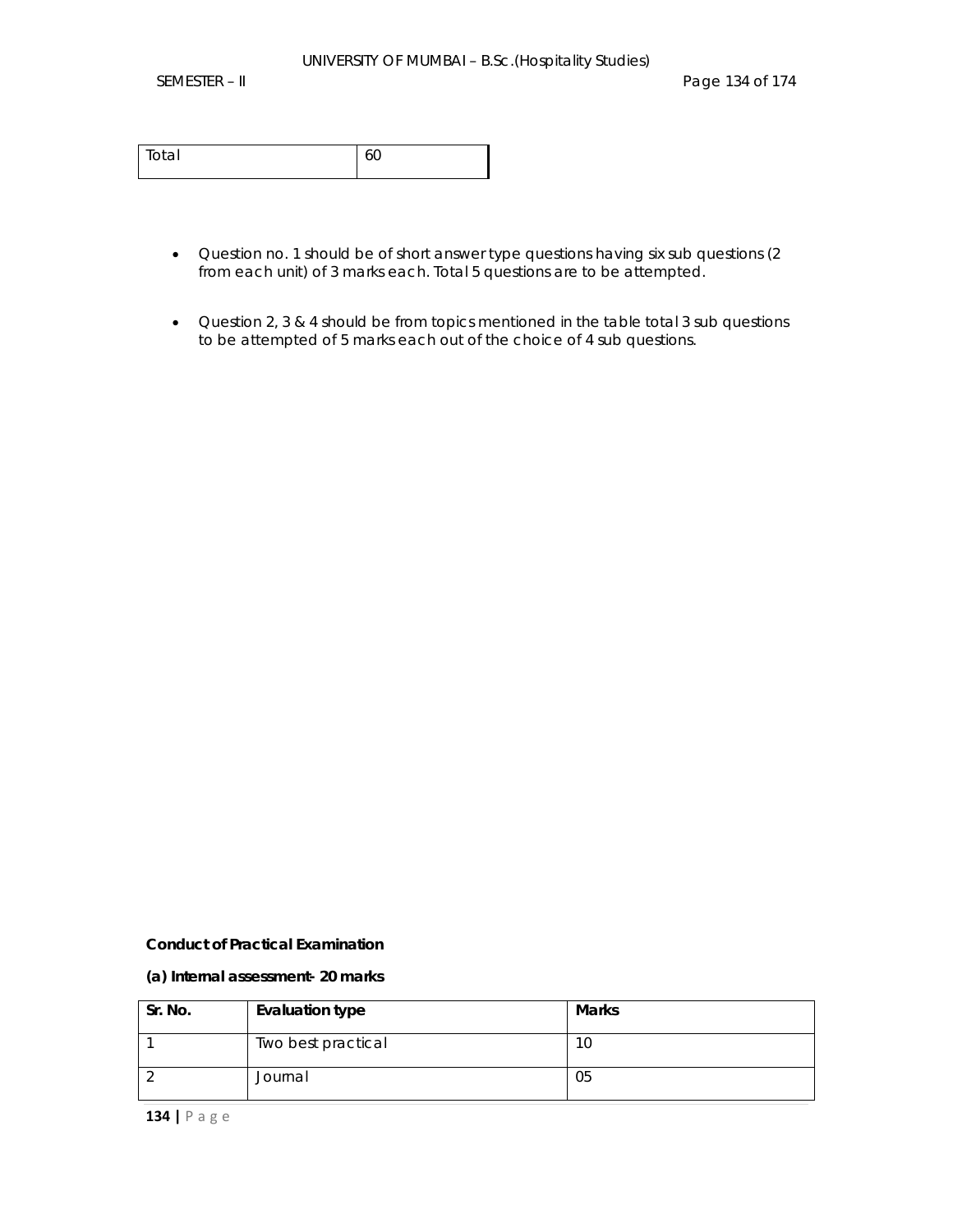| Viva                | 05       |
|---------------------|----------|
| Internal assessment | ിറ<br>∠∪ |

#### **(b) Semester end assessment - 30 marks**

- Candidate will be given a menu comprising of 4 dishes.
- Indent sheet and plan of work sheet to be filled by the candidate of the menu he gets.
- He / she supposed to collect indents, prepare and present the dishes in the menu within stipulated time.
- Cleaning and securing equipments and working area is also to be done within stipulated time.

Assessment will be done as follows –

| Journal | Indent Sheet<br>& plan of<br>work | Colour | Consistency | Taste | Texture | Viva-voce | Personal<br>Grooming<br>Cleaning |
|---------|-----------------------------------|--------|-------------|-------|---------|-----------|----------------------------------|
| 10      | 10                                | 10     | 10          | 10    | 10      | 10        |                                  |

Marks obtained out of 80 shall be converted to out of 30 to the next integer for final calculation.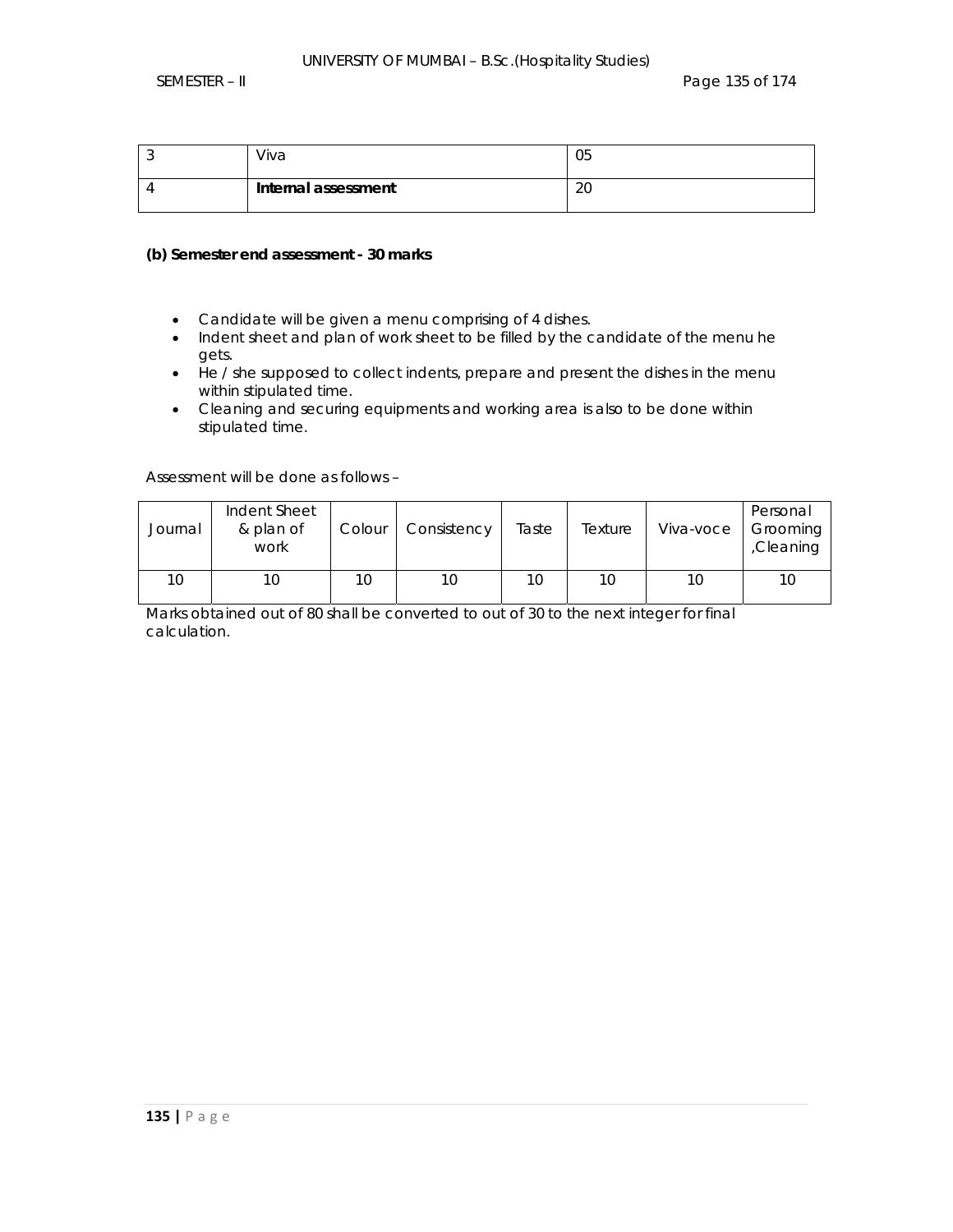# **FOOD AND BEVERAGE SERVICE SEMESTER – II (THEORY)**

| Name of the Programme               | Duration                      | Semester     | Course/<br>Course<br>Code                                    |
|-------------------------------------|-------------------------------|--------------|--------------------------------------------------------------|
| <b>B.Sc. in Hospitality Studies</b> | Six Semesters                 | $\mathbb{I}$ | Food &<br>Bevera<br>ge<br>Service-<br><b>II(USHO</b><br>202) |
| Course Code                         | Title                         | Credits      |                                                              |
| <b>USHO202</b>                      | Food & Beverage<br>Service-II | $2 + 2$      |                                                              |

| For Course Per week 1 lecture/period is 60 minutes<br>duration |   |  | For Subject per week<br>1 lecture/period is 60 minutes<br>duration |  |  |  |  |
|----------------------------------------------------------------|---|--|--------------------------------------------------------------------|--|--|--|--|
| Practical<br>Theory                                            |   |  |                                                                    |  |  |  |  |
| <b>Actual Contact</b>                                          | 3 |  |                                                                    |  |  |  |  |
| ↷<br>⌒<br>Credit                                               |   |  |                                                                    |  |  |  |  |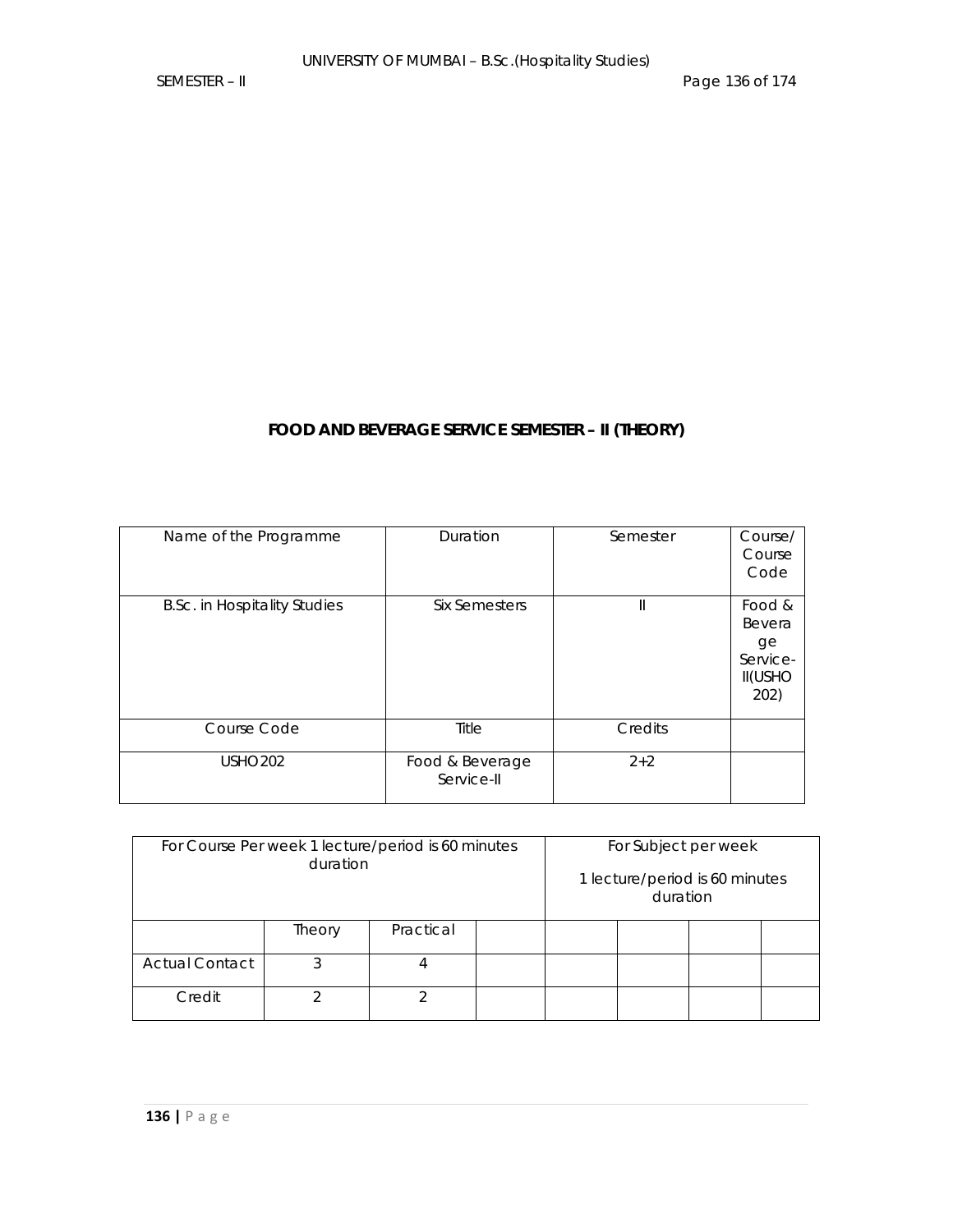# **Semester II – 15 weeks**

| <b>THEORY</b> |                |                       | <b>PRACTICAL</b> |                |               |                    | Total<br>Credits      |             |                       |                                    |
|---------------|----------------|-----------------------|------------------|----------------|---------------|--------------------|-----------------------|-------------|-----------------------|------------------------------------|
| Hours<br>week | Total<br>Hours | Notion<br>al<br>Hours | Credi<br>ts      | Total<br>Marks | Hours<br>week | Total<br>Hour<br>S | Notion<br>al<br>Hours | Credi<br>ts | Total<br><b>Marks</b> | Lecture<br>$^{+}$<br>Practic<br>al |
| 03            | 45             | 25                    | 02               |                | 04            | 60                 | 10                    | 02          |                       | 04                                 |

### **OBJECTIVES:**

At the end of semester II the student will be able to identify:

- The different types of Menus and principles of menu planning.
- Sequence and course in the French classical menu also identify general accompaniments.
- Types, storage and service of Tobacco and Non alcoholic beverages.
- Simple control system followed in a restaurant.

# **Contents of syllabus for USHO 202**

| UNIT NO. | <b>TOPICS</b>                                                                                                                                                                      | <b>TOTAL NO. OF</b><br><b>HOURS</b> |
|----------|------------------------------------------------------------------------------------------------------------------------------------------------------------------------------------|-------------------------------------|
|          | 1. MEALS AND MENU PLANNING                                                                                                                                                         | 15                                  |
|          | 1.1 Menu - Origin, definition & objectives                                                                                                                                         |                                     |
|          | 1.2 Types of meals (Breakfast, Brunch, Lunch, Afternoon tea, High<br>tea, Dinner)                                                                                                  |                                     |
|          | 1.3 Types of Menu                                                                                                                                                                  |                                     |
|          | A la carte<br>a)<br>b) Table d'hote<br>c) Cyclic menu<br>d)<br>Banquet menu<br>e) Carte du jour / plat du jour<br>Californian menu<br>f)<br>Take-away<br>q)<br>Other types of menu |                                     |
|          | a). Children's menu<br>b). Club menu                                                                                                                                               |                                     |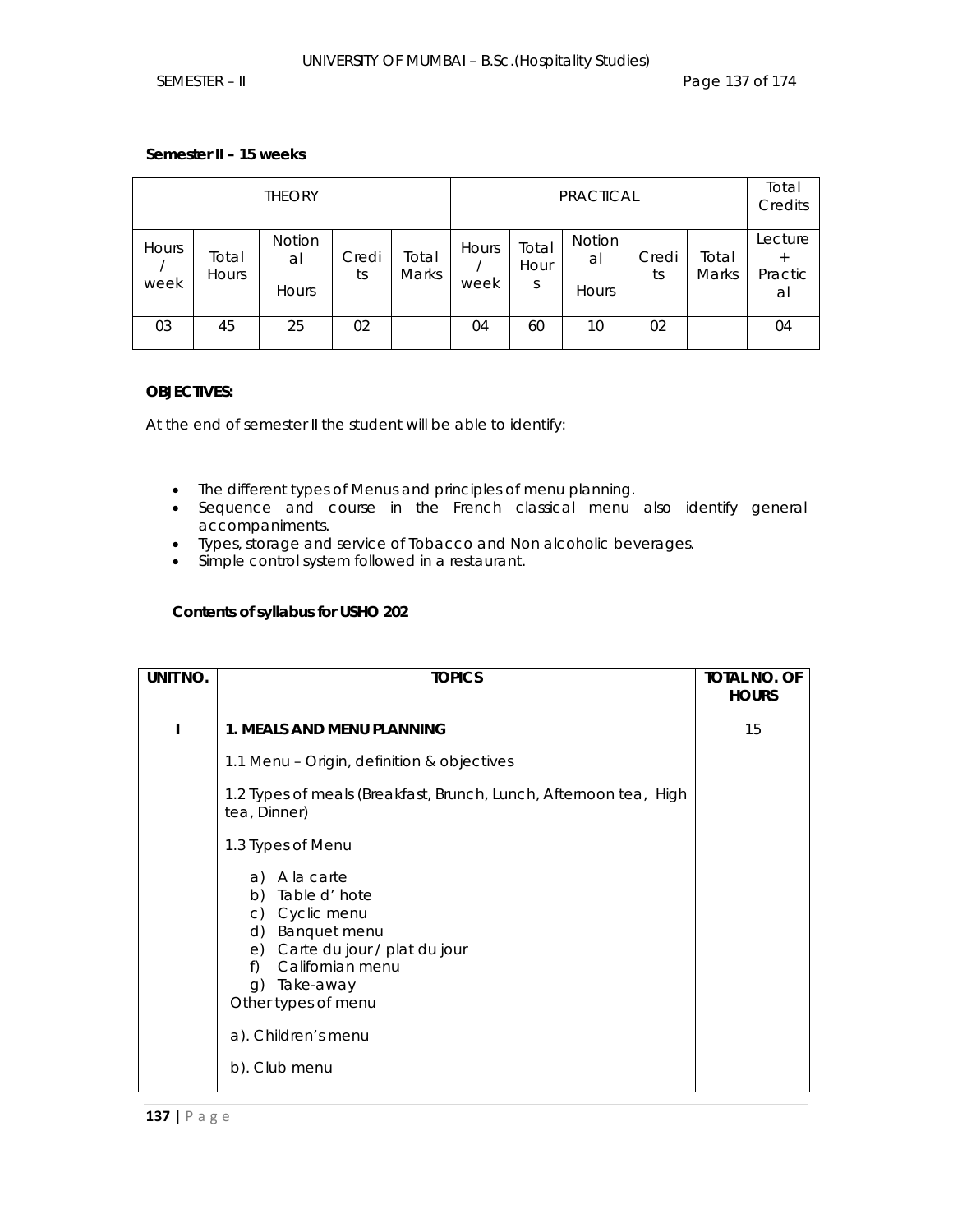|    | c). Ethnic menu                                                                                        |    |
|----|--------------------------------------------------------------------------------------------------------|----|
|    | d). Health menu                                                                                        |    |
|    | e). Spa Menu,                                                                                          |    |
|    | f). Ayurvedic Menu                                                                                     |    |
|    | 1.4 Principles of Menu planning                                                                        |    |
|    | 1.5 Breakfast: English, Continental, American, Indian                                                  |    |
|    | 1.6 Types of Tea Service: Full Afternoon Tea, High Tea.                                                |    |
|    |                                                                                                        |    |
|    |                                                                                                        |    |
|    |                                                                                                        |    |
|    |                                                                                                        |    |
|    |                                                                                                        |    |
|    |                                                                                                        |    |
| Ш. | 1. French Classical Menu:                                                                              | 12 |
|    | 1.1 a. Sequence and Courses.                                                                           |    |
|    | b. General Accompaniments.                                                                             |    |
|    |                                                                                                        |    |
|    | 1.2 Ice creams: Types & categories of Ice creams                                                       |    |
|    |                                                                                                        |    |
|    |                                                                                                        |    |
|    | 2. TOBACCO                                                                                             | 03 |
|    | a) Introduction to Cigars and cigarettes.                                                              |    |
|    | b) Types of tobacco<br>c) Shape, size, color & Brand names with country of origin.                     |    |
|    |                                                                                                        |    |
|    | 1.1 NON ALCOHOLIC BEVERAGES                                                                            | 06 |
|    | Definition of beverages<br>a.<br>Classification chart -alcoholic & non alcoholic drinks.<br>b.         |    |
|    | Stimulating-Tea, Coffee & Cocoa, (origin, manufacture,<br>C.<br>Method of preparation, types & brands) |    |
| Ш. | Nourishing-health drinks<br>d.                                                                         |    |
|    | Refreshing-juices, squashes, crushes, syrups & aerated<br>е.<br>water                                  |    |
|    | f.<br>Table Water (origin, types & brands) & carbonated water.                                         |    |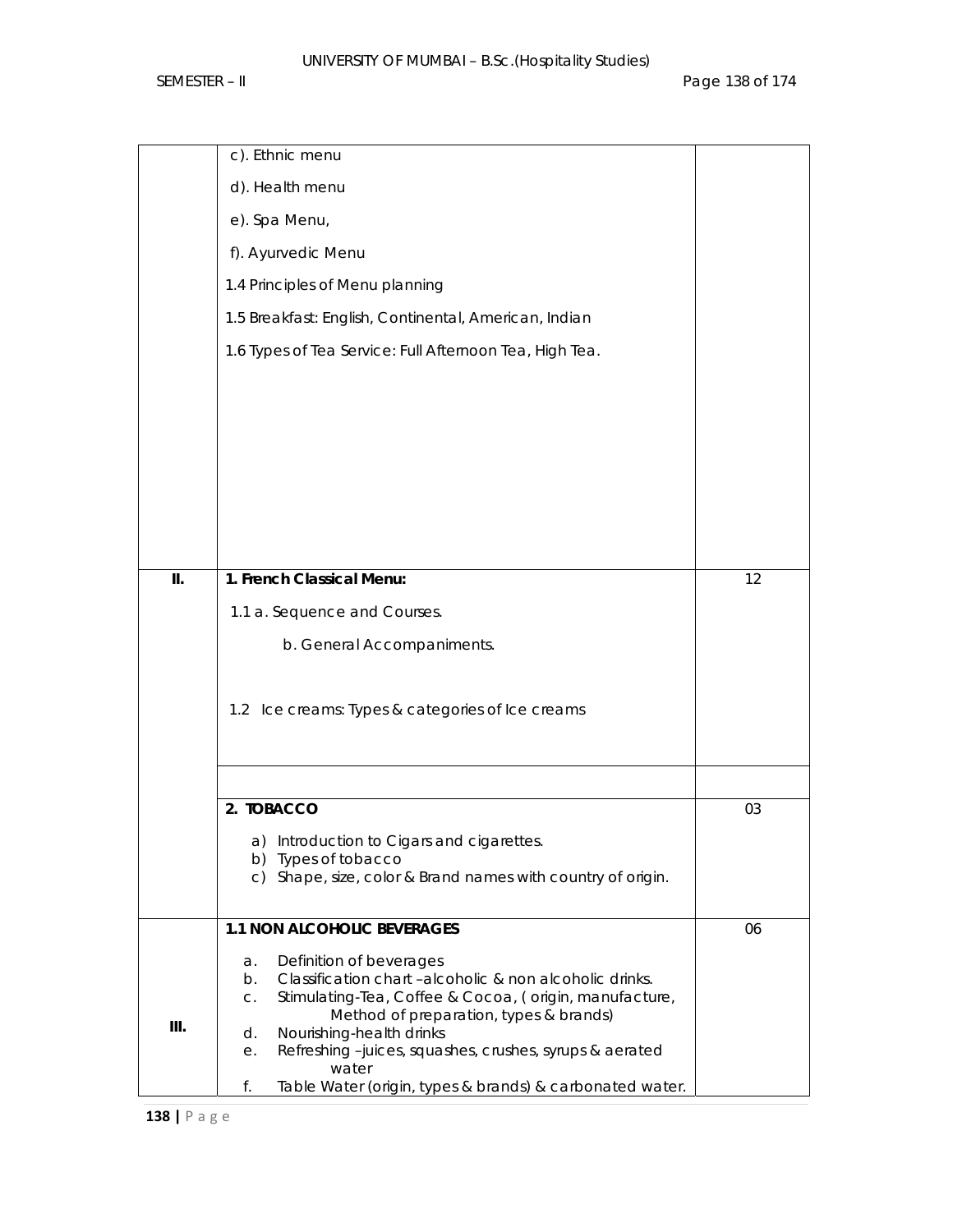| 1.2 SIMPLE CONTROL SYSTEMS.                                                         |                                              | 05 |
|-------------------------------------------------------------------------------------|----------------------------------------------|----|
| a) Restaurant reservation system<br>b) KOT Checking System<br>c) Types of KOT / BOT | d) Method of billing (manual & computerised) |    |
| <b>GLOSSARY</b>                                                                     |                                              | 04 |
| Aboyeur                                                                             | A la Carte                                   |    |
| A l'Anglaise                                                                        | A I' Orly                                    |    |
| Aperient water                                                                      | Allemande                                    |    |
| <b>Brunch</b>                                                                       | Banquet                                      |    |
| <b>Buffet Froid</b>                                                                 | Brasserie                                    |    |
| <b>Bisques</b>                                                                      | Batwina                                      |    |
| Brotsch                                                                             | Bouillabaisse                                |    |
| <b>Bills of fare</b>                                                                | <b>Balsamic Vinegar</b>                      |    |
| Chalybeate water                                                                    | Chateaubriand                                |    |
| Consomme                                                                            | Canapé                                       |    |
| Caesar Salad                                                                        | Charcuterie                                  |    |
| Corn on the cob                                                                     | Cranberry Sauce.                             |    |
| Cayenne Pepper                                                                      | Cumberland Sauce.                            |    |
| Café au lait                                                                        | Caviar                                       |    |
| Cyclic Menu                                                                         | Carte du jour                                |    |
| Dessert                                                                             | Debarrasseur                                 |    |
| Entrée                                                                              | Escargots                                    |    |
| Entremets                                                                           | En cocotte                                   |    |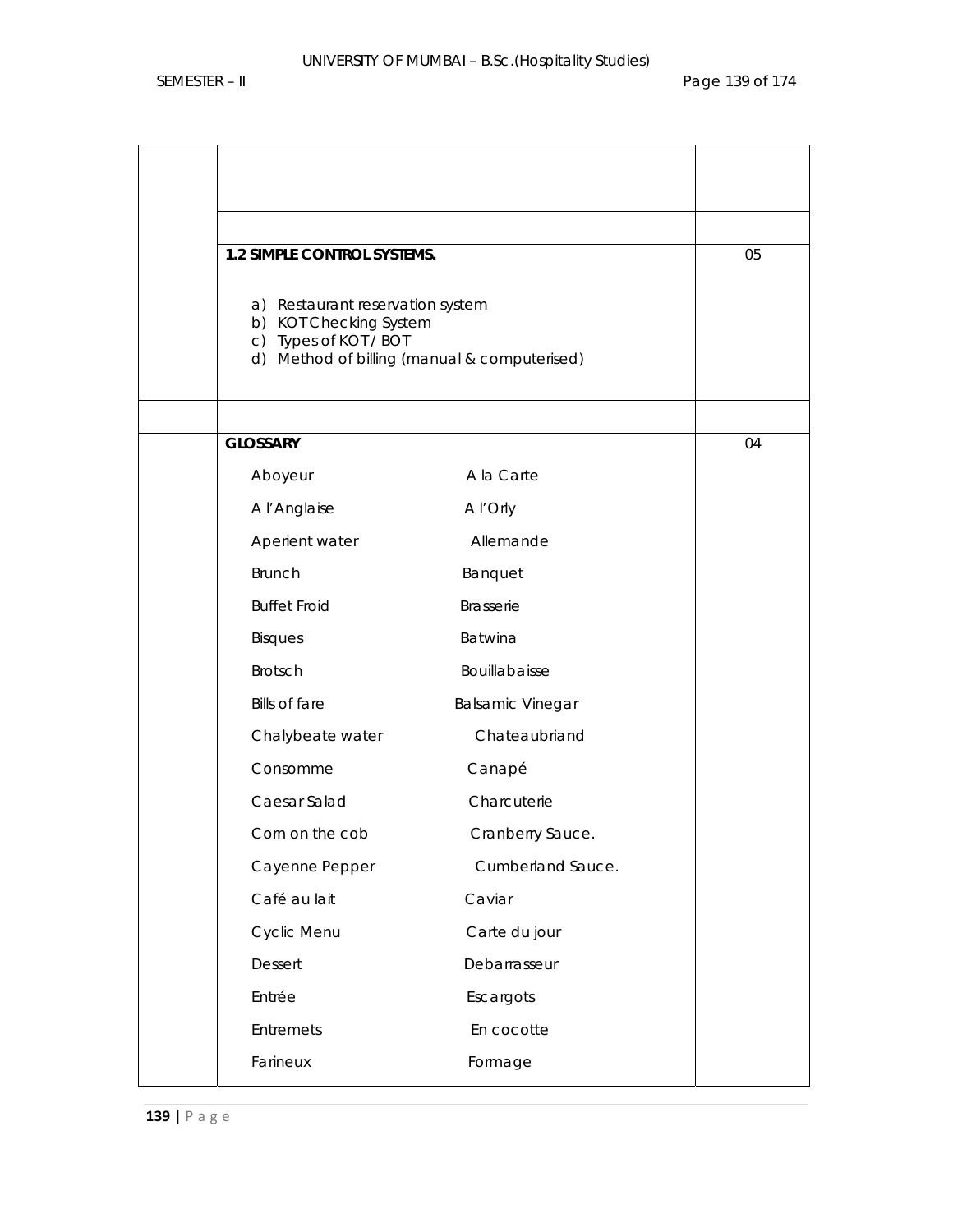| <b>TIPS</b>                       | Worcestershire Sauce        |  |
|-----------------------------------|-----------------------------|--|
| Tartare Sauce                     | Table d'hôte                |  |
| Tofu                              | Tabasco Sauce               |  |
| Sur la plat                       | Semolina                    |  |
| Savoureux                         | Smoked Salmon               |  |
| Sorbet                            | Salade                      |  |
| Releve                            | Rôti                        |  |
| Parisienne                        | Rouille                     |  |
| Poisson                           | Pates                       |  |
| Natural Spring water<br>Olive Oil | Potages                     |  |
|                                   | Oeufs                       |  |
| Macaroni<br>Maitre d' hotel       | Mint Sauce<br>Nicoise Salad |  |
| Menu                              | Mousses                     |  |
| Mineral water                     | Malt Vinegar                |  |
| Legumes                           | Lacto-Ovo Vegetarians       |  |
| Kroupnich                         | Kosher                      |  |
| Humidor                           | Horseradish Sauce.          |  |
| Hors-d'oeuvres                    | Hûitres                     |  |
| Gravlax                           | Gnocchi                     |  |
| French Dressing                   | Fruitarians                 |  |

### **REFERENCE BOOKS:-**

- Dennis Lillicrap, John Cousins and Robert Smith-
- Vijay Dhawan- Food and Beverage Service
- Peter Dias- The Steward-
- John Fuller & A.J. Currie-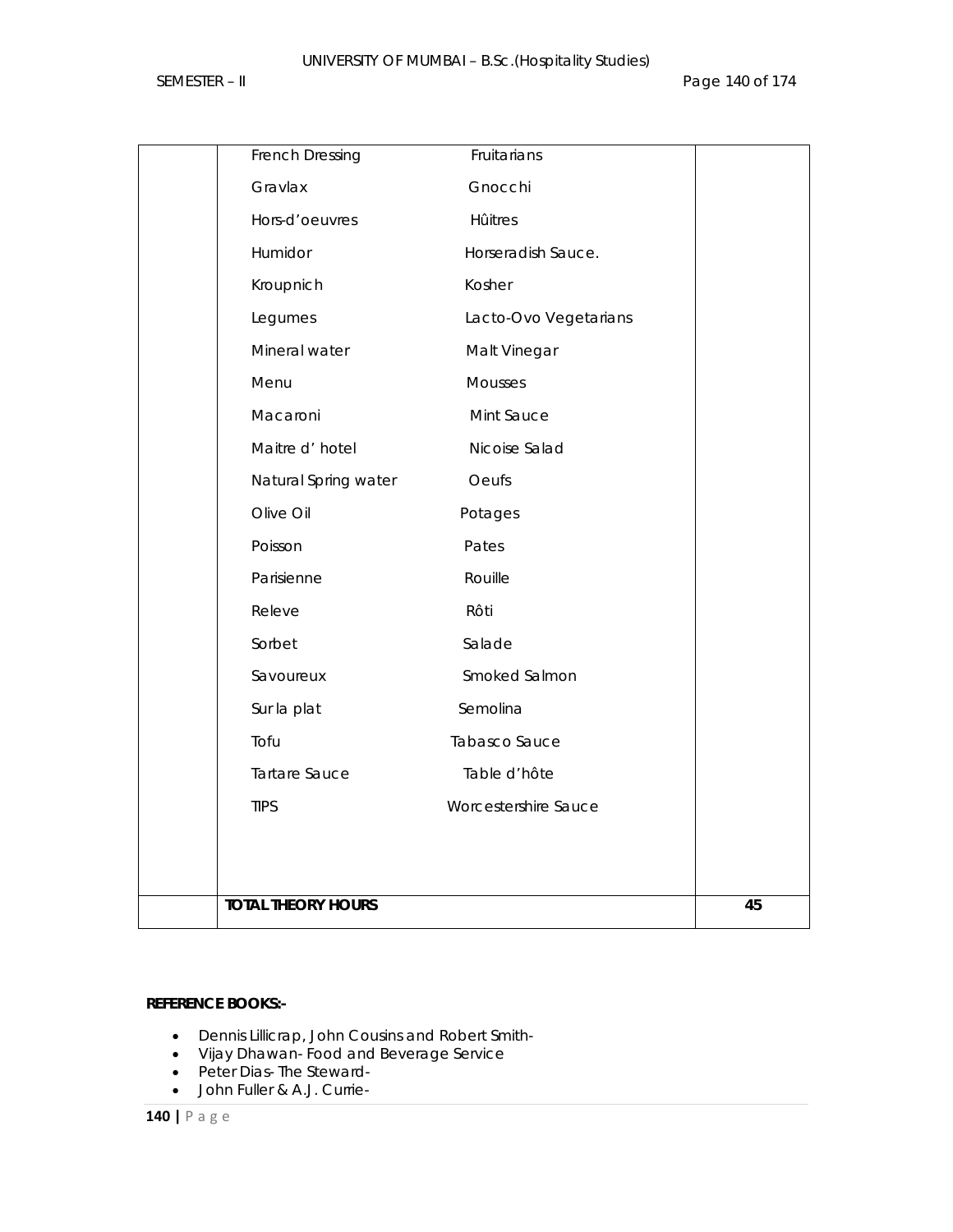- Sudhir Andrews- Food and Beverage Service-
- Bobby George-Food & Beverage Service-

### **FOOD AND BEVERAGE SERVICE SEMESTER - II(ASSIGNMENTS)**

All students should be given individual assignments. Out of the following given options each student needs to work on any two.

| SR. No. | <b>TOPIC FOR ASSIGNMENTS</b>                                                    | <b>MARKS</b> |
|---------|---------------------------------------------------------------------------------|--------------|
|         |                                                                                 |              |
| 1.      | Planning a 13 course French classical menu with general<br>accompaniments.      |              |
|         |                                                                                 |              |
| 2.      | Planning of an a la carte menu of a Specialty<br>Restaurant or coffee shop.     |              |
|         |                                                                                 |              |
| 3.      | Planning of American and continental breakfast menu<br>with appropriate layout. |              |
|         |                                                                                 |              |
| 4.      | List five types of Tea and Coffee, explaining the<br>composition of each.       |              |
|         |                                                                                 |              |
| 5.      | Formats of special food checks (KOT)                                            |              |
|         |                                                                                 |              |

### **FOOD & BEVERAGE SERVICE SEMESTER – 2**

**(PRACTICAL)** 

| SR.<br>NO. | <b>PRACTICALS</b> | <b>HOURS</b> |
|------------|-------------------|--------------|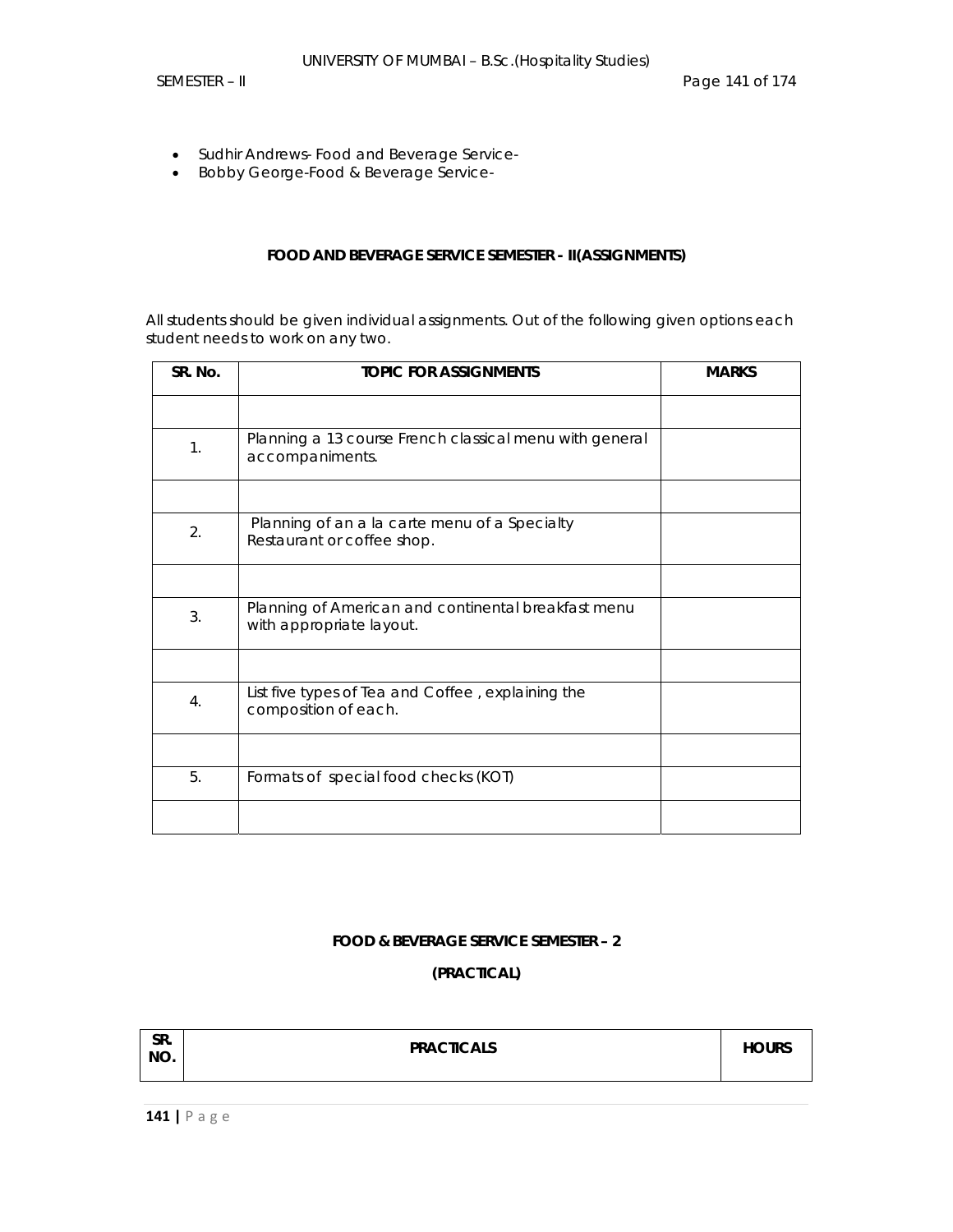|    | <b>MEALS AND MENU PLANNING</b>                                                                                                                             |    |
|----|------------------------------------------------------------------------------------------------------------------------------------------------------------|----|
| 1  |                                                                                                                                                            | 12 |
|    | Menu Planning (Planning and compilation of 4,5,6 courses menu.<br>lunch and dinner, English & French)<br>Table d hote menu (cover, taking order & service) |    |
|    | Types of table service                                                                                                                                     |    |
| 2  | Silver service/ English service<br>$\circ$<br>American/Plated<br>$\circ$<br>Family<br>$\circ$<br>Russian<br>$\circ$<br>French/ butler<br>$\circ$           | 08 |
| 3  | Points to be considered while waiting at the table.                                                                                                        | 01 |
| 4  | Menu, cover, taking order & procedure for Service of Breakfast<br>(Continental, American, English & Indian.                                                | 10 |
| 5  | Breakfast tray & trolley setups.                                                                                                                           | 03 |
| 6  | Taking order & service of pot tea & coffee.                                                                                                                | 02 |
| 7  | Menu, cover, taking order & procedure for full afternoon tea.<br>(table, tray & trolley)                                                                   | 04 |
| 8  | Menu, cover, taking order & procedure for High Tea. (table, tray &<br>trolley)                                                                             | 04 |
|    | <b>NON ALCOHOLIC BEVERAGES.</b>                                                                                                                            |    |
| 9  |                                                                                                                                                            | 02 |
|    | Service of carbonated (fresh lime soda & soft drinks), refreshing<br>(juice), nourishing (milk shakes)                                                     |    |
| 10 | Procedure of service of tea. (tea bags, envelop, camomile &<br>jasmine).                                                                                   | 02 |
| 11 | Procedure of service of coffee (instant, plunger, filter, cappuccino<br>& ristretto)                                                                       | 02 |
| 12 | <b>CHAPTER 3. TOBACCO</b>                                                                                                                                  | 02 |
|    | Procedure of Service of cigars and cigarettes.                                                                                                             |    |
|    | <b>CHAPTER 4. SIMPLE CONTROL SYSTEMS.</b>                                                                                                                  |    |
| 13 | Writing of manual food check (KOT, suivant, supplement, retour en<br>place, accident & Non chargeable)                                                     | 04 |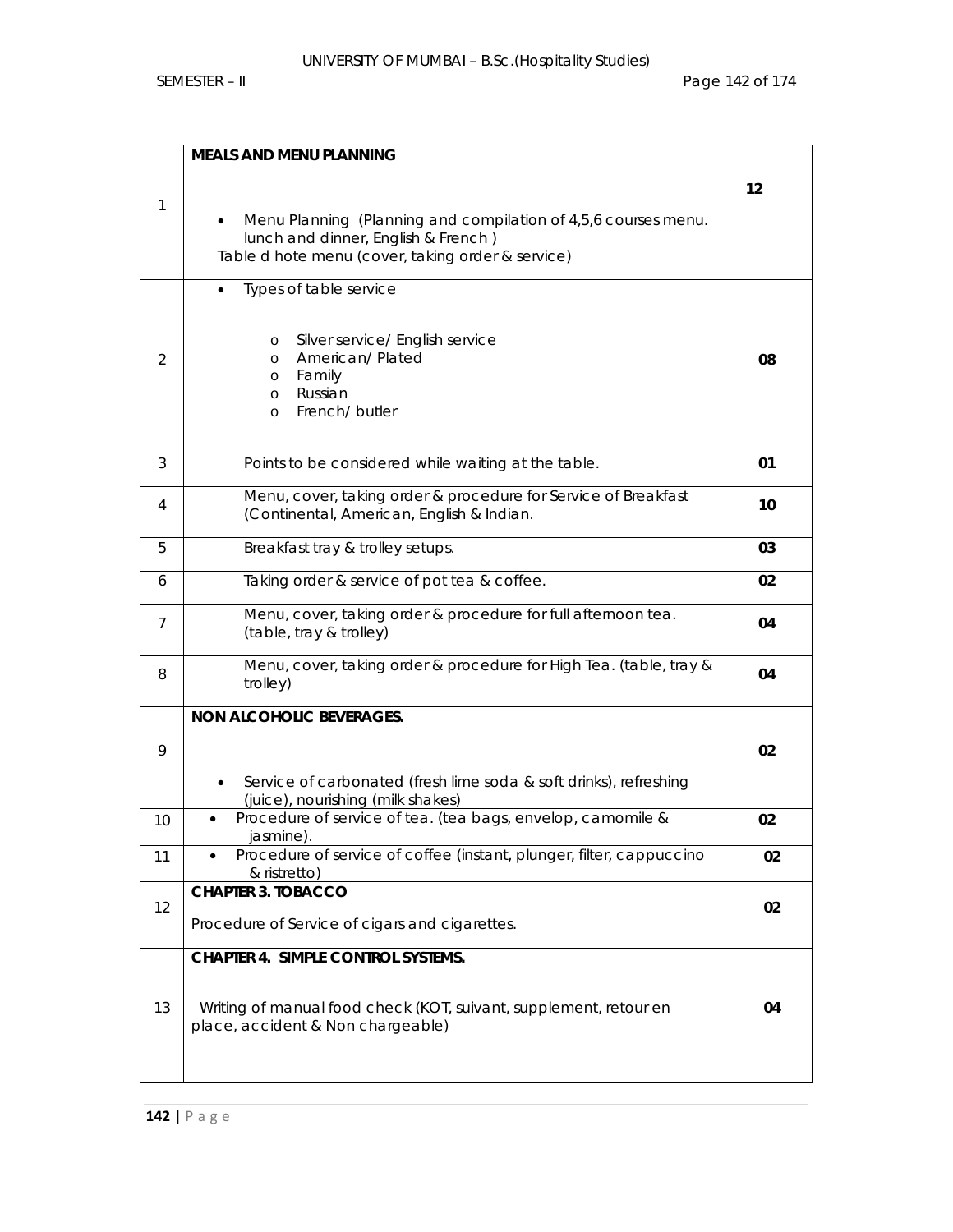| 14 | Guest lecture on food & beverage controls<br>After the lecture the student is required to submit a report. | 04 |
|----|------------------------------------------------------------------------------------------------------------|----|
|    | <b>TOTAL PRACTICAL HOURS</b>                                                                               | 60 |

# **Scheme of Examination (Theory)**

# **(a) Internal assessment- 40 marks**

| Sr. No. | Evaluation type                                                                                                                                                      | <b>Marks</b> |
|---------|----------------------------------------------------------------------------------------------------------------------------------------------------------------------|--------------|
|         | Two assignments/ case study/ projects                                                                                                                                | 20           |
|         | One class test (multiple choice questions objective)                                                                                                                 | 10           |
|         | Active participation in routine class instructional<br>deliveries (case studies/ seminars/ presentation)                                                             | 05           |
|         | Overall conduct as a responsible student, manners,<br>skill, in articulation, leadership qualities demonstrated<br>through organizing co-curricular activities, etc. | 05           |
|         | Total                                                                                                                                                                | 40           |

### **(b) Semester end examination (Pattern of Question Paper):-**

### **Theory**

| First Semester (Duration 2 hrs.)      |                |                      |  |
|---------------------------------------|----------------|----------------------|--|
| <b>Questions in Examination Paper</b> | <b>Units</b>   | <b>Maximum Marks</b> |  |
| $Q - 1$                               | 1, 2, 3        | 15                   |  |
| $Q - 2$                               |                | 15                   |  |
| $Q - 3$                               | $\mathfrak{D}$ | 15                   |  |
| $O - 4$                               | 3              | 15                   |  |
|                                       | Total          | 60                   |  |

• Question no. 1 should be of short answer type questions having six sub questions (2 from each unit) of 3 marks each. Total 5 questions are to be attempted.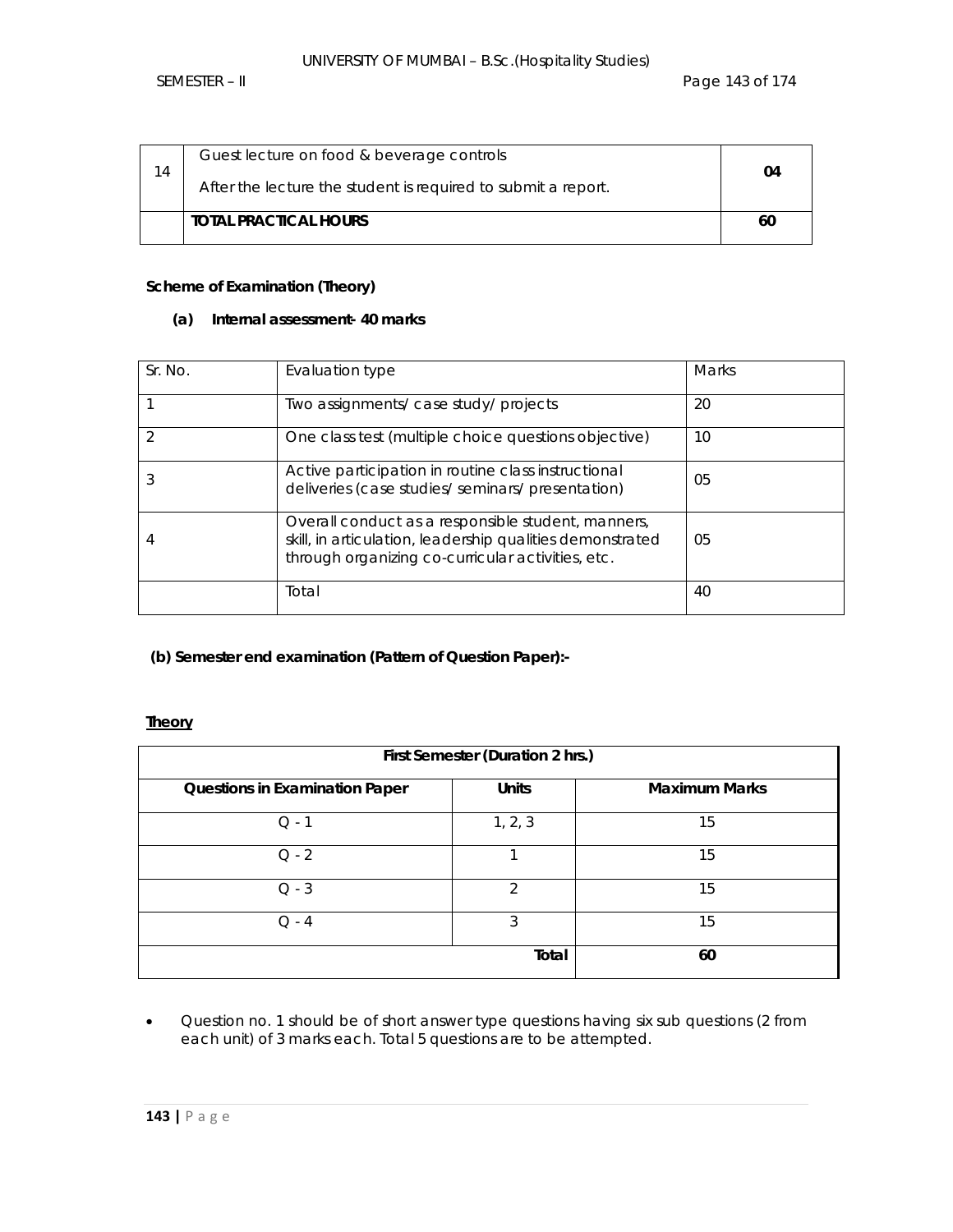• Question 2, 3 & 4 should be from topics mentioned in the table total 3 sub questions to be attempted of 5 marks each out of the choice of 4 sub questions.

### **Conduct of Practical Examination**

#### **(a) Internal assessment- 20 marks**

| Sr. No. | Evaluation type    | Marks |
|---------|--------------------|-------|
|         | Two best practical | 10    |
|         | Journal            | 05    |
| ◠       | Viva               | 05    |
|         |                    | 20    |

### **(b) Semester end assessment - 30 marks**

- A candidate will be given a menu to compile and laying table for it.
- Assessment will be done as follows

| Journal | Grooming | Service of Food & Non-<br><b>Alcoholic Beverages</b> | Menu<br>Planning | Cover<br>laying | Viva -<br>voce |
|---------|----------|------------------------------------------------------|------------------|-----------------|----------------|
|         | 10       |                                                      | 10               |                 | 10             |

• Marks obtained out of 60 shall be converted to out of 30 to the next integer for final calculation.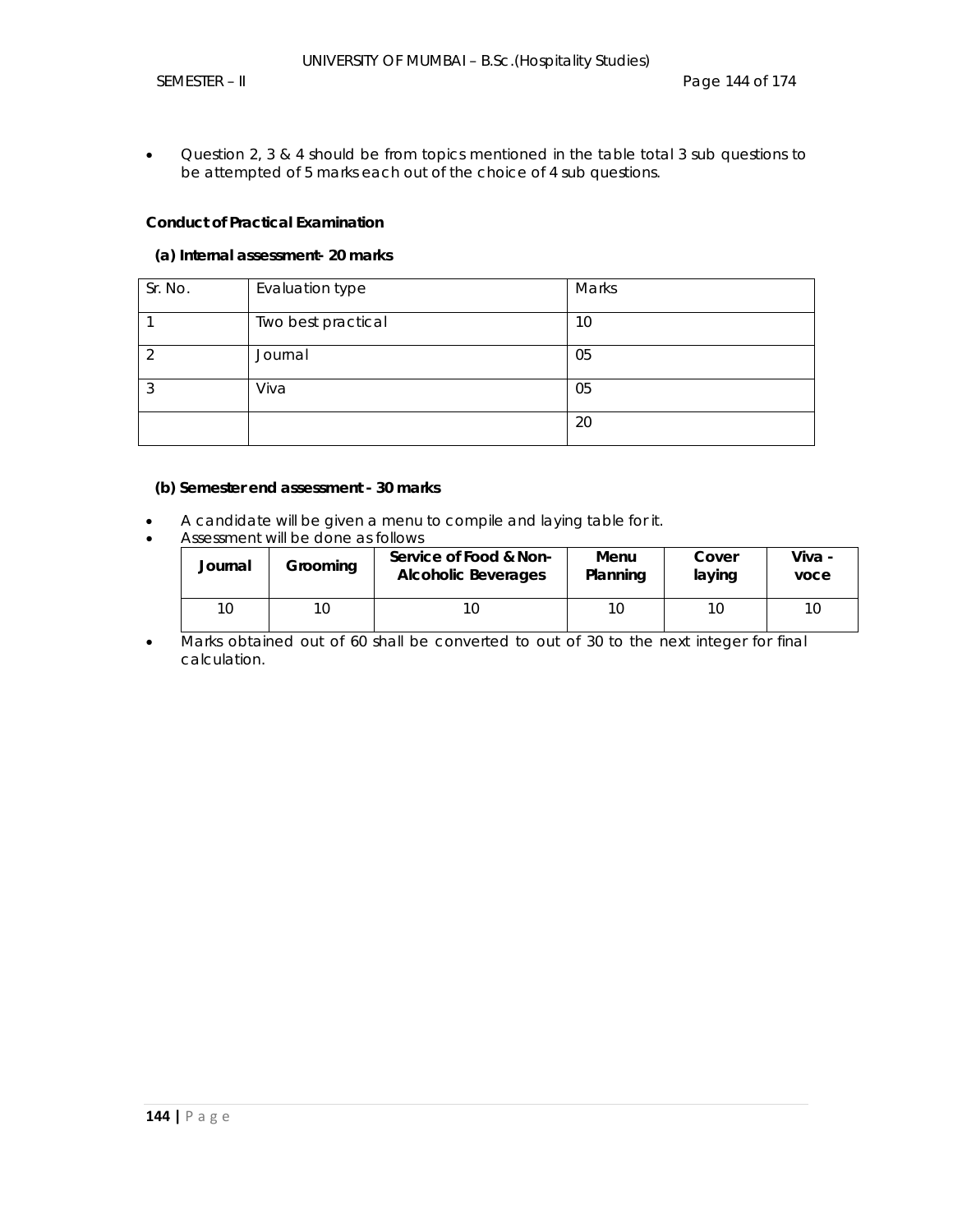# **FRONT OFFICE SEMESTER – II (THEORY)**

| Name of the Programme               | Duration               | Semester | Course/Course<br>Code                      |
|-------------------------------------|------------------------|----------|--------------------------------------------|
| <b>B.Sc. in Hospitality Studies</b> | Six Semesters          |          | <b>FRONT OFFICE</b><br><b>II(USHO 203)</b> |
| Course Code                         | Title                  | Credits  |                                            |
| <b>USHO203</b>                      | <b>FRONT OFFICE-II</b> |          |                                            |

| For Course Per week 1 lecture/period is 60 minutes<br>duration |                     |  | For Subject per week |  |  |                                         |  |
|----------------------------------------------------------------|---------------------|--|----------------------|--|--|-----------------------------------------|--|
|                                                                |                     |  |                      |  |  | 1 lecture/period is 60 minutes duration |  |
|                                                                | Practical<br>Theory |  |                      |  |  |                                         |  |
| <b>Actual Contact</b>                                          |                     |  |                      |  |  |                                         |  |
| Credit                                                         |                     |  |                      |  |  |                                         |  |

**Semester I – 15 weeks** 

| <b>THEORY</b>   |                       |                          | <b>PRACTICAL</b> |                       |               |                |                                     |         |             |
|-----------------|-----------------------|--------------------------|------------------|-----------------------|---------------|----------------|-------------------------------------|---------|-------------|
| Hours /<br>week | Total<br><b>Hours</b> | Notional<br><b>Hours</b> | Credits          | Total<br><b>Marks</b> | Hours<br>week | Total<br>Hours | <b>Notio</b><br>nal<br><b>Hours</b> | Credits | Total Marks |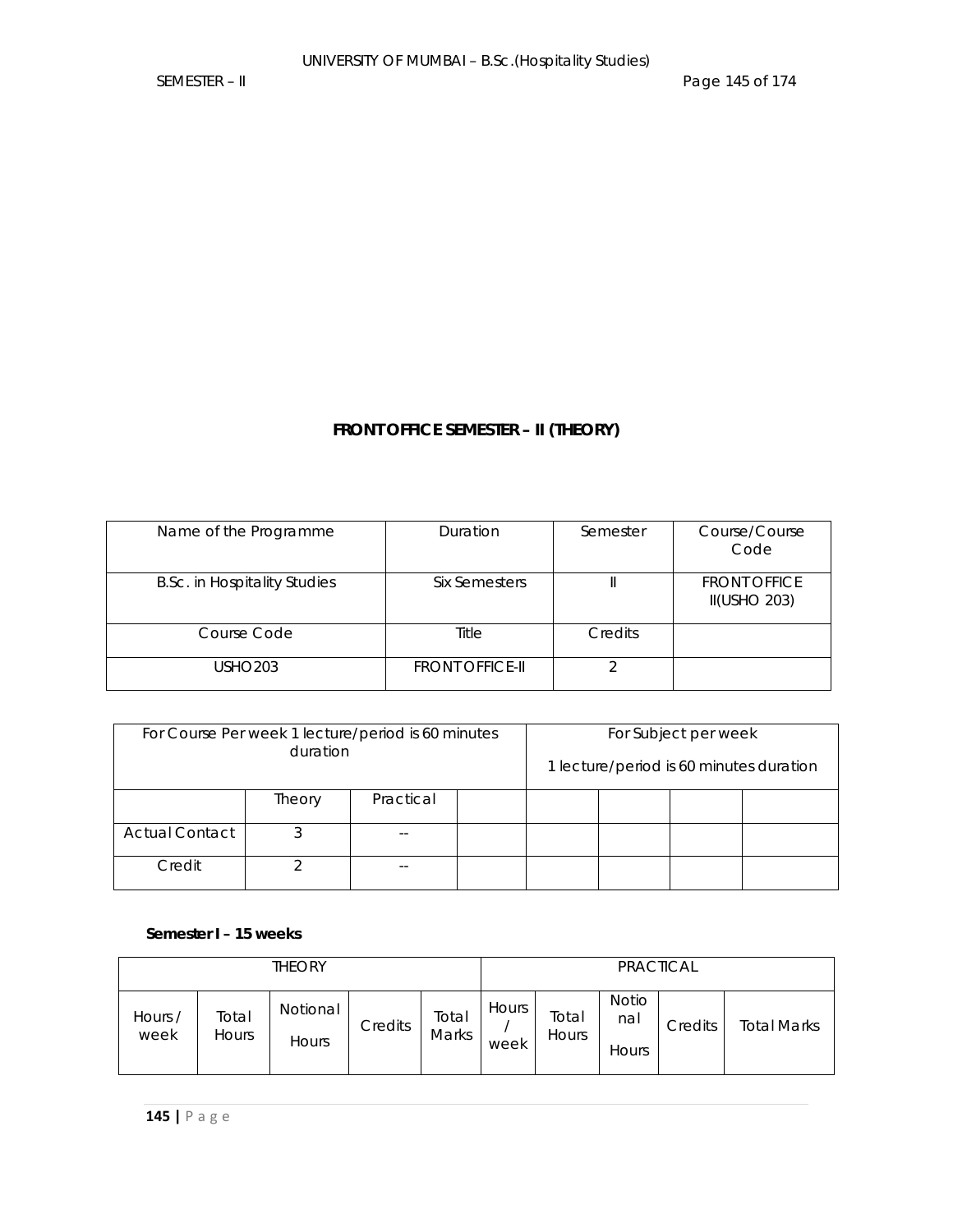#### **OBJECTIVES:**

At the end of semester II:-

The student should be able to understand the concept and functioning of room reservations, Reception and Guest services.

# **Contents of syllabus for USHO 203**

# **Semester II – 15 weeks**

.

| <b>UNIT</b><br>NO. | <b>TOPICS</b>                                                                                                                                                                                                                                 | <b>TOTAL NO.</b><br>OF HOURS |
|--------------------|-----------------------------------------------------------------------------------------------------------------------------------------------------------------------------------------------------------------------------------------------|------------------------------|
|                    | <b>RESERVATIONS</b><br>Sources of Reservations<br><b>Modes of Reservations</b><br><b>Types of Reservations</b><br>Systems of reservations<br>Overbooking<br>$\bullet$<br>Job Description of Reservation Personnel<br>$\bullet$                | 15                           |
| II.                | <b>RECEPTION</b><br>Profiling the guest<br><b>Guest Registration Process</b><br>$\bullet$<br>Regular and Non Regular Guest<br>'C'Form & 'F' From                                                                                              | 15                           |
| III.               | <b>GUEST SERVICES</b><br><b>Handling Guest Mail</b><br>Message Handling<br>$\bullet$<br>Custody and Handling of Keys<br>٠<br><b>Guest Paging</b><br>٠<br>Safe Deposit Locker<br><b>Guest Room Change</b><br>٠<br>Custody of Deposited Luggage | 15                           |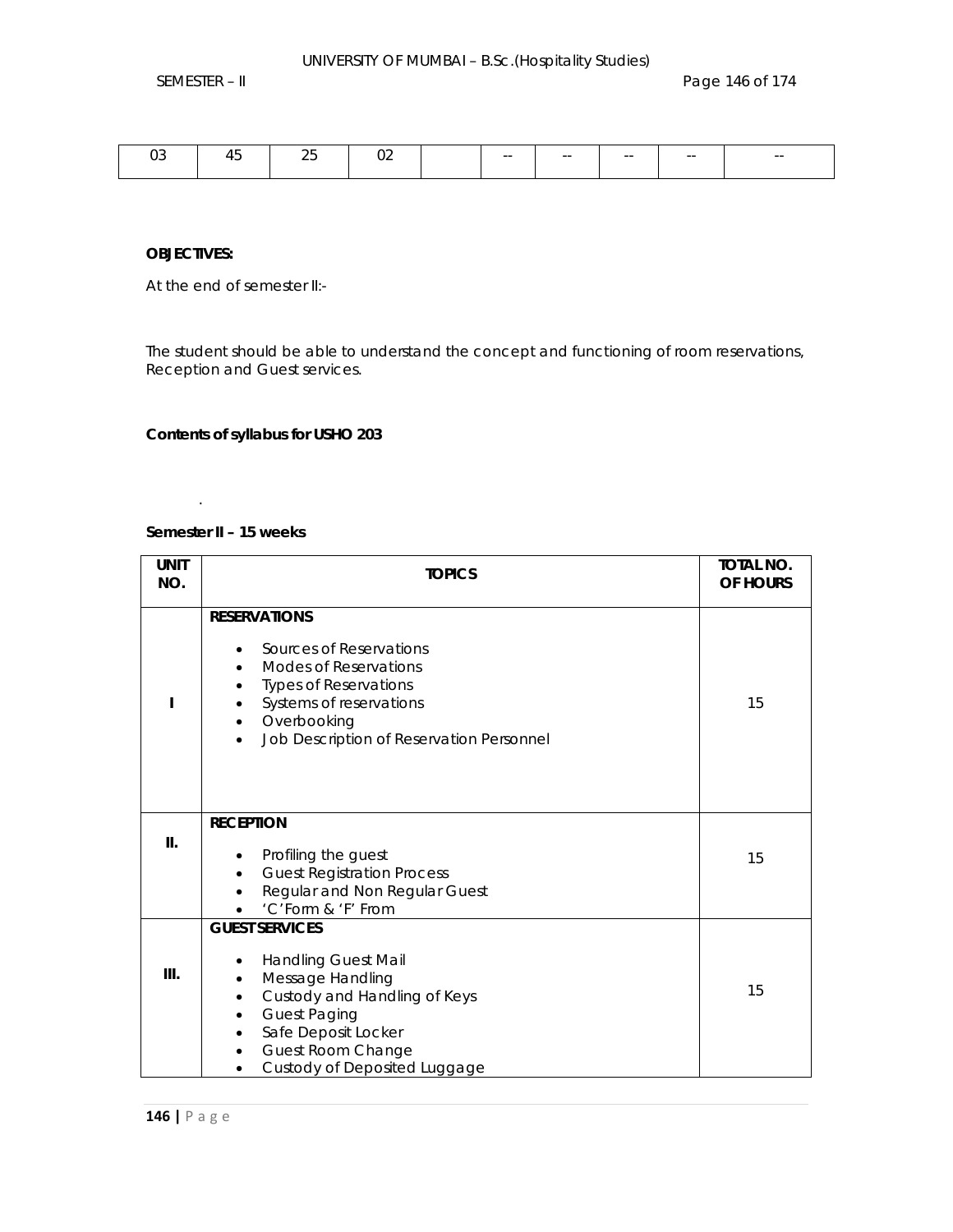# **TOTAL THEORY HOURS** 45

### **REFERENCE BOOKS:-**

| Name of the book                       | Author                                                | Publisher                         | <b>Place of Publication</b> |
|----------------------------------------|-------------------------------------------------------|-----------------------------------|-----------------------------|
| Jatashankar Tiwari                     | Front Office<br>Management                            | <b>Oxford University</b><br>Press | New Delhi                   |
| Andrews, Sudhir                        | <b>Hotel Front Office</b><br><b>Training Manual</b>   | The Tata M'cGraw<br>Hill          | <b>New Delhi</b>            |
| Kasavana, Michael &<br>Brooks, Richard | Managing Front Office<br>Operations                   | <b>AHMA</b>                       | <b>USA</b>                  |
| Baker & Bradley                        | Principles of Hotel front<br><b>Office Operations</b> | Cassell                           | London                      |
| Deveau, insley &<br>deveav, Patricia   | Front Office<br>Management and<br>Operations (2)      | <b>Prentice Hall</b>              | NEW JERSEY                  |
| Bullied, An Ritchie,<br>Caroline       | Reception                                             | <b>Stanley Thornes</b>            | london                      |
| Chakravarti, B.K.                      | Front Office<br>Management In Hotel                   | <b>BNS Publishers</b>             | New Delhi                   |
| Braham, Bruce                          | <b>Hotel Front Office</b>                             | Hutchinson                        | London                      |
| Ford, Robert & Heaton,<br>Cherrill     | Managing the guest<br>Experience                      | <b>Delmar Publishers</b>          | London                      |
| Bardi, James                           | Hotel Front office<br>Management                      | John wiley & sons                 | new Jersey                  |
| Aggarwal.Ravi                          | <b>Hotel front Office</b>                             | sublime<br>Publications           | jaipur                      |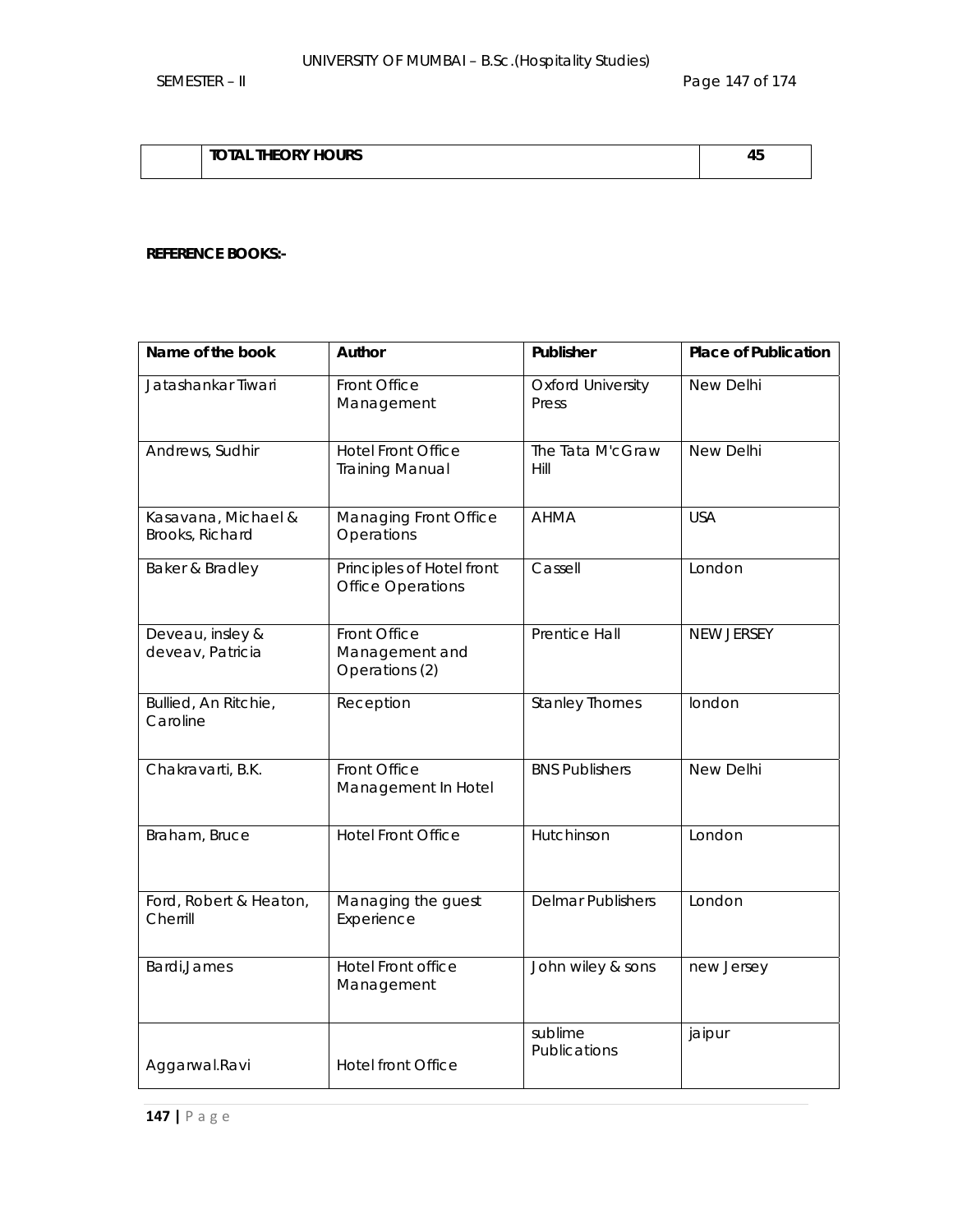| Huyton Jeremy & Baker<br>Sue | Case Studies in Rooms<br>Operations and<br>Management              | <b>Hospitality Press P</b><br>Ltd. | Melbourne |
|------------------------------|--------------------------------------------------------------------|------------------------------------|-----------|
| Bhatnagar S.K.               | Front office<br>Management                                         | Frank Bros & Co.                   | New delhi |
| Andrews, Sudhir              | <b>Hotel Front Office</b><br><b>Training Manual (latest</b><br>ed) | The Tata M'cGraw<br>Hill           | New delhi |
| Chakravarti B.K.             | Front Office<br>Management in Hotel                                | <b>CBS Publisher</b>               | New Delhi |
| Chakravarti B.K.             | Concept of Front Office<br>Management                              | <b>APH Publishing</b>              | New Delhi |
|                              | India(Tourist Guide)                                               | Lonely Planet                      |           |

# **FRONT OFFICE SEMESTER - II (ASSIGNMENTS)**

All students should be given individual assignments. Out of the following given options each student needs to work on any two.

| SR. No. | <b>TOPIC FOR ASSIGNMENTS</b>                                                  | <b>MARKS</b> |
|---------|-------------------------------------------------------------------------------|--------------|
|         | Indian States and Union Territories - Capital and Their<br>regional languages |              |
|         | Fact sheet of 5 star hotels in Mumbai                                         |              |
|         | Website Review of Hotels in Mumbai                                            |              |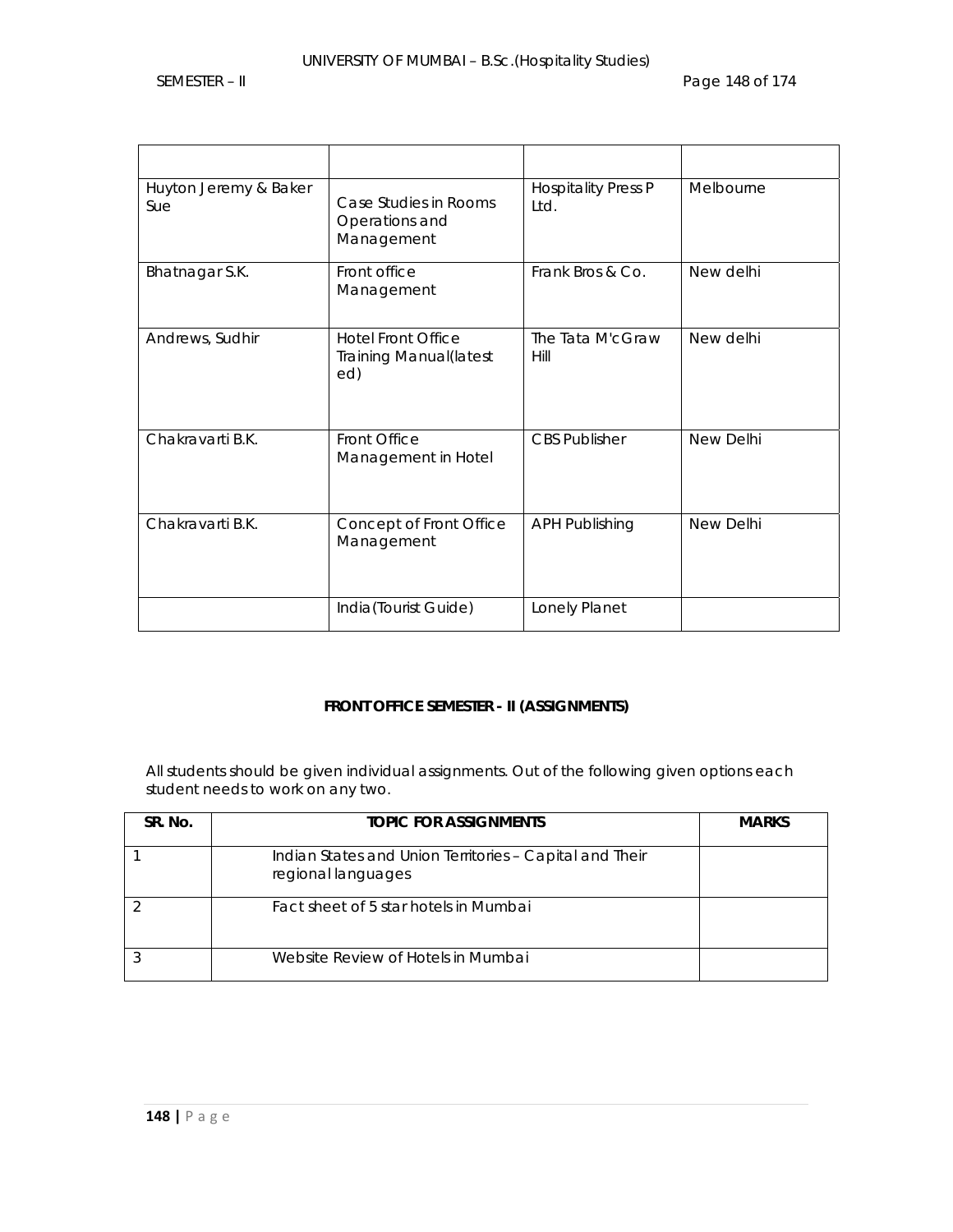### **Scheme of Examination (Theory)**

# **(b) Internal assessment- 40 marks**

| Sr. No. | Evaluation type                                                                                                                                                      | <b>Marks</b> |
|---------|----------------------------------------------------------------------------------------------------------------------------------------------------------------------|--------------|
|         | Two assignments/ case study/ projects                                                                                                                                | 20           |
|         | One class test (multiple choice questions objective)                                                                                                                 | 10           |
|         | Active participation in routine class instructional<br>deliveries (case studies/ seminars/ presentation)                                                             | 05           |
|         | Overall conduct as a responsible student, manners,<br>skill, in articulation, leadership qualities demonstrated<br>through organizing co-curricular activities, etc. | 05           |
|         | Total                                                                                                                                                                | 40           |

## **b) Semester end examination (Pattern of Question Paper):-**

### **Theory**

| First Semester (Duration 2 hrs.)      |              |                      |  |  |  |  |
|---------------------------------------|--------------|----------------------|--|--|--|--|
| <b>Questions in Examination Paper</b> | <b>Units</b> | <b>Maximum Marks</b> |  |  |  |  |
| $Q - 1$                               | 1, 2, 3      | 15                   |  |  |  |  |
| $Q - 2$                               |              | 15                   |  |  |  |  |
| $Q - 3$                               | 2            | 15                   |  |  |  |  |
| $Q - 4$                               | 3            | 15                   |  |  |  |  |
|                                       | Total        | 60                   |  |  |  |  |

- Question no. 1 should be of short answer type questions having six sub questions (2 from each unit) of 3 marks each. Total 5 questions are to be attempted.
- Question 2, 3 & 4 should be from topics mentioned in the table total 3 sub questions to be attempted of 5 marks each out of the choice of 4 sub questions.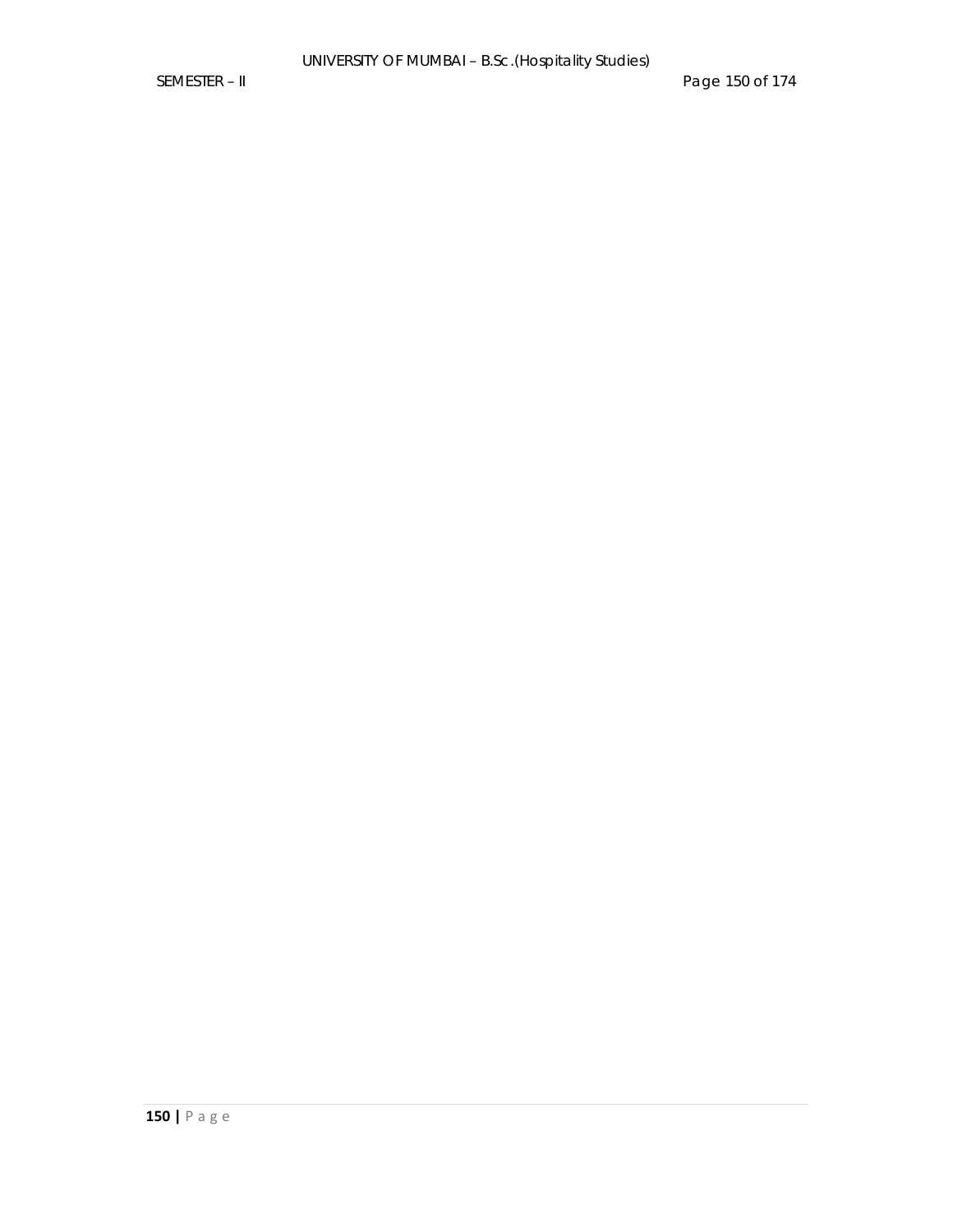# **HOUSEKEEPING SEMESTER – II (THEORY)**

| Name of the Programme               | Duration             | Semester | Course/Co<br>urse Code           |
|-------------------------------------|----------------------|----------|----------------------------------|
| <b>B.Sc. in Hospitality Studies</b> | <b>Six Semesters</b> |          | Housekeepi<br>ng II(USHO<br>204) |
| Course Code                         | Title                | Credits  |                                  |
| USHO204                             | Housekeeping-II      |          |                                  |

| For Course Per week 1 lecture/period is 60 minutes<br>duration |                     |  |  | For Subject per week | 1 lecture/period is 60 minutes duration |  |
|----------------------------------------------------------------|---------------------|--|--|----------------------|-----------------------------------------|--|
|                                                                | Practical<br>Theory |  |  |                      |                                         |  |
| <b>Actual Contact</b>                                          |                     |  |  |                      |                                         |  |
| Credit                                                         |                     |  |  |                      |                                         |  |

**Semester II – 15 weeks** 

**THEORY**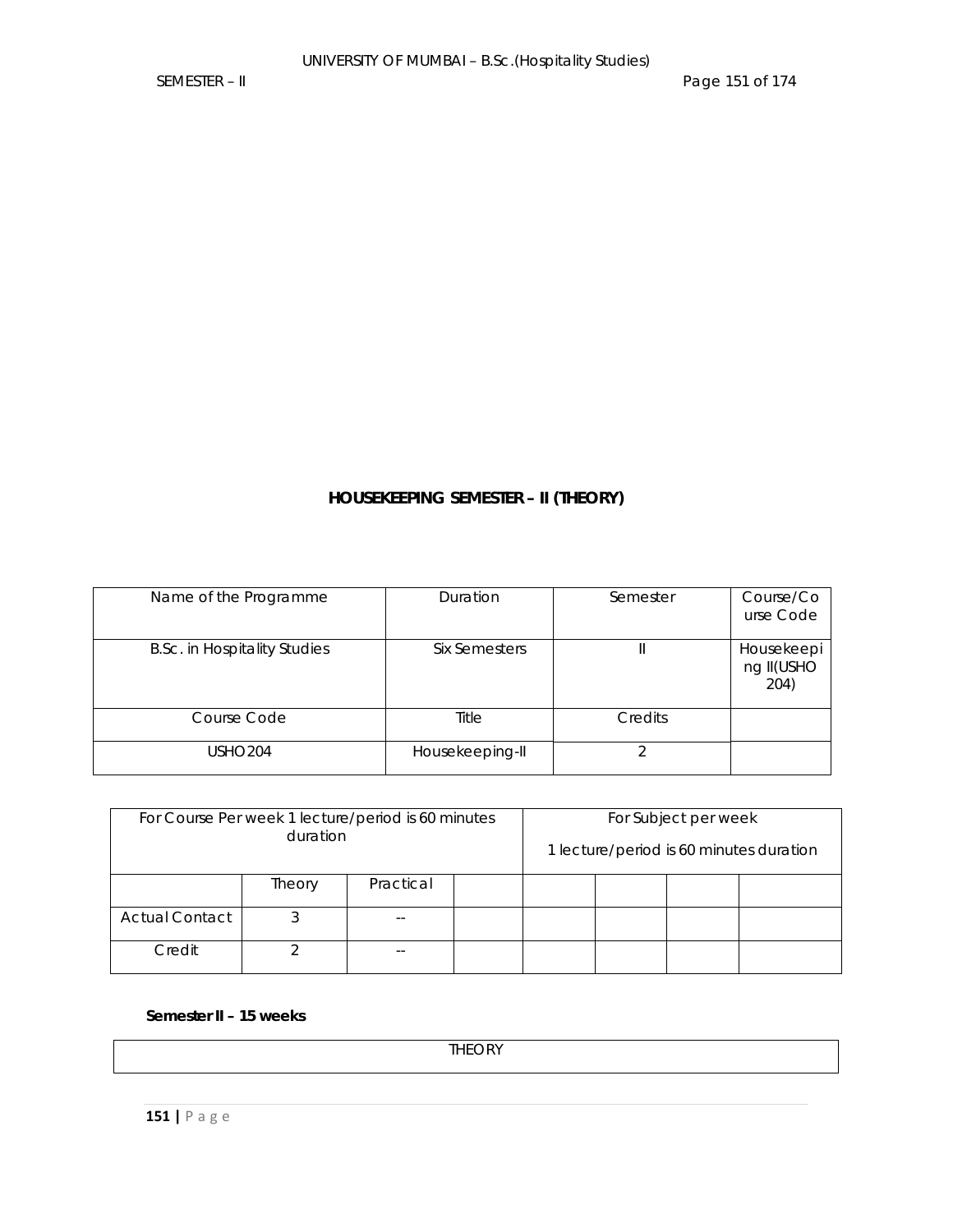| Hours / week | <b>Total Hours</b> | Notional<br>Hours | Credi<br>†c<br>w | <b>Total Marks</b> |
|--------------|--------------------|-------------------|------------------|--------------------|
| 03           | 45                 | 25                | 02               |                    |

## **OBJECTIVES:**

At the end of semester II:-

- The student will be able to list and explain the various operational areas, procedures and formats of the housekeeping department.
- The student will be able to enlist and implement Standard Operating Procedures (SOP's) for routine cleaning procedures of various guest areas.

## **Contents of syllabus for USHO 204**

| <b>UNIT</b><br>NO. | <b>TOPICS</b>                                     | TOTAL NO.<br>OF HOURS |
|--------------------|---------------------------------------------------|-----------------------|
|                    | <b>1. CLEANING OF DIFFERENT AREAS</b>             |                       |
|                    | 1.1 Safe & Hygiene Cleaning                       |                       |
|                    | 1.2 Principles & Factors Responsible for Cleaning |                       |
| $\mathbf{I}$ .     | 1.3 Types of Cleaning                             | 15                    |
|                    | 1.4 Public Area Cleaning                          |                       |
|                    | 1.5 Room Cleaning- Occupied, Departure & Vacant   |                       |
|                    | 1.6 Under Repair Room                             |                       |
|                    | 1.7 Glossary                                      |                       |
|                    | <b>1. TYPES OF ROOM SERVICES</b>                  | 03                    |
|                    | 1.1 Morning, Evening Service & Special Services   |                       |
| Ш.                 |                                                   |                       |
|                    | 2. MAIDS SERVICE ROOM / HOUSE KEEPING PANTRY      |                       |
|                    | 2.1 Location                                      | 04                    |
|                    | 2.2 Layout                                        |                       |
|                    | 2.3 Setting up a Maids Trolley                    |                       |
|                    |                                                   |                       |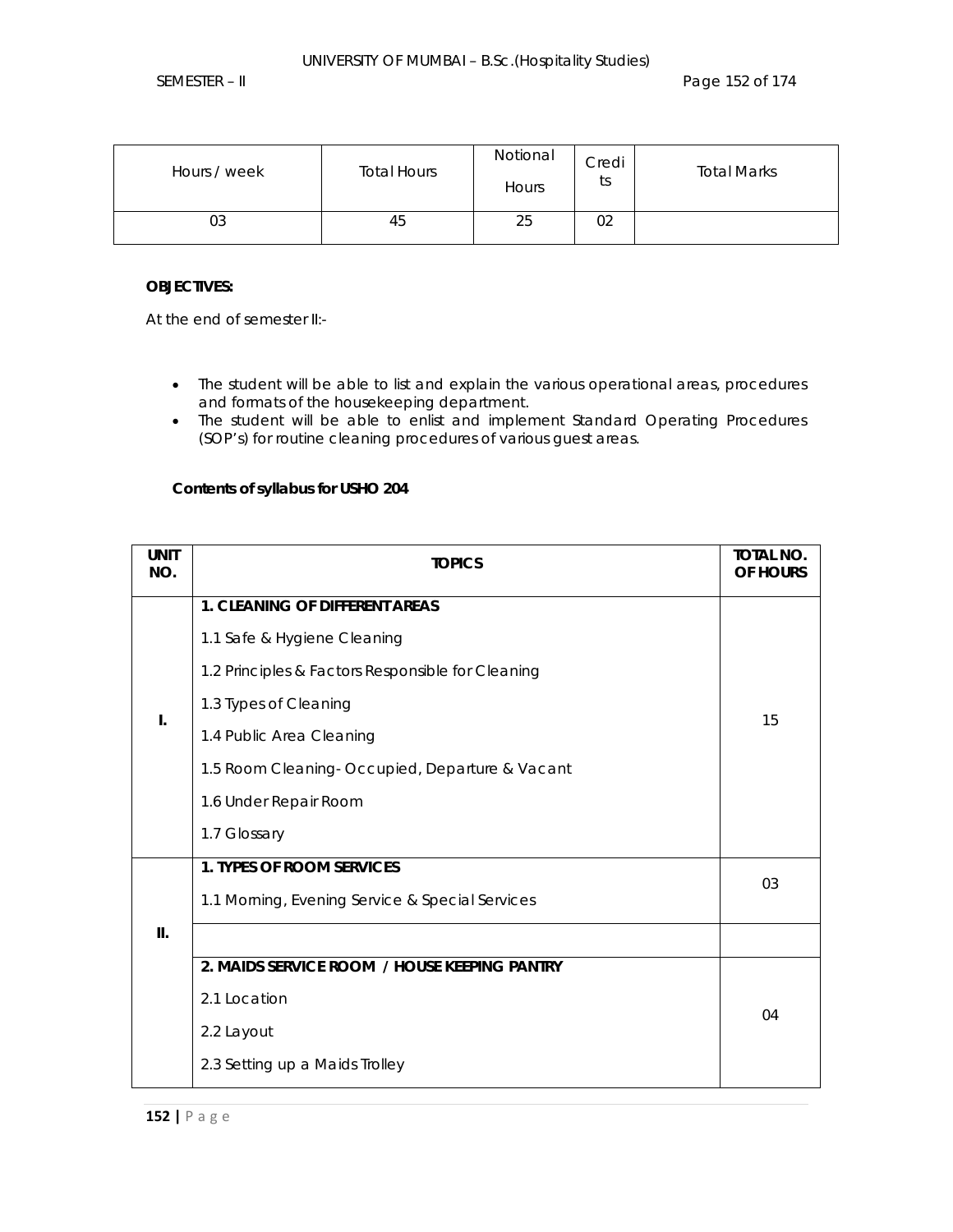|    | 3. GUEST ROOM SUPPLIES & AMENITIES                                                                                                                                                                                      |    |  |  |  |  |  |
|----|-------------------------------------------------------------------------------------------------------------------------------------------------------------------------------------------------------------------------|----|--|--|--|--|--|
|    | 3.1 Standard, Regular, VIP                                                                                                                                                                                              | 04 |  |  |  |  |  |
|    | 3.2 Standard Contents of a Guest Room                                                                                                                                                                                   |    |  |  |  |  |  |
|    |                                                                                                                                                                                                                         |    |  |  |  |  |  |
|    | 4. FORMATS USED IN THE HOUSEKEEPING DEPARTMENT                                                                                                                                                                          |    |  |  |  |  |  |
|    | 4.1<br>Lost and Found Register<br>4.2<br>Lost and Found Slip<br>4.3<br><b>Gate Pass</b><br>4.4<br><b>Key Control Register</b><br>Guest Message Register/ Call Register<br>4.5<br>Housekeeping Room Status Report<br>4.6 |    |  |  |  |  |  |
|    | 4.6.1<br><b>Floor Supervisors Report</b><br>Control Desk Rooms Report (consolidated)<br>4.6.2<br>4.7 Departure / Clearance Report                                                                                       | 04 |  |  |  |  |  |
|    | 4.8<br>Housekeeping Room Inspection Checklist / Maids Report                                                                                                                                                            |    |  |  |  |  |  |
|    | Log Book<br>4.9<br>4.10 Missing / Damaged Property Register                                                                                                                                                             |    |  |  |  |  |  |
|    | 4.11 Maintenance Register                                                                                                                                                                                               |    |  |  |  |  |  |
|    | 4.12 Spring Cleaning / Deep Cleaning Format                                                                                                                                                                             |    |  |  |  |  |  |
|    | 4.13 Special Cleaning Format                                                                                                                                                                                            |    |  |  |  |  |  |
|    | 1. LOST & FOUND                                                                                                                                                                                                         | 04 |  |  |  |  |  |
|    | 1.1 Procedure & Records                                                                                                                                                                                                 |    |  |  |  |  |  |
|    |                                                                                                                                                                                                                         |    |  |  |  |  |  |
|    | 2. KEY & KEY CONTROLS                                                                                                                                                                                                   | 02 |  |  |  |  |  |
| Ш. |                                                                                                                                                                                                                         |    |  |  |  |  |  |
|    | <b>3. SITUATION HANDLING</b>                                                                                                                                                                                            |    |  |  |  |  |  |
|    | 3.1<br>How to enter a guest room                                                                                                                                                                                        |    |  |  |  |  |  |
|    | - if the guest is sleeping in the room                                                                                                                                                                                  | 06 |  |  |  |  |  |
|    | - if the guest is in the bathroom                                                                                                                                                                                       |    |  |  |  |  |  |
|    | - if the guest in the room is inappropriately dressed                                                                                                                                                                   |    |  |  |  |  |  |
|    | Maintenance Complaints<br>3.2                                                                                                                                                                                           |    |  |  |  |  |  |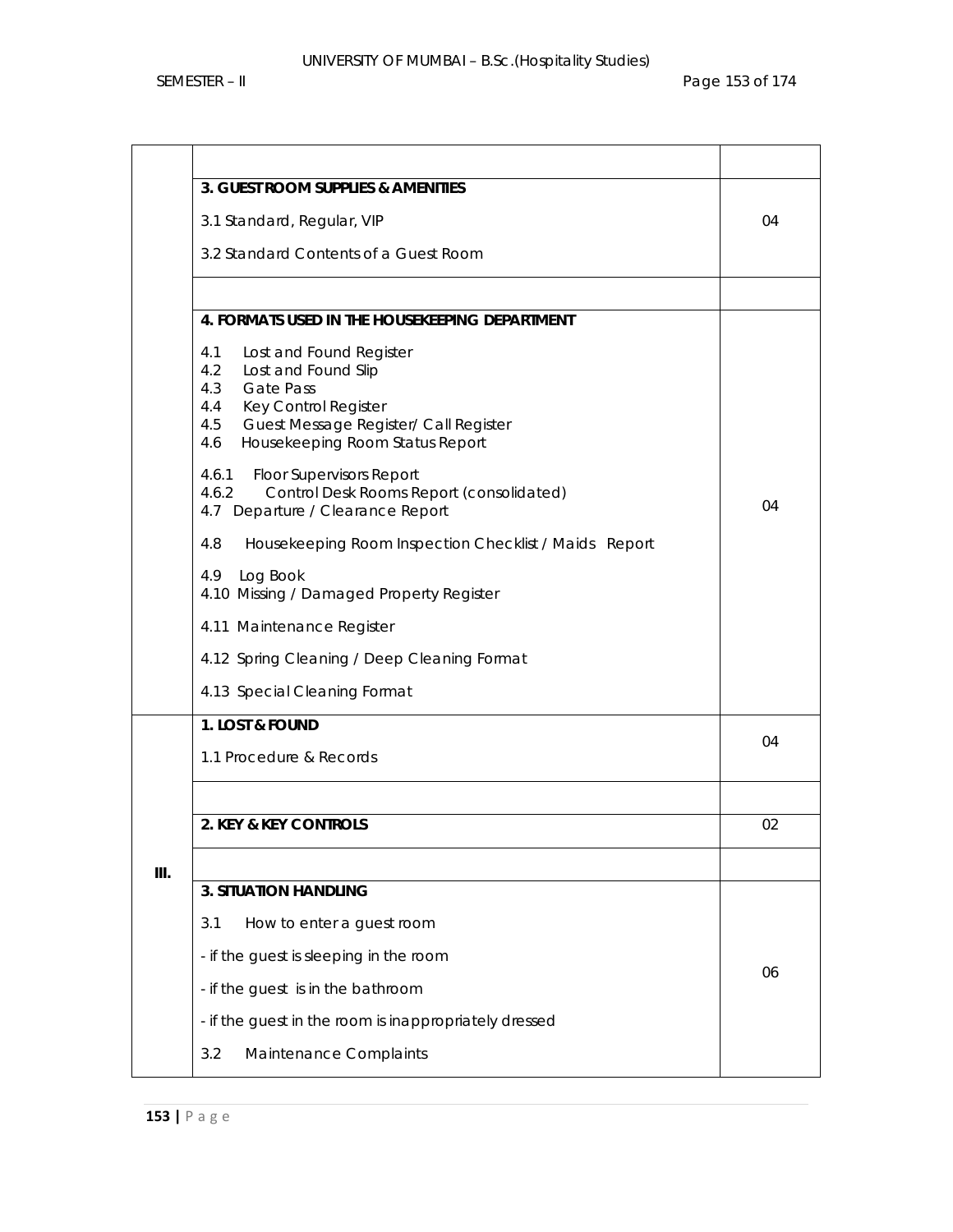| <b>4. PEST CONTROL</b><br>4.1<br>Mosquitoes<br>$\overline{\phantom{a}}$<br><b>Flies</b><br>$\overline{\phantom{0}}$<br>bed-bugs<br>$\overline{\phantom{a}}$<br>cockroaches<br>lizards<br><b>TOTAL THEORY HOURS</b> | Prevention and control of commonly found pests -<br>white ants / termites<br>spiders<br>rodents<br>$\overline{\phantom{a}}$<br>wood borers<br>pigeons | 03<br>45 |  |  |  |
|--------------------------------------------------------------------------------------------------------------------------------------------------------------------------------------------------------------------|-------------------------------------------------------------------------------------------------------------------------------------------------------|----------|--|--|--|
|                                                                                                                                                                                                                    |                                                                                                                                                       |          |  |  |  |
| - Extra Person                                                                                                                                                                                                     |                                                                                                                                                       |          |  |  |  |
| - Suspicious Person                                                                                                                                                                                                |                                                                                                                                                       |          |  |  |  |
| - Sleep Out                                                                                                                                                                                                        |                                                                                                                                                       |          |  |  |  |
| - No Baggage                                                                                                                                                                                                       |                                                                                                                                                       |          |  |  |  |
| - Scanty Baggage                                                                                                                                                                                                   |                                                                                                                                                       |          |  |  |  |
| $-DL$                                                                                                                                                                                                              |                                                                                                                                                       |          |  |  |  |
| - DND                                                                                                                                                                                                              |                                                                                                                                                       |          |  |  |  |
| 3.5<br>Handling reportable situations                                                                                                                                                                              |                                                                                                                                                       |          |  |  |  |
| 3.4<br>Room Status Discrepancy                                                                                                                                                                                     |                                                                                                                                                       |          |  |  |  |
| 3.3<br>Opening of a room for guest                                                                                                                                                                                 |                                                                                                                                                       |          |  |  |  |

# **REFERENCE BOOKS:-**

- 1. Hotel Housekeeping Operations and Management G. Raghubalan & Smritee Raghubalan – Oxford University Press.
- 2. Housekeeping Operations, Design and Management Malini Singh & Jaya B. George – Jaico Publications.
- 3. Housekeeping Management Margaret Kappa, Aleta Nitschken, Patricia B. Schappert – A.H. & L.A.
- 4. Hotel Hostel and Hospital Housekeeping Joan Branson & Margaret Lennox –
- 5. Hotel Housekeeping Management & Operations Sudhir Andrew McGraw Hill Companies.

# **HOUSEKEEPING SEMESTER – II (ASSIGNMENTS)**

All students should be given individual assignments. Out of the following given options each student needs to work on any 2.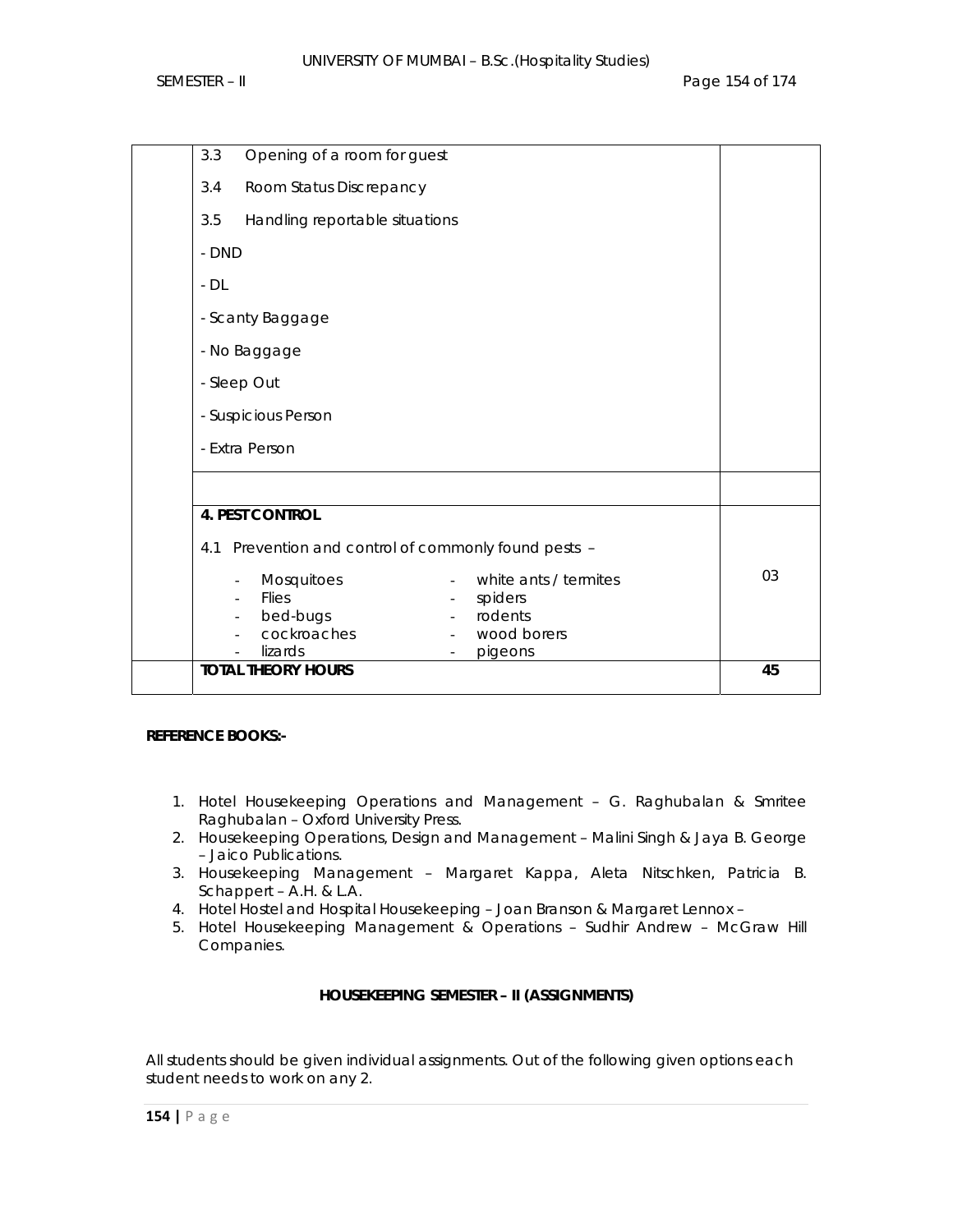| SR.<br>NO. | <b>TOPIC FOR ASSIGNMENT</b>                                                                                                                                                                      |                                                                         |    |  |  |  |
|------------|--------------------------------------------------------------------------------------------------------------------------------------------------------------------------------------------------|-------------------------------------------------------------------------|----|--|--|--|
|            |                                                                                                                                                                                                  |                                                                         |    |  |  |  |
| 1.         | Different types of Cleaning Equipments with their brands, price and<br>capacity                                                                                                                  |                                                                         | 10 |  |  |  |
|            | Different types of Cleaning Agents with their brands, price and dilution<br>ratio                                                                                                                | <b>OR</b>                                                               | 10 |  |  |  |
|            |                                                                                                                                                                                                  |                                                                         |    |  |  |  |
| 2.         | Composition, price, use and care and maintenance of different<br>surfaces used in the hospitality industry (any 1 surface per student)<br>Marble<br>Granite<br>Kota<br>Ceramics<br>Stone<br>Wood | Vinyl<br>Glass<br>Kadappa<br>Rubber<br><b>Vitrified Tiles</b><br>Mosaic | 10 |  |  |  |

# **Scheme of Examination (Theory)**

## **(c) Internal assessment- 40 marks**

| Sr. No. | Evaluation type                                                                                                                                                      | Marks |
|---------|----------------------------------------------------------------------------------------------------------------------------------------------------------------------|-------|
|         | Two assignments/ case study/ projects                                                                                                                                | 20    |
|         | One class test (multiple choice questions objective)                                                                                                                 | 10    |
|         | Active participation in routine class instructional<br>deliveries (case studies/seminars/presentation)                                                               | 05    |
|         | Overall conduct as a responsible student, manners,<br>skill, in articulation, leadership qualities demonstrated<br>through organizing co-curricular activities, etc. | 05    |
|         | Total                                                                                                                                                                | 40    |

**(b) Semester end examination (Pattern of Question Paper):-** 

# **Theory**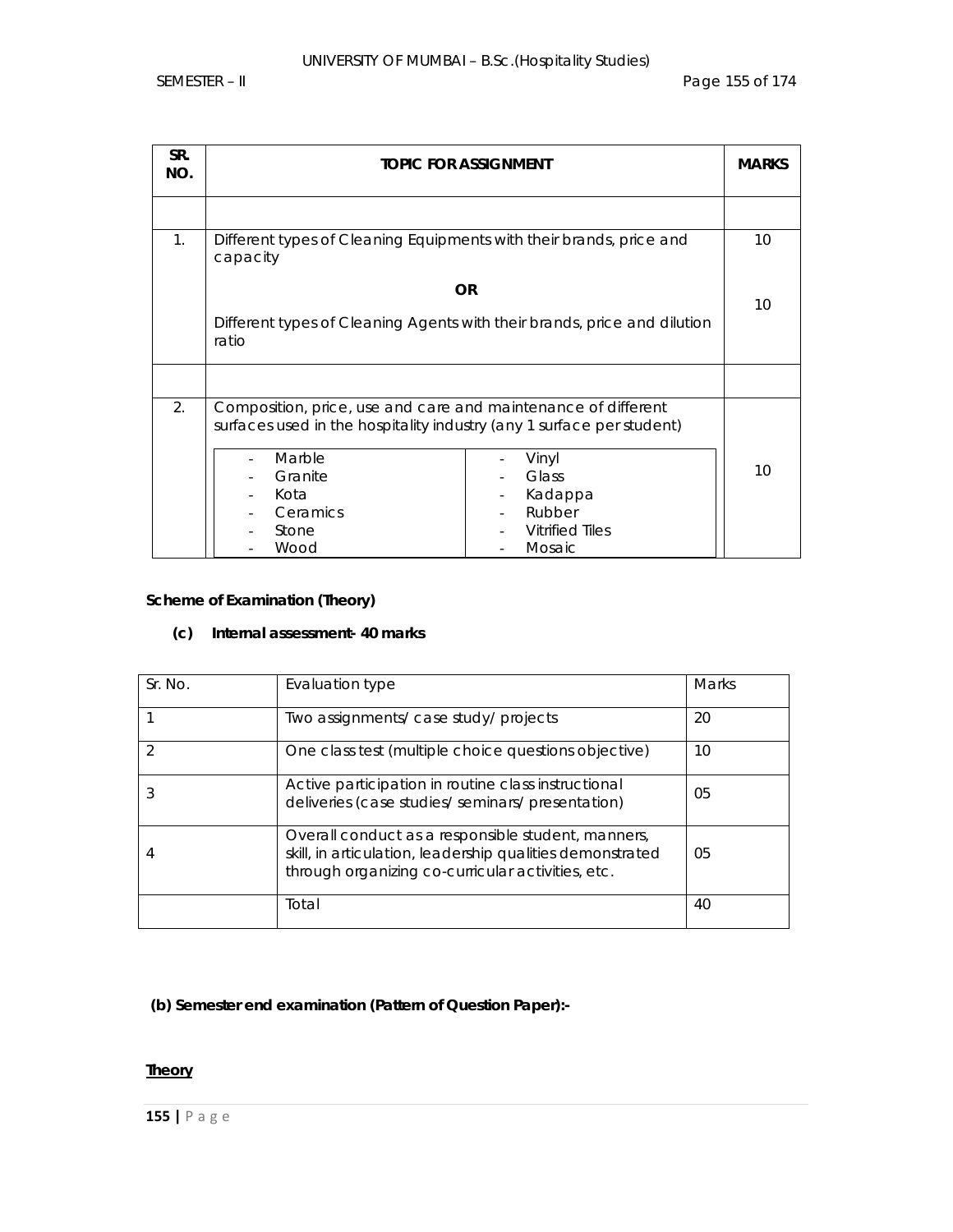| First Semester (Duration 2 hrs.)      |              |                      |  |  |  |  |
|---------------------------------------|--------------|----------------------|--|--|--|--|
| <b>Questions in Examination Paper</b> | <b>Units</b> | <b>Maximum Marks</b> |  |  |  |  |
| $Q - 1$                               | 1, 2, 3      | 15                   |  |  |  |  |
| $Q - 2$                               |              | 15                   |  |  |  |  |
| $Q - 3$                               | ∍            | 15                   |  |  |  |  |
| $O - 4$                               | 3            | 15                   |  |  |  |  |
|                                       | Total        | 60                   |  |  |  |  |

- Question no. 1 should be of short answer type questions having six sub questions (2 from each unit) of 3 marks each. Total 5 questions are to be attempted.
- Question 2, 3 & 4 should be from topics mentioned in the table total 3 sub questions to be attempted of 5 marks each out of the choice of 4 sub questions.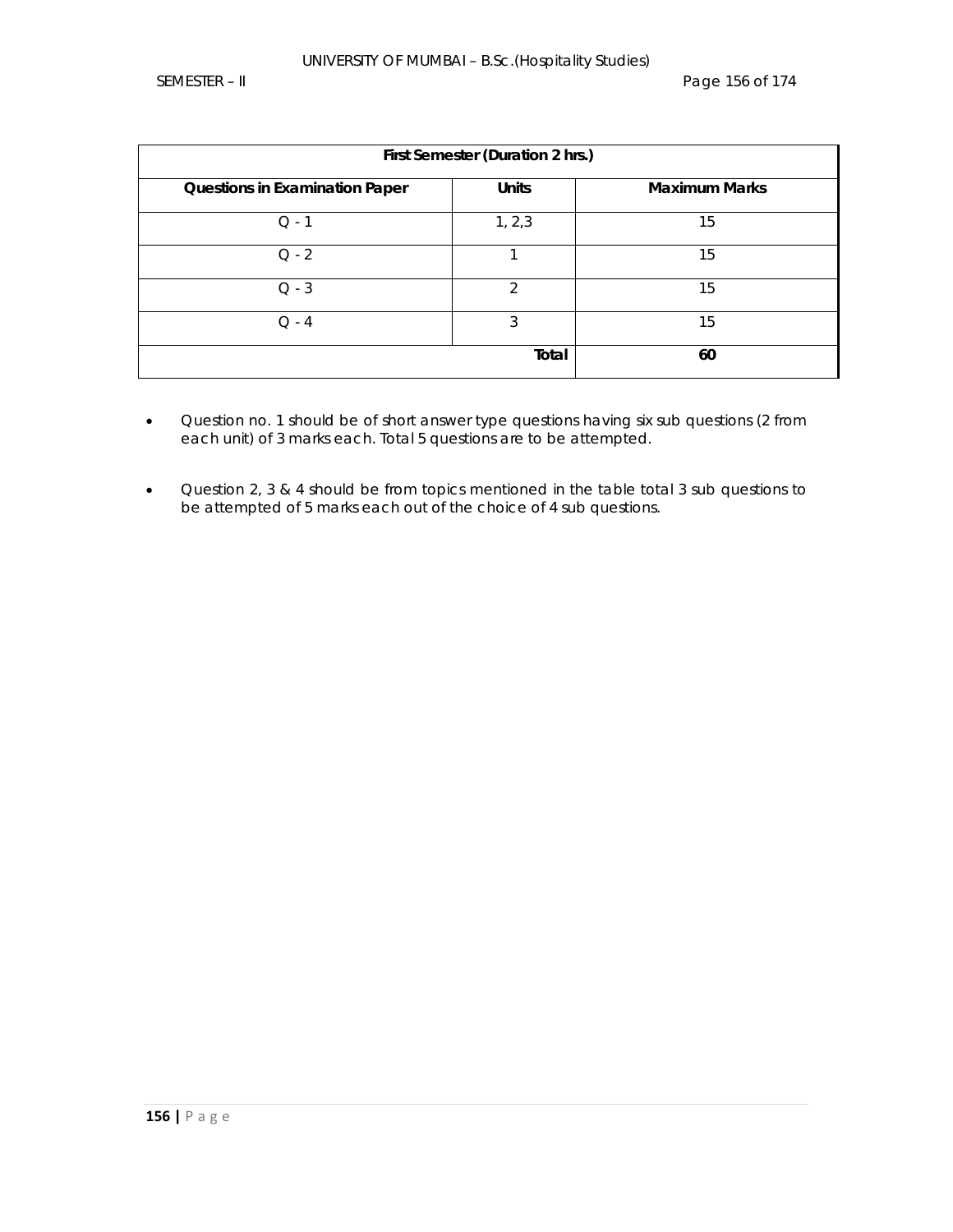# **Rooms Division Management –II (Practical)**

| Name of the Programme               | Duration         | Semester | Course/Cou<br>rse Code                |
|-------------------------------------|------------------|----------|---------------------------------------|
| <b>B.Sc. in Hospitality Studies</b> | Six Semesters    |          | RDM-I<br>Practical-<br><b>USHO205</b> |
| Course Code                         | Title            | Credits  |                                       |
| USHO205                             | RDM-Practical-II |          |                                       |

| For Course Per week 1 lecture/period is 60 minutes<br>duration |                     |  |  |  | For Subject per week1<br>lecture/period is 60 minutes duration |  |
|----------------------------------------------------------------|---------------------|--|--|--|----------------------------------------------------------------|--|
|                                                                | Practical<br>Theory |  |  |  |                                                                |  |
| <b>Actual Contact</b>                                          |                     |  |  |  |                                                                |  |
| Credit                                                         |                     |  |  |  |                                                                |  |

**157 |** Page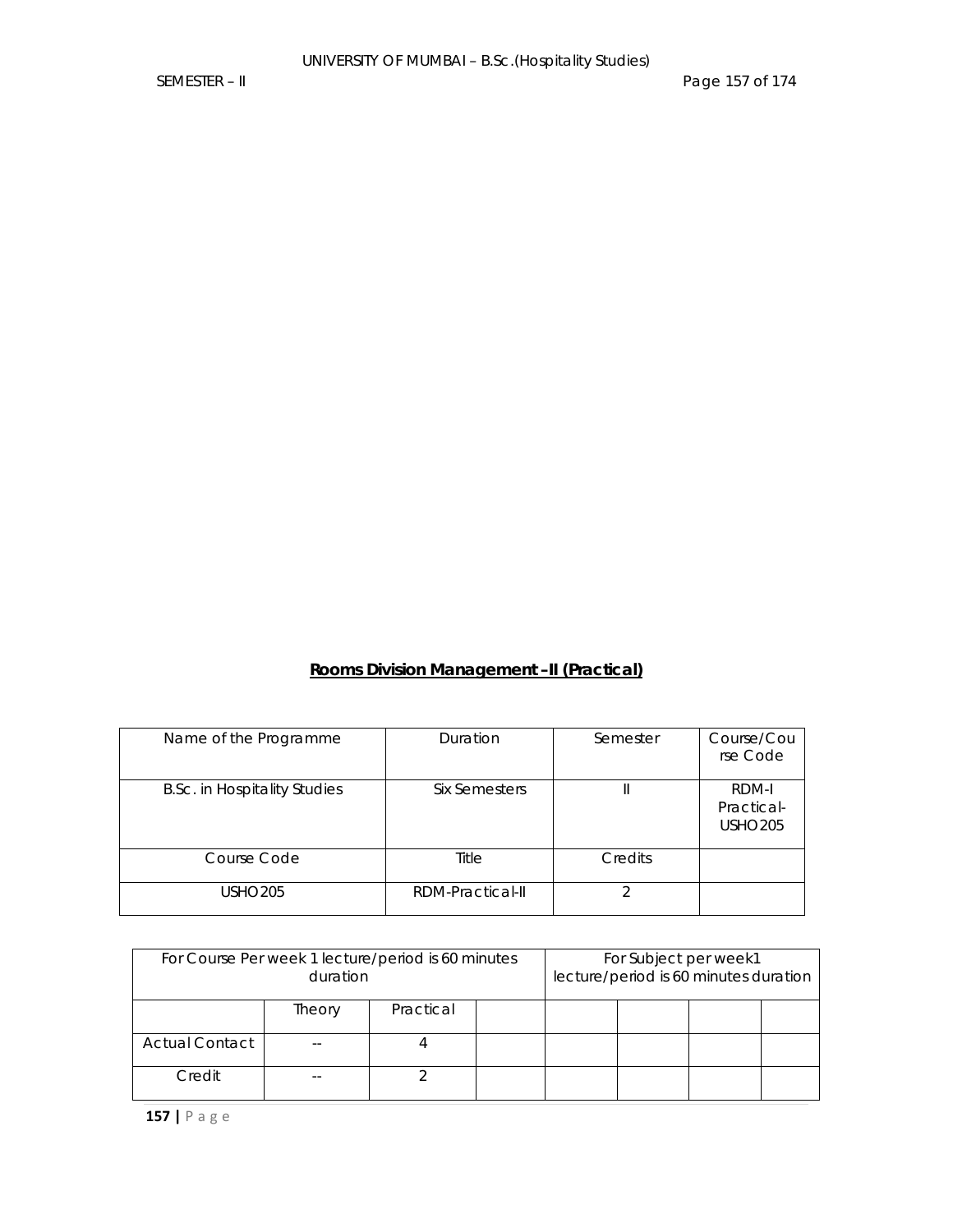### **Semester I – 15 weeks**

| <b>THEORY</b>   |                       |                   |             |                |               |                    | PRACTICAL             |             |                    |
|-----------------|-----------------------|-------------------|-------------|----------------|---------------|--------------------|-----------------------|-------------|--------------------|
| Hours /<br>week | Total<br><b>Hours</b> | Notional<br>Hours | Cre<br>dits | Total<br>Marks | Hours<br>week | Total<br>Hour<br>S | Notion<br>al<br>Hours | Credi<br>ts | <b>Total Marks</b> |
| $- -$           | $- -$                 | $- -$             | --          |                | 4             | 60                 | 10                    | 02          |                    |

**Contents of syllabus for USHO 205** 

# **FRONT OFFICE PRACTICAL – II**

| Sr.           | Topic                          | <b>Hours</b> |
|---------------|--------------------------------|--------------|
|               | Taking down a room reservation | 8            |
| $\mathcal{P}$ | Check in procedure             | 8            |
| 3             | Check out procedure            | 8            |
|               | Escorting a guest              | 6            |
|               | <b>TOTAL PRACTICAL HOURS</b>   | 30           |

# **HOUSEKEEPING PRACTICAL – II**

| SR. NO.        | <b>TOPIC</b>                                                                                                                             | <b>HOURS</b> |
|----------------|------------------------------------------------------------------------------------------------------------------------------------------|--------------|
| 1.             | Bed making by the Traditional method, making bed with a<br>duvet, summer bed, turn down service, foot fold etc -<br>Explanation and demo | 06           |
| 2.             | Bed making - practice                                                                                                                    | 08           |
| 3.             | Guest room Cleaning                                                                                                                      | 04           |
| 4.             | Bath Room Cleaning                                                                                                                       | 04           |
| 5.             | Carpet Cleaning - Spot cleaning and Vacuuming                                                                                            | 02           |
| 6.             | Telephone Cleaning                                                                                                                       | 02           |
| 7 <sub>1</sub> | Leather and Rexene cleaning                                                                                                              | 02           |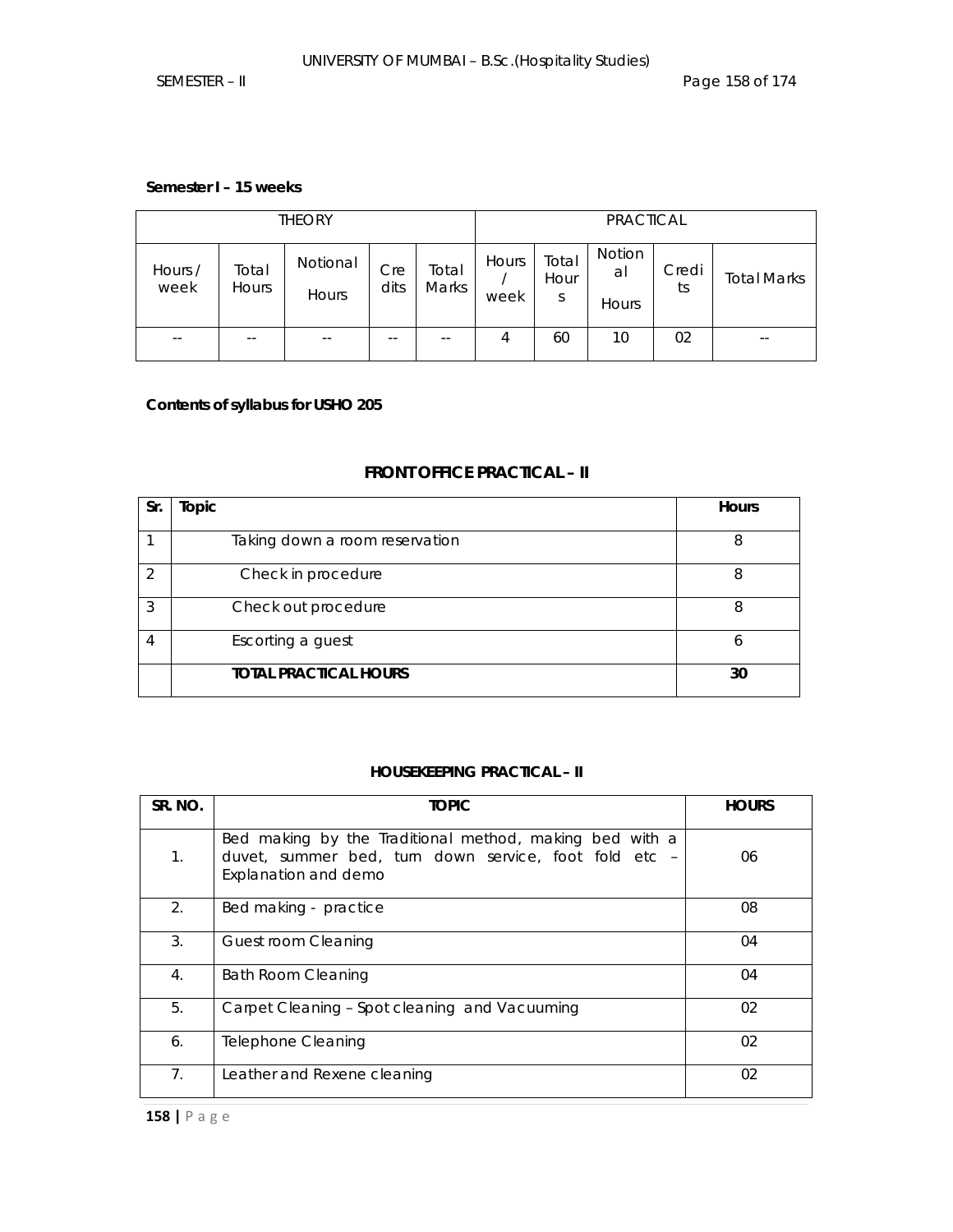| Painted surface cleaning - spot cleaning |    |
|------------------------------------------|----|
| <b>TOTAL PRACTICAL HOURS</b>             | 30 |

### **(a) Semester end examination (Pattern of Question Paper):-**

#### **Theory**

| First Semester (Duration 2 hrs.)      |                |                      |  |  |  |  |
|---------------------------------------|----------------|----------------------|--|--|--|--|
| <b>Questions in Examination Paper</b> | <b>Units</b>   | <b>Maximum Marks</b> |  |  |  |  |
| $Q - 1$                               | 1, 2, 3        | 15                   |  |  |  |  |
| $Q - 2$                               |                | 15                   |  |  |  |  |
| $Q - 3$                               | $\mathfrak{D}$ | 15                   |  |  |  |  |
| 3<br>$O - 4$                          |                | 15                   |  |  |  |  |
|                                       | Total          | 60                   |  |  |  |  |

- Question no. 1 should be of short answer type questions having six sub questions (2 from each unit) of 3 marks each. Total 5 questions are to be attempted.
- Question 2, 3 & 4 should be from topics mentioned in the table total 3 sub questions to be attempted of 5 marks each out of the choice of 4 sub questions.

### **Conduct of Practical Examination**

#### **(a) Internal assessment- 20 marks**

| Sr. No. | Evaluation type    | Marks |
|---------|--------------------|-------|
|         | Two best practical | 10    |
|         | Journal            | 05    |
| 3       | Viva               | 05    |
|         |                    | 20    |

#### **(b) Semester end assessment - 30 marks**

- A candidate will be given a 2 activities bed making and polishing or special cleaning of any surface or area
- Assessment will be done as follows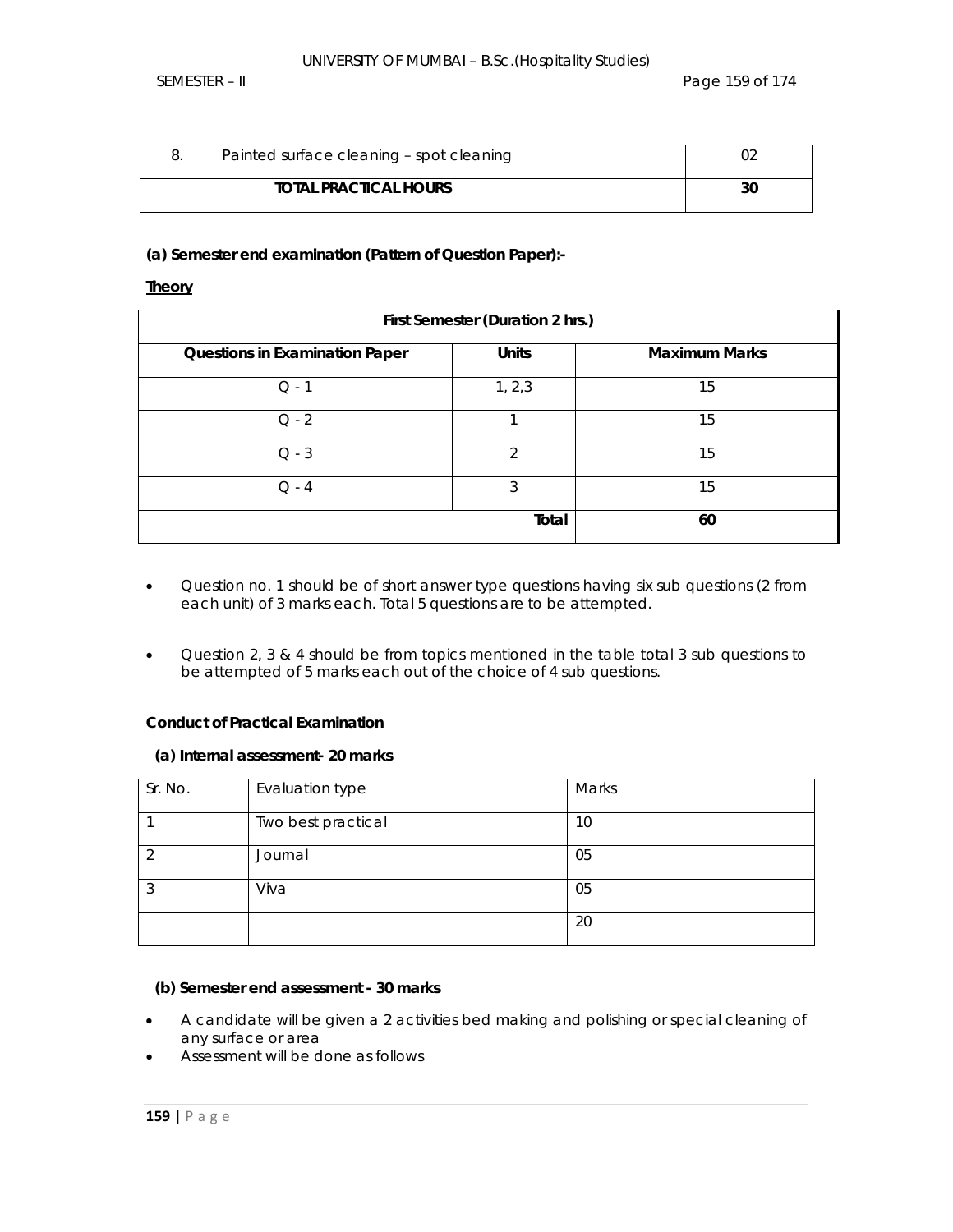| Journal | Grooming | Work sheet | <b>Activity One</b> | <b>Activity Two</b> | Viva-Voce |
|---------|----------|------------|---------------------|---------------------|-----------|
| 10      | 10       | 10         |                     |                     | 10        |

• Marks obtained out of 60 shall be converted to out of 30 to the next integer for final calculation.

# **COMMUNICATION SKILLS ( ENGLISH & FRENCH)**

### **LANGUAGE SKILLS – 45 Hours**

| Name of the Programme               | Duration                                            | Semester | Course/C<br>ourse<br>Code                        |
|-------------------------------------|-----------------------------------------------------|----------|--------------------------------------------------|
| <b>B.Sc. in Hospitality Studies</b> | Six Semesters                                       | Ш        | Commun<br>cation<br>Skills -II<br><b>USHO206</b> |
| Course Code                         | Title                                               | Credits  |                                                  |
| <b>USHO 206</b>                     | <b>Communication Skills</b><br>(English and French) |          |                                                  |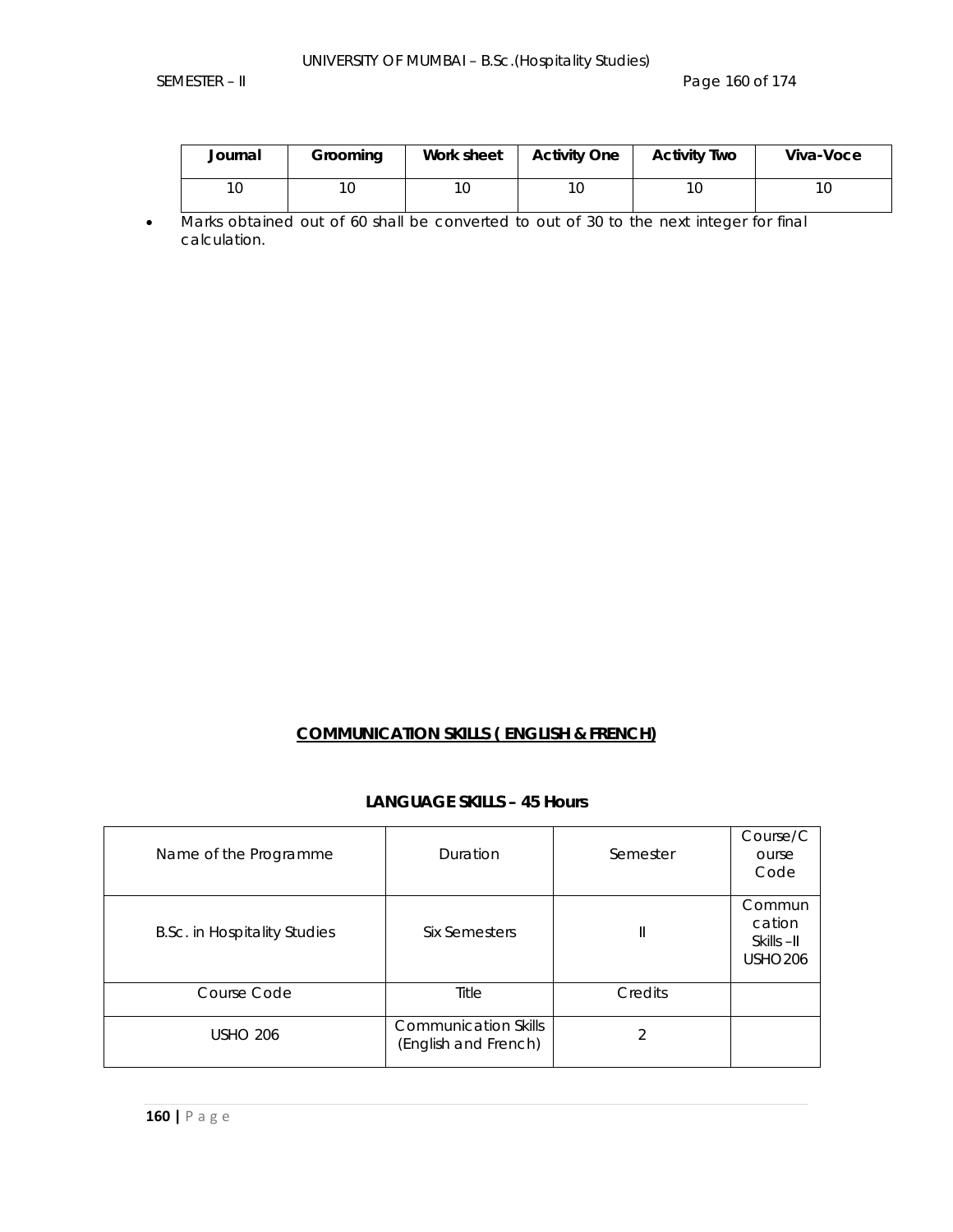# UNIVERSITY OF MUMBAI – B.Sc.(Hospitality Studies)

| For Course Per week 1 lecture/period is 60 minutes<br>duration |        |           |  |  | For Subject per week<br>1 lecture/period is 60 minutes duration |  |
|----------------------------------------------------------------|--------|-----------|--|--|-----------------------------------------------------------------|--|
|                                                                |        |           |  |  |                                                                 |  |
|                                                                | Theory | Practical |  |  |                                                                 |  |
| <b>Actual Contact</b>                                          |        | $-$       |  |  |                                                                 |  |
| Credit                                                         |        |           |  |  |                                                                 |  |

## **Semester I – 15 weeks**

| <b>THEORY</b>   |                |                   |             | <b>PRACTICAL</b>      |                       |                       |                              |         |                    |
|-----------------|----------------|-------------------|-------------|-----------------------|-----------------------|-----------------------|------------------------------|---------|--------------------|
| Hours /<br>week | Total<br>Hours | Notional<br>Hours | Credit<br>S | Total<br><b>Marks</b> | Ho<br>urs<br>we<br>ek | Total<br><b>Hours</b> | <b>Notio</b><br>nal<br>Hours | Credits | <b>Total Marks</b> |
| 03              | 45             | 25                | 02          |                       | $- -$                 | $\sim$ $\sim$         | $- -$                        | $- -$   | --                 |

|   | Unit 1                                                                                 |         |
|---|----------------------------------------------------------------------------------------|---------|
| 1 | <b>CONCEPT OF COMMUNICATION</b>                                                        |         |
|   | 1.1 Process of Communication /                                                         |         |
|   | 1.2 Feed Back                                                                          |         |
|   | 1.3 Methods of Communication - Verbal / Non-Verbal                                     | 4 Hours |
|   | 1.4 Channels of communication                                                          |         |
|   | 1.5 Barriers of Communication                                                          |         |
| 2 | ORGANIZATIONAL COMMUNICATION                                                           |         |
|   | 2.1 Upward, downward, lateral communication and their purposes<br>functions, grapevine | 2 Hours |
|   | 2.2 Written communication - Memos, Circulars, notices                                  |         |
|   | French                                                                                 |         |
|   | Time, At the Office in a restaurant, Asking direction                                  | 9 Hours |
|   | <b>UNIT 1-15 TEACHING HOURS</b>                                                        |         |

| Unit $-2$                               |         |  |  |  |
|-----------------------------------------|---------|--|--|--|
| <b>IBUSINESS COMMUNICATION</b>          |         |  |  |  |
| 1.1 Planning the right look of a letter | 5 Hours |  |  |  |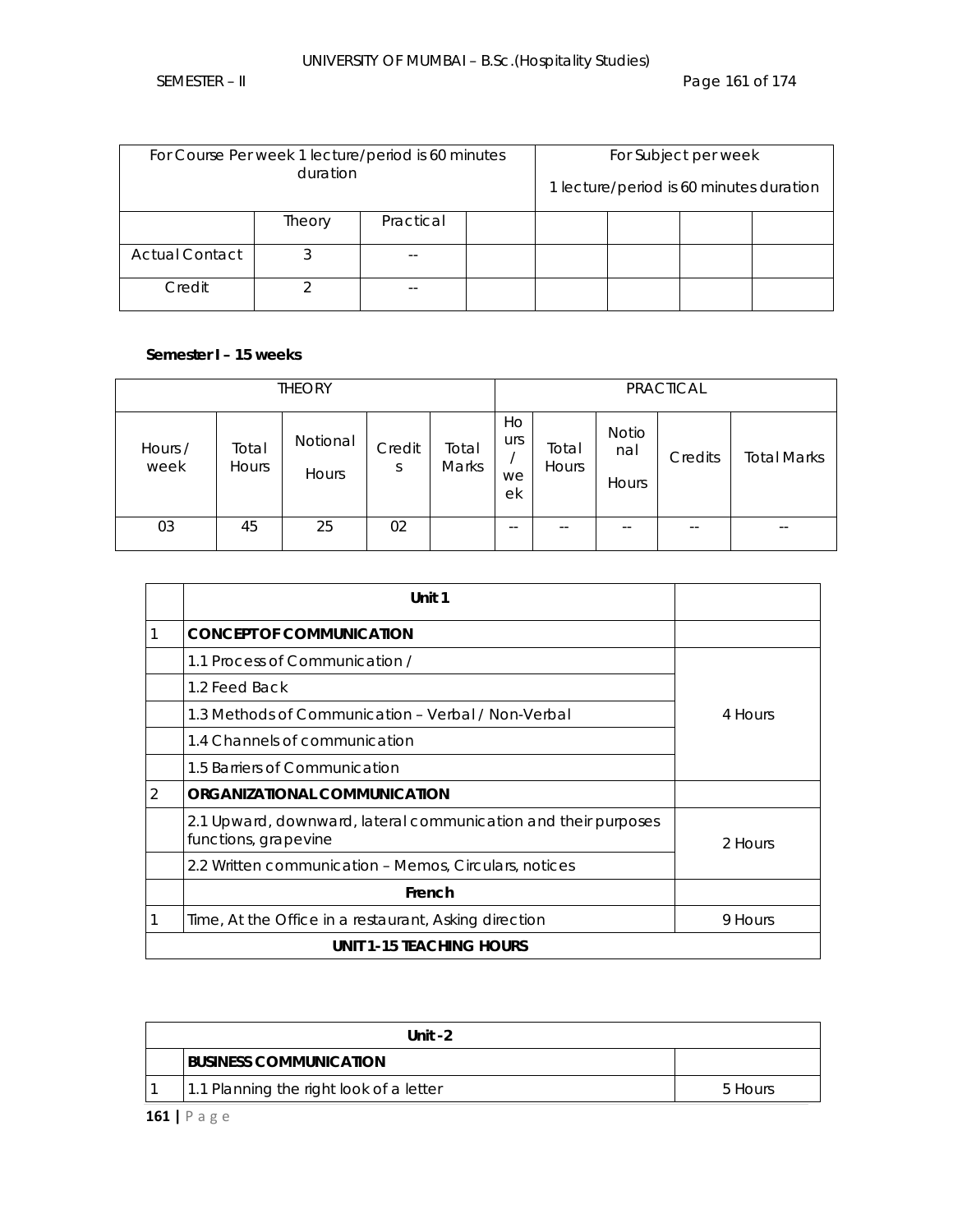|                | 1.2 Types of letters- quotations, orders, claim and adjustment, sales,<br>application, complaint / apology                 |          |
|----------------|----------------------------------------------------------------------------------------------------------------------------|----------|
|                | <b>REPORT WRITING</b>                                                                                                      |          |
| $\overline{2}$ | 2.1 Types of Reports                                                                                                       |          |
|                | 2.2 Structure of a report                                                                                                  |          |
|                | 2.3 Types of Reports                                                                                                       |          |
|                | (French)                                                                                                                   |          |
| 1              | Receipes-put in the correct order, Translate to English, Making Tea,<br>Coffee, Bechamel, Veloute, Simple soups and salads | 10 Hours |
| $\overline{2}$ | <b>Culinary Terms</b>                                                                                                      |          |
|                | <b>UNIT 2-15 TEACHING HOURS</b>                                                                                            |          |
|                |                                                                                                                            |          |
|                | Unit $-3$                                                                                                                  |          |
| 1              | <b>GROUP COMMUNICATION</b>                                                                                                 |          |
|                | 1.1 Types of meetings / Advantages and Disadvantages                                                                       |          |
|                | 1.2 Participants Responsibilities / Brain Storming                                                                         | 2 Hours  |
|                | 1.3 Structure of a meeting - Agenda and Minutes                                                                            |          |
| $\overline{2}$ | <b>PRESENTATION</b>                                                                                                        |          |
|                | 2.1 Making effective presentation /Speaker's appearance and<br>personality                                                 | 2 Hours  |
|                | 2.2 Using Visual aids                                                                                                      |          |
| 3              | <b>INTERVIEWS</b>                                                                                                          |          |
|                | 3.1 Purpose / Types                                                                                                        | 2 Hours  |
|                | 3.2 Candidate's preparation - GD / PI                                                                                      |          |
|                | (French)                                                                                                                   |          |
| 1              | French Basic Conversation and Translation of Passages from French<br>to English                                            | 7 Hours  |
|                | <b>UNIT 3-15 TEACHING HOURS</b>                                                                                            |          |
|                | <b>Total Theory Hours</b>                                                                                                  | 45 Hours |

# **REFERENCE (English)**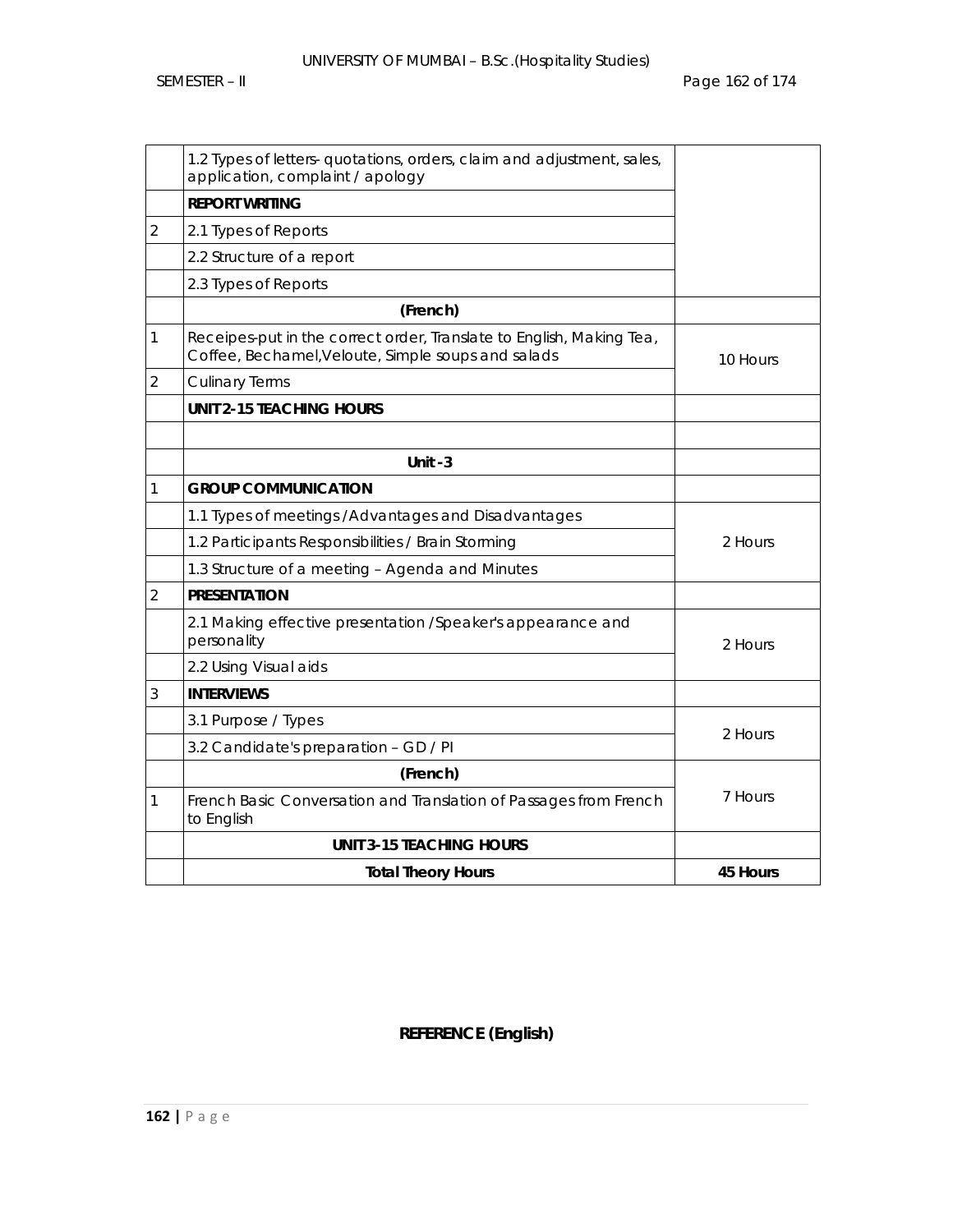•Business Communication – Meenakshi Raman and Prakash Singh

•Business Correspondence and Report writing – R.K.Sharma and Krishna Mohan

•Business Communication – Chaturvedi

•High School English – Wren and Martin

•Understanding Human Communication – Ronald B Adler and George Rodman (with CD)

•Skills Development for Business and Management Students - Kevin Gallagher

•Personality and Skills Development – Barun Mitra (with CD)

•Technical Communication , 2nd Edition – Meenakshi Raman (with CD)

# **REFERENCES (French)**

**•** E. J. Neather - Mastering of French I & II - Macmillan - 1982

zBridget Anfossy - Speak French Today - Augo - 1991

**• R. Diez La Cortina - Cortina's French Method - Grosset & Dunlop - 1988** 

**•Mathuram Bondo - Modern French Course - D. C. Heath & Co. -.1983.** 

**• Course de langue et civilizaiion Franchises. G. Mauger.** 

**Oxford French Dictionary** 

## **Scheme of Examination (Theory)**

### **(a) Internal assessment- 40 marks**

| Sr. No.       | <b>Evaluation type</b>                                                                                                                                                             | <b>Marks</b> |
|---------------|------------------------------------------------------------------------------------------------------------------------------------------------------------------------------------|--------------|
|               | Two assignments / projects                                                                                                                                                         | 20           |
| $\mathcal{P}$ | One class test (multiple choice questions objective)                                                                                                                               | 10           |
| 3             | Active participation in routine class instructional<br>deliveries (case studies/ group discussion/<br>presentation)                                                                | 05           |
| 4             | Overall conduct as a responsible student, manners,<br>skill, in articulation, leadership qualities & teamwork<br>demonstrated through organizing co-curricular<br>activities, etc. | 05           |
|               | Total                                                                                                                                                                              | 40           |

 **(b) Semester end examination (Pattern of Question Paper):-** 

### **Theory**

**163 |** Page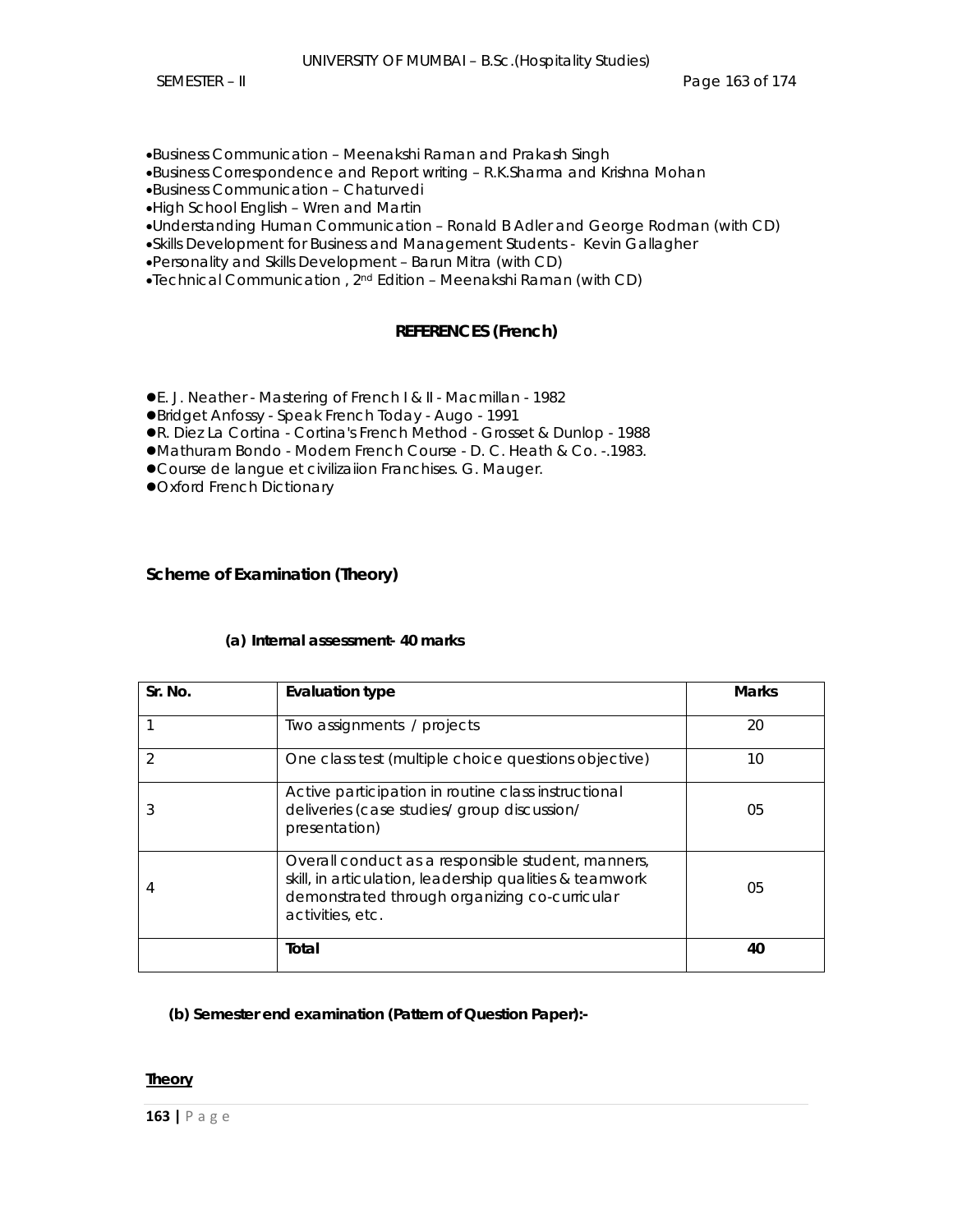| First Semester (Duration 2 hrs.)      |               |                      |  |  |  |
|---------------------------------------|---------------|----------------------|--|--|--|
| <b>Questions in Examination Paper</b> | <b>Units</b>  | <b>Maximum Marks</b> |  |  |  |
| $O - 1$                               | 1, 2, 3       | 15                   |  |  |  |
| $Q - 2$                               |               | 15                   |  |  |  |
| $Q - 3$                               | $\mathcal{P}$ | 15                   |  |  |  |
| $O - 4$                               | 3             | 15                   |  |  |  |
|                                       | Total         | 60                   |  |  |  |

# **PRINCIPLES OF HOTEL ACCOUNTANCY**

| Name of the Programme               | Duration                                  | Semester | Course/Course Code                                      |
|-------------------------------------|-------------------------------------------|----------|---------------------------------------------------------|
| <b>B.Sc. in Hospitality Studies</b> | Six Semesters                             |          | PRINCIPLES OF HOTEL<br><b>ACCOUNTANCY</b><br>(USHO 207) |
| Course Code                         | Title                                     | Credits  |                                                         |
| <b>USHO 207</b>                     | PRINCIPLES OF HOTEL<br><b>ACCOUNTANCY</b> | ↷        |                                                         |

| For Course Per week 1 lecture/period is 60 minutes<br>duration |                     |       |  |  | For Subject per week | 1 lecture/period is 60 minutes duration |
|----------------------------------------------------------------|---------------------|-------|--|--|----------------------|-----------------------------------------|
|                                                                | Practical<br>Theory |       |  |  |                      |                                         |
| Actual<br>Contact                                              |                     |       |  |  |                      |                                         |
| Credit                                                         | ◠                   | $- -$ |  |  |                      |                                         |

Semester I – 15 weeks

| <b>THEORY</b>   |                       |                   |             |                |               |                    | <b>PRACTICAL</b>      |             |                    |
|-----------------|-----------------------|-------------------|-------------|----------------|---------------|--------------------|-----------------------|-------------|--------------------|
| Hours /<br>week | Total<br><b>Hours</b> | Notional<br>Hours | Cre<br>dits | Total<br>Marks | Hours<br>week | Total<br>Hour<br>S | Notion<br>al<br>Hours | Credi<br>ts | <b>Total Marks</b> |
| 03              | 45                    | 25                | 02          |                | $- -$         | $- -$              |                       | $- -$       | --                 |

**164 |** Page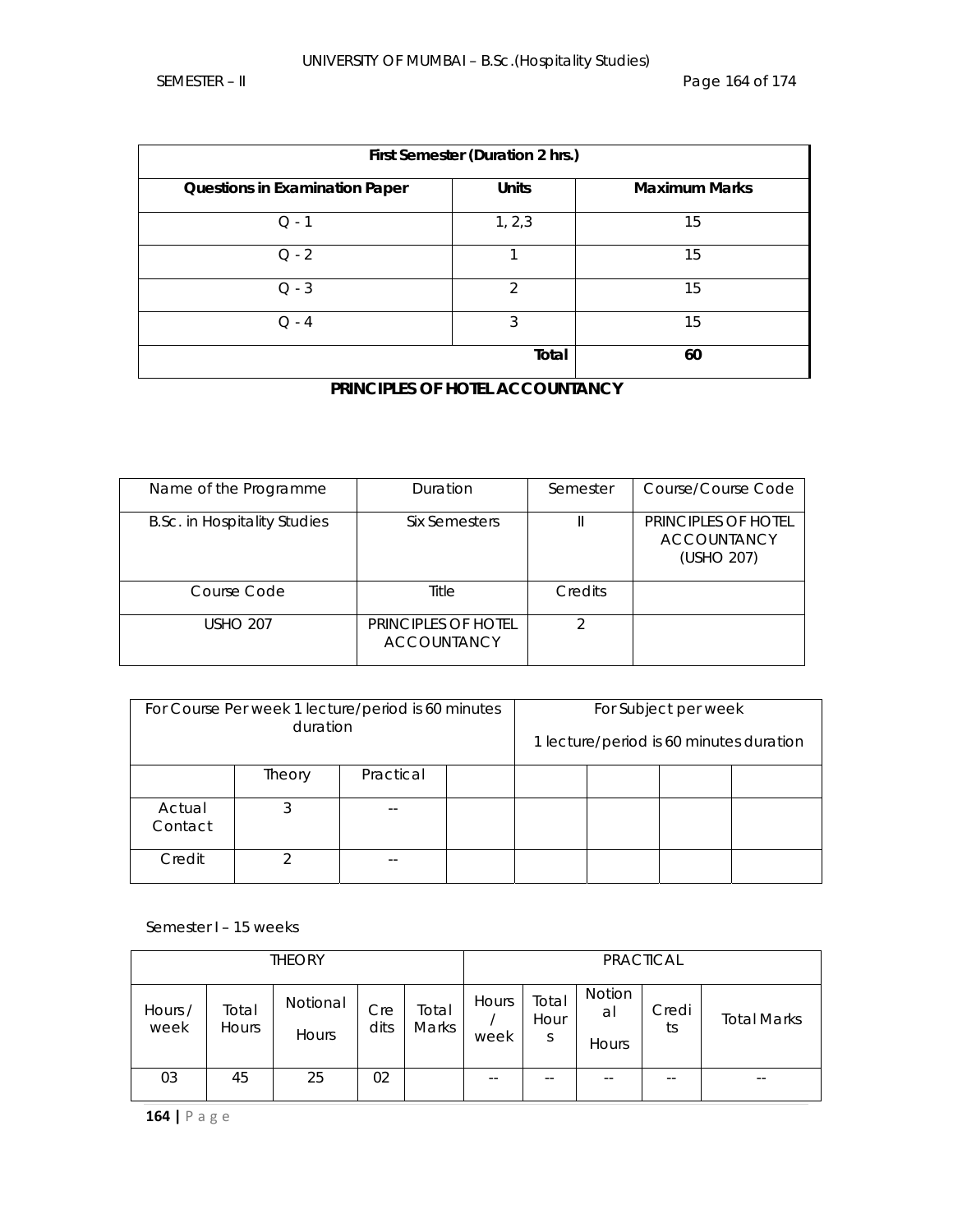**Contents of syllabus for USHO 207** 

## **SEMESTER – II**

| $\overline{\mathcal{S}}$ r. | Topic                                                                                                                               | Hr |
|-----------------------------|-------------------------------------------------------------------------------------------------------------------------------------|----|
|                             | Unit - I (15 Hours)                                                                                                                 |    |
| 1.                          | Introduction to Accounting & Double Entry Book-Keeping                                                                              | 3  |
| 1.1                         | Terms (Account, Capital, Asset, Liabilities, Drawing, Goods, Debtor,<br>Creditors, Solvent, Insolvent, Purchases, Sales, Bad debts) |    |
| 1.2                         | Nature, Importance, Objectives & advantages of accounting                                                                           |    |
| 1.3                         | Nature & advantages of Double Entry Book -Keeping                                                                                   |    |
| 1.4                         | Classification of accounts.                                                                                                         |    |
| 1.5                         | Applying Debit & Credit rules to a Transaction                                                                                      |    |
|                             |                                                                                                                                     |    |
| 2.                          | Journal                                                                                                                             | 4  |
| 2.1                         | Importance of Journal & its format                                                                                                  |    |
| 2.2                         | Narrations                                                                                                                          |    |
| 2.3                         | Journalising simple & compound entries                                                                                              |    |
| 2.4                         | <b>Practical Problems</b>                                                                                                           |    |
|                             |                                                                                                                                     |    |
| 3.                          | Ledger                                                                                                                              | 4  |
| 3.1                         | Importance of ledger & its format                                                                                                   |    |
| 3.2                         | Posting entries & balancing ledger accounts                                                                                         |    |
|                             |                                                                                                                                     |    |
|                             |                                                                                                                                     |    |
|                             |                                                                                                                                     |    |
| 4                           | <b>Subsidiary Books</b>                                                                                                             |    |
| 4.1                         | Advantages of subsidiary Books                                                                                                      |    |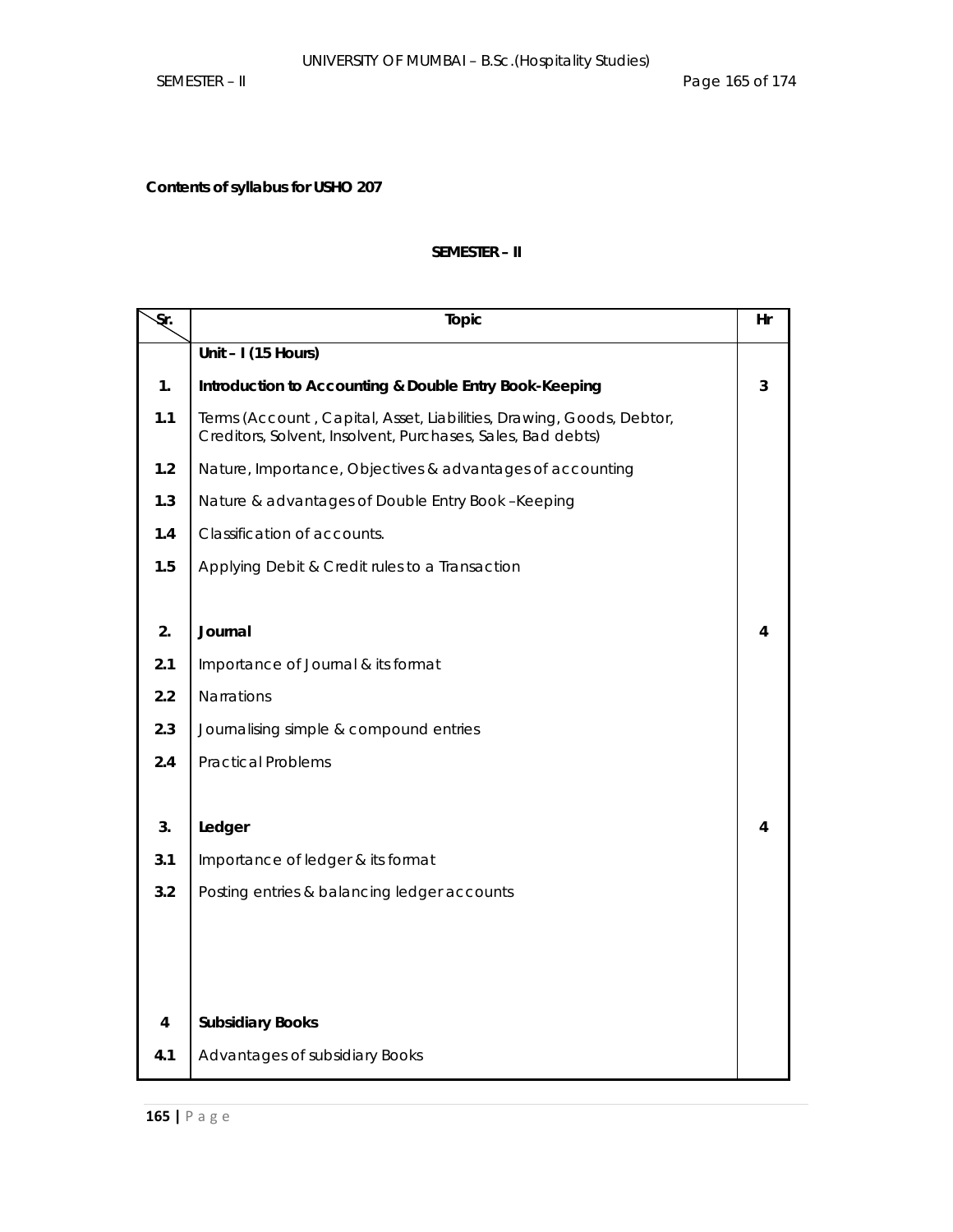| 4.2 | <b>Types of subsidiary Books</b>                                                                              | 4            |
|-----|---------------------------------------------------------------------------------------------------------------|--------------|
| 4.3 | Practical problems on Purchase Book, Sales Book, Purchase - Return Book<br>& Sales Return Book.               |              |
|     |                                                                                                               |              |
|     | <b>UNIT-II</b>                                                                                                |              |
|     |                                                                                                               |              |
| 1.  | Elements of cost & concept of Profit                                                                          | 7            |
| 1.1 | Material cost (food & Beverage), Labour cost, overhead cost, Gross Profit,<br>After wage profit & Net Profit. |              |
| 1.2 | <b>Practical Problems</b>                                                                                     |              |
| 1.3 | <b>CASH BOOK</b>                                                                                              | 7            |
|     |                                                                                                               |              |
| 1.4 | Triple Column Cash Book                                                                                       |              |
| 1.5 | <b>Contra Entries</b>                                                                                         |              |
| 1.6 | <b>Practical Problems</b>                                                                                     |              |
| 1.7 | Types of Bank Account, Types of Cheques                                                                       |              |
|     |                                                                                                               |              |
| 2.  | <b>Bank Reconciliation Statement</b>                                                                          | 6            |
| 2.1 | Purpose of Preparing B.R.S.                                                                                   |              |
| 2.2 | Advantages                                                                                                    |              |
| 2.3 | Simple Practical Problems                                                                                     |              |
|     |                                                                                                               |              |
| 3   | <b>Trial Balance</b>                                                                                          | 1            |
| 3.1 | Importance of Trial Balance                                                                                   |              |
| 3.2 | Net format of T.B                                                                                             |              |
|     |                                                                                                               |              |
| 4.  | Capital & Revenue Expenditure & Deferred Revenue Expenditure                                                  | $\mathbf{1}$ |
| 4.1 | Nature of Capital & Revenue Expenditure                                                                       |              |
| 4.2 | Nature of Deferred Revenue Expenditure                                                                        |              |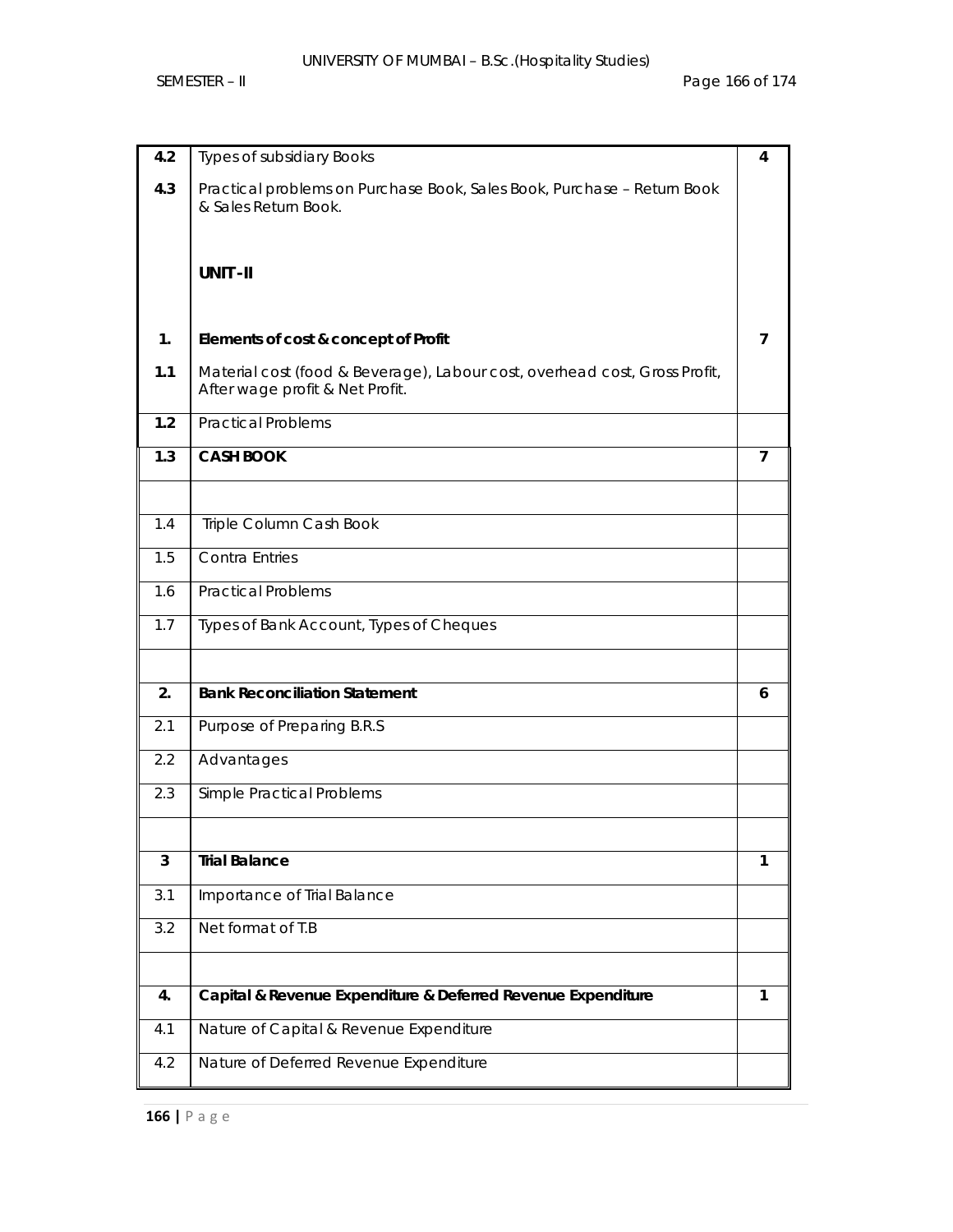| 4.3 | Examples                                                      |    |
|-----|---------------------------------------------------------------|----|
|     |                                                               |    |
|     |                                                               |    |
| 1.  | Final Accounts of sole - Trader (with Adjustments)            | 10 |
| 1.1 | Importance, Purpose & Need for preparation of Final accounts. |    |
| 1.2 | Practical Problems covering the following adjustments:-       |    |
|     | Closing stock                                                 |    |
|     | Prepaid Expenses                                              |    |
|     | <b>Outstanding Expenses</b>                                   |    |
|     | Depreciation                                                  |    |
|     | Bad Debts & Provision for Bad debts                           |    |
|     |                                                               |    |
| 2.  | <b>Break Even Analysis :-</b>                                 | 5  |
| 2.1 | Variable cost, fixed cost & semi variable cost.               |    |
| 2.2 | Contribution, Profit/Volume Ratio & Break Even Point.         |    |
| 2.3 | Simple Practical Problems                                     |    |
|     |                                                               |    |

# **Scheme of Examination (Theory)**

# **(b) Internal assessment- 40 marks**

| Sr. No. | Evaluation type                                                                                          | <b>Marks</b> |
|---------|----------------------------------------------------------------------------------------------------------|--------------|
|         | Two assignments/ case study/ projects                                                                    | 20           |
|         | One class test (multiple choice questions objective)                                                     | 10           |
|         | Active participation in routine class instructional<br>deliveries (case studies/ seminars/ presentation) | 05           |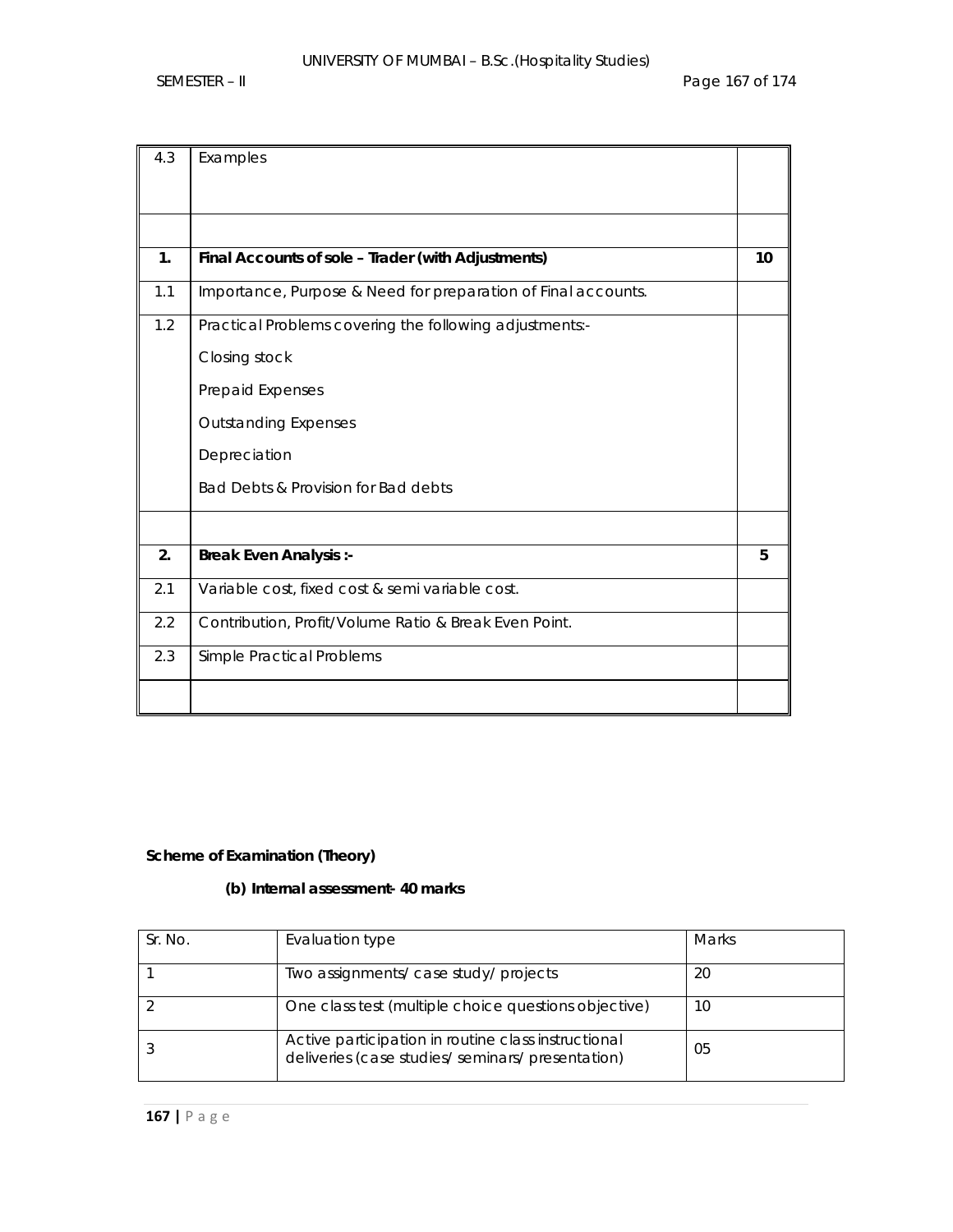| Overall conduct as a responsible student, manners,<br>skill, in articulation, leadership qualities demonstrated<br>through organizing co-curricular activities, etc. | 05 |
|----------------------------------------------------------------------------------------------------------------------------------------------------------------------|----|
| Total                                                                                                                                                                | 40 |

## **(b) Semester end examination (Pattern of Question Paper):-**

### **Theory**

| First Semester (Duration 2 hrs.)      |                |                      |  |  |  |  |  |
|---------------------------------------|----------------|----------------------|--|--|--|--|--|
| <b>Questions in Examination Paper</b> | <b>Units</b>   | <b>Maximum Marks</b> |  |  |  |  |  |
| $Q - 1$                               | 1, 2, 3        | 15                   |  |  |  |  |  |
| $Q - 2$                               |                | 15                   |  |  |  |  |  |
| $Q - 3$                               | $\mathfrak{D}$ | 15                   |  |  |  |  |  |
| $O - 4$                               | 3              | 15                   |  |  |  |  |  |
|                                       | Total          | 60                   |  |  |  |  |  |

- Question no. 1 should be of short answer type questions having six sub questions (2 from each unit) of 3 marks each. Total 5 questions are to be attempted.
- Question 2, 3 & 4 should be from topics mentioned in the table total 3 sub questions to be attempted of 5 marks each out of the choice of 4 sub questions.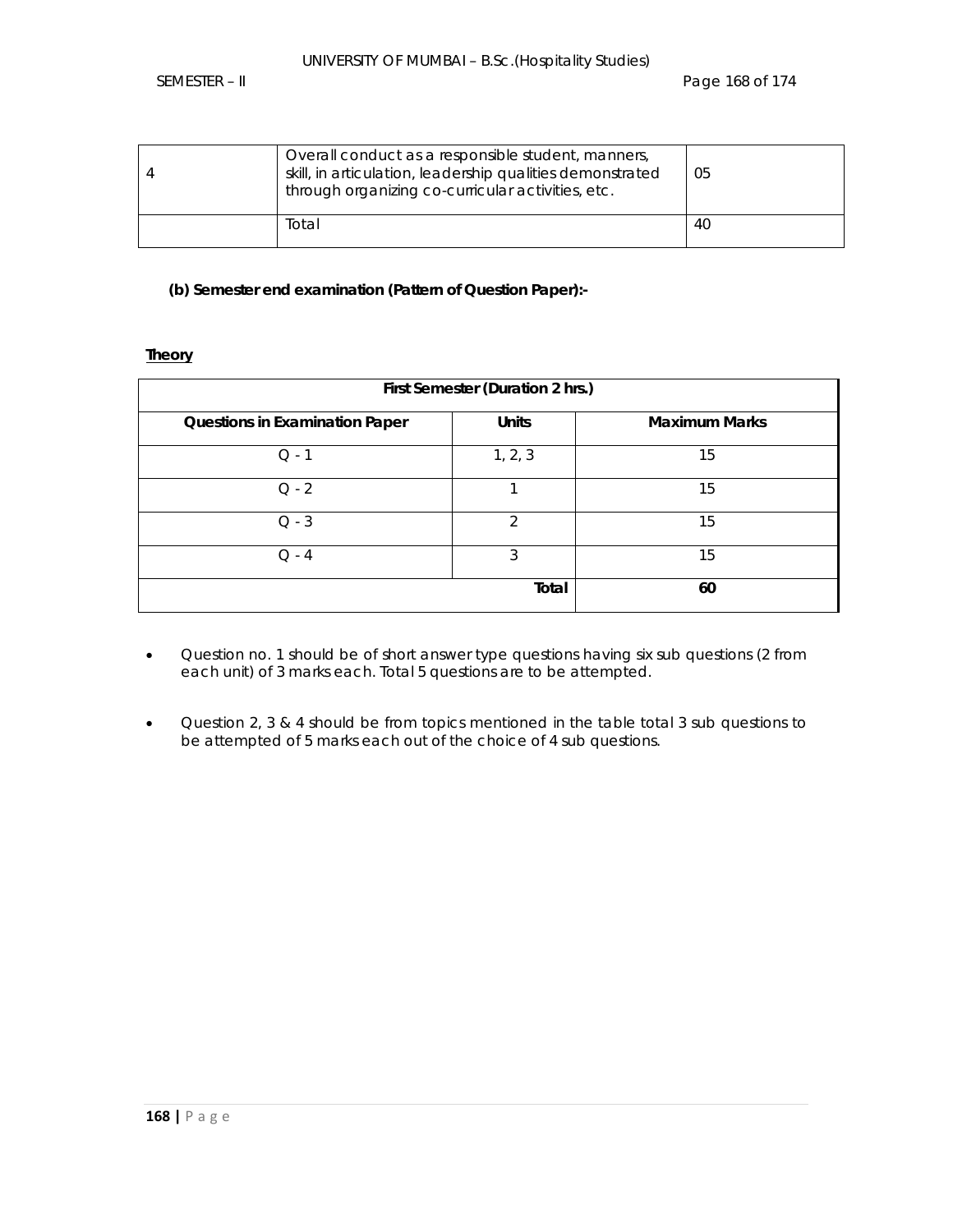# **PRINCIPLES OF MANAGEMENT**

# **SEMESTER – II (THEORY)**

| Name of the Programme               | Duration                                  | Semester       | Course/Course<br>Code                            |
|-------------------------------------|-------------------------------------------|----------------|--------------------------------------------------|
| <b>B.Sc. in Hospitality Studies</b> | <b>Six Semesters</b>                      |                | PRINCIPLES OF<br><b>MANAGEMENT</b><br>(USHO 208) |
| Course Code                         | <b>Title</b>                              | Credits        |                                                  |
| <b>USHO208</b>                      | <b>PRINCIPLES OF</b><br><b>MANAGEMENT</b> | $\mathfrak{D}$ |                                                  |

| For Course Per week 1 lecture/period is 60 minutes | For Subject per week |           |  |  |  |  |                                         |
|----------------------------------------------------|----------------------|-----------|--|--|--|--|-----------------------------------------|
| duration                                           |                      |           |  |  |  |  | 1 lecture/period is 60 minutes duration |
|                                                    | Theory               | Practical |  |  |  |  |                                         |
| Actual<br>Contact                                  | 3                    |           |  |  |  |  |                                         |
| Credit                                             |                      | --        |  |  |  |  |                                         |

# Semester I – 15 weeks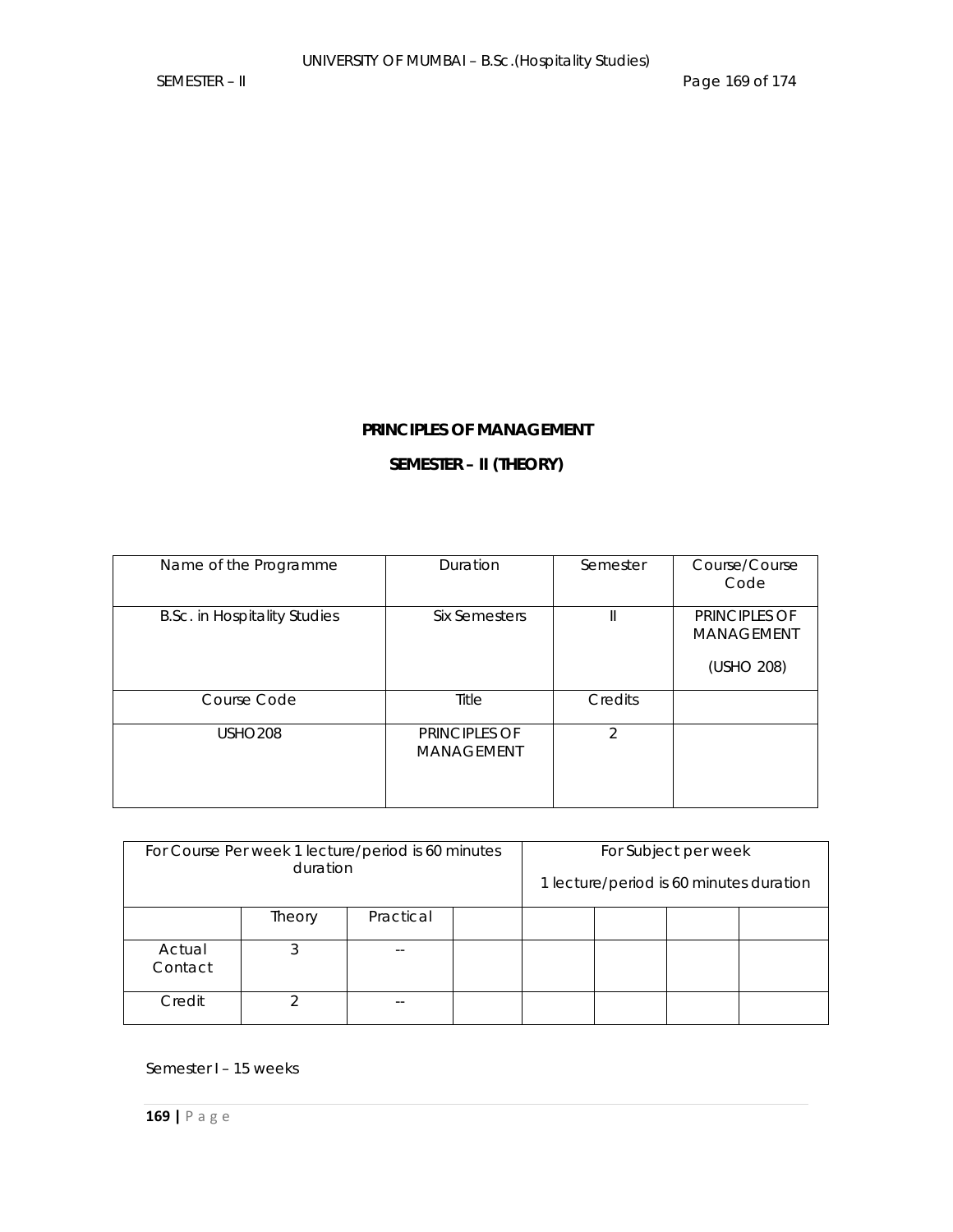| <b>THEORY</b>   |                |                   |             |                |               | <b>PRACTICAL</b>   |                       |             |                    |
|-----------------|----------------|-------------------|-------------|----------------|---------------|--------------------|-----------------------|-------------|--------------------|
| Hours /<br>week | Total<br>Hours | Notional<br>Hours | Cre<br>dits | Total<br>Marks | Hours<br>week | Total<br>Hour<br>S | Notion<br>al<br>Hours | Credi<br>ts | <b>Total Marks</b> |
| 03              | 45             | 25                | 02          |                | $- -$         | $- -$              | $- -$                 | $- -$       | $- -$              |

#### **Contents of syllabus for USHO 208**

#### **OBJECTIVES:**

At the end of semester II:-

- Programme activities and lecture to learn about emerging Indian Corporate World and Global Phenomenon with stress upon hospitality industry.
- To train the student as future managers and make them understand the working of an organisation.
- Teaching through PowerPoint presentations, case studies, activities, brain storming sessions, SWOT/PEST analysis etc.
- Trying to bridge the gap between management studies and real corporate world through real time stories from newspapers, journals and business magazines, books.
- Encouraging students to read more so as to refine their analytical power and sharpen business sense and become more aware of the business environment.
- Opportunity to participate in business discussions, article/book reviews and presentations

#### **Semester I – 15 weeks**

| unit<br>NO. | <b>TOPICS</b> | total No.<br>OF HOURS |
|-------------|---------------|-----------------------|
|             |               |                       |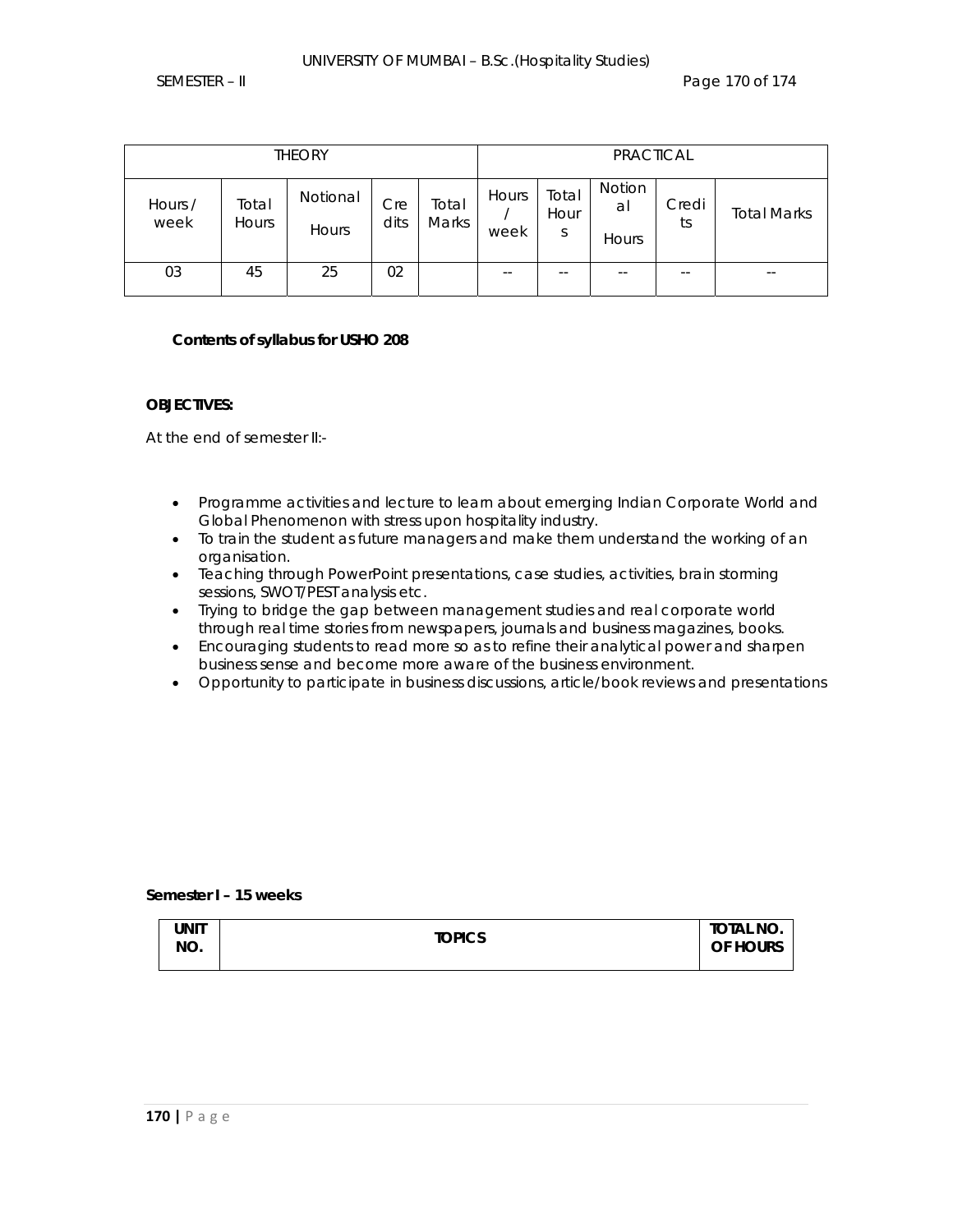|    | 1. INTRODUCTION TO MANAGEMENT                         |    |
|----|-------------------------------------------------------|----|
|    | 1.1 Evolution of management                           |    |
|    | 1.2 Definitions and Importance of Management          |    |
|    | 1.3 Management as a Science and Art                   |    |
|    | 1.4 Principles of Management (14 principles of Fayol) |    |
|    | 1.5 Levels of Management and their functions          |    |
|    | 1.6 Managerial skills                                 |    |
|    | 1.7 Functions of Management                           |    |
|    | 1.8 Process of communication                          |    |
| I. | 1.9 Business communication                            |    |
|    |                                                       | 15 |
|    | 2. PLANNING                                           |    |
|    | 2.1 Definition and Characteristics                    |    |
|    | 2.2 Planning Process (Steps in Planning)              |    |
|    | 2.3 Essentials of a Good Plan                         |    |
|    | 2.4 Vision and mission Statements                     |    |
|    | 2.5 Planning with relation to hospitality industry    |    |
|    | 2.6 Meaning and Process of MBO                        |    |
|    | 2.7 Meaning and steps in Decision Making              |    |
|    |                                                       |    |
|    |                                                       |    |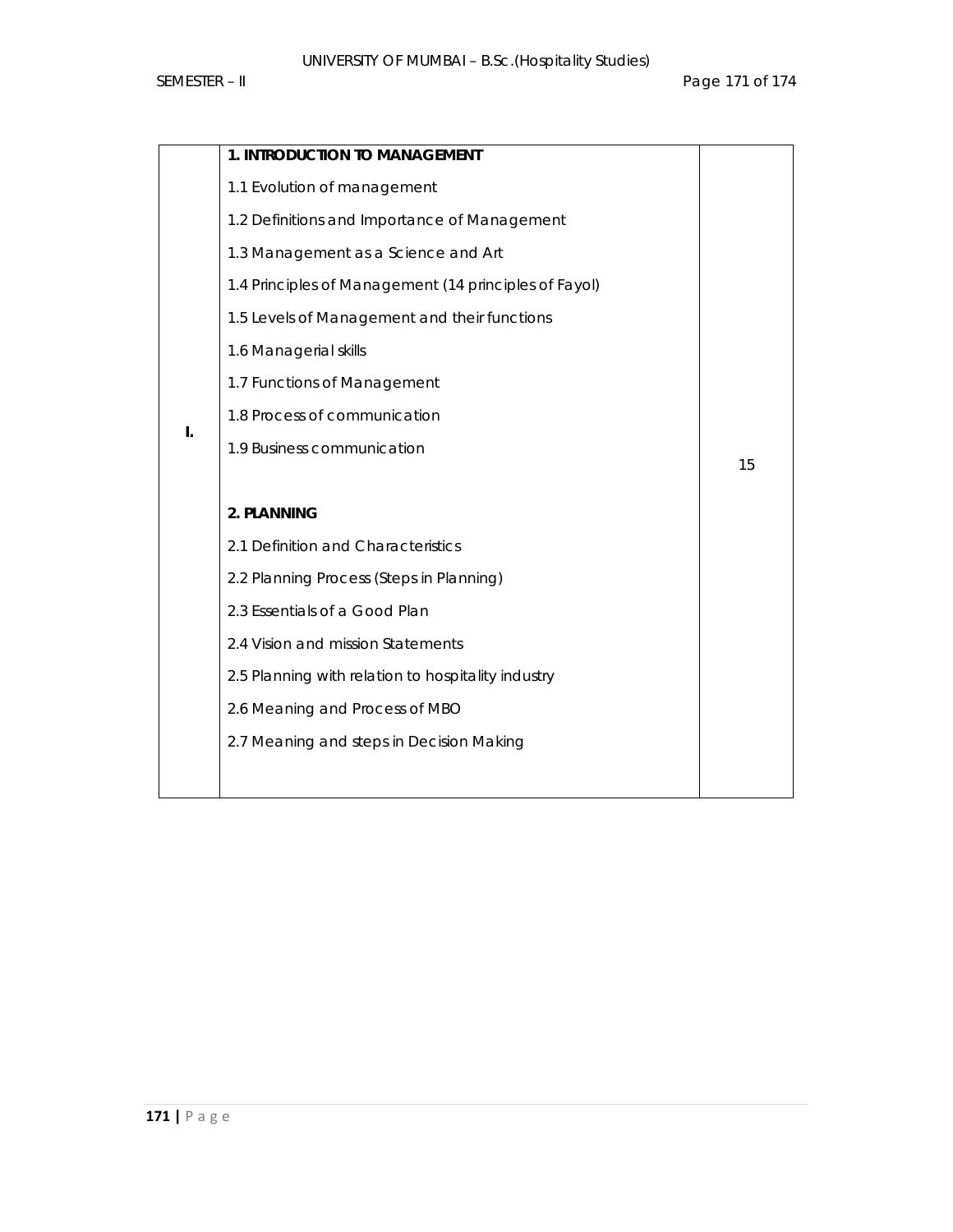|              | 3. ORGANIZING                                        |    |
|--------------|------------------------------------------------------|----|
|              | 3.1 Meaning and Process of Organizing                |    |
|              | 3.2 Formal and Informal Organization and Distinction |    |
|              | 3.3 Span of control (Meaning and Importance)         |    |
|              | 3.4 Tall and Flat Organization                       |    |
| $\mathbf{I}$ | 3.5 Definition and Process of Delegation             |    |
|              | 3.6 Centralization and Decentralization of Authority |    |
|              | 3.7 Departmentation and Basis of Departmentation     |    |
|              | 3.8 Organisation chart                               |    |
|              | 3.9 Closed vs open system of organisation            | 15 |
|              | 3.10 Line and Staff organization                     |    |
|              |                                                      |    |
|              | <b>4. STAFFING AND COORDINATION</b>                  |    |
|              | 4.1 Meaning and Imporance of Staffing                |    |
|              | 4.2 Internal and External Sources of Recruitment     |    |
|              | 4.3 Coordination - As an essence of Management       |    |
|              | 4.4 Principles of Coordination                       |    |
|              |                                                      |    |
|              |                                                      |    |
|              |                                                      |    |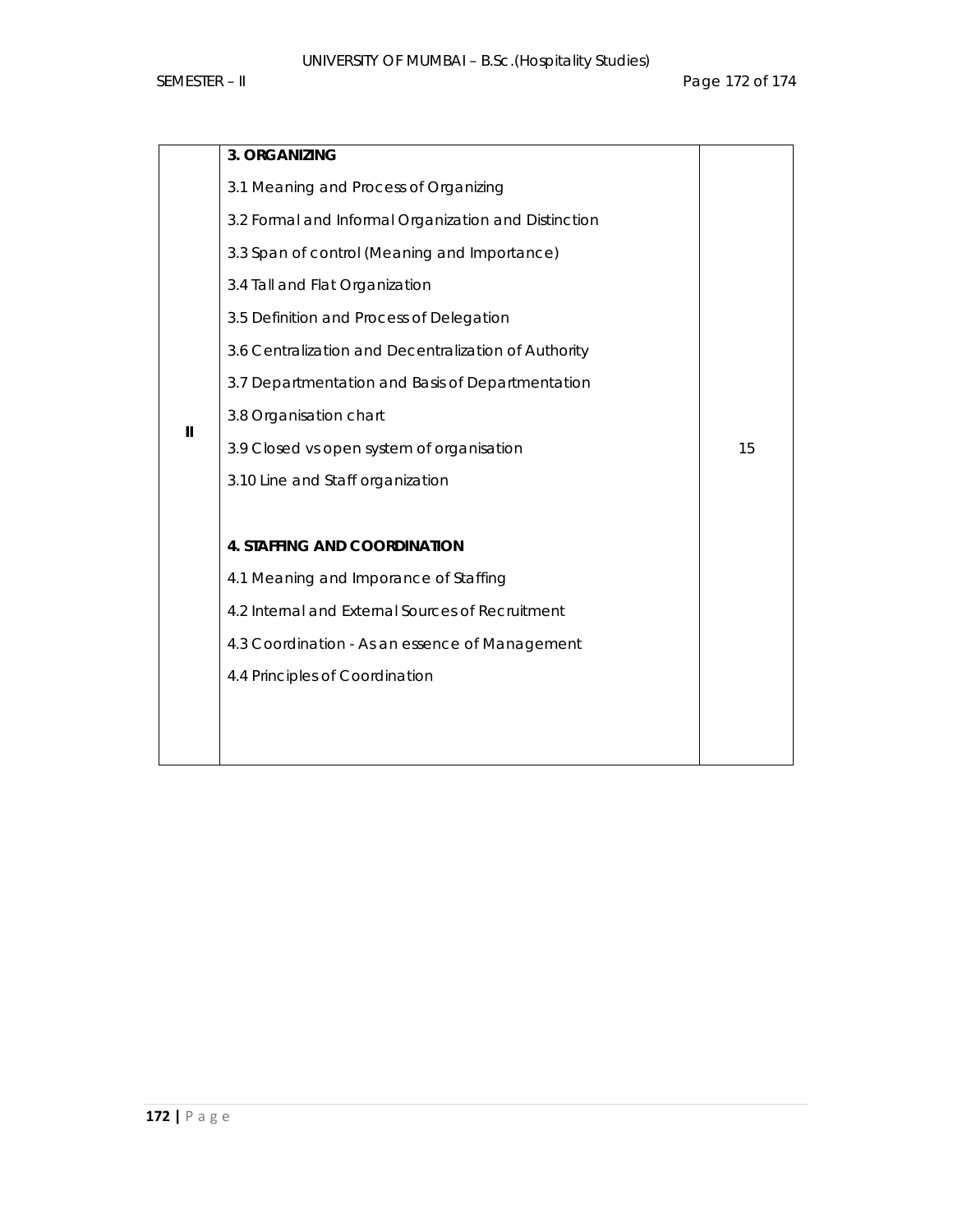|     | 5. DIRECTING, MOTIVATING AND LEADING                     |    |
|-----|----------------------------------------------------------|----|
|     | 5.1 Meaning and importance of Directing                  |    |
|     | 5.2 Element of Directions / Components                   |    |
|     | 5.3 Definition of Motivation and factors                 |    |
|     | 5.4 Maslow's Need Hierarchy Theory                       |    |
|     | 5.5 Mc Gregor's Theory X and Theroy Y                    |    |
| III | 5.6 Definition of Leadership and Leader                  |    |
|     | 5.7 Qualities of a Leader                                |    |
|     | 5.8 Leadership Styles                                    | 15 |
|     | 5.9 Leaders from hospitality industry                    |    |
|     | 5.10 Leadership theory                                   |    |
|     |                                                          |    |
|     | <b>6. CONTROLLING</b>                                    |    |
|     | 6.1 Meaning                                              |    |
|     | 6.2 Steps in Control process                             |    |
|     | 6.3 Types of control: feed forward, feedback, concurrent |    |
|     | 6.4 Time Management                                      |    |

# **REFERENCES**

- Principles of Management P.C.Tripati and Reddy
- Management Principles and Practices Dr.M.Sakthivel Murugan
- Management and Organizational Development Micheal Vaz and Meeta Seta
- Principles of Management-Harold Koontz

# **Scheme of Examination (Theory)**

**(c) Internal assessment- 40 marks**